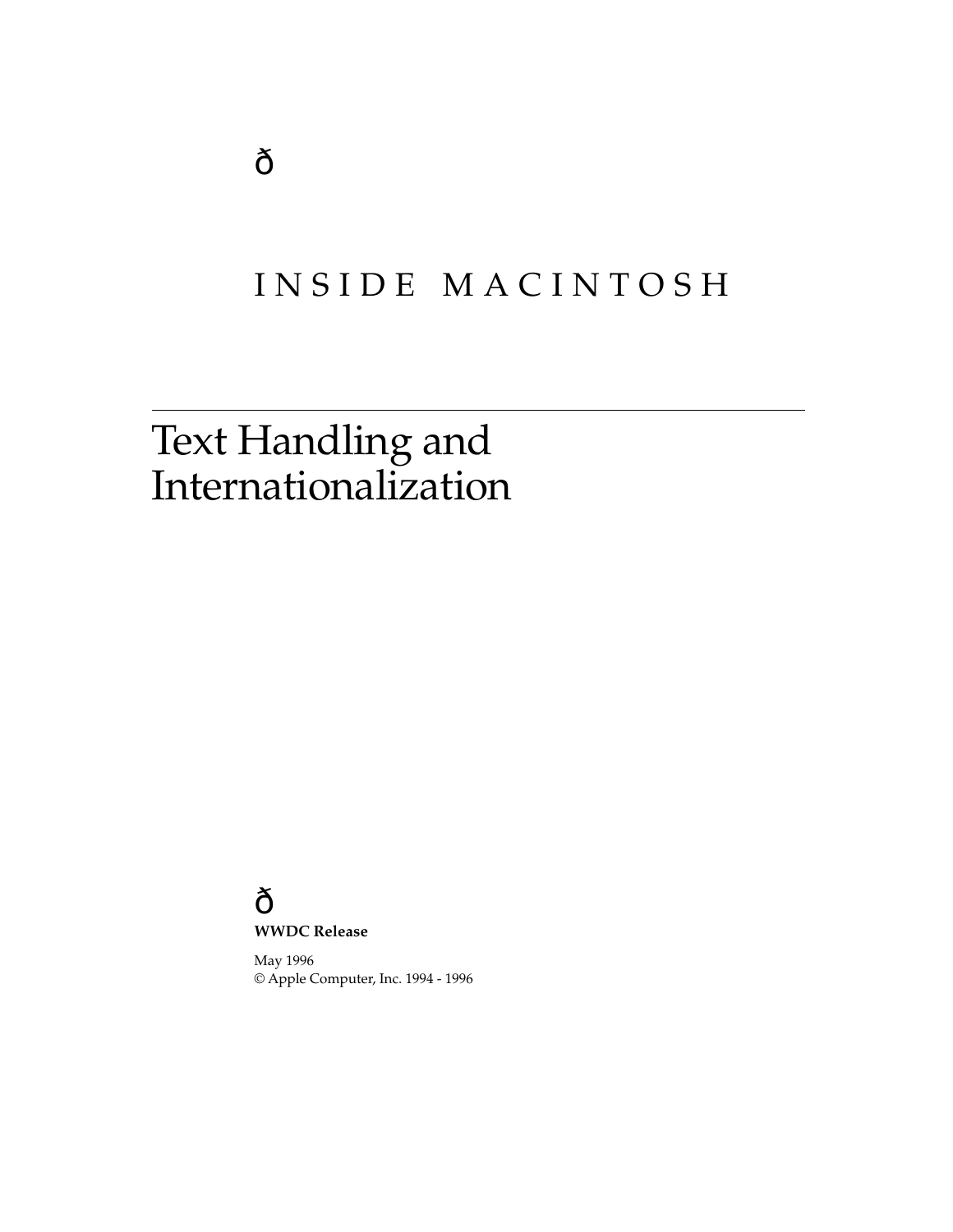Apple Computer, Inc. © 1996 Apple Computer, Inc. All rights reserved.

No part of this publication may be reproduced, stored in a retrieval system, or transmitted, in any form or by any means, mechanical, electronic, photocopying, recording, or otherwise, without prior written permission of Apple Computer, Inc., except to make a backup copy of any documentation provided on CD-ROM.

The Apple logo is a trademark of Apple Computer, Inc. Use of the "keyboard" Apple logo (Option-Shift-K) for commercial purposes without the prior written consent of Apple may constitute trademark infringement and unfair competition in violation of federal and state laws.

No licenses, express or implied, are granted with respect to any of the technology described in this book. Apple retains all intellectual property rights associated with the technology described in this book. This book is intended to assist application developers to develop applications only for Apple-labeled or Apple-licensed computers.

Every effort has been made to ensure that the information in this manual is accurate. Apple is not responsible for typographical errors. Apple Computer, Inc. 1 Infinite Loop Cupertino, CA 95014 408-996-1010

Apple, the Apple logo, Macintosh, and WorldScript are trademarks of Apple Computer, Inc., registered in the United States and other countries.

Mac and QuickDraw are trademarks of Apple Computer, Inc.

Adobe, Acrobat, and PostScript are trademarks of Adobe Systems Incorporated or its subsidiaries and may be registered in certain jurisdictions.

Helvetica and Palatino are registered trademarks of Linotype-Hell AG and/or its subsidiaries.

ITC Zapf Dingbats is a registered trademark of International Typeface Corporation. QuickView™ is licensed from Altura Software, Inc.

Simultaneously published in the United States and Canada.

**Even though Apple has reviewed this manual, APPLE MAKES NO WARRANTY OR REPRESENTATION, EITHER EXPRESS OR IMPLIED, WITH RESPECT TO THIS MANUAL, ITS QUALITY, ACCURACY, MERCHANTABILITY, OR FITNESS FOR A PARTICULAR PURPOSE. AS A RESULT, THIS MANUAL IS SOLD "AS IS," AND YOU, THE PURCHASER, ARE ASSUMING THE ENTIRE RISK AS TO ITS QUALITY AND ACCURACY.**

**IN NO EVENT WILL APPLE BE LIABLE FOR DIRECT, INDIRECT, SPECIAL, INCIDENTAL, OR CONSEQUENTIAL DAMAGES RESULTING FROM ANY DEFECT OR INACCURACY IN THIS MANUAL, even if advised of the possibility of such damages.**

**THE WARRANTY AND REMEDIES SET FORTH ABOVE ARE EXCLUSIVE AND IN LIEU OF ALL OTHERS, ORAL OR WRITTEN, EXPRESS OR IMPLIED. No Apple dealer, agent, or employee is authorized to make any modification, extension, or addition to this warranty.**

**Some states do not allow the exclusion or limitation of implied warranties or liability for incidental or consequential damages, so the above limitation or exclusion may not apply to you. This warranty gives you specific legal rights, and you may also have other rights which vary from state to state.**

The quotation on page [35](#page-40-0) is by Emily Dickinson.

The quotation on page [37](#page-42-0) is by Lao  $T<sub>S11</sub>$ 

The quotations on pages [26](#page-31-0) and [30](#page-35-0) are by Oscar Wilde.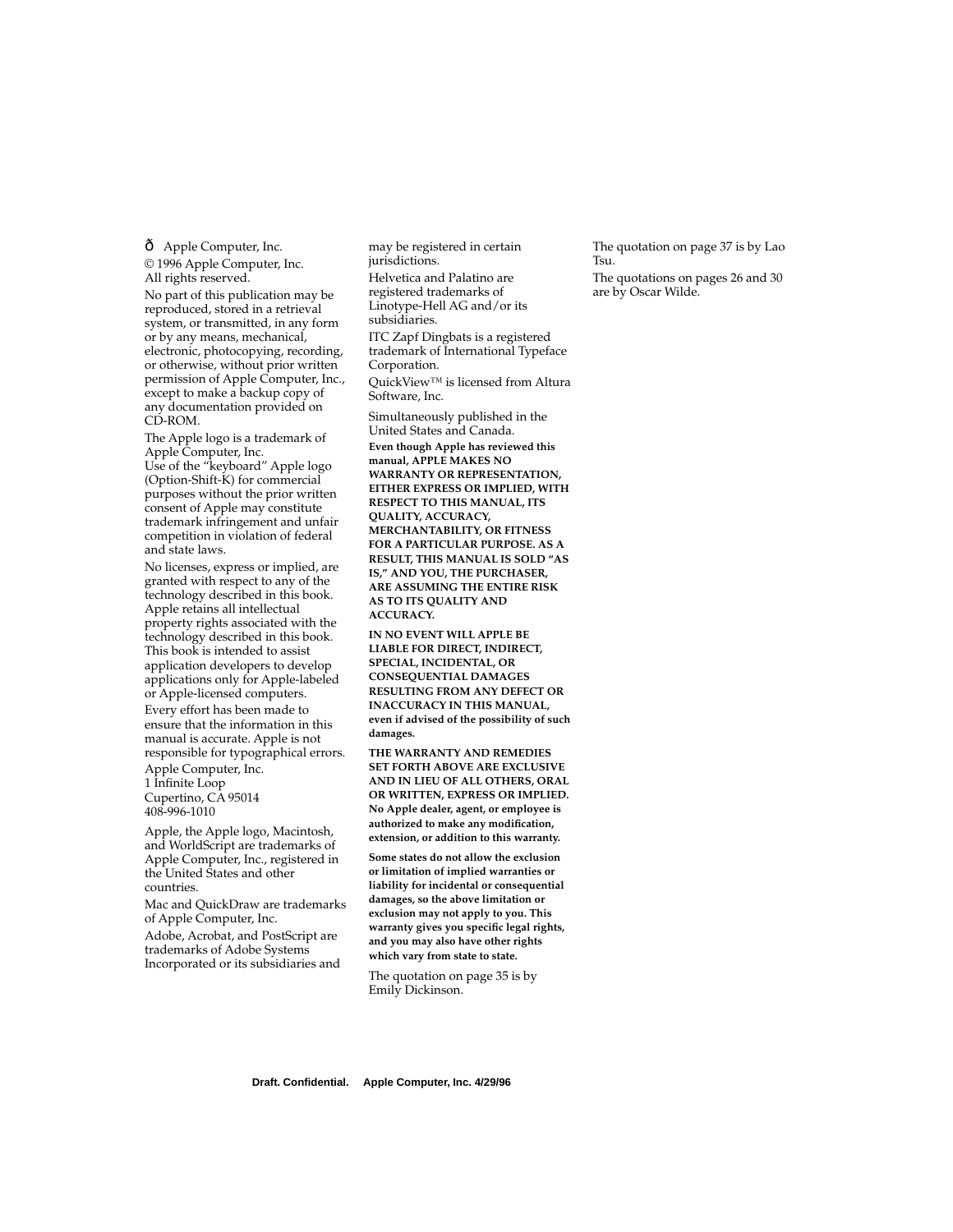# **Contents**

### [Chapter 1](#page-6-0) Introduction to Text Handling and Internationalization on Mac  $OS 8$  1-1

[About Text Handling and Internationalization in Mac OS 8 1-6](#page-11-0) [Mac OS 8 Text-Handling Component Features 1-7](#page-12-0) [A Word About Text Imaging in Mac OS 8 1-11](#page-16-0) [Mac OS 8 Exceptions to Backward Compatibility With System 7 1-11](#page-16-0) [Looking Toward the Future 1-13](#page-18-0) [Text Handling in System 7 and Mac OS 8: A Comparison 1-14](#page-19-0) [Internationalization and Localization 1-15](#page-20-0) [Writing Systems and Scripts 1-17](#page-22-0) [Writing Systems and Scripts As Understood in Mac OS 8 1-18](#page-23-0) [Writing Systems and Script Systems As Understood in System 7 1-20](#page-25-0) [Deconstructing the System 7 Script Manager and Looking at Mac OS 8](#page-25-0)  Solutions 1-20 [Text Objects for Text Storage and Interchange 1-25](#page-30-0) [Text Object Contents 1-27](#page-32-0) [A Simple Text Object 1-27](#page-32-0) [A Text Object Containing Multiple Text Runs 1-28](#page-33-0) [How Text Objects Are Used 1-30](#page-35-0) [Text Objects and Text Strings: A Comparison 1-31](#page-36-0) [Text Object Types 1-32](#page-37-0) [Indices for Text in a Text Object 1-32](#page-37-0) [Imaging With Text Objects 1-34](#page-39-0) [Font Selection Hint for Font Substitution 1-34](#page-39-0) [Text Measurement 1-35](#page-40-0) [Text Alignment and Justification 1-36](#page-41-0) [Controlling Text Flow When the Text Is Too Wide for the Line 1-37](#page-42-0) [Text Annotations 1-39](#page-44-0) [Annotation Types and Storage 1-40](#page-45-0) [Annotation Syntax and Semantics 1-40](#page-45-0) [Annotation Attributes 1-41](#page-46-0) [How Annotations Are Adjusted When Text Is Modified 1-42](#page-47-0)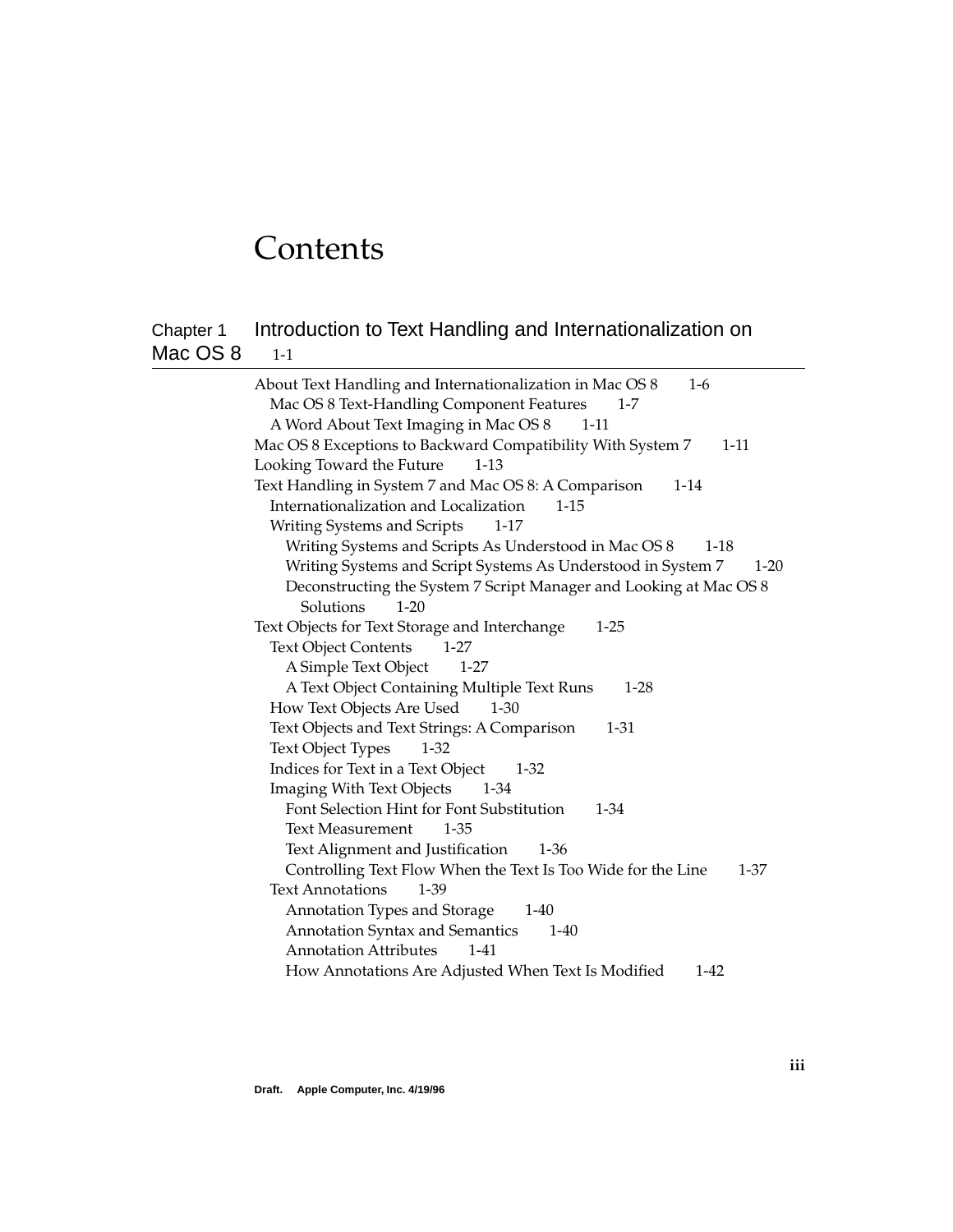[Effects of Replacing, Inserting, and Deleting Text on the Text and Its](#page-48-0)  Annotations 1-43 [Storage and Retrieval of International Data and Preferences 1-48](#page-53-0) [The Locale Database 1-48](#page-53-0) [Locales 1-51](#page-56-0) [The Locale Object Manager 1-51](#page-56-0) [Default System Locale and Default Application Locale 1-52](#page-57-0) [How the Locale Database Is Created 1-53](#page-58-0) [Storing Persistent Data in the Locale Database 1-53](#page-58-0) [Defining a Locale and Its Defaults 1-54](#page-59-0) [Providing a Stand-Alone Locale Object 1-54](#page-59-0) [Locale Objects 1-55](#page-60-0) [Locale Object Names Table 1-56](#page-61-0) [Locale Object Attribute Name-Value Pairs 1-57](#page-62-0) [Where Locale Objects Reside in Memory 1-58](#page-63-0) [Default Locale Objects for a Locale 1-62](#page-67-0) [Searching the Locale Database for Data 1-63](#page-68-0) [Text Encoding and Conversion 1-67](#page-72-0) [Encoding Converters 1-67](#page-72-0) [The High-Level Encoding Converter Manager 1-67](#page-72-0) [The Low-Level Encoding Converter Manager 1-68](#page-73-0) [Characters, Codes, Text Encodings, Text Encoding Schemes, and Text](#page-75-0)  Elements 1-70 [Characters 1-70](#page-75-0) [Codes 1-71](#page-76-0) [Coded Characters 1-71](#page-76-0) [Text Encodings and Text Encoding Schemes 1-72](#page-77-0) [Text Representation and Text Elements 1-73](#page-78-0) [Text Encoding Specification 1-74](#page-79-0) [Unicode 1-76](#page-81-0) [Converting Between Character Sets Using Mapping Tables 1-79](#page-84-0) [Round-Trip Fidelity 1-79](#page-84-0) [Multiple Semantics and Multiple Representations 1-80](#page-85-0) [Strict and Loose Mapping 1-81](#page-86-0) [Base Encoding Mapping Tables Supported by Mac OS 8 1-84](#page-89-0) [Handling Editable Text 1-84](#page-89-0) [The Text Panel 1-84](#page-47-0) [Using the Text Panel 1-85](#page-90-0)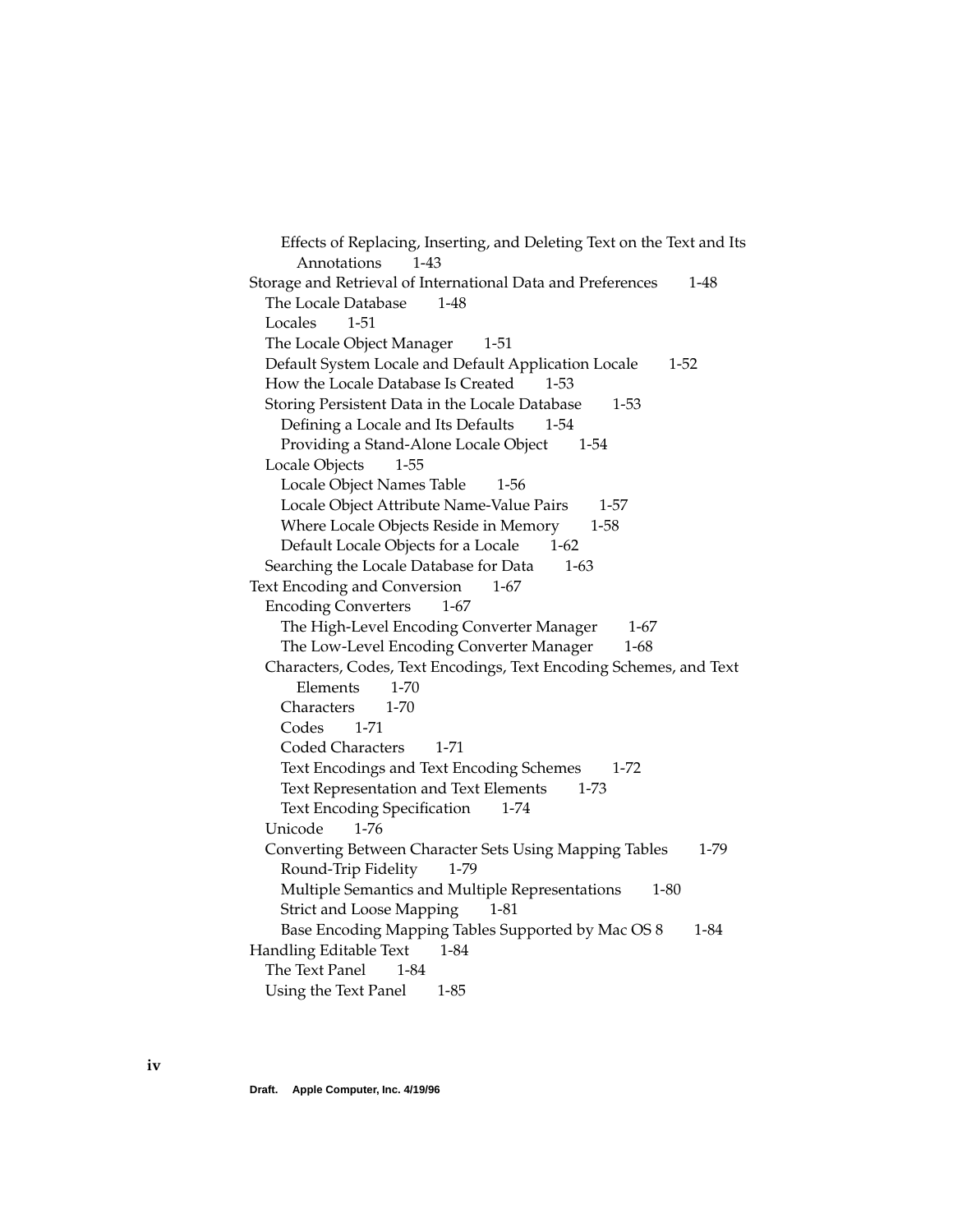| <b>Text Engines</b><br>- 1-86         |          |
|---------------------------------------|----------|
| Selecting and Getting a Text Engine   | $1 - 87$ |
| Using a Text Engine Directly<br>1-88  |          |
| If You Are Providing a Text Engine    | 1-88     |
| About TextEdit<br>1-89                |          |
| <b>String Comparison</b><br>1-89      |          |
| <b>Collation References</b><br>1-89   |          |
| Overriding Default Collation Behavior | $1-90$   |
| Code Conversion for String Comparison | $1-90$   |

# [Chapter 2](#page-98-0) Locale Object Manager Reference 2-1

| Locale Object Manager Constants and Data Types<br>$2 - 5$      |          |
|----------------------------------------------------------------|----------|
| Locale Reference<br>$2 - 5$                                    |          |
| Locale Iterator Reference 2-6                                  |          |
| Locale Database Search Direction<br>$2 - 7$                    |          |
| Locale Object Reference 2-8                                    |          |
| Attribute Name-Value Pair Structure<br>$2 - 8$                 |          |
| Standard Attribute Names<br>$2 - 10$                           |          |
| Name-Table Entry 2-12                                          |          |
| Locale Object Name Identifier Constants<br>2-13                |          |
| Locale Name Identifier for Locale's Default Values<br>$2 - 15$ |          |
| Locale Identifier and Constants 2-16                           |          |
| Locale Language Codes and Wildcard 2-17                        |          |
| Locale Region Code and Wildcard 2-18                           |          |
| Locale Customization Code and Wildcard<br>$2 - 19$             |          |
| Locale Object Tag Index 2-19                                   |          |
| Associated-Data Tag 2-20                                       |          |
| Locale Object Memory Context<br>$2 - 21$                       |          |
| Locale Object Manager Functions<br>$2 - 21$                    |          |
| Obtaining and Setting Locale References<br>$2 - 21$            |          |
| Setting the Locale for the Current Process 2-26                |          |
| Obtaining the Number of Locales in the Database<br>$2 - 27$    |          |
| Obtaining a Locale Object's Name, Attributes, Data, and Locale | $2 - 28$ |
| Obtaining a Locale's Default Values<br>$2 - 35$                |          |
| Getting and Setting Default Behavior for a Locale<br>2-36      |          |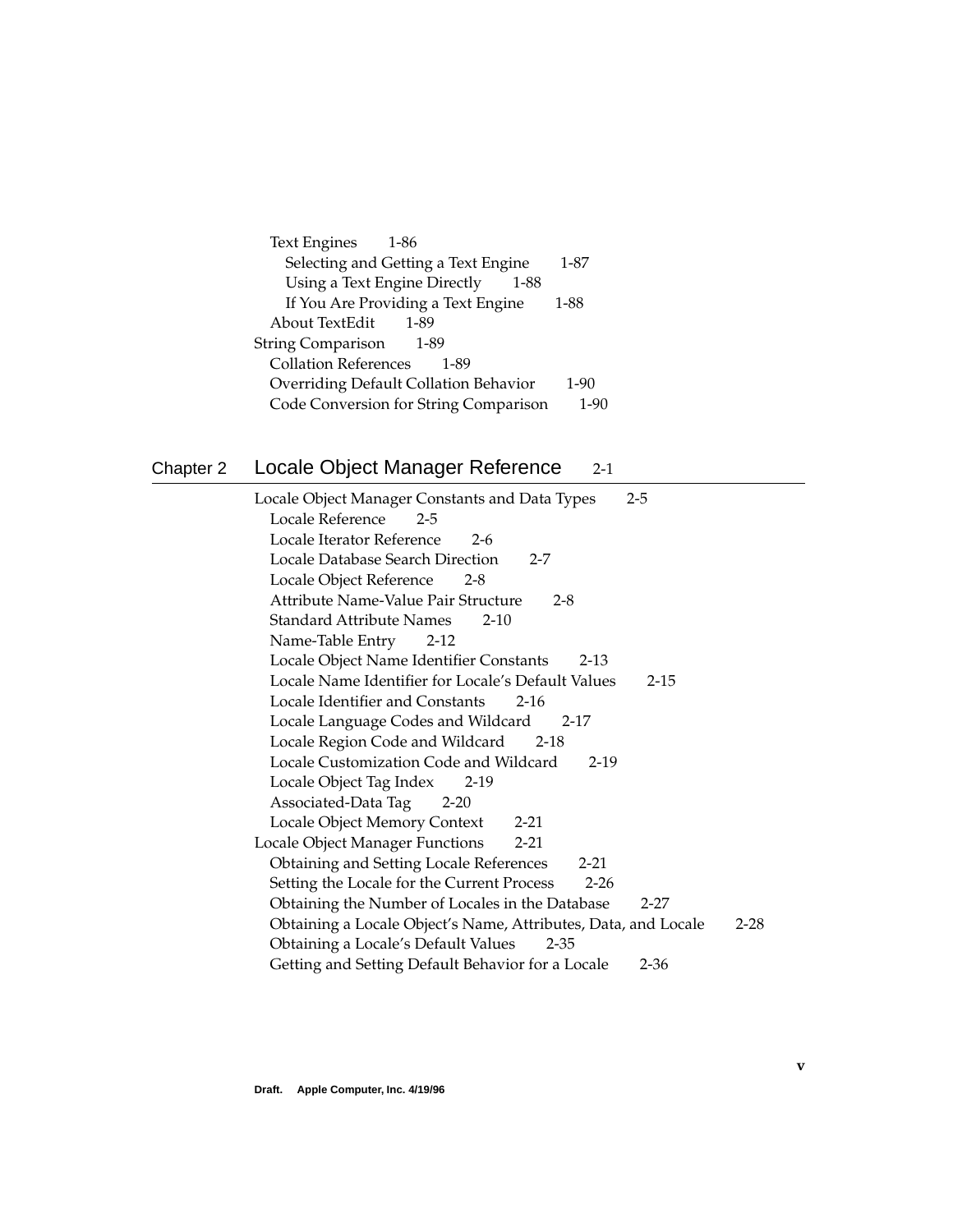[Searching for the First Matching Object of a Locale and Searching](#page-136-0)  Iteratively 2-39 [Adding Locale Objects To and Removing Them From the Locale](#page-147-0)  Database 2-50 [Getting Data Associated With a Locale Object 2-54](#page-151-0) [Creating and Obtaining a Locale Identifier 2-60](#page-157-0) [Obtaining Locale Identifier Information 2-68](#page-165-0) [Determining Where a Locale Object Exists in Memory 2-72](#page-169-0) [Locale Object Manager Result Codes 2-72](#page-169-0) [Glossary 2-75](#page-172-0)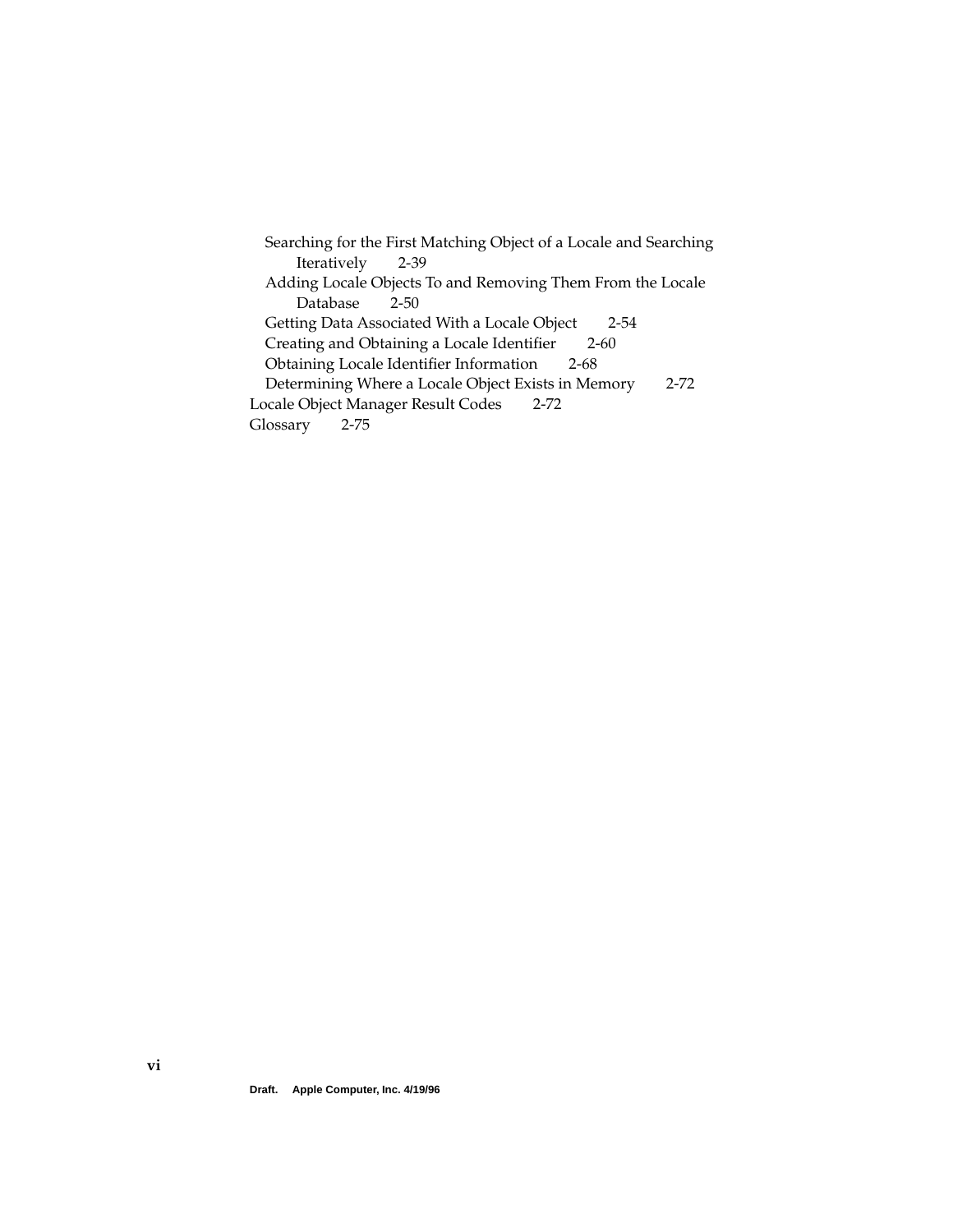### <span id="page-6-0"></span>Contents

[About Text Handling and Internationalization in Mac OS 8 1-6](#page-11-0) [Mac OS 8 Text-Handling Component Features 1-7](#page-12-0) [A Word About Text Imaging in Mac OS 8 1-11](#page-16-0) [Mac OS 8 Exceptions to Backward Compatibility With System 7 1-11](#page-16-0) [Looking Toward the Future 1-13](#page-18-0) [Text Handling in System 7 and Mac OS 8: A Comparison 1-14](#page-19-0) [Internationalization and Localization 1-15](#page-20-0) [Writing Systems and Scripts 1-17](#page-22-0) [Writing Systems and Scripts As Understood in Mac OS 8 1-18](#page-23-0) [Writing Systems and Script Systems As Understood in System 7 1-20](#page-25-0) [Deconstructing the System 7 Script Manager and Looking at Mac OS 8](#page-25-0)  Solutions 1-20 [Text Objects for Text Storage and Interchange 1-25](#page-30-0) [Text Object Contents 1-27](#page-32-0) [A Simple Text Object 1-27](#page-32-0) [A Text Object Containing Multiple Text Runs 1-28](#page-33-0) [How Text Objects Are Used 1-30](#page-35-0) [Text Objects and Text Strings: A Comparison 1-31](#page-36-0) [Text Object Types 1-32](#page-37-0) [Indices for Text in a Text Object 1-32](#page-37-0) [Imaging With Text Objects 1-34](#page-39-0) [Font Selection Hint for Font Substitution 1-34](#page-39-0) [Text Measurement 1-35](#page-40-0) [Text Alignment and Justification 1-36](#page-41-0) [Controlling Text Flow When the Text Is Too Wide for the Line 1-37](#page-42-0) [Text Annotations 1-39](#page-44-0) [Annotation Types and Storage 1-40](#page-45-0)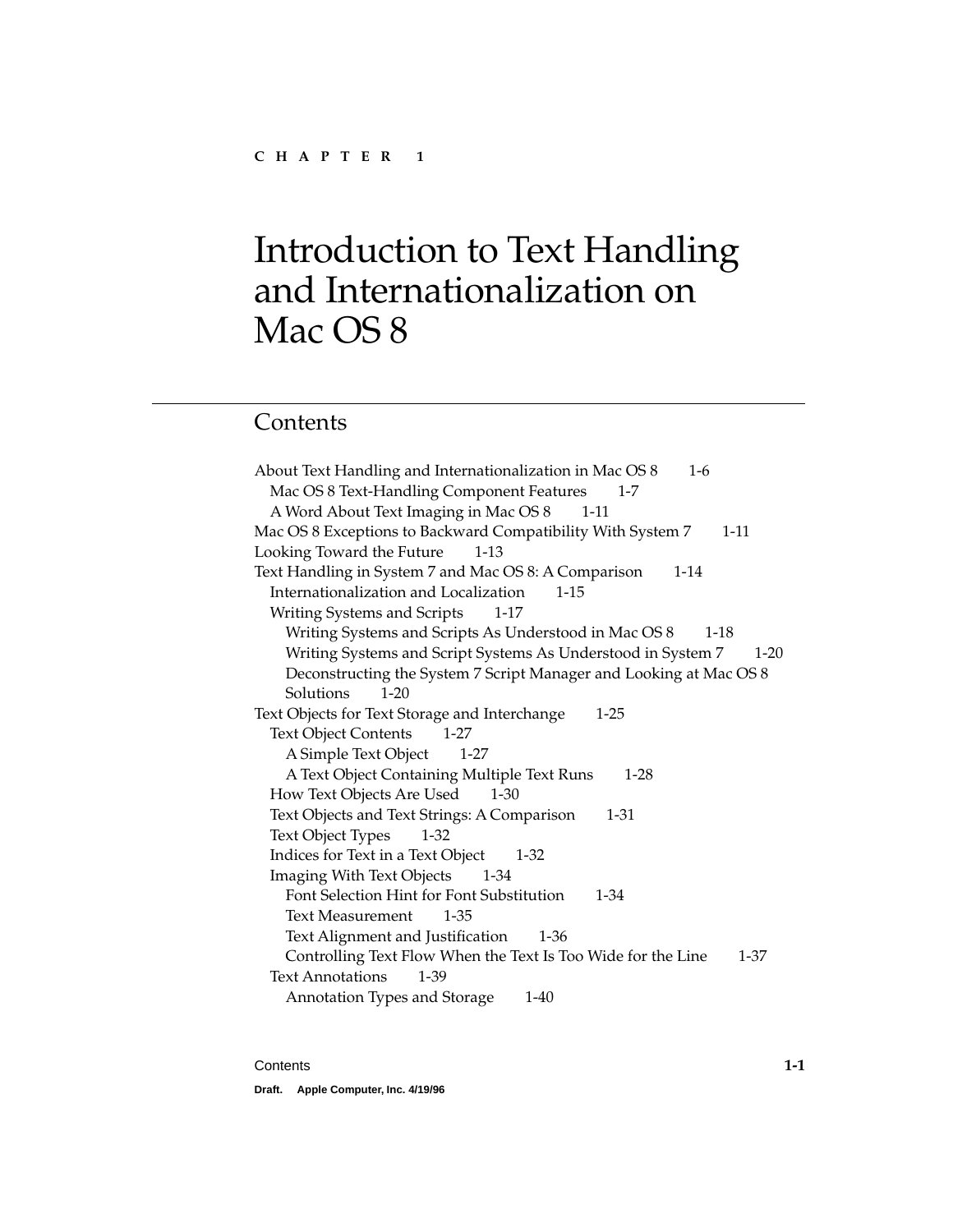[Annotation Syntax and Semantics 1-40](#page-45-0) [Annotation Attributes 1-41](#page-46-0) [How Annotations Are Adjusted When Text Is Modified 1-42](#page-47-0) [Effects of Replacing, Inserting, and Deleting Text on the Text and Its](#page-48-0)  Annotations 1-43 [Storage and Retrieval of International Data and Preferences 1-48](#page-53-0) [The Locale Database 1-48](#page-53-0) [Locales 1-51](#page-56-0) [The Locale Object Manager 1-51](#page-56-0) [Default System Locale and Default Application Locale 1-52](#page-57-0) [How the Locale Database Is Created 1-53](#page-58-0) [Storing Persistent Data in the Locale Database 1-53](#page-58-0) [Defining a Locale and Its Defaults 1-54](#page-59-0) [Providing a Stand-Alone Locale Object 1-54](#page-59-0) [Locale Objects 1-55](#page-60-0) [Locale Object Names Table 1-56](#page-61-0) [Locale Object Attribute Name-Value Pairs 1-57](#page-62-0) [Where Locale Objects Reside in Memory 1-58](#page-63-0) [Default Locale Objects for a Locale 1-62](#page-67-0) [Searching the Locale Database for Data 1-63](#page-68-0) [Text Encoding and Conversion 1-67](#page-72-0) [Encoding Converters 1-67](#page-72-0) [The High-Level Encoding Converter Manager 1-67](#page-72-0) [The Low-Level Encoding Converter Manager 1-68](#page-73-0) [Characters, Codes, Text Encodings, Text Encoding Schemes, and Text](#page-75-0)  Elements 1-70 [Characters 1-70](#page-75-0) [Codes 1-71](#page-76-0) [Coded Characters 1-71](#page-76-0) [Text Encodings and Text Encoding Schemes 1-72](#page-77-0) [Text Representation and Text Elements 1-73](#page-78-0) [Text Encoding Specification 1-74](#page-79-0) [Unicode 1-76](#page-81-0) [Converting Between Character Sets Using Mapping Tables 1-79](#page-84-0) [Round-Trip Fidelity 1-79](#page-84-0) [Multiple Semantics and Multiple Representations 1-80](#page-85-0) [Strict and Loose Mapping 1-81](#page-86-0) [Base Encoding Mapping Tables Supported by Mac OS 8](#page-89-0)[1-84](#page-89-0)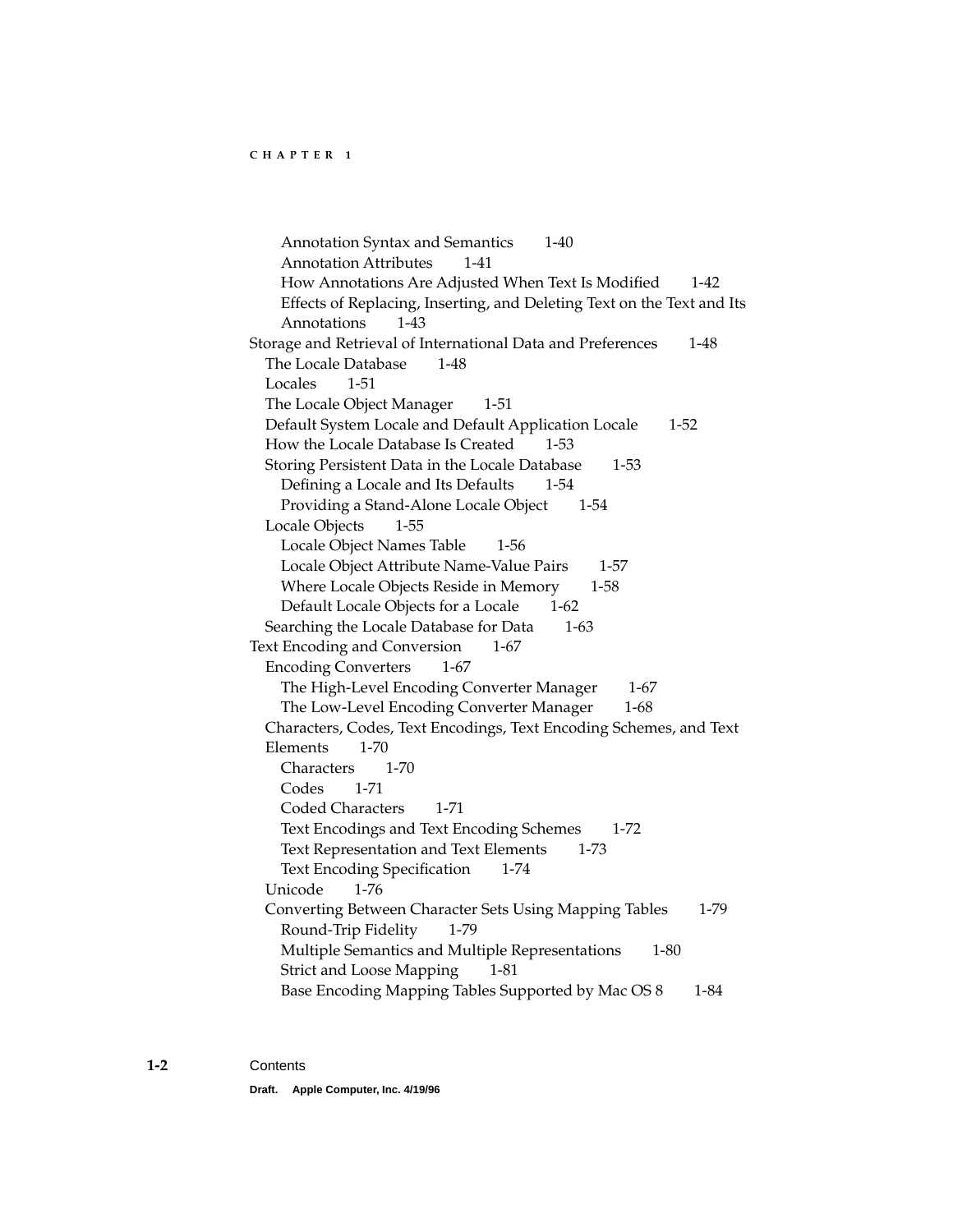[Handling Editable Text 1-84](#page-89-0) [The Text Panel 1-84](#page-89-0) [Using the Text Panel 1-85](#page-90-0) [Text Engines 1-86](#page-91-0) [Selecting and Getting a Text Engine 1-87](#page-92-0) [Using a Text Engine Directly 1-88](#page-93-0) [If You Are Providing a Text Engine 1-88](#page-93-0) [About TextEdit 1-89](#page-94-0) [String Comparison 1-89](#page-94-0) [Collation References 1-89](#page-94-0) [Overriding Default Collation Behavior 1-90](#page-95-0) [Code Conversion for String Comparison 1-90](#page-95-0)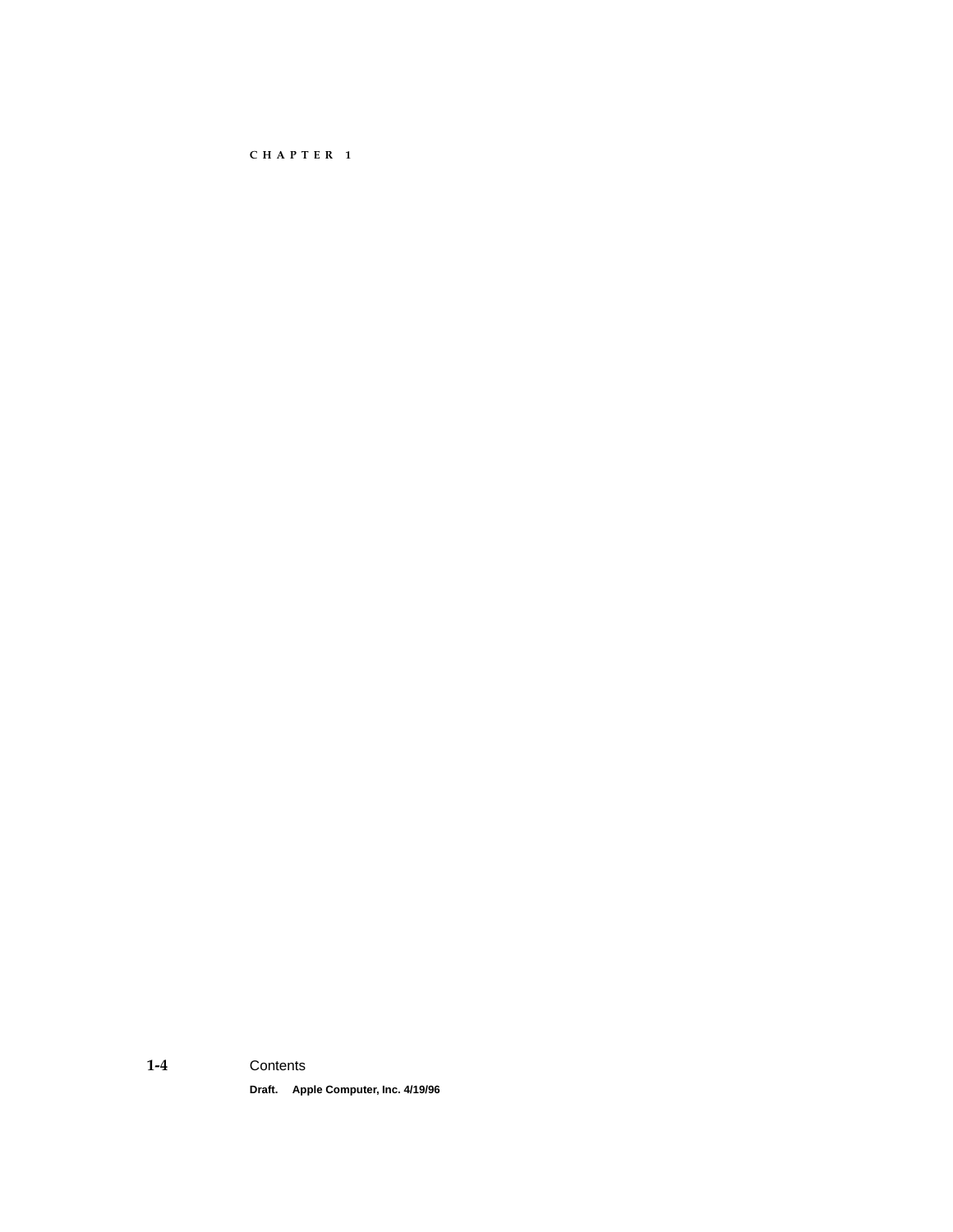<span id="page-10-0"></span>This chapter provides an overview of text-handling and internationalization support in Mac<sup>™</sup> OS 8. For the Mac OS 8 Developer Release: Compatibility Edition, this chapter is meant to serve these purposes:

- It provides a high-level view of the new and improved text handling and internationalization components on Mac OS 8, describing them and highlighting their special features. See ["About Text Handling and](#page-11-0)  [Internationalization in Mac OS 8" \(page 1-6\)](#page-11-0).
- It explains System 7 backward compatibility provided within Mac OS 8 and identifies those few areas for which backward compatibility is not provided. See ["Mac OS 8 Exceptions to Backward Compatibility With System 7"](#page-16-0)  [\(page 1-11\).](#page-16-0)
- It gives a brief look at the future vision for text handling and internationalization beyond Mac OS 8. See ["Looking Toward the Future"](#page-18-0)  [\(page 1-13\)](#page-18-0).
- It explains the fundamental conceptual differences between Mac OS 8 and System 7 that provide the underpinnings to text handling. This includes explanation of a different understanding of the concepts of a writing system and a script for Mac OS 8 from that on which text handling for System 7 was premised. The Mac OS 8 view is more aligned with the concepts of scripts and writing systems as they are used and understood in the area of linguistics. However, it requires an adjustment in thinking on your part if you have based your understanding of these concepts on how they are explained in *Inside Macintosh: Text* for System 7 in relation to System 7's Script Manager. See ["Text Handling in System 7 and Mac OS 8: A](#page-19-0)  [Comparison" \(page 1-14\).](#page-19-0)
- It gives a more thorough treatment of several of the new text components central to Mac OS 8 that make internationalizing your application easier. It describes various aspects of these three components:
	- □ Text objects and the Text Object Manager. See "Text Objects for Text [Storage and Interchange" \(page 1-25\)](#page-30-0).
	- □ Locales, the locale database, and the Locale Object Manager. See "Storage [and Retrieval of International Data and Preferences" \(page 1-48\)](#page-53-0).
	- □ Encoding conversion, the Low-Level Encoding Converter, and the High-Level Encoding Converter. See ["Text Encoding and Conversion"](#page-72-0)  [\(page 1-67\)](#page-72-0).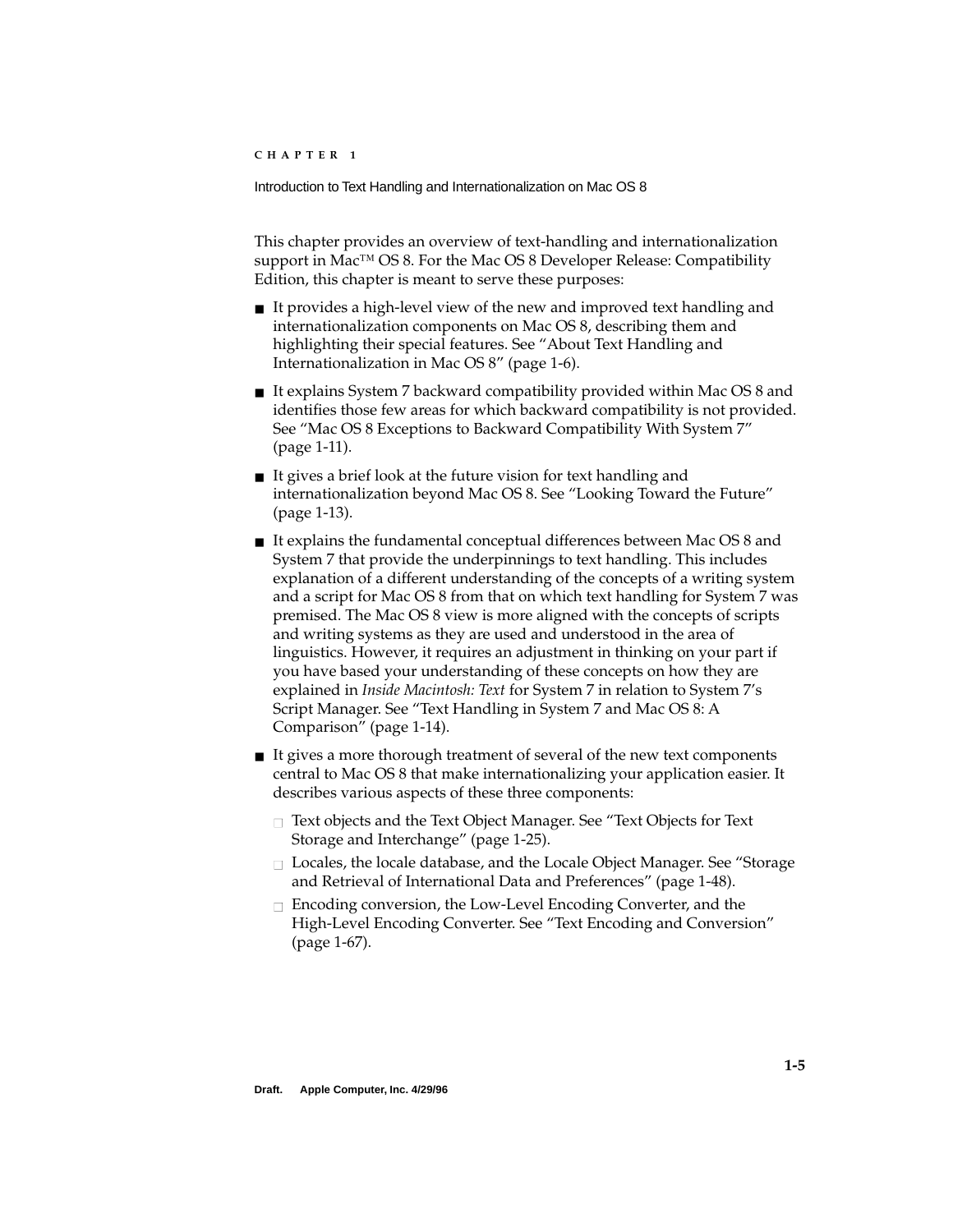<span id="page-11-0"></span>■ It briefly describes the Text Editing Services and the String Comparison Services. For Text Editing Services, see ["Handling Editable Text" \(page 1-84\)](#page-89-0). For the String Comparison Services, see ["String Comparison" \(page 1-89\)](#page-94-0).

#### ▲ **WARNING**

This document is preliminary and incomplete. All information presented here is subject to change in later developer releases. Some information it contains will become the basis for conceptual and tutorial information in chapters of the *Inside Macintosh: Text Handling and Internationalization* book for Mac OS 8, to be provided at a later date. ▲

# About Text Handling and Internationalization in Mac OS 8 1

Mac OS 8, provides text-handling and internationalization features that carry forward the Apple® tradition of setting new standards and leading the industry in software internationalization. By building into its design ease of use and powerful flexibility, Mac OS 8 gives developers more control over how an application can present language-based choices to end users and provides extensibility that can move with any direction the industry takes. Mac OS 8's international software allows you to develop world-ready software that can be released in more than a single geographic market at the same time.

One example of the flexibility inherent in Mac OS 8 is that it allows you to create an internationalized application that can handle a mix of any text encodings (or text encoding schemes) and be easily localized for any language and geographical region. In addition to the standard set of Mac OS 8 text encodings and Unicode shipped with the system software, you as a third-party developer can provide your own text encodings and make them available to applications running on Mac OS 8. (For System 7 and its earlier versions, this was not possible.) For example, any of the DOS code pages can be installed on a Mac OS 8 system. Mac OS 8 supplies a number of text encodings including Latin-1 (ISO 8859-1, which is the default encoding for the Internet. Mac OS 8 performs conversion from one encoding scheme to another. One benefit is that your application can support text files in any encoding scheme that your user might obtain from the Internet.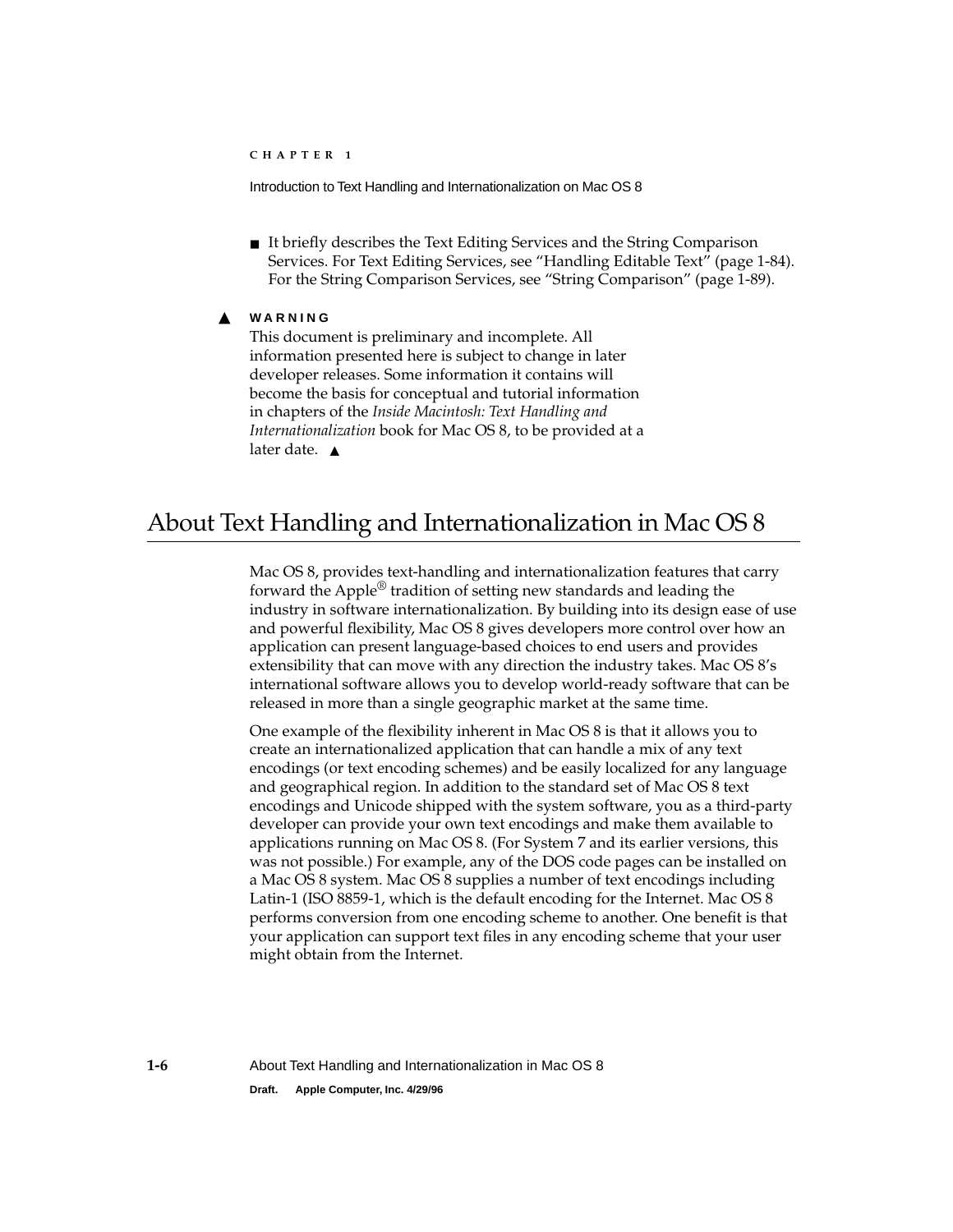<span id="page-12-0"></span>Mac OS 8 provides more flexibility in its international support than other platforms do. Neither Windows 95 nor Windows NT (New Technology) offer feasible alternatives to Mac OS 8.

Mac OS 8 includes far more Unicode support than does Windows 95 and it offers far more flexibility and ease of use than does Windows NT. For example, if you code your application to Windows NT using its standard form, you can use the Unicode text encoding or another text encoding, but not both. Windows NT standard form does not let you support a mix of text encodings; the single encoding to be used is set when you compile your application. You can, however, make specific calls from within your application to support different text encodings, but this approach is far more cumbersome than the easy way in which Mac OS 8 allows you to support mixed encodings.

## Mac OS 8 Text-Handling Component Features

Mac OS 8 provides many new text-handling components. The features these components offer include

- support for text objects that let you store encoding specification, language, and region information along with text. Because they encapsulate this information, text objects remove the complexity from the work you need to do to maintain the text encoding for text along with the text string. Text objects are the primary means of passing text to and between system components. Text objects allow easy conversion of text between encoding schemes and easy localization of your application; you should use them for text displayed as part of the human interface, such as text shown in menus and dialog boxes. The **Text Object Manager** provides support for text annotations that let you attach related data to a segment of a text string within a text object. For Mac OS 8 applications, you should think of using text objects as the default scenario for handling text. The only circumstances in which you might not want to use text objects are when you export text to another application on another platform and when you implement a text-intensive application such as a word processor. See ["Text Objects for](#page-30-0)  [Text Storage and Interchange" \(page 1-25\)](#page-30-0) for more information.
- support for use of a new repository for international preferences and data, called the locale database, and access to the database and its contents through the **Locale Object Manager**. You can add objects containing data to the database and remove them from it, search the database for objects, and obtain information about objects. See ["Storage and Retrieval of International](#page-53-0)  [Data and Preferences" \(page 1-48\)](#page-53-0).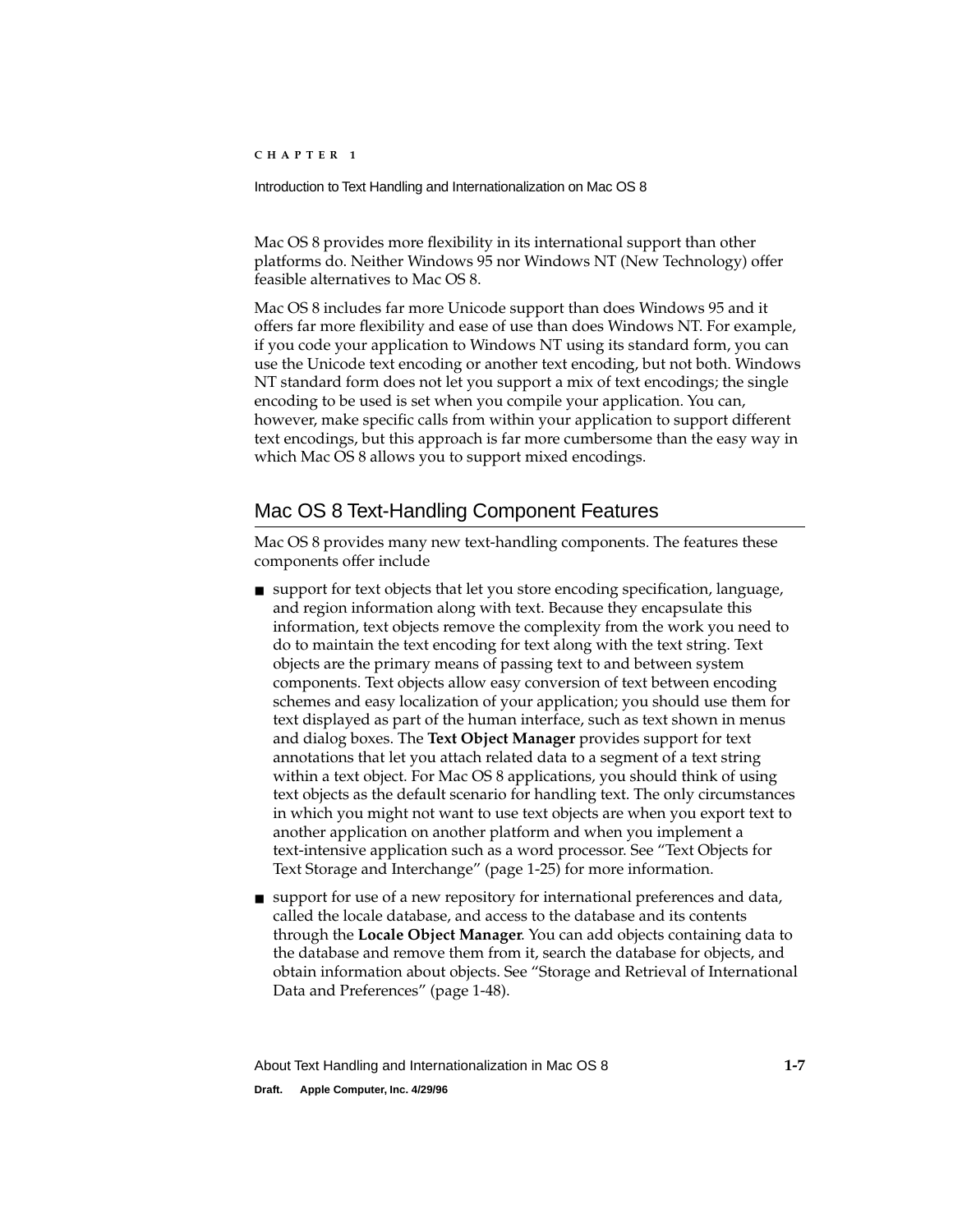- the provision of a full-scale encoding converter that allows you to convert text to and from Unicode, gives you fine-grain control over the conversion process, and provides extensive error reporting.The **Low-Level Encoding Converter** supports table lookup-based conversion to or from Unicode. It also provides attendant utilities, such as truncation functions and functions for converting Pascal strings. See ["Text Encoding and Conversion"](#page-72-0)  [\(page 1-67\)](#page-72-0) for more information.
- the provision of a high-level encoding converter that allows you to convert text between any two encodings or schemes and offers ease of use by determining default conversion-process values for you. The **High-Level Encoding Converter Manager** performs table lookup-based and algorithmic conversions. It uses the Low-Level Encoding Converter for table lookup-based conversion and plug ins for algorithmic conversions. This version of the converter does not map external formatting from the source text to the converted text, so it is best used to convert mainly plain text or text with inline formatting, such as HyperText Markup Language (HTML). You might want to use either of the encoding converters instead of text objects when your application does extensive text processing, in which case you'll need to perform encoding conversions yourself. See ["Text Encoding](#page-72-0)  [and Conversion" \(page 1-67\)](#page-72-0) for more information.
- **Text Editing Services**, including a text panel, text engines, and an enhanced and improved version of **TextEdit**. Text panels are simple to use, requiring very little effort on the part of your application. They allow you to display editable text fields in your application's windows. The text panel manages itself in the rectangle you define. You can select the text engine to use with a text panel. For more extensive processing, you can use an engine alone. For Mac OS 8, you are not limited to use of a single text engine as is the case with TextEdit in System 7. Text Editing Services include an enhanced version of TextEdit that provides support for integrated inline input and text objects, and is based in the new event model. See ["Handling Editable Text"](#page-89-0)  [\(page 1-84\)](#page-89-0). Note that for this release, a modified version of the TextEdit engine that eliminates the 32K record limitation is the only supported text engine.
- new and enhanced **String Comparison Services** for comparing and searching strings for all languages. These functions support text objects, allowing two strings in different text encodings to be compared. See ["String](#page-94-0)  [Comparison" \(page 1-89\)](#page-94-0) for more information.
- an enhanced version of the **Text Services Manager** (TSM) that includes support for a broad range of text services in addition to input methods,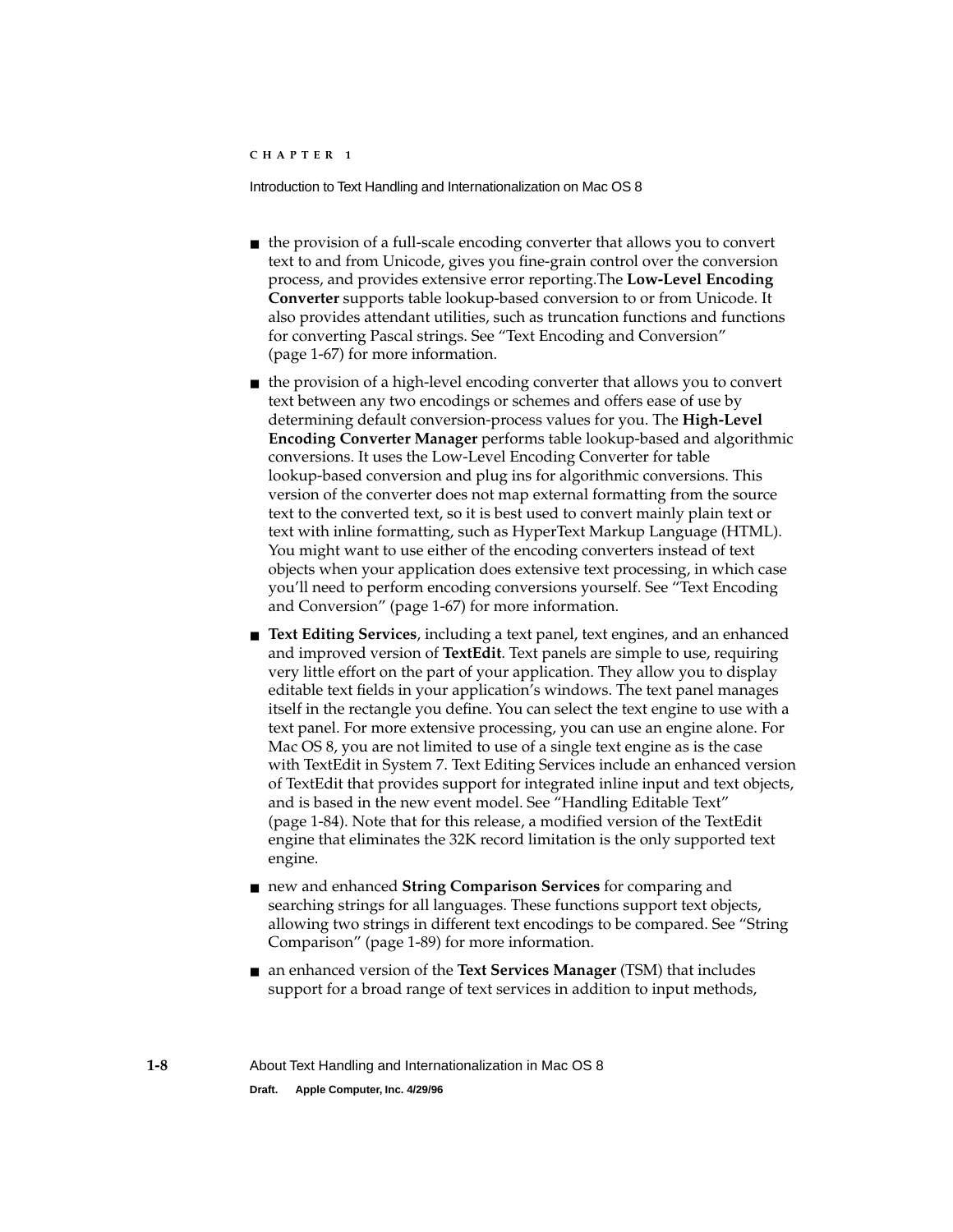removes Chinese-Japanese-Korean (CJK) limitations on input-method support, and greatly simplifies the process required to make your application TSM aware. TSM takes full advantage of the new event model. For Mac OS 8, TSM supports new categories of text services through a common interface and makes these services available to a wide range of applications. To enable integration of these services within your application, TSM supplies these two levels of interfaces:

- $\Box$  a high-level interface through functions that use the <code>TSMDocumentID</code> structure and that gives your application easy access to input methods and available interactive text services
- $\Box$  a low-level interface that manipulates the underlying  $\Box$  a low-level interface that manipulates the underlying  $\Box$ context and allows your application direct access to the service's functionality, letting you use any services as an integrated part of your application.

If you are providing text services, TSM for the Mac OS 8 is designed to make it easy for you to create them. TSM supports these three categories of text services:

- $\Box$  input methods, designed to filter events passed to the application. Input methods are capable of intercepting text entry and interacting with both your application and its user to convert raw events to the text stream.
- $\Box$  interactive text services such as spell checkers, style checkers, and dictionaries, which, when activated, interact with your application and its user to perform a specific action on the text encapsulated within the application. They use the TSM protocol to access and modify the encapsulated text and interact with the user on behalf of your host application.
- $\Box$  batch services such as hyphenators, tokenizers, and stemmers that your application can use to obtain specific linguist processing of the text it handles. These services do not process events, and your host application must call them directly.
- revised and extended keyboard-menu handling support extended to handle other types of text input. The new design allows for additional classes of text input methods to be added to the menu and expands the technology to handle input devices other than the keyboard, such as speech-to-text and pen input. This support is now referred to as **Text Input Menu Handling**. The new menu, which is called the Text Input menu, can be configured by the application or its user. Your application can enable and disable menu items. For example, if it doesn't handle Arabic, your application can gray out the item.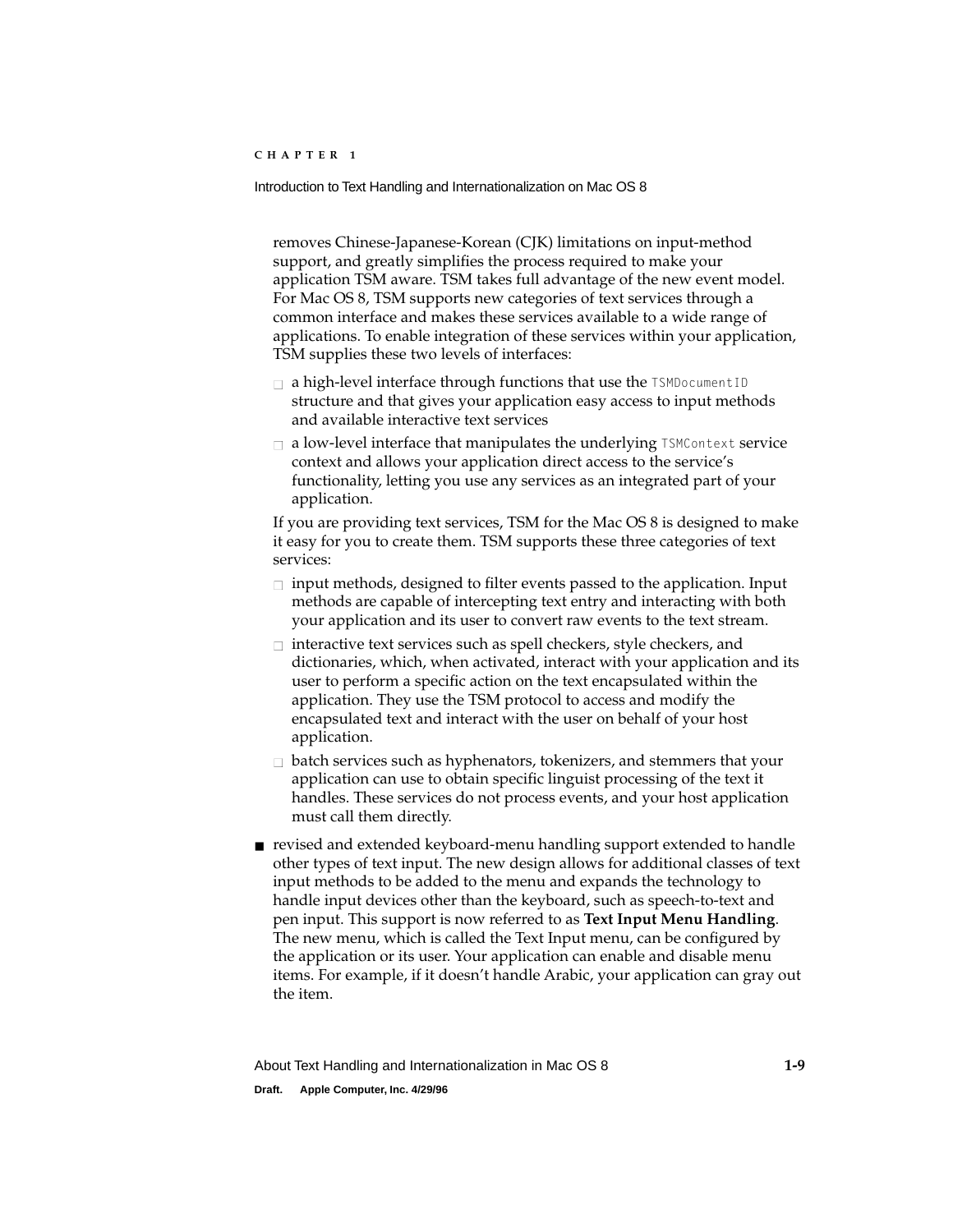- a new event model that includes a suite of **Text Events**, and a newly designed keyboard architecture with a new key translation module and functions. The **Key Translation** module is responsible for converting virtual keycodes into renderable character codes. New functionality is added to the translation routines for sequential dead keys and for mapping a single keypress to many character codes.
- a friendlier and simplified **International Text String Parser** that provides an interface composed of multiple functions and data structures rather than one function with a huge parameter block, as was the case in the past with single IntlTokenize function that used the 'itl4' tokens resource. This set of utilities allows you to define your own metaclasses of tokens.
- **Number Formatting and Conversion Services** that give you the ability to format numbers for any language, country, and encoding scheme in a transparent way and that include scanning routines to convert the text into binary representation of the number.
- new **Date-and-Time** support through the use of TimeObjects and calendars. TimeObjects provides UTC (Coordinated Universal Time) support and an expanded range of representable times. The new Date-and-Time support also includes extended formatting with TimeObjects. A date-time format is defined for specifying information necessary to represent a TimeObject, or portions of one, in textual form. The calendar services use TimeObjects to provide a higher level of date and time support. These services provide a plug-in architecture that allows new calendar engines to be added and allows for the behavior of existing calendars to be overridden. Mac OS 8 provides support for a basic set of calendars. Calendars not supported in the first release of Mac OS 8 can easily be added later by Apple or, by you, as third-party developer.
- a new **Language Manager** that allows users to interact with the system in the language of their choice. The language an application uses need not be the same one that another application or workspace (such as the Finder) is using at the same time. At application launch, the Language Manager establishes the primary language for the application.
- additional **Text Utilities**.
- integration of WorldScript<sup>®</sup> I and WorldScript II supporting a single code base. This integration allows for one system for the world; there are no extensions and no patches.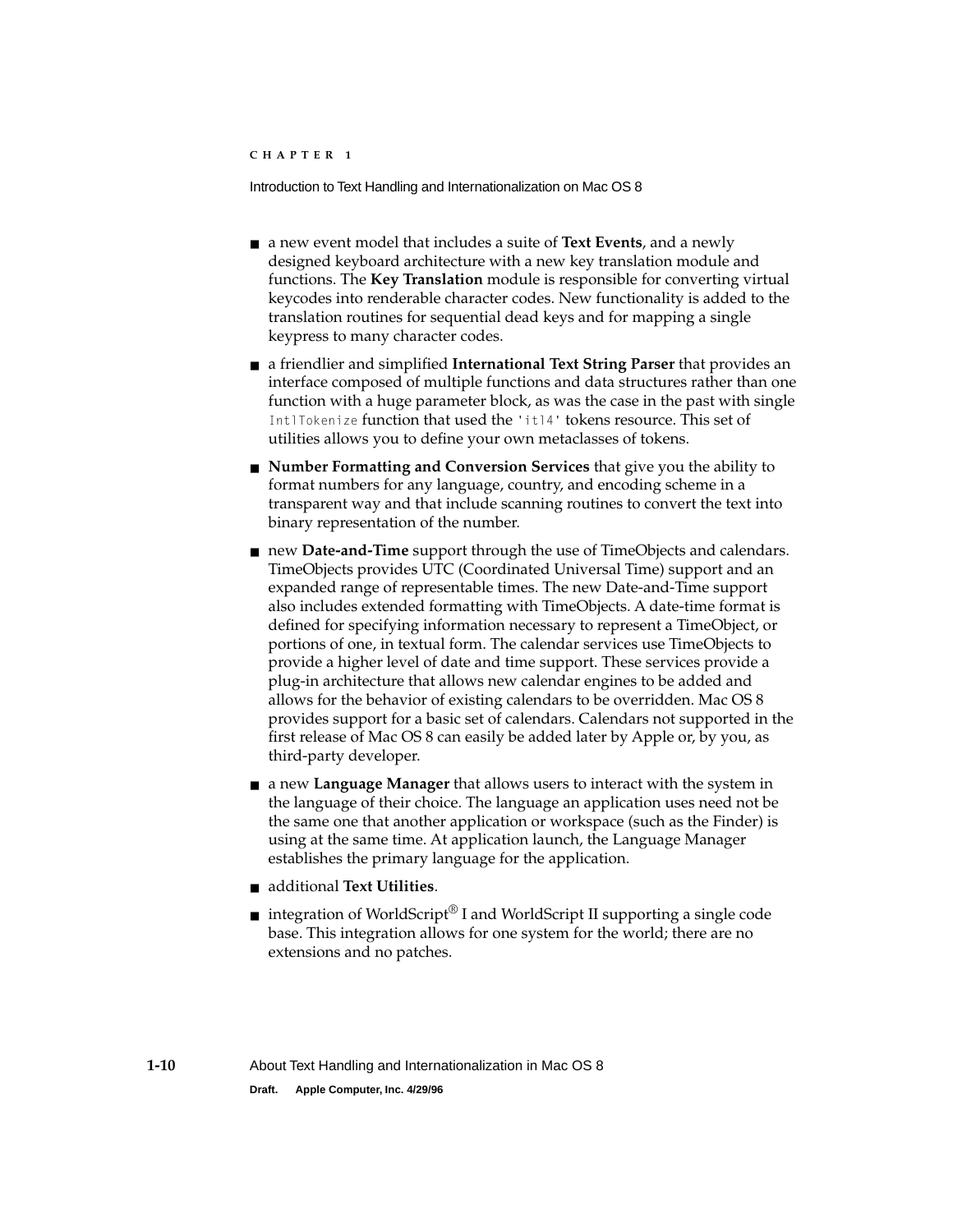## <span id="page-16-0"></span>A Word About Text Imaging in Mac OS 8 1

Mac OS 8 differs from System 7 in how it provides support for and handles text imaging. Apart from high-level text imaging done through text panels, text engines, TextEdit, and text objects, for Mac OS 8 text imaging is separate from text handling. Applications requiring greater control over text imaging and more intensive text-imaging services can use one of the graphics systems provided with Mac OS 8, such as GX or Color QuickDraw™.

The Text Object Manager provides default text imaging. A single text-imaging function combines the work of the QuickDraw Text text-measuring function and the Font Manager font metrics function, providing the width in pixels of the text object's string as imaged by DrawText, along with the total line height and the ascent. The Text Object Manager uses a color graphics port that you can specify. It also allows you to provide it with a font-substitution hint to assist it in determining which font to use when the most appropriate one is not available.

# Mac OS 8 Exceptions to Backward Compatibility With System 7

With few exceptions, software you develop today using the international technology provided by System 7 will work with Mac OS 8.

#### **IMPORTANT**

The following list might be incomplete. More information will be provided in later developer releases. ▲

Here are aspects of the features of System 7 for which backward compatibility is not supported:

- Input methods. If you provide an input method for System 7 and want to make it available for Mac OS 8, you must replace it with a new one that is SOM-based (System Object Module). In System 7, input methods are implemented as components. In Mac OS 8, input methods are SOM-based.
- Aspects of the Script Manager.
	- $\Box$  The Script Manager's internal data structures are different in Mac OS 8 from what they were in System 7. If you access them directly in your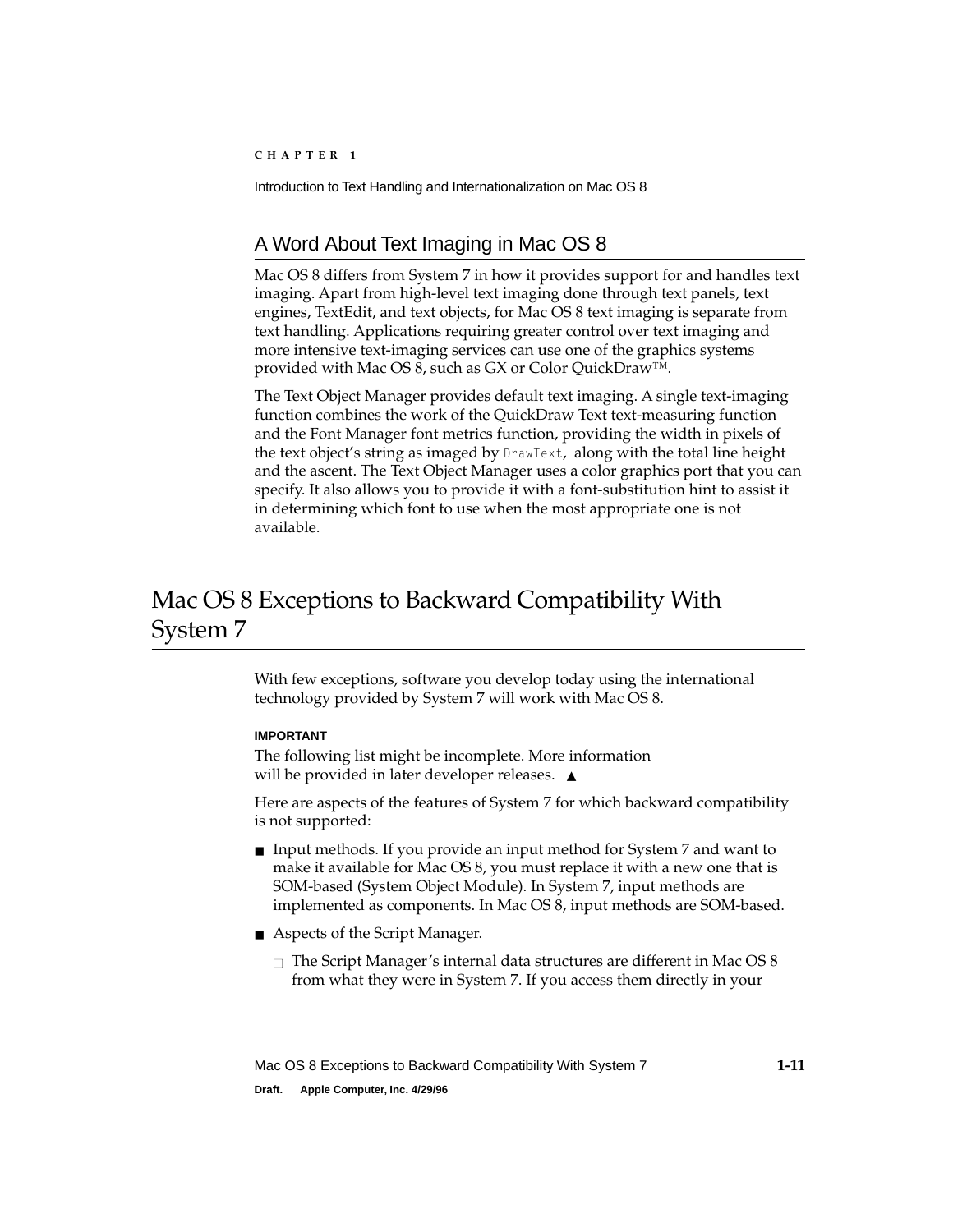application—a behavior that is unsupported and was always unsupported in System 7—your application will not run in Mac OS 8.

- $\Box$  For most selectors, the SetScriptVariable and SetScriptManagerVariable functions have only local effect in Mac OS 8. That is, any changes you make using these functions will be effective only in your calling application's current context.
- $\Box$  When possible, the Script Manager's notion of a system script will be carried out and synchronized with the application's initial locale—usually the workspace locale. However, circumstances can occur in which an application's default locale has no equivalent script code.
- $\Box$  The functions GetScriptUtilityAddress and SetScriptUtilityAddress are no longer supported.
- $\Box~$  For Mac OS 8, default fonts are specified by a special data structure in the locale. Mac OS 8 does not recognize equivalent values stored in the System 7 international resource.
- Aspects of QuickDraw Text.
	- $\Box$  You should avoid using the System 7 <code>FontToScript</code> and <code>FontScript</code> functions, which convert a family FOND ID to a script code. Although existing fonts retain their IDs for backward compatibility, new fonts are not backward compatible.
	- □ The Print Action routine, (described in System 7's *Inside Macintosh: Devices*) has no effect in Mac OS 8.
	- $\Box$  The smCharPortion verb is not supported.
	- $\Box$  The ForceFont flag is always false in Mac OS 8.
	- $\Box$  Negative verbs for GetScriptVariable that returned vectors for low-level imaging within WorldScript I will return universal procedure pointers (UPPs) to no-operational (no-op) routines for this release of Mac OS 8. This functionality will be supported in a later release of Mac OS 8.
- Aspects of keyboard support.
	- $\Box$  Although backward compatibility is provided for the KeyScript routine, Apple strongly recommends that you move to using the new Text Input Menu Handling support.
	- $\Box$  The GetScriptManagerVariable function called with smKCHRCache verb will return a KHCR, but not necessarily the one used by the Key Translation Manager.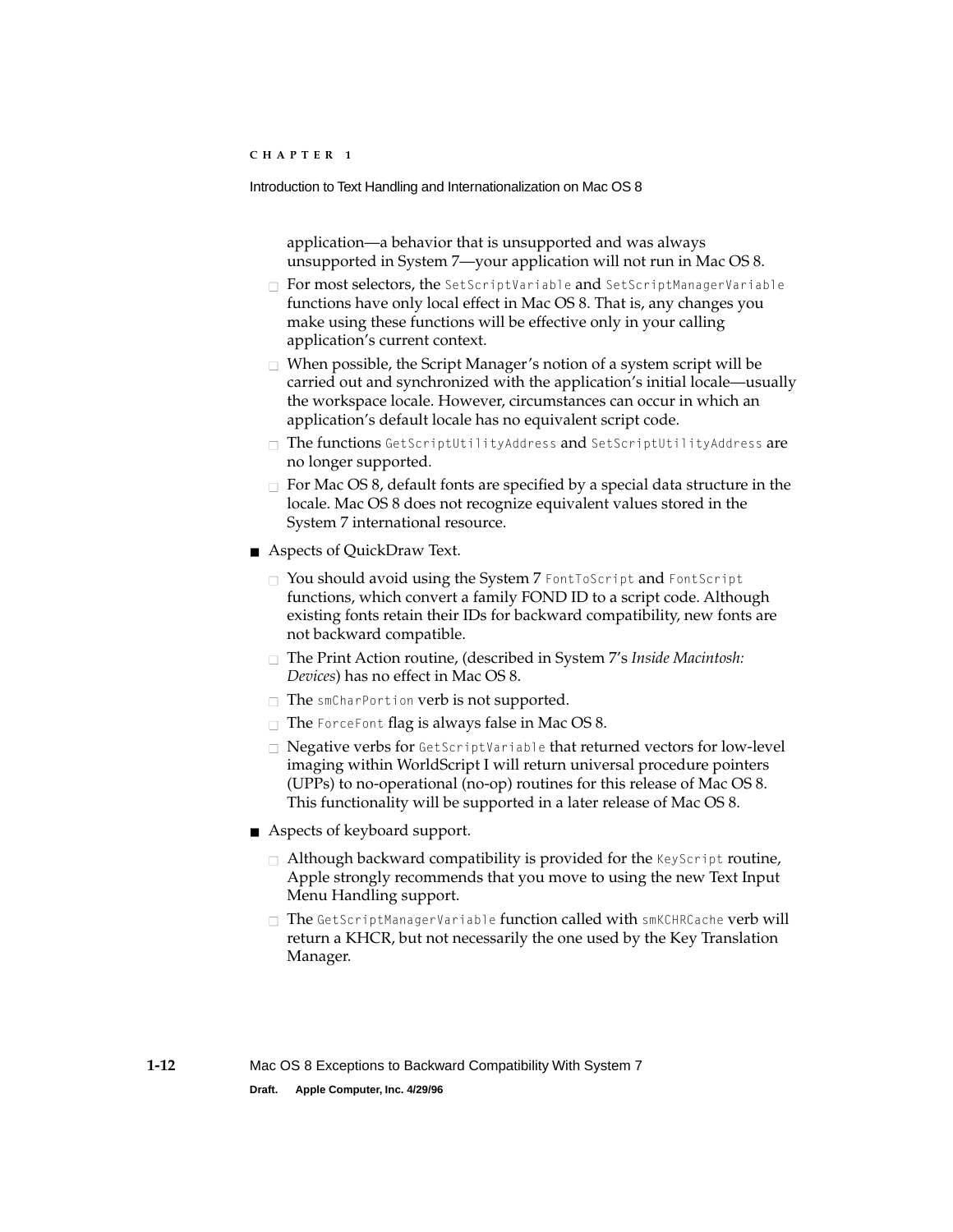- <span id="page-18-0"></span>■ Aspects of WorldScript.
	- $\Box$  WorldScript I QuickDraw patch. Mac OS 8 does not support the GetScriptQDPatchAddress and SetScriptQDPatchAddress functions used for getting a pointer to the specified WorldScript I QuickDraw patch for a script system and patching a script system with a new QuickDraw routine, nor does it support the GetScriptUtilityAddress and SetScriptUtilityAddress functions.
	- $\Box$  For this release of Mac OS 8, none of the routines in the <code>WorldScript.h</code> header file are implemented. It is highly likely that they will not be supported at all for Mac OS 8. Later developer releases will provide further information.
- Dictionary Manager. The System 7 Dictionary Manager is no longer supported.
- Aspects of TextEdit.
	- □ Private scrap handling. For System 7, monostyled TextEdit used the private scrap in some circumstances. For Mac OS 8, monostyled TextEdit scrap handling is unified with multistyled TextEdit, and it always uses the public scrap.
	- $\Box$  Undocumented low-memory globals are no longer maintained. They include TEFindLine, TETrimMeasure, WordRedraw, TEWdBreak, JPixel2Char, JChar2Pixel, and JHiliteText.
	- $\Box$  For System 7, TextEdit calls the Script Manager to compute word breaks. The recommended way to customize this for Mac OS 8 is to use TEDoText.
	- $\Box$  If your application supports TSMTE, you should now get all of your text, not just two-byte text, through callbacks instead of through key events.

# Looking Toward the Future

One of the principal underlying design goals of Mac OS 8 text-handling and international support is to provide extensibility not only within the current version of the system software but also with a view toward the future. This goal is reached in many areas. For example, text objects allow movement toward a system based in Unicode, if that direction is taken. Also, the design of the Locale database allows for storage and retrieval of any type of international data; as new requirements emerge, the database can easily accommodate them.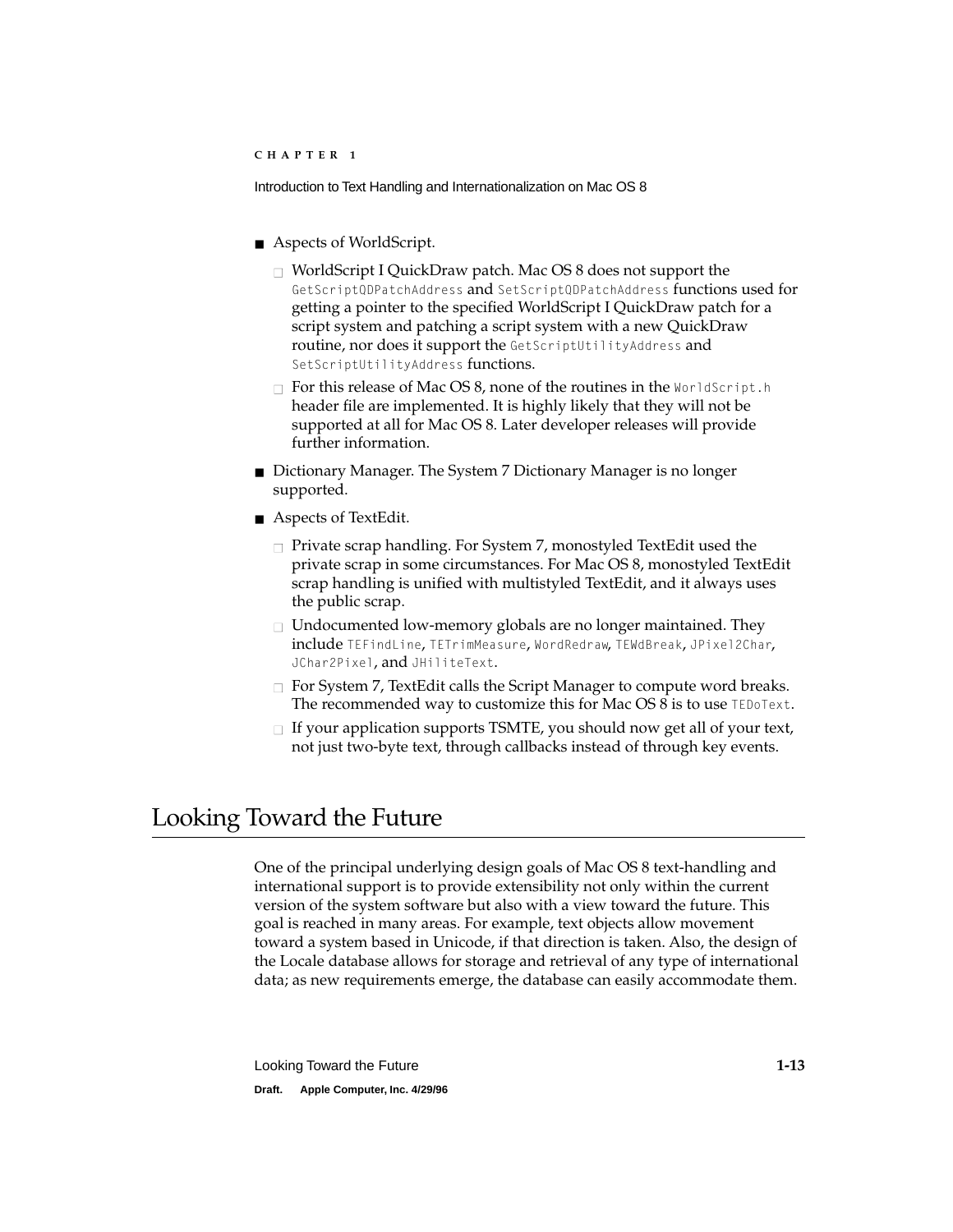<span id="page-19-0"></span>Introduction to Text Handling and Internationalization on Mac OS 8

Support for Unicode is another example of this extensibility and open orientation. In addition to the fact that it offers the simplest solution for fully multilingual systems, Unicode offers many important and useful features. One of its most important aspects is that it naturally lends itself to text interchange among different platforms, as well as among applications and platform code on a single system.

Apple recognizes that the movement toward universal use of Unicode might not happen immediately or entirely; the industry might take another direction. For this reason, Apple intends to support and handle as many text encodings (and text encoding schemes) and the coded character sets they include as possible. Mac OS 8 is not limited to handling just a few encoding schemes based on the current market size. Apple recognizes that Unicode will not suddenly replace all other text encodings and that most platforms will have to deal with a mixture of other text encodings (and text encoding schemes) in addition to Unicode. For a description of the terms text encoding, text encoding scheme, and coded character set, see ["Characters, Codes, Text Encodings, Text](#page-75-0)  [Encoding Schemes, and Text Elements" \(page 1-70\).](#page-75-0)

Because Mac OS 8 supports any encodings, including Unicode, it can move in any direction. If the industry moves toward Unicode, Mac OS provides support for it; if it doesn't, Mac OS 8 still supports conversion among any encodings and encoding schemes.

Not all of Mac OS 8 system components are Unicode based. Mac OS system software transition to Unicode most likely will occur gradually with different system components moving to Unicode at different times. By using text objects in applications you are porting or coding to Mac OS 8, you are ensuring that changes you will have to make to your code are few, if any, if Mac OS 8 transitions from a system that provides international support based in multiple encodings to one that supports a single encoding, Unicode.

# Text Handling in System 7 and Mac OS 8: A Comparison 1

Mac OS 8 text-handling support shapes the context in which the future of internationalization is beginning to emerge by addressing software engineering requirements for developing applications for the global marketplace in ways that offer ease of use, extensibility, and flexibility.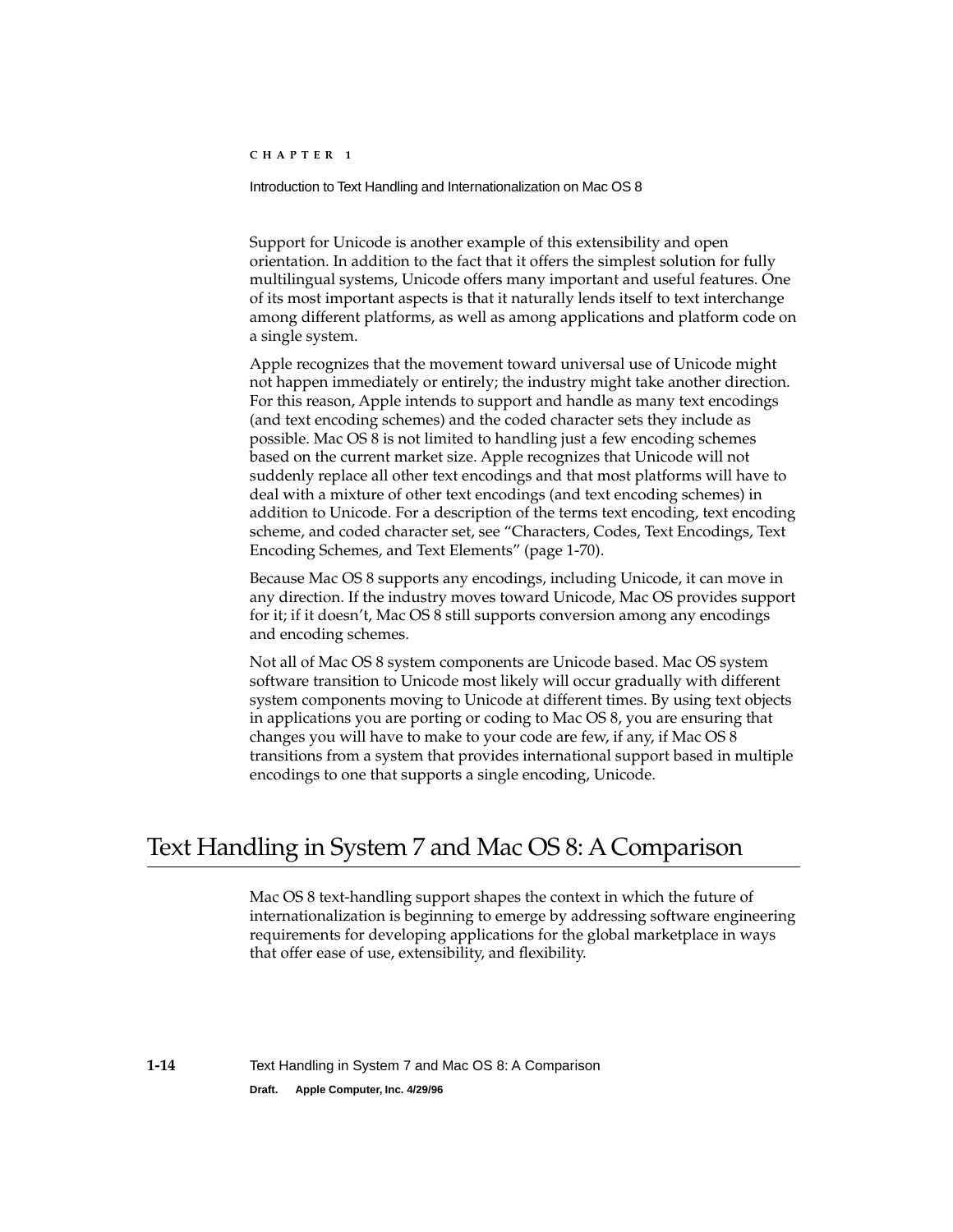<span id="page-20-0"></span>Introduction to Text Handling and Internationalization on Mac OS 8

Mac OS 8 provides support for more areas of text handling and internationalization than did System 7 and provides new solutions to problems addressed by System 7. This new support and these solutions give you more flexibility and control over how you perform text handling in your internationalized application and how you present language-based choices to your application's user. These solutions, implemented through the use of text objects, encoding conversion, and the locale database, and effective through your application's use of the Text Services Manager, text panels, String Comparison Services, and other Mac OS 8 text-handling components, allow you to build internationalized applications that require far less management in your code than was needed in System 7.

This section looks at the advantages of designing and developing internationalized applications and describes some of the conceptual and behavioral differences between Mac OS 8 and System 7 related to multilingual support.

### Internationalization and Localization 1

Users of computers interact with them through a combination of elements implemented in system and application software that includes images and the written language. Text handling is heavily culturally dependent, and there are more software engineering issues associated with it than there are with the handling of images across languages and cultures. Among the cultural differences reflected in the written language are how the language is represented—for example, is it alphabetic, ideographic, or syllabic—and how national conventions for the presentation of date, time, and numbers are defined.

#### **Note**

Although the term ideographic is commonly used to characterize languages (such as Chinese) that include ideographs and pictographs, the term is inaccurate and misleading. Most so-called ideographic scripts include some ideographs and pictographs but they also include phonetics. For example, while Chinese includes both ideographs and pictographs, it also includes many complex characters that are phonetically based. ◆

In designing software applications that address these cultural differences, applications developers can follow one of these two general strategies: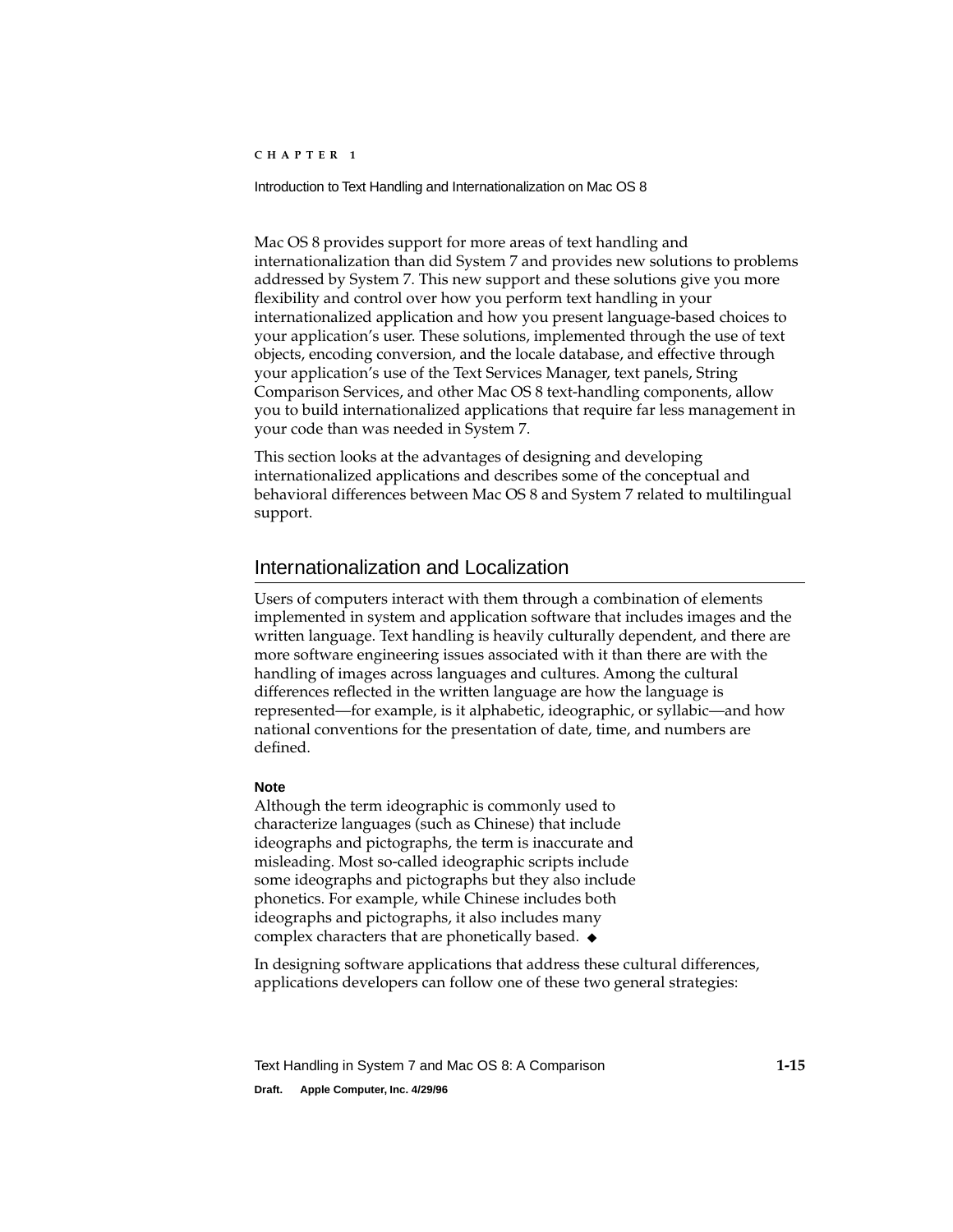- **Localization by reengineering**. You can design and develop an application that is specialized for a single language and culture from the beginning. Applications localized by reengineering generally include hard-coded dependencies on cultural and linguistic conventions. After you develop the initial specialized product, localization by reengineering entails adapting the software to fit specific national languages and cultural conventions for markets other than the one for which you originally designed it.
- **Internationalization**. You can develop application software that is generalized and designed to accommodate various languages and cultures. The process of designing and creating software with multiple cultures in mind—software that can be easily localized for various geographical regions and their languages without requiring changes to the source code—is called **internationalization**. This process entails distinguishing cultural elements that the software must accommodate differently for each language when the software is localized and handling those elements in a way that allows for variation. Internationalized software inevitably entails localization. Internationalized software can call functions that access and obtain data at runtime that is specific to a language or culture. Localizing software designed for an international market usually requires changes to the data or text of your application's user interface, but no source code changes.

Clearly, internationalization offers the more cost-effective and efficient design strategy if your intention is to make software meant for the global marketplace. Building localized software from the beginning requires multiple code bases if you plan to market your product in multiple geographical areas. Building internationalized software from the beginning allows you to develop and maintain one code base which localizers—developers in various countries who adapt software to those countries— can then specialize.

In considering what constitutes an internationalized application, these two separate issues surface:

- **User-interface handling**. It is important for the user interface portion of your application—that is, read-only text such as menu contents and system messages—to be easily localizable. (Mac OS 8 contains multiple localizations for system software so the system component can present messages in your user's language of choice.) You can use text object resources for the nonmodifiable data of your application's user-interface to allow for easy localization.
- **User input and editable-text handling**. It is important that the content portion of your application—that is, the part that deals with user input and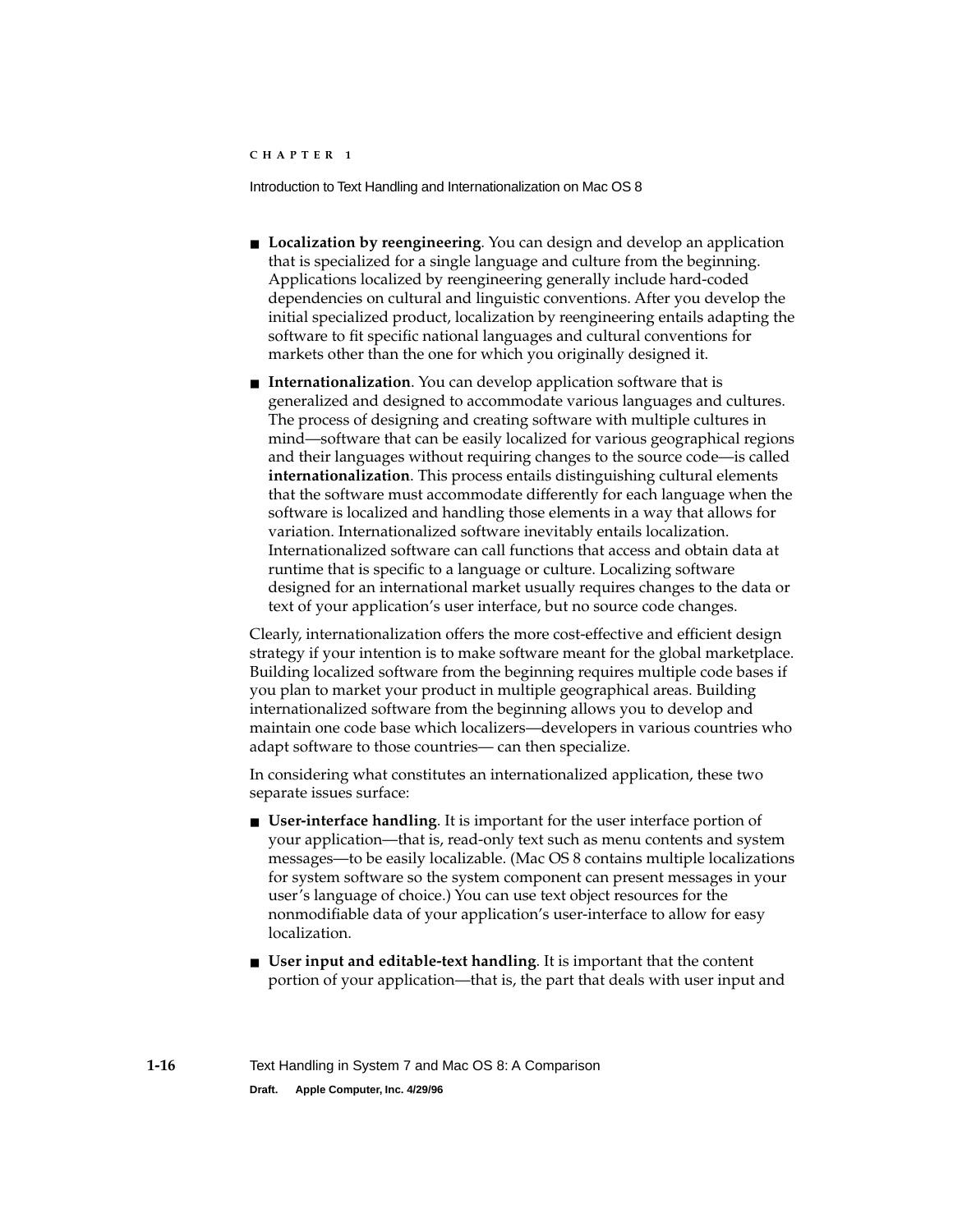<span id="page-22-0"></span>editable text—be able to handle text in any language. In other words, your application should allow your user to enter and edit text in any language. A single document might contain text in more than one language, so your application should support a mix of languages within the same document. A user might type text in German, then switch to Japanese. Mac OS 8 text handling components enable you to implement these processes easily.

To facilitate localization of applications, Mac OS 8 internationalization components provide the ability to store and access data required for specific locales. By supporting any text encodings and text encoding schemes, Mac OS 8 provides encoding conversion automatically through text objects or directly through one of the encoding conversion managers. In addition to the standard Mac OS 8 encodings provided with the system, Mac OS 8 supports Unicode and text encodings and text encoding schemes provided by third-party developers.

#### **Note**

A text encoding usually contains the encodings for the characters belonging to a single character set addressing a single script. A text encoding scheme is a method that allows for the support of and addresses multiple coded character sets.Text encoding schemes often include predefined escape sequences that indicate transitions to specific coded character sets. For a more complete description of the terms text encoding, text encoding scheme, and coded character set, see ["Characters, Codes,](#page-75-0)  [Text Encodings, Text Encoding Schemes, and Text](#page-75-0)  [Elements" \(page 1-70\).](#page-75-0)  $\triangleleft$ 

## Writing Systems and Scripts 1

Writing systems and scripts are viewed and understood differently in Mac OS 8 from System 7. Mac OS 8 text handling and internationalization software uses the concepts of writing systems and scripts as they are understood in the area of linguistics. This position differs from the one held in System 7, in which the concept of a script system and what composed one was particular to System 7. If you have relied on the understanding of these concepts imparted by descriptions of System 7 and its predecessor versions, you'll need to adjust your perspective somewhat to make the transition to international text support in Mac OS 8.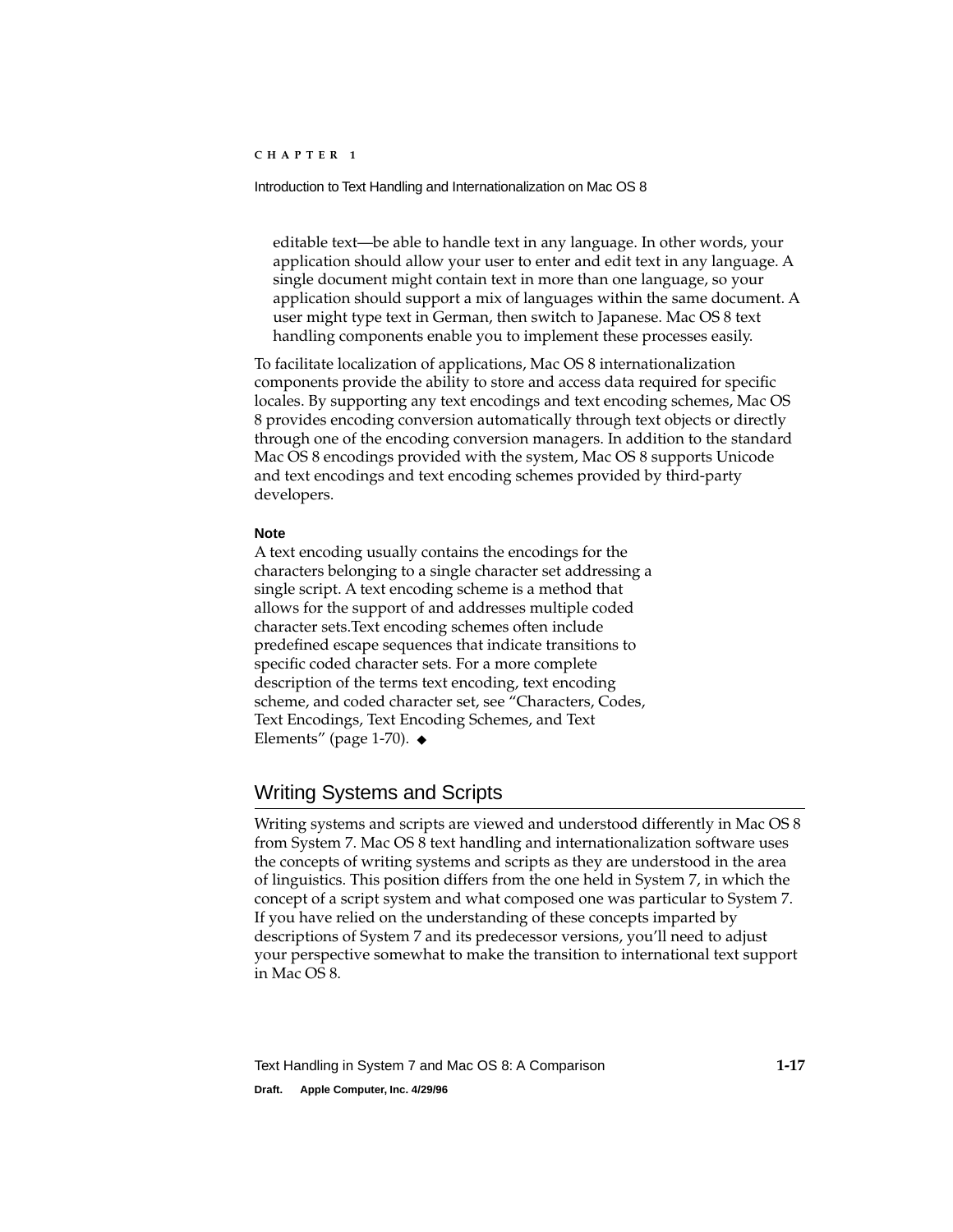#### <span id="page-23-0"></span>Writing Systems and Scripts As Understood in Mac OS 8 1

Mac OS 8 aligns with the standard view of writing systems and scripts expressed in linguistic literature and explained in this discussion.

#### **Writing Systems 1**

Written representation of a spoken language relies on a writing system. A writing system, then, is an artificial construct used to record language in written form. It can be viewed as having three main components—language, scripts, and orthography—with well defined relations to one another.

#### **Scripts 1**

A script comprises a set of symbols that represent the components of a language. A writing system uses one or more scripts for the symbols required to represent linguistic elements, which include sound, meaning, syntax and so forth. A script can be coupled with one language, or it can represent and be used by many languages. Moreover, a language can have more than one script associated with it. For example, the Japanese language uses the Japanese script, while the French, Italian, and Spanish languages all use parts of the Latin script.

A script exists apart from both the languages it represents and the writing systems for which it is used. (A small number of scripts, less than 100, are used by writing systems despite the large number of existing modern and archaic languages.) Scripts have largely developed in accord with geographical and cultural requirements; they show historical, linguistic, and geopolitical derivations and influences.

Some scripts are more inclined to represent sound, while others represent meaning, but usually scripts include both representations. Alphabetic scripts are thought to represent sound exclusively and hieroglyphic or ideographic scripts are thought to represent ideas, but this is a misconception because both systems include symbols for sound and meaning.

A special category of scripts, called *pseudoscripts,* exists for use with other scripts. These pseudoscripts include symbols, numbers, and punctuation.

Writing systems can use different scripts at the same time. A writing system uses at least one script and typically one or more pseudoscripts. In this sense, then, it is best to refer to the characters a writing system includes as a *repertoire* of characters, rather than a character set, because these characters can belong to different scripts. [Figure 1-1](#page-24-0) shows six writing systems and the scripts and pseudoscripts that they incorporate. Notice that although the U.S English and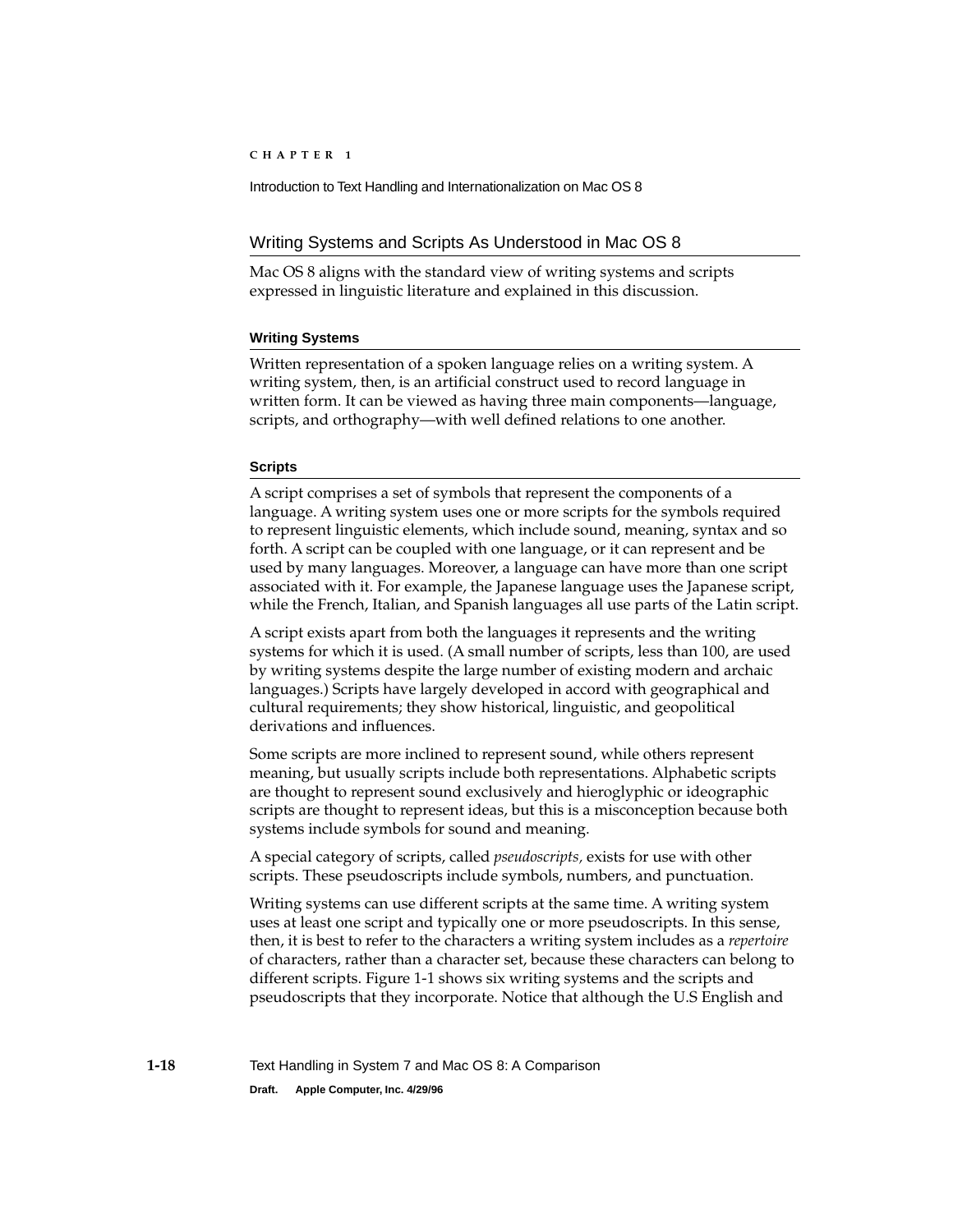<span id="page-24-0"></span>U.K. English writing systems both use the same ranges of the Latin script and the common punctuation and symbols pseudoscript, they comprise distinct writing systems because their orthographies differ.

**Figure 1-1** Writing systems, scripts, and orthographies



**Scripts and pseudoscripts**

#### **Orthographies 1**

The writing system for a language entails an orthography which defines the relationship between the written language and one or more scripts.

Among the rules an orthography specifies are rules of directionality, level of discreteness, and units of representation. For example, for mixed-directional text, the direction of a paragraph is important. For writing systems based in European languages, a paragraph is considered a unit of representation, as is a word. Word division and paragraph identification are easily determined for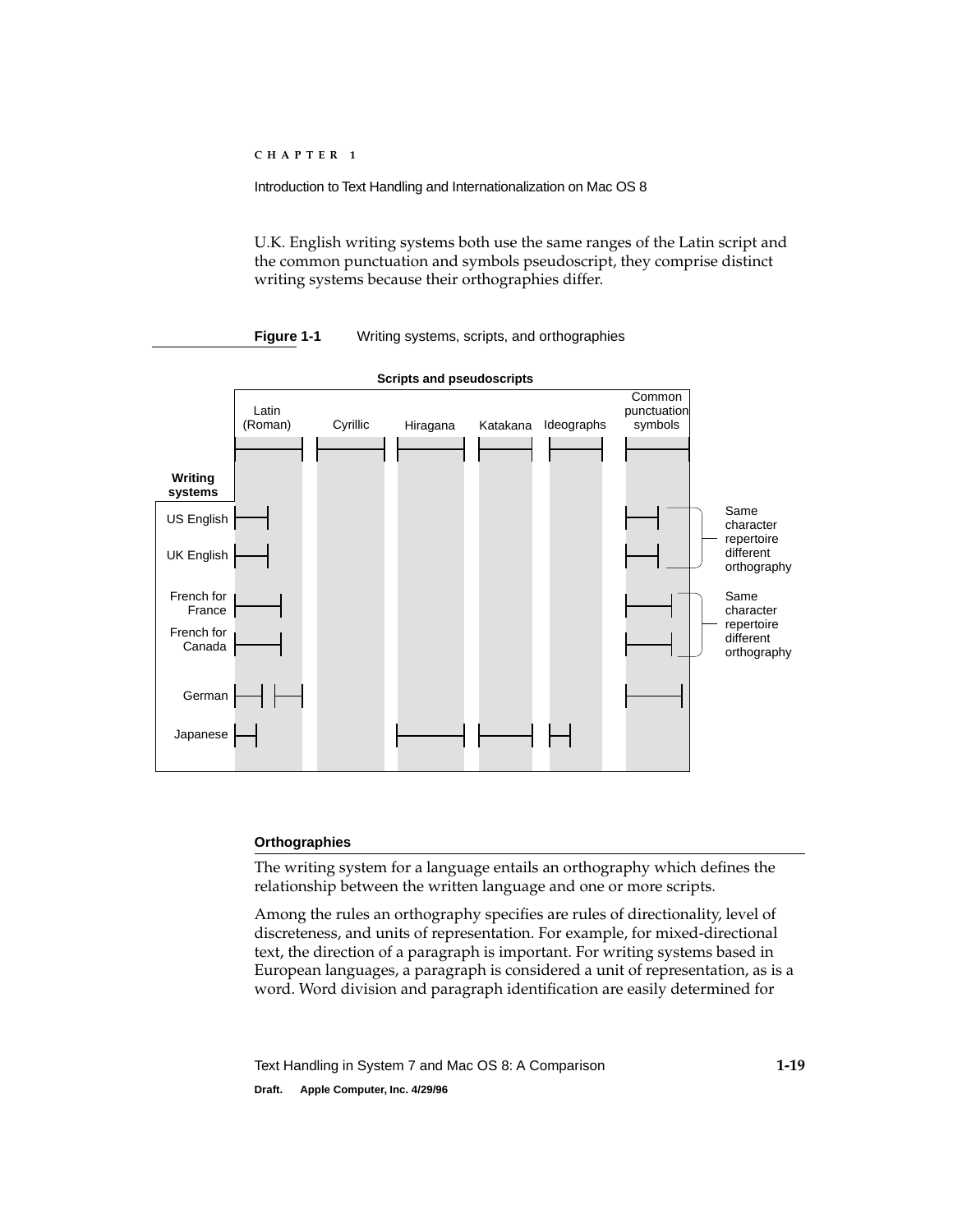<span id="page-25-0"></span>Introduction to Text Handling and Internationalization on Mac OS 8

these languages, but this is not the case for writing systems based in Japanese or Indic languages.

Orthographies can differ between two geographical regions using the same language and collection of scripts. An example of this is the American English orthography, which differs from the British English orthography.

Text-handling system software that deals with the orthography of writing systems includes support for directionality, word breaking, hyphenating, and spell checking services, among others.

#### Writing Systems and Script Systems As Understood in System 7 1

For System 7, a writing system is described as a set of characters and the basic rules for their use in creating a visual depiction of language, rules for displaying, ordering, and formatting characters. Writing systems have specific requirements for text display, text editing, character set, and fonts. A script system is defined as a collection of resources, mostly tables of data, that defines the behavior of a particular writing system.

For System 7 a writing system breaks down into scripts, which imply locales and orthographies associated with locales. While the term text encoding is not used in System 7, a script in System 7 implies a text encoding, but it also implies additional data stored in international resources pertaining to locales. A script system can support various languages and regions. For example, the System 7 MacRoman script system supports the English, French, German, Italian, and Spanish languages. Within the French language are regional variations, for example, Belgian and French Canadian.

In System 7, often information stored in international resources is common to a group of locales (languages and regions) that use the script system. However, because of the way relationships are drawn between the scripts and the locales that particularize the data for the various writing systems or languages in System 7, international resources containing this data that applies to multiple locales is often replicated for each language or region. In System 7, a script connotes information about locales. This is not so in Mac OS 8.

### Deconstructing the System 7 Script Manager and Looking at Mac OS 8 Solutions **1996 1996 1996 1996 1996 1996 1996 1996 1996 1996**

The System 7 Script Manager provides exceptionally good international support compared with other available contemporary technologies. However, it is constrained by a number of limitations inherent in its design. For example,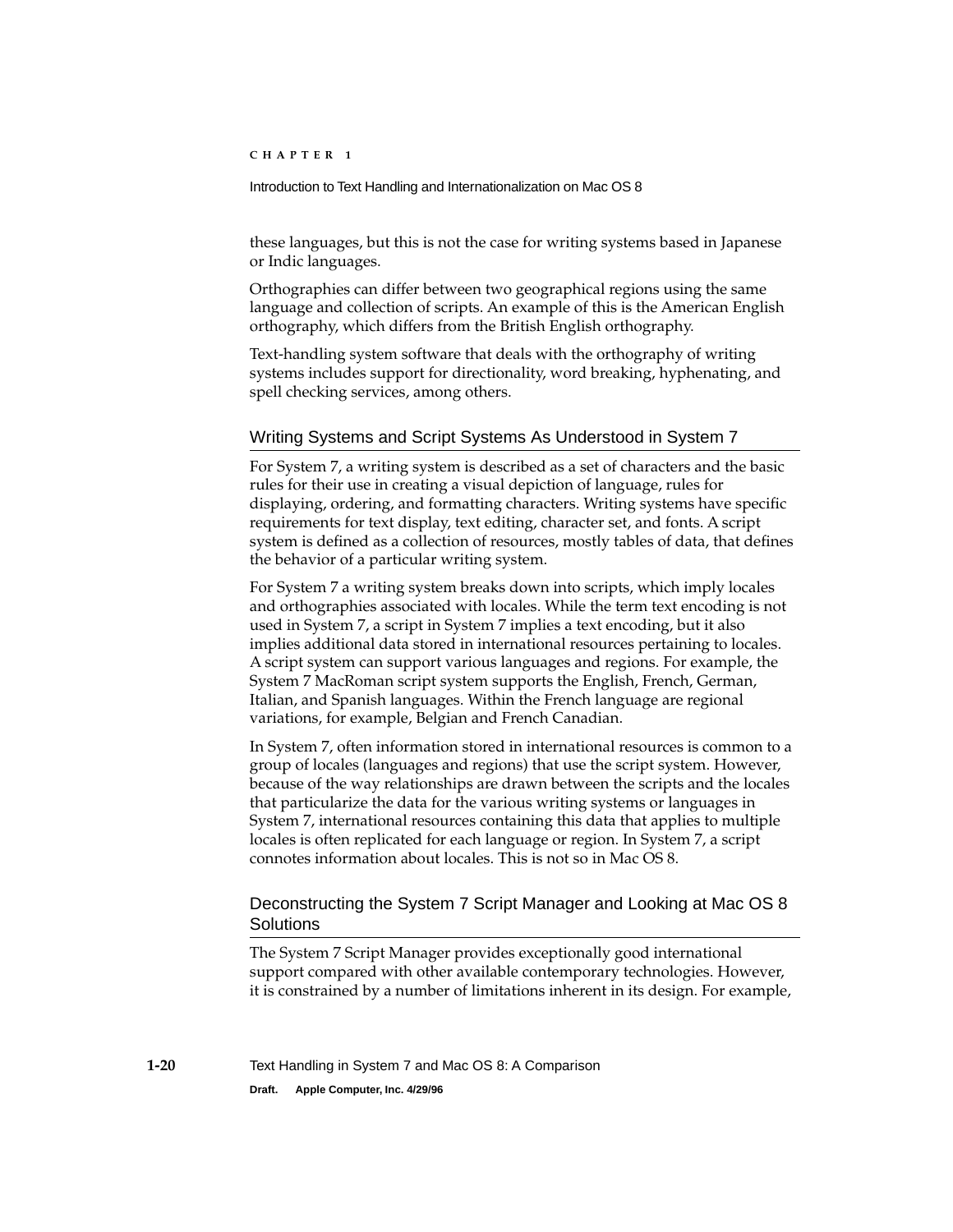<span id="page-26-0"></span>Introduction to Text Handling and Internationalization on Mac OS 8

text encoding is separated from the text to which it belongs. Also, extensibility in handling international resources is inelegant because the original design was envisioned to meet the requirement of a fixed number of resources.

In addressing and transcending these and other problems inherent in the Script Manager, designers of Mac OS 8 recognized the opportunity to press international support forward, set new standards, and realize in the design of new international text-handling and storage components goals of flexibility, extensibility, and ease of use.

This section explains some of the ways in which they did this. First, it describes the way the Script Manager addresses the complexities entailed in providing international text support, and then it describes how Mac OS 8 approaches these problems.

#### **Text Handling and Storage in the System 7 Script Manager 1**

This section identifies in System 7 how you store the encoding for text, how the system stores international data needed for text handling functions, and how you access that data. You can contrast this with the way these processes are handled for Mac OS 8 by looking at ["Text Handling and Storage in Mac OS 8"](#page-27-0)  [\(page 1-22\)](#page-27-0).

■ separation of encoding from text

System 7 multiscript support allows an application to handle text expressed in multiple languages, but it requires the application to store and manage script and language information used to represent the text apart from the text itself. In addition to adding complexity to code, this separation often results in the display of unreadable text when that text is moved from an application that provides multilingual support to one that does not, a condition sometimes referred to as *moji-bake*, a phrase that means character garbage in Japanese.

■ overloaded script code

The System 7 Script Manager categorizes international writing systems with a data type called a script code. Depending on how an application uses them, script codes can signify multiple attributes, including language and region information, text encoding, and localization. Because script codes are multipurpose and overloaded, they are easily misused.

■ storage of international data

For System 7, international data is packaged in a file type called a Script bundle. The system unpacks the data contained in this file and moves it into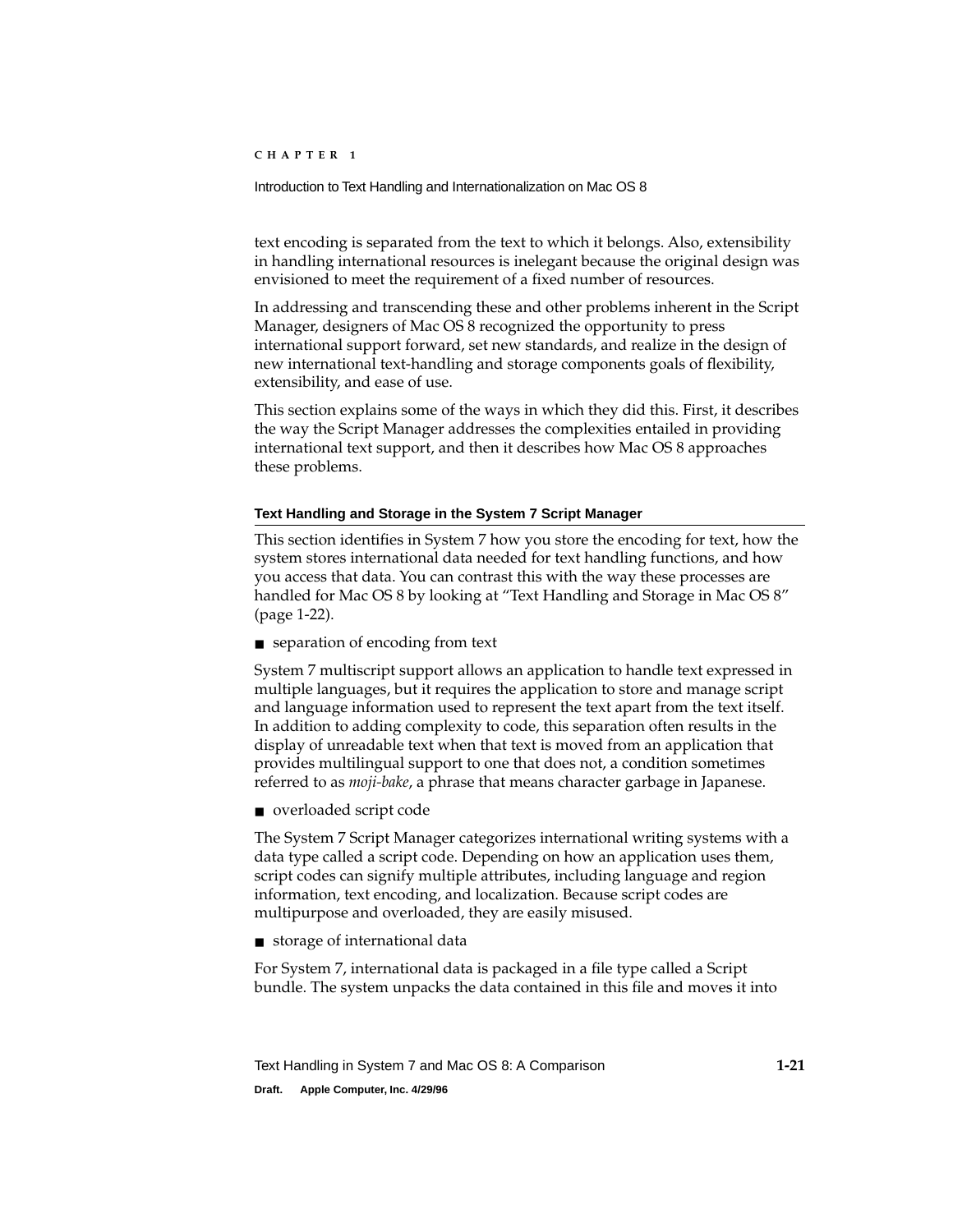<span id="page-27-0"></span>the System file. The Script Manager was designed with the idea that a script would require a limited set of international resources— resources such as the numeric format resource, the long date and time resource, and the keyboard layout resource. In time, however, this group of resources proved to be insufficient and new resources were added, but they were handled in a variety of ways, including overloading the Script bundle and enhancing WorldScript to locate and load them.

■ access to international data

For System 7, you use two routines—GetIntResource and GetIntResourceTable— for accessing international data stored in resources. These routines support a limited number of data types; adding new data types requires that these accessor routines themselves be modified. Resources your application can access using these routines follow a specific naming convention; if a resource does not follow this convention, to access its data, your code must read the resource directly from the system file.

#### **Text Handling and Storage in Mac OS 8**

This section identifies in Mac OS 8 how you store the text encoding specification for text along with the text, how the text encoding exists separate from the language and region information, how the system stores international data needed for text handling functions, and how you access that data. You can contrast this with how these processes are handled for System 7 by looking at ["Text Handling and Storage in the System 7 Script Manager" \(page 1-21\)](#page-26-0).

Mac OS 8 separates information previously coalesced in System 7; it provides a distinct text encoding specification data type for identifying the text encoding or text encoding scheme and other information used in representing text; and it provides a distinct locale identifier data type specifying the language and region information used to characterize text or collections of data for specific writing systems or languages. These locale-specific data are stored in the locale database separately from the files containing text encodings.

■ coupling of text encoding specification and language and region information with text

Mac OS addresses problems that result from storing information used to represent text apart from the text itself by encapsulating in a text object the text string and all pertinent information about text representation. Text objects simplify the work you need to do to associate text encoding information with text. Along with a text string, a text object stores the string's text encoding specification, its language and region information, and any annotations for it. A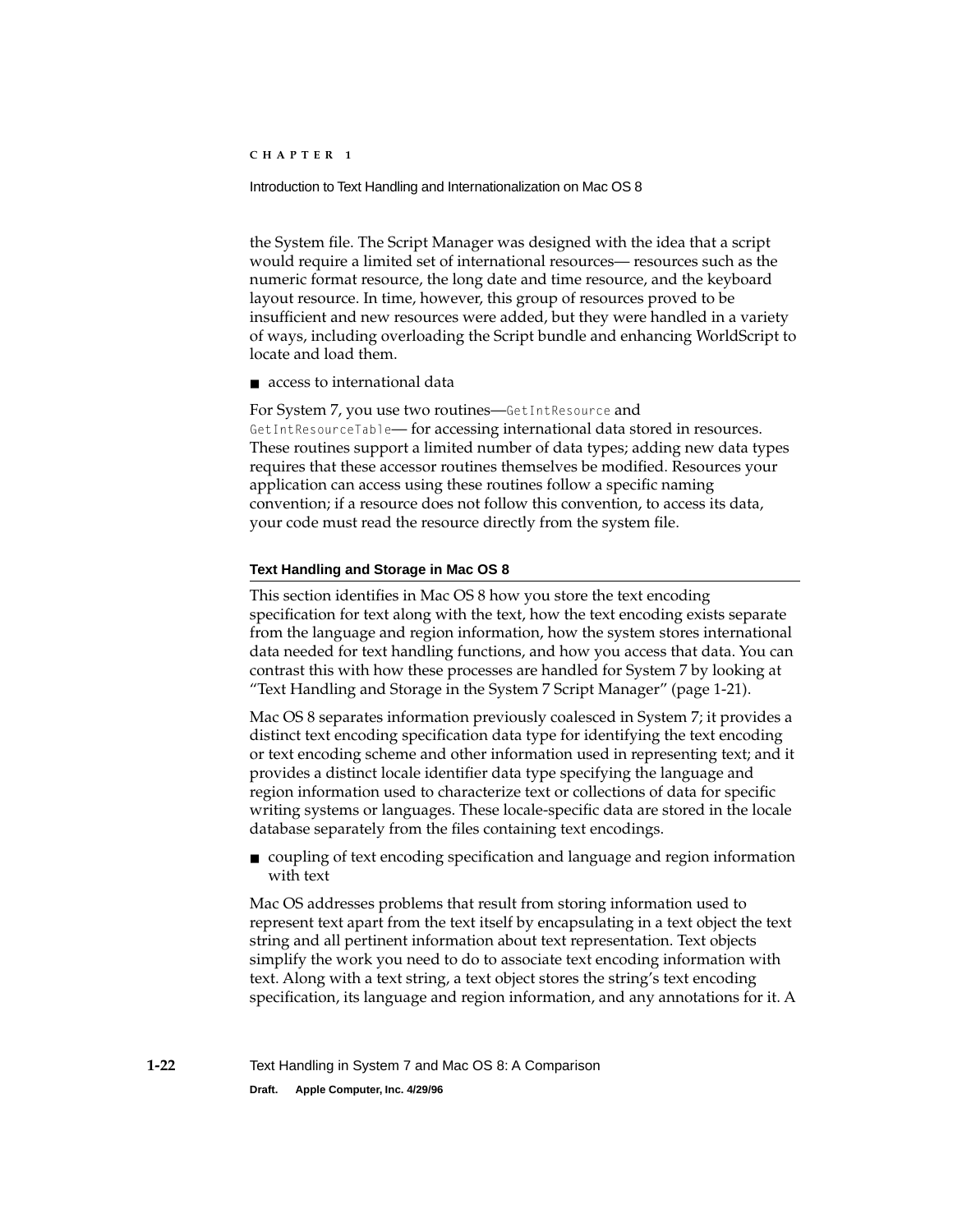Introduction to Text Handling and Internationalization on Mac OS 8

text object can contain multilingual text with text runs carrying this information for varying text segments. The text, its encoding, its language and region information, and its annotations remain together as the text is moved from one application to another, diminishing the possibility that your text will be displayed in an unreadable manner. All of the information, including annotations, stays together as text is cut, copied, and pasted within your application.

#### **IMPORTANT**

Annotations are similar to System 7 resources in that the semantics of an annotation are available to applications and system components that understand the annotation's particular tag type. Although applications other than the one that created the annotation and Mac OS 8 system components might be able to interpret the semantics of an annotation, you should not assume that they do or that they will preserve an annotation's semantic integrity. ▲

If you use text objects, the system performs any necessary encoding conversions for you. For example, if your application performs collation processes and you use text objects, the system will convert text expressed in any text encoding to Unicode—if the strings are in different encodings or if collation tables don't exist for the original encoding—so that all strings are compared in the same encoding. See ["Text Objects for Text Storage and](#page-30-0)  [Interchange" \(page 1-25\)](#page-30-0) for more information on text objects. If you do not use text objects, your application can convert text across encodings using one of the encoding converters. See ["Text Encoding and Conversion" \(page 1-67\)](#page-72-0) for more information on the Mac OS 8 encoding converters.

■ separation of text encoding from language and region

Instead of bundling together data for a geographical region with the text encoding used to represent the text, the design of Mac OS 8 separates the text encoding or text encoding scheme from data used for the orthography of the language and region for which the text is to be localized, and from the font used to image the text.

In addition to the standard set of Mac OS 8 text encodings and text encoding schemes shipped with the software, third-party developers can provide their own text encodings and schemes, extending the range of possible ones your application can support. Moreover, Mac OS 8 supports the Latin-1(ISO 8859-1) text encoding, which is currently the most common one used for the Internet,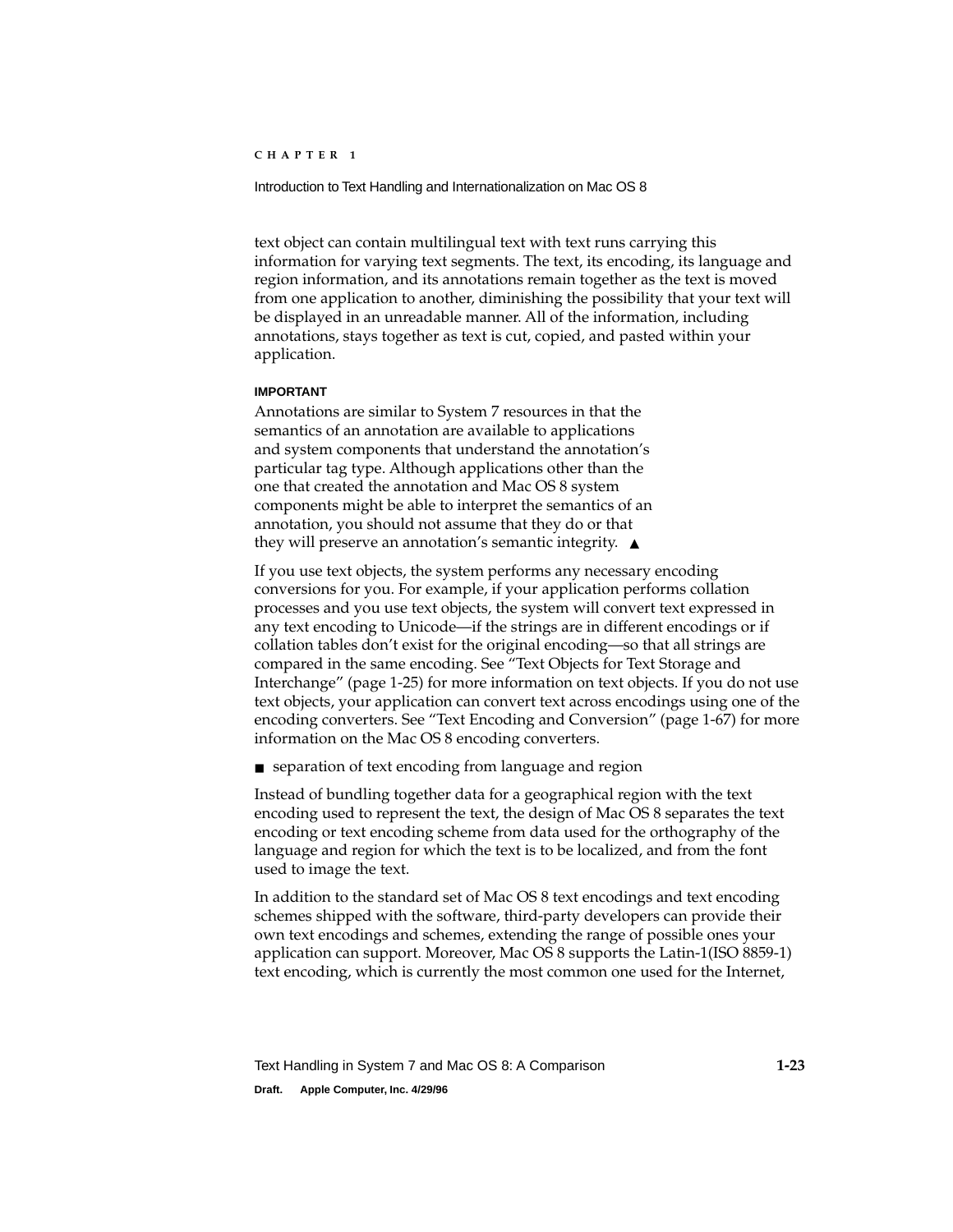Introduction to Text Handling and Internationalization on Mac OS 8

so you can support text files in this encoding that your user obtains from the Internet.

Resources containing data used to localize text for a certain geographical region are stored in the locale database, whereas information for text encodings and schemes is stored separately in files containing the coded character set and all information needed for its mapping and conversion to Unicode.

This separation, which makes writing systems independent of text encodings and text encoding schemes give you more control over how your application can present choices in its user interface.

■ storage of international data

The Mac OS 8 locale database provides a way in which you can store any type of data used for text handling and text-behavior-setting, and easily modify that data. The locale database clusters together such data for a specific geographical area according to its locale and region information. These clusters are called locales and each one is composed of locale objects. A Mac OS 8 locale object is roughly equivalent to a System 7 international resource.

The locale database is highly extensible; the kind of international preferences data and other data known to be required today does not limit or define what you can store in the locale database and access as future requirements surface.

You can permanently add data to the locale database for use by all applications and system components, or you can extend the data available for your application's use within its current process by temporarily adding data to the database. You can also temporarily override the default behavior of various text-handling operations for the language of a specific geographical region from within your application's current process to customize it for your use.

The Locale Object Manager creates the locale database and adds data to it at system startup, but system components and your application software can determine which data to use—for example, for localization—at runtime after determining the user's preferred language and the appropriate character set for that language.

The locale database offers an extensible means of storing international preferences data. To provide backward compatibility with System 7, the Mac OS 8 release of the locale database provides a way to incorporate System 7 international resources, making those resources available to your application; they show up in your resource chain, just as they always did with System 7, even though they are stored in the locale database.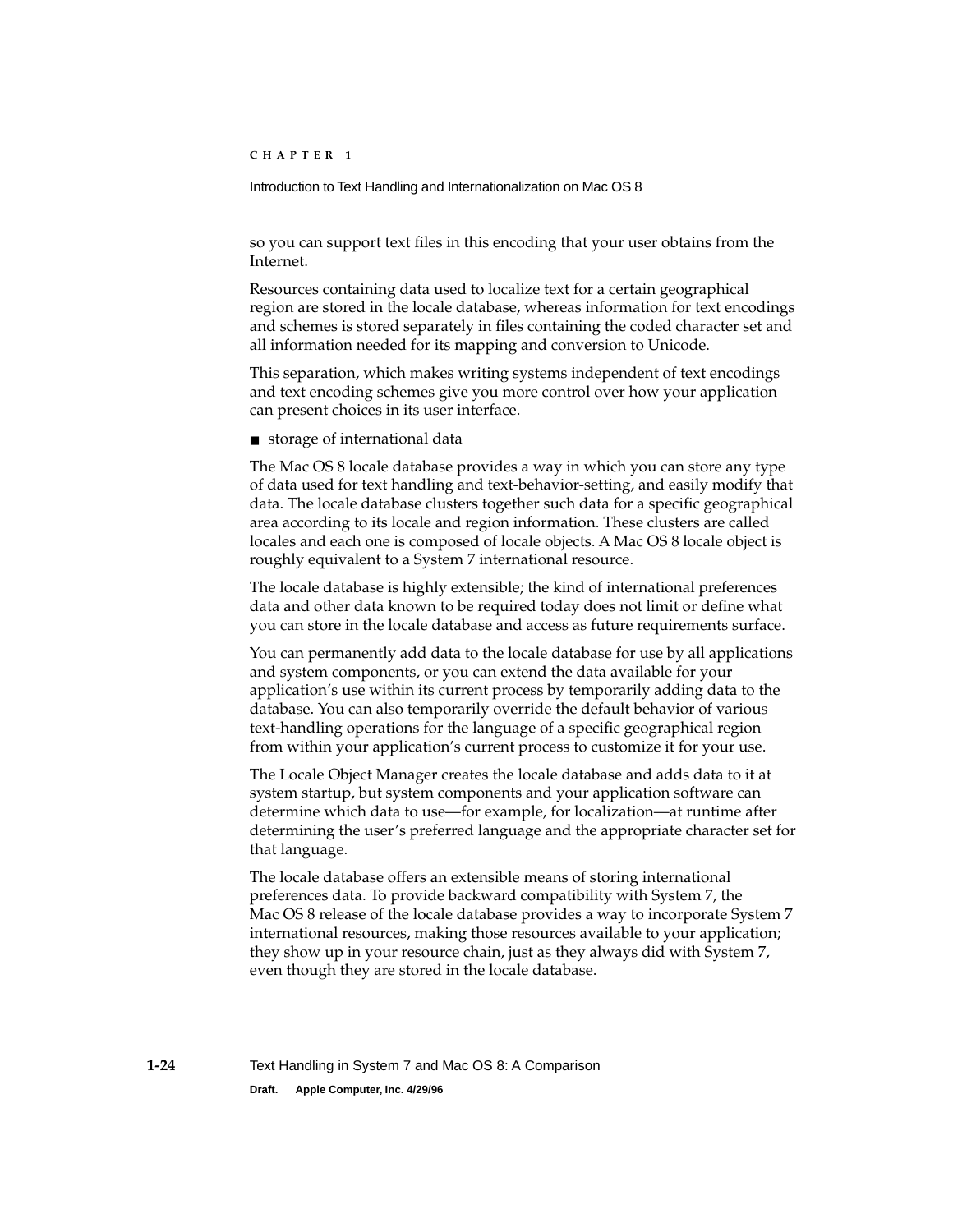#### <span id="page-30-0"></span>access to international data

You use the Locale Object Manager to access data stored in the locale database. Each locale object belonging to a locale is a separate entity that you can access independently. All data that exists in the locale database is cataloged along the same lines and accessed using the same method. Moreover, data stored in the locale database is cataloged along multiple lines based on information describing that data. When developers create locale objects, they provide various kinds of information describing the data. The Locale Object Manager uses this information to classify and catalog the data; it includes this defining information with the data when it adds the data to the database.

This way of cataloging locale object data allows you to access data of a certain type for various languages and regions by specifying any of its characteristics. For example, you might want to find all input methods for languages that use 2-byte character encodings, or you might want to find all data-and-time formatting data for a specific language. The Locale Object Manager locates and returns to you any data resident in the database that meets a set of specifications you provide.

While the locale database offers extensibility, the Locale Object Manager offers ease of use and flexibility in accessing that data. For more information on how to access data in the locale database, see ["Storage and Retrieval of International](#page-53-0)  [Data and Preferences" \(page 1-48\)](#page-53-0).

# Text Objects for Text Storage and Interchange 1

A **text object** is the fundamental unit of text interchange in Mac OS 8. You use text objects to pass text to or receive text from system components. For example, to specify a name to the file system, you use a File Manager function, passing it a text object containing the name. You also use text objects to specify text that is displayed as part of your application's user interface. All user interface elements in your application that contain localizable text should specify the text using text objects and store the text in text object resources.

A text object consists of a **text encoding specification**, which identifies the text encoding in which the text is expressed, a locale identifier, which identifies the locale in which the text was originally created, and the actual text itself. A locale identifier encapsulates an International Standards Organization (ISO) language code, which specifies the language in which the text is to be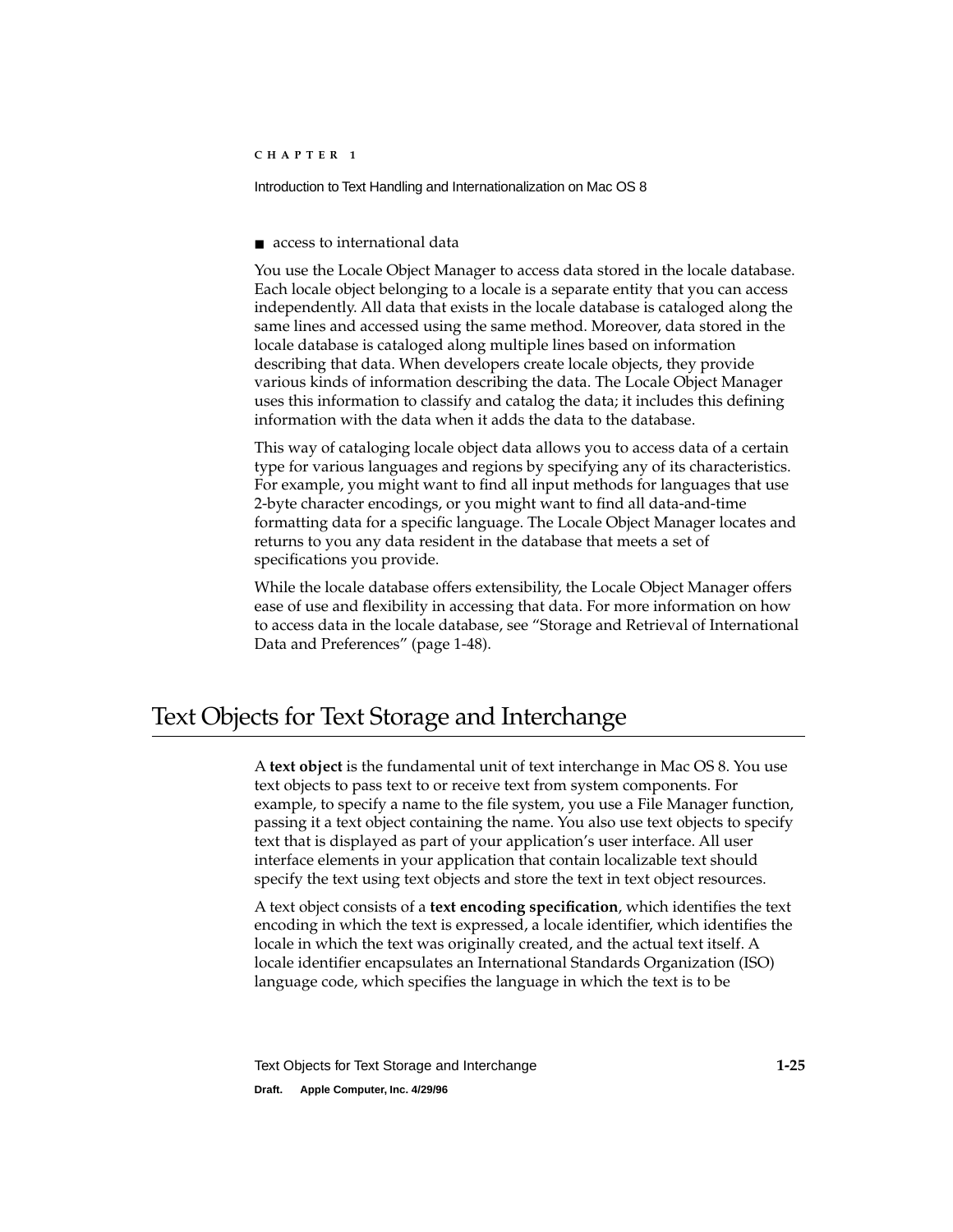<span id="page-31-0"></span>represented, and an ISO region code, which specifies the geographical region for languages that vary by region. A locale identifier can also contain a customization code, but these codes are not retained by text objects because the custom settings become invalid or obsolete as the locale database is rebuilt or changes.

Figure 1-2 shows a conceptual rendering of a simple text object's contents.

**Figure 1-2** A simple text object



#### **Note**

◆

A text object can also contain annotations, not shown in Figure 1-2. Annotations are discussed later in this chapter.

Because they enclose the encoding specification, and language and region information along with the text, text objects make it possible for software that did not create the text to process it correctly in an environment in which multiple text encodings and languages are used. For example, the user interface elements of an application localized for Hebrew will be depicted in the Hebrew language on a U.S. MacOS Roman system if the MacOS Hebrew character set and corresponding glyphs used to represent the text are available on that system.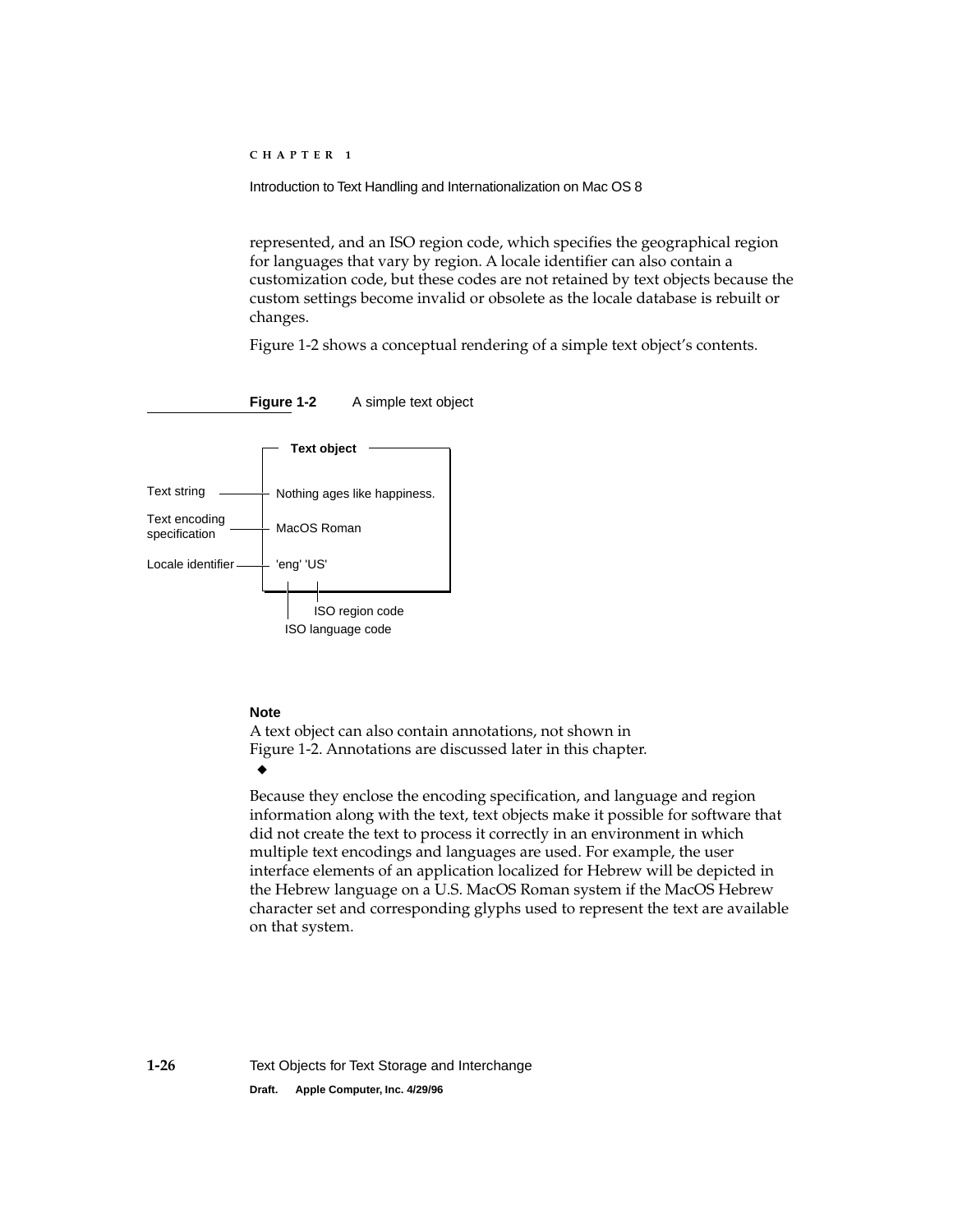## <span id="page-32-0"></span>Text Object Contents 1

This section describes the primary contents of a text object from a conceptual perspective; these are the parts of a text object your application provides or manipulates using the Text Object Manager. A text object contains other information used internally, which is not described here.

A text object encapsulates

- the text string.
- the text encoding specification giving the text encoding used to express the text. See ["Text Encoding and Conversion" \(page 1-67\)](#page-72-0) for information on text encodings and specifications.
- the locale identifier consisting of the ISO language and ISO geographical region codes identifying the language and region for which the text is localized. For background information on locale identifiers, see ["Storage and](#page-53-0)  [Retrieval of International Data and Preferences" \(page 1-48\).](#page-53-0)
- one or more optional annotations used to mark the whole text string or segments of it with any additional information you want used in conjunction with that text. See ["Text Annotations" \(page 1-39\)](#page-44-0) for information on annotations.

#### A Simple Text Object 1

A text object can contain one or more text runs. A **text run** is a text string segment that is characterized by a single text encoding specification and locale identifier stipulating how the text is to be represented. When the text object's entire text string has a single text encoding specification and locale identifier associated with it, the object contains a single text run.

A locale identifier includes an ISO language code and, if applicable, an ISO region code. A language code is a three-character, lowercase identifier used to indicate a particular written version of a language for Mac OS 8. A region code is a two-character, uppercase identifier used to indicate a version of the written language of a particular region or territory.

Mac OS 8 recognizes the language codes defined by ISO in the ISO CD 639/2 draft proposal titled "Code For the Representation of Names of Languages, alpha-3 code" dated December 16, 1991. Constants defined for these codes are included as comments in the TextCommon.h file.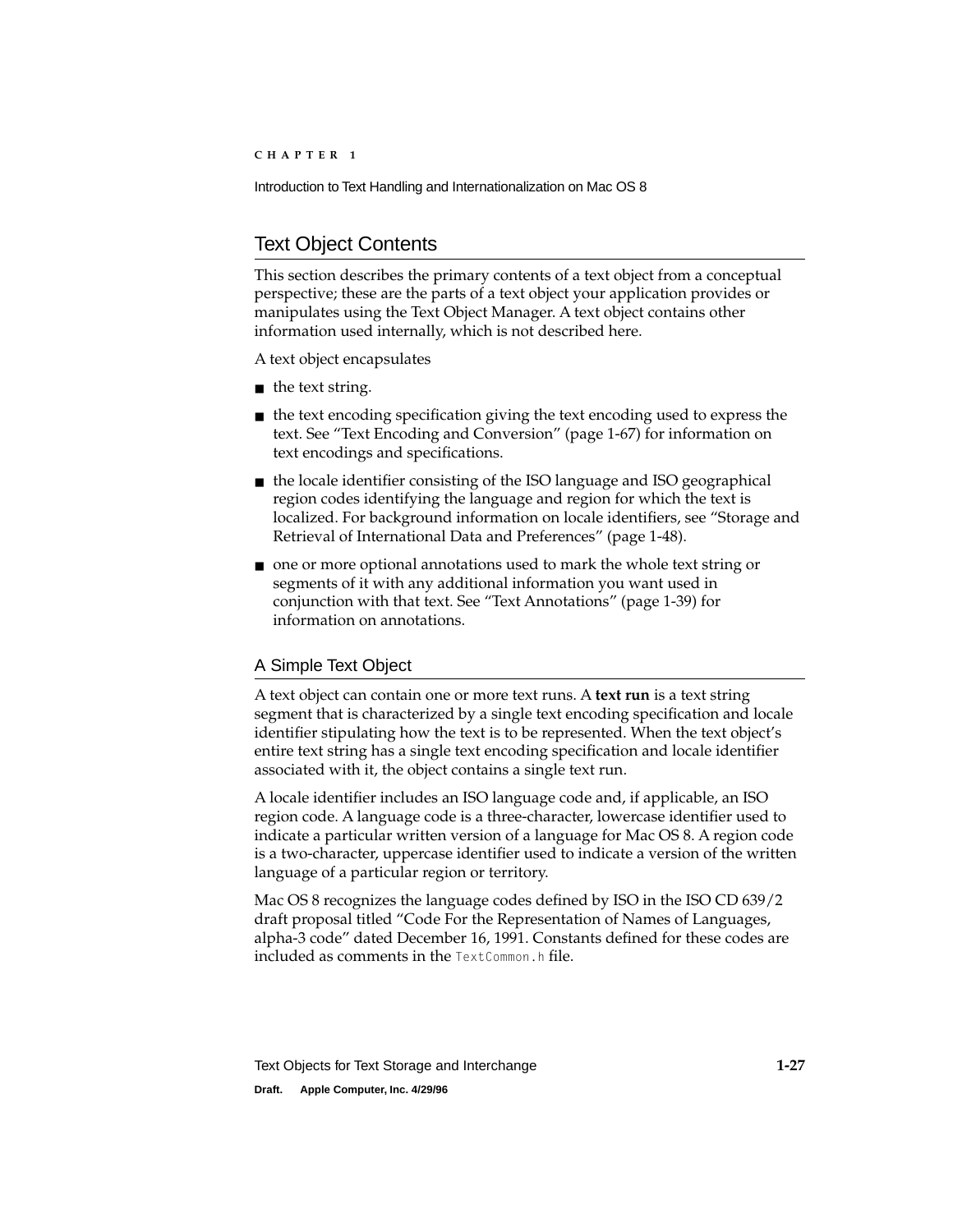<span id="page-33-0"></span>Introduction to Text Handling and Internationalization on Mac OS 8

Figure 1-3 shows two separate simple text objects, each containing the same text string. The first text object has a MacOS Roman text encoding and a locale identifier for the English language of the United States. The ISO language code 'eng' specifies the English language. The ISO region code 'US' specifies the geographical region of the United States. The second text object has a MacOS Roman text encoding and a locale identifier for the English language of Great Britain. Variations associated with the English language as written and spoken in the United States apply to the first text object while variations associated with the English language as written and spoken in Great Britain apply to the second text object. For example, a spelling checker created for the United States region would indicate that the word *colour* in the text string is misspelled and suggest the regional spelling *color*.



**Figure 1-3** Two single text-run text objects for different regions

### A Text Object Containing Multiple Text Runs 1

The text string of a single text object can be composed of multiple text runs. This is the case if various segments of the text have associated with them different text encoding specifications and locale identifiers. [Figure 1-4](#page-35-0) shows a text object whose text string contains these three text runs:

■ The text segment "The old believe everything" is represented in the MacOS Hebrew text encoding and the Hebrew language of Israel. The ISO language code 'heb' specifies the Hebrew language. The ISO region code 'IL' specifies the geographical region of Israel. An annotation specifying the color blue is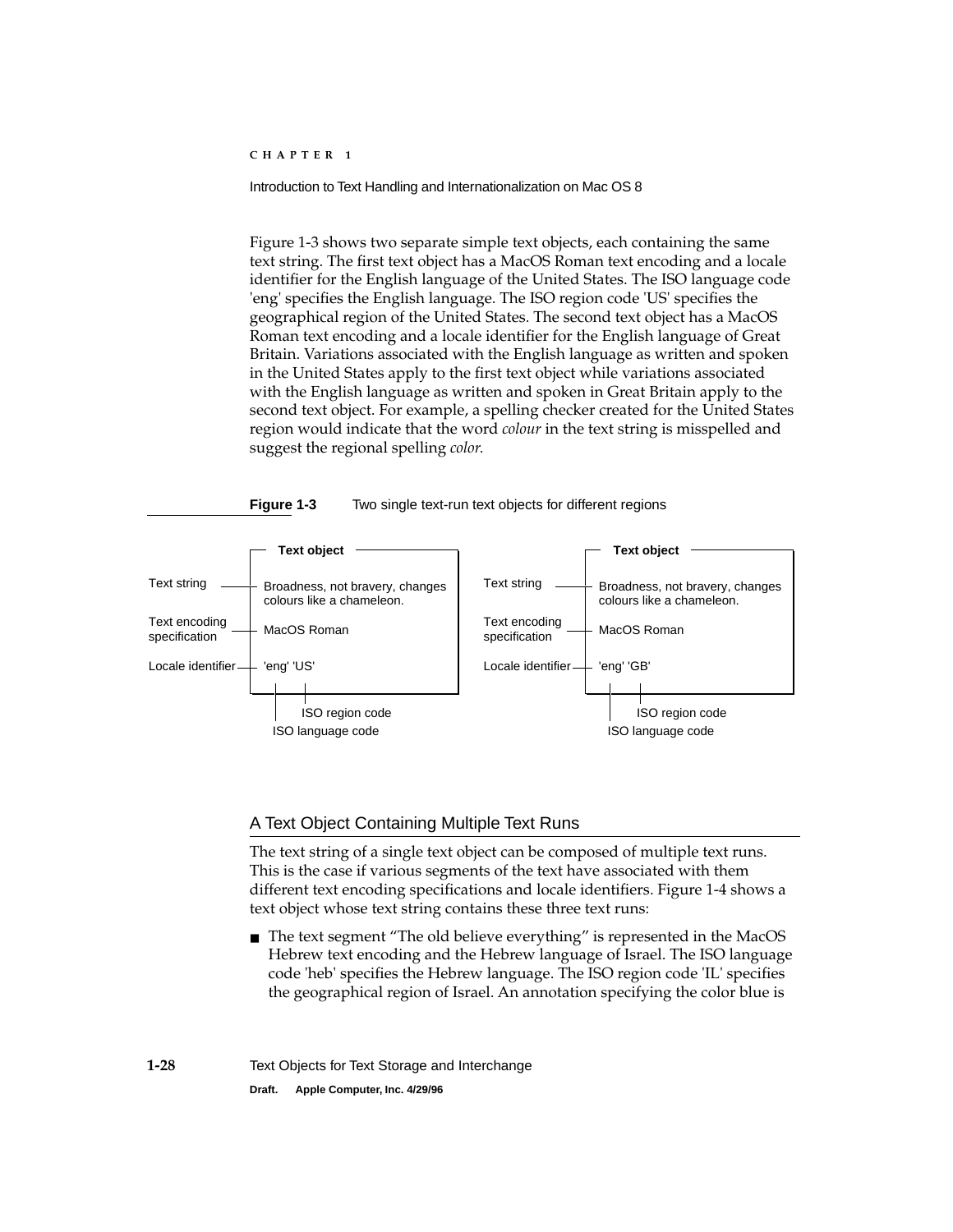associated with the word "believe." The Text Object Manager imaging functions would not interpret the annotation or image the text in blue. The application might use the color information stored in the annotation with another imaging system.

#### **Note**

Recall that although the Mac OS 8 system software preserves annotations, it does not interpret their content. ◆

- The text segment "The middle-aged suspect everything" is represented in the MacOS Arabic text encoding. The ISO language code 'ara' specifies the Arabic language. There is no annotation associated with the text of this text run. (When you create and use locale identifiers, you can use the locale region wildcard, kLocaleRegionWildCard, along with the ISO language code to specify that you want to use the standard form of a language, and not a particular regional form of the language.)
- The text segment "The young know everything" is represented in the MacOS Japanese text encoding and the Japanese language of Japan. The ISO language code 'jpn' specifies the Japanese language. The ISO region code 'JP' specifies the geographical region of Japan. An annotation providing a pronunciation hint is attached to the entire text segment, while a color annotation is attached to the word "young" only.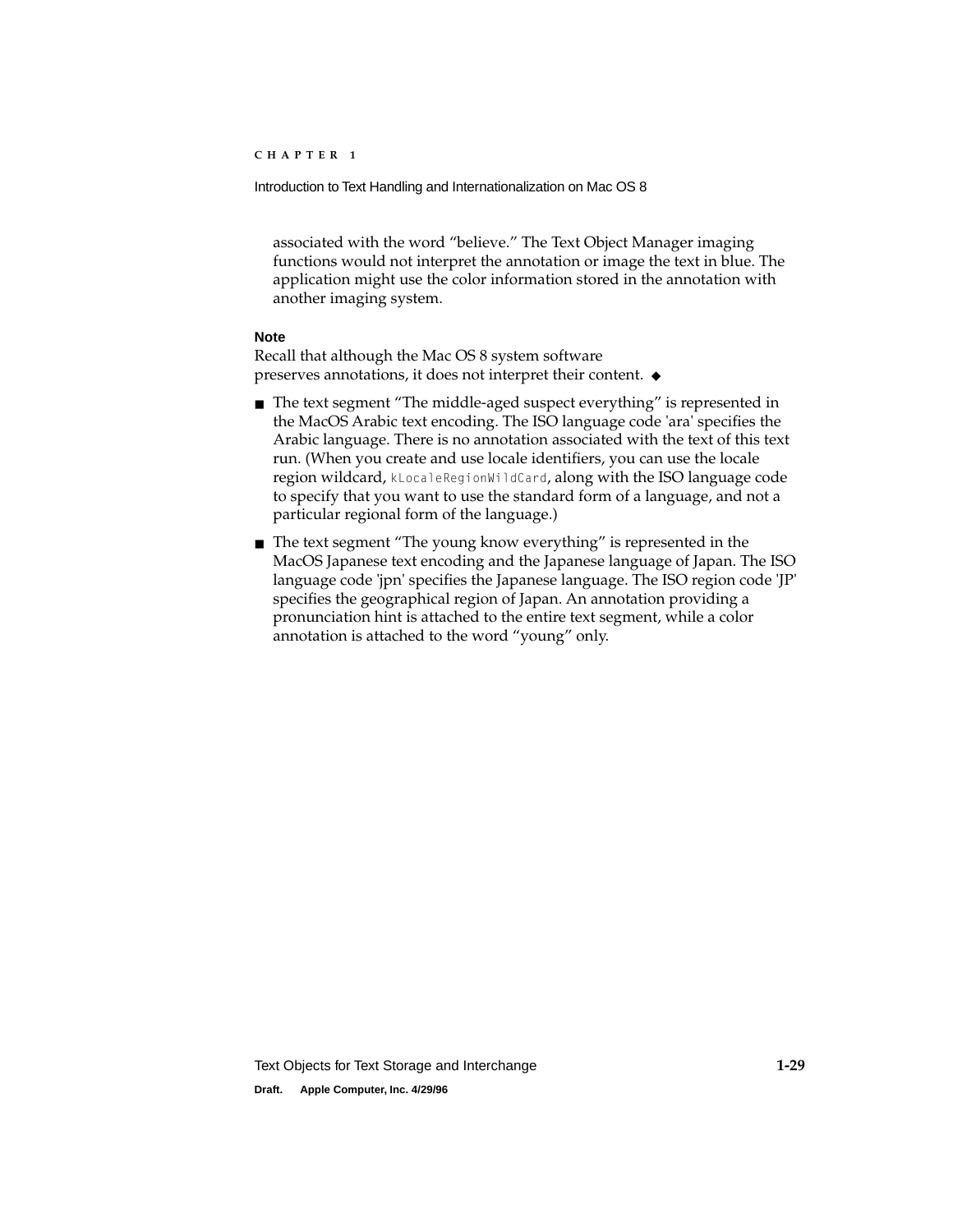<span id="page-35-0"></span>Introduction to Text Handling and Internationalization on Mac OS 8

Figure 1-4 shows this text object.





## How Text Objects Are Used 1

Because they facilitate internationalization of an application, you should use text objects for all parts of your application's user interface, for example, for static text in menus, panels, and dialog boxes. However, text objects are not meant to be used as a document model, that is, for text-intensive applications such as word processors.

The Text Object Manager provides an application programming interface (API) that you can use to create, modify, and dispose of text objects, obtain their contents, and obtain information about them. You can copy and replace the contents of text objects with a text string or contents from another text object, append text to an existing text object, and concatenate two text objects to create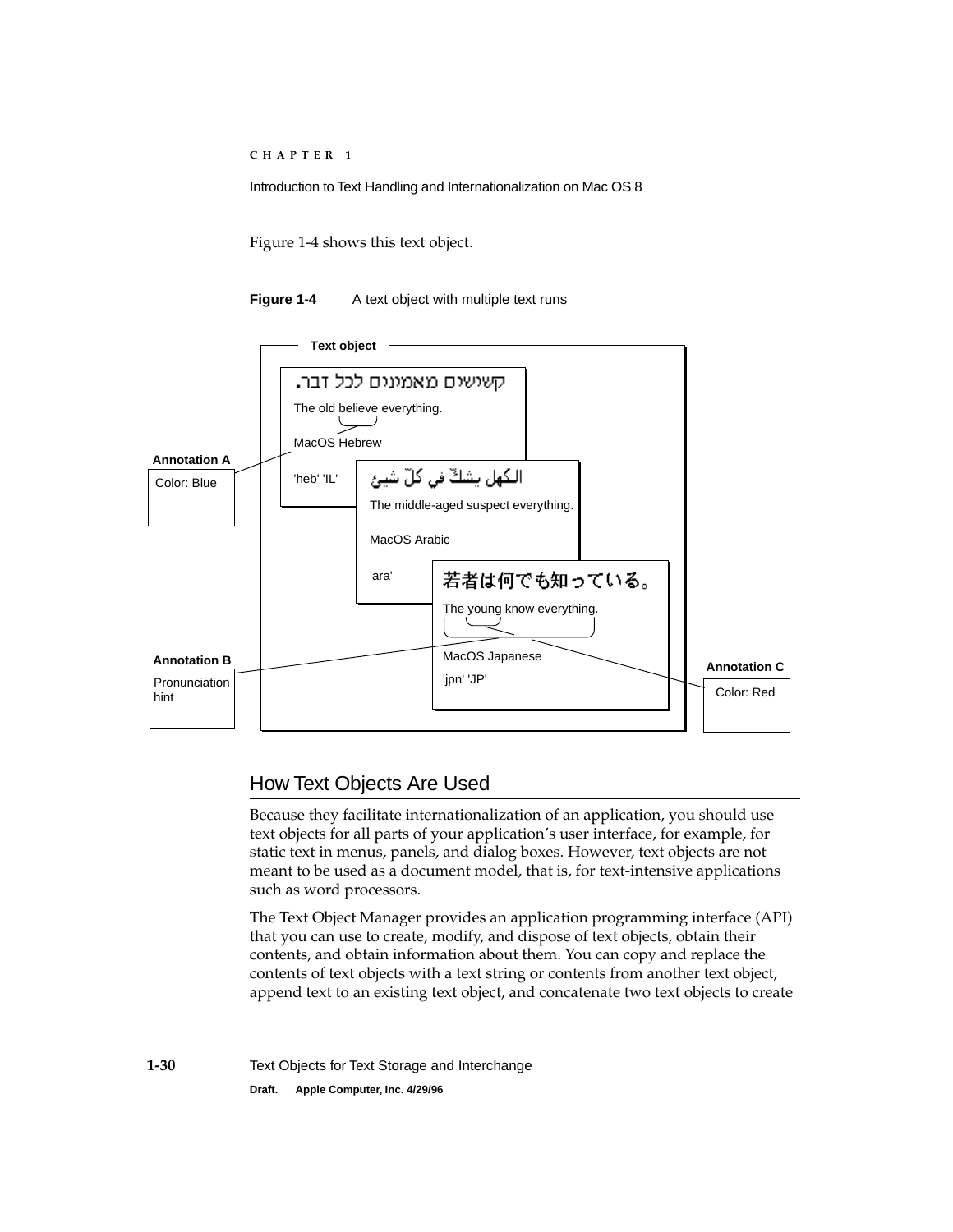a third one combining them. You can obtain the text contained in a text object as a text string. You can attach annotations to the text segments of a text object's text string and replace and delete existing annotations.

You can determine whether a text object is empty, get its size, determine the number of text runs it contains, and obtain the encoding of a portion of text within a text object. You can convert text objects to and from Unicode, Pascal, or C strings.

The Text Object Manager also includes a set of imaging functions that you can use to draw the text of a text object.

# Text Objects and Text Strings: A Comparison 1

A text object differs from a simple text string in three primary ways:

- A text object encapsulates and carries the text encoding specification and the language and region information used to represent the text along with the text string.
- A text object does not allow direct manipulation of the text. Instead, you use the Text Object Manager functions to extract text from or put it into a text object. A text object stores the text string and its attendant information in a private data structure, and, is therefore, opaque to your code. By hiding the details of the text encoding specification from your application, text objects provide for an easy transition to a system based in Unicode.
- A text object can include annotations that are associated with the whole text string or portions of it. Annotations can contain whatever additional data you want to associate with the text string. You can use annotations for any purpose suited to your application. See ["Text Annotations" \(page 1-39\)](#page-44-0) for information on annotations.

Text objects provide functionality equivalent to that of C strings and Pascal strings. C string and Pascal string representations used as the principal means of expressing text in System 7 and earlier versions of the system software do not lend themselves to Unicode. C strings are not feasible because they are null terminated and null bytes occur in many Unicode character encodings. Pascal strings are simply too short to hold enough Unicode characters to be useful.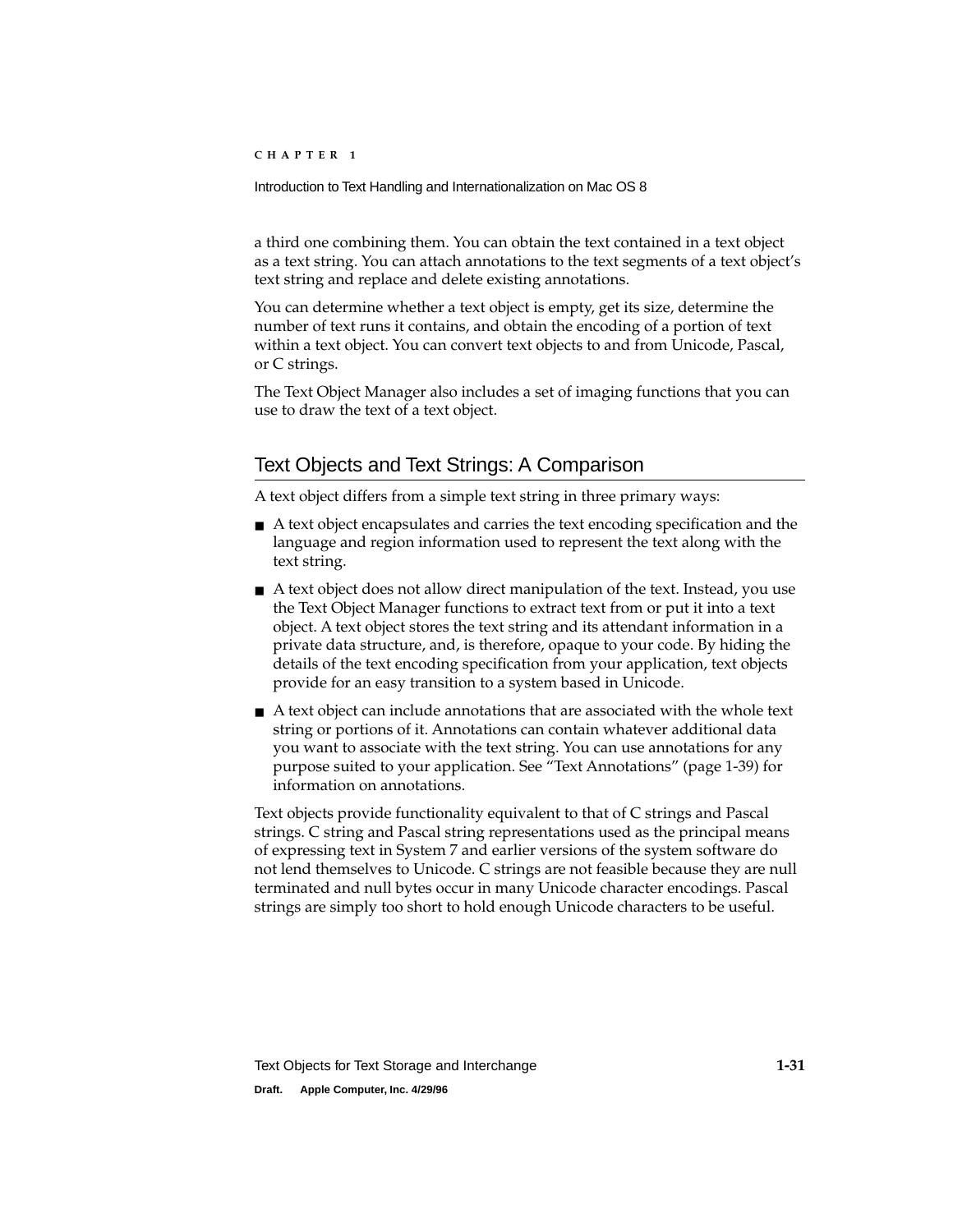# **Text Object Types**

There are two kinds of text objects distinguished mainly by how storage for their contents is managed: **ephemeral text objects** and **persistent text objects**.

The Text Object Manager dynamically allocates and initializes the memory for an ephemeral text object when your application calls the Text Object Manager function that creates one. The Text Object Manager manages the memory for an ephemeral text object, expanding and contracting the text object as necessary to accommodate the text and modifications to it.

You provide a block of contiguous memory for a persistent text object; the Text Object Manager will use only that memory for the persistent text object. A persistent text object is self contained; you can move a persistent text object around and preserve it until you no longer need it. You can either stack-allocate a persistent text object or create one in a fixed-size data structure. You should always use a persistent text object if the text object will be passed from one address space to another.

Your application allocates the memory for a persistent text object in text object units and passes that memory to the Text Object Manager function, which you call to initialize the persistent text object. For this purpose, the Text Object Manager defines the Text0bjectUnit data type, which consists of 4 bytes, naturally aligning on a longword boundary.

You use a pointer of type Text0bject with the Text Object Manager functions to point to the beginning of a text object, whether the text object is an ephemeral or persistent one.

# Indices for Text in a Text Object 1

The Text Object Manager allows you to manipulate the text in an existing text object. You can extract and copy text from a text object; you can insert text in and append it to a text object; you can replace text in a text object with other text. Functions for these and other purposes require that you identify the character or text segment of the object's text string that you want to affect. You use text object indices for this purpose.

The position of a character within a text object is indicated by an index. A **text object index** is a number that indicates a position between characters, before the first character, or after the last character of the text in a text object. A text object index does not refer to a specific character, rather it indicates the position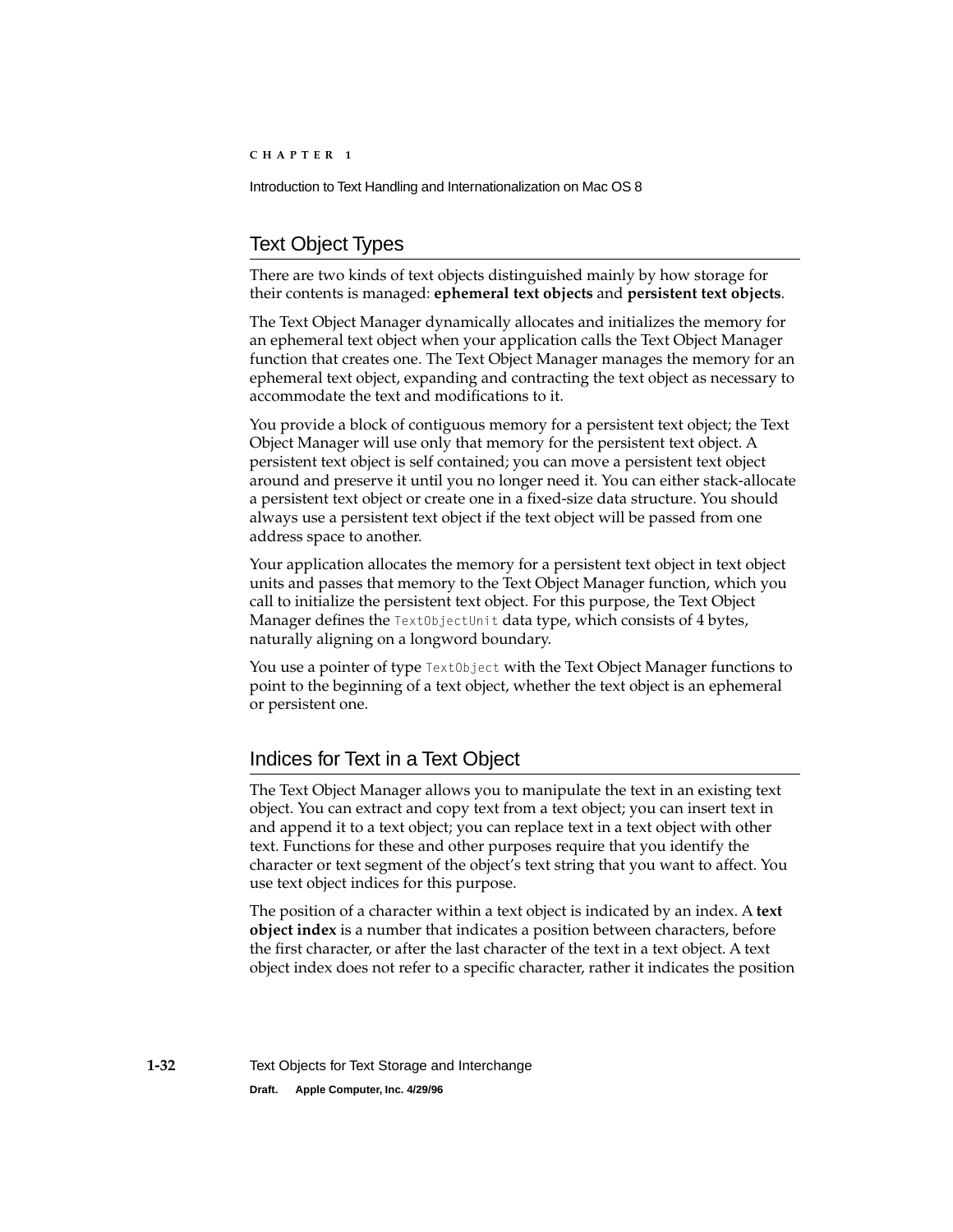before or after that character. The Text Object Manager uses indices to identify the position of characters composing an object's text string.

Usually, you use a set of text object indices to specify a portion of the text within a text object; to do so, you identify the index position before the character that begins the text range and the index position after the character that ends the text range.

The numerical values of text object indices are associated with the specific internal representation of a text object's text, so they are not valid across Text Object Manager functions that modify the text object's content. Numbers of indices increase monotonically within a text object, but they are not necessarily sequential. If the text of a text object has been modified since you last obtained indices for a segment of its text, and you want to refer to that text segment again—for example, to copy it again—you should use a Text Object Manager function to obtain the new indices delineating that text segment. The characters of the text string shown in Figure 1-5 are marked with indices identifying their positions. Notice that the numbers representing the indices increase, but they are not sequential (nor do they correspond to byte offsets).

**Figure 1-5** Text object indices



The Text Object Manager provides constants for referring to the beginning of a text object and its end. It is always safer to use these constants when you want to specify the beginning or end of the text of a text object instead of attempting to calculate the index values. These constant will always refer to the beginning and end, while your calculated index values may not.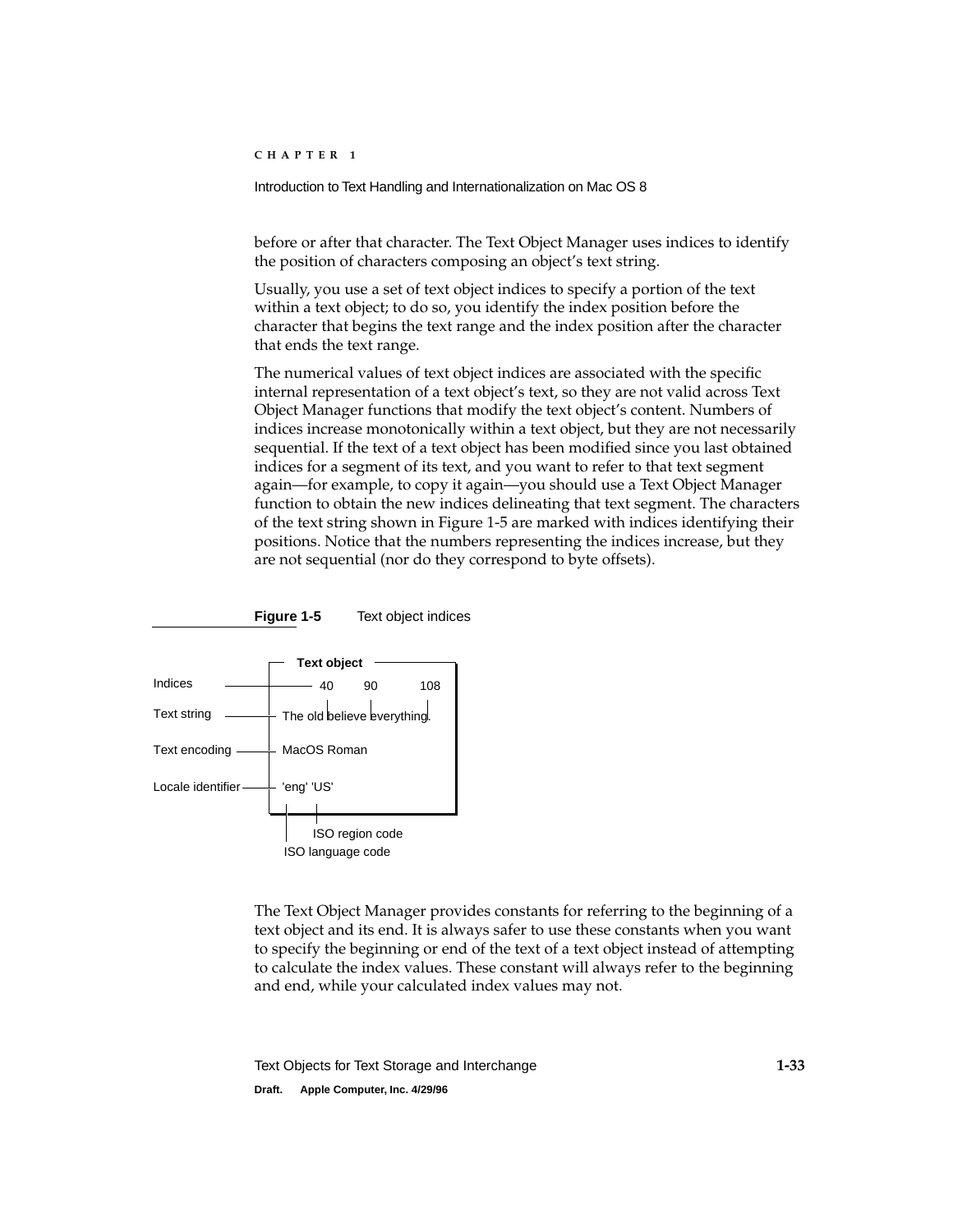# Imaging With Text Objects 1

The Text Object Manager includes a set of Color QuickDraw–based functions that you can use for imaging text objects. Unlike the System 7 QuickDraw Text functions, the text object imaging functions allow you to specify the graphics port to be used. These functions take an explicit color graphics port parameter instead of using the current graphics port. You can measure and draw text using these functions. The functions return any measurements they compute as fixed integers instead of simple integers, as was the case for the System 7 functions.

To draw the text of a text object, you call the DrawTextObject function. DrawTextObject draws the text at the current pen position using the glyphs for the language and text encoding specified by the text object. The pen is left at the end of the imaged text. When you call this function, you can provide it with a font selection hint to be used if the Text Object Manager must perform font substitution.

The text object imaging functions take a global text direction parameter for handling multidirectional text, which you can set to left-to-right or right-to-left or base it on the current system default. To give you more flexibility in the use of these measuring and drawing functions, the Text Object Manager defines imaging options. You can set the bit flags in a function's option bits parameter to specify aspects such as alignment, justification, and handling of text too wide for the available space. Standard behavior, which you can accept or override, is defined for each function.

## Font Selection Hint for Font Substitution 1

A text object can contain multiple text runs, each of which is composed of text to be represented in a different language and text encoding from its adjacent text segments. When you draw or measure text, the specified text segment may span multiple languages and encoding systems. When it does, the Text Object Manager must determine the correct font to use for each text run the text segment contains.

The Text Object Manager offers an interim solution to the problem entailed in determining the most appropriate font to use in imaging text objects containing multi-encoded, multilanguage text. For this purpose, the Text Object Manager defines tokens representing special fonts. You can select one of these tokens and pass it to an imaging function as part of the function's option bits parameter. The token provides a font-substitution hint to the Text Object Manager when the current font is not the most appropriate one to use to image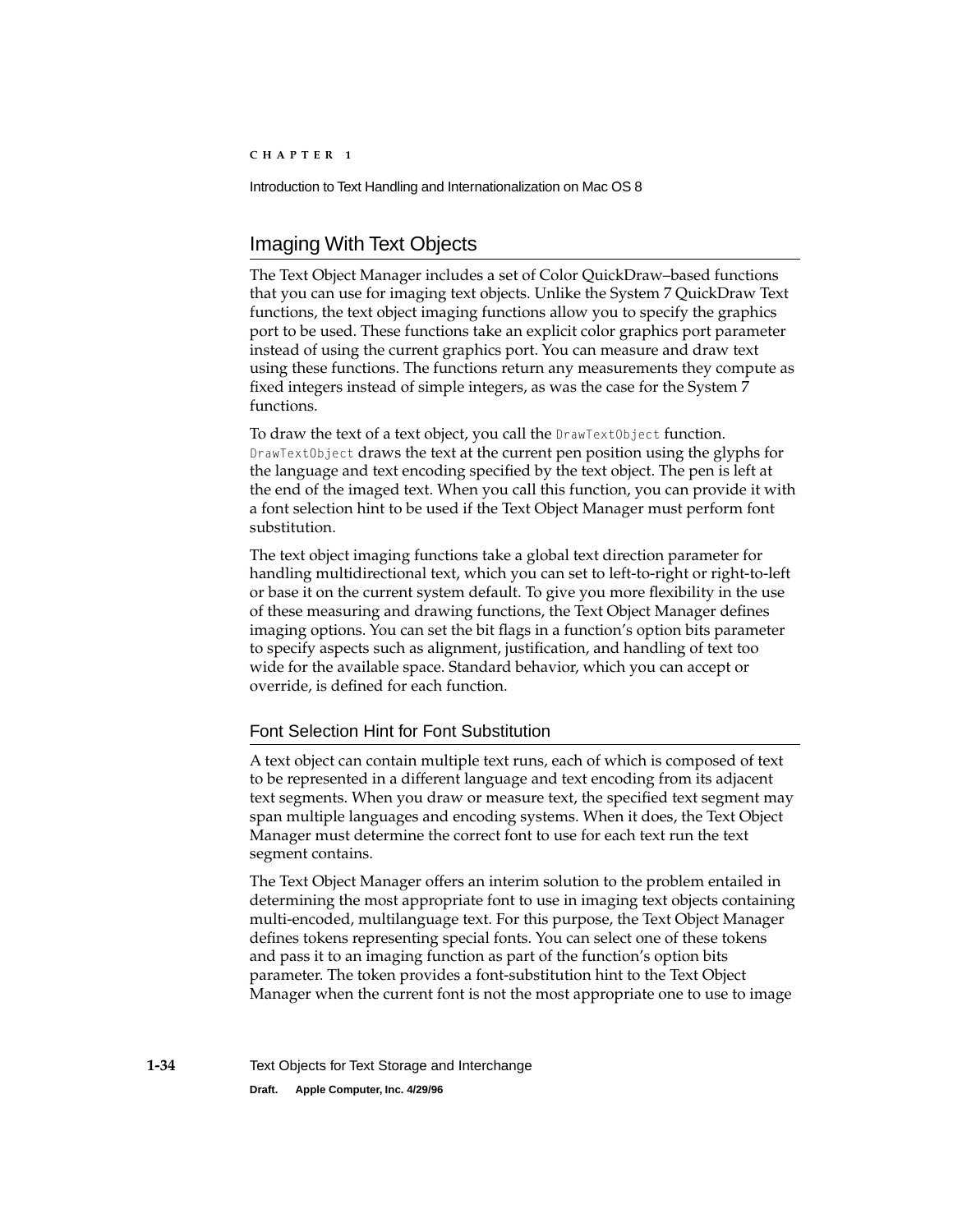the text of a text run. This hint will direct a text object imaging function to try using the particular special font defined for the required text encoding of that text run. If the Text Object Manager cannot find an appropriate font, it will use the current one.

## **IMPORTANT**

Again, this is an interim solution for this release of Mac OS 8. When a common, system wide solution to the font-selection problem is available, a developer release will address it. ▲

## Text Measurement

One of the imaging functions provided by the Text Object Manager returns three metrics associated with imaging the text of a text object. The function calculates and returns these three measurements in pixels as fixed-point values:

- the width of the text object as imaged by the DrawTextObject function. You can use the width for performing tasks such as highlighting.
- the total line height taking into account any font substitution; line height is the measurement or the vertical distance from the top of the text (or the ascent line of the text) down to the bottom of the leading beneath the text (or the ascent line of the next text line).
- the ascent, that is, the distance from the baseline to the top of the text.

Figure 1-6 maps these metrics to an imaged text string.



**Figure 1-6** Text imaging metrics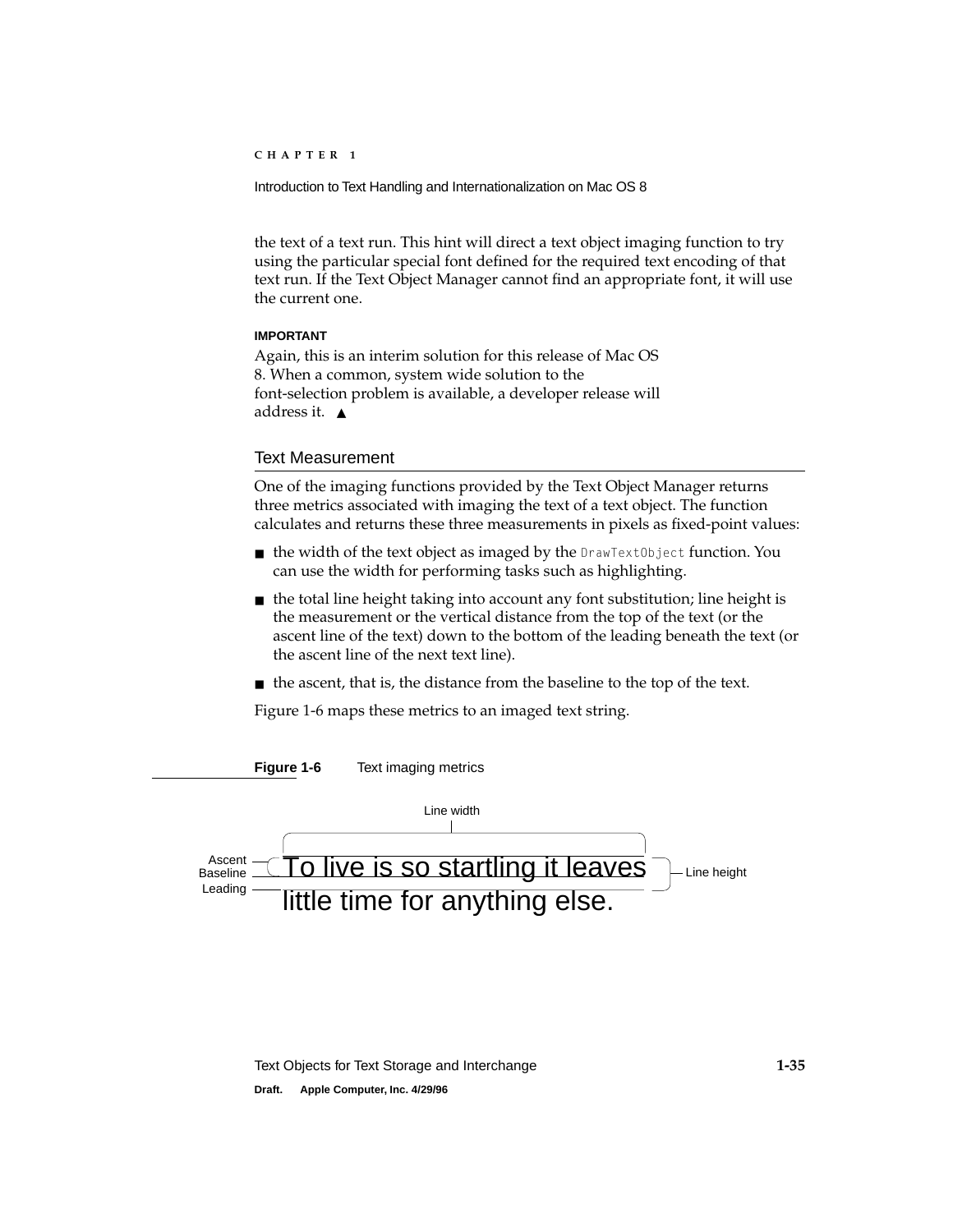## Text Alignment and Justification 1

The Text Object Manager allows you to specify text alignment and text justification separately when drawing text in a rectangular region defined by a box. **Alignment** is the horizontal placement of lines of text with respect to the left and right edges of the text area. **Justification** is the spreading or compressing of printed text to fit into a given line length so that it is flush on both left and right edges of the text area.

When you use the Text Object Manager imaging functions, you can specify justification separately from alignment to allow for handling the last line of text in a paragraph. If you turn on justification, the Text Object Manager functions will justify all of the text of a paragraph except for the last line. The last line will be aligned according to the method of alignment you specify, but not justified.

You can specify that text be left aligned, centered, or right aligned. [Figure 1-7](#page-42-0) shows three examples using the same text: for the first one, the text is justified and left aligned, notice that the last line in each paragraph is left aligned, not justified; for the second one, the text is justified and centered, notice that the last line in each paragraph is centered, not justified; for the third one, the text is justified and right aligned; notice that the last line is right aligned but not justified.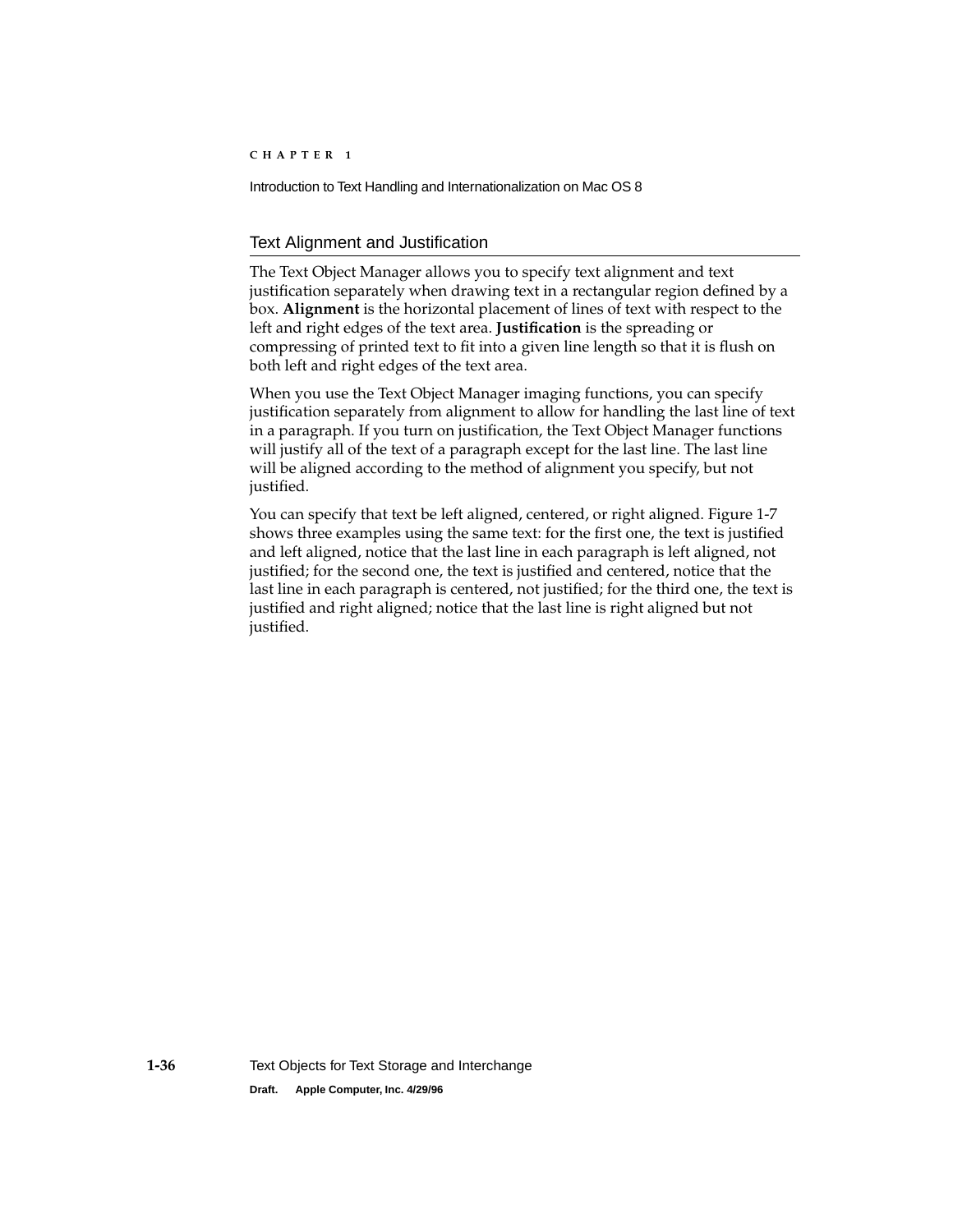## **Figure 1-7** Text alignment and justification

### <span id="page-42-0"></span>**Justified with last line aligned left.**

| <b>Difficult</b>                       | and | easy |
|----------------------------------------|-----|------|
| complement each other.                 |     |      |
| Long and short contrast<br>each other. |     |      |
| High and low rest upon<br>each other.  |     |      |

#### **Justified with last line aligned center.**

| <b>Difficult</b> and |             | easy                    |
|----------------------|-------------|-------------------------|
|                      |             | complement each other.  |
|                      | each other. | Long and short contrast |
|                      |             |                         |

|High and low rest upon| each other.

### **Justified with last line aligned right.**

| Difficult and           | easy        |
|-------------------------|-------------|
| complement each other.  |             |
| Long and short contrast | each other. |
| High and low rest upon  | each other. |

## Controlling Text Flow When the Text Is Too Wide for the Line 1

When you draw text on a line using the FlowTextObjectOntoLine function, you can exert finer control over how the text is to be handled if it is too wide to fit on a line, rather than accepting the default treatment. By default, the function first tries to condense the text, then truncates it, and finally clips the text image.

To refine how the text is handled, you can specify whether it should be condensed, elided, or both. If elided, you can specify whether the text should be elided in the middle, at the beginning, or at the end.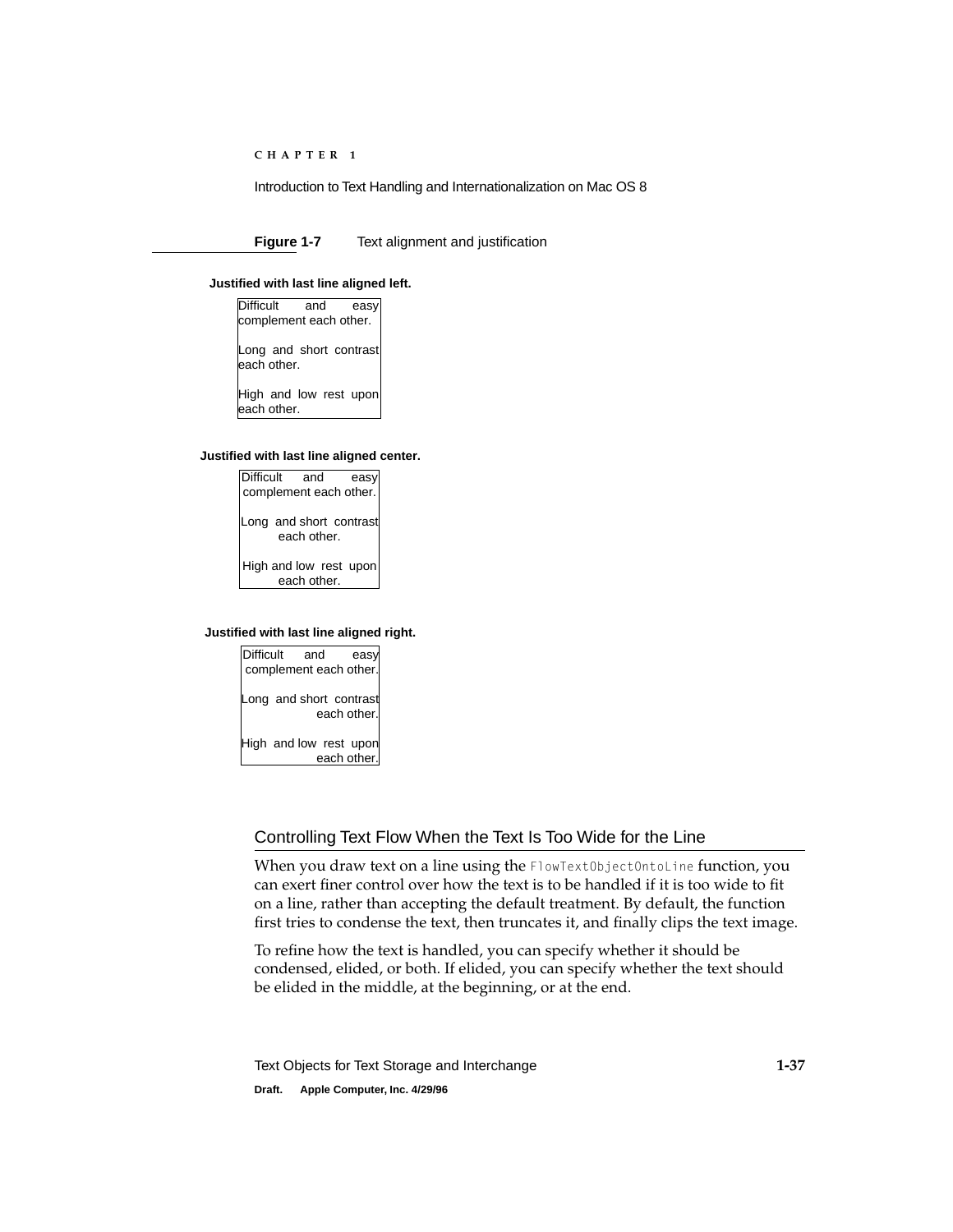## **Note**

Unlike the System 7 Script Manager's TruncateText function, FlowTextObjectOntoLine does not modify the original text object. All of the original text remains the same. ◆

If you specify the condensed option, the Text Object Manager will use a condensed font to fit the text on the line. If you specify that the text is to be elided, the Text Object Manager will elide the text by omitting a portion of it where you specify—at the beginning, middle, or end—and replacing the text with an omission symbol, such as the ellipsis, specific to the language in which the text is represented.

Figure 1-8 shows an example in which the first two lines are both elided and condensed. The first line is elided in the middle, and the second line at the end. The third line is condensed but not elided. The last line is neither elided nor condensed.

## **Figure 1-8** Condensing and eliding text

To live is so startling it leaves little time for anything else.

| Middle elided<br>and<br>condensed     | To live is so startling  for anything else.       |
|---------------------------------------|---------------------------------------------------|
| <b>Fnd elided</b><br>and<br>condensed | To live is so startling it leaves little time     |
| Not elided<br>and<br>condensed        | To live is so startling it leaves little time for |
| Not elided<br>and not<br>condensed    | To live is so startling it leaves little time     |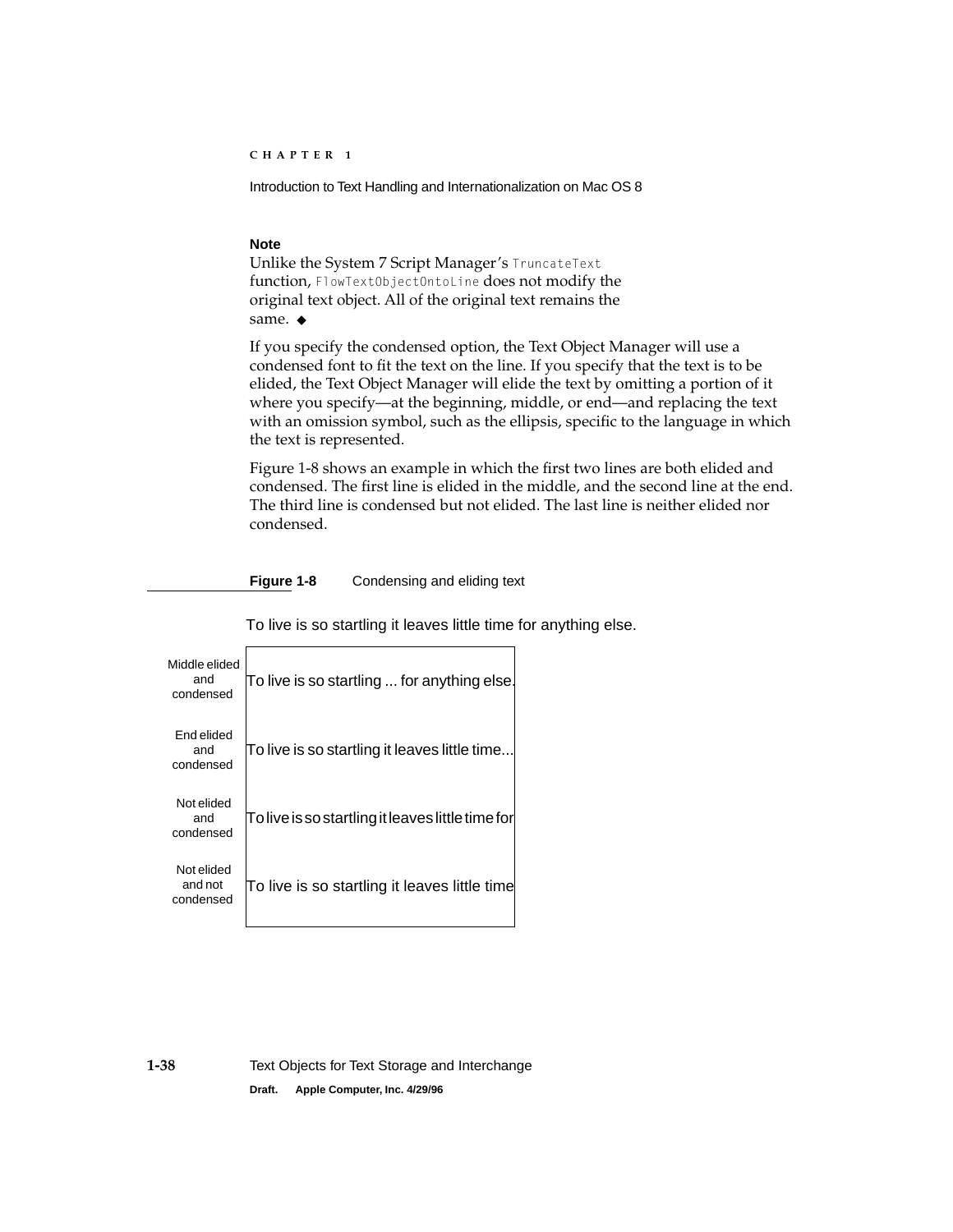## <span id="page-44-0"></span>Text Annotations 1

The Text Object Manager provides a way for you to associate related data with the text of a text object.

You associate related data with text in the form of an annotation. You can use annotations for any purpose suited to your application. For example, you can use annotations to tie pronunciation hints for text-to-speech conversion to the text string. In handwriting recognition systems, you can store the "ink" version—what the user actually writes on the screen—with the textual version using annotations.

You might want to use annotations, for example, if you want your application to be able to sort files in languages that do not use alphabets, such as Japanese. For example, without the use of annotations, there is no convention that you can use to sort a list of names if the names were created with the Japanese coded character set. However, if you attach the phonetic pronunciation of each name to the text for a name, you can sort according to pronunciation. In handwriting recognition systems, you can store the "ink" version -- what the user actually writes on the screen -- with the textual version using annotations.

You can annotate a text object's entire text string or any portion of it. You can attach one or more annotations to a text string. You can associate multiple annotations containing different kinds of data with all of the text of a text string or annotations containing the same or different data with different segments of the text string; you can overlap annotations across contiguous segments of text.

There are two ways to add annotations to a text object:

- You can explicitly apply an annotation to the text of a text object.
- You can replace text in one text object with text from another, and the annotations attached to the replacement text are carried along with it.

By design, text objects do not carry style information; rather, the imaging system that your application uses is responsible for providing the style information for the text of a text object. However, it is possible for you to annotate text with style information. If you do, the semantics of the style information are private to your application. That is, your application is responsible for interpreting the style information; the Text Object Manager does not intervene in any way.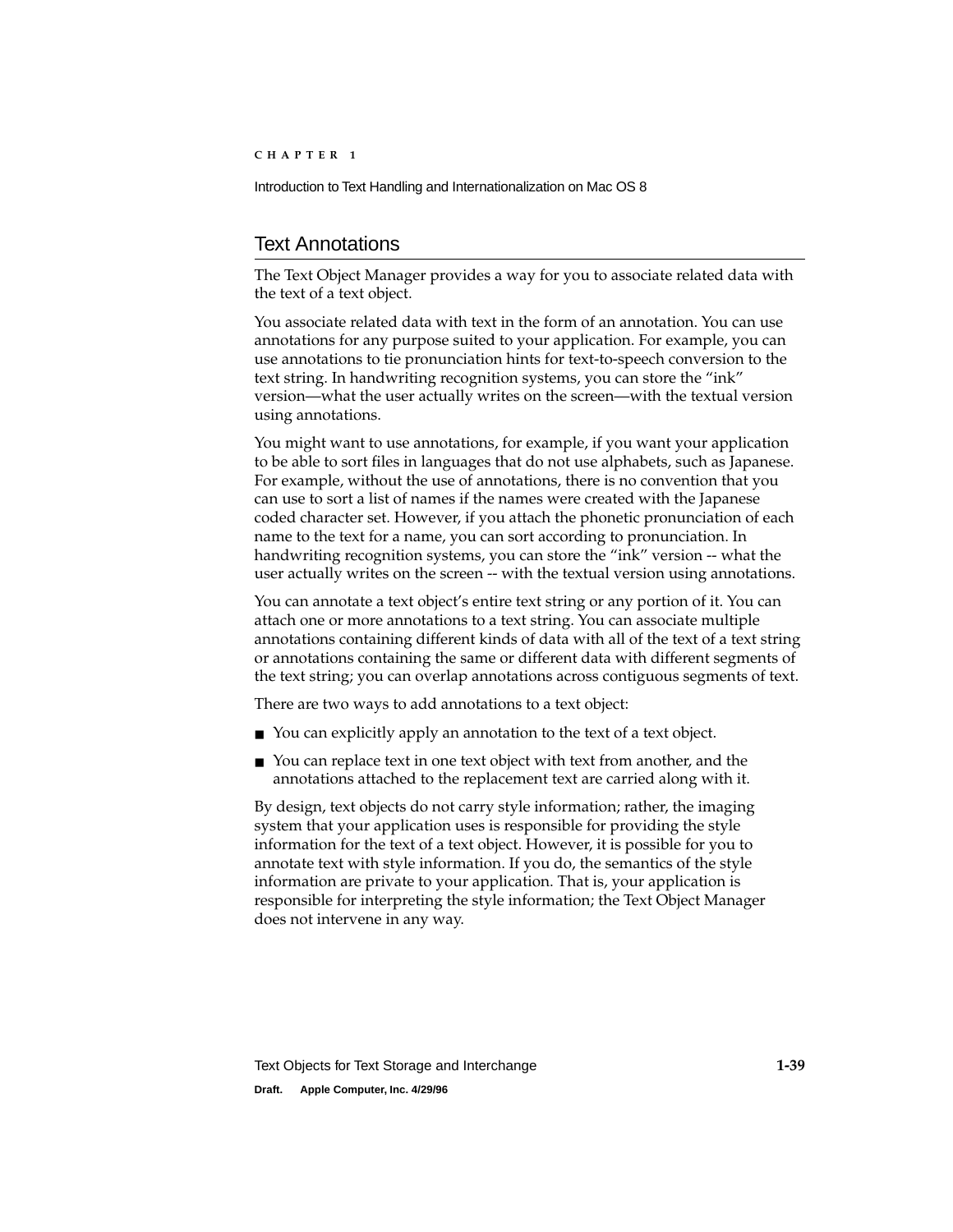## Annotation Types and Storage 1

You use the Text Object Manager functions to attach an annotation to an object's text segment. A text object annotation is a single block of data that is self-contained and does not refer to other areas of memory. For example, you should not include embedded pointers in any annotation that you provide. If the text object containing the annotation were moved to a new address space, any pointers that it contained would be invalid. When you provide and attach an annotation to a text object, the Text Object Manager copies the data into the text object.

Text object annotations are distinguished by type. An annotation's type is represented by a 4-byte tag. You define annotation types to identify the kind of annotation data you supply. Annotation tags follow the rules that apply to 4-byte identifiers. An annotation type tag can be any sequence of uppercase ASCII letters. Apple reserves for its own use lowercase ASCII letters, all spaces, or all international characters (characters greater than \$7F). The Text Object Manager defines a wildcard annotation type that you can use to affect all annotations of a text object—for example, to delete them all.

### **IMPORTANT**

You must register any annotation types and their tags that you define with the Apple Developer Support Center (applelink:DEVSUPPORT). (This procedure is similar to the one you follow in registering creator and file types.) ▲

## Annotation Syntax and Semantics 1

An annotation's data is meaningful to your application only; the Text Object Manager does not interpret it. The Text Object Manager ensures that the syntax of annotations remains valid across changes to the text object. Ensuring the **syntactic validity** of an annotation means that the Text Object Manager guarantees that an annotation's size and data will not change as it adjusts the range of text to which that annotation applies. It also means that the Text Object Manager adjusts the annotations so that they continue to apply to the correct portions of the text string and it ensures that annotations of the same type do not overlap.

After the text has been modified, annotations apply to the same text as they did before, though the textual regions may have changed; for example, some of the text might have been deleted. The Text Object Manager also ensures that annotations do not apply to any new text added to the text object. For more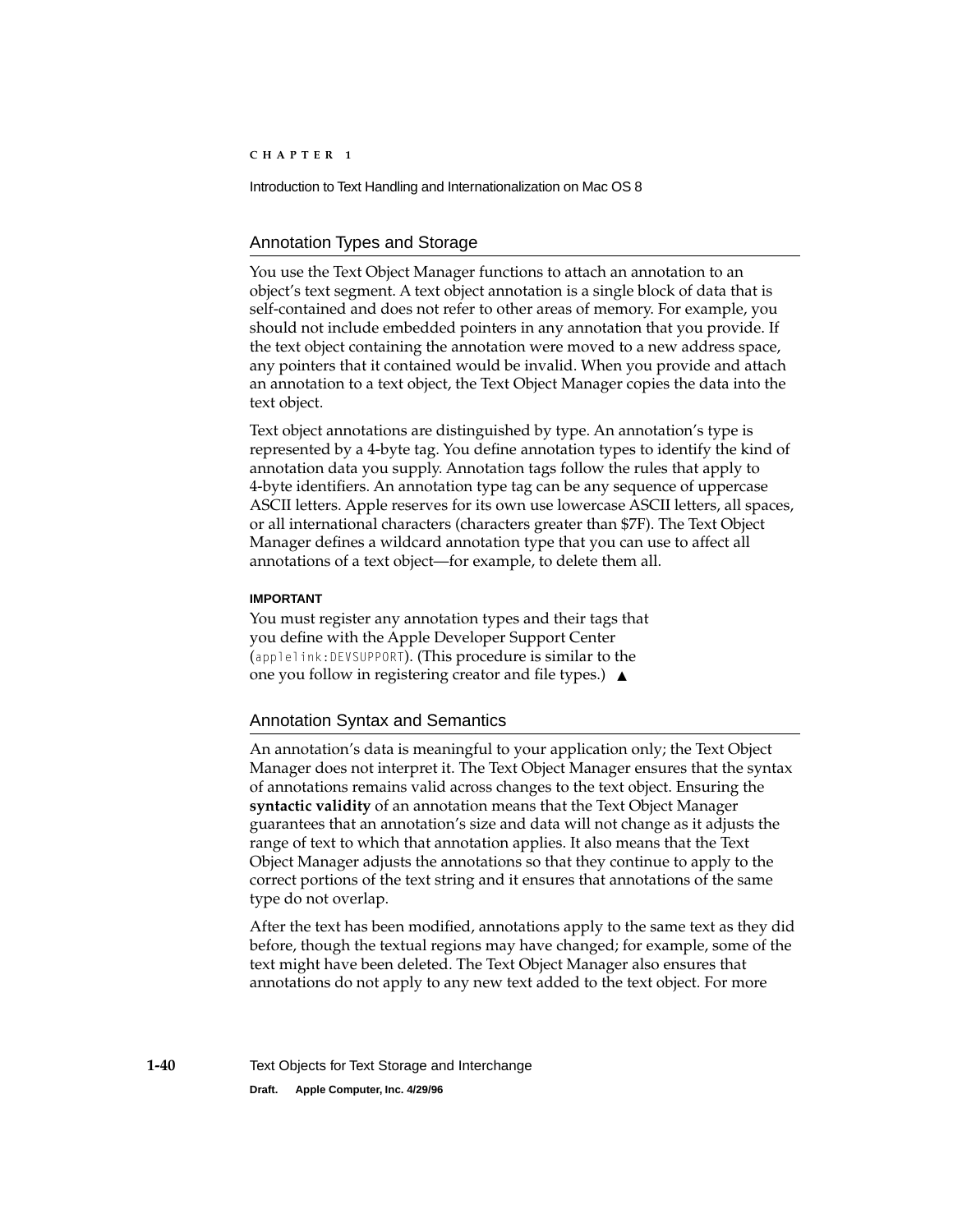### **CHAPTER 1**

Introduction to Text Handling and Internationalization on Mac OS 8

information on this process, see ["How Annotations Are Adjusted When Text Is](#page-47-0)  [Modified" \(page 1-42\).](#page-47-0)

The Text Object Manager does not ensure the **semantic validity** of annotations within the text object after modifications to it. The responsibility for this lies with your application. Semantic validity refers to the internal meaning of an annotation in relation to its text.

In Mac OS environment, text objects can pass across address spaces and between different computers. The Text Object Manager is present and acts on text objects in these circumstances, ensuring their syntactic validity but not their semantic validity.

Annotations are similar to System 7 resources in that the semantics of an annotation are available to applications and system components that understand the annotation's particular tag type. Although applications other than the creator of the annotation and Mac OS 8 system components might be able to interpret the semantics of an annotation, you should not assume that they do or that they will preserve an annotation's semantic integrity. Your application should always be prepared to validate any annotations it has created or is able to interpret if the text object containing the annotation is passed to another application or system component that might modify it.

If your application has multiple threads sharing access to text objects, it's your application's responsibility to protect access to the text objects.

## Annotation Attributes 1

Whenever a text object has been modified, your application is responsible for ensuring the semantic validity of annotations within the text object. When it modifies a text object, the Text Object Manager sets attribute bits in the annotations of the text object. Each annotation contains two attribute bits. These bits serve as hints, indicating that you may need to validate an annotation's semantics. Here is how you can interpret the bits:

- You can think of the text-object-annotation-changed attribute bit as signifying a local change. That is, the Text Object Manager sets this bit in an annotation when it modifies the range of text to which the annotation applies.
- You can think of the text-object-text-changed attribute bit as signifying a global change, a change somewhere in the text of the text object. That is, the Text Object Manager sets this bit in every annotation of the text object when it modifies any of the text of a text object.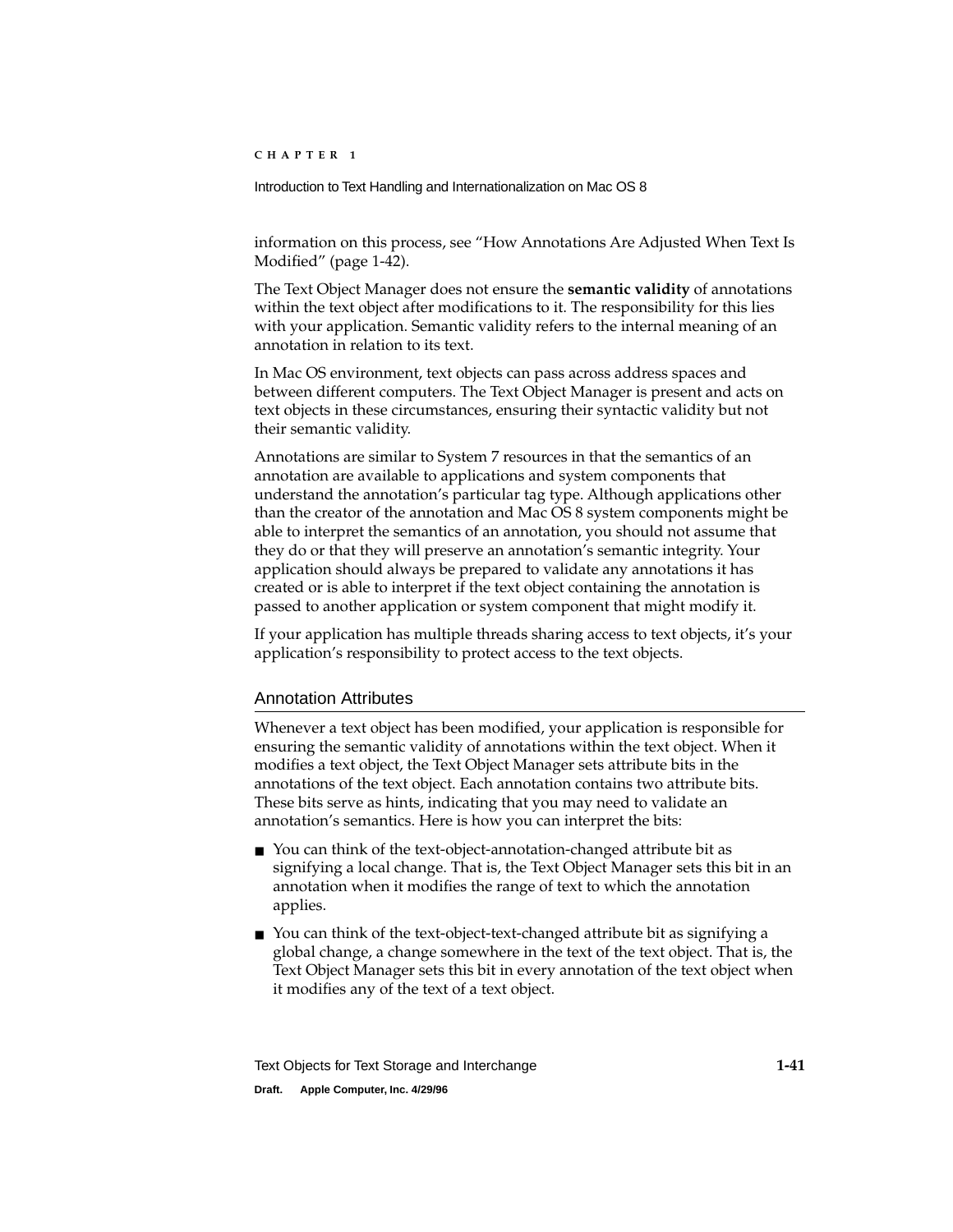<span id="page-47-0"></span>For example, suppose a text object contains a text string for the phrase "Changing the world one person at a time." In this scenario, suppose one annotation is attached to the text segment "Changing the world" and another annotation is attached to the text segment "time." Suppose you replace the characters for the word "changing" with the characters for the word "seeing."

Here is how the Text Object Manager would set the annotation bits in the annotations attached to these text segments after changing the text:

- It would set both bits in the annotation that now applies to "Seeing the world." It sets both bits because the text to which the annotation applies has been changed; this modification also qualifies as a change to any of the text in the text object.
- It sets only the text-object-text-changed attribute bit for the annotation that applies to "time" because text elsewhere in the text object has been changed but the local text to which the annotation applies has not.

You can use a Text Object Manager function to check an annotation's bits to determine whether you need to update the annotation's contents to ensure its semantic validity. The function that allows you to obtain information about the annotations of a text object returns data structures containing an attributes field for each annotation. This field includes two bit flags representing the annotation bits. The Text Object Manager provides constants that define masks you can use to test these bit flags. After you validate the annotation data, you can use another Text Object Manager function to clear one or both of the annotation attribute bits for annotations of a particular type. This allows you to reuse the bits; you can refer to them later to see if the text has been changed again.

## How Annotations Are Adjusted When Text Is Modified 1

The Text Object Manager follows these rules in adjusting annotations after modifying the text of a text object:

- Only one annotation of a given type can exist for a text string segment within a text object. That is, no annotations of the same type can have overlapping ranges.
	- $\Box$  Adding an annotation deletes any annotations of the same type that fall entirely within a new annotation's range.
	- $\Box$  Any older annotations overlapping the text segment of a new annotation of the same type will be adjusted so that they no longer overlap the new annotation's range.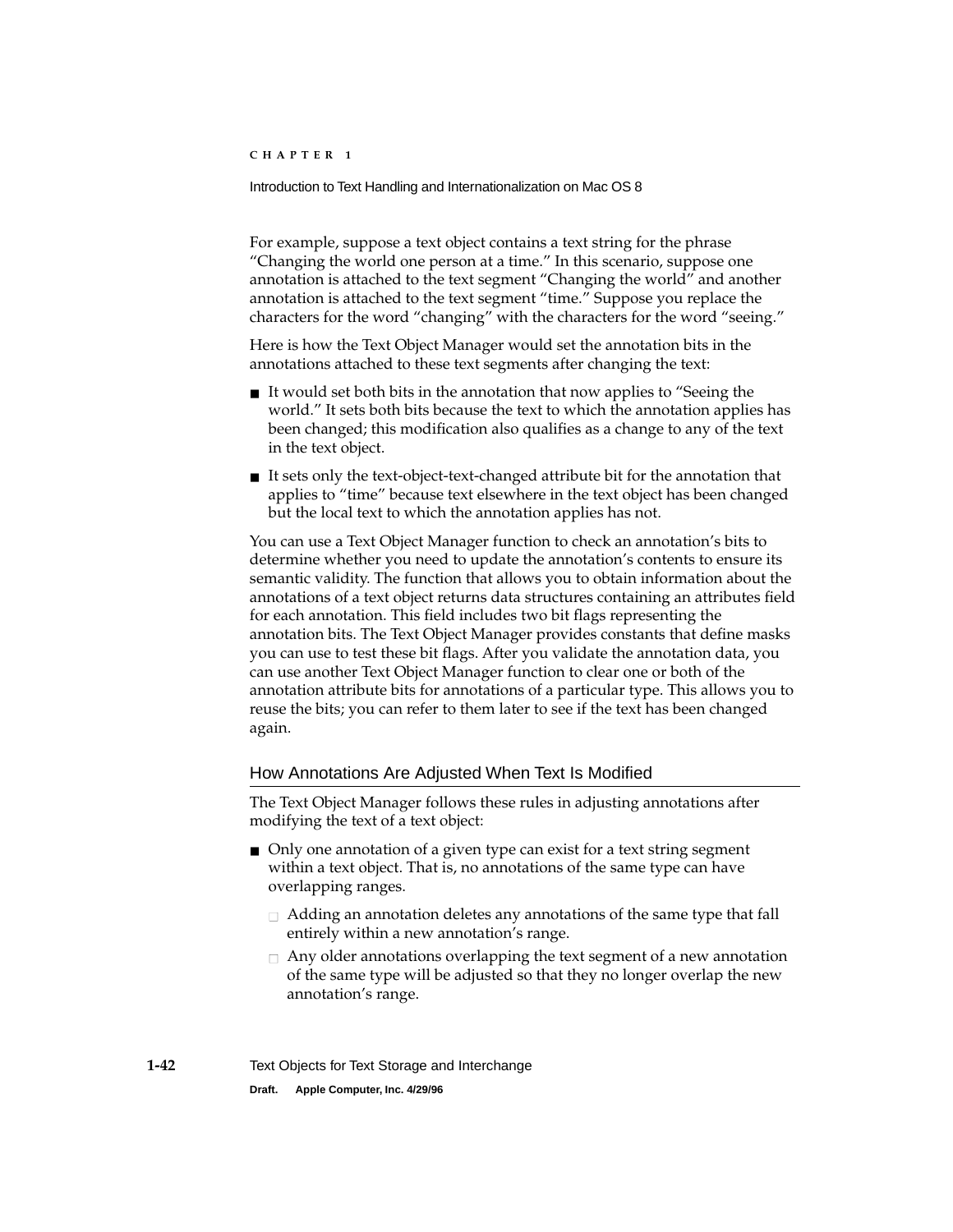■ All annotations are cloned when their host text is split. The cloned annotations are identical to the original except that the original and the clone now apply to separate text segments.

The Text Object Manager makes these four kinds of adjustments to annotations when the text of a text object is changed in some way, depending on how the text is modified:

- If the text range that an annotation spans is completely deleted, so is the annotation. For an example of this, see [Figure 1-9 \(page 1-45\).](#page-50-0)
- If an annotation's range completely contains a deleted text region, the endpoint of the annotation's range is adjusted to reflect the deleted text.
- If an annotation's range intersects a deleted text region but neither contains it nor is contained by it, the annotation's end point in the deleted text region is adjusted to be outside it. That is, the annotation's range shrinks so that it longer intersects the deleted region. Instead, it now applies to the remaining portion of the text range to which it originally applied. For an example of this, see [Figure 1-9 \(page 1-45\).](#page-50-0)
- If text is inserted into the region spanned by an annotation, that annotation is split so that the annotation is attached to the same text as before the insertion, which is now two separate segments. For an example of this, see [Figure 1-10 \(page 1-47\)](#page-52-0). Here is how the Text Object Manager effects this:
	- $\Box$  It adjusts the original annotation's endpoint so that the annotation does not span the inserted text.
	- $\Box$  It copies the annotation and its data and attaches it to the remainder of the original text segment that comes after the inserted text.

## Effects of Replacing, Inserting, and Deleting Text on the Text and Its **Annotations**

You can replace a portion or all of the text of a text object with new text. You can insert text into a text object and delete text from one. Whenever you take these actions, annotations associated with the text are affected.

Any annotations associated with text you *insert* into a text object are carried along with the text. Annotations associated with text you *delete* from a text object are adjusted to accommodate the remaining text to which they apply. To replace text, the Text Object Manager first deletes the text to be replaced and then inserts the new, replacement text.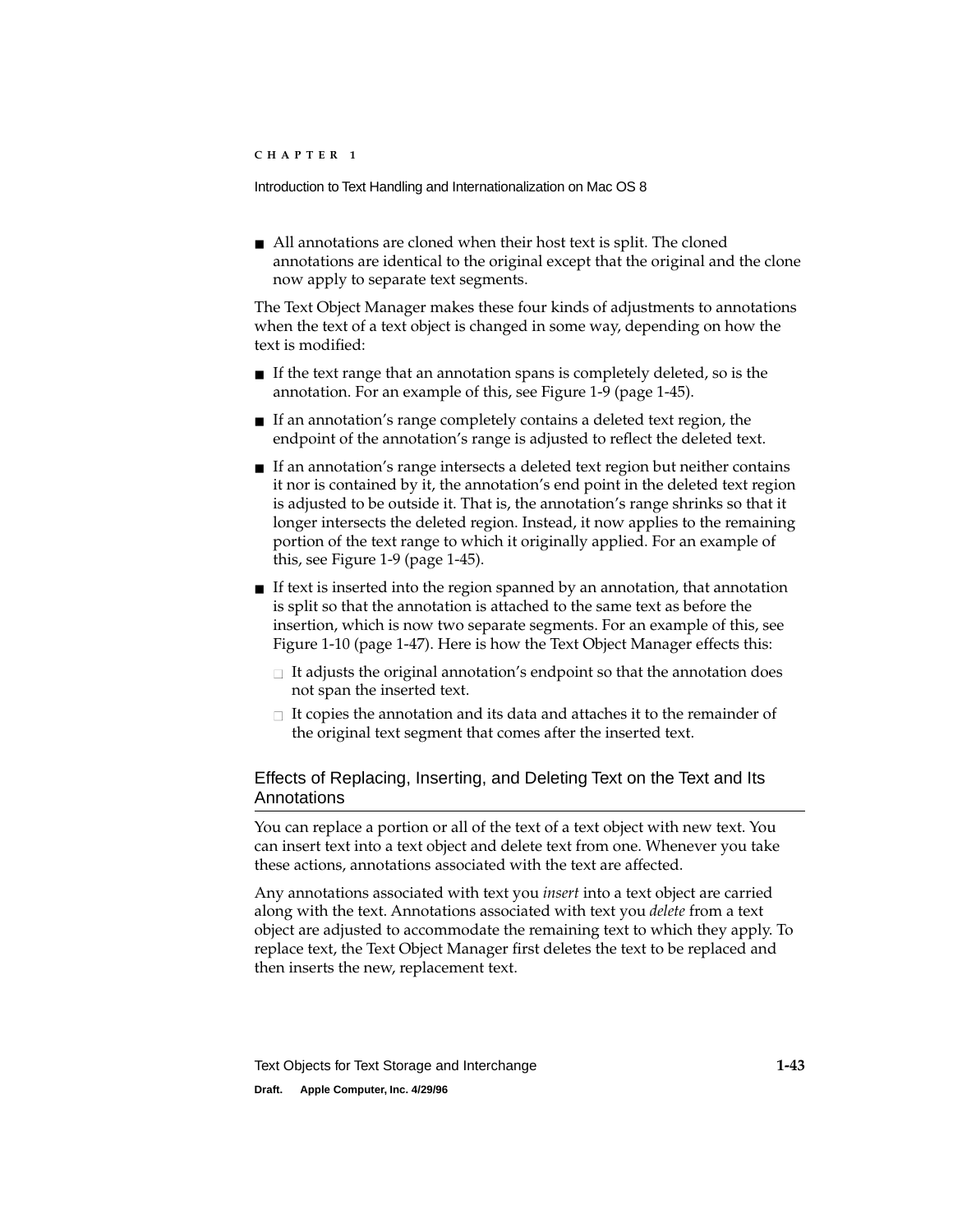<span id="page-49-0"></span>For text deletion, insertion, and replacement, the Text Object Manager follows the rules governing the four kinds of adjustments made to annotations when text is modified. See ["How Annotations Are Adjusted When Text Is Modified"](#page-47-0)  [\(page 1-42\)](#page-47-0) for information on these rules.

### **Text Deletion and Annotations 1**

In the example shown in [Figure 1-9](#page-50-0), the word "believe" is deleted from the text object that encapsulates the text string "The old believe everything" and its associated annotations.

These four annotations are associated with the word "believe".

- The first one (A) applies to the word "believe" exclusively, so it is deleted entirely.
- The second one (B) applies to both the word "believe" and the word "everything", so it is adjusted to apply to the word "everything" only. Notice that both the local (text-object-annotation-changed attribute bit) and the global (text-object-text-changed attribute bit) bits are set for annotation B.
- The third one (C) is adjusted to apply to the word "old" only, and both of its bits are set.
- The fourth one (D), which spanned the text segment "old believe everything" is split into two annotations, each containing its own set of dirty bits, to now apply to both "old" and "everything" and both bits are set.

Notice that annotation E originally applied only to the word "everything", so this annotation was unaffected by the deletion. For that reason, only its global (text-object-text-changed attribute bit) bit is set.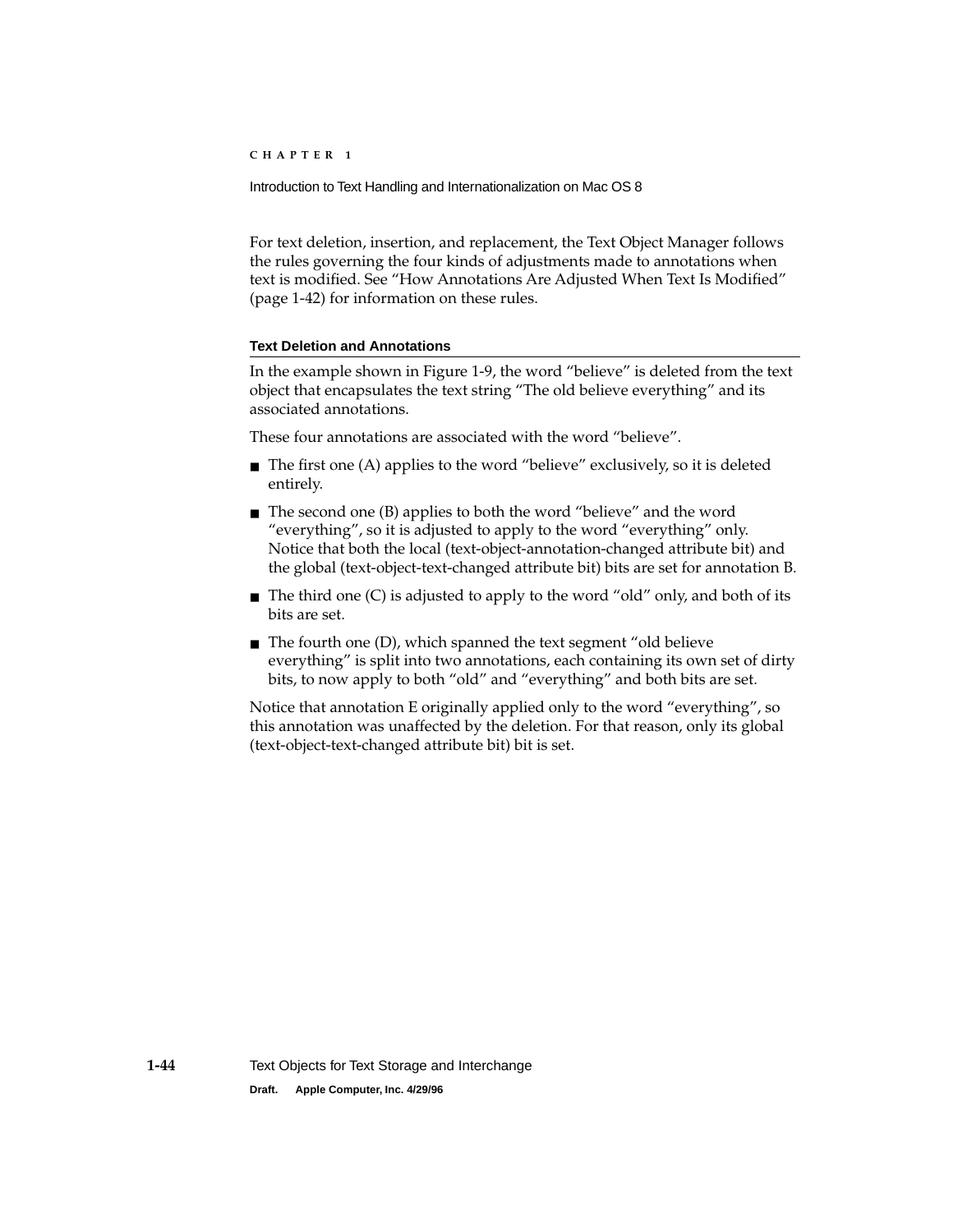**Figure 1-9** Effect of text deletion on annotations

<span id="page-50-0"></span>

 $\boxed{0}$  1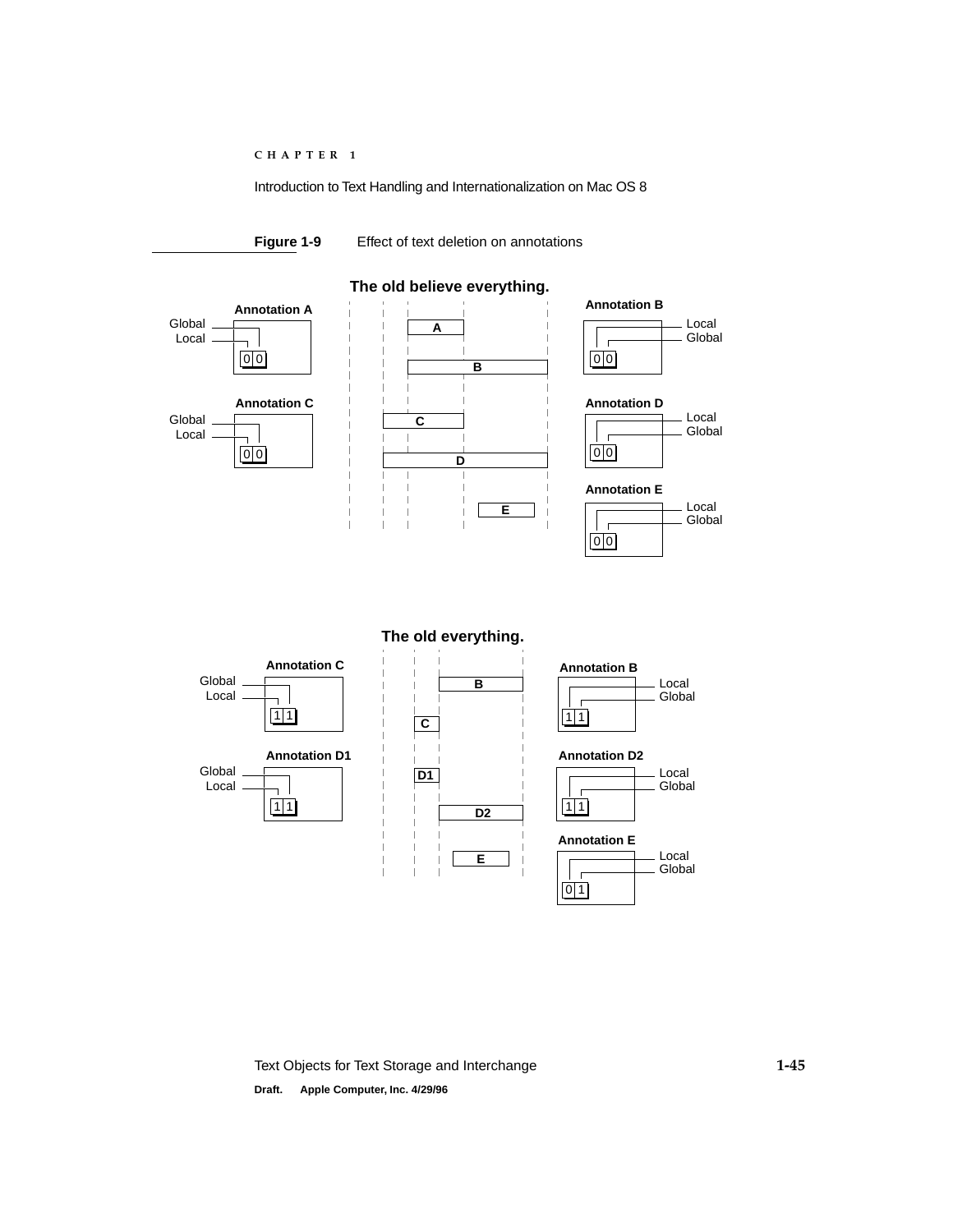### <span id="page-51-0"></span>**Text Insertion and Annotations 1**

Using a text object containing the text string "The young know everything," and the text object from the deletion example discussed in ["Text Deletion and](#page-49-0)  [Annotations" \(page 1-44\),](#page-49-0) assume that the word "know" is copied and pasted into the text object whose word "believe" was deleted at the same place. The resulting text string in the text object now reads "The old know everything." [Figure 1-10](#page-52-0) shows the text object containing the text string "The young know everything." and its annotations, and the resulting text object containing the text string "The old know everything." As shown in [Figure 1-10,](#page-52-0) annotations are adjusted in the following way to produce the resulting text object:

- Annotation F applies entirely and only to the word "know", and it is copied and carried along with the word so that it applies to it, and only it, in the text object resulting from the insertion.
- Annotation G is copied and shrunk to apply to only the word "know" when the word is inserted in the resulting text object.
- Annotation H is copied and adjusted to apply to only the letters "k" and "n" in the resulting text object.
- Annotation I is copied and adjusted to apply to only the letters "o" and "w" in the resulting text object.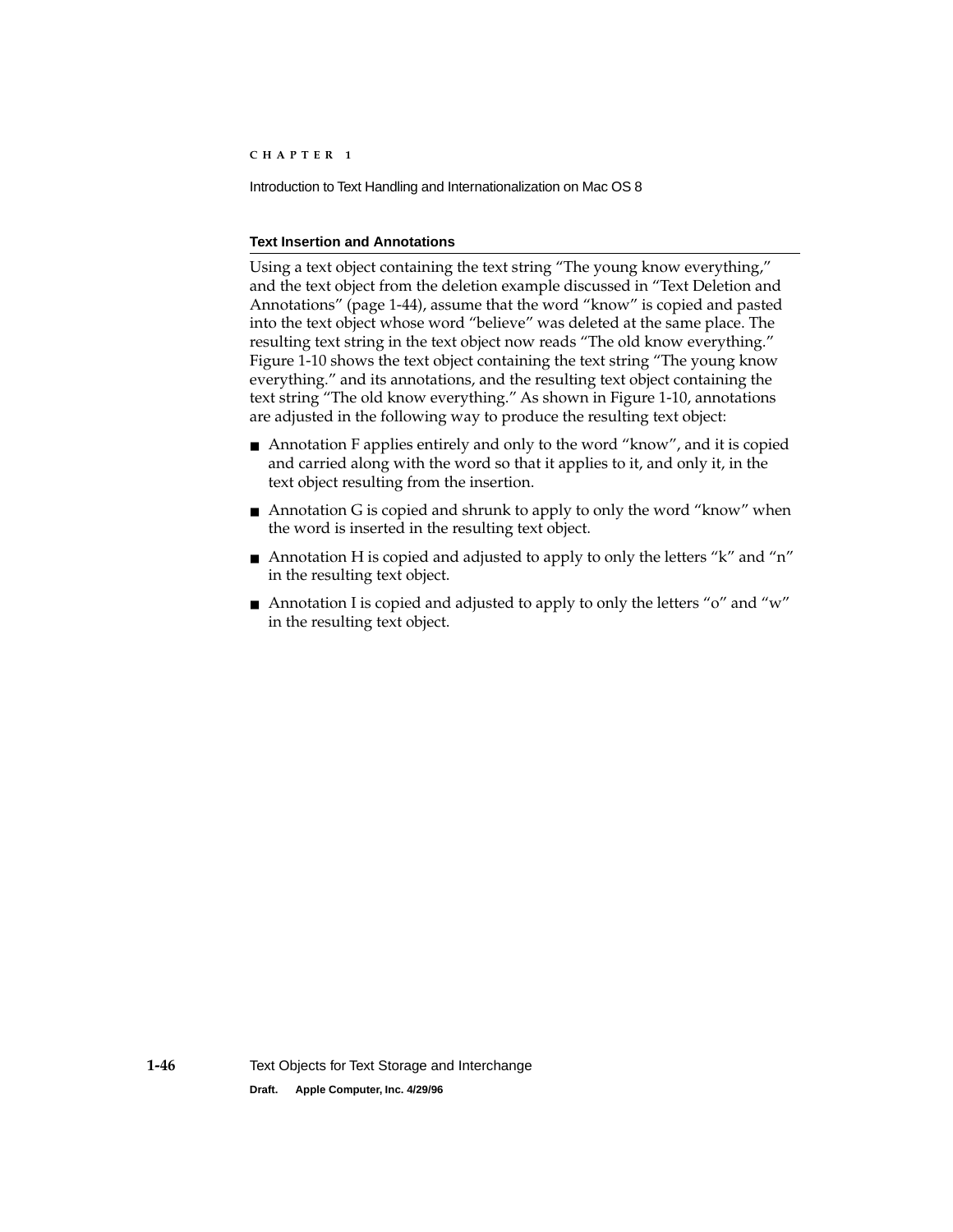

**Figure 1-10** Effect of text insertion on annotations

<span id="page-52-0"></span>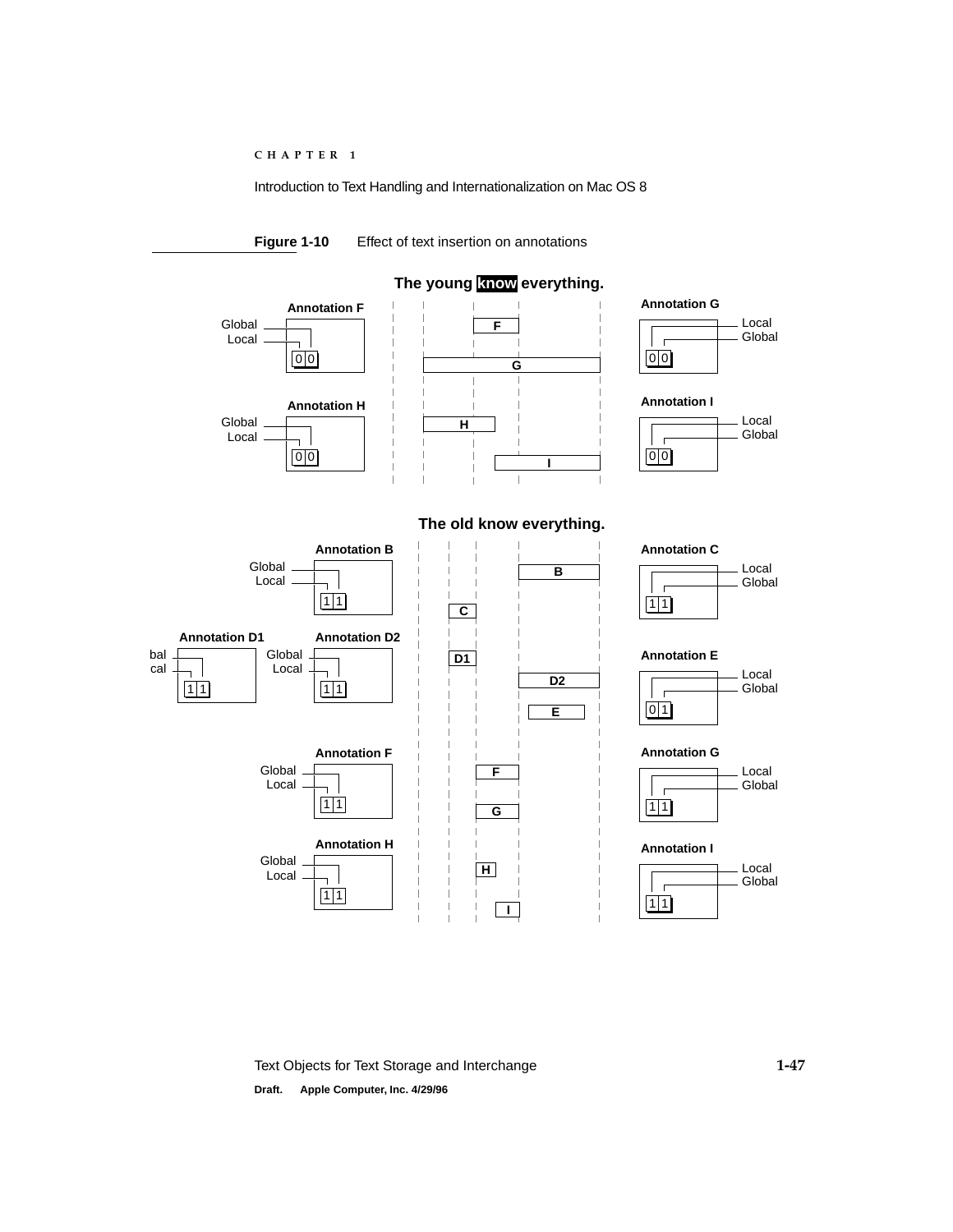### **Text Replacement and Annotations 1**

From your application's perspective, text replacement appears to be a single process. In fact, to perform text replacement, the Text Object Manager first performs a deletion and then an insertion. The processes discussed earlier in ["Text Deletion and Annotations" \(page 1-44\)](#page-49-0) and ["Text Insertion and](#page-51-0)  [Annotations" \(page 1-46\)](#page-51-0) perform text replacement.

# Storage and Retrieval of International Data and Preferences

International preferences and other data— data such as date-and-time strings, number formats, hyphenation dictionaries, and collation schemes—define in part the orthography for a particular writing system. This data allows for language or regional variations within a writing system.

Mac OS 8 components that address international text requirements use this data to determine how to handle text for the world's various scripts. Whenever your application uses an application programming interface (API) to one of these components, your application indirectly uses this information. Your application might also have occasion to use this data directly. For example, you might want to obtain date-formatting information for a specific language to display a date to your user in a particular format belonging to that language. You might even want to customize the behavior of a certain operation, such as collation, for a particular language.

To address the storage and access requirements for data used for international text handling, Mac OS 8 includes a database called the locale database; to give you access to data stored there, it includes a component and its API, called the **Locale Object Manager**.

## The Locale Database 1

The locale database is composed of clusters of information called **locales**, each of which pertains to a particular language and region. Each of these clusters is composed of various types of data used by text-handling operations and software plug-ins. International software components such as the Text Services Manager, the String Comparison Services, Date-and-Time Services, and other system components your application uses to process text use this data. Data stored in the locale database is also directly available to your application. All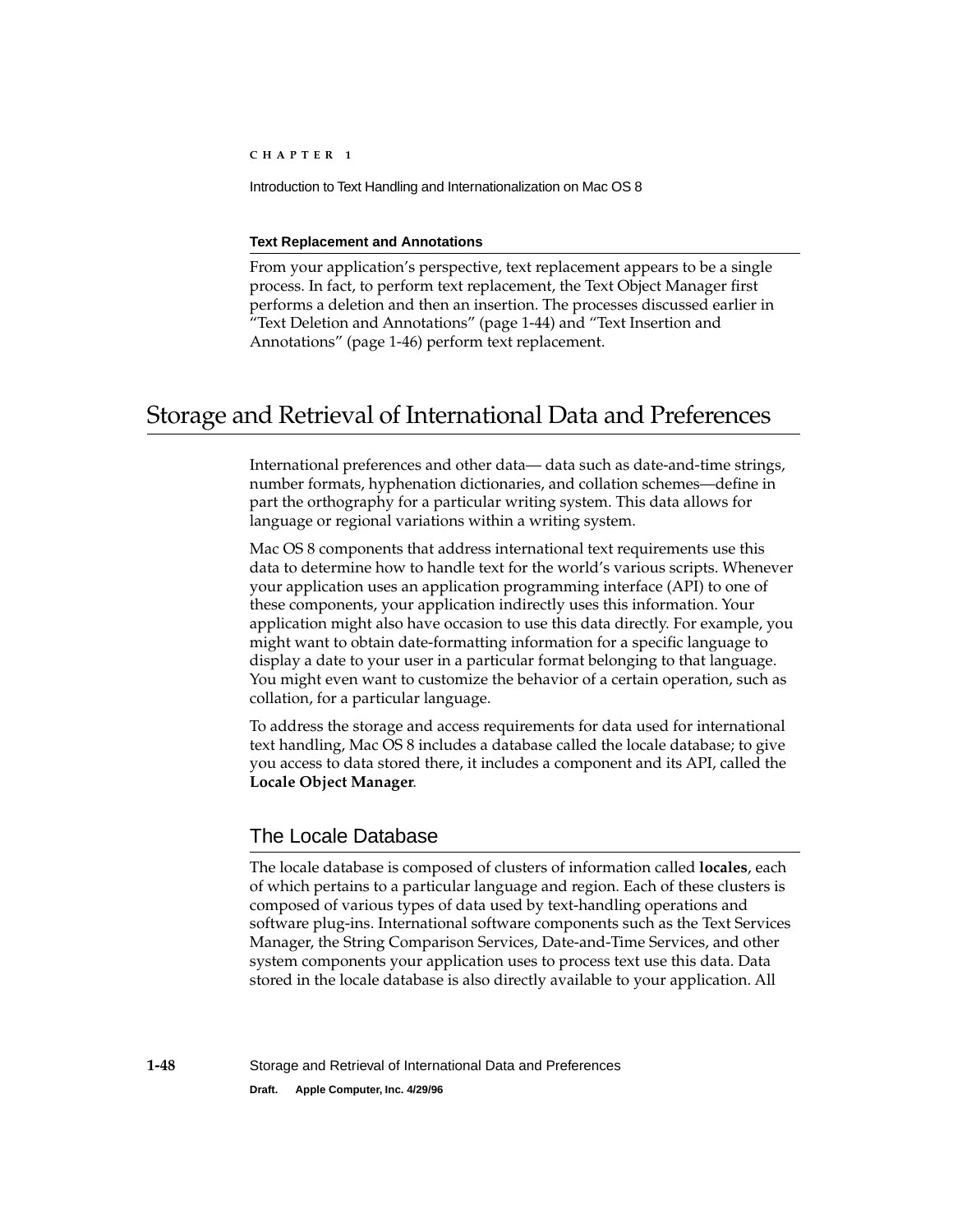Mac OS 8 applications use data stored in the locale database either indirectly or directly.

The locale database is composed of loose collections of data. It is highly extensible and flexible, accommodating various types of data. Using information accompanying the data that describes it, the Locale Object Manager catalogs this data in the database in a way that makes for easy access along multiple lines. [Figure 1-11](#page-55-0) shows a conceptual view of the locale database. (The contents of a locale database depend on information processed at system startup; see ["How the Locale Database Is Created" \(page 1-53\)](#page-58-0).) Each locale is labeled with ISO language and region codes, together referred to as a **locale identifier**. These values define the primary language or geographical region of the locale and indicate the language and region to which the locale objects composing the locale belong. A locale identifier also contains a customization code identifying whether the locale contains customized data. Within each locale are shown the sets of locale objects composing it.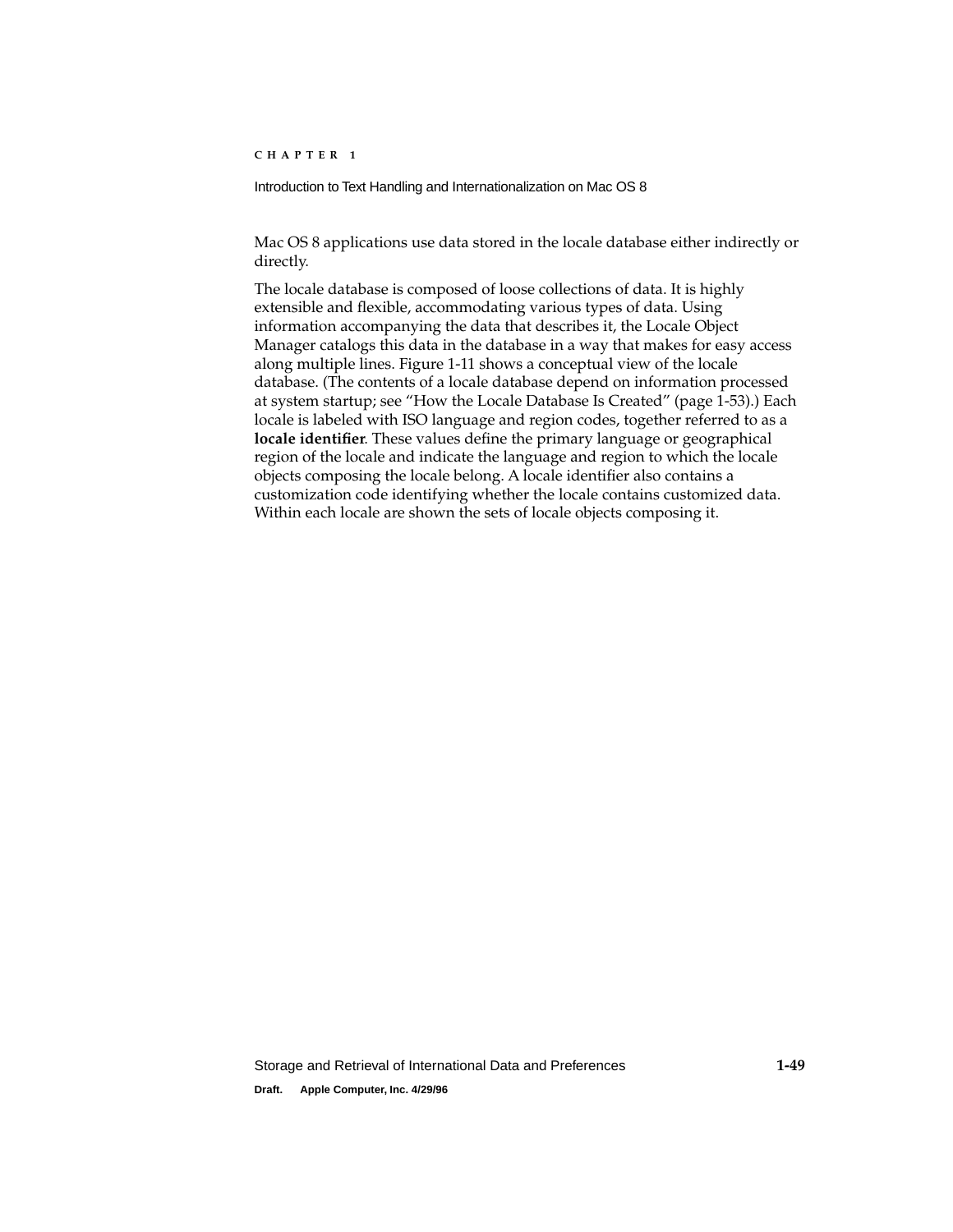**Figure 1-11** A conceptual view of the locale database

<span id="page-55-0"></span>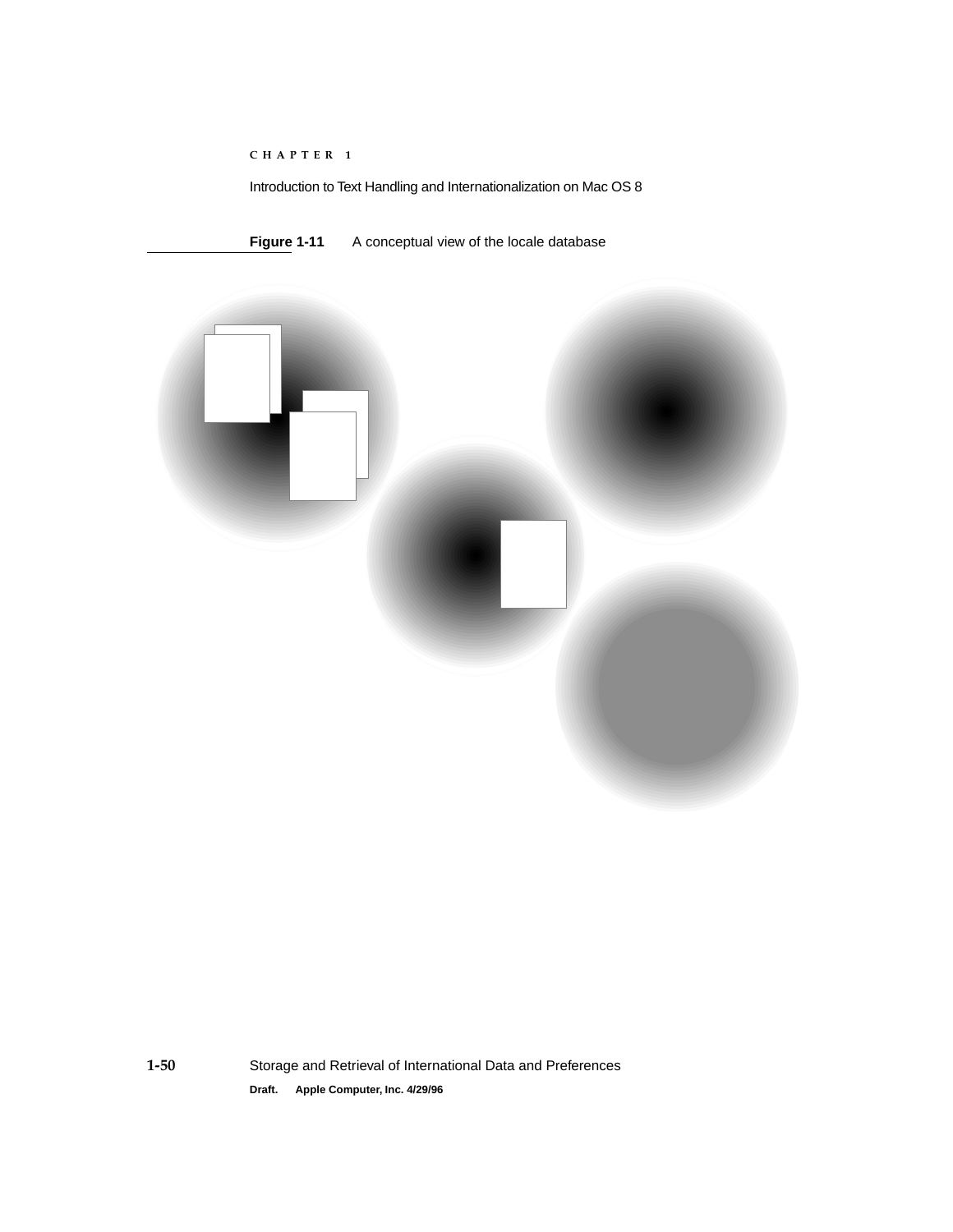# Locales **1999 Locales** 1999 **Participate 1999**

A locale exists to contain data for the language and geographical region that define it. Although the text encodings for different languages can share coded character sets, the languages for which they are used often differ in rules of composition. A region is a particular subset of a language. A region can represent a linguistic or cultural entity, not necessarily corresponding to a nation, whose language is different enough from other versions of the same language that it merits a specific localized version of Mac OS 8 system software. For example, U.S. and British are two regional variations that are subsets of the English language. The locale for the United States of America, for example, would have English as its default language and United States as its default geographical region.

A locale collects together locale objects containing data that establishes cultural preferences for the variation of the language used by a particular geographical region. The data belonging to a locale can specify a culture's text handling preferences for collation, word breaking, date-and-time formatting, hyphenation, and so forth. The data can also contain information providing access to input methods and other processes.

Although a locale contains locale objects for the culture represented by its primary language and region, a locale might also contain other kinds of locale objects. For example, a modern Greek locale might have locale objects containing collation tables or hyphenation dictionaries for classical Greek perhaps one for Doric Greek and one for Attic Greek—for use by scholars of ancient Greek languages.

A locale also serves as a focal point in the locale database. The Locale Object Manager defines a locale reference data type that your application can obtain for any locale by specifying a locale identifier consisting of the locale's primary language and region.

Many application clients of the locale database want primarily to specify the default operation for various types of international processing. If your application is only interested in using defaults, it can find this information easily because locales cluster data for a specific language and region.

# The Locale Object Manager 1

The Locale Object Manager provides a set of functions that manage, find, and provide access to data your application requires for international text processing and handling. Using the Locale Object Manager, you can search the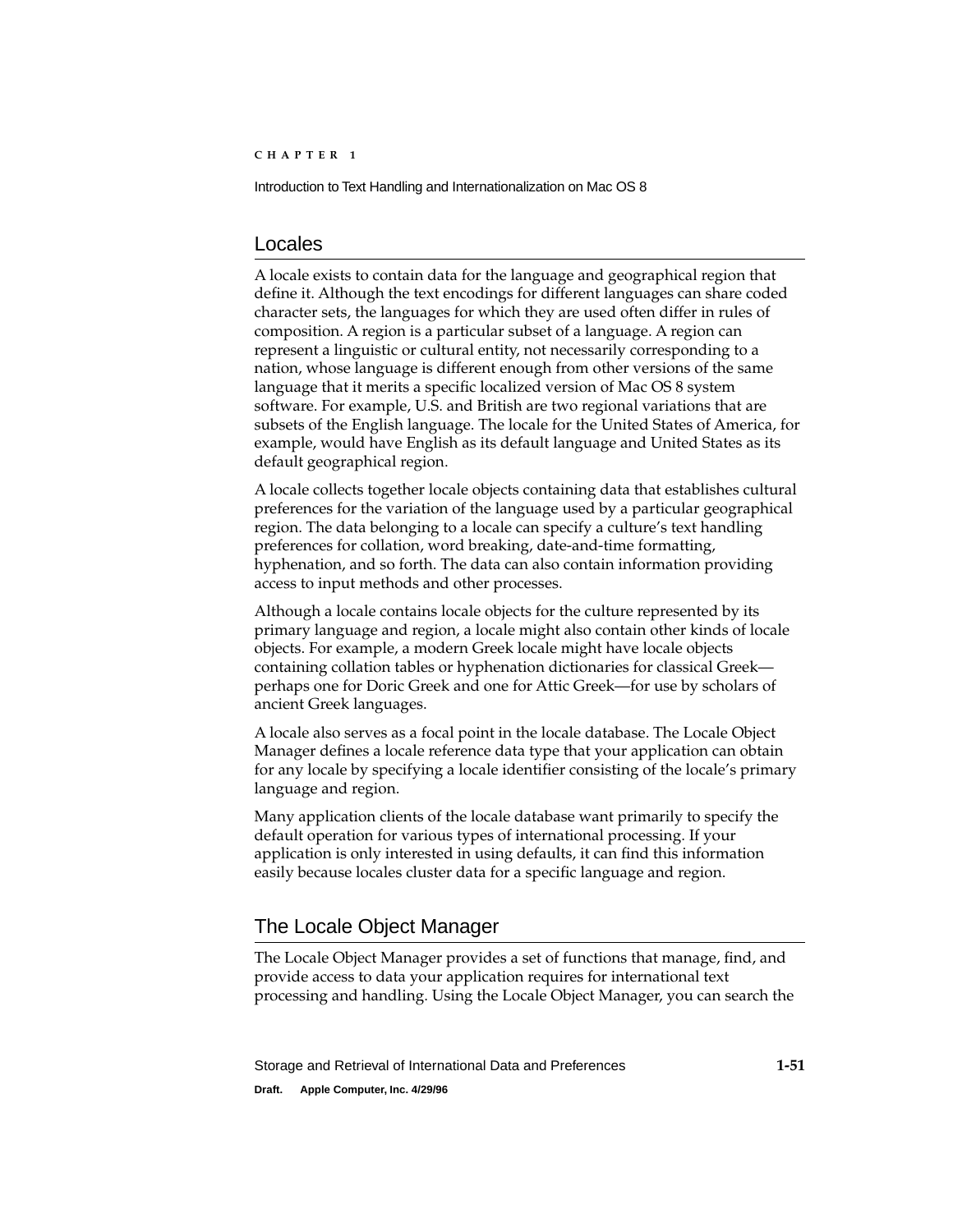locale database for a single locale object containing data you want or search iteratively for any or all locale objects matching a set of criteria you specify.

You can use the Locale Object Manager for many purposes related to the task of finding and obtaining data. For example, you can

- determine the locale that is being used for your application, and change it if you like.
- obtain information about the database contents, such as the number of locales it contains and the default behavior for text-handling operations defined at system startup for any locale. You can also change these default behaviors for your application's use.
- find out the name and attributes of a locale object and the locale to which it belongs, in addition to obtaining that locale object's data.
- temporarily add objects to the database for your use and remove them.

For many of these processes, you must identify the locale, the locale object, or both where the data that you are interested in is stored or where the Locale Object Manager should begin looking for that data. For this purpose, the Locale Object Manager defines these two data structures:

- a locale reference that refers to one of the locales belonging to the locale database. You use a locale reference to specify the locale you are interested in when you call the Locale Object Manager functions to access and act on the data contained in locales, to specify the beginning position of a search, and to change the default locale to be used within your application's process. You can think of a locale reference as a resolved locale identifier that allows you direct access to a specific locale.
- a locale object reference that refers to a specific locale object. You pass a locale object reference to the Locale Object Manager functions that you use to obtain the data contained in a locale object or to obtain information about a locale object, such as any of the user-displayable names associated with the locale object, the locale object's key name, any of its attributes, and the locale to which it belongs. You can preserve a locale object reference and use it at any time to obtain a pointer to the data the object contains.

# Default System Locale and Default Application Locale 1

At system startup, the Locale Object Manager establishes the default system locale based on the language and region for which the system is localized. The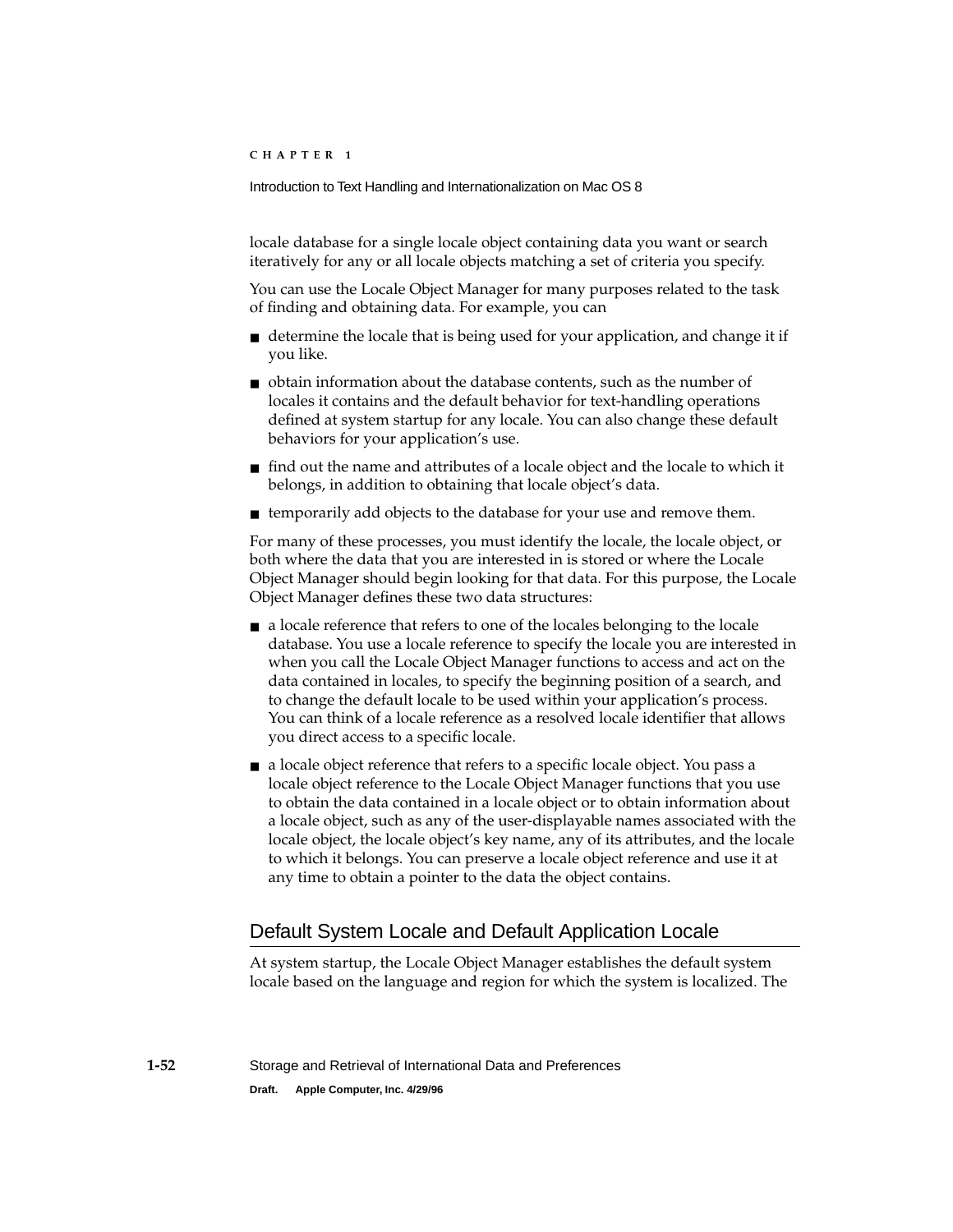### <span id="page-58-0"></span>**CHAPTER 1**

Introduction to Text Handling and Internationalization on Mac OS 8

default system locale identifies the locale whose content is used for international text-processing functions. Typically, the language of the system locale used for text-handling purposes corresponds to the language for which the system is localized. However, it is possible for these two to differ.

With the Locale Object Manager, you can obtain a reference to the default system locale without specifying its language and region. Once you have this reference, you can use it to determine the locale's language and region. The Locale Object Manager bases the default locale for your application on the default system locale. However, you can use the Locale Object Manager to change the locale for your application to one other than the system default.

# How the Locale Database Is Created 1

At system startup, the Locale Object Manager builds the locale database from data contained in files stored in the Locales folder. The Locales folder can contain Locale files or any other type of file. A Locale file identifies the fundamental language or geographical region defining a locale and contains locale object resources of type 'lobj' belonging to the locale. For each Locale file that the Locale Object Manager finds, it creates a unique locale in the locale database.

Other files stored in the Locales folder can contain stand-alone locale object resources. Locale objects are self-descriptive; they contain information specifying which language or geographical region they were primarily designed for. Based on this information, the Locale Object Manager associates each stand-alone locale object it finds with the most appropriate locale for it in the locale database.

Locale objects that are loaded into the locale database at system startup are considered permanently resident in the locale database—that is, your application, another application, or a system component that uses them cannot remove or permanently modify them, and they persist beyond the life of the application's process in which they are used. You can think of these locale objects as system resources.

# Storing Persistent Data in the Locale Database

Your application can use the data that exists in the locale database without having ever stored any data there, and you can store data in the database. Most applications will use only the data stored in the locale database, but service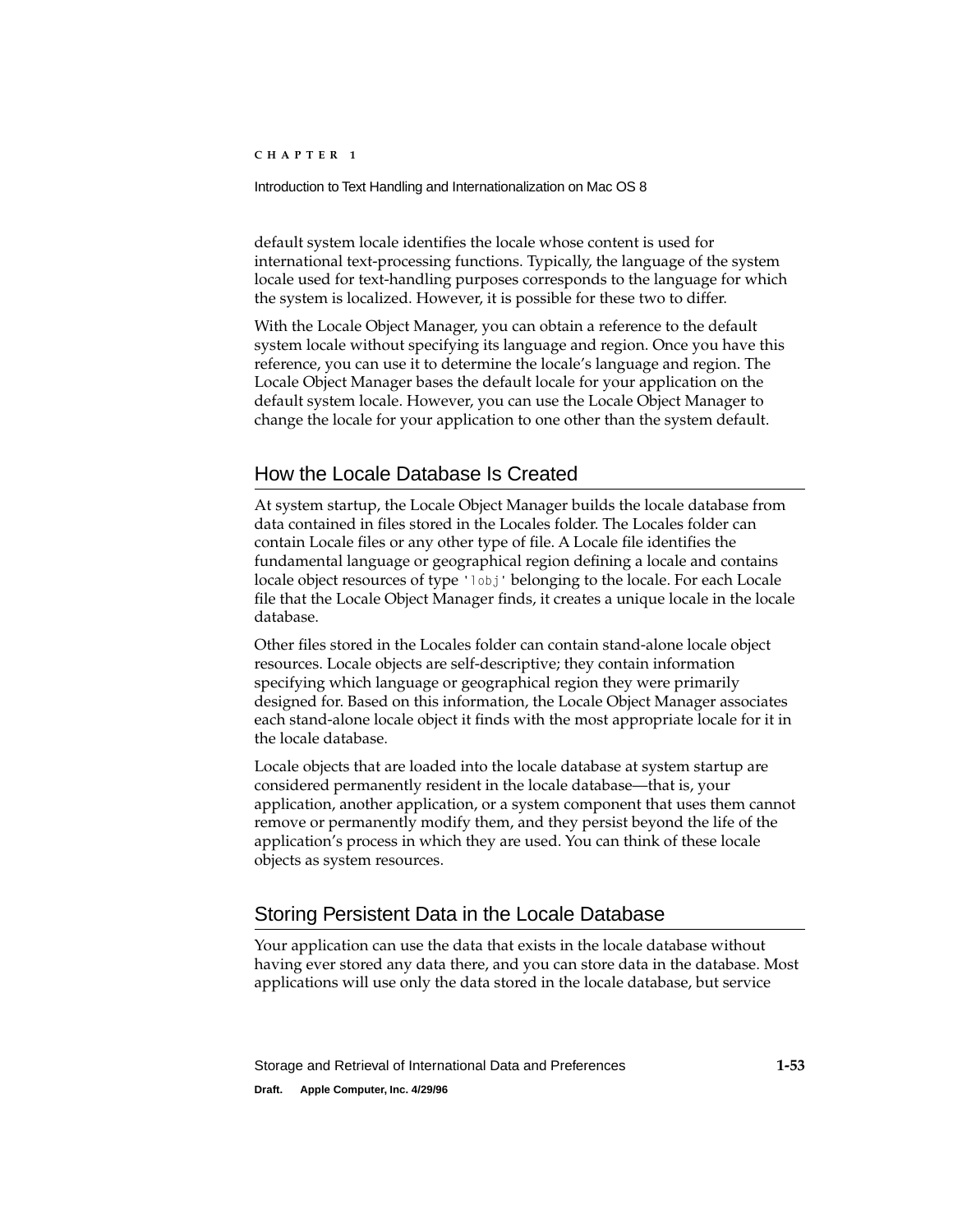providers, localizers, and other groups of developers can provide data to be stored there.

Depending on your purpose, there are two approaches you can take to store data in the database and make it available to all applications and system components:

- You can define a locale and the locale objects composing it for the locale database by providing a Locale file.
- You can provide a stand-alone locale object, in any type of file, to be added to a locale defined by someone else.

## Defining a Locale and Its Defaults 1

To define a locale, you provide a Locale file. It lets you identify not only the language and region to which the locale objects composing the locale belong but also the default behaviors for operations having many possible permutations.Within the Locale file, you provide locale object resources containing data used by these operations. You might provide a number of locale objects for the same operation. For example, your Locale file might contain several locale objects, each specifying a set of rules for string comparison for a given text encoding specification.

To identify which of these locale objects contains the default data, you can include a locale defaults list resource of type 'ldfl' that specifies the default behavior for any given operation. In this way, you can characterize the default text-handling behavior of every operation within a locale. When no other information is available to determine which data is used, the data belonging to the default locale object for a particular operation is used.

## Providing a Stand-Alone Locale Object 1

You do not need to define a locale to add a locale object to the database. You can provide a stand-alone locale object, and the Locale Object Manager will associate it with the most appropriate locale, based on required information you provide in the locale object.

When you install a file in the Locales folder containing a stand-alone locale object, you can easily include in the database any data that you want made available to all of its clients. You can just as easily remove this data from the database. For example, if you are a developer who intends to provide a specific utility or service, such as an input method, you can create and include a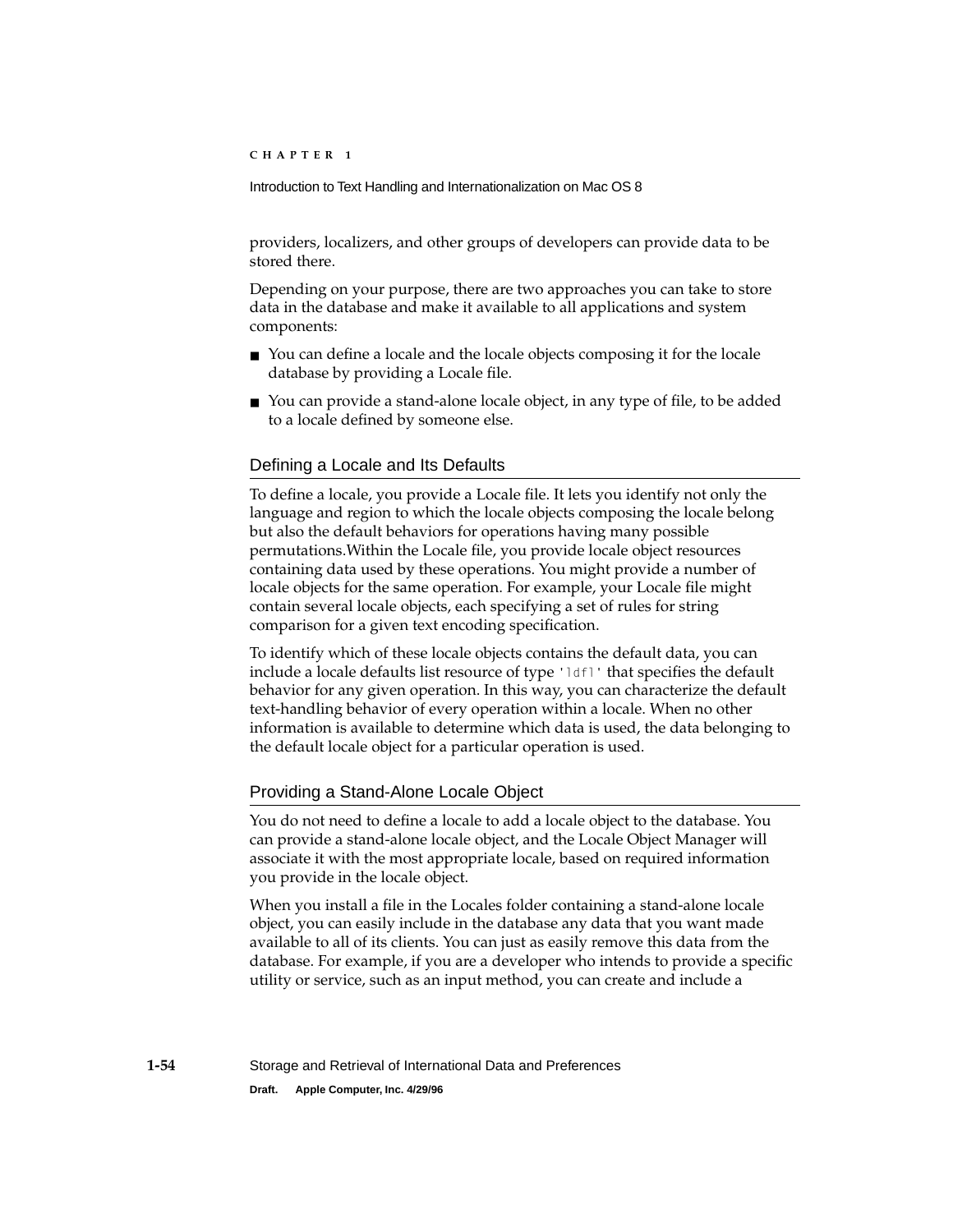stand-alone locale object in a file that you install in the Locale folder. When you want to supply a new version of the service, you can remove this file and replace it with an updated version to be used the next time the system is booted and the database is built. You don't need to include your locale object in a Locale file.

# Locale Objects 1

A locale object is an entity containing data localized for a specific text-handling operation or international software service, such as an input method or spell checker, and information describing that data. They can be incorporated in the locale database at system startup. They are installed in the database each time it is created and reside in the database permanently until the file containing them is removed from the Locales folder; if a file containing locale objects is removed, the next time the database is built these objects are not included in it. Unlike SOM-based text services—such as input methods and stemmers that use the Text Services Manager—locale objects incorporated in the database in this manner are data structures organized as resources; they are not objects as understood in terms of object-oriented design.

In addition to providing locale objects for use by any database clients, you can temporarily add them to the database for use by your application only. You use the Locale Object Manager for this; you don't need to create locale object resources for this purpose. Instead, you supply a pointer to data for the locale object when you call the function that adds it to the database. This is a void pointer, so you can provide any type of data for the locale object.

Regardless of the method you use to specify a locale object, you always provide additional information along with the text-handling data it contains. This information includes names and attributes that serve to catalog the locale object data, identifying the locale to which it belongs and the type of data it contains. This information makes the locale object accessible to you and other users of the locale database and also includes one or more text strings, telling about the data, that your application can display to your user.

[Figure 1-12](#page-61-0) shows a close-up view of a locale object containing an English U. S. date format table. Along with the data is a names table that contains the two required names and three attribute name-value pairs giving the language, region, and text encoding name, followed by the data. (See ["Locale Object](#page-62-0)  [Attribute Name-Value Pairs" \(page 1-57\)](#page-62-0) for more information.)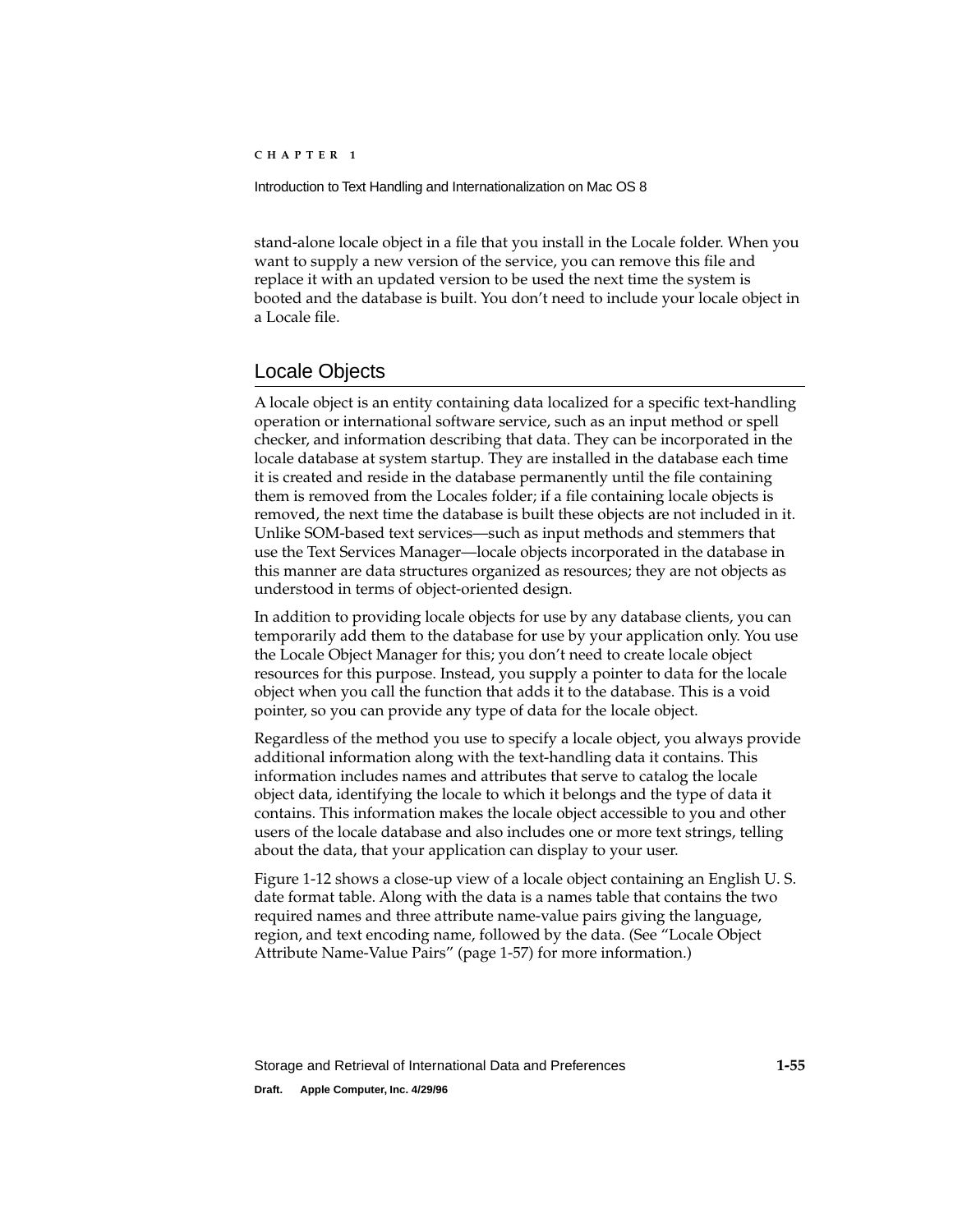

<span id="page-61-0"></span>

### **Note**

A locale object resource contains additional information not described here that is used internally. ◆

The Locale Object Manager makes the culturally specific data contained in locale objects accessible to your application and other clients of the locale database from many different vantages. You can access the data by knowing only some aspects of it, for example, the kind of data it contains and the locale to which it belongs, or any of its attributes.

## Locale Object Names Table 1

Every locale object in the database has associated with it a names table that contains at least two required name records. In addition to a key name, the names table always contains a user-visible name for the locale object. The **key name** is used internally to catalog the locale object in the database, and it serves as the primary search key. Two examples of key names are inputmethod and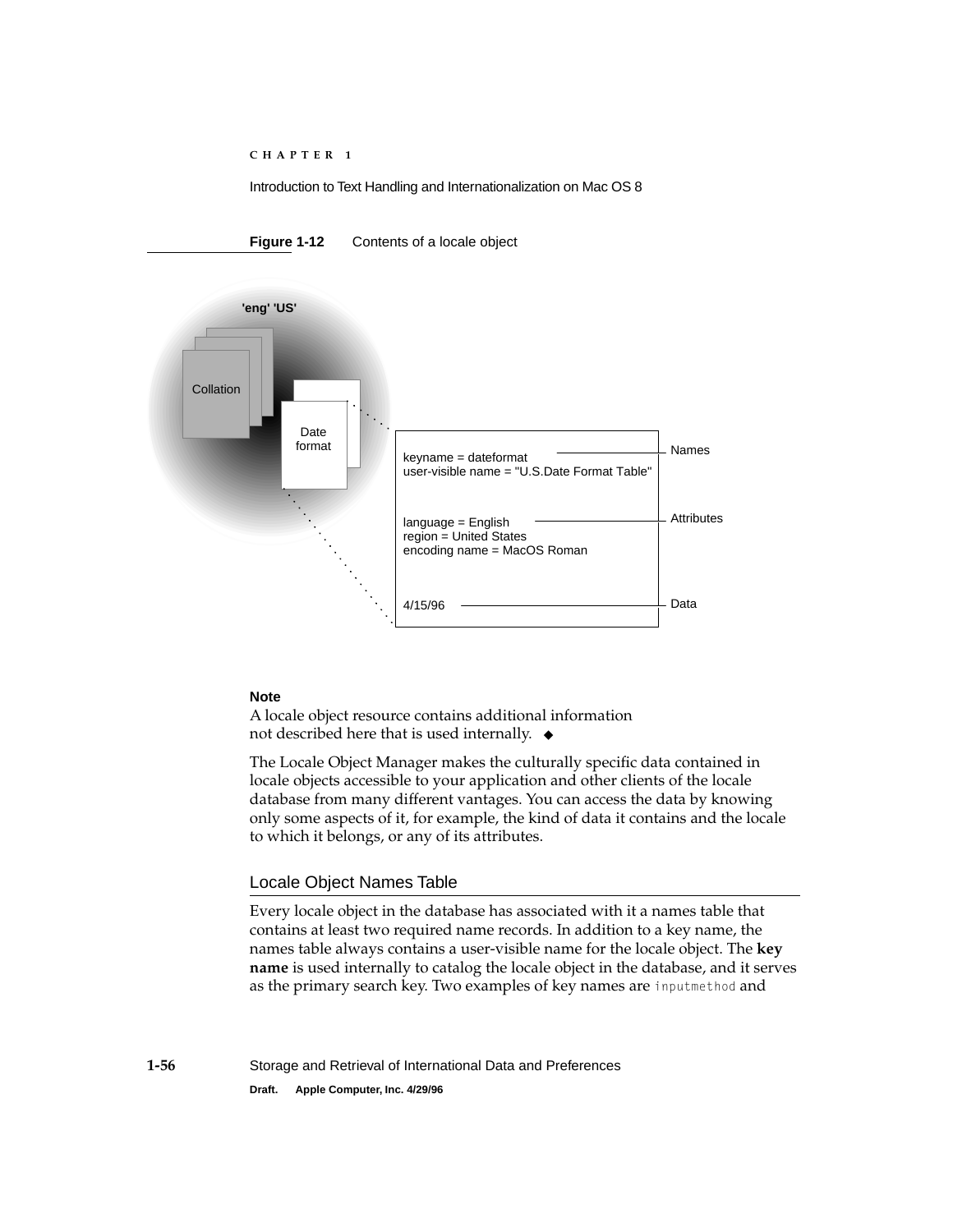### <span id="page-62-0"></span>**CHAPTER 1**

Introduction to Text Handling and Internationalization on Mac OS 8

collatetable. Like the key name, the user-visible name string indicates the type of data the locale object contains, only it is meant to be displayed to the user.

The optional names in the names table contain text strings that you can display to your user to describe the data contents of the locale object, for example, the copyright notice. You can obtain any of these name strings by calling the Locale Object Manager and specifying the name whose text string you want. Each locale object name has associated with it an identifier that serves to identify the type of data the name string contains. The Locale Object Manager defines constants for these identifier names that you can use to indicate the one you want. Here is a list of the name types that a names table can contain, along with their strings:

- The required locale object key name. The Locale Object Manager uses this name to catalog the data in the database. It also uses it as a key into the database to find locale objects of this type.
- The locale object user-visible name to display to the user.
- The copyright string name and the copyright value.
- The manufacturer string name and the manufacturer value.
- The function description name and a string that specifies the purpose or type of function provided by the object's data, for example, "U.S. English Collation Table".
- The locale object version string name and the version number value that gives the version of the locale object's data. For example, a version number value might specify the following string: "Apple Computer Japanese Input Method. Version 1.0".

## Locale Object Attribute Name-Value Pairs 1

Every locale object in the locale database contains a set of attributes provided by the creator of the locale object, each of which consists of a name-value pair. Sets of attributes contained within a locale object serve to classify the data the object contains along multiple lines so that you can access it according to any collection of its qualities at different times. You provide a data structure containing attribute name-value pairs to describe the data that you are looking for when you call the Locale Object Manager to obtain it. For example, your application might look for all locale objects whose data is characterized by one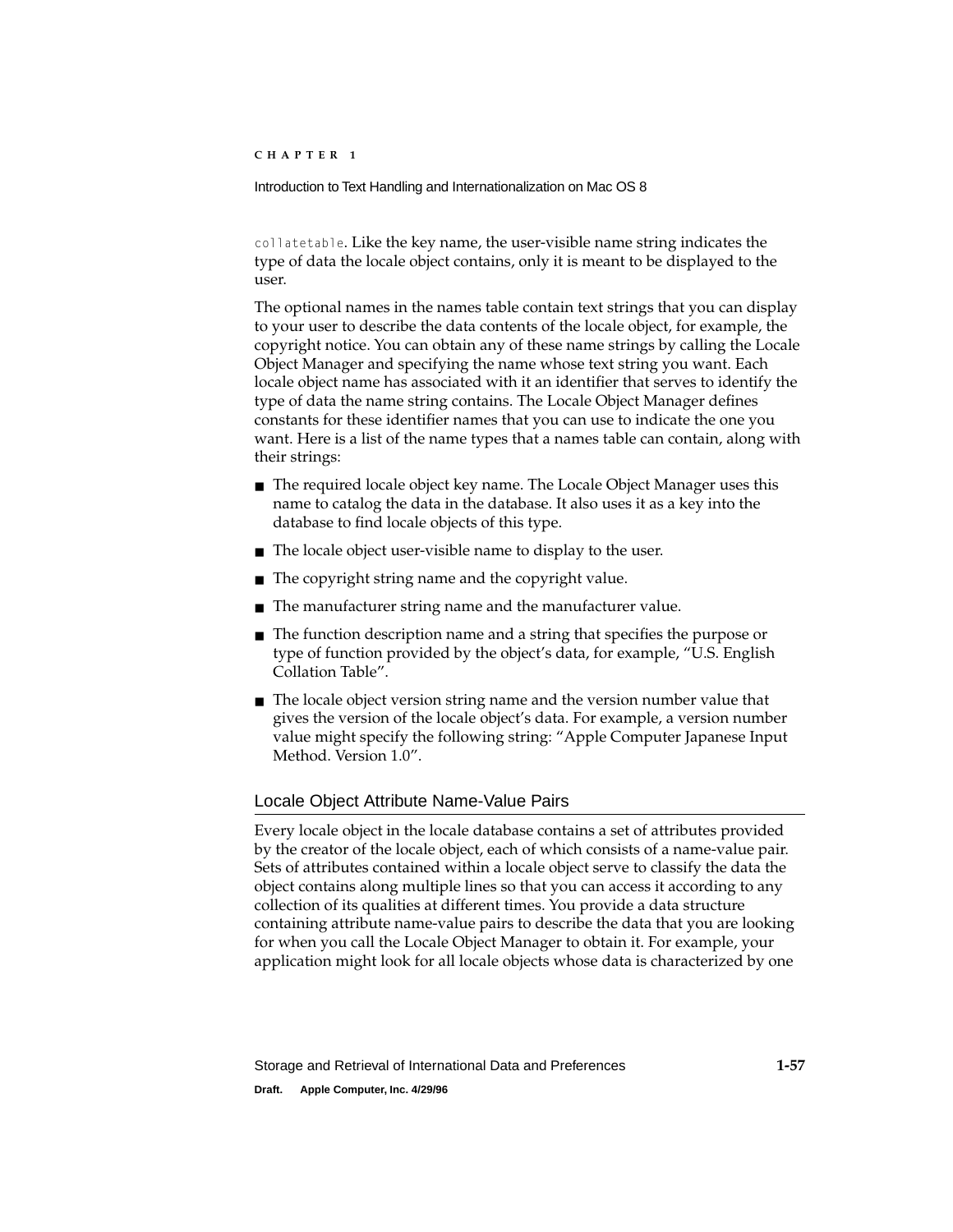### **CHAPTER 1**

Introduction to Text Handling and Internationalization on Mac OS 8

specific attribute while another application might look for locale objects of a certain type having in common two or more attributes.

Locale objects belonging to the same or different locales might have some of the same attributes; for example, all locale objects containing input methods and collation and number formatting services for a certain language, such as Thai, would have in common a language attribute for Thai.

Attribute name-value pairs distinguish locale objects having the same key name. Recall that a key name specifies the type of data a locale object contains. A locale itself can contain multiple locale objects that include data for the same type of operation. For example, the U. S. English-language locale might have two locale objects for date-format data: one showing numbers, one showing a mix of numbers and words. Taken as a whole, the locale database will contain many locale objects providing the same type of data.

You can use attribute name-value pairs to specify which locale object of a certain type you are looking for. Suppose you want to obtain collation tables for the English language for both the British and U. S. geographical regions. To request this data, you would specify the key name and an attribute; for the key name you would specify collatetable; for the attribute you would specify the English language. If you did not qualify the key name with the language attribute, the Locale Object Manager would search the database for any locale objects containing collation table data without regard for the language they apply to. If you wanted only the regional collation table for the British form of the English language, you would further qualify your request by including another attribute specifying the region.

Recall that you provide an attribute value paired with a name. An attribute name describes the type of data the attribute value specifies. For example, a locale object might contain the predefined attribute name kLanguageName for which the associated attribute value is a specific language code. The Locale Object Manager defines a set of attribute names for commonly used attributes. You can ascribe these names to attribute values to identify their content type. These include constants for attribute names such as text service, keyboard input method, locale identifier, and SOM class. Associated with the text service name would be a value specifying a particular type of text service, and so on.

### Where Locale Objects Reside in Memory 1

Locale objects composing the locale database can exist in system wide memory or in your application's per-process memory area, as illustrated by [Figure 1-13.](#page-64-0)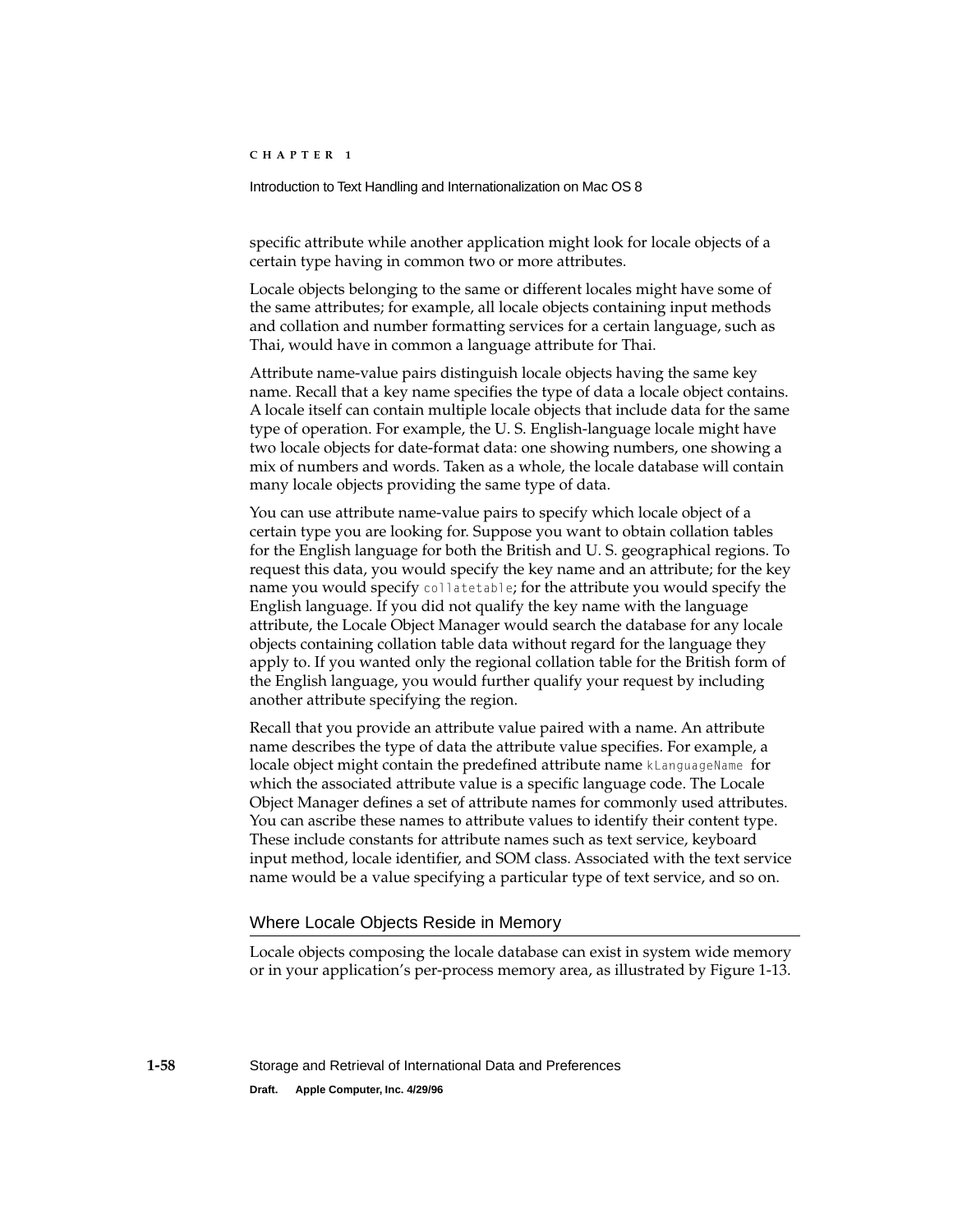

<span id="page-64-0"></span>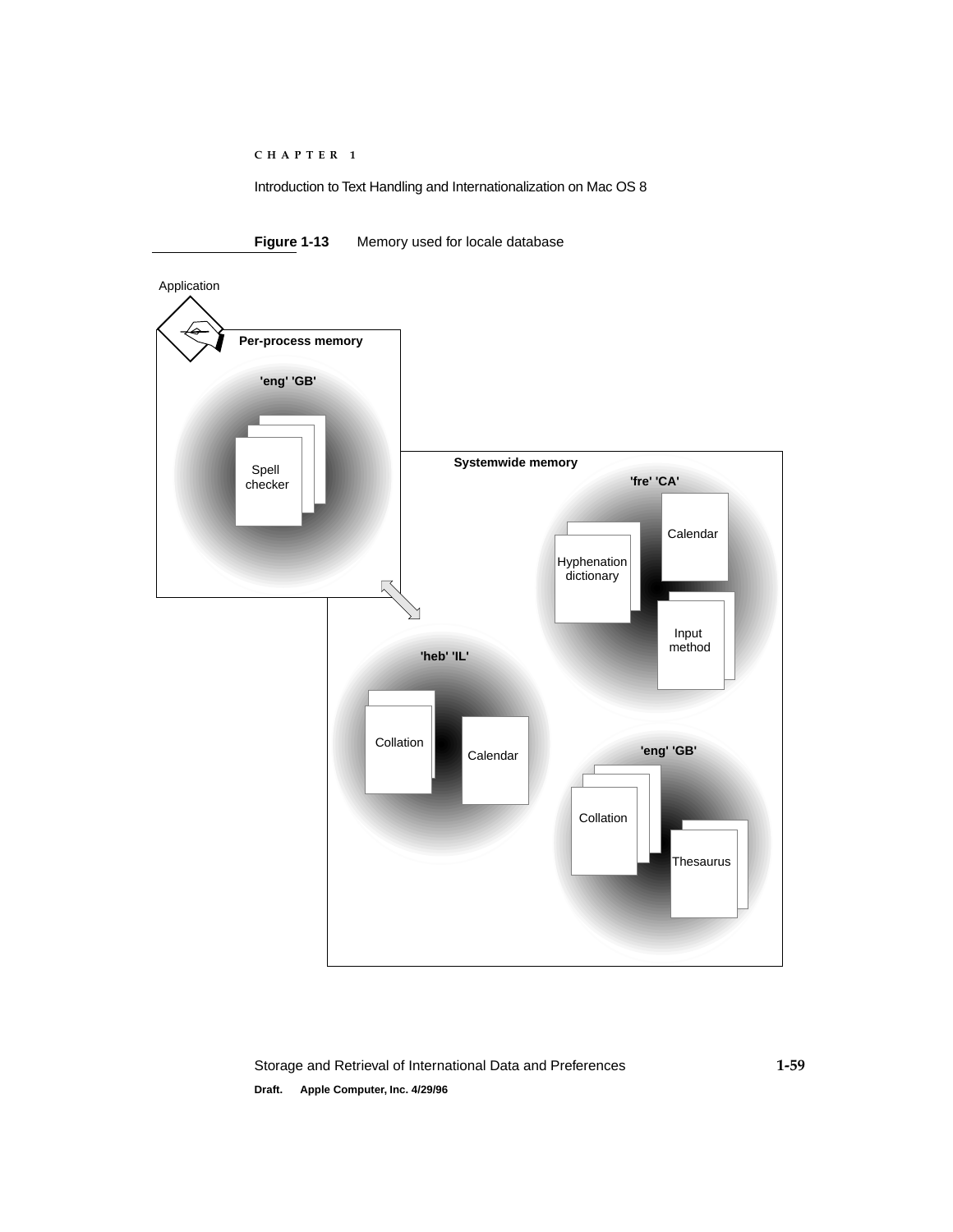### **CHAPTER 1**

Introduction to Text Handling and Internationalization on Mac OS 8

Locale objects that are loaded into the locale database at system startup are considered permanently resident in the locale database—your application cannot remove them or permanently modify them, and they persist in memory beyond the life of your application's process. These locale objects are stored in system wide memory. They essentially compose the locale database as it appears to all of its clients. Applications and system components using the locale database see this view of it.

However, you can use the Locale Object Manager to add a locale object to the database for use from within your application's current process. Any locale object that you add in this way is stored in your application's per-process memory area. From your application's view, the locale database appears to contain this locale object, but other applications accessing the locale database concurrently cannot see your additional locale object. When you add a locale object, you are not modifying the locale database, only extending its contents temporarily for your use.

[Figure 1-14](#page-66-0) shows where these locale objects reside in memory. It shows two views of the locale database. One view is from the perspective of the SurfWriter application that added a locale object to the database for use within its current process. This view includes the locale object stored in its per-process memory. Notice that the other application's view, Application B, is of the locale database in systemwide memory only.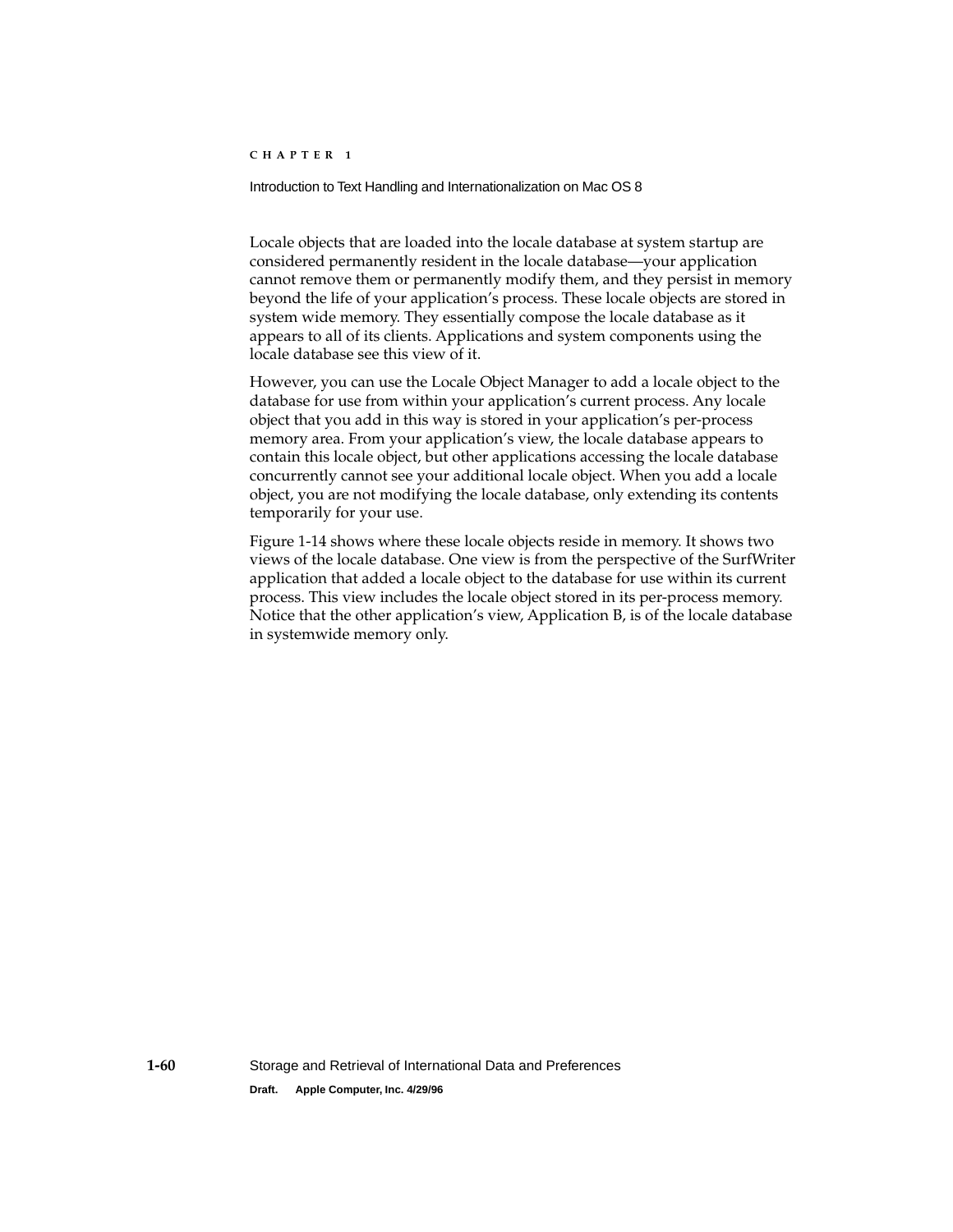

<span id="page-66-0"></span>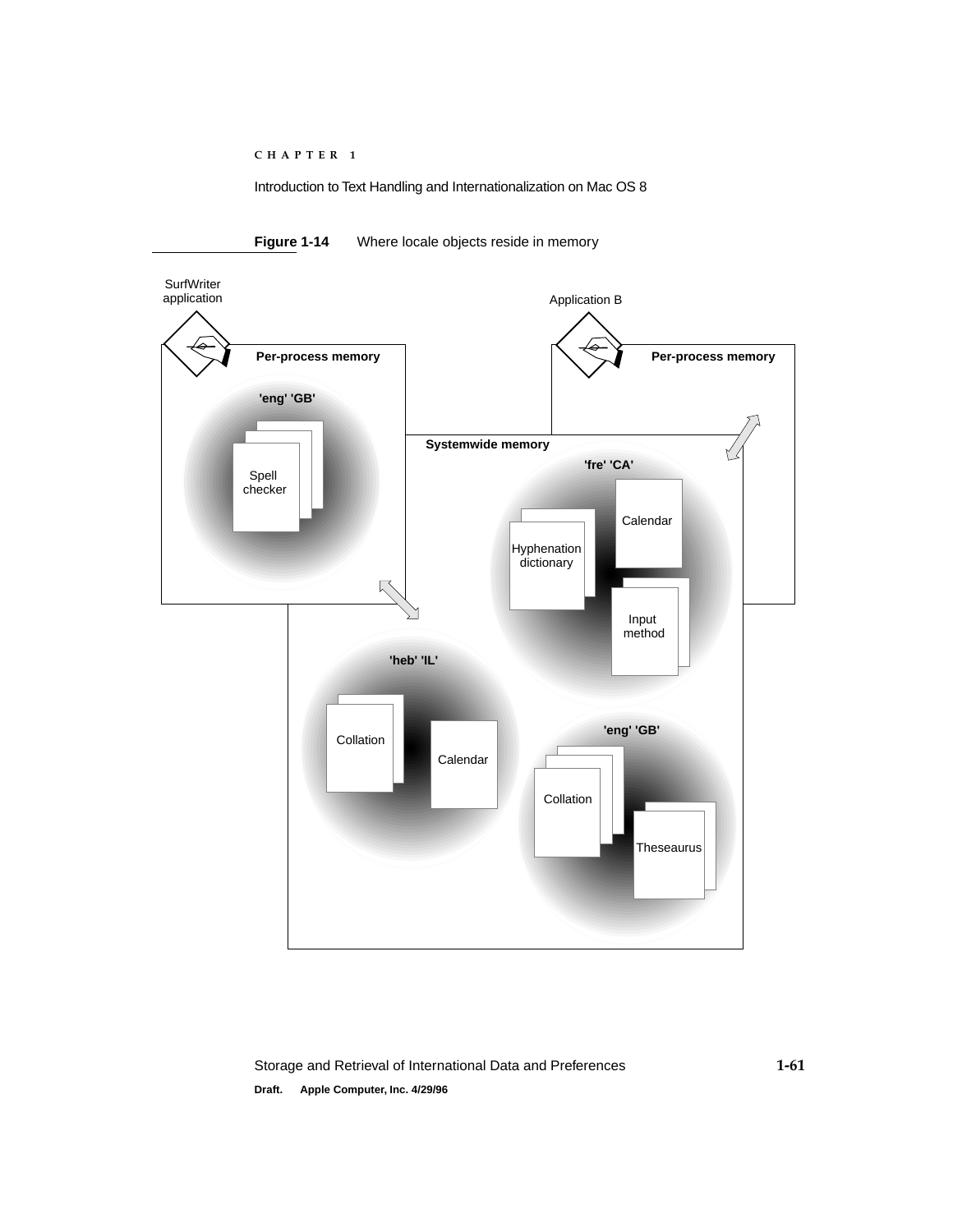## Default Locale Objects for a Locale 1

When the Locale Object Manager initially builds the locale database, it sets default behaviors for text-handling operations for each locale based on information provided in a Locale file. Your application can use the standard default behaviors for a given locale, or you can change one or more of them temporarily for use within your application's current process.

You can customize the formats of numbers, currency, time, dates, and measurements; you can customize string comparison, and other operations. For example, you might want to use short dates—the specification of dates in purely numeric representation. For the U. S. English locale, the short date for December 16, 1995 is 12/16/95. In this case, you would customize the U. S. English locale to use the locale object for this operation whose data contains the short-date format.

The Locale Object Manager provides functions you can use to obtain or change the data used to determine the default behavior for any text-handling operation that applies to a specific locale. To indicate the default behavior you want to know about, you specify the key name. To set the default behavior, you identify the locale object containing it. In both cases, you also identify the locale.

Any customizations you make to the default text-handling behaviors of a specific locale are valid for your application only from within its current process. Not only are these changes effective for your application only, but only your application perceives the database as modified in this way. Your modifications do not affect the locale database as it is seen by other applications that might be using it; the standard default values established at system startup are in effect for other applications accessing the database at the same time. [Figure 1-15](#page-68-0) illustrates this.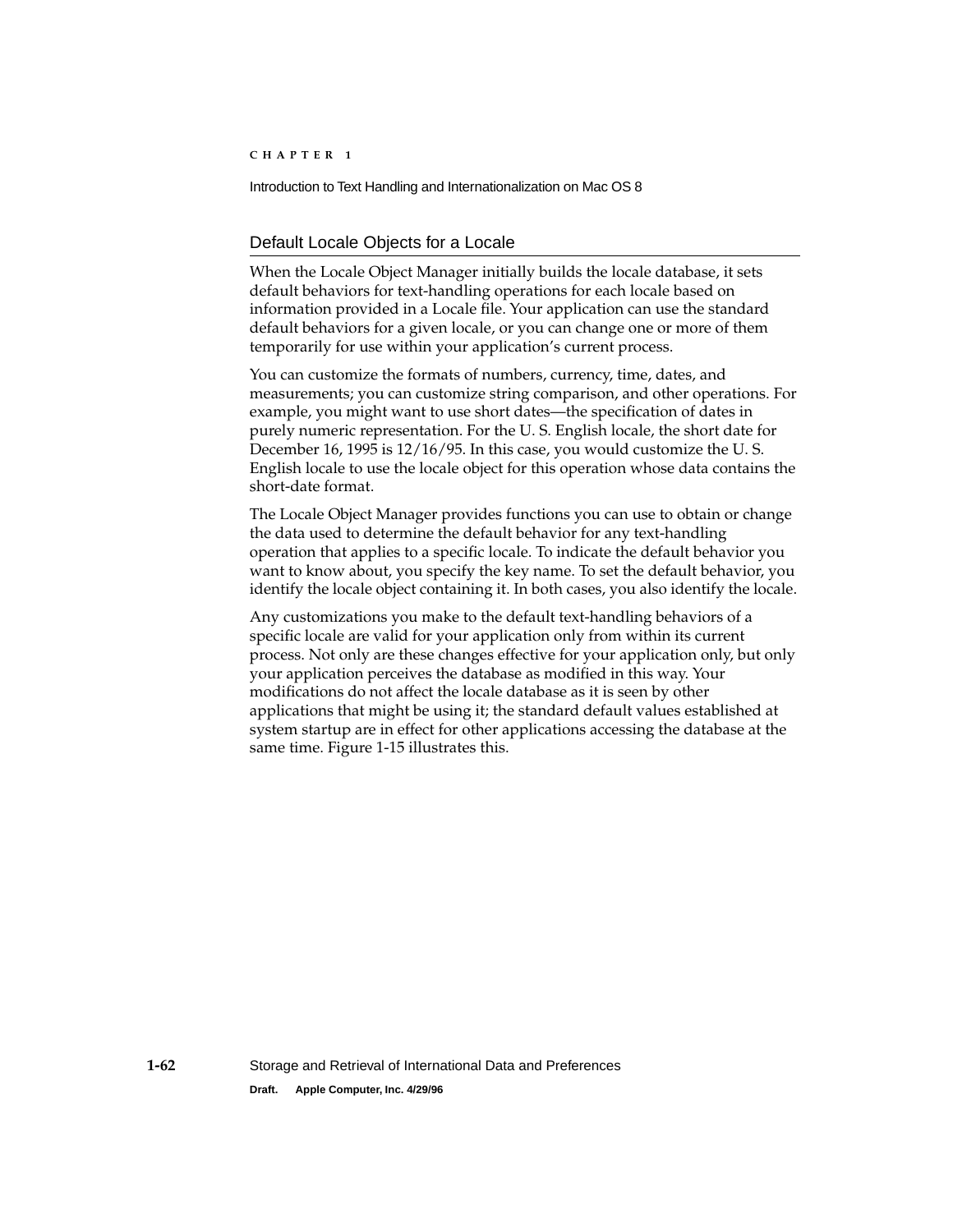

<span id="page-68-0"></span>

# Searching the Locale Database for Data 1

To obtain data stored in a locale object of the locale database, you call the Locale Object Manager, describing aspects of the data you want. The Locale Object Manager then searches the locale database for a match that satisfies the criteria you provide.

You can search for a single locale object, or you can search iteratively for more than one matching locale object. In either case, when the Locale Object

Storage and Retrieval of International Data and Preferences **1-63**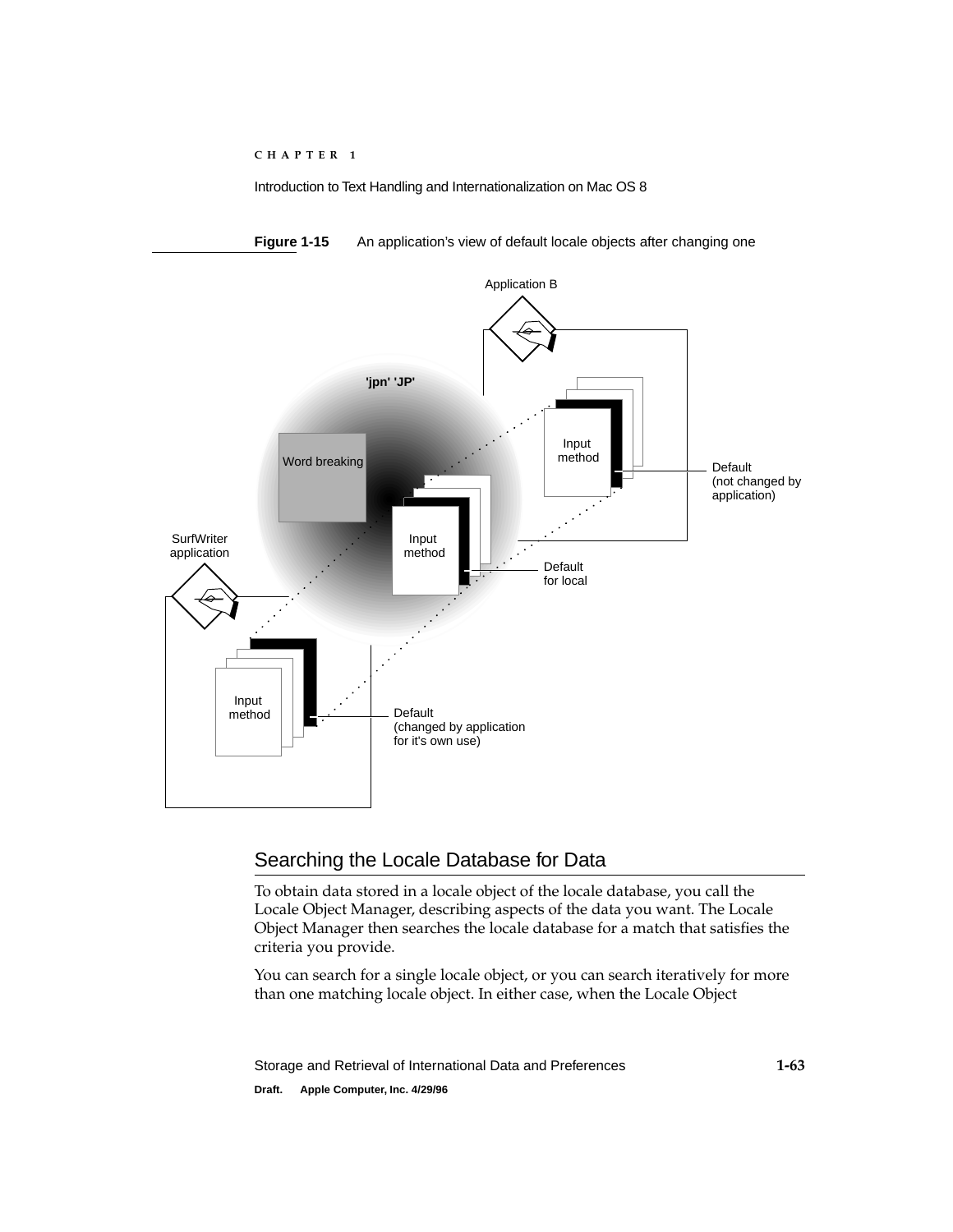### **CHAPTER 1**

Introduction to Text Handling and Internationalization on Mac OS 8

Manager finds a match, it returns a reference to the locale object and a pointer to the data it contains. You can use the pointer to access the locale object's data directly after calling the search function, or you can preserve the locale object reference and pointer and use it later to obtain the data, delaying retrieval of the data.

If you want to search for only one matching locale object, you can use the Locale Object Manager function designed for this purpose. You can position the search anywhere in the database by giving the locale reference to the locale where you want the Locale Object Manager to begin and by specifying the direction in which you want the search to proceed. The Locale Object Manager returns to you the first locale object it encounters that matches the key name and attributes you specify.

You can also perform an iterative search that traverses the entire locale database looking for matching locale objects; you use two Locale Object Manager functions designed for this purpose. To search iteratively throughout the database, you use a locale iterator. You create a locale iterator reference that contains a locale reference to the locale where you want the search to begin and the matching criteria, consisting of the key name and an array of attribute name-value pairs. You then pass the locale iterator reference to the Locale Object Manager function that performs the search, telling it the direction to proceed in. When the function encounters a locale object that matches your description, it returns a locale object reference and the data for the matching object to your application.

You can continue to call the function from within a loop to find all matching locale objects or until you find what you are looking for; you use the same locale iterator reference to do this. The Locale Object Manager tracks the progress through the locale database maintaining the next position at which to continue the search. When there are no more matching locale objects in the database, the function returns a result code that you can test against.

[Figure 1-16](#page-71-0) illustrates this process. In this example, the application is searching for locale objects containing calendrical data. The Locale Object Manager finds a match in locale 1— a matching locale object is marked with a check in this illustration. The Locale Object Manager returns the data to the application indicated by the number 2, representing this part of the process. It then resumes the search at the point where it stopped—indicated by the process number 3—when the application calls the function again from within its loop. It doesn't find any more matches in locale 1, so it proceeds to locale 2. The Locale Object Manager finds another match in locale 2, returns it to the application—indicated by the process number 4. It again resumes the search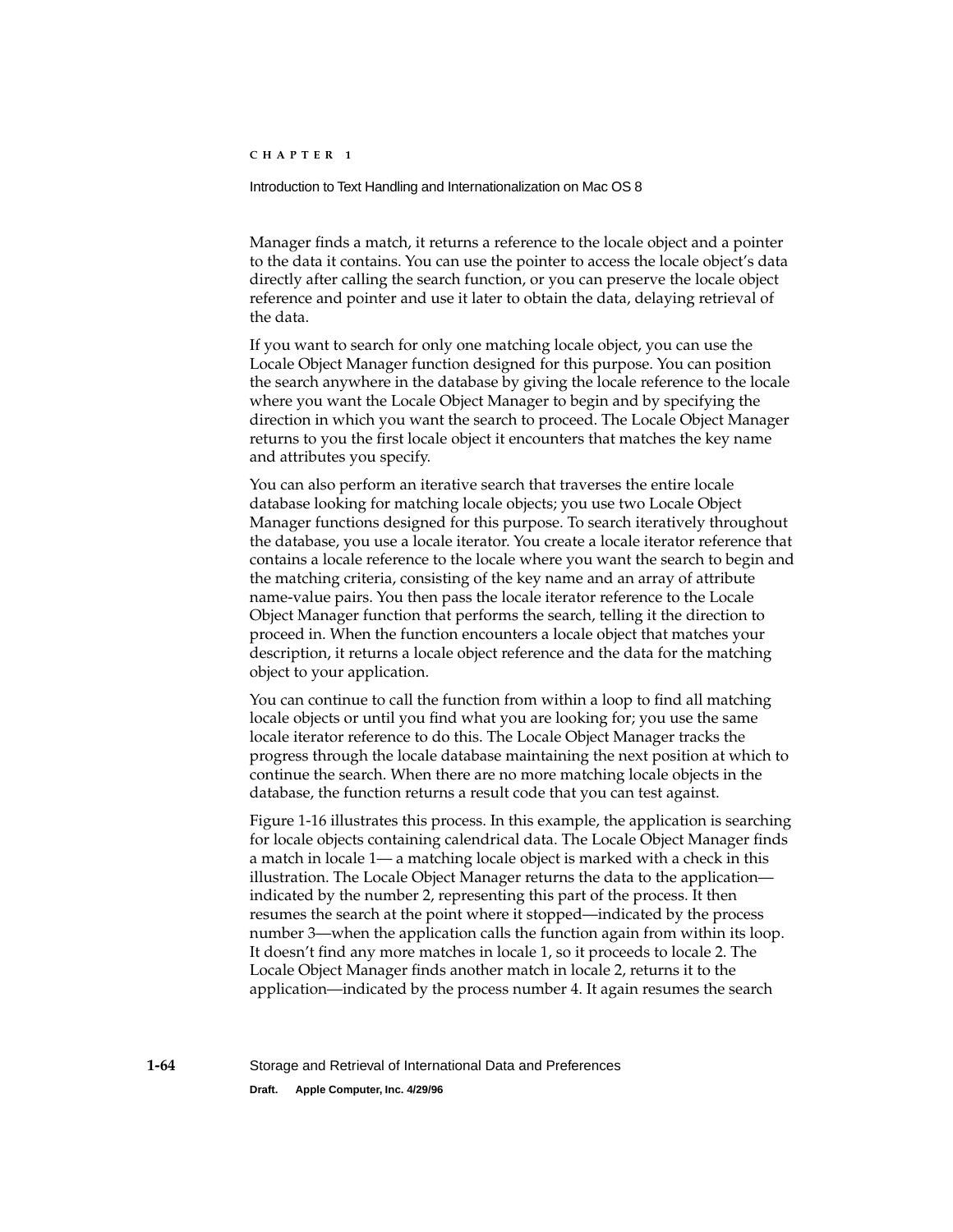### **CHAPTER 1**

Introduction to Text Handling and Internationalization on Mac OS 8

from where it left off—indicated by the process number 5 —after being called from within the loop. Notice that although it searches locale 3, the Locale Object Manager doesn't find a match there, so it continues on to locale 4, where again it finds a match and returns it to the application—indicated by the process number 6—completing the search of the entire database.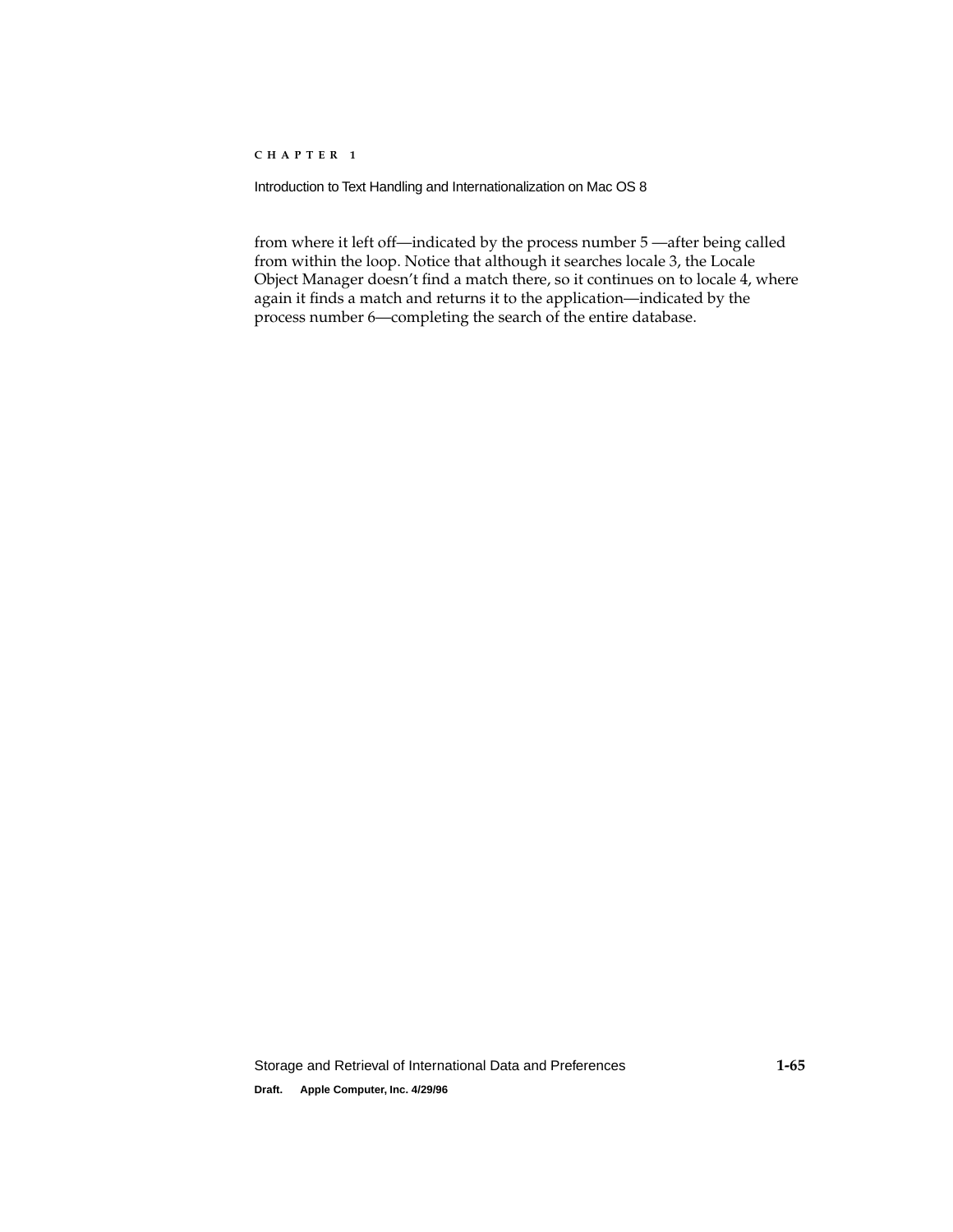## **Figure 1-16** An iterative search of the locale database

<span id="page-71-0"></span>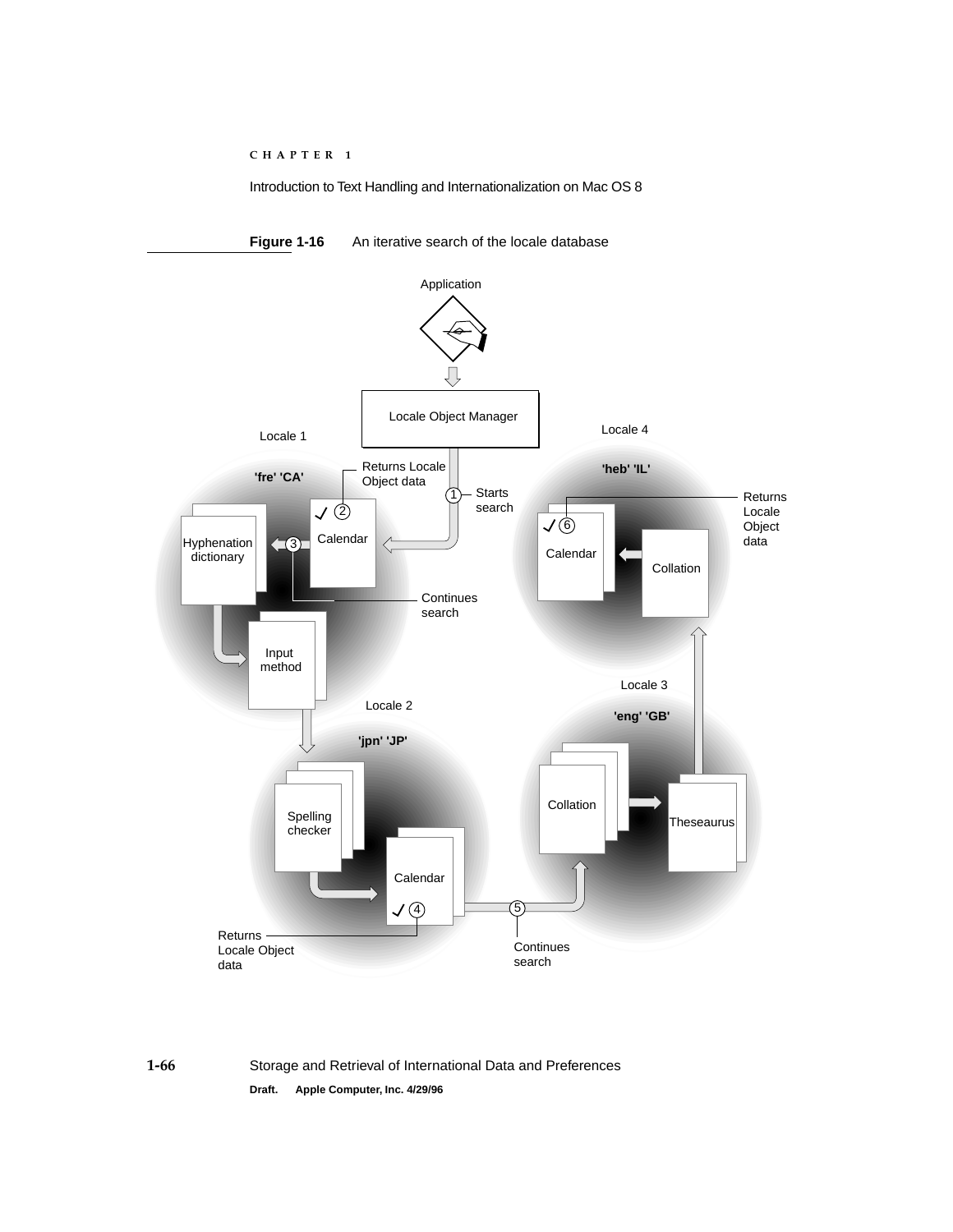# Text Encoding and Conversion 1

If you are designing a text-intensive application, such as a word processor, your application should use the encoding converter services provided by Mac OS 8 when you want to convert the text from one encoding to another. This section describes the two types of encoding converters the Mac OS 8 provides and their uses, and it looks at some of the concepts underlying conversion between text encodings.

# **Note**

In most cases, you should use text objects for text your application handles. If you use text objects for your multilingual applications, the system automatically handles any encoding conversions required by processes your application performs. The system software calls the encoding converter to convert the text from one encoding to another in a manner that is transparent to your application so that your code doesn't have to handle conversion. However, text objects are inefficient for use with the amount of text that applications such as a word processor handle. ◆

# Encoding Converters 1

Mac OS 8 provides two encoding conversion managers—the High-Level Encoding Converter Manager and the Low-Level Encoding Converter Manager—that offer different levels of service for converting text across encodings. The high-level one is easy to use, having a simpler interface than the low-level one, but it gives you less control over the conversion process and provides less error reporting than does the low-level one.

# The High-Level Encoding Converter Manager 1

The High-Level Encoding Converter Manager allows you to convert text between any two encodings. It does not map offsets pertaining to text formatting, as does the Low-Level Converter, so it is best used to convert mainly plain text or text with inline formatting, such as HTML.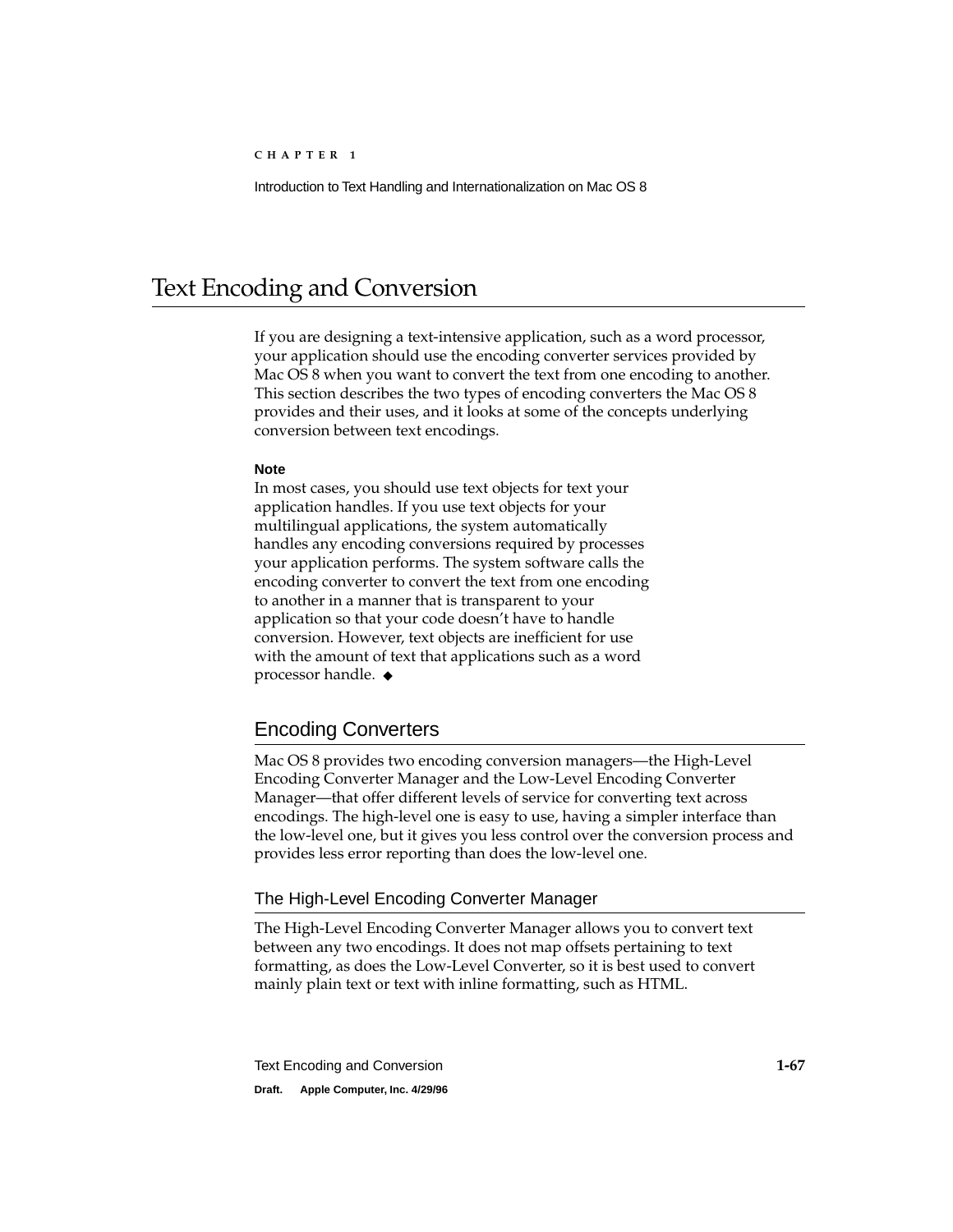Introduction to Text Handling and Internationalization on Mac OS 8

The High-Level Encoding Converter Manager performs table lookup-based and algorithmic conversions. If the High-Level Encoding Converter Manager cannot perform an exact conversion, it takes the most reasonable action, effectively using default values. Although using the high-level version of the converter is easier and simpler than the low-level one, you cannot specify the conversion behavior, for example, for mapping strategy, through use of control options when you use it as you can with the low-level one.

The High-Level Encoding Converter Manager does not guarantee exact mapping. It may use a loose mapping or fallback-characters mapping in the conversion process. Because it does not provide detailed error reporting, your application is not informed when either of these types of mapping occurs. For this reason, the High-Level Encoding Converter Manager cannot ensure round-trip fidelity.

You should consider using the High-Level Encoding Converter Manager if

- you want to convert directly from any encoding to any encoding, but without exercising control over the process
- you're converting plain text or text with inline formatting
- you aren't concerned with high fidelity
- you don't need to control how mapping is performed when exact mapping isn't possible, and you don't need to know when loose mappings and fallbacks are used.
- you want to perform an algorithmic transformation

For table lookup-based conversions, the High-Level Encoding Converter Manager calls the Low-Level Encoding Converter Manager to perform the conversion. For conversions entailing text encoding schemes and conversions that perform algorithmic transformations for text encoding formats, it uses algorithmic conversion plug-ins. (See ["Text Encoding Format" \(page 1-76\)](#page-81-0) for more information on transformations.)

The High-Level Encoding Converter is extensible, allowing you as a third-party developer to provide your own algorithmic conversion plug-ins to be used with it.

# The Low-Level Encoding Converter Manager 1

The Low-Level Encoding Converter Manager performs table lookup-based conversions, allowing you to convert text encoded in the coded character set of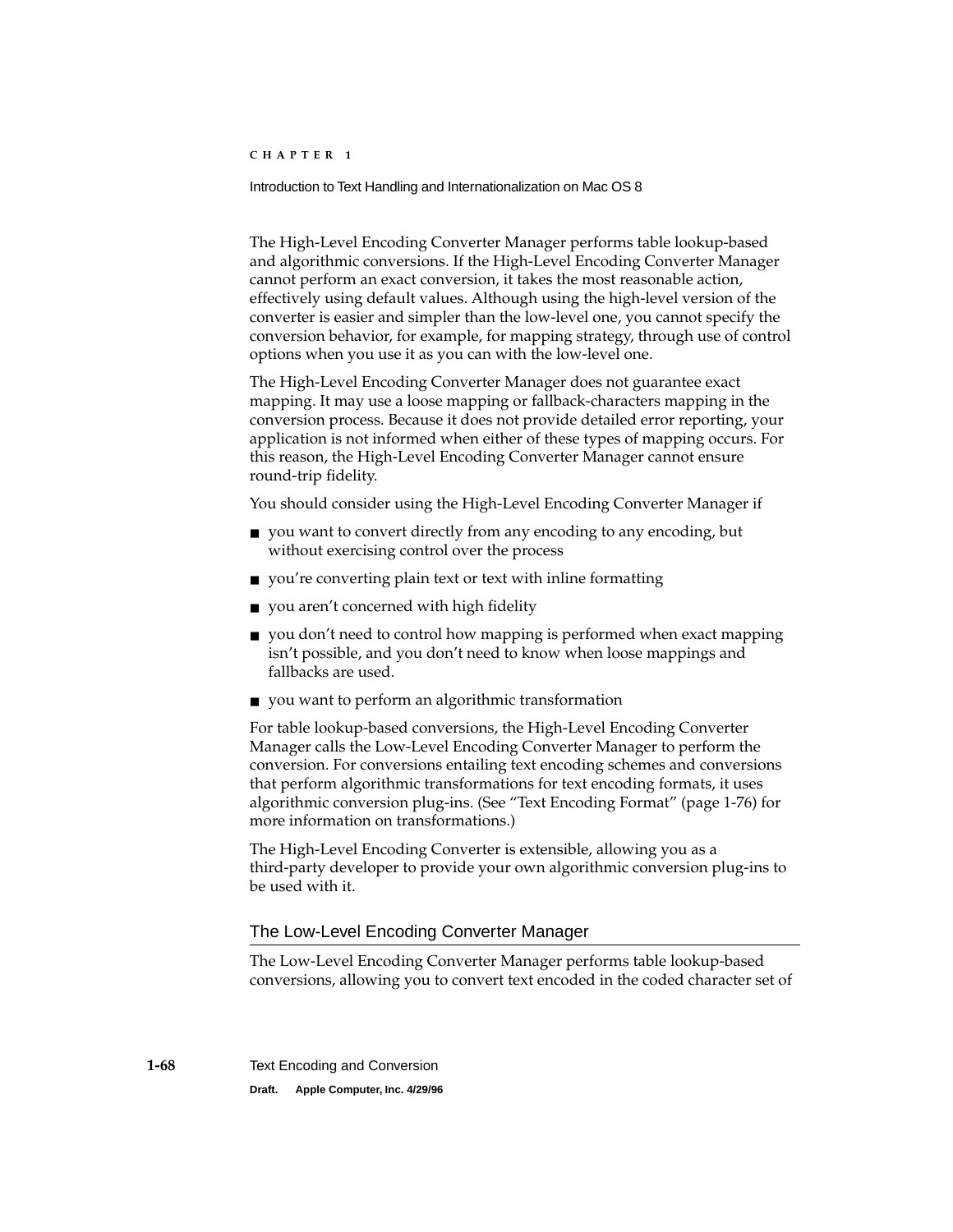Introduction to Text Handling and Internationalization on Mac OS 8

one text encoding to another using Unicode as a hub. (Table lookup-based conversion converts text encoded in a single text encoding to another; it does not deal with text encoding schemes.) The primary use of the Low-Level Encoding Converter Manager is to convert text from any text encoding to Unicode or to convert Unicode text to any text encoding. It does this efficiently and it gives you a fine level of control over how the conversion is performed. You can also use it to convert between any two text encodings when you want more control over the conversion mapping and extensive error reporting.

Through use of control options, the Low-Level Encoding Converter Manager allows you to specify how mapping should be performed. You can specify that you require high-fidelity mapping or you can stipulate the kind of mapping acceptable when a direct, exact, mapping is not possible; you can control whether the converter performs loose mapping and fallback mapping, and you can supply your own fallback handler for fallback mapping. These mapping concepts are discussed in ["Converting Between Character Sets Using Mapping](#page-84-0)  [Tables" \(page 1-79\).](#page-84-0) The Low-Level Encoding Converter Manager can also map style or font information from a source text string to the converted string that it returns to your application so that you can maintain formatting information external to the text.

You should consider using the Low-Level Encoding Converter if

- you want to convert text in any text encoding to Unicode
- you want to convert Unicode text to any text encoding
- you require round-trip fidelity
- you want to convert text that has associated text formatting information and have the converter map the related offsets to the converted text
- you want control over how mapping is performed
- you want extensive error reporting when high-fidelity mapping isn't possible

The Low-Level Encoding Converter Manager does not perform algorithmic transformations; you should use the High-Level Encoding Converter Manager for this purpose.

Most applications will use the High-Level Encoding Converter for converting between any two text encodings. Applications that only want to convert either to Unicode or from Unicode will use the Low-Level Encoding Converter. However, when you want to convert text between any two text encodings and you require control over the process, you can call the Low-Level Encoding Converter Manager using Unicode as the intermediary encoding, or hub. Using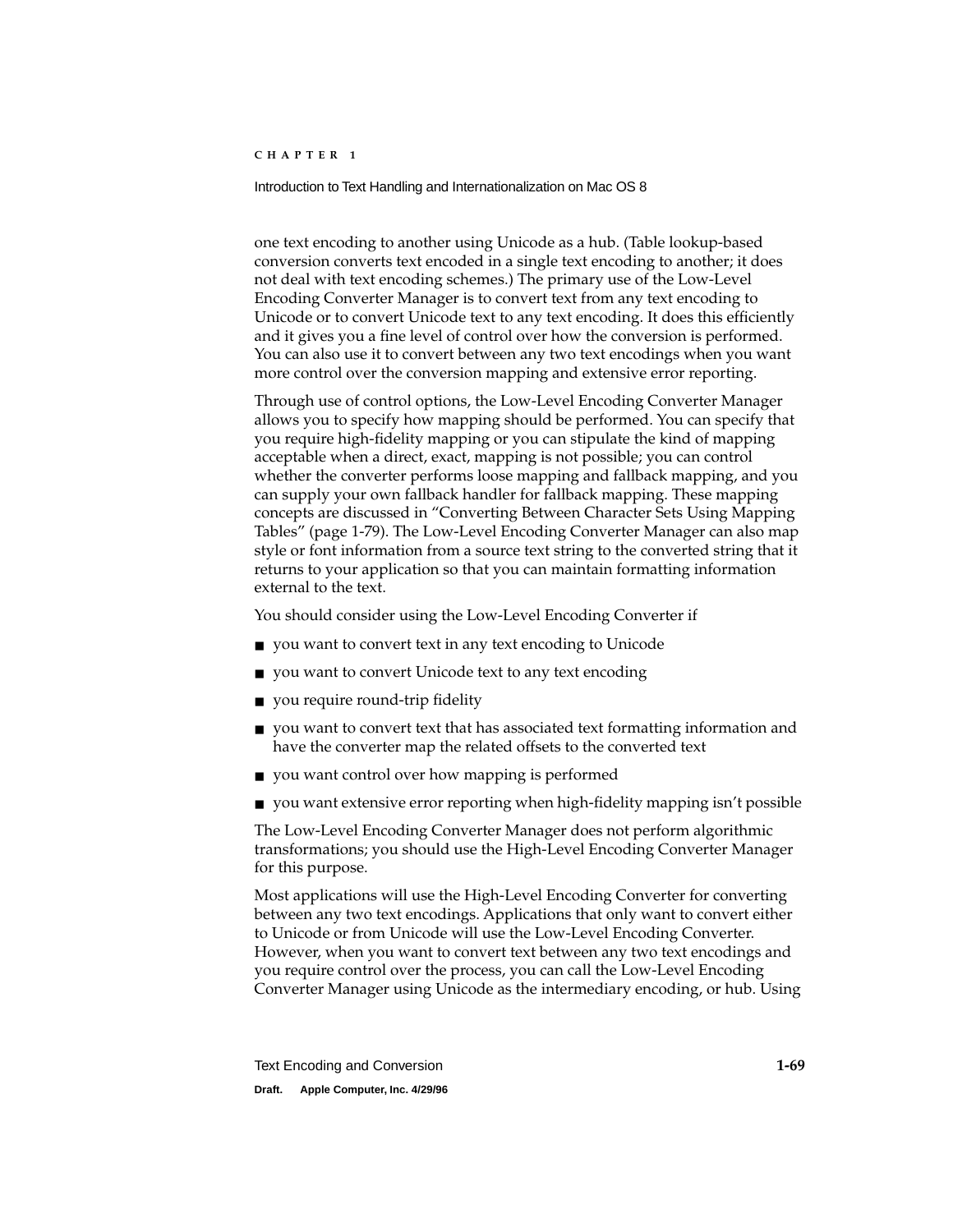Introduction to Text Handling and Internationalization on Mac OS 8

the Low-Level Encoding Converter Manager for this purpose entails a two-part process: first you convert text in any text encoding to Unicode, then you convert the text—now expressed in Unicode—from Unicode to the target text encoding.

The Low-Level Encoding Converter Manager consists of a set of functions and their data types, most of which align along these two processes: one group of functions allows you to convert text to Unicode; the other group allows you to convert text from Unicode. These functions also include truncation utilities that allow you to determine where to properly truncate text before converting it and utilities for converting Pascal strings to and from Unicode.

# Characters, Codes, Text Encodings, Text Encoding Schemes, and Text Elements 1

In considering how text is converted from one encoding to another, it is useful to understand what constitutes a text encoding or a text encoding scheme. To understand what constitutes a text encoding, it is helpful to have a set of terms that describe its aspects and that clarify underlying concepts, which are often misconstrued. To use these concepts in a meaningful way that adapts itself to the practical and evolving requirements of text internationalization, it is important to make distinctions. Assigning terms to these concepts and defining the terms draws these distinctions.

Existing standards-setting bodies look at these concepts as they apply to internationalization from varying perspectives. For the most, they define their terms based on existing encoding schemes rooted in the past and the requirements these schemes met.

This section uses emerging terms and definitions for these concepts characters, codes, coded characters, and text encoding schemes—suggested by proponents who are today creating the context in which internationalization is discussed and who are shaping its future.

# **Characters**

A basic difference can be articulated in identifying how a person using a writing system might think of a character from how a computer handles one. The notion of a character exists in relation to writing systems; people usually think in terms of the graphical representation of a character. The encoding for a character exists in relation to computers; computers handle characters in the form of their numeric codes or representations.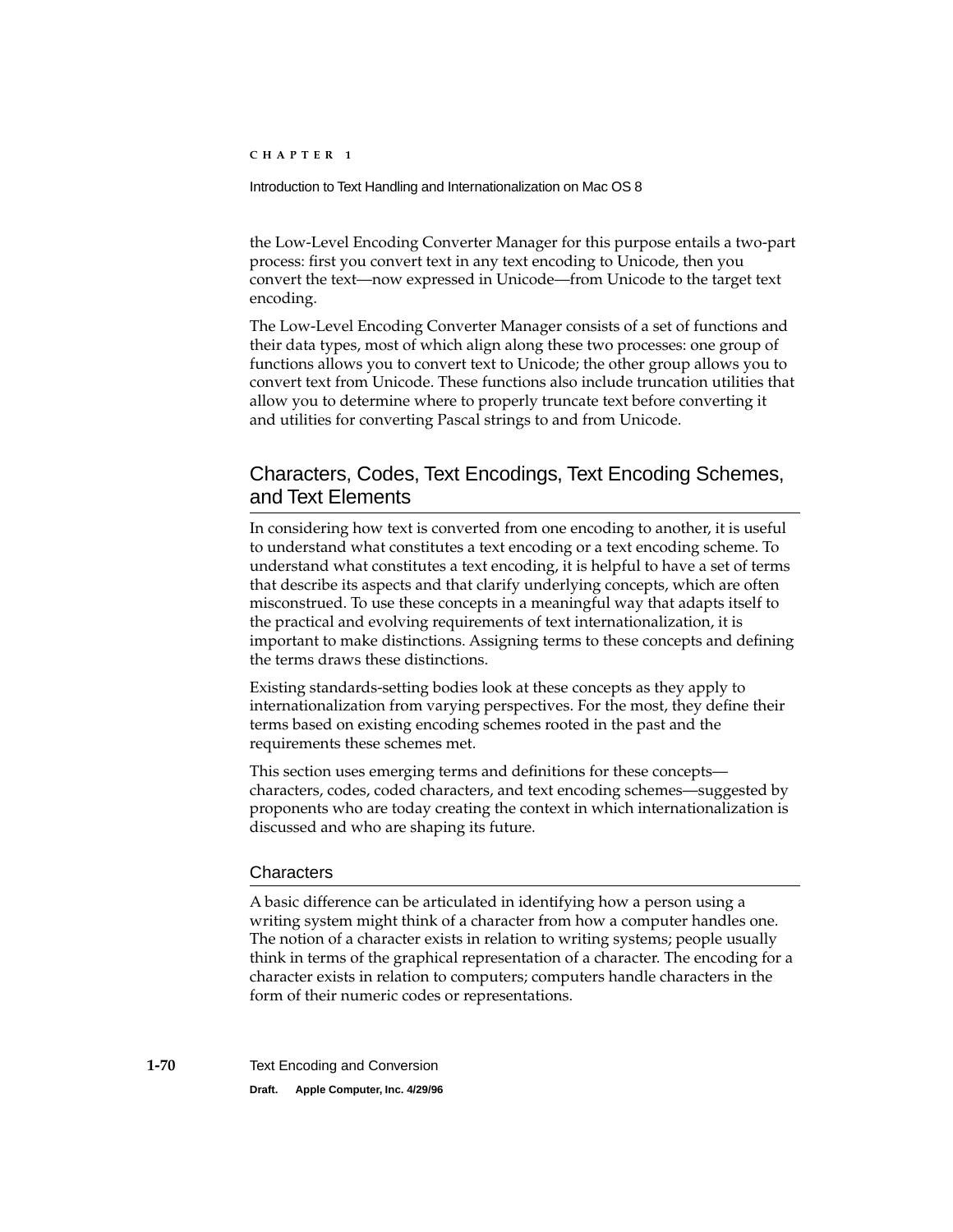Introduction to Text Handling and Internationalization on Mac OS 8

A **character** is a unit of information used for the organization, control, or representation of data. Letters, ideographs, digits, and symbols in a writing system are all examples of characters. A character is associated with a name, and optionally, but commonly, with a representative image or rendering.

A **character repertoire** is a collection of *distinct* characters. Two characters are distinct if and only if they have distinct names in the context of an identified character repertoire. Two characters that are distinct in name may have identical images or renderings. Characters composing a character repertoire can belong to different scripts.

# **Codes** 2012 **Codes** 2012 **Codes** 2012 **Codes** 2012 **Codes** 2012 **Codes** 2012 **Codes**

Computers do not recognize characters. Instead, they contend with their numeric representations or equivalents. Several terms come into play in thinking about how characters belonging to a character repertoire are represented to computers.

A **bit combination** is an ordered collection of bits that is interpreted as a binary number. A **code set** is a set of bit combinations of equal size that are ordered by their numeric values that must be consecutive. A **code set position** is the location of a bit combination in a code set. It corresponds to the numeric value of the bit combination.

## **Note**

Some standards use the term **code point** to refer to a bit combination of a code set. The code point bit combination is the smallest unit of expression in a code set. All Unicode, Version 1.1 code points have a uniform width of 16 bits.  $\triangleleft$ 

# Coded Characters

For characters to be recognized and distinguished from one another by computers, they must be mapped to code bit combinations at particular code set positions within a code set.

A **coded character set** is a one-to-one mapping from a character repertoire to a code set. These codes represent characters to the computer. A code set may contain bit combinations that do not correspond to a character in the character repertoire, that is, it can be a superset of the characters belonging to a character repertoire.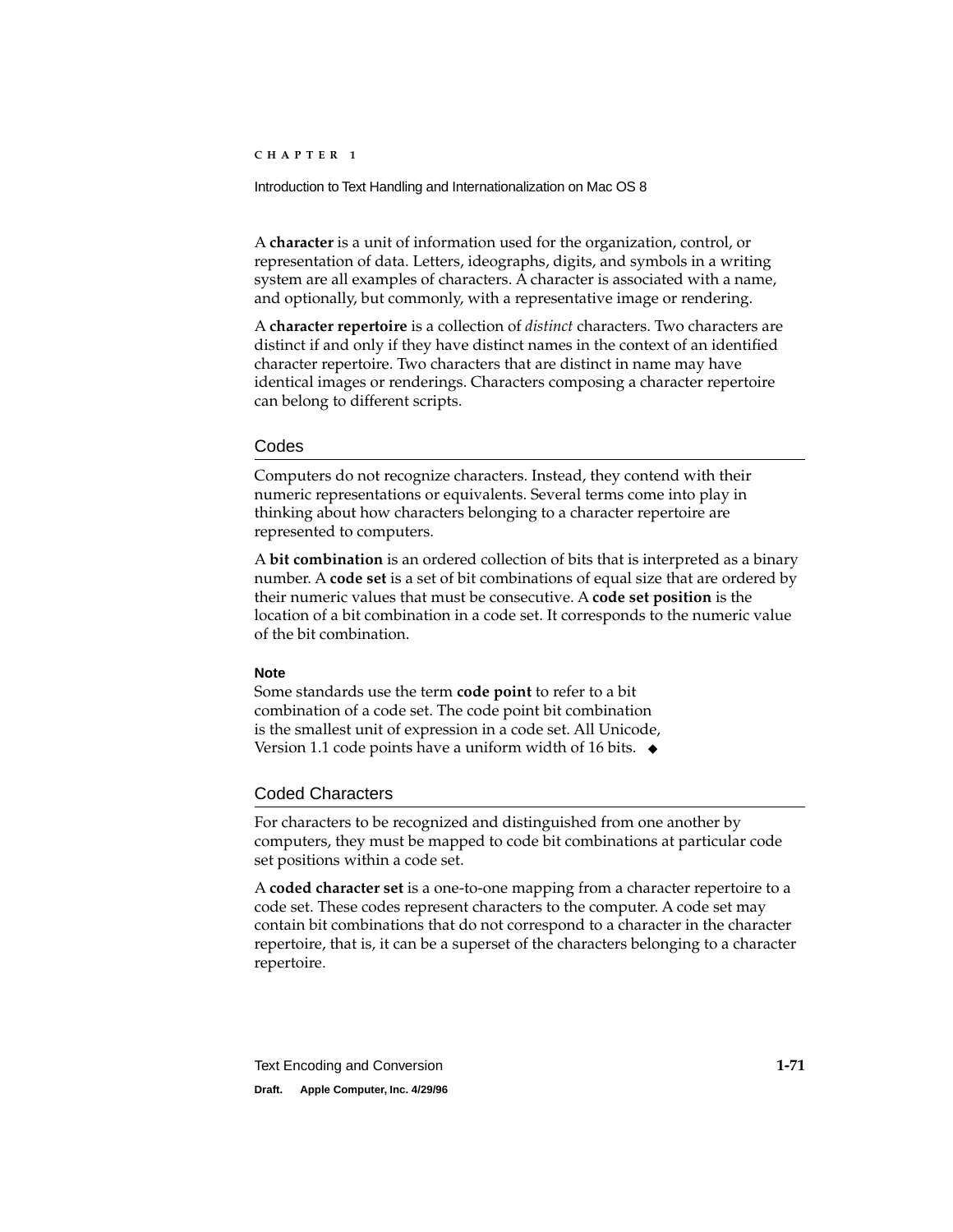## **Note**

Some standards bodies do not distinguish a coded character set from a character set and instead merge the concepts referred to by the terms character repertoire and coded character set in the single term *character set*. ◆

A **coded representation** is a sequence of one or more bit combinations that unambiguously represent a character in the domain of an identified coded character set. A code representation is often referred to as a coded character. A coded representation implies an object that is represented, specifically, a character. A given character may have more than one coded representation. Each distinct coded representation of a character is referred to as a "coded representation form."

A coded representation or element of a coded character set is a unit of encoding on which processing occurs. A coded representation should be independent of writing systems and textual data itself.

# Text Encodings and Text Encoding Schemes 1

Computer users throughout the world who work mainly in their native language also need to use English characters or characters from other scripts. The Japanese writing system, for example, uses four individual scripts: Romaji (alphabetic Roman letters), Katakana and Hiragana (syllabic characters), and Kanji (ideographic characters). Even English-language users require use of pseudoscripts that include collections of symbols, numbers, and punctuation.

Providing support for multilingual applications entails finding a facile way to allow software to use characters from the scripts of multiple languages. This requires designing predictable ways to mix characters from multiple coded character sets.

A **text encoding** usually contains the encodings for the characters belonging to a single character set addressing a single script. To distinguish between a text encoding based in a single coded character set and a text encoding that addresses multiple coded character sets, editors of current Internet standards have suggested use of the second term *character encoding scheme* or *text encoding scheme*. Apple Computer aligns with this suggestion and uses the term *text encoding scheme*. A **text encoding scheme** is a method that specifies a unique mapping from a sequence of bit combinations to a sequence of integers, each of which is interpreted as the principal coded representation of a character in some identified coded character set. Text encoding schemes often include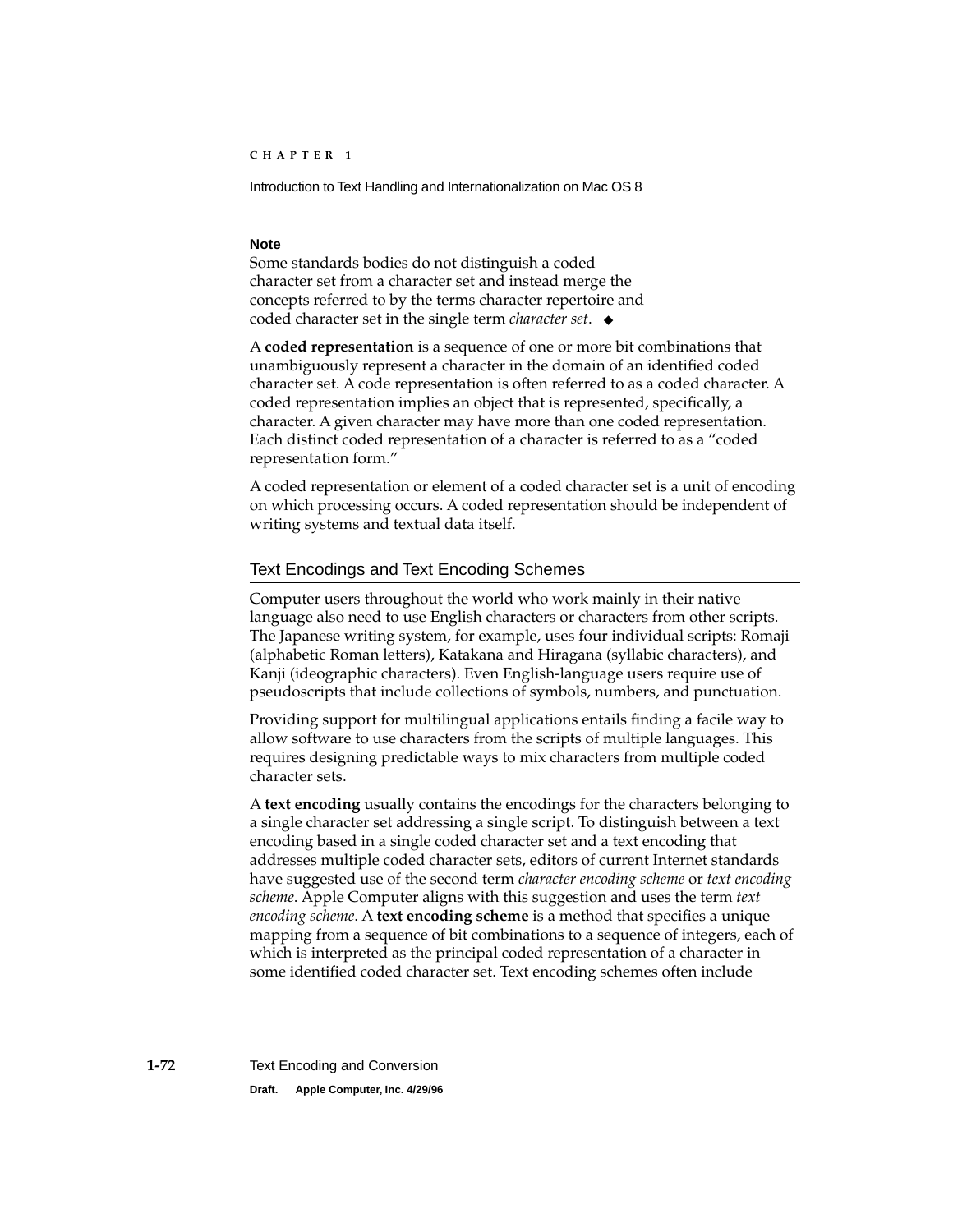Introduction to Text Handling and Internationalization on Mac OS 8

predefined escape sequences that indicate transitions to specific coded character sets.

The sequence of bit combinations that serve as input to the mapping function of a text encoding scheme may be construed as a sequence of coded character representations. They may be preceded by, interspersed with, or followed by escape functions that must be explicitly specified by the text encoding scheme.

A well-known example of a text encoding scheme is the ISO 2022-JP-2 standard, which begins in ASCII and switches to other coded character sets of ISO 2022 through limited combinations of escape sequences. This text encoding scheme makes reference to 8 distinct coded character sets.

Many existing text encoding schemes are based on the method described in the ISO 2022 standard, which specifies code extension techniques. The ISO 2022 standard allows multiple coded characters sets to be combined in 7-bit or 8-bit formats; as mentioned previously, it identifies the various sets by escape sequences. The 7-bit format is used for software that cannot handle 8-bit data, such as some electronic mail programs.

# Text Representation and Text Elements 1

When an application processes text, it usually decomposes the text into elements consisting of the smallest unit of data for a particular process. This fundamental unit of text is called a **text element**. Defining a text element is difficult because it is process dependent. One characteristic of a text element is that its definition changes depending on the operation in which it is used and even perhaps on the writing system to which it belongs. This makes it possible to think of a text element as an abstraction of a unit of text used by a particular process. Determining what constitutes a text element, then, depends on the particular language and process. For example, the Arabic ligature lam-alef text element is used for text rendering but not for text sorting.

No simple relationship exists between text elements and code representations. Coded character sets cannot enumerate all possible combinations of text elements, which are potentially unlimited. A single text element can correspond to a single code representation or multiple code representations. Multiple text elements can also correspond to a single or multiple code representations. Again, the relationship varies based on the language of the text and the application's process in which it is used. As mentioned earlier, a coded representation should be independent of writing systems and textual data itself. A code representation can be optimized for a particular text process, but this is not the same as making it dependent on that process.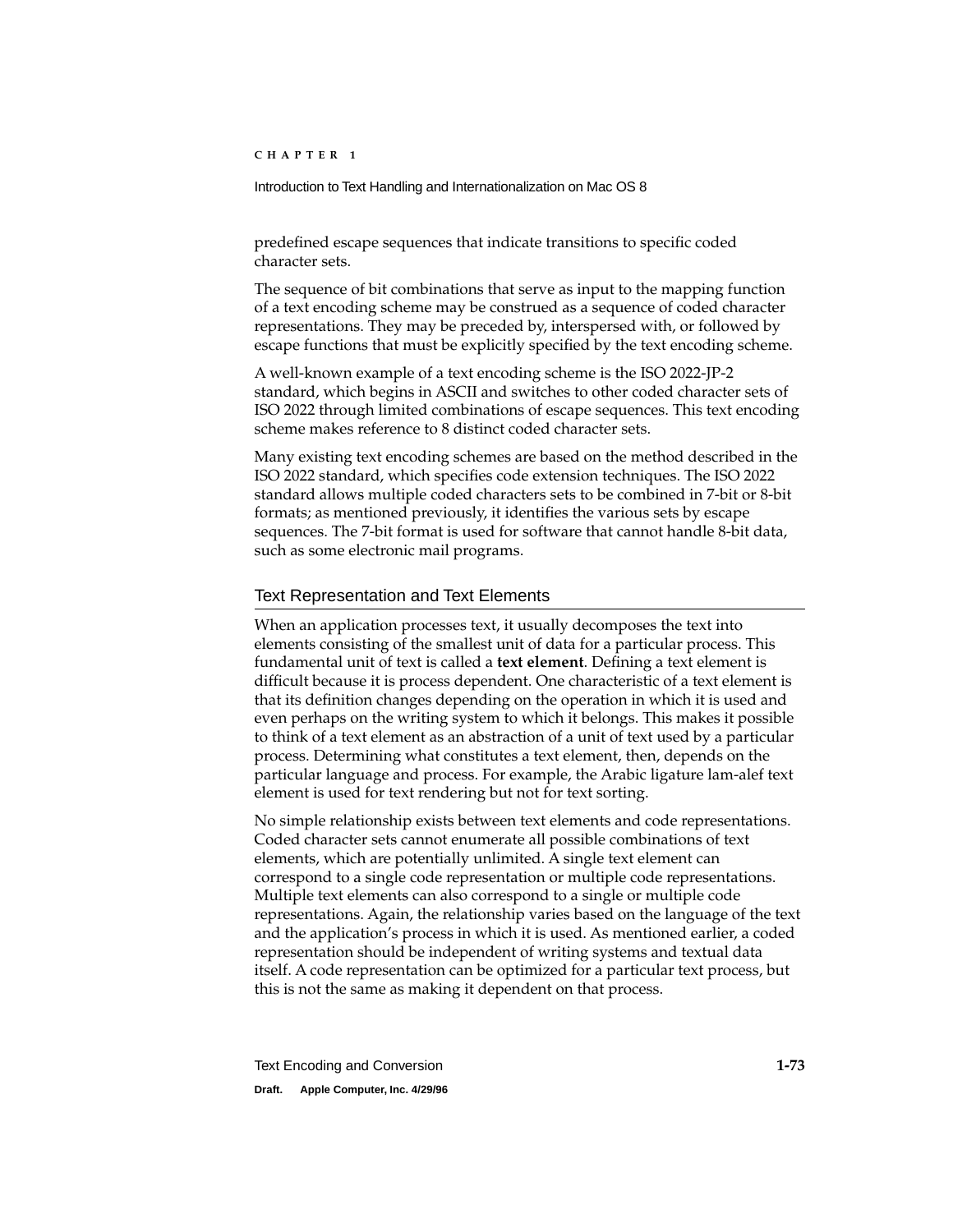Most text processing can be broadly classified into either of two categories: communication or computation. Communication involves the interchange of text. When an application transmits text, it sometimes need to convert the text from one representation to another in a predictable or algorithmic way to accommodate different media. This process entails modifying the form or content of the text.

Computation entails various processes. A common one is determining whether two text elements or sequences of text elements are equivalent. There are various levels of equivalency: are the text elements or sequences of text elements identical, do they take up the same code set positions, do they have the same form, do they render the same image when displayed, and so forth. Complex computational text processes include sorting, searching, text display, text editing, text word breaking, spell checking, and grammar analysis.

Different text processes operate on different units of text. For example, input processing must recognize natural boundaries that define text entered through the keyboard, pen, or voice.

A single process that is language dependent, such as sorting, uses different text elements, depending on the language of the text string, even when the process is applied to the same text. For example, the string "ch" is sorted differently for English and Spanish text. For English text, the string is treated as two text elements: "c" and "h." For traditional Spanish text sorting, it is treated as one text element because it is sorted as a single character.

Because text element sequences depend on text processes, they may not always be ordered in the same way. Text element sequences can be ordered in different ways, for example, visually or logically. An example of a visual ordering is a display text element sequence for a given directional flow. An example of a logical ordering is one in which the code representations are ordered according to the input text element sequence.

# Text Encoding Specification 1

For Mac OS 8, you use a data type called a text encoding specification to identify the coded character set, text encoding, or text encoding scheme in which a segment of text is represented. Mac OS 8 system components use text encodings and text encoding schemes indirectly or directly in handling text. You use the Low-Level Encoding Converter Manager to create a text encoding specification. Here are only a few of the ways in which text encoding specifications are used: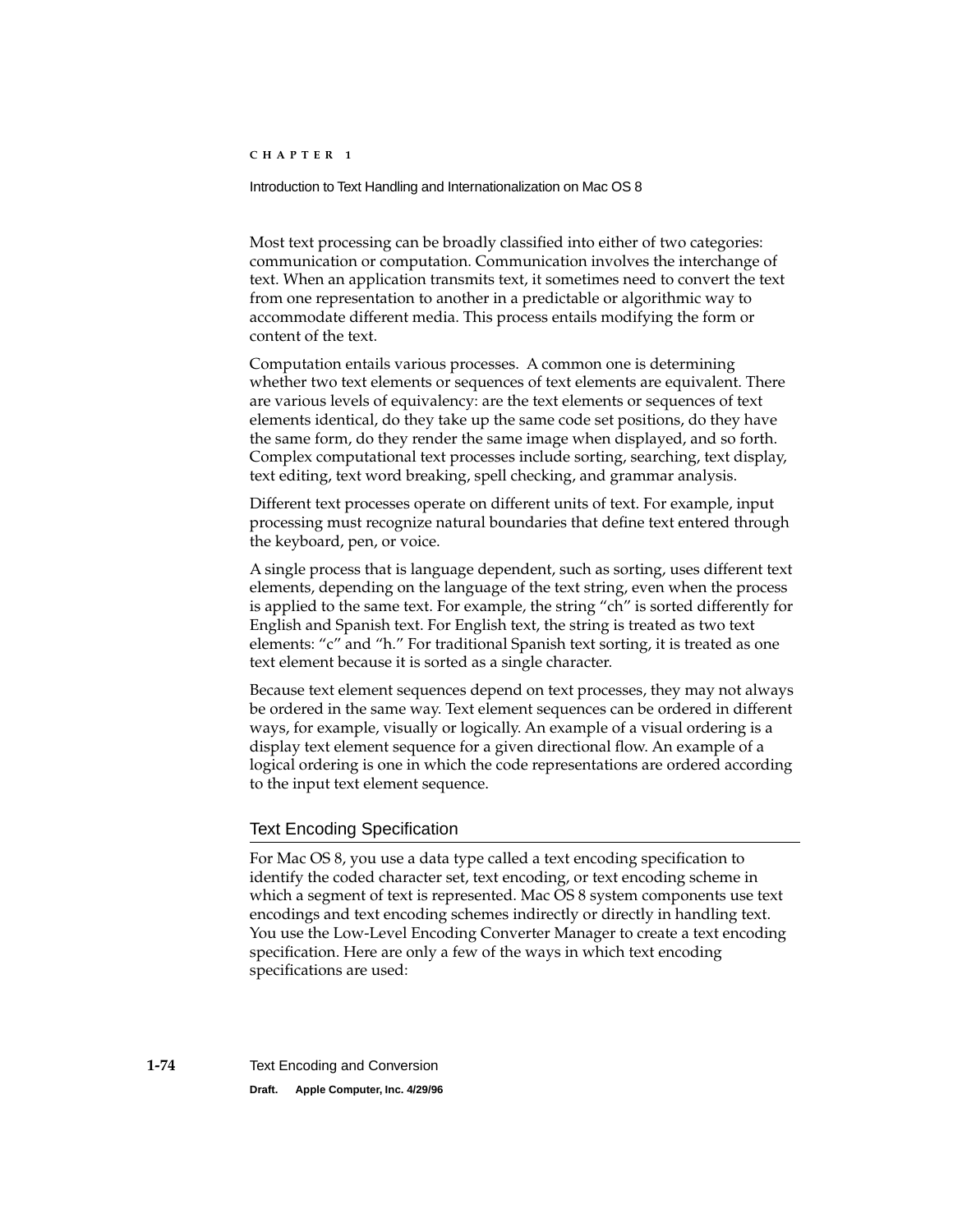- Text objects contain the text encoding specification for the text they encapsulate.
- The Locale Object Manager locale objects contain text encoding specifications for user-displayable text strings they include.
- Encoding conversions performed by the either of the converters require at least two text encoding specifications. You identify the encoding of the source text and the target encoding to which you want that text converted.

A text encoding specification is an opaque scalar value into which the Low-Level Encoding Converter Manager packs four numeric values that identify the text encoding base, the text encoding variant, the text encoding format, and the packing version used for the text encoding or text encoding scheme.

When you create a text encoding specification, you specify all but the packing version. The Low-Level Encoding Converter Manager packs the three values that you provide into an unsigned 32-bit value, which you can then pass by value either directly or from within other data structures to the functions that use text encodings or text encoding schemes.

# **Text Encoding Base**

A text encoding base is the primary specification of the text encoding or coded character set.

## **Text Encoding Variant 1**

A text encoding variant identifies a text encoding or coded character set some of whose less commonly used characters vary from those specified by the base encoding scheme with which the variant is related. Variations in mapping usually exist only for insignificant characters.

Variants of the same base encoding usually coexist in the same system as font variants. Two different text encoding that can both be used for body text in the same language on the same version of a localized platform are considered variants of the same base encoding.

For example, the MacOS Icelandic and MacOS Turkish text encodings are considered different base encodings even though they belong to the same script; they normally do not coexist on the same Macintosh<sup> $\mathcal{B}$ </sup> system, and they each have their own language and region codes.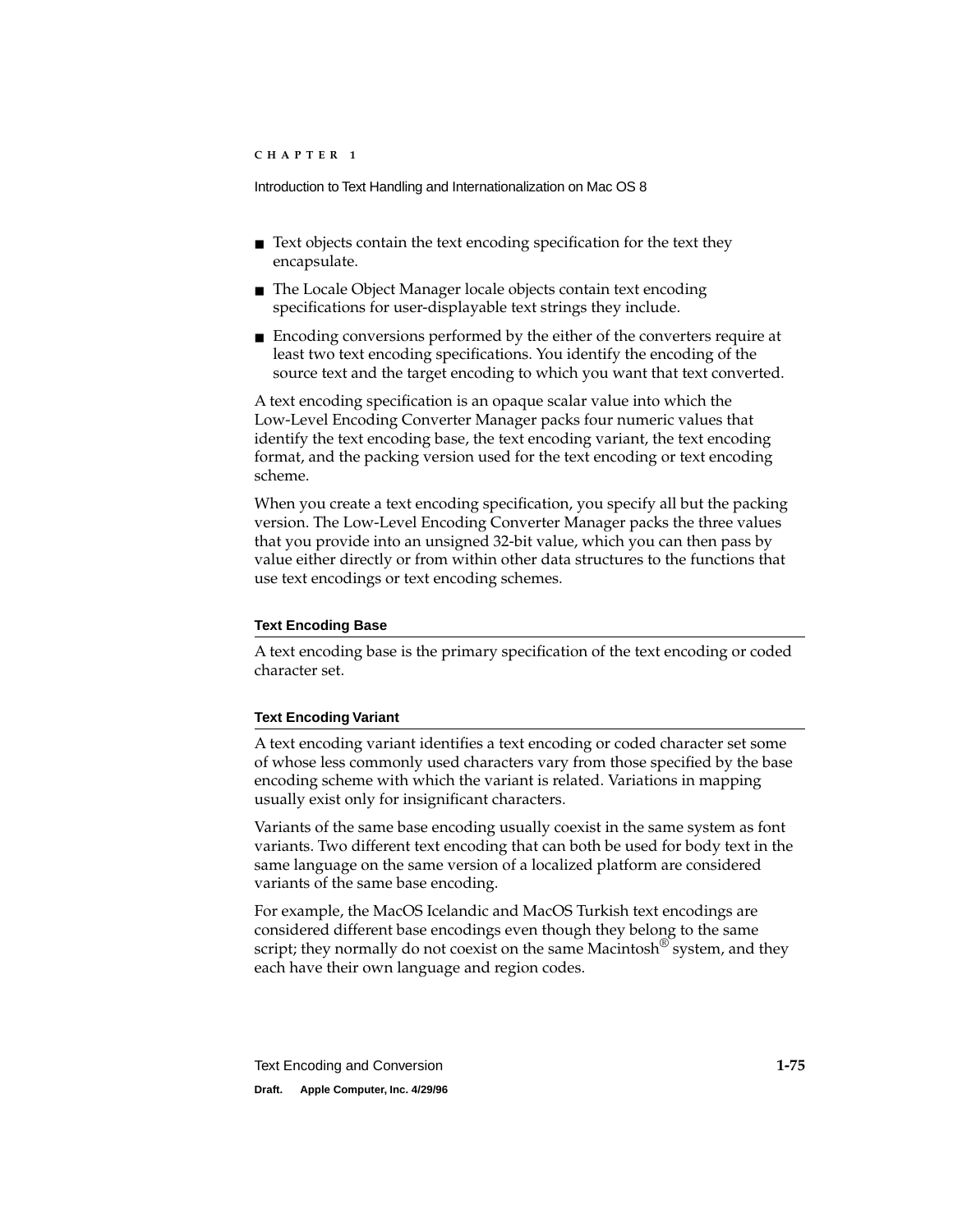<span id="page-81-0"></span>Introduction to Text Handling and Internationalization on Mac OS 8

However, the Sai Mincho and Hon Mincho fonts, which are not distinguished by language or region, generally coexist on a MacOS Japanese system; they are considered variants of MacOS Japanese. Although Sai Mincho and Hon Mincho each implement slightly different character sets, they are not different enough for a user to think of them as something completely unique, as is the case with the Symbol and ITC Zapf Dingbats<sup>®</sup> fonts.

## **Text Encoding Format 1**

A text encoding format identifies the packing format. It specifies the particular way in which a coded character set is algorithmically transformed, for example, to allow transmission through communication channels that may handle smaller bit values than those defined for the native coded character set, or to allow character codes to be handled by older software.

Typically, transformations are performed by programmatic code that implements an algorithm. For example, some communication systems require that data adhere to the rules of the ISO 2022 standard, which reserves the 8-bit code values between 0x80 and 0x9F (the C1 space), and the code position DELETE. Unicode uses these values to encode characters. As a result, direct transmission of Unicode data over these transmission systems is not possible.

Text encoded in a character set, such as Unicode, that uses 16-bit character encodings might be transformed programmatically by code that implements the algorithm of a specific format for transmission through a communication channel that handles 7-bit or 8-bit character codes.

The High-Level Encoding Converter Manager performs transformations using algorithmic conversion plug-ins. Third-party developers can install format transformation plug-ins for use with Mac OS 8.

# Unicode and the state of the state of the state of the state of the state of the state of the state of the state of the state of the state of the state of the state of the state of the state of the state of the state of th

Most text encodings and text encoding schemes developed in the past offer limited or complex solutions to the problems intrinsic to text internationalization. Text encodings are limited, usually supporting one language, and text encoding schemes are characteristically complex. Although text encoding schemes can support a mix of encodings for processing groups of related languages or even collections of encodings for processing more unusual combinations of languages, such as a mix of Japanese and German, they entail convolutions such as use of escape sequences or reserved codes that signal shifts between encodings. A simpler solution would be to combine all code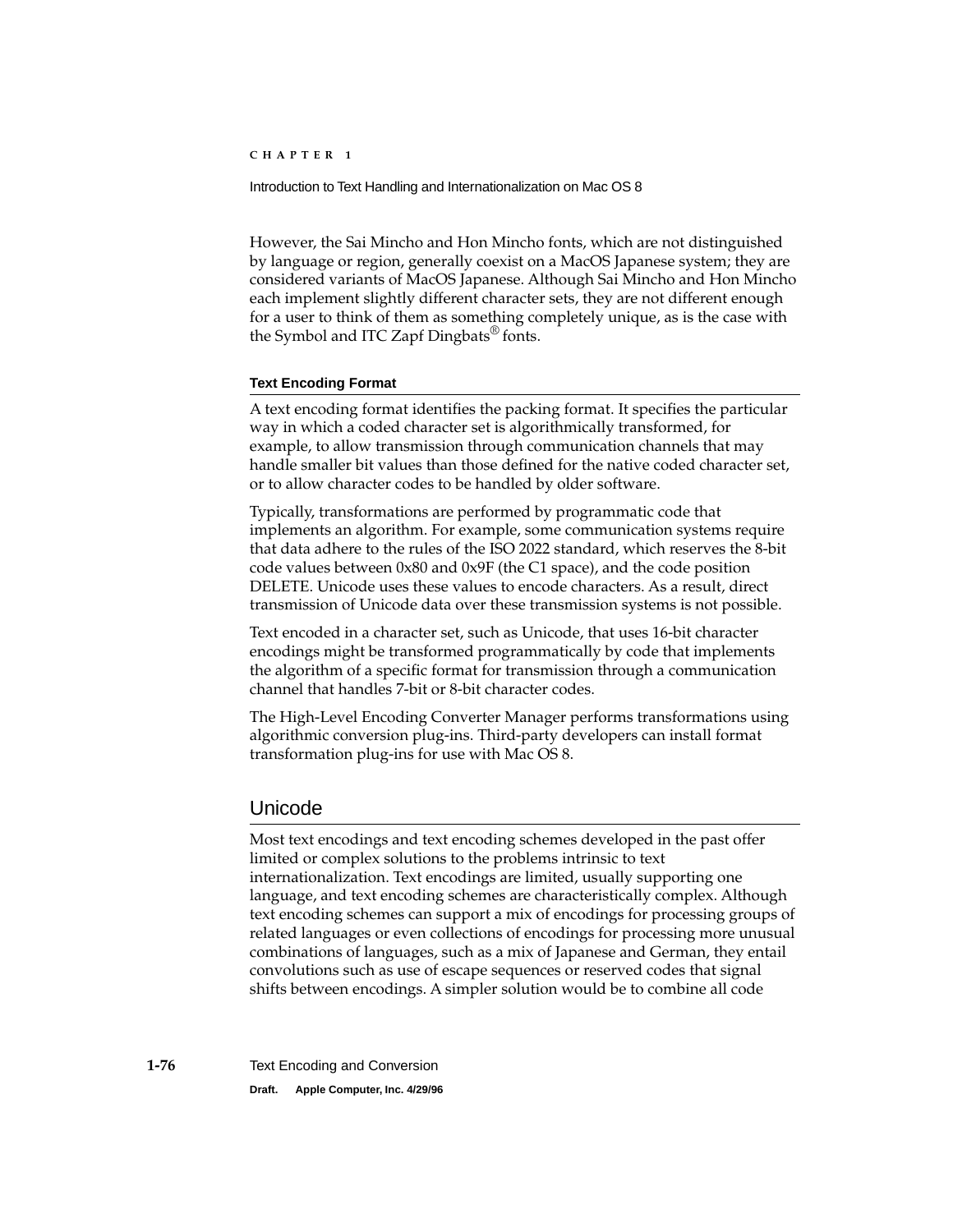Introduction to Text Handling and Internationalization on Mac OS 8

representations of characters for all commonly used scripts and languages and symbols into a universal coded character set.

The Unicode coded character set provides this simple solution by attempting to encode all of the characters in use in the world today. It includes code representations for characters from the world's scripts as well as math operators, technical symbols, geometric shapes, and dingbats. Unicode uses a 16-bit encoding space, which its designers selected after carefully analyzing the overall requirements of the scripts which constitute modern written text. A plain text standard was defined to ensure legibility.

Unicode offers the simplest solution to problems inherent in providing support for fully multilingual systems. Any one text encoding scheme can provide support for all of the single encodings its method addresses. By addressing most of the character encodings for the world's scripts, Unicode can offer support for all common encodings and the languages they support. Because Unicode is a single coded character set, it doesn't require use of escape sequences or other complexities to identify transitions between coded character set. Unicode attempts to remedy problems common to application programs that handle multiple languages, such as use of multiple, inconsistent code representations caused by conflicting national character standards.

Using Unicode as the primary text encoding offers many advantages at the system level and to you as a developer of applications meant for the world market. Unicode provides more representational power than any other single text encoding scheme, enabling a vast diversity of languages to be expressed in one system. Because it encompasses code representations belonging to coded character sets used on most platforms and for most of the world's languages, Unicode facilitates data interchange with other platforms. Using Unicode, text manipulated by your application and shared across applications and platforms can be encoded in a single coded character set; this text can also be easily localized. Unicode offers advantages even to developers of English-only applications also because it contains a wide assortment of technical, typographic, and other symbols.

Unicode provides some special features, such as combining or nonspacing marks and conjoining jamos. These features are a function of the variety of languages that Unicode handles. If you have coded applications that handle text for the languages these features support, they should be familiar to you. If you have used a single coded character set such as ASCII almost exclusively, these features will be new to you.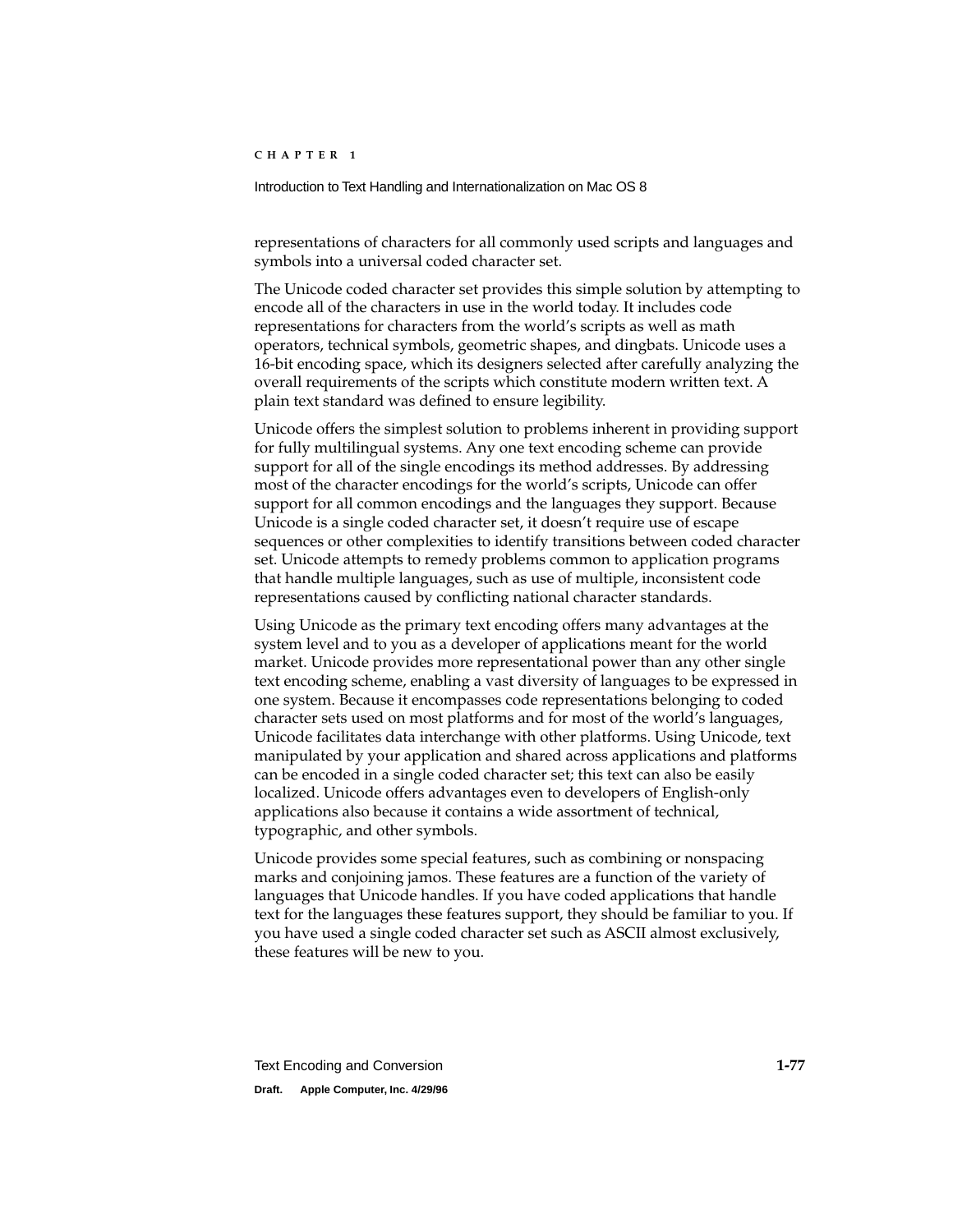The following two bodies, involved in the effort to standardize the world's languages for use in computing, define Unicode standards:

- The Unicode Consortium, a technical committee composed of representatives from many different companies, publishes the Unicode standard. The Unicode 1.1 standard is an evolution of the Unicode 1.0 standard, the first Unicode standard issued by the Unicode Consortium.
- ISO (the International Organization for Standardization) and the IEC (the International Electrotechnical Commission), national bodies that together form the specialized system for worldwide standardization, publish ISO/ IEC 10646. This standard specifies the Universal Multiple-Octet Coded Character Set (UCS), a standard whose code point assignments are identical with Unicode.

# **The Unicode 1.1 Standard 1**

The Unicode 1.1 Standard uses 16-bit character encodings. That is, all Unicode, version 1.1 code points have a uniform width of 16 bits. Unicode 1.1 is identical in code representation content to the ISO/IEC 10646-1 UCS-2 (Universal Character Set containing 2 bytes) BMP (Basic Multilingual Plane).

For this release of Mac OS 8, the Encoding Converter supports the Unicode Consortium's Unicode Standard, Version 1.1, specified by the *Unicode Standard: Worldwide Character Encoding, Version 1.1*. and the UCS-2 subset of the ISO/IEC 10646-1993 standard.

## **Note**

Sixteen-bit character encodings have been proven sufficient to handle the world's commonly used written languages. However, the ISO/IEC 10646 standard includes a 32-bit encoding form referred to as UCS-4 (Universal Character Set containing 4 bytes). Although supporting the 32-bit encoding format is currently unnecessary because 16-bit encodings are adequate, in the future, Apple intends to support all Unicode encoding formats. ◆

## **ISO/IEC 10646 1**

The ISO/IEC 10646 standard defines two alternative forms of encoding:

■ a 32-bit encoding, which is the canonical form. The 32-bit form is referred to as UCS-4 (Universal Character Set containing 4 bytes)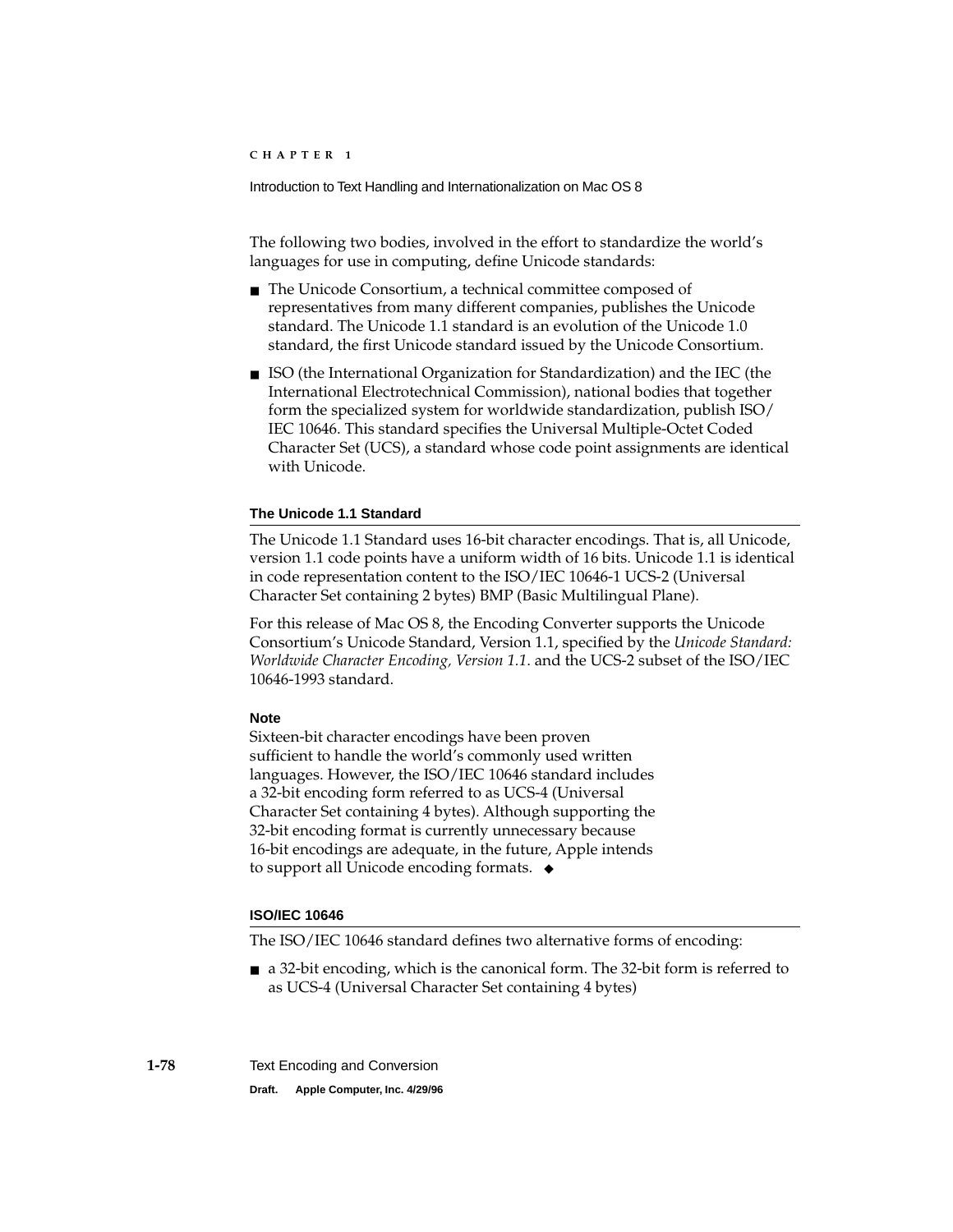<span id="page-84-0"></span>■ a 16-bit form that is referred to as UCS-2

The ISO/IEC 10646 nomenclature refers to coded characters as multiples of octets and assumes octets are serialized, while the Unicode nomenclature refers to coded characters as indivisible 16-bit entities. The ISO/IEC 10646 standard UCS-4 (32-bit character encoding) is not supported by the Unicode 1.1 standard.

# Converting Between Character Sets Using Mapping Tables 1

To convert text between two text encodings, the Low-Level Encoding Converter maps the coded representations of characters from one set to another, taking into account complex conditions mentioned later in this section.

The Low-Level Encoding Converter Manager does not itself incorporate any knowledge of the specifics of any text encoding. Instead, it uses loadable, replaceable mapping tables that provide the information about any text encoding required to perform the conversion.

All information about a particular coded character set used in a text encoding is incorporated in a mapping table. A mapping table associates coded representations of characters belonging to one coded character set with their equivalent representations in another and accounts for the various conditions that arise when coded representations of characters cannot be directly mapped to each other.

A mapping table is stored as a resource file in the Text Encoding folder. One mapping table resource file exists for each supported base encoding.

# Round-Trip Fidelity 1

When the Low-Level Encoding Converter Manager is able to convert a text string expressed in one text encoding to Unicode and back again to the original text encoding, with the final text string matching exactly the source text string that is, without incurring any changes to the original—round-trip fidelity is said to have occurred.

For the various national and international standards that the Unicode Consortium used as sources for the Unicode 1.1 coded character set, Unicode provides round-trip fidelity. Because those coded character sets have been effectively incorporated into the Unicode coded character set, conversion involving them will always produce round-trip fidelity. Text in one of those coded character sets can be mapped to Unicode and back again with no loss of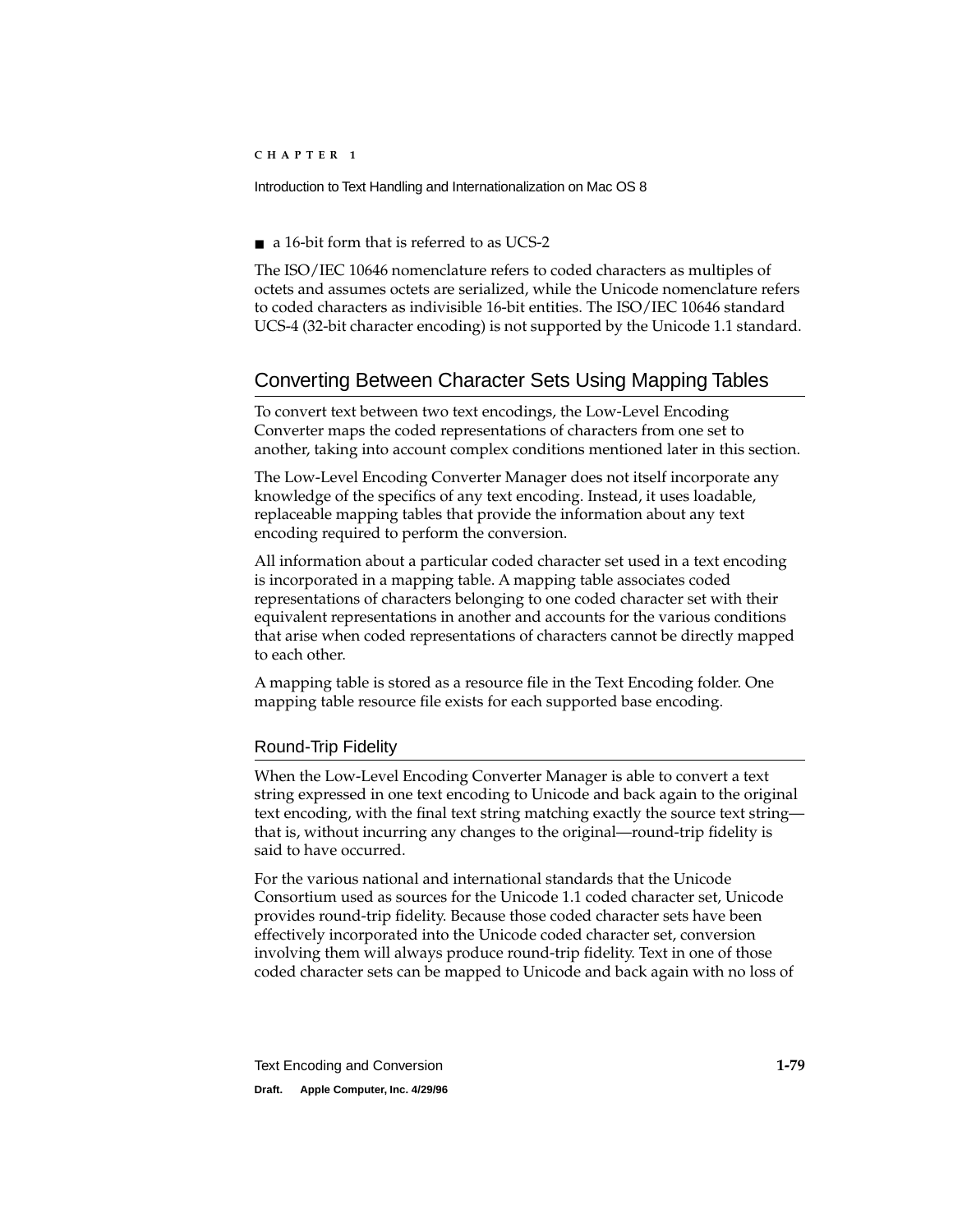Introduction to Text Handling and Internationalization on Mac OS 8

information. Coded representations of characters that were distinct in the source encoding will be distinct in Unicode.

However, perfect round-trip conversion is not always possible. Not all vendor-provided coded character sets are directly incorporated into Unicode. Some code representations of characters may have no counterpart in Unicode. For example, a source text string from a vendor coded character set might contain a ligature that is not represented in Unicode. In this case, that information may be lost during the round trip.

The Low-Level Encoding Converter uses a variety of conventional methods to attempt to find some way to map the source coded representation of a character onto a sequence of Unicode coded representations in such a way as to preserve its identity and interchangeability.

Here are some of the methods used to map code representations of characters when high fidelity achieved through an exact or strict mapping is not possible:

- loose mapping
- fallback mapping
- mapping of characters to the Corporate Use Zone

# Multiple Semantics and Multiple Representations 1

In many coded character sets, a single coded representation of a character may have multiple semantics, either by explicit definition, ambiguous definition, or established usage. A condition of **multiple semantics**, also called ambiguous semantics, exists when a single coded representation in one coded character set represents two distinct but similar text elements, and two separate coded representations exist for these text elements in Unicode.

For example, the JIS X0208 standard specifies the JIS X0208 character 0x2142 as having two meanings: double vertical line and parallel. Each meaning corresponds to a distinct Unicode code representation. The meaning "double vertical line" corresponds to the Unicode coded representation U+2016 "DOUBLE VERTICAL LINE". The meaning "parallel" corresponds to the Unicode coded representation U+2225 "PARALLEL TO". Either one is a valid match for the JIS character.

The ASCII coded representation 0x2D is specified as "hyphen, minus sign." Unicode has a corresponding HYPHEN-MINUS character, which is the best match for the ASCII one. However, Unicode also has separate HYPEN and MINUS SIGN code representations of characters.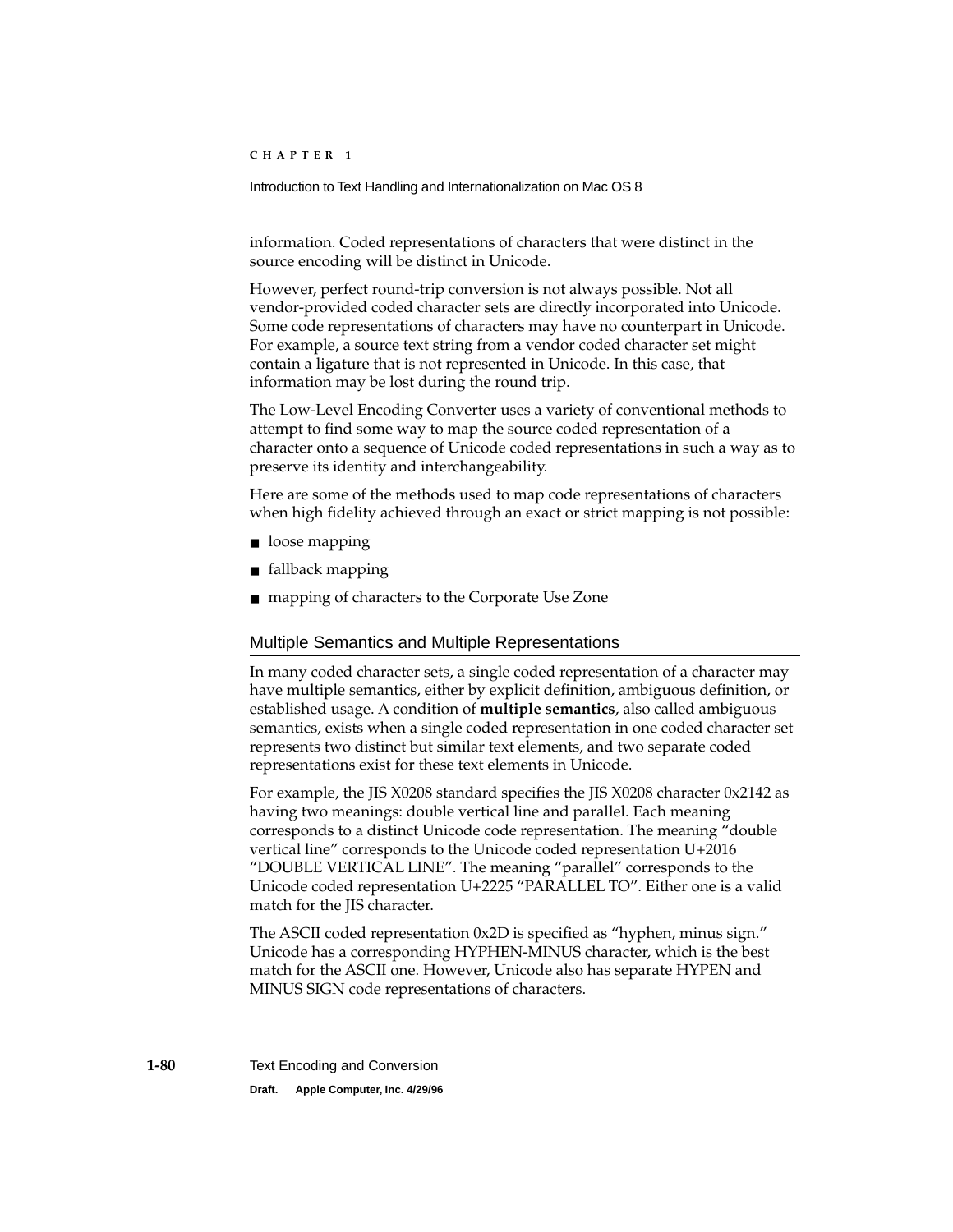**Multiple representation** exists when a number of text elements can be represented in Unicode either as single coded representations or coded representation sequences. Examples include Latin and Greek coded representations with diacritics and Hangul syllables. The presentation forms encoded in Unicode can also be represented using coded representations for the abstract forms, and this also constitutes a condition of multiple representation.

# Strict and Loose Mapping 1

A mapping table has both strict equivalence and loose mapping sections that identify how a mapping is to occur. Loose and strict mappings occur within the context of multiple semantics and multiple representations.

Strict mappings can be a one-to-one mapping (a mapping between one coded representation to one coded representation), a one-to-many mapping, or a many-to-one mapping.

In all these cases, strict mappings are exact mappings between coded representations yielding high fidelity when multiple possibilities exist. **Strict mapping** occurs when the mapping of a coded representation from Unicode to Character Set X, for example—a particular character set—is the exact reverse of the mapping of that coded representation from Character Set X to Unicode. **Loose mapping** occurs when the mapping of a coded representation from Unicode to the coded representation of a character belonging to another coded character set, for example, Character Set X, does not yield the same coded representation when the reverse mapping occurs, that is, when mapping from Character Set X to Unicode.

In the case of multiple semantics, a strict mapping exists between the single coded representation in Character Set X and only one of the two code representations in Unicode. Mapping to the other coded representation in Character Set X would constitute a loose mapping. Loose mappings from Unicode to Character Set X are considered additional mappings that match the semantics established for the coded representations in Character Set X.

Consider the example used earlier to illustrate multiple semantics: the single JIS X0208 coded representation 0x2142 that represents both of the characters double vertical line and parallel.

To map this coded representation to Unicode, it is necessary to choose between the two Unicode coded representations: U+2016 "DOUBLE VERTICAL LINE" or U+2225 "PARALLEL TO". When this coded representation of a character is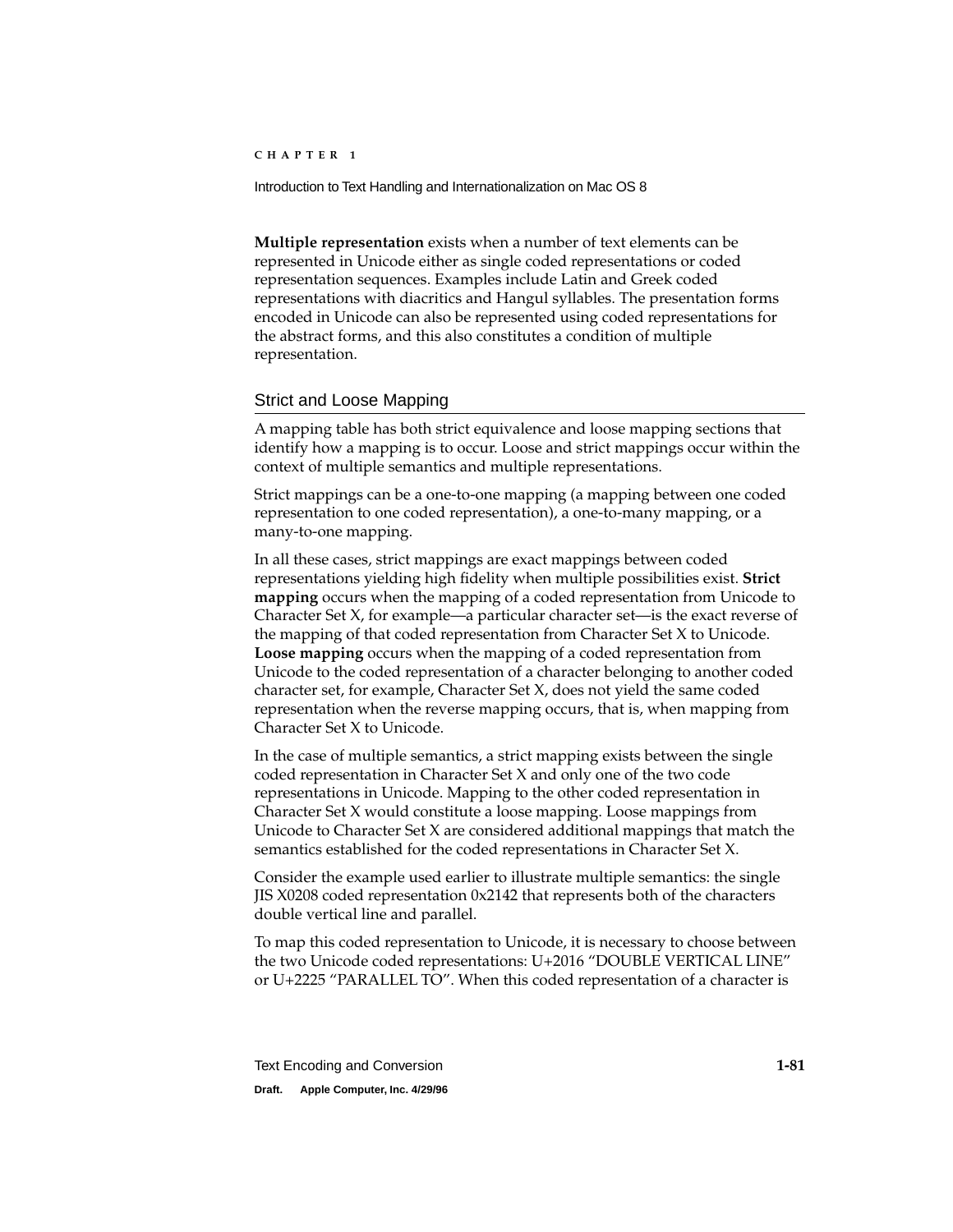Introduction to Text Handling and Internationalization on Mac OS 8

mapped to either Unicode coded representation and then mapped back to JIS, the result is the same because both can be successfully mapped back to the single code representation. Round-trip fidelity has occurred.

However, this is not the case entirely when mapping from Unicode to JIS. If the Unicode coded representation U+2016 "DOUBLE VERTICAL LINE" is mapped to the JIS coded representation 0x2142 and back again, the end result—yielding U+2016 "DOUBLE VERTICAL LINE"—is identical to the starting coded representation.

But this is not true if the Unicode coded representation U+2225 "PARALLEL TO" is mapped to the JIS coded representation 0x2142 and back again; in this case, because the mapping is already defined, the end result is the Unicode coded representation U+2016 "DOUBLE VERTICAL LINE", which is not the starting character.

For the Low-Level Encoding Converter Manager functions that allow you to convert a single text segment or a text run from any text encoding to Unicode, you can set a flag specifying that the converter should use only the strict equivalence portion of the mapping table or that it can use the loose mapping section if the text element is not found in the strict equivalence portion of the table.

#### **Presentation Forms**

A **presentation form** is a graphic form that is used to represent a character when that character is used in a particular display format.

Presentation forms include variant forms, ligatures, and composite display forms. For example, presentation forms include some graphic symbols that represent multiple characters, such as those for Arabic contextual forms, Arabic ligatures, and Latin ligatures. Some coded character sets include different presentation forms for some CJK (Chinese, Japanese, Korean) punctuation and Japanese Kana characters depending on whether they are intended for horizontal or vertical display. Some coded character sets encode presentation forms instead of, or in addition to, encoding abstract characters. Presentation variants include full-width and half-width characters.

While text encodings designed before Unicode encode presentation forms, Unicode design goals specify that variant forms of characters that are predictable from the text content and context should not be encoded as code representations. For example, ligatures and composite display forms should not be encoded when they can be predicted from the text content and immediate context. Therefore, Unicode does not encode all presentation forms.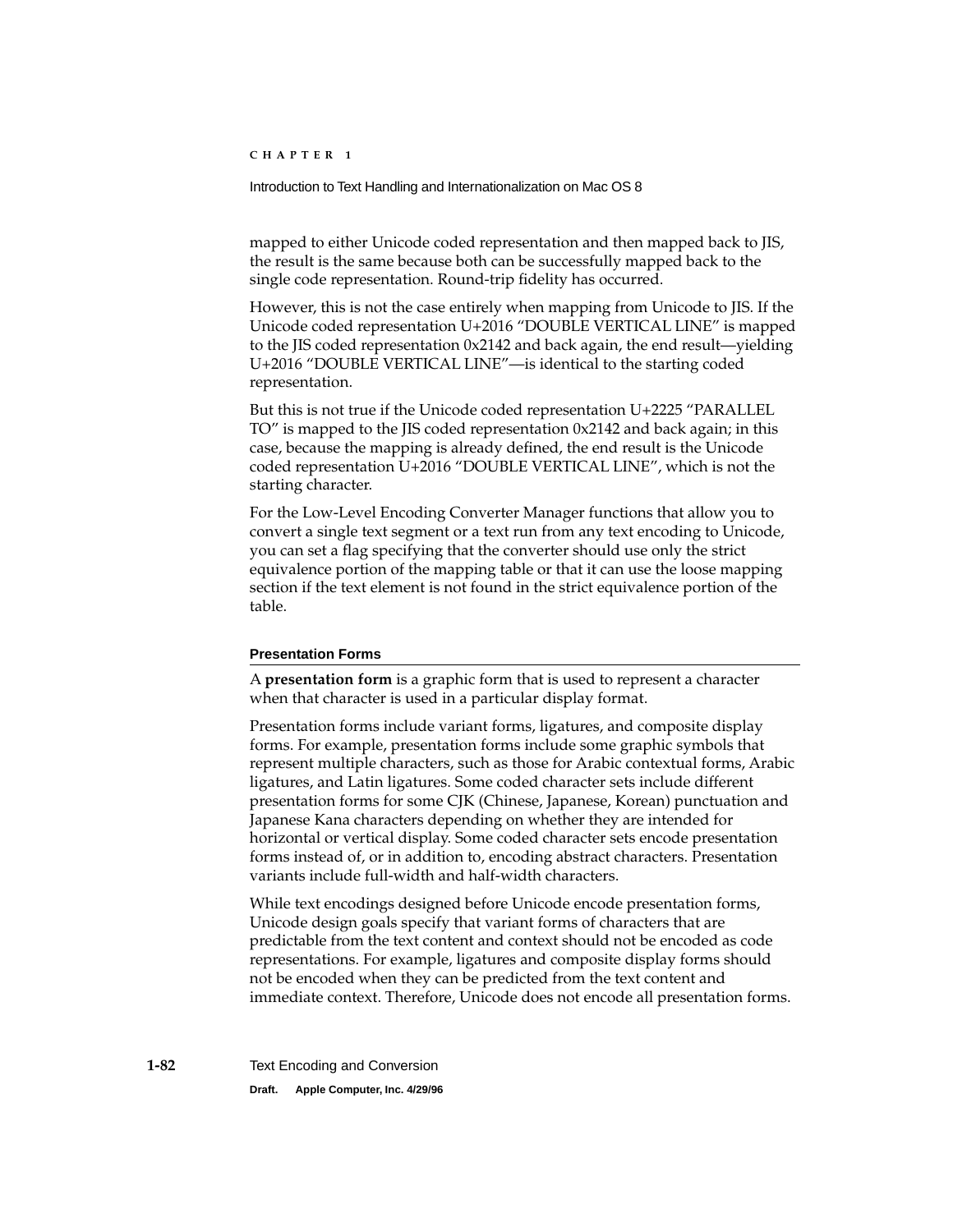## **Corporate Use Zone 1**

Code space in the Unicode standard is divided into areas and zones. One area, called the Private Use Area, includes a zone called the Corporate Use Zone.

Some code representations of characters that Apple requires are mapped to code representations in the Unicode Corporate Use Zone. The Apple logo is an example.

Apple provides a registry of its coded character set definitions in this zone that you can check to ensure that you don't use the same code representations. The path to this registry is ftp:/unicode.org/pub/MappingTables/Apple.

Although they allow the Low-Level Encoding Converter Manager to guarantee perfect round trips for certain code representations, characters in the Unicode Corporate Use Zone are not portable to other systems.

## **Fallback Mappings**

A fallback mapping is a sequence of one or more bit combinations (or code points) in the target encoding for a text element that are not exactly equivalent to the source encoding bit combinations but which preserve some of the information of the original. For example, (C) is a possible fallback mapping for ©. In general, fallback characters are used as a last resort in converting text between encodings because they are not reversible and therefore do not lend themselves to round-trip fidelity conversions.

## **Fallback Handlers**

A fallback handler is processing code that the Low-Level Encoding Converter Manager uses either when it cannot perform a one-to-one mapping in converting a Unicode character to another encoding or when it cannot use the strict mapping equivalence or the loose mapping portions of the specified mapping table for this purpose.

The Low-Level Encoding Converter Manager supplies a default fallback handler that you can associate with a data structure, called a conversion information reference, to be used for converting the text. However, you can also supply your own fallback handler and use it instead of or in addition to the default handler.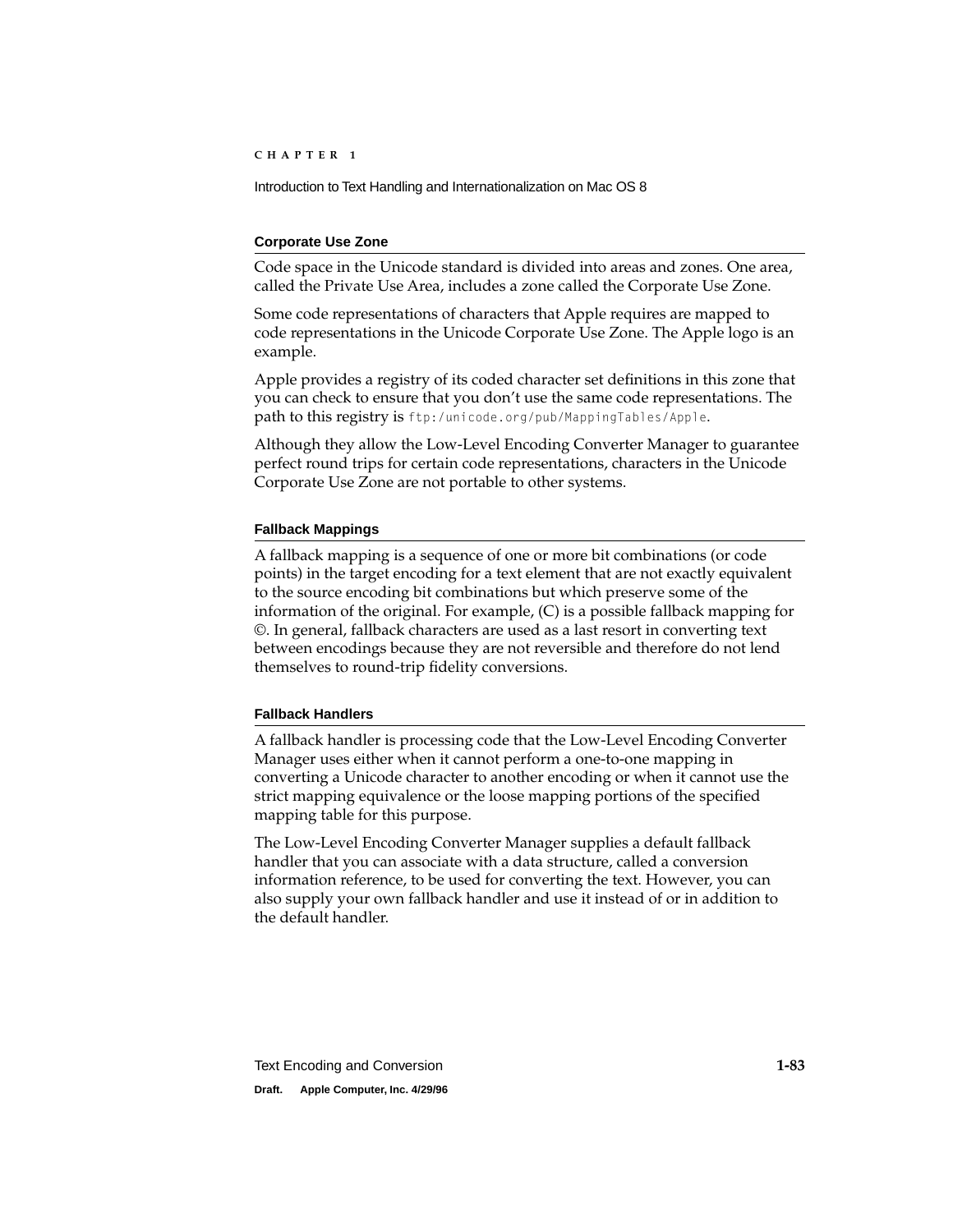# Base Encoding Mapping Tables Supported by Mac OS 8 1

Mapping tables that provide information about a particular text encoding exist for each supported base encoding. For Mac OS 8, the tables exist as resources in files that are stored in the Mapping Tables folder. (The folder name may have been localized.) There is one file for each base encoding that the converter supports. You can install your own mapping tables in this folder.

The Low-Level Encoding Converter Manager allows you to query it for a list of any mappings available on the system.

# Handling Editable Text 1

Mac OS 8 minimizes the effort required of your application to handle editable text by introducing Text Editing Services, which consist of a text panel and a text engine, and their associated functions. Your application can call these functions to choose the text engine to use either with a text panel or alone. You also use these functions to insert and delete text, modify it, image it, and respond to user events related to text handling. TextEdit also belongs to Text Editing Services. However, to fully utilize Mac OS 8, your application should use text panels and text engines instead of using TextEdit directly.

#### **Note**

For this release of Mac OS 8, a modified version of the TextEdit engine that eliminates the 32K record limitation is the only supported text engine. ◆

When you use text engines directly, the interface is the same for any text engine. This consistency makes it possible and easy for you to use different text engines according to your text-processing and editing requirements. Because text engines are interchangeable with or without text panels, use of text panels and text engines allows for greater flexibility and extensibility.

# The Text Panel

The text panel is a viewer through which your application user can enter and manipulate small amounts of text in fields and dialog boxes or in any window for which you support text input and editing. A text panel does not perform text processing or editing, nor is it aware of how this is done.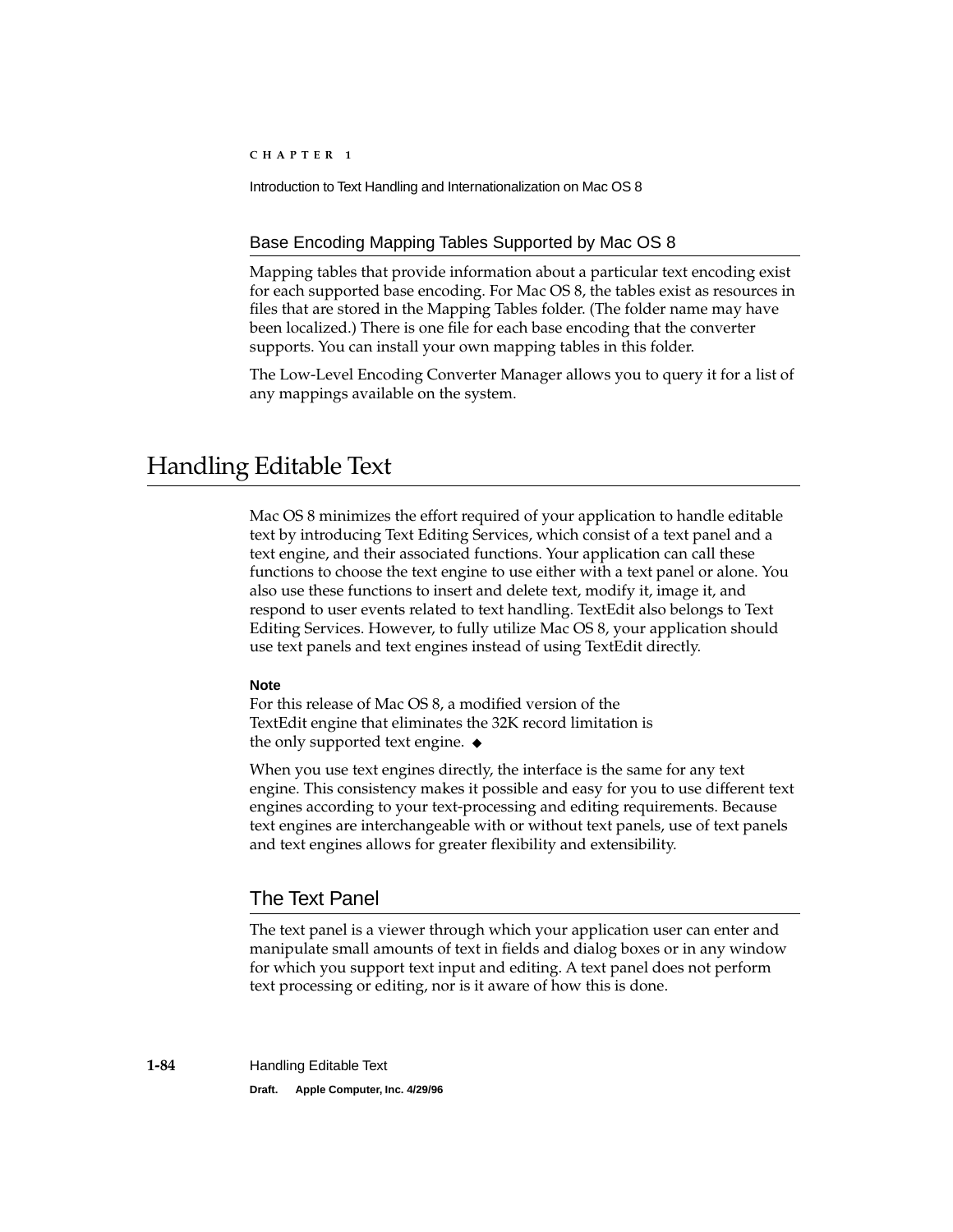Introduction to Text Handling and Internationalization on Mac OS 8

Text panels use text engines to perform most of their work. A text panel provides the user interface or the visible front-end portion and the text engine associated with it implements the text editing services such as text formatting, drawing, and editing.

A text panel references a text engine to be used with it. You can select the text engine that offers features you need from among any of the available text engines installed in the system. In Mac OS 8, you are not limited to use of a single text engine as with TextEdit in System 7. In addition to their special features, most text engines will offer standard text styling and attributes, such as plain text or boldfacing. Mac OS 8 provides text engines, and third-party developers can also provide text engines. Each text engine is registered with the system, along with a list of the features it implements.

#### **Note**

For this release, Mac OS 8 provides only the TextEdit text engine. This engine is a modified version of TextEdit that eliminates the TextEdit 32K record limitation. ◆

The text panel is a variation of the High-Level Toolbox (HLTB) panel. Its behavior differs from other types of panels only in the implementation of its methods dispatched due to events.

The Edit Text panel is provided for this release. The Edit Text panel is a specific implementation of the abstract text panel class. The Edit Text panel is designed as a class that defines not only user-interface behavior and application interaction— where and when the text is drawn—but also how it is drawn. It is tied to a specific text engine, the TextEdit text engine, for managing text.

# Using the Text Panel

Text panels are simple to use requiring very little effort on the part of your application. For example, here's how you might display an editable text field in one of your application's windows. Once you have the signature of the engine you want to use, you call a Text Editing Services function to create a new instance of the text panel. You pass that function the ID of the text engine. You initialize the panel instance by also passing the function the rectangle for the text panel and the window it belongs to, and option bit flags, which allow you to specify if the field is editable, masked, off screen, and so forth.

That's all your application needs to do until it gets the text typed by the user to process it. For example, you no longer need to poll an event queue, as you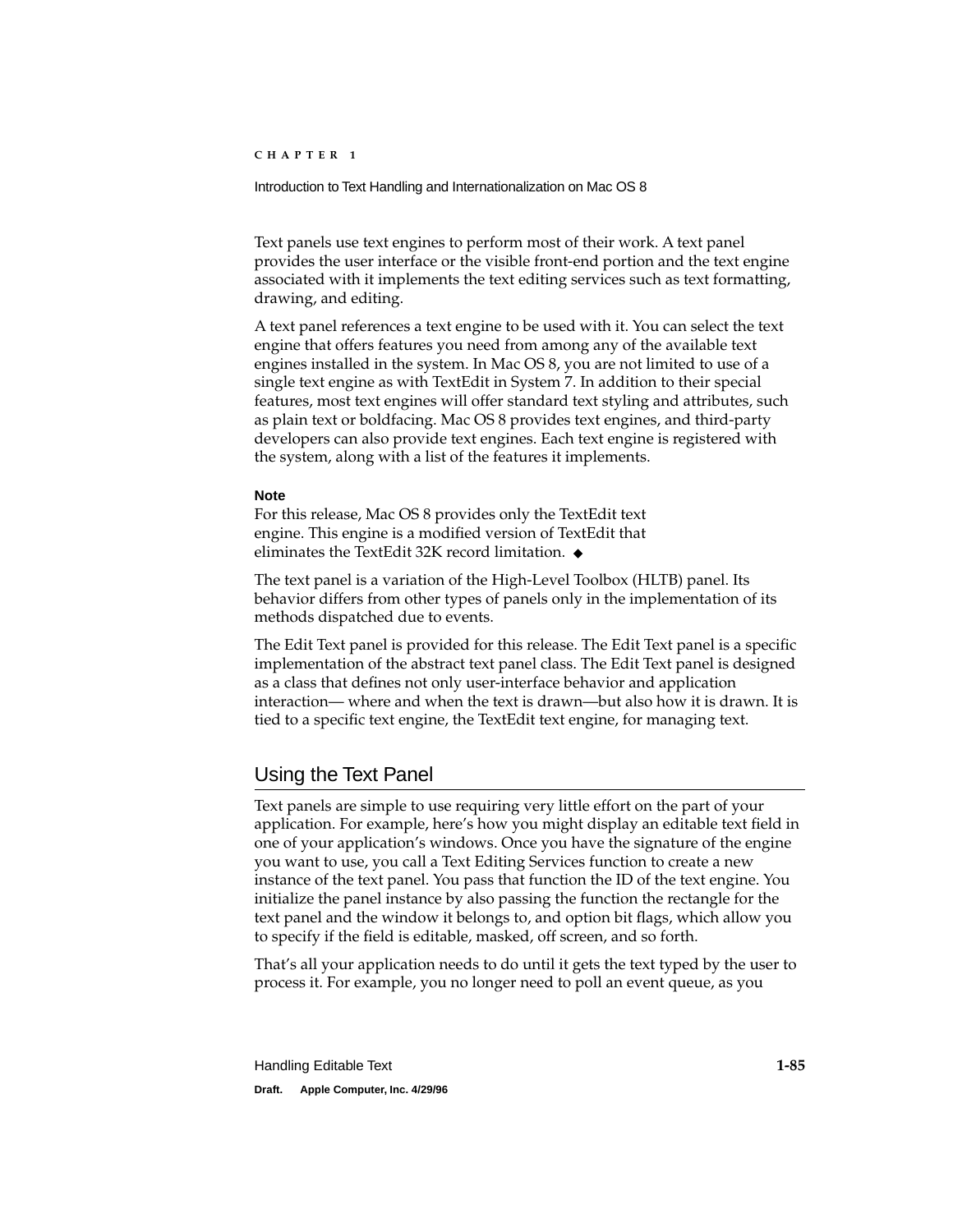must in System 7, to determine which interface element is concerned with an event. The text panel manages itself in the rectangle you defined within the window. After you instantiate and initialize the text panel, your application can stay out of the way (through AEReceive) until one of its service routine is invoked by the system. At that point, your application can resume activity to implement the functionality of a user-interface element instead of managing the entire process.

The Edit Text panel uses the default system handlers to intercept events and pass them to an associated text engine for processing. This occurs transparently, requiring no effort on the part of your application.

You can use the Text Editing Services functions to determine whether the text is read only, selectable, or maskable. You can set and get the bounds where the text flows, that is, the bounding height and width. You can install, extract, delete, and replace the text edited by the text engine. You can style the text. Standard text styling features, such as bold, italic, underline, and outline are supported. To determine whether other styles are supported, you can query the text engine. You can set and get the text color and alignment, and you can get the text font and size. You can count the number of faces used for a given range of text. You can highlight, select, or draw a specified range of text. These services also include a set of text attribute iterator functions that you can use to respond to a user's actions that modify the style attributes of the text.

# **Text Engines**

You use a text engine with a text panel, but you can also use a text engine alone to perform any task you want.

The Mac OS 8 design for Text Editing Services separates the text engine definition from the text panel to make it possible for you to use any available text engine you want. This means that although you can still use TextEdit as your text-editing engine, you are no longer dependent on it. The default system engine for Mac OS 8 is based on TextEdit to preserve backward compatibility with the Dialog Manager text fields in System 7, but new text engines will be made available from Apple Computer and third-party developers. The system is designed to allow you to choose a text engine that offers the services which best accommodate your text-editing requirements.

All available text engines are registered with the system. When a new text engine is installed, for this release of Mac OS 8, it is registered in the locale database, with its specific features and a text engine signature. (Note that use of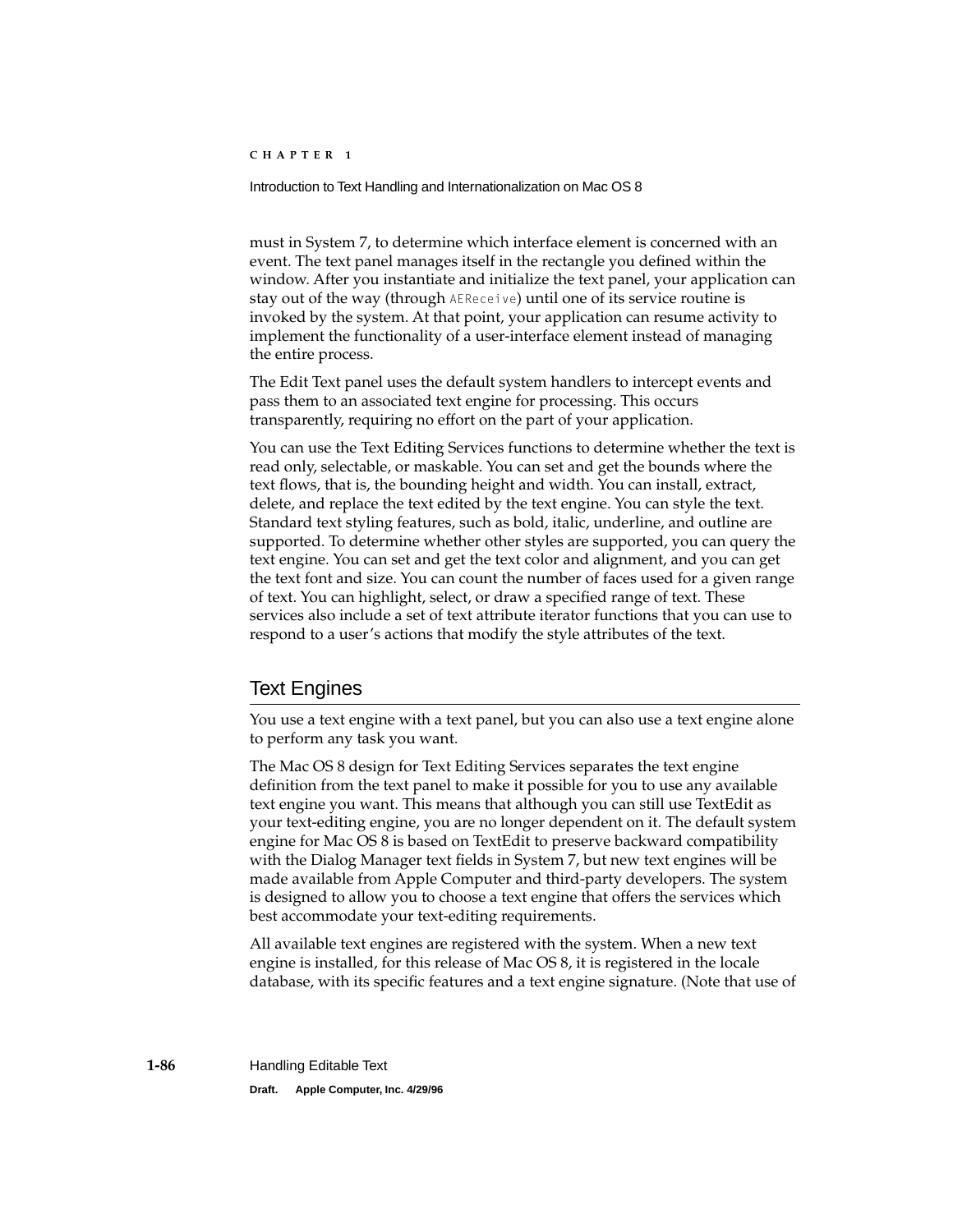Introduction to Text Handling and Internationalization on Mac OS 8

the locale database is subject to change in the future.) Your application can ask for a text engine that meets your requirements by querying the locale database for a specific attribute. For example, you can ask for one that supports GX typography, large text, or one that supports WorldScript®. In return, you'll get the signature of a text engine. Your application uses this signature to load the corresponding SOM object either directly or through the text panel.

Using a text engine directly gives your application more control and capabilities than you have in using a text panel. When you use a text engine with a text panel, the text panel inherits and overrides all event-handling routines that are routed automatically from the window to the panel. When you use a text engine directly, your application should explicitly call the text engine event handlers.

All text engines use the same group of data structures and methods required to provide core text-processing and text-editing services, that is, they all have the same API. This means that you do not need to know how to deal with the particulars of different text engines.

# Selecting and Getting a Text Engine 1

Whether you use a text engine with a text panel or directly, you need to identify the text engine you want. The Text Editing Services provide three separate functions that allow you to get a text engine based on different information. Here are the three ways in which you can do this:

- You can get a text engine by signature. Each text engine has a unique signature.
- You can get a text engine by class name. Each text engine has a unique descriptor consisting of its SOM class name and SOM minor and major version number.
- You can get the default engine.

If you are interested in a specific kind of text engine offering certain features, you can use a function that finds a matching text engine, if one is registered with the system, based on a list of features you pass to the function.

Once you have a text engine, you can call a different function to query whether that text engine has a specific feature you are interested in before you create an instance of the text engine. For example, you might want to know if the engine supports strike-through or double underline. The Text Editing Services provides an enumerated list of predefined features that you can check for.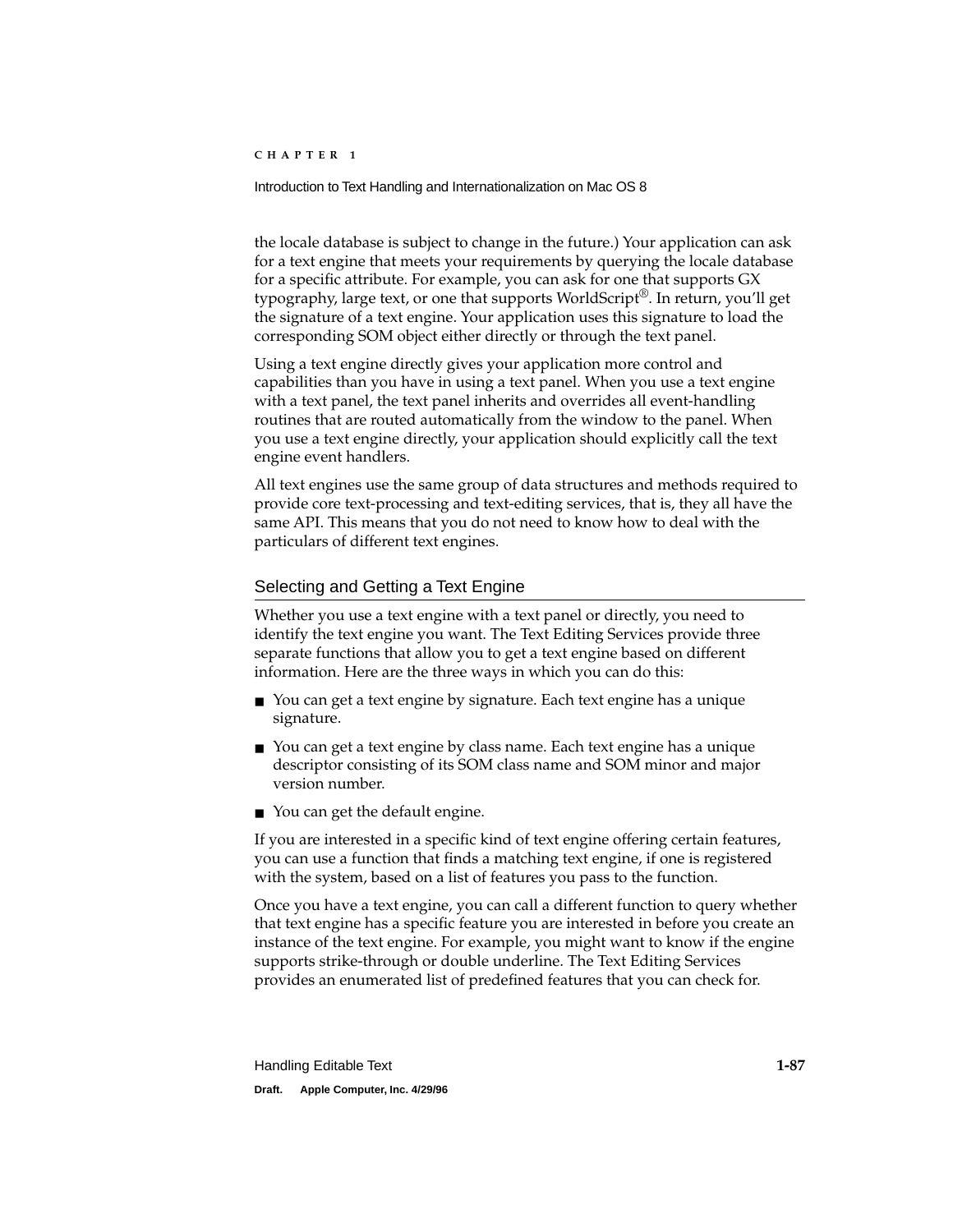# Using a Text Engine Directly 1

To use a text engine directly instead of with a text panel, you initialize and activate the text engine instance after you get its reference. You can choose the level of control you want over the engine and determine how the engine reacts to certain events. You can direct the engine to install its own handlers, or not, when it is activated. This is not possible when you use a text engine in conjunction with the text panel, because the text panel implementation determines how events are handled.

You can use a text engine directly, for example, if your application supplies a simple text editor, and allow the system default handlers to intercept Apple events and communicate with the text engine. Alternatively, if you need to intercede, for example, to filter events to restrict the kind of data the user enters, you can override some of the system's default event handlers by calling Apple Event Manager functions to stack your own handler table above the system default handler table of the Apple event dispatcher for your process.

The Text Editing Services includes functions for initializing a text engine, specifying the width and height of the rectangle where the text should be formatted, setting and getting the margins added to the text frame rectangle, drawing text, inserting, deleting, and replacing text, getting and setting text attributes, imaging text according to page dimensions for printing, enabling and disabling text drawing for special purposes such as search-and-replace, selecting (highlighting) ranges of text, and scrolling the text.

They also include functions for storage and scrap management, and for manipulating raw text in order to provide services for word-breaking or text-element breaking.

Drag-and-drop is completely supported and implemented by the engine without requiring any intervention on your application's part. However, if for any reason you want to handle mouse-down events yourself, the Text Editing Services provide functions that enable this for drag-and-drop support.

If you direct the text engine to install its own handlers, you don't need to be concerned with mouse-event handling. However, if you want to handle mouse events yourself, the Text Editing Services provide functions for this purpose.

# If You Are Providing a Text Engine

The structure of a text engine is specified in SOM interface definition language (IDL). Mac OS 8 defines the default engine TSystemTextEngine. You can override the default engine and provide your own. However, you should do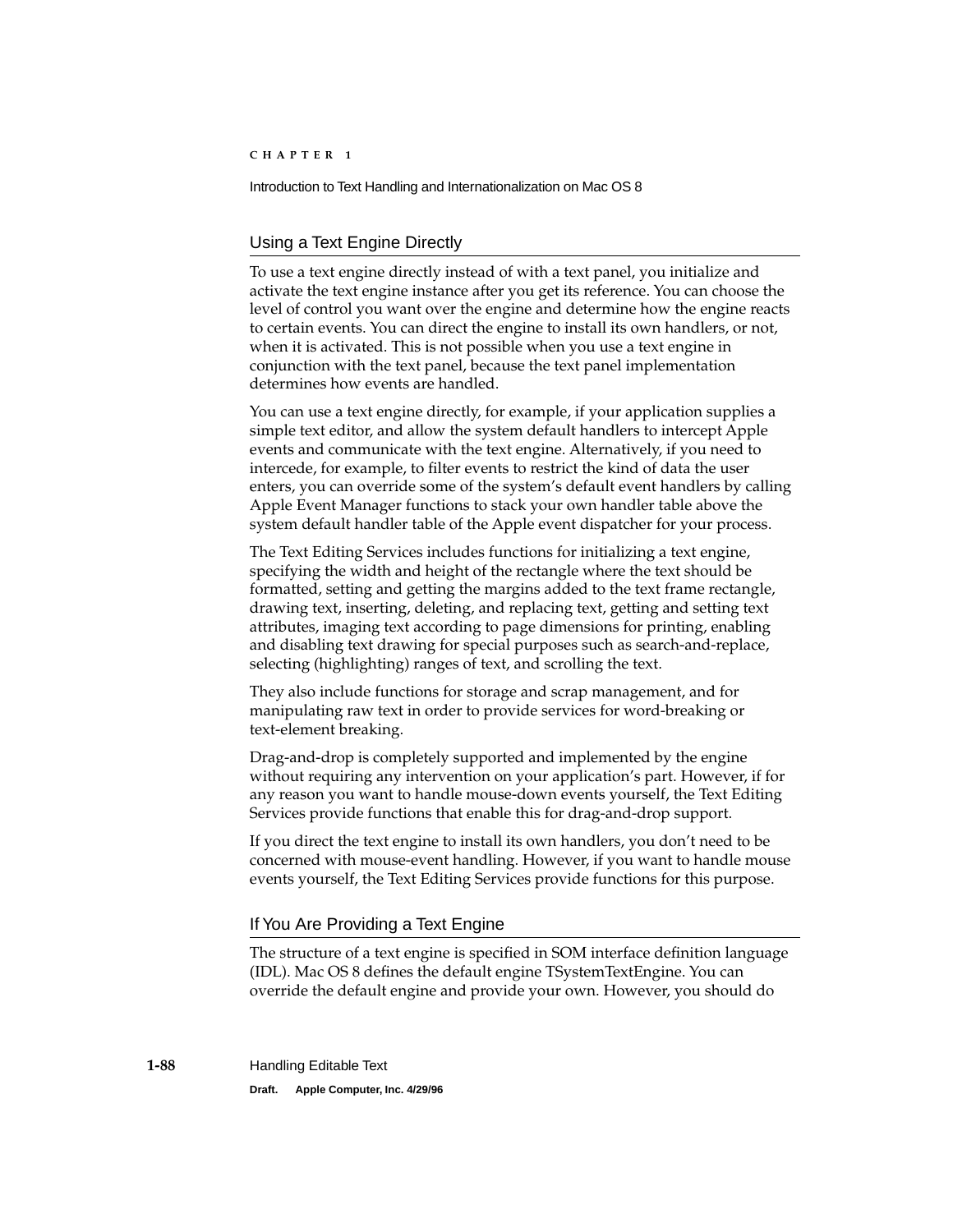this only to provide cosmetic changes. Because the data structure of a text engine is opaque, you will not be able to change radically the behavior of an existing engine. Instead, if you want to change the behavior, you should provide your own engine.

If you implement a specialized text engine, whether its for your application or for others, you must make the engine available. To make your text engine available, you must register it with a central service and provide a list of attributes that describe your text engine's features. Information on how to do this will be provided with a later developer release.

# About TextEdit 1

Other parts of the Text Editing Services do not replace TextEdit; they offer a higher-level service that is easy to use and that lets you to use one of the available text engines or your own text engine instead of limiting you to TextEdit. Although you can still use TextEdit directly, Apple recommends that you use text panels and text engines instead of TextEdit for your Mac OS 8 application.

Text Editing Services include an enhanced version of TextEdit that includes integrated inline input support, integration of drag-and-drop support, and support for text objects. It is based in the new event model.

# String Comparison 1

Mac OS 8 provides the String Comparison Services, a set of functions for comparing and searching text objects and strings. These functions provide many improvements over the System 7 string comparison routines. They allow for portability, better performance, better linguistic capability, the ability to handle Unicode, and easier localization.

# **Collation References**

The String Comparison Services include a private data structure called a collation reference ( $\text{Col}$  lationRef) that collects all information relevant to a particular, desired collation order, including references to appropriate locale objects and any default overrides your application uses. The String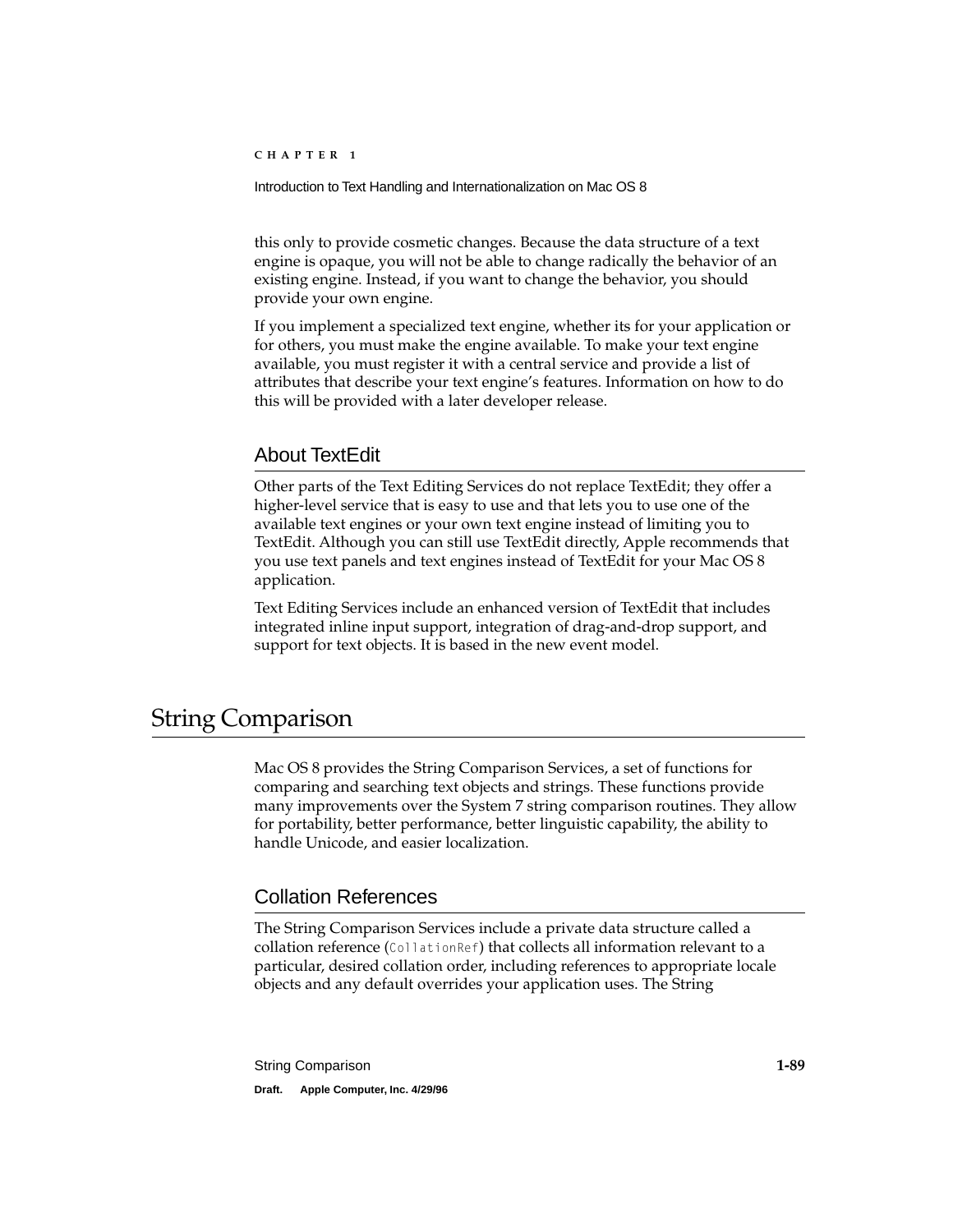Comparison Services allow you to create, modify, and destroy collation references. However, you do not need to provide a collation reference when you use collation functions. If you don't provide one, the function uses the default behavior for the locale of the current process.

# Overriding Default Collation Behavior 1

Some developers want a high degree of control over aspects of collation behavior. Usually, these developers do not want to change the collation behavior for the letters of a particular language, but they want to be able to change the relative order of scripts and how punctuation and numbers are handled, for example. For those of you who want this kind of control, the String Comparison Services provide functions that allow you to override the default behavior for aspects of collation.

You can use the OverrideCollationSetOrder function to override the relative order of character groups and classes defined by the locale. A *group* is a logical collection of characters that are related to a script or common to several scripts; these characters may include letters, punctuation, numbers, and so forth. For example, all the characters that are specific to Greek constitute a group. Some groups include characters that are common to several scripts: the general punctuation, numbers, and symbols in Unicode are common to all scripts. Localizers generally define the collation order for one or more groups.

# Code Conversion for String Comparison 1

You can collate text objects and text strings. If the text objects and text strings to be compared are in different encodings, the String Comparison Services will call the Low-Level Encoding Converter to convert both of them to Unicode before comparing them. All locales of the locale database should contain collation tables for Unicode, even if they don't have them for other encodings, which makes this collation feasible. If the text objects or text strings are in the same encoding but no collation tables exist for that encoding, they will also be converted to Unicode if Unicode collation tables exist.

The String Comparison Services can handle text strings that use the same or a mixture of encodings. For cases of multiple encodings that force a code conversion, the String Comparison Services automatically call the Encoding Converter in a manner that is transparent to your application.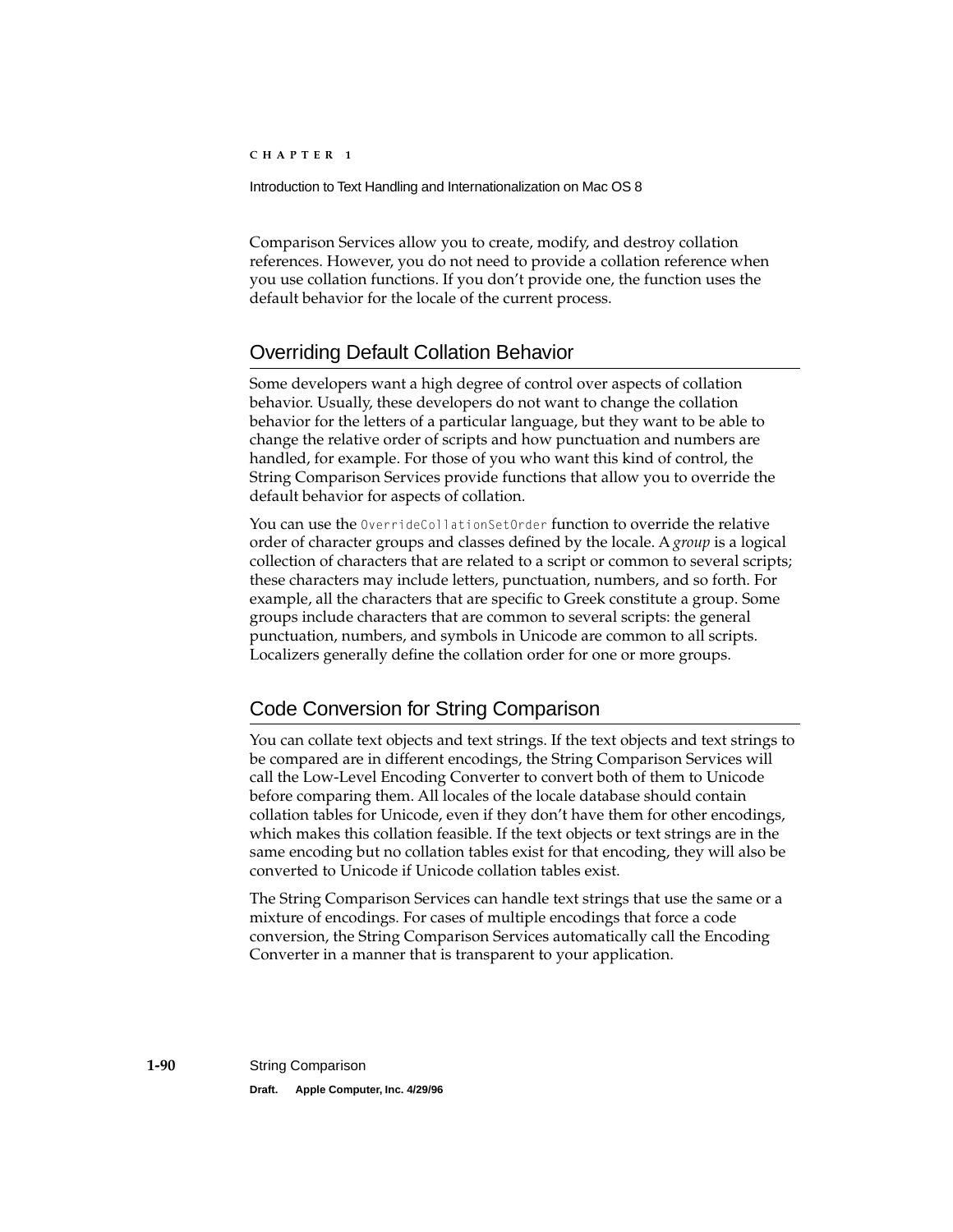Here are the four possible types of encoding cases that the String Comparison Services handle:

- *Unicode and Unicode, case A.* In this case, conversion of either of the two text strings is not necessary. If collation tables for the Unicode encoding are missing the required ranges, the String Comparison Services return an error.
- *Unicode and any other encoding (referred to as Character Set X), case B.* In this case, the text string in Character Set X must be converted to Unicode before the String Comparison Services can compare the two text strings. If the String Comparison Services cannot do this, because, for example, conversion tables are missing, then it returns an error. Otherwise, it performs a Unicode-to-Unicode comparison on the strings.
- *Character Set X and Character Set X, case C*. This case—most likely the most common case for early releases of the Mac OS—may or may not entail conversion. First, the String Comparison Services check to see if collation tables for the text strings are present. If so, it uses them. If not, it tries to convert the text string in Character Set X to Unicode and do comparison using collation tables for Unicode; this process, then, becomes the same the as Case B, described above.
- *Character Set X and another, different, non-Unicode encoding (referred to as Character Set Y), case D*. In this case, both Character Set X and Character Set Y must be converted to Unicode before the String Comparison Services can perform comparison. If either comparison fails (due to missing tables or something else), the String Comparison Services return an error. If both text strings are successfully converted, the String Comparison Services perform a Unicode-to-Unicode (Case A) comparison on them.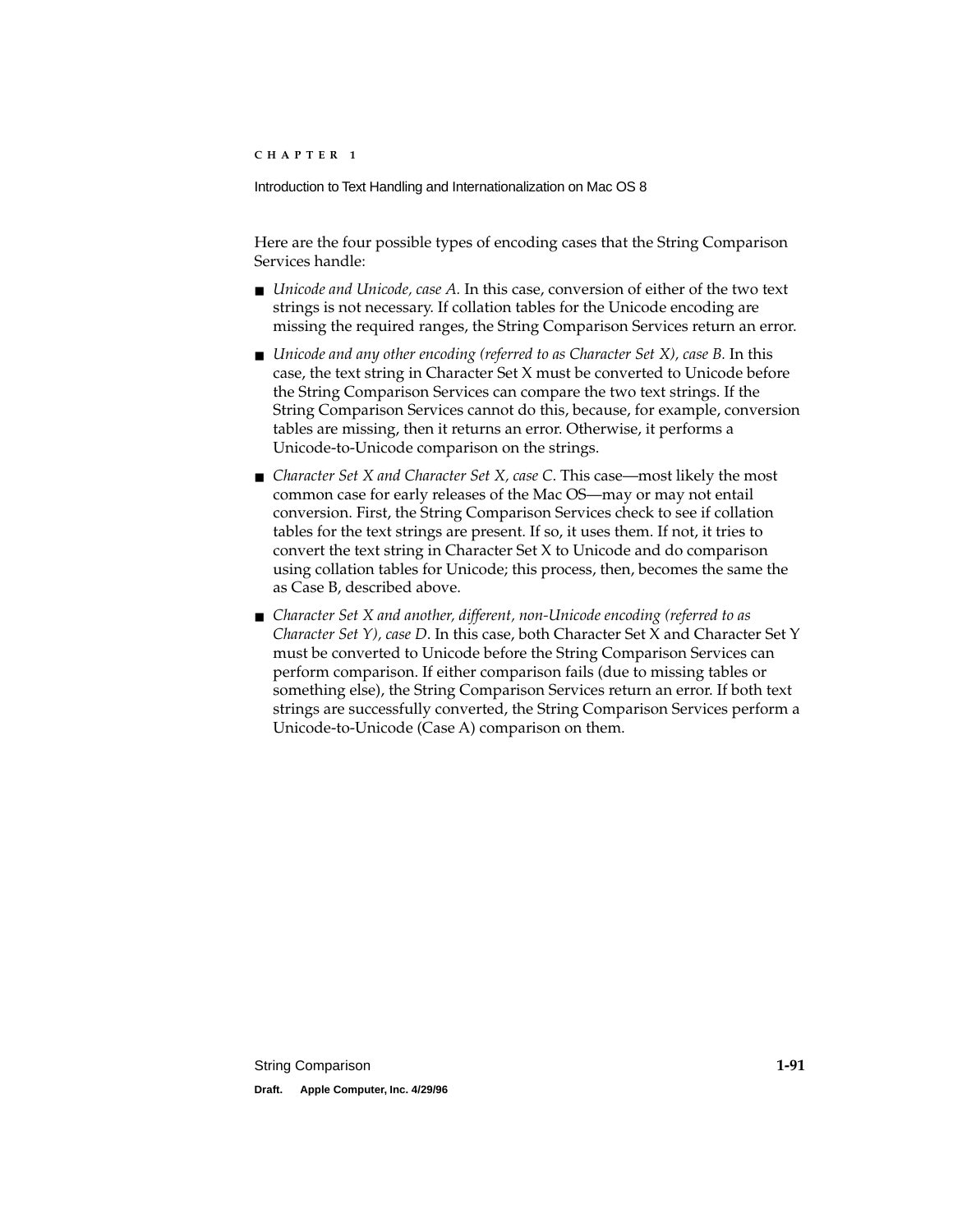Introduction to Text Handling and Internationalization on Mac OS 8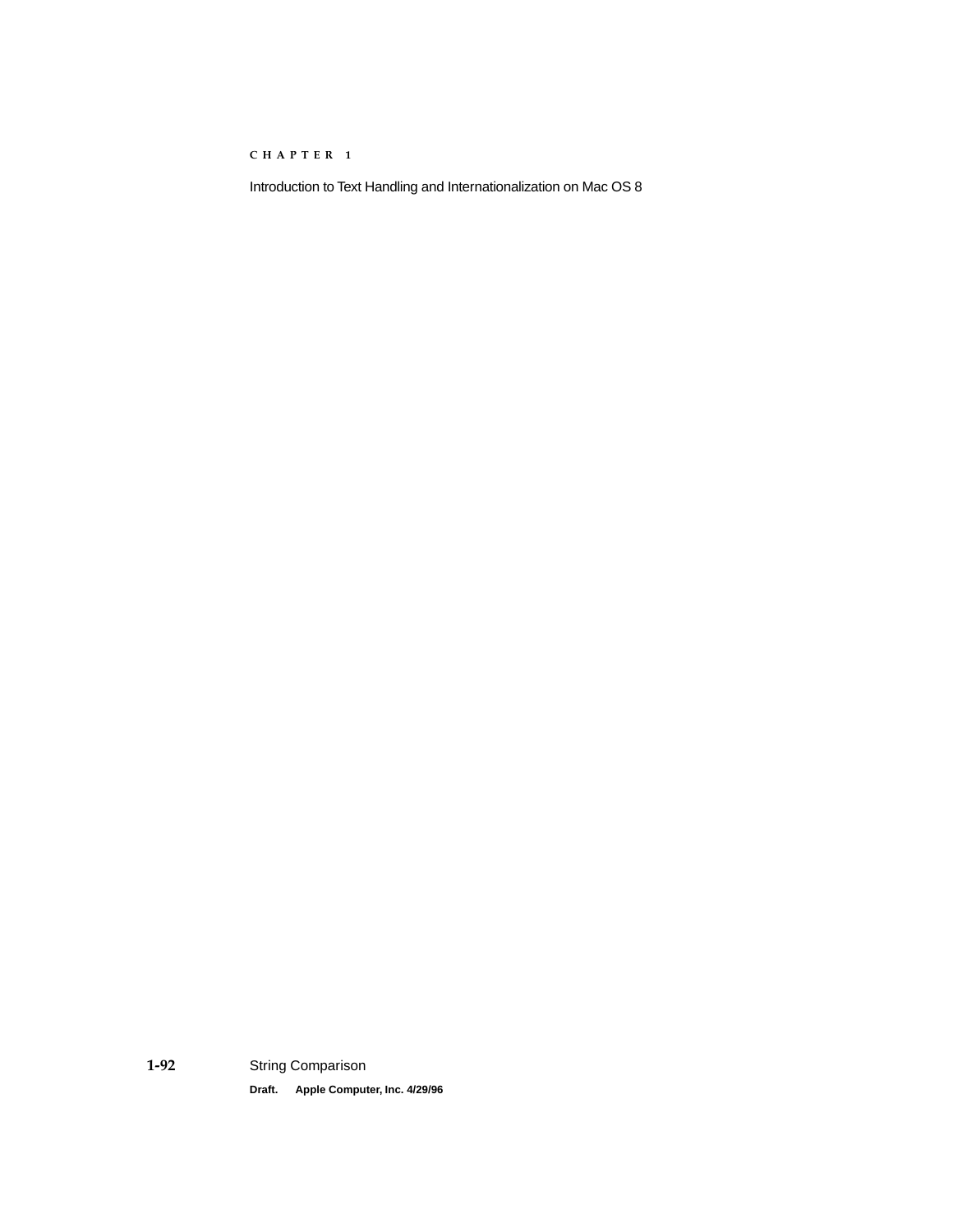# [Locale Object Manager Reference](#page-102-0)

# Contents

[Locale Object Manager Constants and Data Types 2-5](#page-102-0) [Locale Reference 2-5](#page-102-0) [Locale Iterator Reference 2-6](#page-103-0) [Locale Database Search Direction 2-7](#page-104-0) [Locale Object Reference 2-8](#page-105-0) [Attribute Name-Value Pair Structure 2-8](#page-105-0) [Standard Attribute Names 2-10](#page-107-0) [Name-Table Entry 2-12](#page-109-0) [Locale Object Name Identifier Constants 2-13](#page-110-0) [Locale Name Identifier for Locale's Default Values 2-15](#page-112-0) [Locale Identifier and Constants 2-16](#page-113-0) [Locale Language Codes and Wildcard 2-17](#page-114-0) [Locale Region Code and Wildcard 2-18](#page-115-0) [Locale Customization Code and Wildcard 2-19](#page-116-0) [Locale Object Tag Index 2-19](#page-116-0) [Associated-Data Tag 2-20](#page-117-0) [Locale Object Memory Context 2-21](#page-118-0) [Locale Object Manager Functions 2-21](#page-118-0) [Obtaining and Setting Locale References 2-21](#page-118-0) [GetCurrentProcessLocaleRef](#page-119-0) 2-22 [GetLocaleReference](#page-120-0) 2-23 [GetSystemDefaultLocaleRef](#page-122-0) 2-25 [Setting the Locale for the Current Process 2-26](#page-123-0) [SetCurrentProcessLocale](#page-123-0) 2-26 [Obtaining the Number of Locales in the Database 2-27](#page-124-0) [CountInstalledLocales](#page-124-0) 2-27 [Obtaining a Locale Object's Name, Attributes, Data, and Locale 2-28](#page-125-0)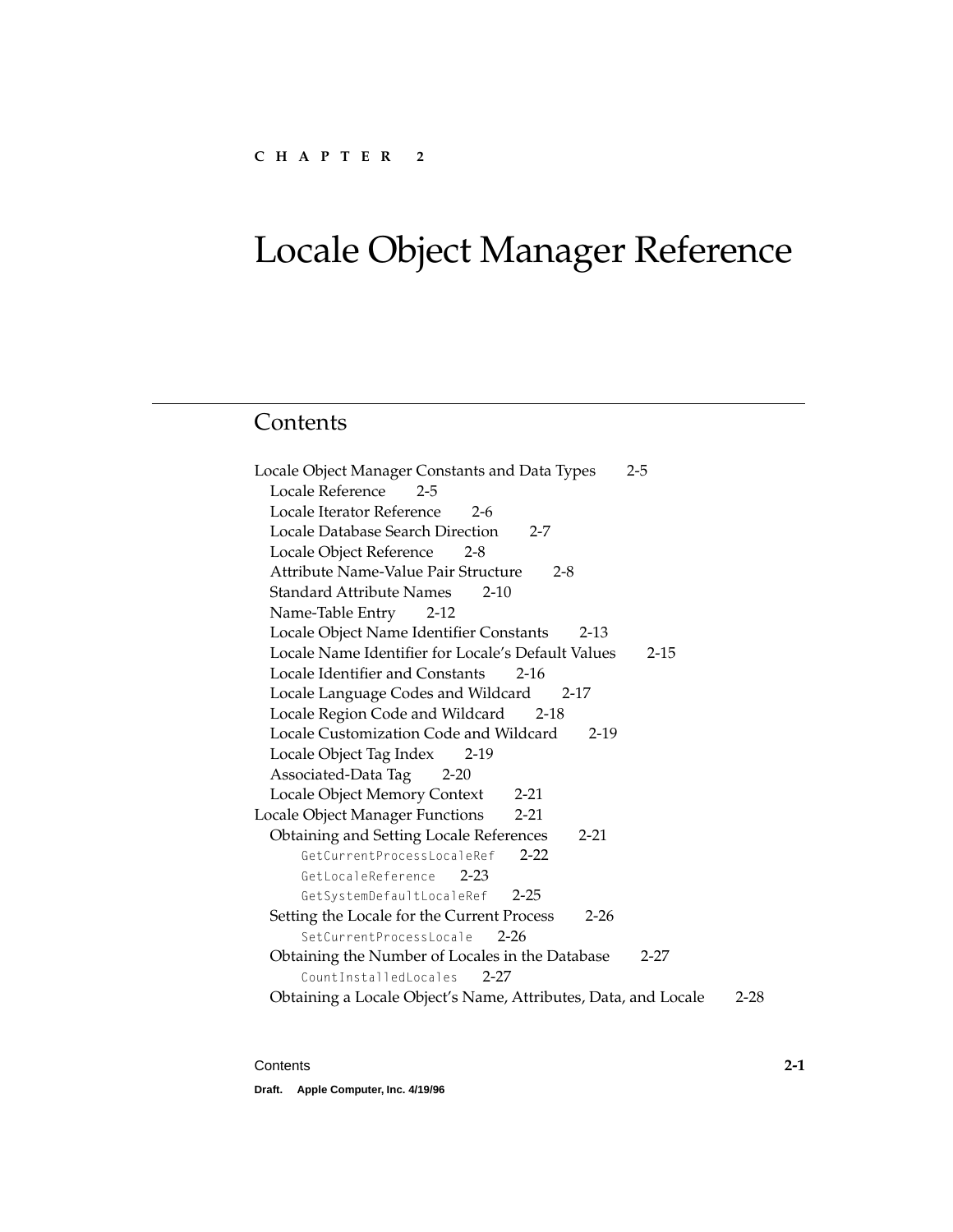[GetLocaleObjectName](#page-125-0) 2-28 [GetLocaleObjectKeyName](#page-127-0) 2-30 [GetLocaleObjectAttributes](#page-128-0) 2-31 [GetLocaleObjectData](#page-130-0) 2-33 [GetLocaleObjectLocale](#page-131-0) 2-34 [Obtaining a Locale's Default Values 2-35](#page-132-0) [GetLocaleInformation](#page-132-0) 2-35 [Getting and Setting Default Behavior for a Locale 2-36](#page-133-0) [GetDefaultLocaleObject](#page-134-0) 2-37 [SetDefaultLocaleObject](#page-135-0) 2-38 [Searching for the First Matching Object of a Locale and Searching](#page-136-0)  Iteratively 2-39 [SearchOneLocaleObject](#page-137-0) 2-40 [LocaleIteratorCreate](#page-139-0) 2-42 [SetLocaleIterator](#page-142-0) 2-45 [LocaleIterate](#page-144-0) 2-47 [LocaleIteratorDispose](#page-147-0) 2-50 [Adding Locale Objects To and Removing Them From the Locale](#page-147-0)  Database 2-50 [AddLocaleObject](#page-148-0) 2-51 [RemoveLocaleObject](#page-150-0) 2-53 [Getting Data Associated With a Locale Object 2-54](#page-151-0) [GetLocaleObjectAssociatedData](#page-152-0) 2-55 [CountLocaleObjectAssociatedDataTags](#page-153-0) 2-56 [GetIndexedAssociatedData](#page-154-0) 2-57 [GetLocaleObjectFSObjectRef](#page-156-0) 2-59 [Creating and Obtaining a Locale Identifier 2-60](#page-157-0) [CreateLocaleIdentifier](#page-158-0) 2-61 [GetSystemLocaleIdentifier](#page-159-0) 2-62 [GetCurrentProcessLocaleIdentifier](#page-160-0) 2-63 [GetLocaleRefLocaleIdentifier](#page-162-0) 2-65 [GetFirstLocale](#page-162-0) 2-65 [GetNextLocale](#page-163-0) 2-66 [Obtaining Locale Identifier Information 2-68](#page-165-0) [GetLocaleLanguage](#page-165-0) 2-68 [GetLocaleRegion](#page-166-0) 2-69 [GetLocaleCustomization](#page-167-0) 2-70 [Determining Where a Locale Object Exists in Memory](#page-169-0)[2-72](#page-169-0)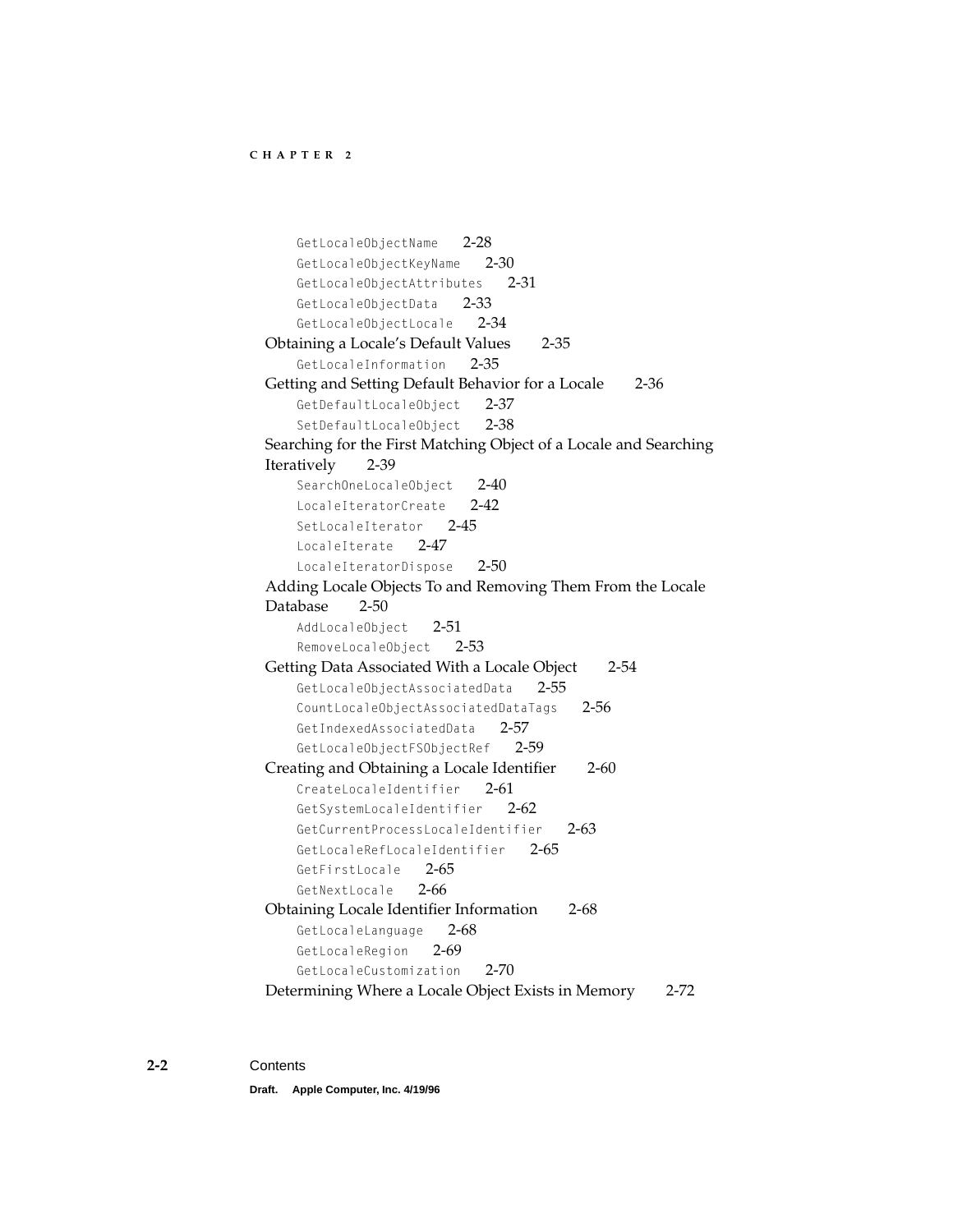[GetLocaleObjectMemoryContext](#page-169-0) 2-72<br>Object Manager Result Codes 2-72 Locale Object Manager Result Codes<br>Glossary 2-75 Glossary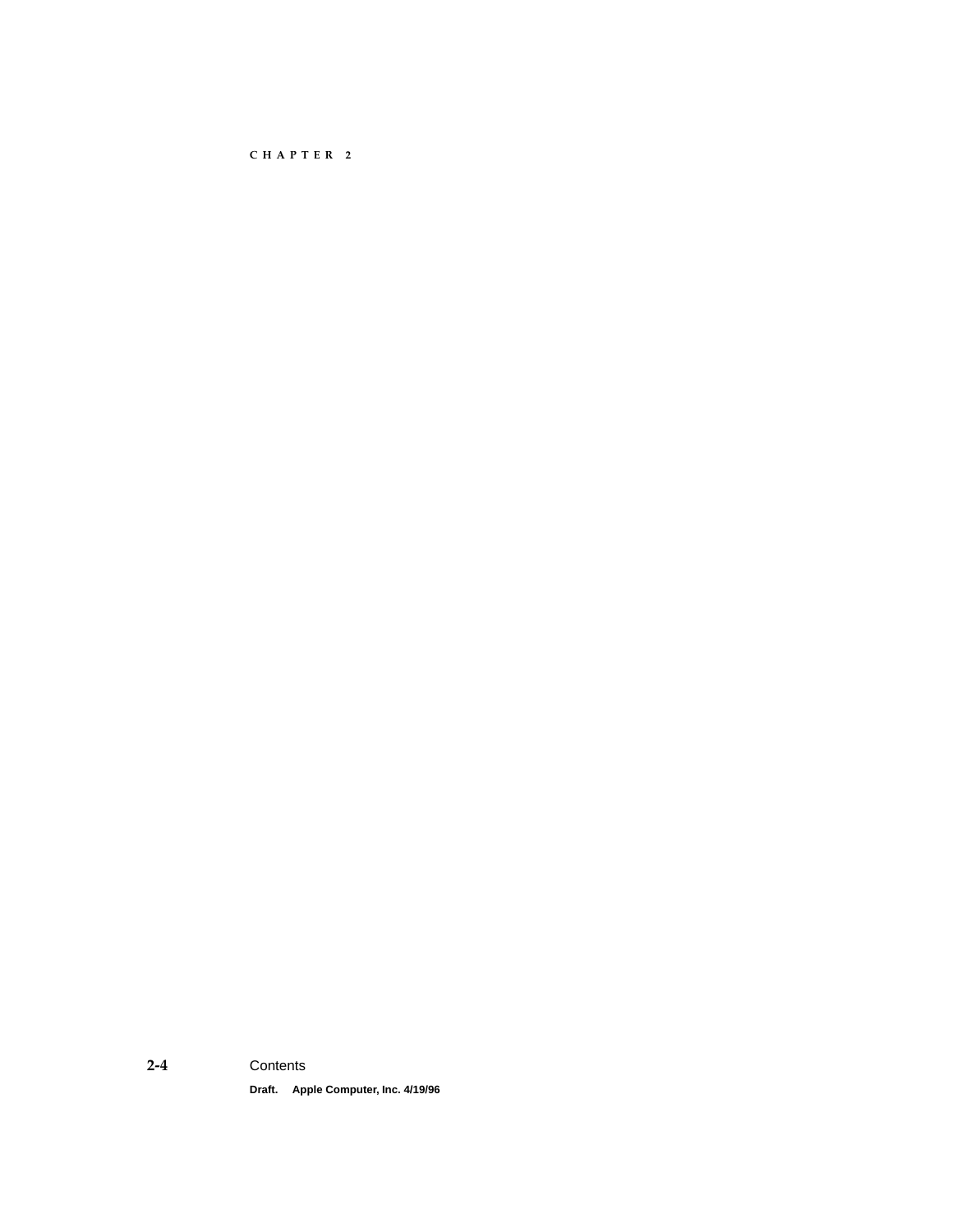Locale Object Manager Reference

# <span id="page-102-0"></span>Locale Object Manager Constants and Data Types 2

The Locale Object Manager provides a set of functions that manage, find, and provide access to data required by international system components and applications. These data are stored in the locale database. The database serves as a repository of international preferences and data organized into sets of information clustered along cultural lines, each of which composes a **locale**. Each locale represents a particular cultural entity. Locales are composed of **locale objects** that contain data pertaining to the locale's culture. In addition to data, locale objects contain names and attributes describing their data and its use in various ways. Your application uses these names and attributes to identify the content of locale objects whose data you are interested in. A locale can, and usually does, have multiple locale objects.

# Locale Reference

A **locale reference** is a private data type that refers to one of the locales belonging to the locale database. You use a locale reference to specify the locale you are interested in when you call the Locale Object Manager functions to access and act on the data contained in locales and to change the default locale to be used within your application's CFM context. You can think of a locale reference as a resolved locale identifier [\(page 2-16\).](#page-113-0)

You can search the **locale database** for information beginning from any locale. You use a locale reference to indicate a specific locale where you want to begin a search of the database. You can use the GetLocaleReference function [\(page 2-25\)](#page-122-0) to obtain a locale reference for a specific locale. You specify the locale for which you want a reference by giving its local identifier [\(page 2-16\).](#page-113-0)

At system startup, the Locale Object Manager establishes the default system locale based on the language and region for which the system is localized. The default system locale identifies the locale whose content is used for international text processing functions. Normally the system locale corresponds to the language the system is localized for. However, it is possible for the default system locale to differ from the language for which the system is localized.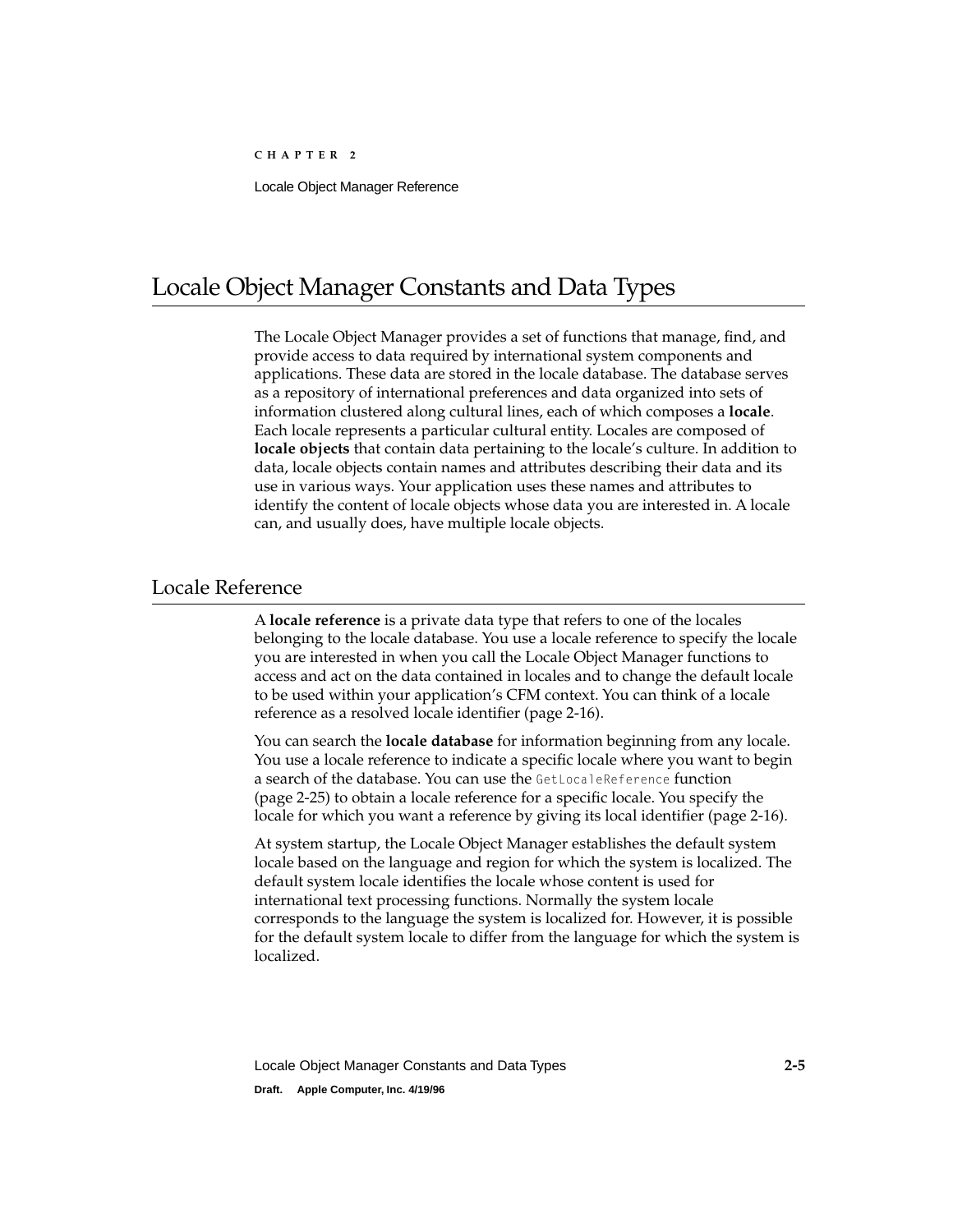<span id="page-103-0"></span>Locale Object Manager Reference

You can use the GetSystemDefaultLocaleRef function [\(page 2-25\)](#page-122-0) to obtain a reference to the default system locale.

The default system locale becomes the default locale for your application. However, you can change the application locale by calling the SetCurrentProcessLocale function [\(page 2-26\).](#page-123-0) At any time, you can obtain a reference for the locale of the current process by calling the GetCurrentProcessLocaleRef function [\(page 2-22\)](#page-119-0).

A locale reference is defined by a LocaleRef data type.

typedef struct OpaqueLocaleRef\* LocaleRef; /\* locale reference \*/

See ["Locale Object Manager Constants and Data Types" \(page 2-5\)](#page-102-0) for general information.

# Locale Iterator Reference

When you need to obtain data that pertains to a specific culture or certain types of data for processing text for different cultures—for sorting or word breaking, for example—you can query the locale database; the locale database contains the data or it contains information giving access to culturally related data stored elsewhere.

You can locate and retrieve certain types of data associated with different locales contained in the locale database by specifying a **locale object key name**. Locale object key names contribute to the information that the Locale Object Manager uses to catalog and find locale objects in the database.

You can refine the search for locale objects by specifying one or more locale object attributes [\(page 2-8\)](#page-105-0), for example, a specific language for which you want input methods. The locale object name and attributes you specify are used to search the database for locale objects containing matching values.

To search iteratively for more than one locale object that satisfies your matching criteria, you must first create a **locale iterator reference** containing information used to perform the search, such as where the Locale Object Manager should begin the search and the matching criteria it should use. A locale iterator reference is a private data structure created and maintained by the Locale Object Manager and returned to your application when you use LocaleIteratorCreate [\(page 2-42\)](#page-139-0) to create one.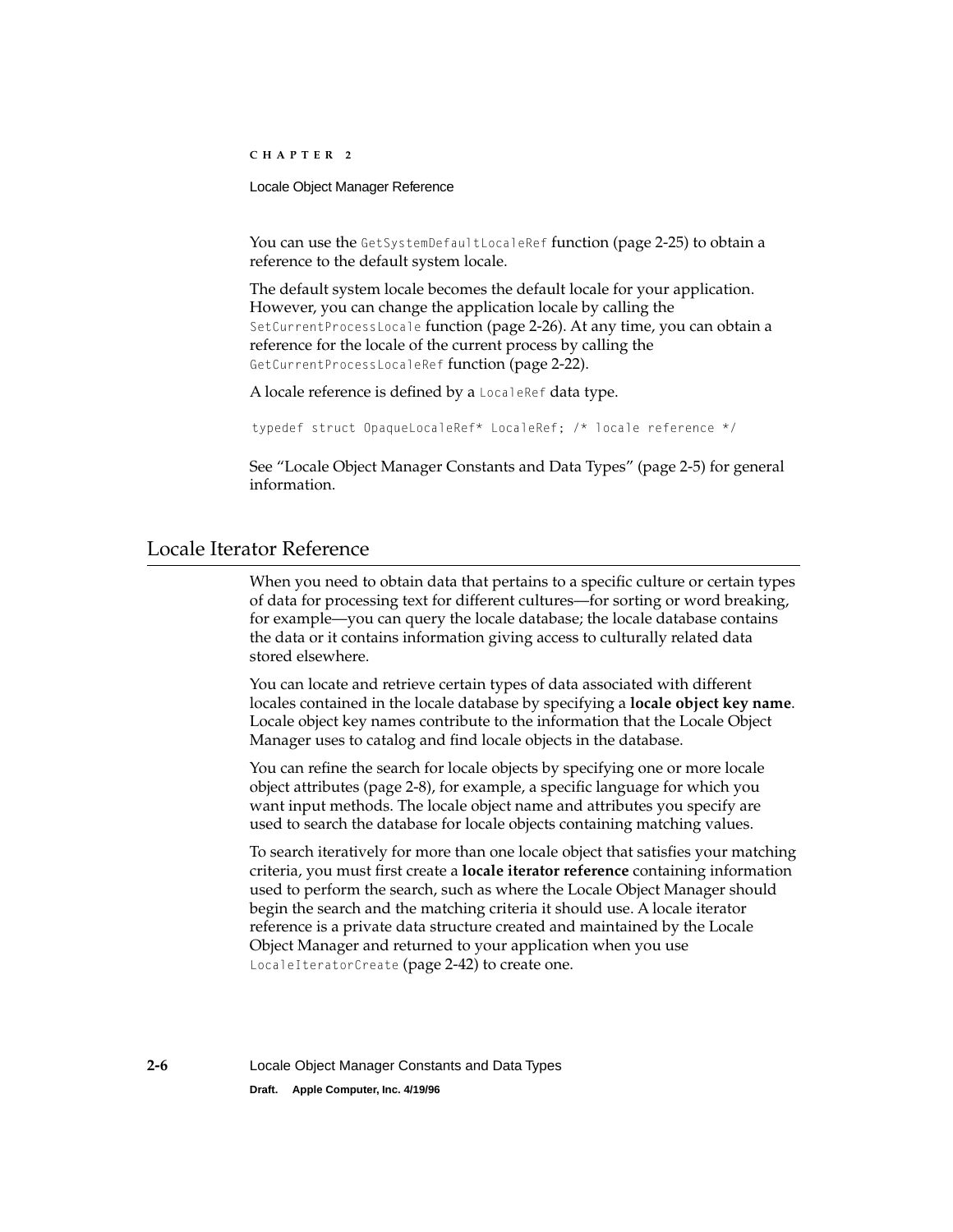<span id="page-104-0"></span>Locale Object Manager Reference

You pass the returned locale iterator reference to LocaleIterate [\(page 2-47\)](#page-144-0) to search iteratively through the locale database looking for locale objects whose locale object name and attributes match those you specified. A locale iterator reference is defined by a LocaleIteratorReference data type.

```
typedef struct OpaqueLocaleIteratorReference* LocaleIteratorReference;
   /* locale iterator reference */
```
See ["Locale Object Manager Constants and Data Types" \(page 2-5\)](#page-102-0) for general information.

# Locale Database Search Direction 2

You can specify the direction in which you want the locale database search to proceed—forward or backward from the starting locale position—when you use LocaleIterate [\(page 2-47\)](#page-144-0) to perform an iterative search throughout the database. You can use the constants defined by the following enumeration to specify the direction:

```
typedef UInt16 LocaleIterateOp;
enum {
   kLocaleForwardIterate = 0. /* foward databse search */
   kLocaleBackwardIterate = 1 / * backward databse search */};
```
## **Enumerator descriptions**

kLocaleForwardIterate

Search forward in the locale database starting from the locale specified in the locale iterator reference [\(page 2-6\).](#page-103-0)

kLocaleBackwardIterate

Search backward in the locale database starting from the locale specified in the locale iterator reference.

See ["Locale Object Manager Constants and Data Types" \(page 2-5\)](#page-102-0) for general information.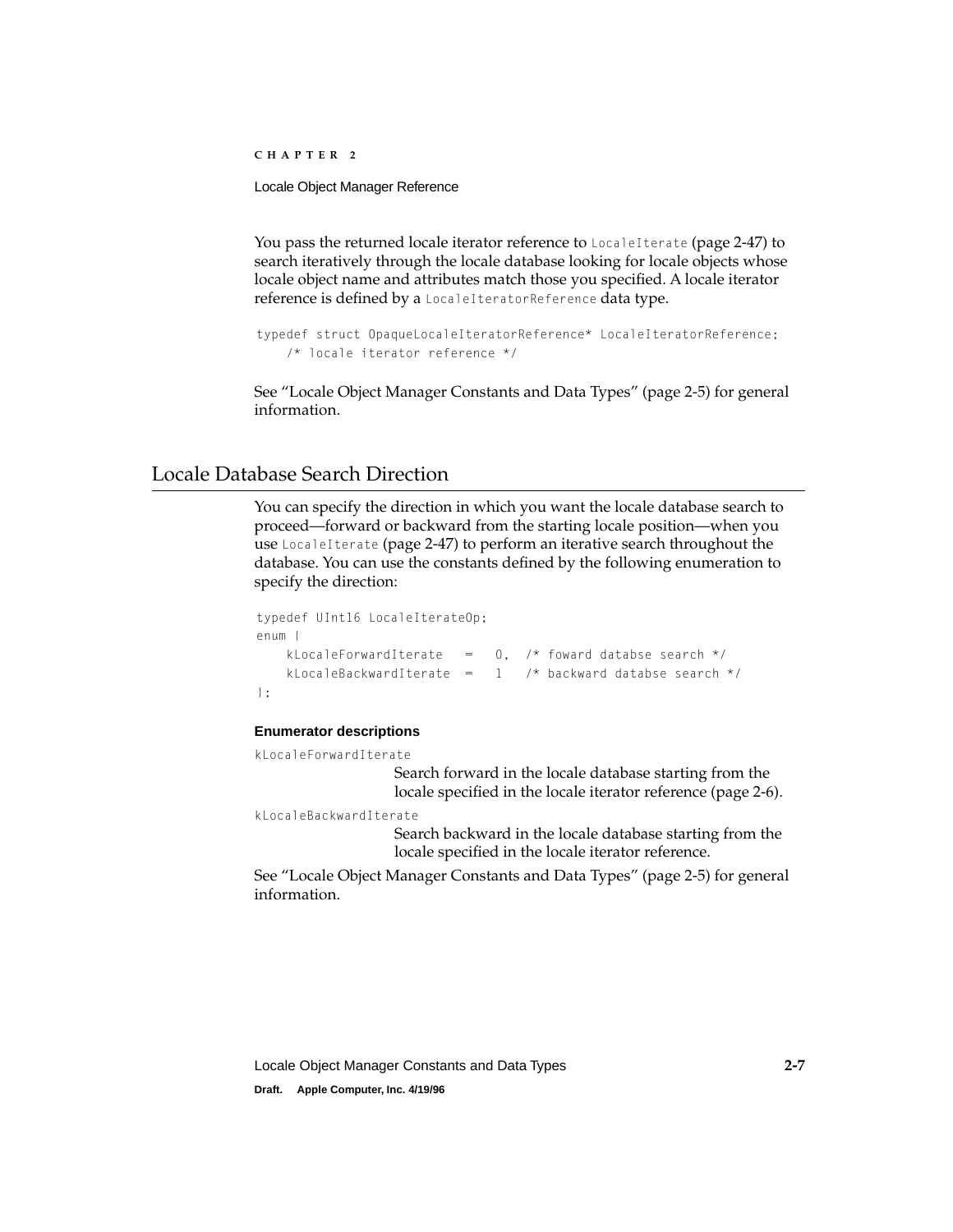Locale Object Manager Reference

# <span id="page-105-0"></span>Locale Object Reference

A **locale object reference** is a private data structure that refers to a specific locale object. You pass a locale object reference to the Locale Object Manager functions that you use to obtain the data contained in a locale object or to obtain information about a locale object, such as any of the user-displayable names associated with the locale object, the locale object's key name, any of its attributes, or the locale to which it belongs. You can preserve a locale object reference and use it at any time to obtain a pointer to the data the object contains.

The Locale Object Manager returns a locale object reference when you search the locale database for a locale object and when you temporarily add a locale object to it. These three functions return a locale object reference:

- When you use SearchOneLocaleObject [\(page 2-40\)](#page-137-0) to find the first locale object that matches your search criteria, the function returns a locale object reference, identifying the locale object, along with its data.
- For each matching locale object it finds, LocaleIterate [\(page 2-47\)](#page-144-0) returns the locale object reference of the locale object that satisfies the search-matching criteria along with that locale object's data.
- When you use AddLocaleObject [\(page 2-51\)](#page-148-0) to add a locale object to the database for the duration of the current process, it returns a locale object reference to you.

A locale object reference is defined by a LocaleObjectRef data type.

typedef struct opaque LocaleObjectRef; /\* locale object reference \*/

See ["Locale Object Manager Constants and Data Types" \(page 2-5\)](#page-102-0) for more information.

# Attribute Name-Value Pair Structure 2

Every locale object in the locale database contains an arbitrary set of attributes, each of which consists of a name-value pair. Sets of attributes contained within a locale object serve to classify the data the object contains along multiple lines so that it can be accessed according to any collection of its qualities at different times. For example, your application might look for all locale objects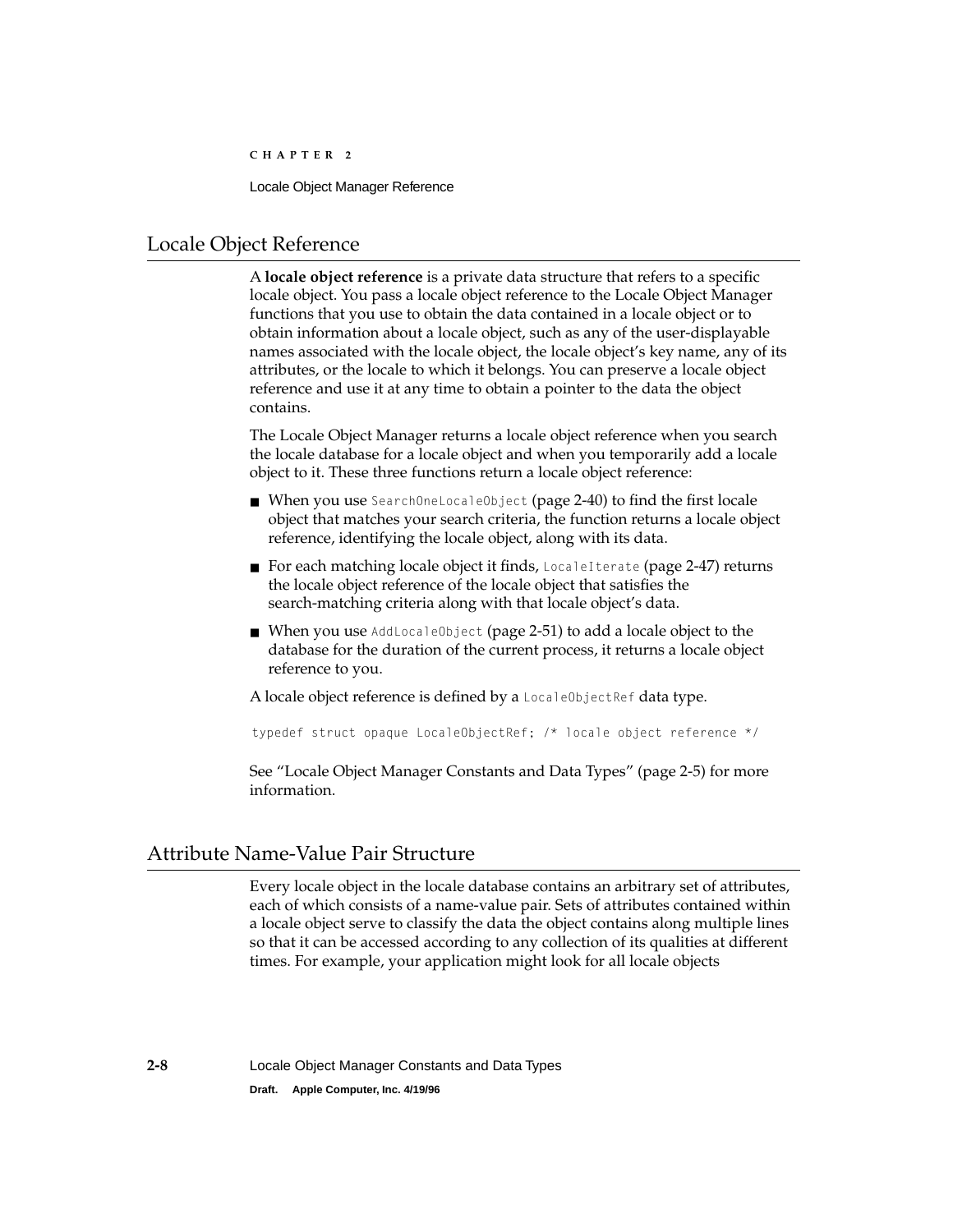#### Locale Object Manager Reference

containing one specific attribute while another application might look for locale objects having in common two or more attributes.

An attribute name describes the type of data the attribute value specifies. For example, a locale object might contain the predefined attribute name kLanguageName for which the associated attribute value is a specific language code.

You can provide one or more attribute name-value pairs as matching criteria to be used to search the locale database for locale objects. Along with a locale object key name, attribute name-value pairs identify and distinguish two locale objects that have the same key name. You can retrieve data contained in one or more locale objects belonging to the same or different locales by specifying a set of attributes; all locale objects having those attributes are made available to your application.

You specify attribute name-value pairs for use with the SearchOneLocaleObject function [\(page 2-40\)](#page-137-0) to search for a single locale object—the function returns the first locale object found that satisfies the matching criteria. You specify attribute name-value pairs when you create a locale iterator reference [\(page 2-6\)](#page-103-0) for use with the LocaleIterate function [\(page 2-47\)](#page-144-0) to search within and across locales for locale objects that satisfy the matching criteria.

To obtain all attribute name-value pairs associated with a specific object, you use the GetLocaleObjectAttributes function [\(page 2-31\)](#page-128-0).

You use an attribute name-value pair structure to specify an attribute. To specify more than one attribute, you pass the function a pointer to an array of name-value pairs. The attribute name-value pair structure is defined by the NameValuePair data type.

```
struct NameValuePair {
   StringPtr name; \frac{1}{x} name for attribute value */
   ByteCount valueLength; /* length of attribute data */
   void *value; /* attribute data */
};
typedef NameValuePair *NameValuePair;
```
#### **Field descriptions**

name **A Pascal string that ascribes a name to the attribute value.** The name describes the type of data the value carries. For this parameter, you can use one of the constants for the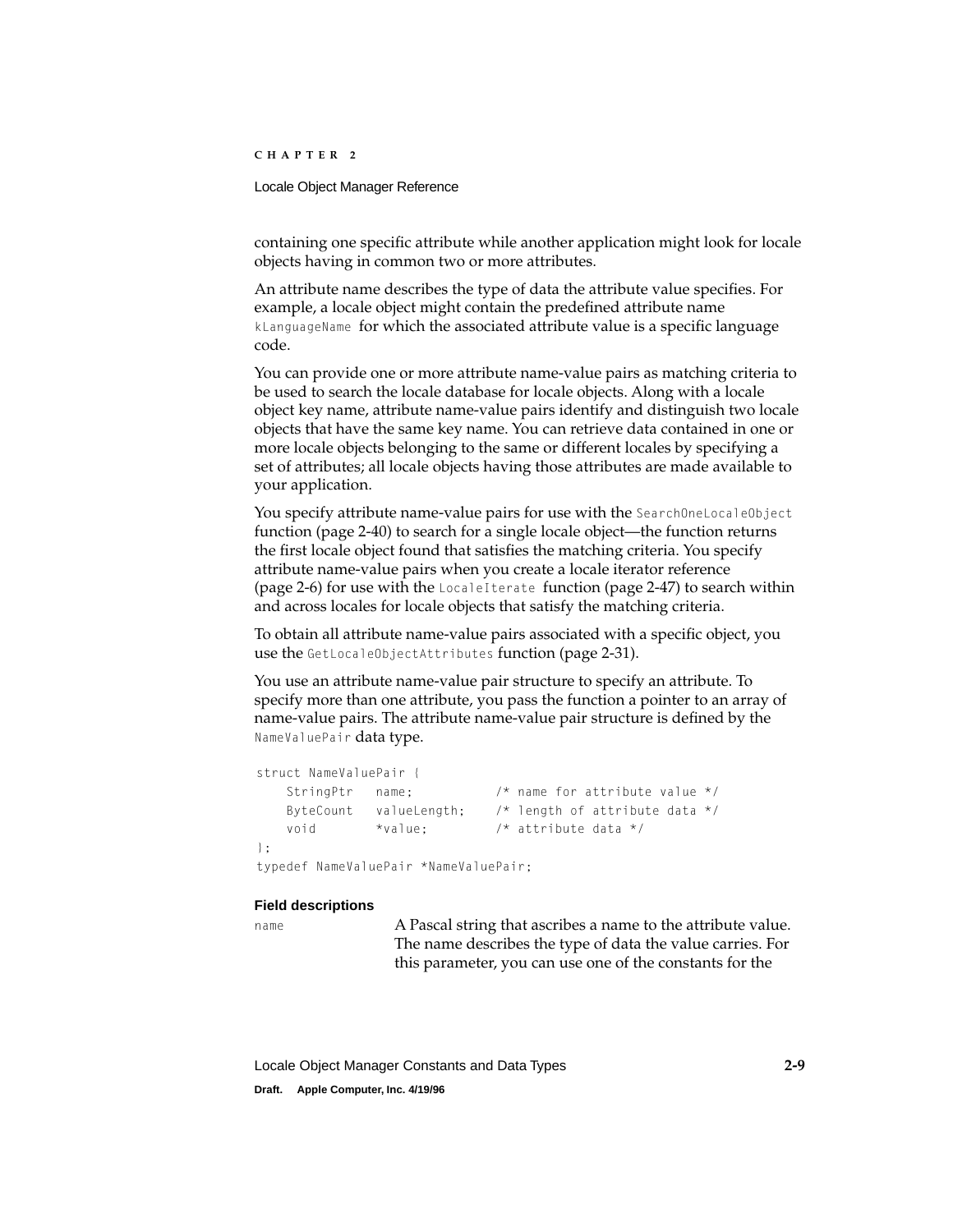#### <span id="page-107-0"></span>Locale Object Manager Reference

|                                                                          | attribute name strings (page 2-10) defined by the Locale<br>Object Manager for common attributes. |
|--------------------------------------------------------------------------|---------------------------------------------------------------------------------------------------|
| valueLength                                                              | The length in bytes of the attribute data given in the value<br>parameter.                        |
| value                                                                    | The attribute data.                                                                               |
| See "Locale Object Manager Constants and Data Types" (page 2-5) for more |                                                                                                   |

# **Standard Attribute Names**

information.

You use attribute name-value pairs [\(page 2-8\)](#page-105-0) as part of the search criteria you give when you use the Locale Object Manager to find data in the locale database.

A **locale object attribute** consists of a name-value pair that serves to classify the data a locale object contains in a particular way. A locale object includes an attributes table that contains various attributes, allowing the locale object to be categorized along multiple lines so that you can access it according to any collection of its qualities at different times.

The Locale Object Manager defines a set of attribute names for commonly used attributes. You can ascribe these names to attribute values to identify their content type. A locale object may have associated with it many other types of attributes each of which has a name consisting of an ASCII string not defined by the Locale Object Manager.

You can use these constants defined for the Locale Object Manager's attribute name strings as the value of the name field portion of an attribute name-value pair structure. The Locale Object Manager defines these standard attribute names:

```
#define kExecutableCfragName "\pexecutablecfrag" 
   /* attribute contains name of executable code fragment */
#define kSOMClassName "\psomclass"
   /* attribute contains SOM class name */
#define kUserVisibleName "\puservisiblename" 
   /* attribute contains user-displayable name */
#define kScriptName "\pscript"
   /* attribute identifies locale object data as System 7 international
      resource */
#define kLanguageName "\planguage"
```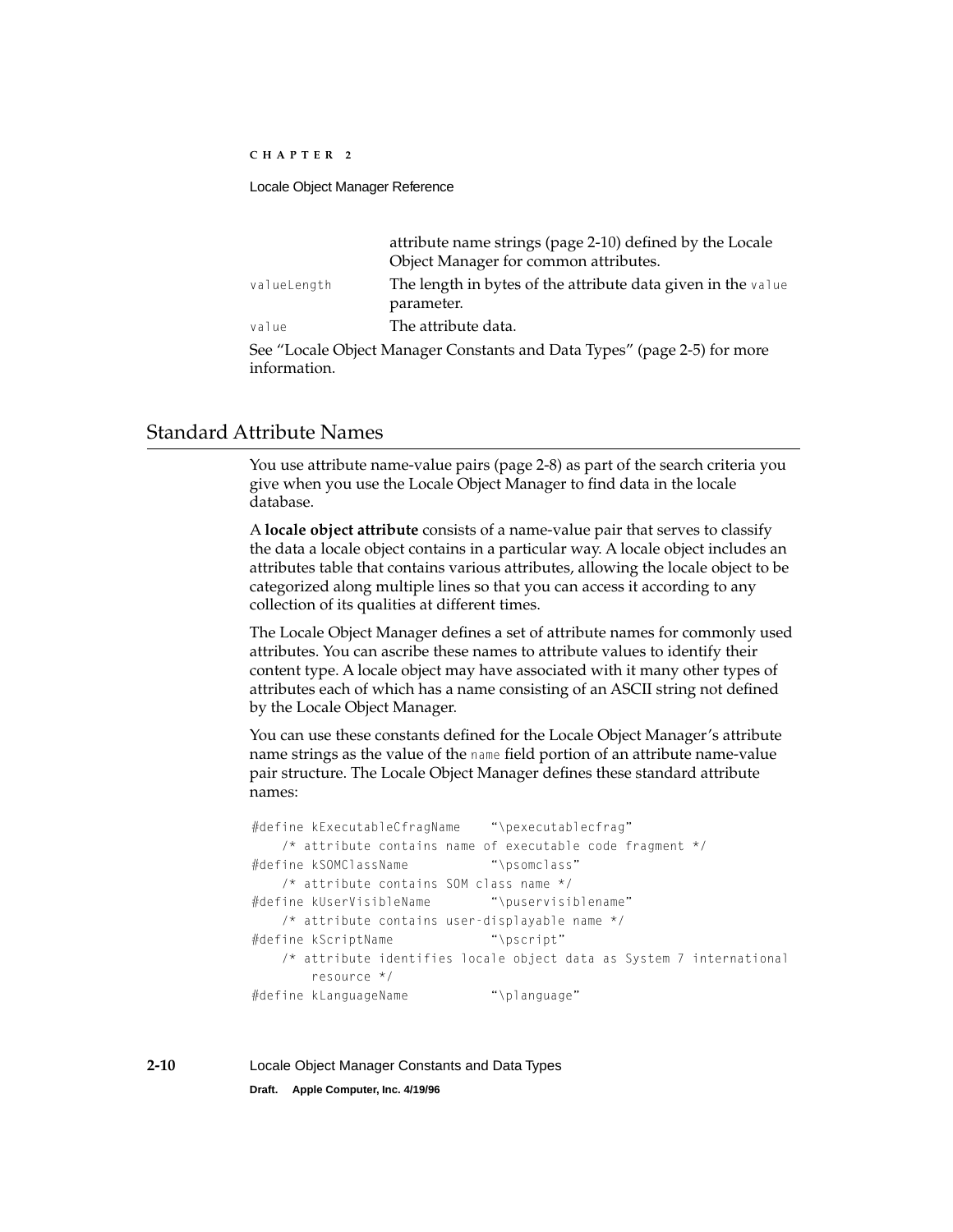#### Locale Object Manager Reference

```
/* attribute identifies language locale object data applies to */#define kRegionName "\pregion"
   /* attribute identifies region locale object data applies to */#define kResIDName "\presid"
   /* attribute identifies locale object data as System 7 international
      resource */
#define kEncodingName "\pencoding"
   /* attribute specifies text encoding */
#define kTextServiceTypeName "\ptextservice"
   /* attribute identifies the text service */#define kInputMethodTypeName "\pkeyboardinputmethod"
   /* attribute specifies the type of input method */#define kLocaleIdentifierName "\localeidentifier"
   /* attribute specifies the locale identifier */
```
#### **Constants descriptions**

kExecutableCfragName

|                      | Specifies that the attribute value contains the name of the<br>executable code fragment.                                                                        |
|----------------------|-----------------------------------------------------------------------------------------------------------------------------------------------------------------|
| kSOMClassName        | Specifies that the attribute value contains the SOM class<br>name.                                                                                              |
| kUserVisibleName     |                                                                                                                                                                 |
|                      | Labels the attribute value as containing text intended to be<br>displayed to the user, such as copyright information.                                           |
| kScriptName          | Marks data, identifying it as formerly System 7<br>international resource type data.                                                                            |
| kLanguageName        | Labels the attribute value as specifying the language to<br>which the data contained in the locale object applies.                                              |
| kRegionName          | Labels the attribute value as specifying the region to which<br>the data contained in the locale object applies.                                                |
| kResIDName           | Marks data, identifying it as formerly System 7<br>international resource type data.                                                                            |
| kEncodingName        | Labels the attribute value as specifying the text encoding.<br>See the "Low-Level Encoding Converter Manager<br>Reference" for a description of text encodings. |
| kTextServiceTypeName |                                                                                                                                                                 |
|                      | Specifies that the attribute value identifies the function<br>provided by the text service.                                                                     |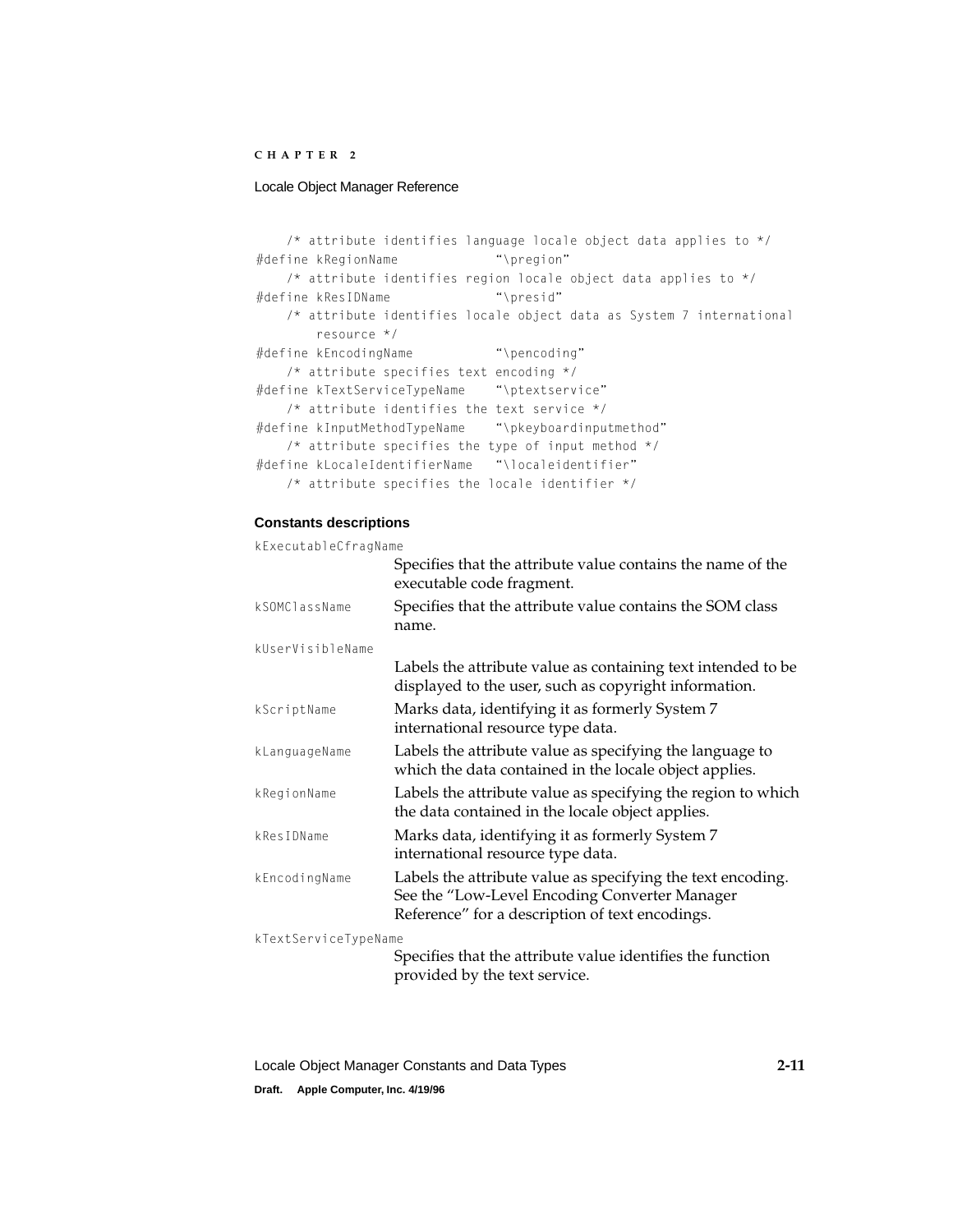kInputMethodTypeName

Labels the attribute value as specifying the input method type.

kLocaleIdentifierName

Labels the attribute value as containing a locale identifier value.

Any client of the Locale Object Manager—including other system components—can define name strings that are appropriate for the data contained in locale objects stored in the database.

If you are interested in a set of standard name strings for a particular system component, such as the Text Services Manager, refer to the reference chapter for that component.

See ["Locale Object Manager Constants and Data Types" \(page 2-5\)](#page-102-0) for general information.

## Name-Table Entry 2

Every locale object in the database has associated with it a **locale object names table** that contains at least two name records for the set of names associated with the locale object. In addition to the locale object key name, the names table always contains a user-visible name for the locale object. Like the key name, which is used internally, the user-visible name string indicates the type of data the locale object contains, only it is meant to be displayed to the user.

A names table can include additional names containing text strings that your application can display to your user to describe aspects of the data that the locale object provides, for example, a copyright notice.

When you use the AddLocaleObject function [\(page 2-51\)](#page-148-0) to temporarily add a locale object to the database, you can specify any of the user-displayable names and their identifiers for the locale object.

You use a name-table entry structure to specify a user-displayable name. To specify more than one name-table entry, you pass the function a pointer to an array of name-table entry structures. The NameTableEntry data type defines the name-table entry structure.

```
struct NameTableEntry {
   LocaleNameIdentifier nameID; /* user name identifier*/
   UInt16 reserved; /* reserved for future use */
```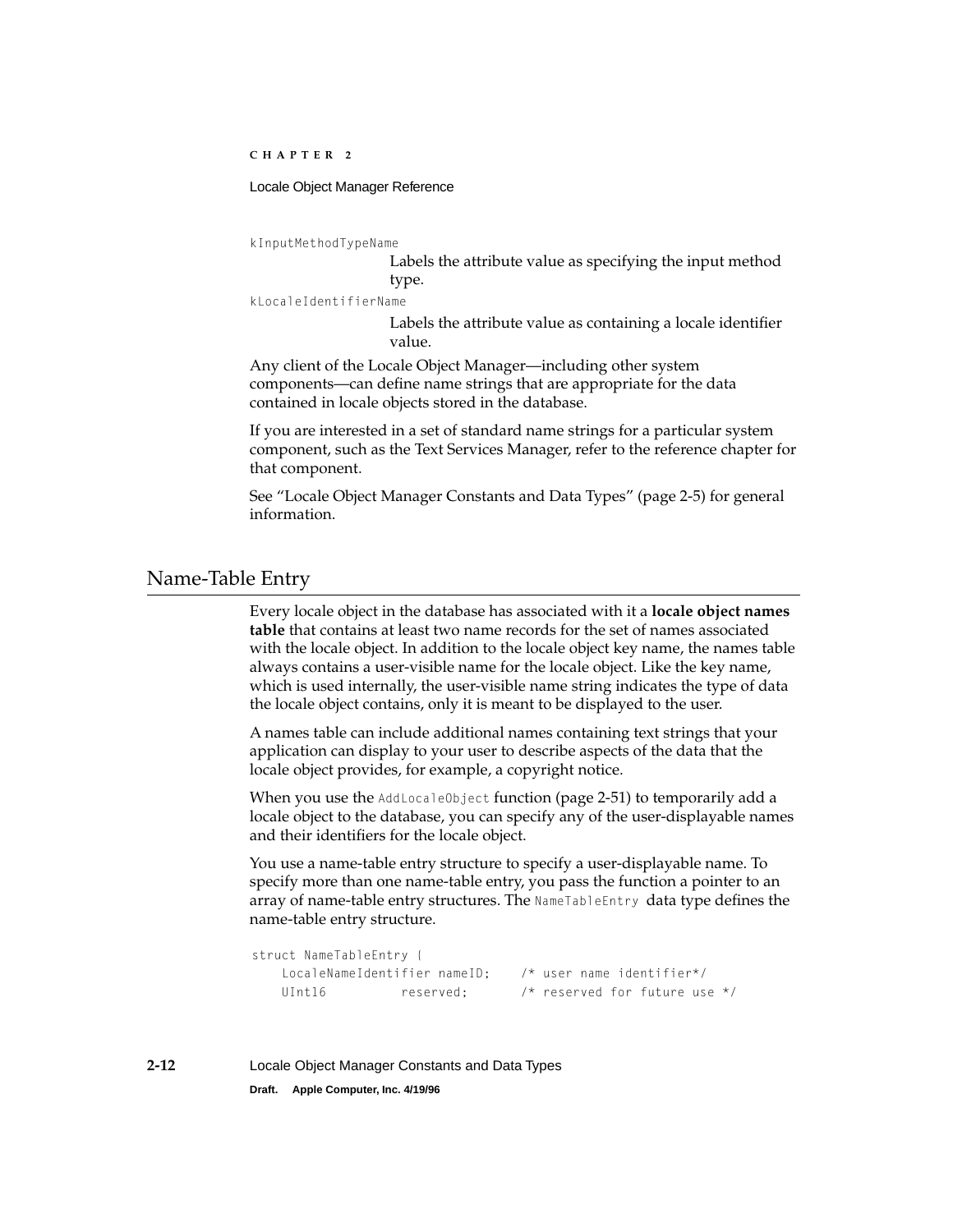#### <span id="page-110-0"></span>Locale Object Manager Reference

| TextObject<br>$\}$ ;                                                | name:                    |                                                                                                                                                                                                                                                                                                                                                                                                              | $/*$ text object containing name $*/$ |  |
|---------------------------------------------------------------------|--------------------------|--------------------------------------------------------------------------------------------------------------------------------------------------------------------------------------------------------------------------------------------------------------------------------------------------------------------------------------------------------------------------------------------------------------|---------------------------------------|--|
| typedef struct NameTableEntry NameTableEntry;                       |                          |                                                                                                                                                                                                                                                                                                                                                                                                              |                                       |  |
| nameID                                                              |                          | The identifier for the user name specified in the TextObject<br>parameter. You use one of the locale object name identifier<br>constants (page 2-13) to specify the name ID.                                                                                                                                                                                                                                 |                                       |  |
| reserved                                                            | Reserved for future use. |                                                                                                                                                                                                                                                                                                                                                                                                              |                                       |  |
| name                                                                |                          | A text object containing the user name text string whose<br>identifier you specified in the name ID parameter, the text<br>encoding, and the language and region for the text string.<br>For information on text objects, see "Text Object Manager<br>Reference," to be provided later. For information on text<br>encodings, see "Low-Level Encoding Converter Manager<br>Reference," to be provided later. |                                       |  |
| See "Locale Object Manager Constants and Data Types" (page 2-5) for |                          |                                                                                                                                                                                                                                                                                                                                                                                                              |                                       |  |

e Object Manager Constants and Data Types" (page 2-5) for high-level information.

## Locale Object Name Identifier Constants 2

A locale object names tables contains name records for the set of names associated with the locale object. The names table includes a key name for the locale object that the Locale Object Manager uses to catalog the locale object in the database. The key name serves as the primary search key. Two examples of key names are inputmethod and collatetable.

You use a locale object's key name to specify the primary search key for functions that take a keyName parameter. You specify a locale object key name, for example, as part of the search criteria you provide when you call the LocaleIterateCreate function [\(page 2-42\).](#page-139-0)

Most of the names in the names table exist so that you can describe the data contents of a locale object to a user, for example, the user-visible name indicating the type of data and the copyright notice. You can obtain any of these name strings to display to the user by giving the identifier of the name whose data you want.

Each locale object name has associated with it an identifier that serves to identify the type of data the name string contains. The Locale Object Manager defines constants for these identifier names that you can use to specify which of a locale object's names you want to obtain when you call GetLocaleObjectName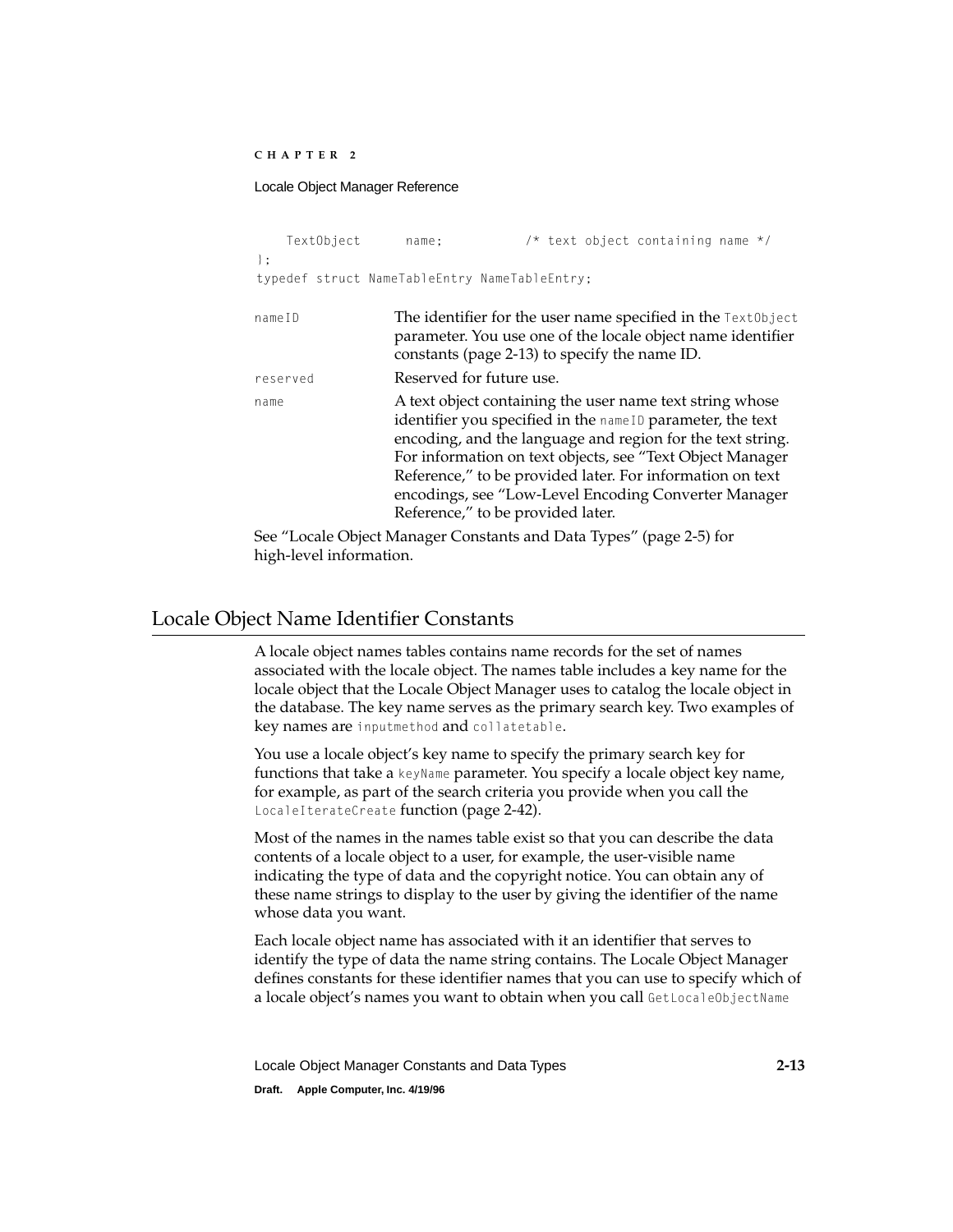#### Locale Object Manager Reference

[\(page 2-28\)](#page-125-0). When you call GetLocaleObjectName, you specify the text encoding used for the name string. Using name identifiers allows a locale object to contain multiple localized name strings.

The Locale Object Manager defines the following six identifier name constants:

```
typedef SInt16 LocaleNameIdentifier;
enum {
   kLocaleObjectKeyNameIdentifier = 0. /* identifier for key name \star/
   kLocaleObjectUserName = 1, /* identifier for user-visible name */
   kLocaleObjectCopyrightString = 2, /* identifier for copyright value */
   kLocaleObjectManufacturerString = 3, /* identifier for manufacturer value */kLocaleObjectFunctionDescription = 4, /* identifier for function value */kLocaleObjectVersionString = 5 /* identifier for version number
                                             value */
```
};

### **Constants descriptions**

kLocaleObjectKeyNameIdentifier

Identifier name for the locale object key name. The Locale Object Manager uses this name as a key into the database to find locale objects of this type. You can obtain the locale object key name without using an identifier name by calling GetLocaleObjectKeyName [\(page 2-30\)](#page-127-0). You do not display the key name to the user.

kLocaleObjectUserName

Identifier name for the locale object user-visible name to display to the user.

kLocaleObjectCopyrightString

Identifier name for the copyright value, which is a string you might want to display to the user.

kLocaleObjectManufacturerString

Identifier name for the manufacturer value, which is a string you might want to display to the user.

kLocaleObjectFunctionDescription

Identifier name for the function value that specifies the purpose or type of function provided by the object's data, for example, "U.S. English Configuration Table".

kLocaleObjectVersionString

Identifier name for the version number value that specifies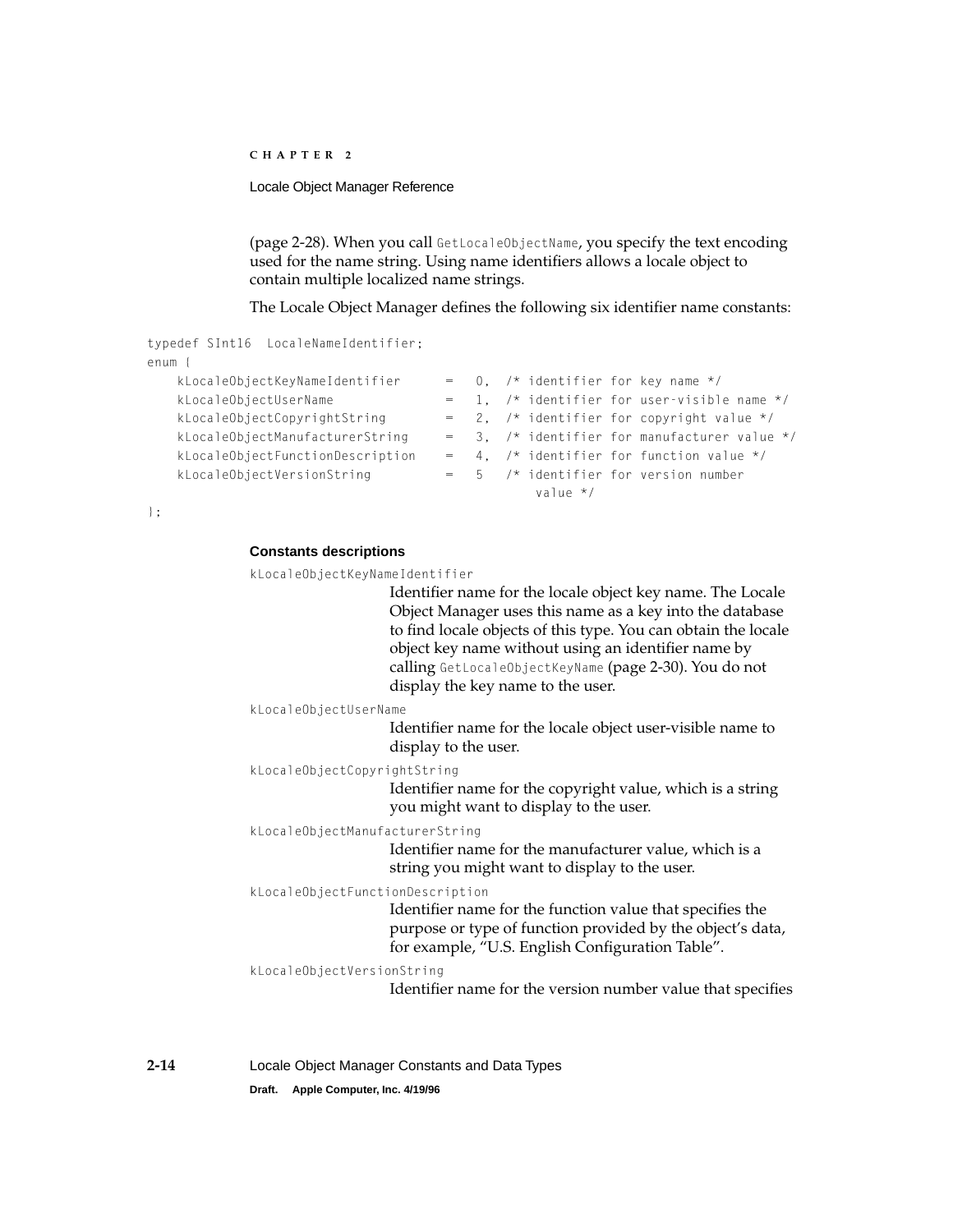the version of the locale object's data. For example, a version number value might specify the following string: "Apple Computer Japanese Input Method. Version 1.0".

<span id="page-112-0"></span>See ["Locale Object Manager Constants and Data Types" \(page 2-5\)](#page-102-0) for high-level information.

## Locale Name Identifier for Locale's Default Values 2

You can obtain default values defined for a locale to display to your user by calling the GetLocaleInformation [\(page 2-35\)](#page-132-0) function and giving the name identifier of the default you are interested in. GetLocaleInformation returns a text object from which you can extract the default value text string. To tell GetLocaleInformation which of the locale's default values you want, you specify a locale default name identifier. The Locale Object Manager defines the following locale default name identifier constants for a locale's default values.

typedef LocaleNameIdentifier LocaleDefaultValue;

enum {

| kLocaleLanguageID              | $=$ | $0x000A$ .         | $/*$ language id $*/$                |
|--------------------------------|-----|--------------------|--------------------------------------|
| kLocaleLanguageLocalizedName   | $=$ | $1$ .              | $/*$ localized name of language $*/$ |
| kLocaleLanguageEnglishName     | $=$ | $0 \times 000B$ .  | $/*$ English name of language $*/$   |
| kLocaleAbbreviatedLanguageName | $=$ | $0 \times 0000C$ . | $/*$ abbreviated language name $*/$  |
| kLocaleLanguageNativeName      | $=$ | $0 \times 0000$ .  | $/*$ native name of language $*/$    |
| kLocaleCountryCode             | $=$ | $0 \times 000E$ .  | $/*$ country code */                 |
| kLocaleLocalizedCountryName    | $=$ | $0 \times 000$ F.  | $/*$ localized name of country $*/$  |
| kLocaleEnglishCountryName      | $=$ | $0x1002$ .         | $/*$ English name of country $*/$    |
| kLocaleAbbreviatedCountryName  | $=$ | $0 \times 001$ F.  | $/*$ abbreviated country name $*/$   |
| kLocaleNativeCountryName       | $=$ | $0x002F$ .         | $/*$ native name of country $*/$     |
|                                |     |                    |                                      |

};

#### **Field descriptions**

kLocaleLanguageID A three-character language code from ISO 639. kLocaleLanguageLocalizedName

> The fully-localized name for the Locale file. (This is a synonym for kLocaleObjectUserName.)

kLocaleLanguageEnglishName

The full English name of the locale, from ISO 639. Characters composing the name are restricted to characters in the 7-bit ASCII encoding.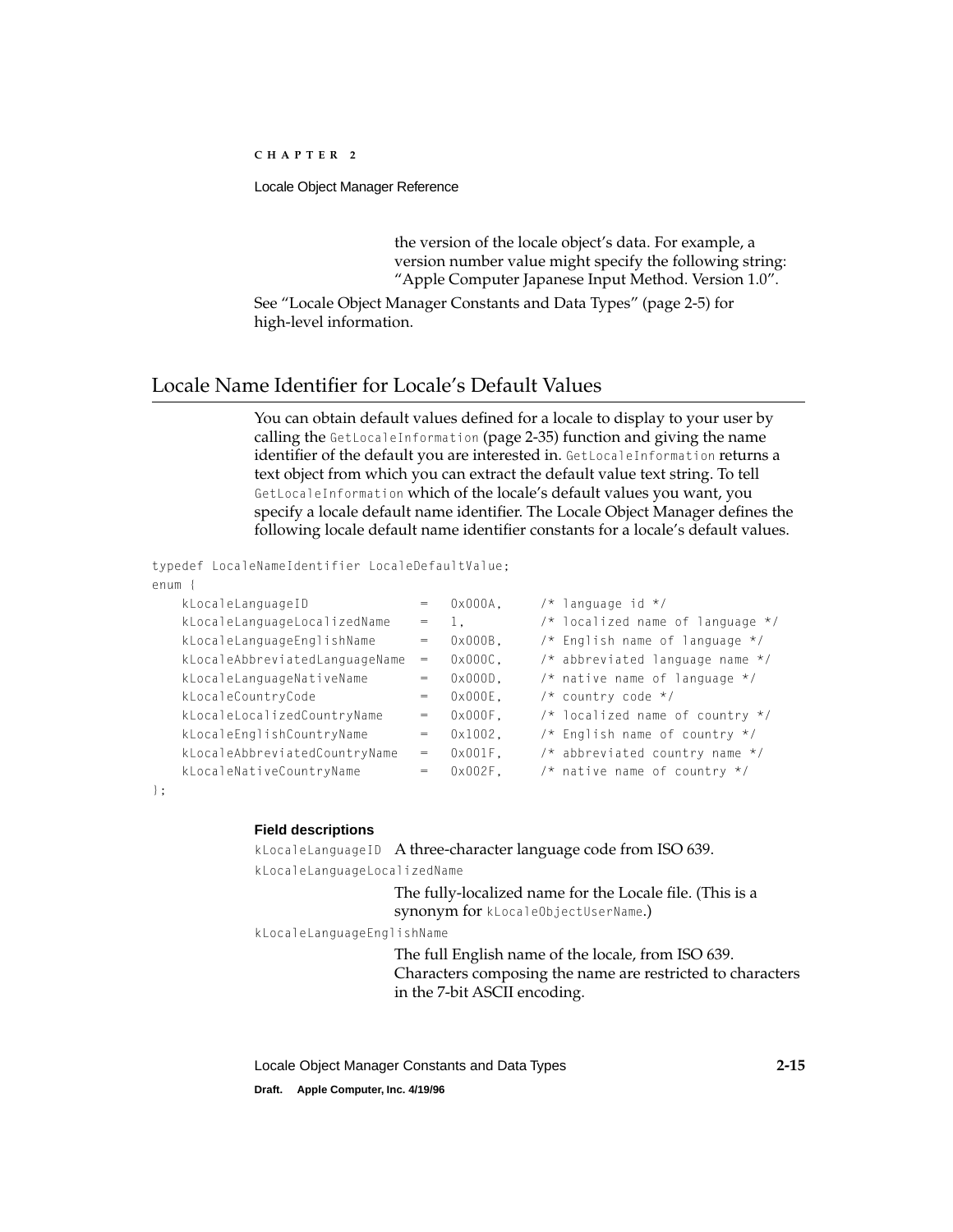#### <span id="page-113-0"></span>Locale Object Manager Reference

kLocaleAbbreviatedLanguageName The abbreviated name of the language. (This is a synonym for kLocaleLanguageID.) kLocaleLanguageNativeName A synonym for kLocaleObjectUserName and kLocaleLanguageLocalizedName. kLocaleCountryCode A two-character code, from ISO 3166. kLocaleLocalizedCountryName The fully localized country or territory name. kLocaleEnglishCountryName The full English name of the country, from ISO 3166. Characters composing the name are restricted to characters in the 7-bit ASCII encoding. kLocaleAbbreviatedCountryName The abbreviated name of the country. For example, U.S is the abbreviated name of the United States. kLocaleNativeCountryName A synonym for kLocaleLocalizedCountryName. See ["Locale Object Manager Constants and Data Types" \(page 2-5\)](#page-102-0) for high-level information.

## Locale Identifier and Constants 2

A **locale identifier** is a packed value containing packed language and region codes, and a customization code indicating whether the locale is a customized version of a standard locale. Your application can create a locale identifier and use it to obtain a locale reference [\(page 2-5\).](#page-102-0) You can think of a locale reference as a resolved locale identifier.

You use a locale identifier to indicate the locale for which you want to obtain a reference when you call the GetLocaleReference function [\(page 2-25\)](#page-122-0).

The Locale Object manager returns a locale identifier to you when you use CreateLocaleIdentifier to create one. The Locale Object Manager provides a number of functions [\(page 2-60\)](#page-157-0) that you can use to obtain the locale identifier for locales that reside in the locale database on the current system. Once a locale identifier exists, you can use Locale Object Manager functions to extract the language, region, and customization information that it contains.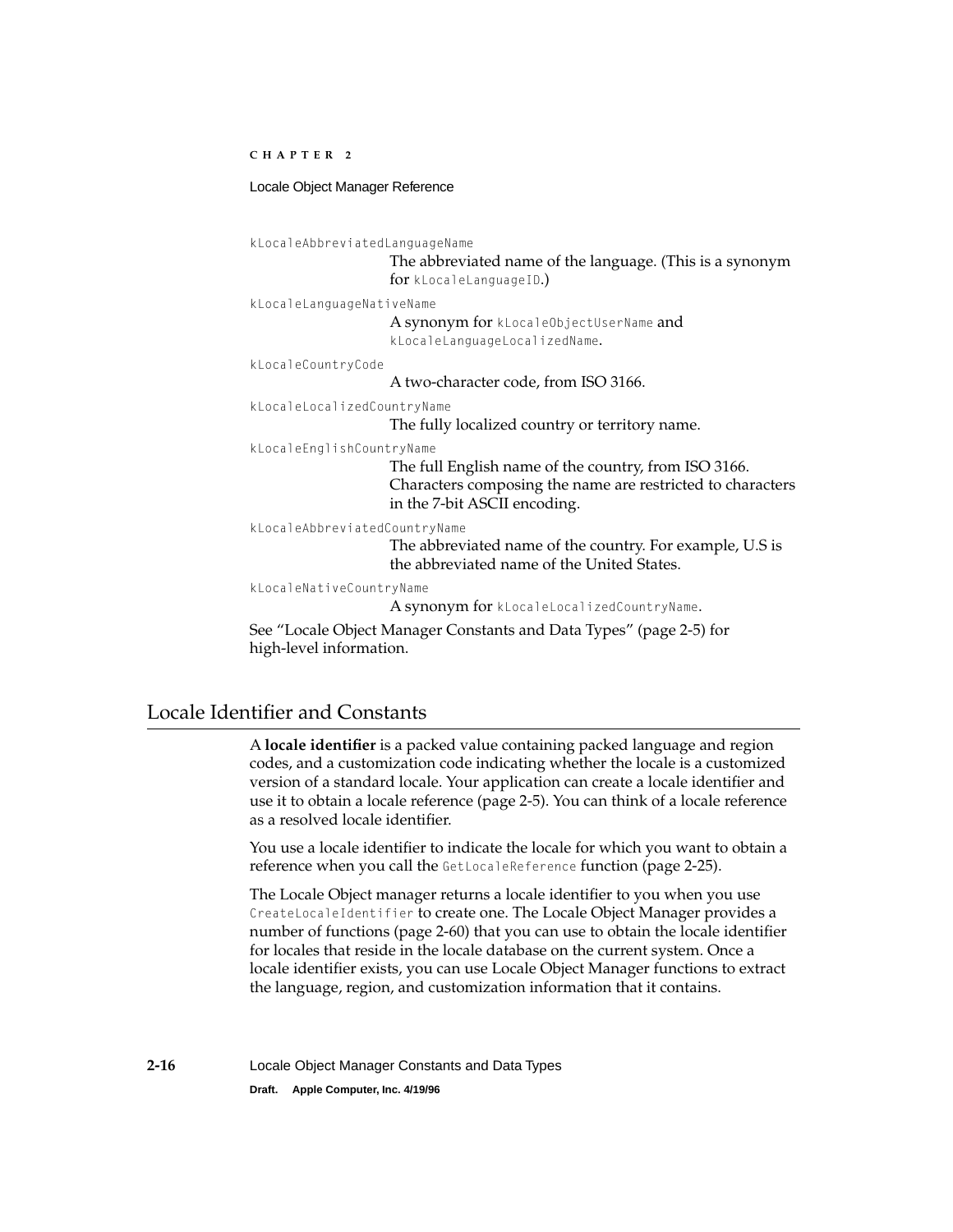#### Locale Object Manager Reference

A locale identifier is defined by a LocaleIdentifier data type.

```
typedef UInt32 LocaleIdentifier; /* locale identifier */
```
The Locale Object Manager defines the following constants that you can use to specify the wildcard locale identifier, the system default locale identifier, or the user default locale identifier.

```
typedef UInt32 LocaleIdentifier;
enum {
   kLocaleIdentifierWilldCard = 0x00000000.
       /* locale identifier wildcard */
   kSystemDefaultLocaleIdentifer = 0x7FFFFFF,/* locale identifier for system default locale */
   kUserDefaultLocalefdentifer = 0x7EEEEEE/* locale identifier for application's default locale */
};
```
### **Enumerator descriptions**

kLocaleIdentifierWildCard

Specifies a locale identifier that matches on any language, region, and customization code. If you pass this constant to GetLocaleReference [\(page 2-23\)](#page-120-0), the function returns the locale used for your application's current process.

```
kSystemDefaultLocaleIdentifer
```
Specifies the system default locale identifier. You can obtain a locale reference to the system locale by passing this constant to the GetLocaleReference function.

kUserDefaultLocaleIdentifer

Specifies the application's default current locale identifier. You can obtain a locale reference to the user locale by passing this constant to the GetLocaleReference function.

See ["Locale Object Manager Constants and Data Types" \(page 2-5\)](#page-102-0) for general information.

## Locale Language Codes and Wildcard 2

A locale language code is a three-character, lowercase identifier used to indicate a particular written version of a language for the Mac OS 8. The Mac OS 8 recognizes the language codes defined by the International Standards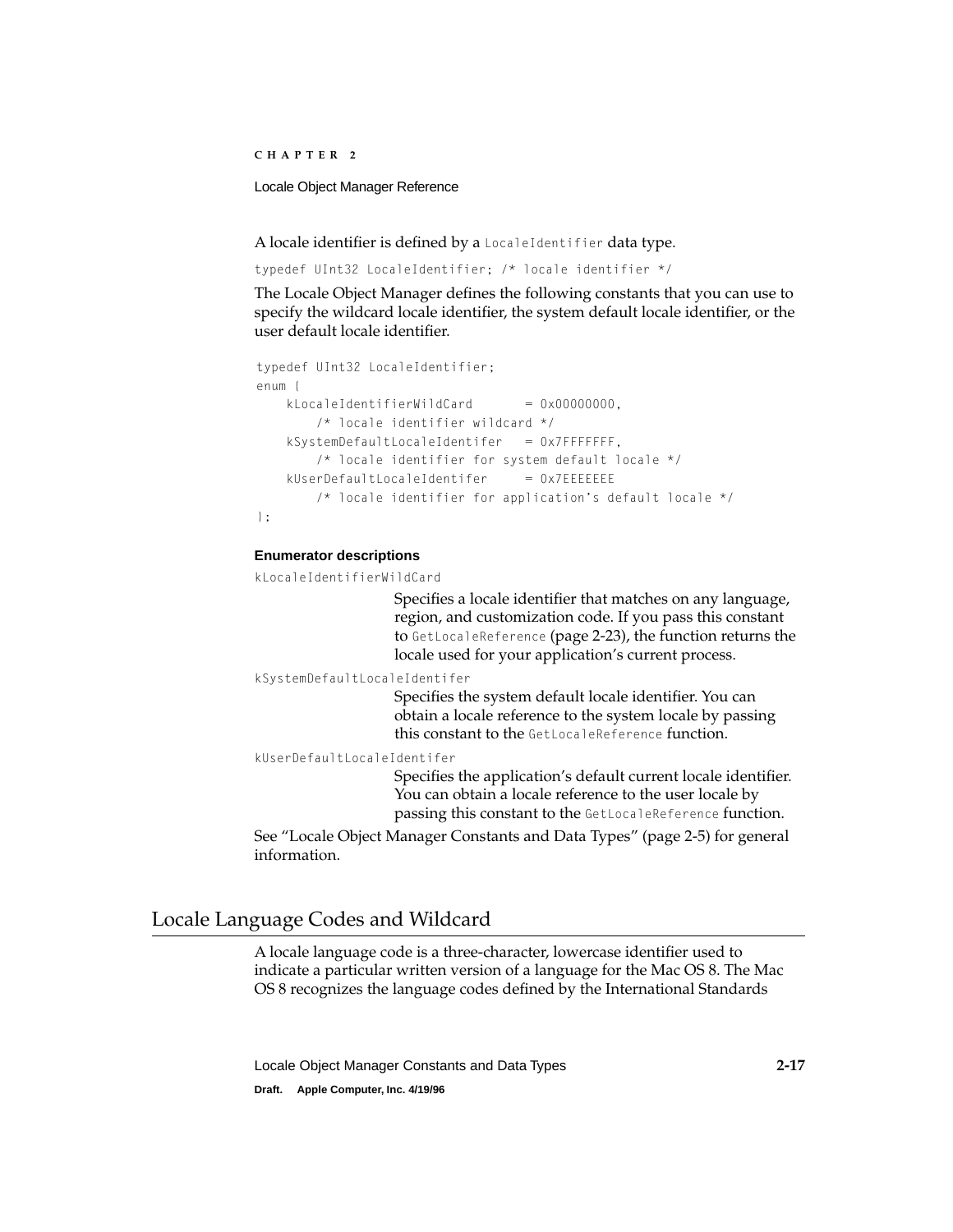Locale Object Manager Reference

Organization (ISO) in the "Code For the Representation of Names of Languages, alpha-3 code" dated December 16, 1991 (ISO CD 639/2 draft proposal). For your convenience the constants defined for these codes are included as comments in the TextCommon.h file.

If you do not know the language for a particular locale for which you want to create a locale identifier, you can specify the locale language code wildcard when you call the CreateLocaleIdentifier function [\(page 2-61\).](#page-158-0)

The LocaleLanguageCode data type defines the language code. The following enumeration defines the locale language code wildcard constant:

```
typedef OSType LocaleLanguageCode;
enum {
    kLocaleLanguageWildCard = 0 \times 000000000 /* locale language wildcard */
};
```
See ["Locale Object Manager Constants and Data Types" \(page 2-5\)](#page-102-0) for general information.

## Locale Region Code and Wildcard

A region code is a two-character, uppercase identifier used to indicate a particular geographical region or territory. The Mac OS 8 recognizes the region codes defined by the International Standards Organization (ISO) in the "Code For the Representation of Names of Languages, alpha-3 code" dated December 16, 1991 (ISO CD 639/2 draft proposal). For your convenience the constants defined for these codes are included as comments in the TextCommon.h file.

If you do not know the region for a particular locale for which you want to create a locale identifier, you can specify the locale region code wildcard when you call the CreateLocaleIdentifier function [\(page 2-61\).](#page-158-0)

The LocaleRegionCode data type defines the region code. The following enumeration defines the locale region code wildcard constant:

```
typedef UInt16 LocaleRegionCode;
enum {
    kLocaleRegionWildCard = 0 \times 0000, /*locale region wildcard */
};
```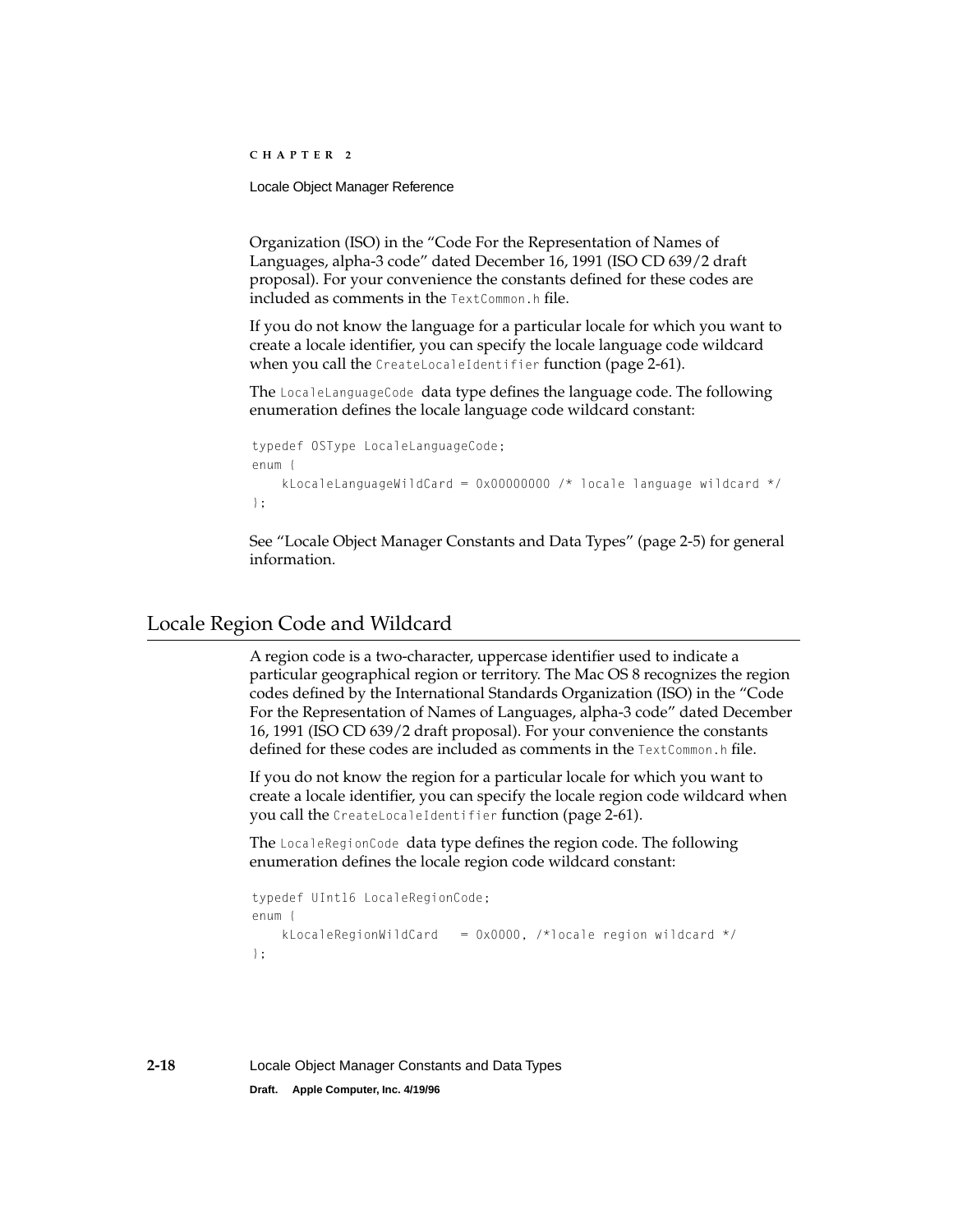See ["Locale Object Manager Constants and Data Types" \(page 2-5\)](#page-102-0) for high-level information.

## Locale Customization Code and Wildcard 2

The Locale Object Manager creates a custom locale based on a locale that exists in the locale database when some aspect of the original locale is changed. The Locale Object Manager assigns a customization code to the locale identifier for the new version of the locale. For example, if a French-Canadian locale is modified in some way—suppose any of the default values for the locale, such as a number separator, have been changed—the Locale Object Manager would create a new custom version of the locale and assign it a customization code.

The Locale Object Manager sets a customization code internally to indicate that the locale is a customized version of a standard system locale. Because this value is set internally, you should always specify the kLocaleCustomizationWildCard constant for the CreateLocaleIdentifier function [\(page 2-61\)](#page-158-0) when you call the function to create a locale identifier.

The LocaleCustomizationCode data type defines the customization code. The following enumeration defines the locale customization code wildcard constant:

```
typedef UInt16 LocaleCustomizationCode;
enum {
    kLocaleCustomizationWildCard = 0x0000 
        /* locale customization wildcard */
};
```
See ["Locale Object Manager Constants and Data Types" \(page 2-5\)](#page-102-0) for general information.

## Locale Object Tag Index 2

A locale object can contain additional data related to its primary data. For example, this associated data might contain an icon for the primary data or it might contain additional user-displayable names beyond the set allowed in a names table [\(page 2-13\)](#page-110-0) for a locale object. Each collection of associated data for a locale object is identified by a four-character tag that is stored along with the data.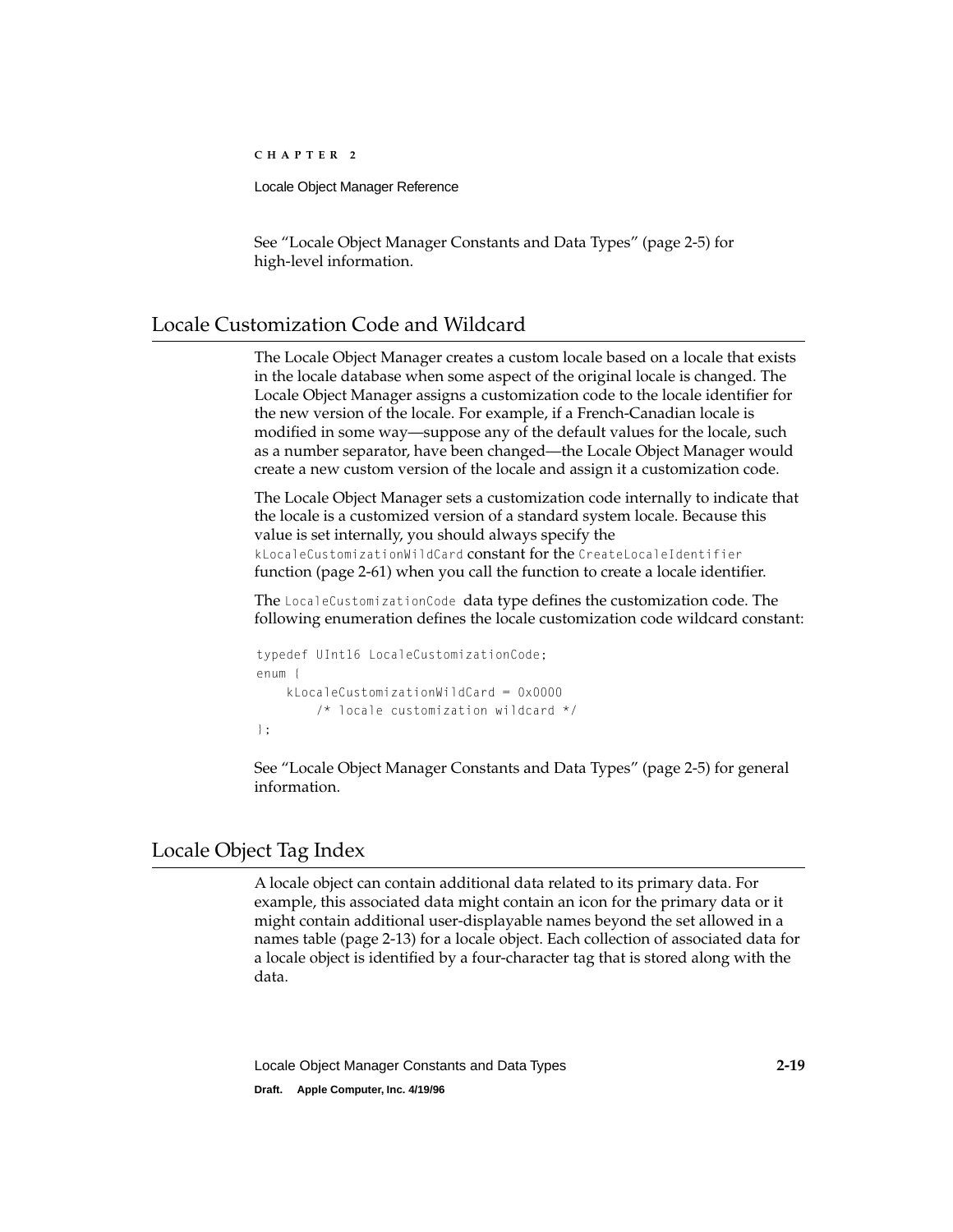Locale Object Manager Reference

A locale object may have associated with it multiple collections of associated data. To obtain data associated with a locale object's primary data, you identify the type of associated data by specifying the data's tag. If you don't know the tag name for a collection of data, you can use the GetIndexedAssociatedData function [\(page 2-57\)](#page-154-0) to retrieve additional data associated with a locale object by specifying the zero-based index number of the tag. You can use CountLocaleObjectAssociatedDataTags [\(page 2-56\)](#page-153-0) to get the number of collections of data using the count to increment through the tag indices.

The Locale Object Manager defines the following data type that you use to specify a tag index:

```
typedef UInt32 LocaleObjectTagIdentifier; 
    /* locale associated data type tag */
```
See ["Locale Object Manager Constants and Data Types" \(page 2-5\)](#page-102-0) for high-level information.

## Associated-Data Tag 2

A locale object can contain additional data associated with its primary data. For example, this data might specify an icon for the primary data or it might contain additional user-displayable names beyond the set allowed in a names table [\(page 2-13\)](#page-110-0) for a locale object. Each collection of associated data for a locale object is identified by a four-character tag that is stored along with the data.

When you want to obtain data associated with the primary data of a locale object, you pass the GetLocaleObjectAssociatedData function the associated data's tag. The GetIndexedAssociatedData function [\(page 2-57\)](#page-154-0) returns the data tag and data you identify by index.

The Locale Object Manager defines the following data type for specifying an associated-data tag:

typedef OSType LocaleDataTag; /\* associated data tage \*/

See ["Locale Object Manager Constants and Data Types" \(page 2-5\)](#page-102-0) for high-level information.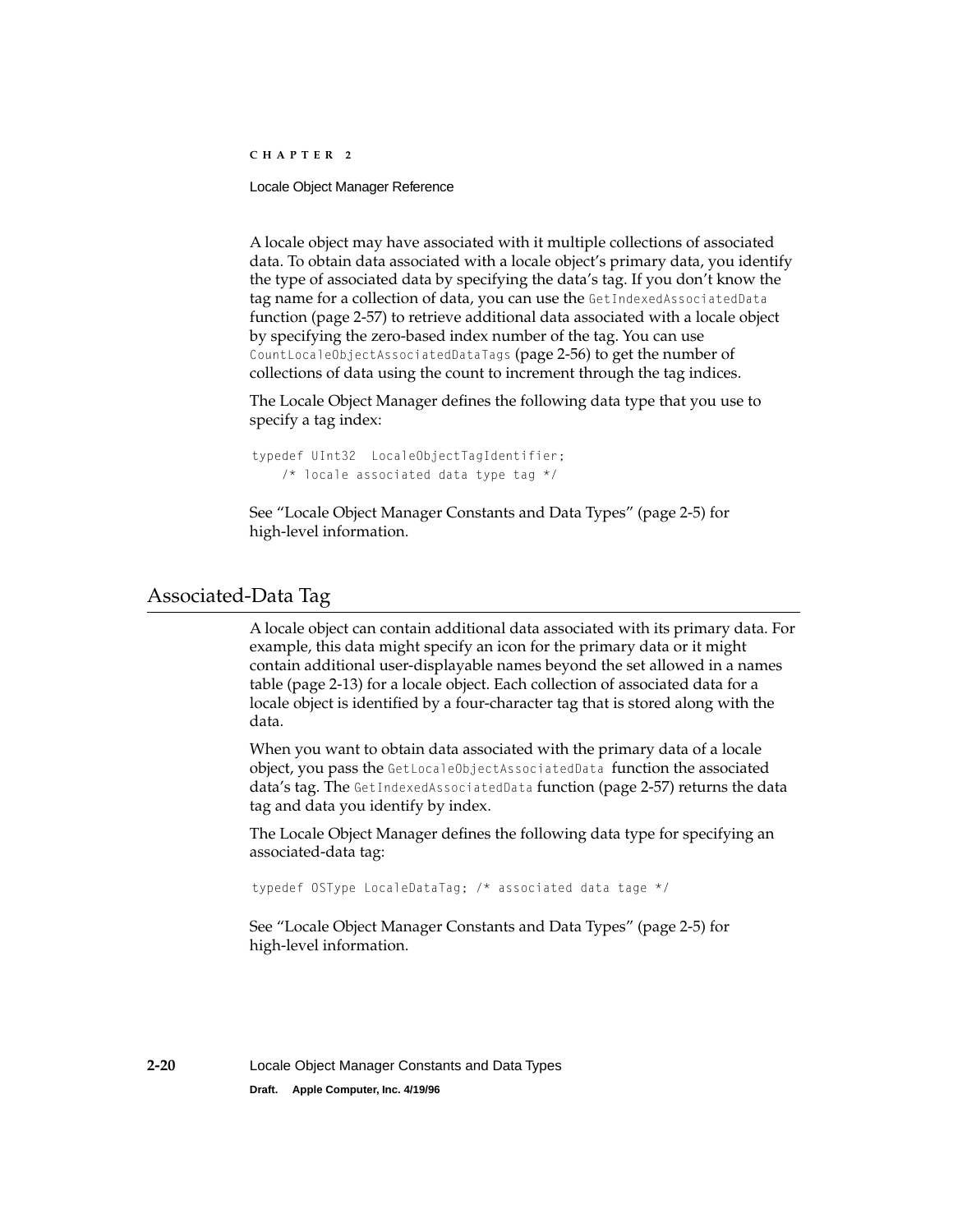Locale Object Manager Reference

## Locale Object Memory Context

A locale object can reside in system-wide memory (global memory) or it can reside in your application's per-process memory heap (local memory). To determine where in memory a locale object resides, you call the GetLocaleObjectMemoryContext function [\(page 2-72\),](#page-169-0) which returns one of the following constants to identify the object's memory location.

```
typedef UInt16 LocaleObjectContext;
enum {
   kLocaleObjectIsGlobal = 0, 
       /* locale object resides in system-wide memory */
   kLocaleObjectIsLocal = 1
       /* locale object resides in application's per-process heap */
};
```
### **Enumerator descriptions**

```
kLocaleObjectIsGlobal
```
Identifies the locale object as residing in system-wide memory.

kLocaleObjectIsLocal

Identifies the locale object as residing in your application's per-process memory heap.

See ["Locale Object Manager Constants and Data Types" \(page 2-5\)](#page-102-0) for high-level information.

# Locale Object Manager Functions 2

## Obtaining and Setting Locale References 2

You use a locale reference to specify the locale you are interested in when you call the Locale Object Manager functions to access and act on the data contained in locales and to change the default locale to be used within your application's CFM context. You can think of a locale reference as a resolved locale identifier. The Locale Object Manager includes these functions that you can use to obtain locale references: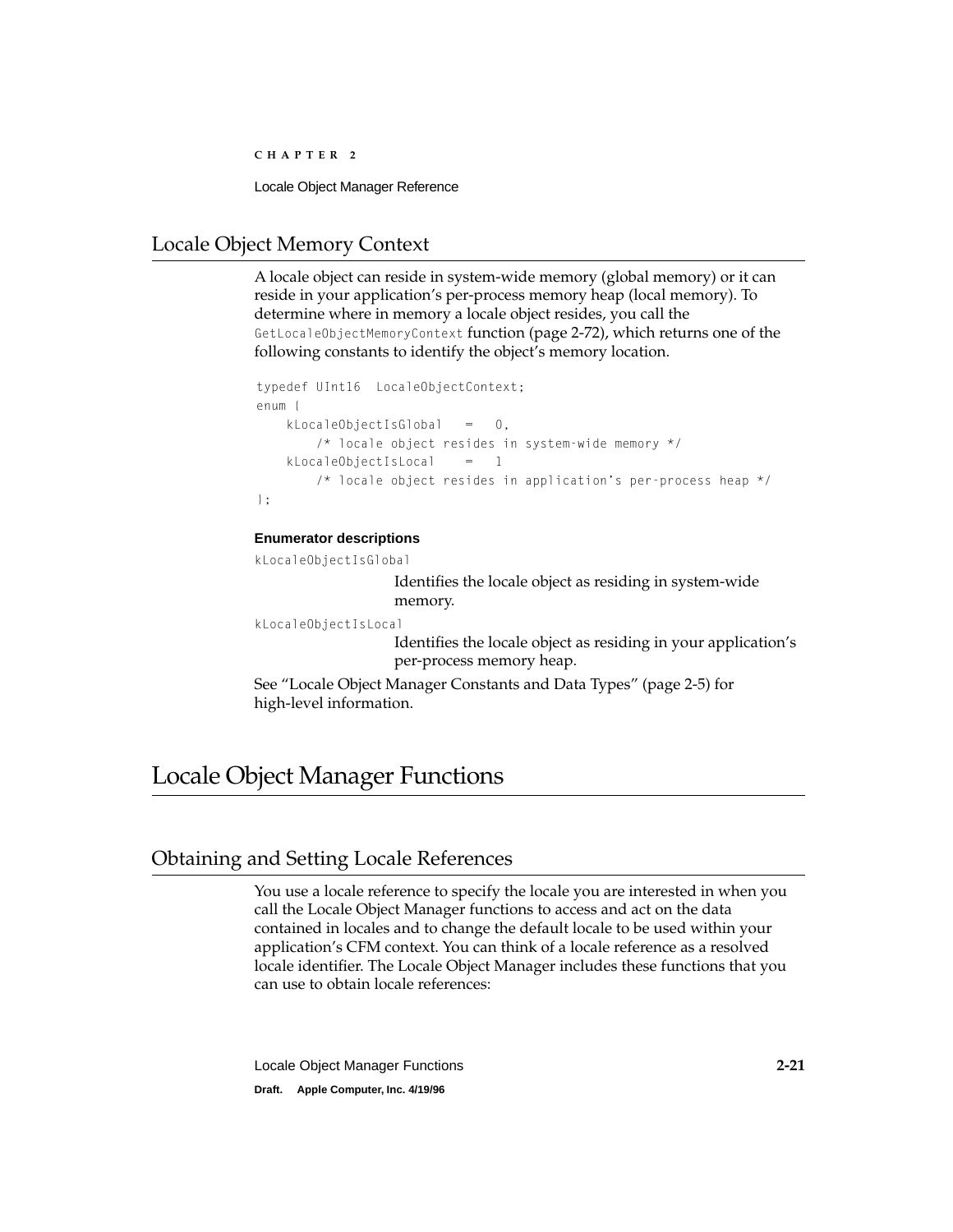- GetCurrentProcessLocaleRef returns the reference to the default locale for your application's current process.
- GetLocaleReference returns a reference to the locale whose primary language and region match those you specify in the locale identifier.
- GetSystemDefaultLocaleRef returns the locale reference for the current system default locale.

### **GetCurrentProcessLocaleRef 2**

Returns the locale reference to the default locale for the current process.

LocaleRef GetCurrentProcessLocaleRef (void);

*function result* The locale reference [\(page 2-5\)](#page-102-0) for the default locale of the current process.

#### **DISCUSSION**

The GetCurrentProcessLocaleRef function returns the reference to the locale used for your application's current process, that is, the locale used for the current Code Fragment Manager (CFM) context. You can think of this as the default locale for your application. At system startup, the Locale Object Manager establishes the default locale for the application based on the default system locale. You can change the locale for the current process using the SetCurrentProcessLocale function [\(page 2-26\).](#page-123-0) After you a set new locale for the current process, that locale becomes the default locale; if you call GetCurrentProcessLocaleRef subsequently, the function returns a reference to the newly set locale.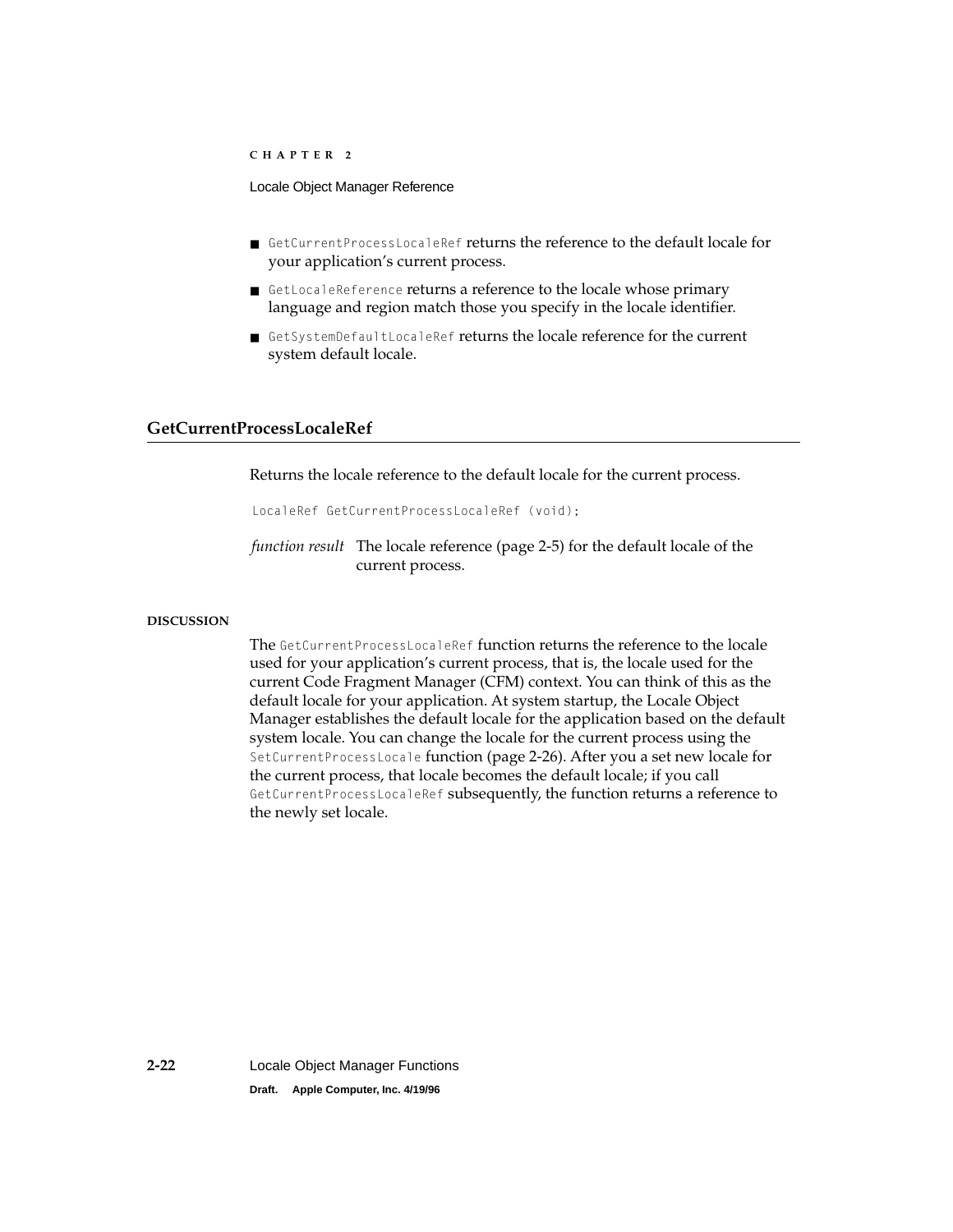Locale Object Manager Reference

#### <span id="page-120-0"></span>**EXECUTION ENVIRONMENT**

| <b>Reentrant?</b> | Call at secondary<br>interrupt level? | <b>Call at hardware</b><br>interrupt level? |
|-------------------|---------------------------------------|---------------------------------------------|
| Yes               | Nο                                    | Nο                                          |

#### **CALLING RESTRICTIONS**

This function cannot be called by hardware interrupt handlers or secondary interrupt handlers.

### **GetLocaleReference 2**

Returns a reference to the locale whose primary language and region match those you specify in the locale identifier.

```
OSStatus GetLocaleReference (LocaleIdentifier identifier, 
                     LocaleRef *locale);
identifier A locale identifier specifying the primary language and region
              for the locale whose reference you want to obtain. To obtain a 
              locale identifier for a locale resident in the database, use one of 
              the functions (page 2-60) provided for this purpose. To obtain a 
              reference to the system default locale, specify 
              (page 2-16). To obtain a
              reference to your application's default current locale, specify 
              (page 2-16). To obtain a reference
              to the first locale in the database, specify 
               (page 2-16).
locale A pointer to a locale reference. On output, this pointer refers to 
              the locale reference (page 2-5) for the locale you identified.
function result A result code. If the locale database does not include a locale for 
              the locale identifier you specify, the function returns a 
              localeNotFoundErr result code. For other possible returned
              result codes, see "Locale Object Manager Result Codes" 
              (page 2-72).
```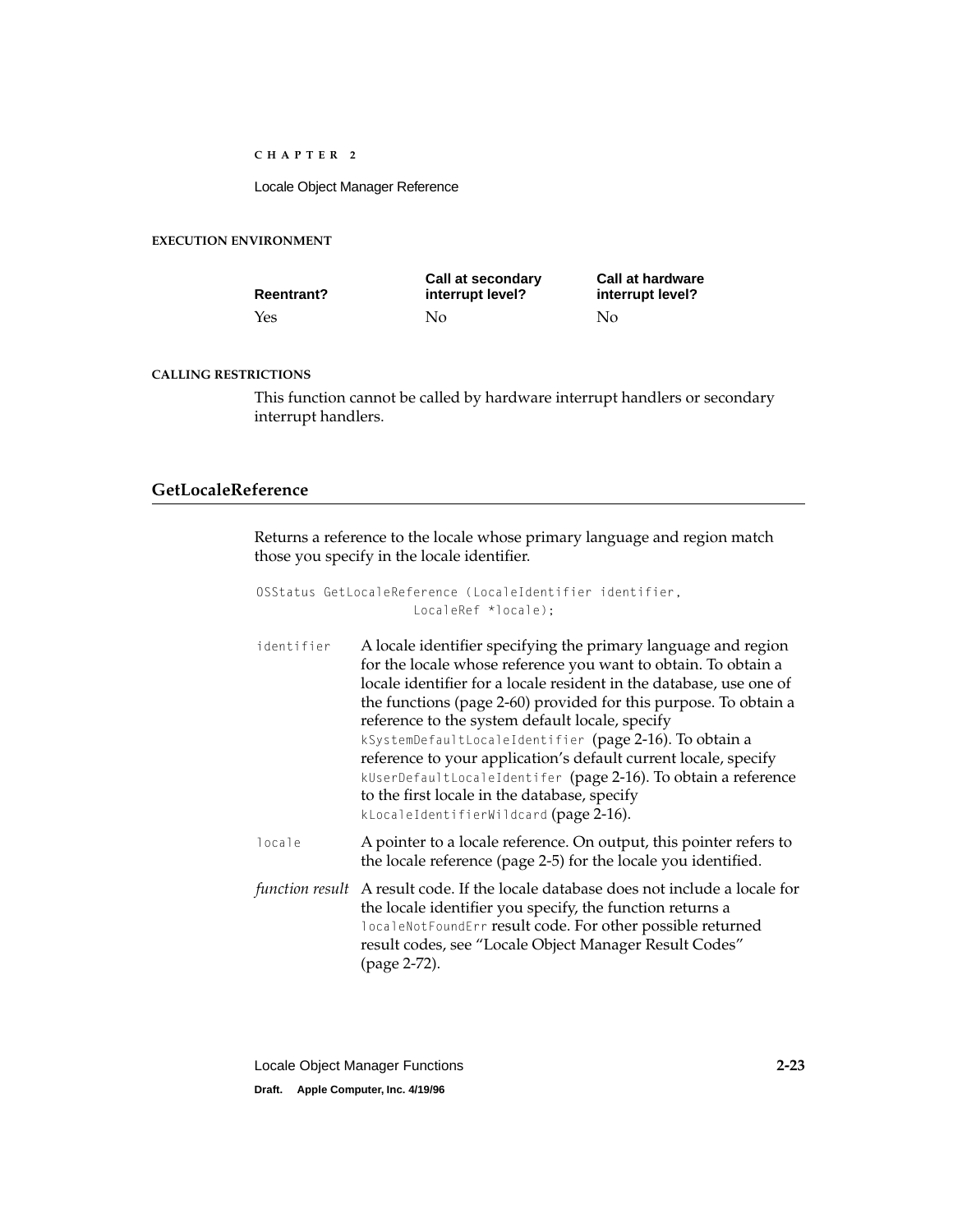#### Locale Object Manager Reference

#### **DISCUSSION**

The GetLocaleReference function returns a locale reference that refers to a specific locale within the locale database. To identify the primary language and region characterizing the locale for which you want a locale reference, you supply a locale identifier. To obtain a locale identifier, you can use any of the Locale Object Manager functions [\(page 2-60\)](#page-157-0) that return locale identifiers for locales resident in the database.

#### **Note**

If you use the CreateLocaleIdentifier function to create a locale identifier for a locale that is not resident in the database, you should not call GetLocaleReference using that locale identifier. Because the locale is not resident, there is no locale reference for it.  $\bullet$ 

Many of the Locale Object Manager functions require that you specify a locale reference to identify a locale that you want to act on in some way. You use a locale reference to position the start of a locale database search. For example, you pass a locale reference to SearchOneLocaleObject [\(page 2-40\)](#page-137-0) to identify the locale where you want to begin a search for the first locale object that matches your criteria. You pass a locale reference to LocaleIteratorCreate [\(page 2-42\)](#page-139-0) to identify the locale where you want to begin an iterative search throughout the locales of the database for data and information belonging to one or more locale objects. You pass a locale reference to SetLocaleIterator [\(page 2-45\)](#page-142-0) to change the starting position of an iterative search.

You identify the locale to which you want to add a locale object for your use within the current process by specifying its locale reference when you call the AddLocaleObject function [\(page 2-51\)](#page-148-0).

#### **EXECUTION ENVIRONMENT**

| <b>Reentrant?</b> | Call at secondary<br>interrupt level? | <b>Call at hardware</b><br>interrupt level? |
|-------------------|---------------------------------------|---------------------------------------------|
| Yes               | Nο                                    | Nο                                          |

#### **CALLING RESTRICTIONS**

This function cannot be called by hardware interrupt handlers or secondary interrupt handlers.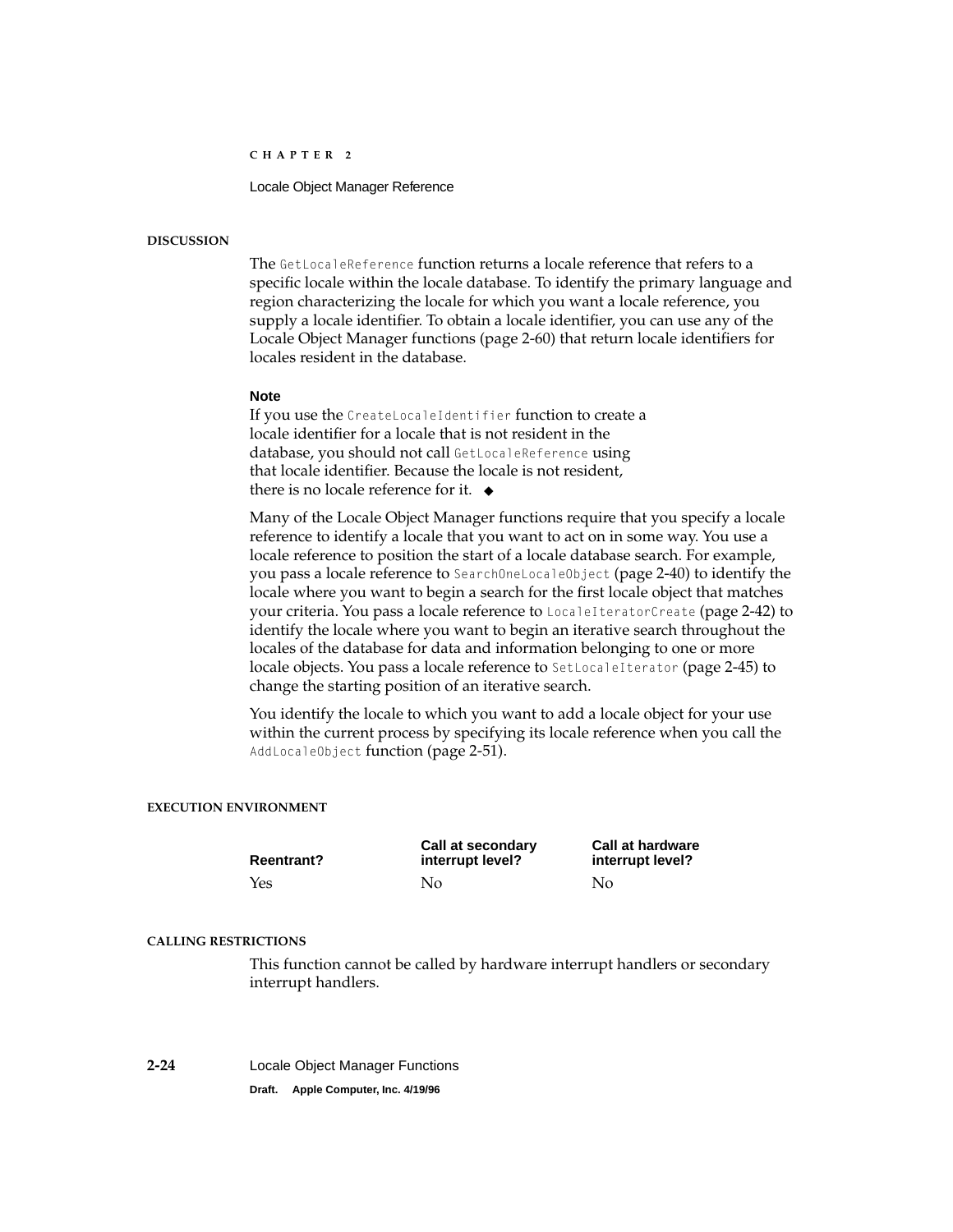Locale Object Manager Reference

## <span id="page-122-0"></span>**GetSystemDefaultLocaleRef 2**

Returns the locale reference for the default system locale.

LocaleRef GetSystemDefaultLocaleRef (void);

*function result* The locale reference [\(page 2-5\)](#page-102-0) for the default system locale.

#### **DISCUSSION**

At system startup, the Locale Object Manager establishes the default system locale based on the language and region for which the system is localized. You can use GetSystemDefaultLocaleRef to obtain a reference to that locale.

You might want to use this function, for example, to obtain a reference to the system locale if your application customized the system locale using AddLocaleObject [\(page 2-51\)](#page-148-0) for the duration of your process, but within that process you want to revert to using the default system locale.

#### **EXECUTION ENVIRONMENT**

| <b>Reentrant?</b> | Call at secondary<br>interrupt level? | <b>Call at hardware</b><br>interrupt level? |  |
|-------------------|---------------------------------------|---------------------------------------------|--|
| Yes               | Nο                                    | No                                          |  |

#### **CALLING RESTRICTIONS**

This function cannot be called by hardware interrupt handlers or secondary interrupt handlers.

#### **SEE ALSO**

The default system locale becomes the default locale for your application. However, you can change the locale used for your application by calling the SetCurrentProcessLocale function [\(page 2-26\).](#page-123-0)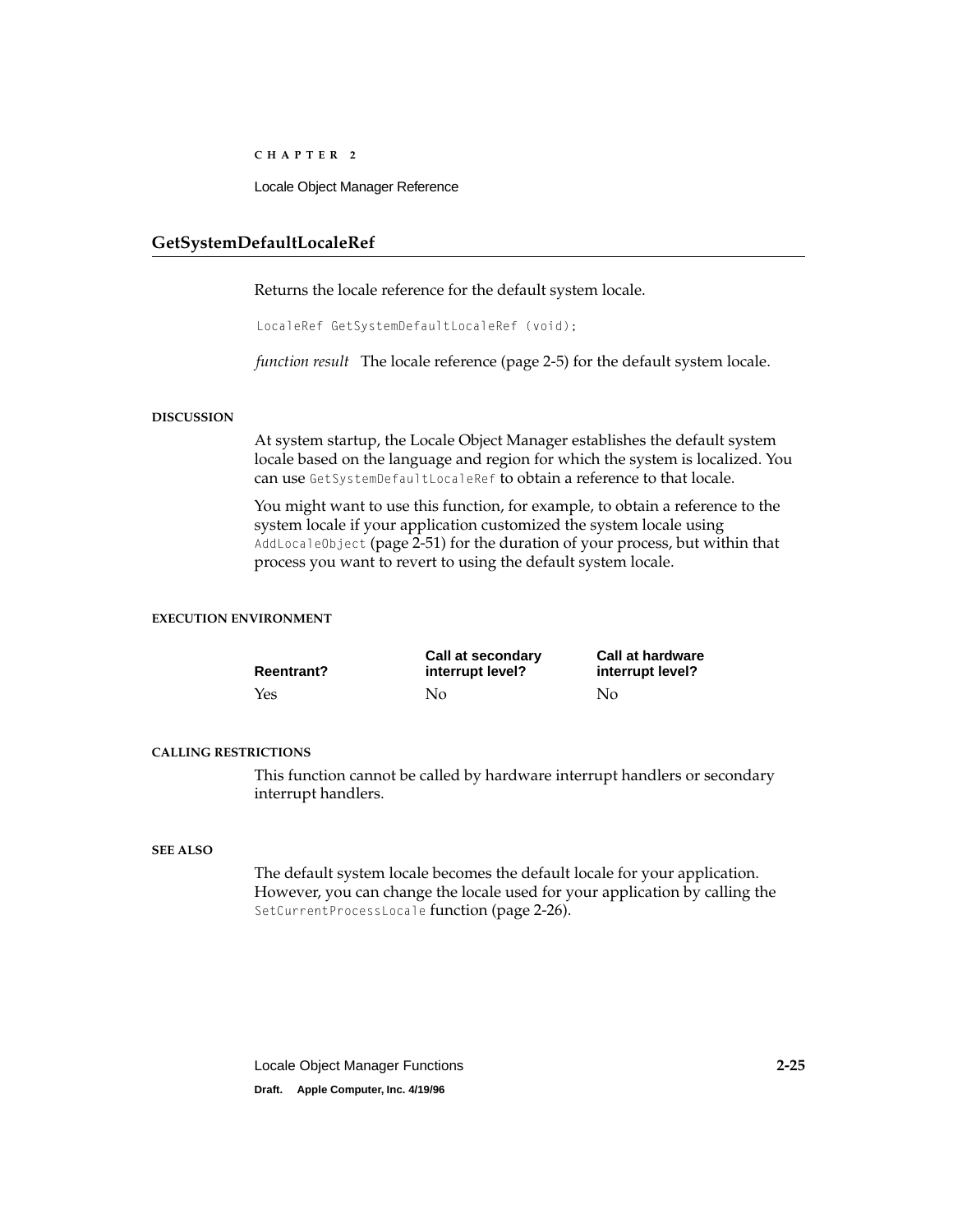## <span id="page-123-0"></span>Setting the Locale for the Current Process

### **SetCurrentProcessLocale 2**

Sets the locale to be used for the current process, that is, the current CFM (Code Fragment Manager) context, and returns a reference to it.

| OSStatus SetCurrentProcessLocale (LocaleIdentifier localeID. |  |
|--------------------------------------------------------------|--|
| LocaleRef *locale):                                          |  |

[Manager Result Codes"](#page-169-0) [\(page 2-72\)](#page-169-0).

localeID A locale identifier [\(page 2-16\)](#page-113-0) for the locale to be used for the current process. locale A pointer to a locale reference [\(page 2-5\).](#page-102-0) On output, the pointer refers to the locale reference for the locale to be used for the current process. *function result* A result code. If the locale identifier you specify in the localeID parameter is invalid, the function returns an localeNotFoundErr result code and the locale for the current process is not changed. For other possible returned result codes, see ["Locale Object](#page-169-0) 

#### **DISCUSSION**

Your application can use SetCurrentProcessLocale to change the locale for the current process, that is, the current Code Fragment Manager (CFM) context. You might want to do this, for example, if your application is localized for one system, but it is running on a system localized for a different country or region. At system startup, the Locale Object Manager establishes the default locale for the application based on the default system locale. At system startup, the Locale Object Manager establishes the default locale for the application based on the default system locale.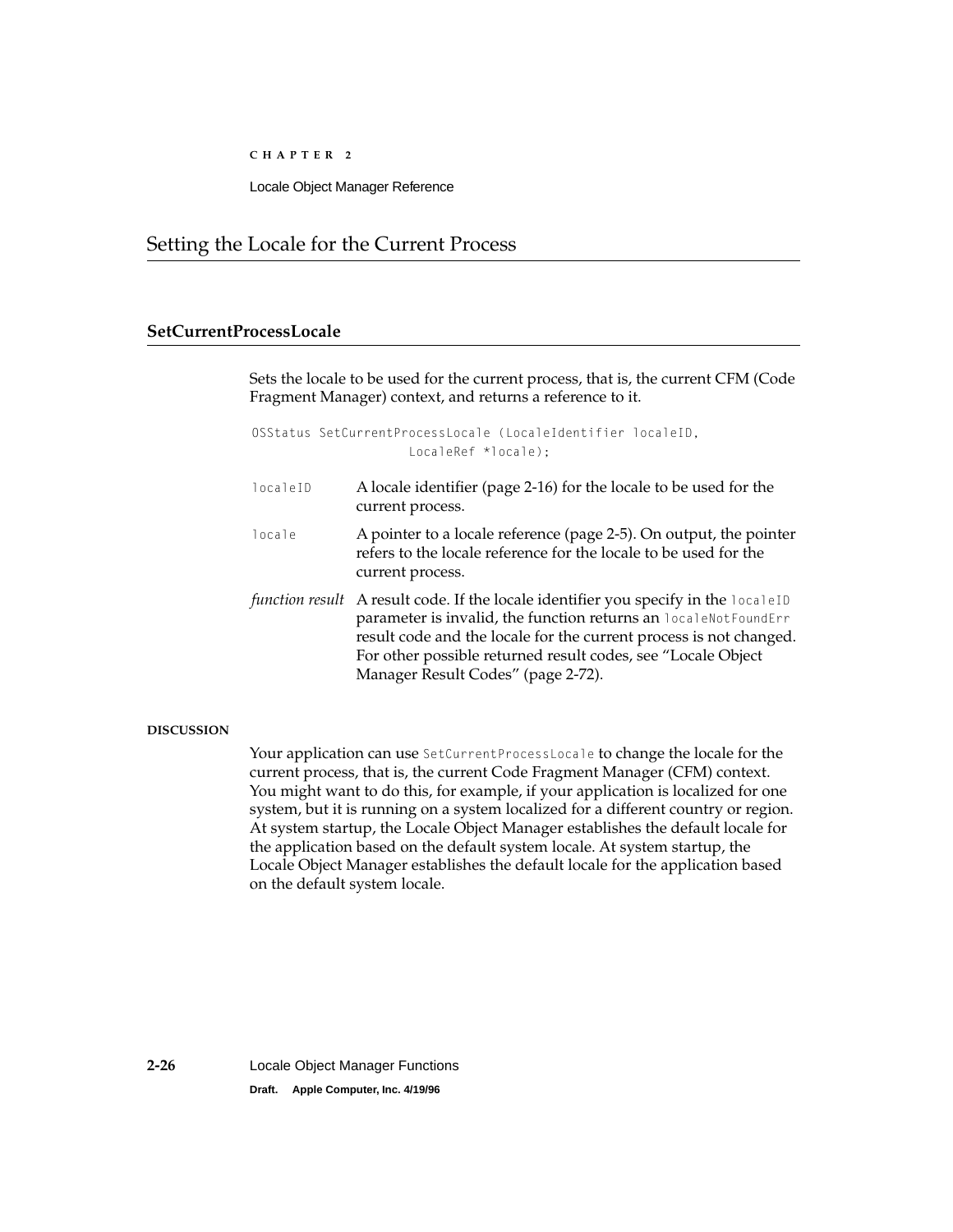#### Locale Object Manager Reference

#### **EXECUTION ENVIRONMENT**

| <b>Reentrant?</b> | Call at secondary<br>interrupt level? | <b>Call at hardware</b><br>interrupt level? |
|-------------------|---------------------------------------|---------------------------------------------|
| Yes               | Nο                                    | Nο                                          |

#### **CALLING RESTRICTIONS**

This function cannot be called by hardware interrupt handlers or secondary interrupt handlers.

#### **SEE ALSO**

You can use any of the functions that the Locale Object Manager provides to obtain a locale identifier [\(page 2-60\)](#page-157-0) to supply one to SetCurrentProcessLocale.

## Obtaining the Number of Locales in the Database 2

## **CountInstalledLocales 2**

Returns the number of locales installed in the locale database on the system.

ItemCount CountInstalledLocales (void);

*function result* The number of locales in the database.

#### **DISCUSSION**

The function counts the locales in the database and returns this number. You might want to use this number, for example, to determine how much memory to reserve for information such as locale references returned by GetLocaleReference [\(page 2-23\)](#page-120-0) if your application calls GetLocaleReference from within a loop to move through the locales of the database and obtain a reference for each one.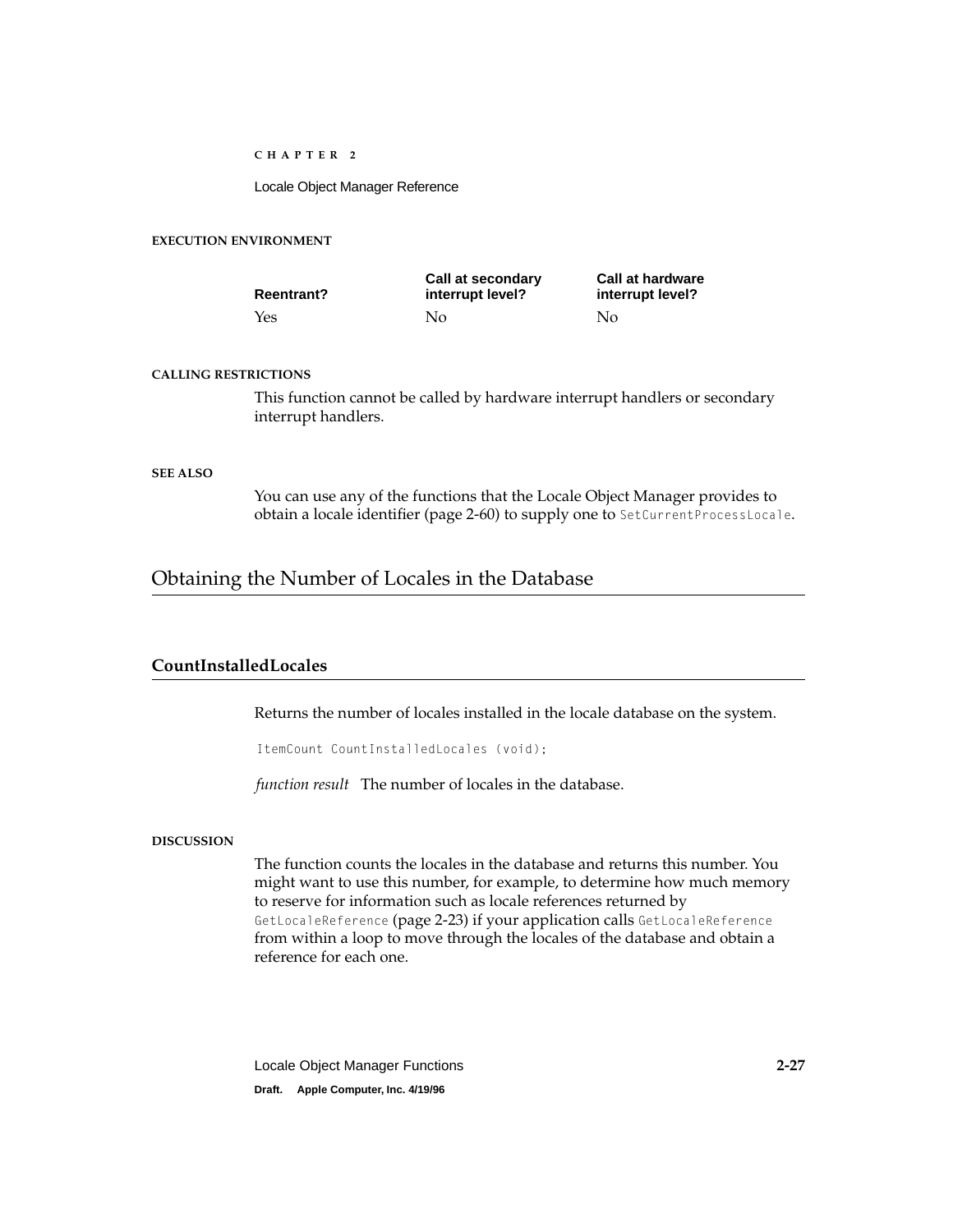Locale Object Manager Reference

#### <span id="page-125-0"></span>**EXECUTION ENVIRONMENT**

| <b>Reentrant?</b> | Call at secondary<br>interrupt level? | <b>Call at hardware</b><br>interrupt level? |
|-------------------|---------------------------------------|---------------------------------------------|
| Yes               | Nο                                    | Nο                                          |

#### **CALLING RESTRICTIONS**

This function cannot be called by hardware interrupt handlers or secondary interrupt handlers.

## Obtaining a Locale Object's Name, Attributes, Data, and Locale 2

You can use the following functions to obtain information about a locale object:

- GetLocaleObjectName finds a localized version of a locale object name and returns it as text object.
- GetLocaleObjectKeyName returns the key name for the locale object whose locale object reference you specify.
- GetLocaleObjectAttributes returns all attributes of the specified object.
- GetLocaleObjectData returns the data stored in the data portion of the specified locale object.
- GetLocaleObjectLocale identifies the locale to which the specified locale object belongs, returning the locale reference and the locale identifier for the locale.

### **GetLocaleObjectName 2**

Returns a text object containing an object name.

```
OSStatus GetLocaleObjectName (LocaleObjectRef objectRef,
                     LocaleNameIdentifier nameID,
                     TextEncoding encoding, 
                     LocaleIdentifier languageRegion,
                     ByteCount *nameSize,
                     TextObject name);
```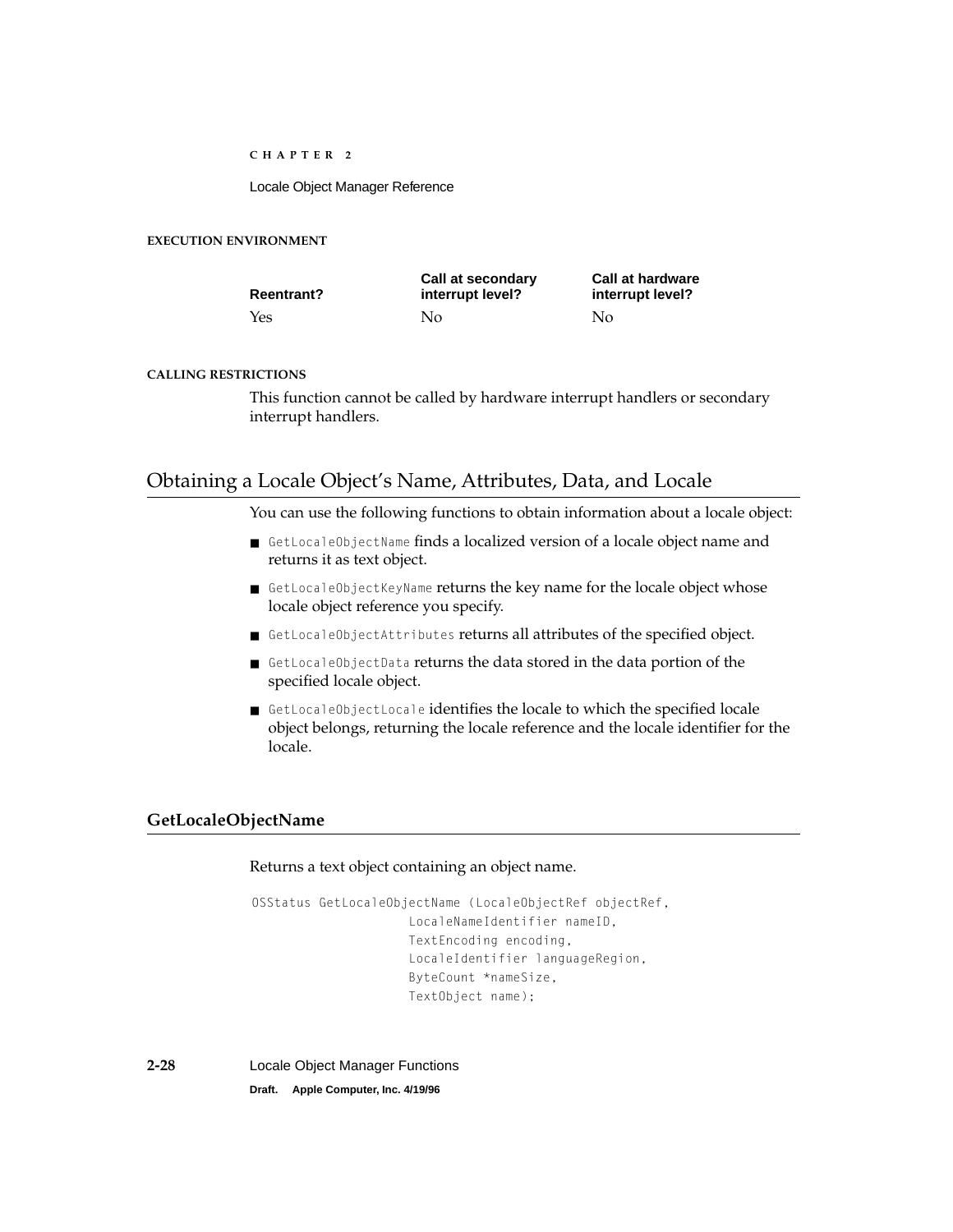#### Locale Object Manager Reference

| objectRef      | A locale object reference (page 2-8) to the locale object whose<br>name string you want to obtain as a text object.                                                                                                                                                                                                                                                                                                                                     |
|----------------|---------------------------------------------------------------------------------------------------------------------------------------------------------------------------------------------------------------------------------------------------------------------------------------------------------------------------------------------------------------------------------------------------------------------------------------------------------|
| nameID         | A locale name identifier (page 2-13) that specifies one of the<br>locale object names. To identify which name you want, specify<br>one of the name identifier constants defined by the Locale<br>Object Manager.                                                                                                                                                                                                                                        |
| encoding       | The text encoding of the name identified by the name ID<br>parameter. A text encoding is a value that describes the text<br>encoding scheme character set and its packaging format used to<br>represent the text. The Locale Object Manager stores the text<br>encoding you provide along with the name string in the text<br>object. For information on text encodings, see "Low-Level<br>Encoding Converter Manager Reference," to be provided later. |
| languageRegion |                                                                                                                                                                                                                                                                                                                                                                                                                                                         |
|                | A locale identifier (page 2-16) that specifies the language and<br>region for which the name that you want is localized. The<br>Locale Object Manager stores the information you provide<br>along with the name string in the text object.                                                                                                                                                                                                              |
| nameSize       | On input, a pointer to a value of type ByteCount. If you want to<br>use a persistent text object, pass in a pointer. If you use an<br>ephemeral text object—for example, you pass the result from a<br>call to NewTextObject as the value of name-specify NULL for this<br>parameter on input. On output, nameSize returns the size in<br>bytes of the persistent text object.                                                                          |
| name           | A text object (see "Text Object Manager reference" to be<br>provided later.) On input, an ephemeral text object or NULL if<br>you want the function to return the name in a persistent text<br>object. On output, the text object contains the name string<br>corresponding to the name identification given in the name ID<br>parameter, the text encoding, and the language and region for<br>the text string.                                        |

#### **DISCUSSION**

A locale object contains a name table that can include up to six name records. The name table includes records for the locale object's key name and user-displayable names, such as the locale object user name and copyright information. A name record contains a name ID field that tells the type of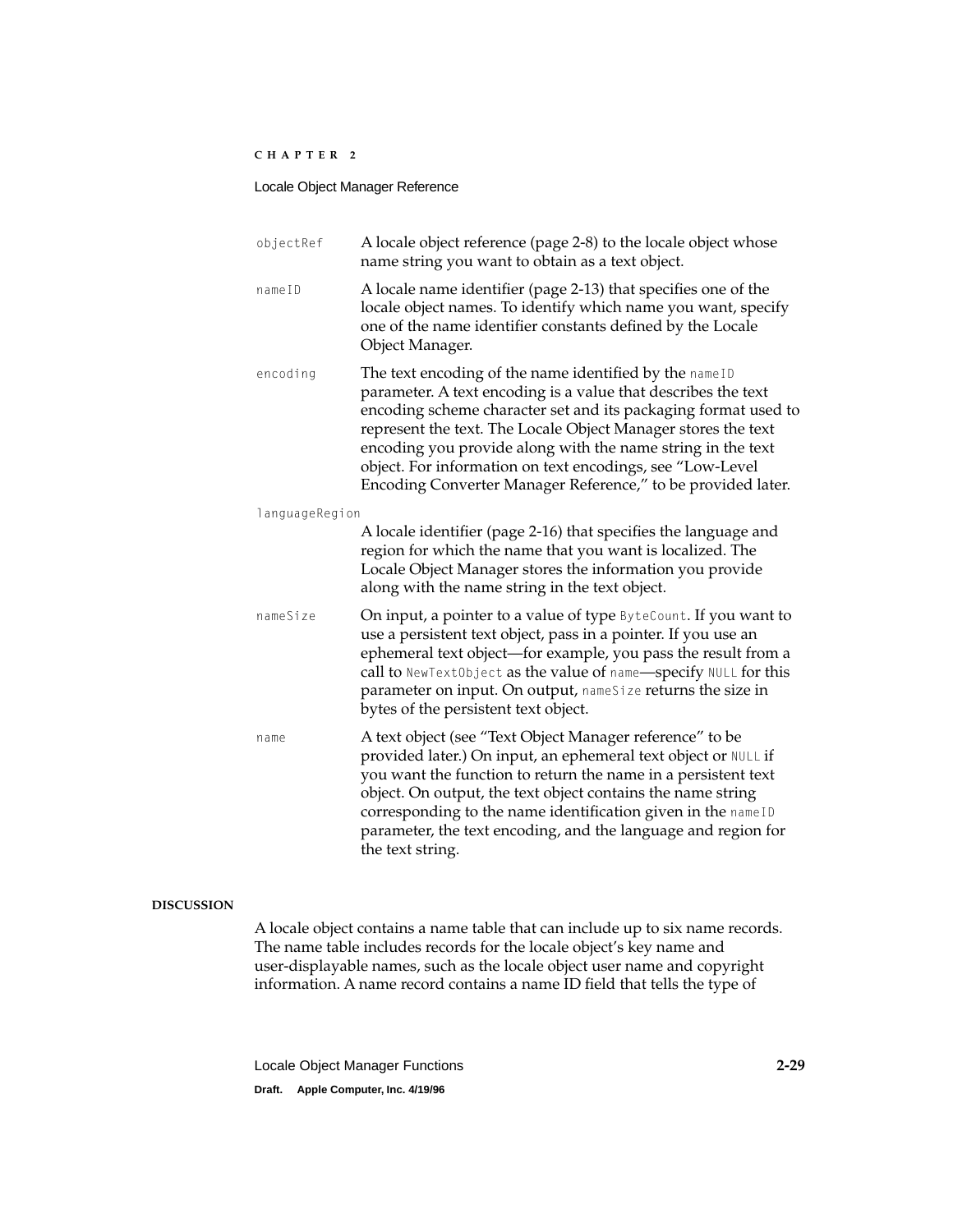#### <span id="page-127-0"></span>Locale Object Manager Reference

information its name string field contains. The Locale Object Manager defines constants to identify the names of the name table. You give a name identifier constant for the nameID field to specify which of the name strings belonging to the locale object you want GetLocaleObjectName to return as a text object.

For example, to obtain a text object to display to your user containing the locale object user name, you would specify kLocaleObjectUserName as the name identifier when you call GetLocaleObjectName. A text object is a private data type that you use to pass data to the Mac OS 8 system components and to store text displayed as part of your user interface.

#### **EXECUTION ENVIRONMENT**

| <b>Reentrant?</b> | Call at secondary<br>interrupt level? | <b>Call at hardware</b><br>interrupt level? |  |
|-------------------|---------------------------------------|---------------------------------------------|--|
| Yes               | Nο                                    | Nο                                          |  |

#### **CALLING RESTRICTIONS**

This function cannot be called by hardware interrupt handlers or secondary interrupt handlers.

### **GetLocaleObjectKeyName 2**

Returns the key name for the locale object whose locale object reference you specify.

OSStatus GetLocaleObjectKeyName (LocaleObjectRef objectRef, Str255 keyName);

- objectRef A locale object reference [\(page 2-8\)](#page-105-0) to the locale object whose key name you want to obtain.
- keyName On output, a text string giving the key name [\(page 2-13\)](#page-110-0) for the specified locale object.
- *function result* A result code. See ["Locale Object Manager Result Codes"](#page-169-0) [\(page 2-72\).](#page-169-0)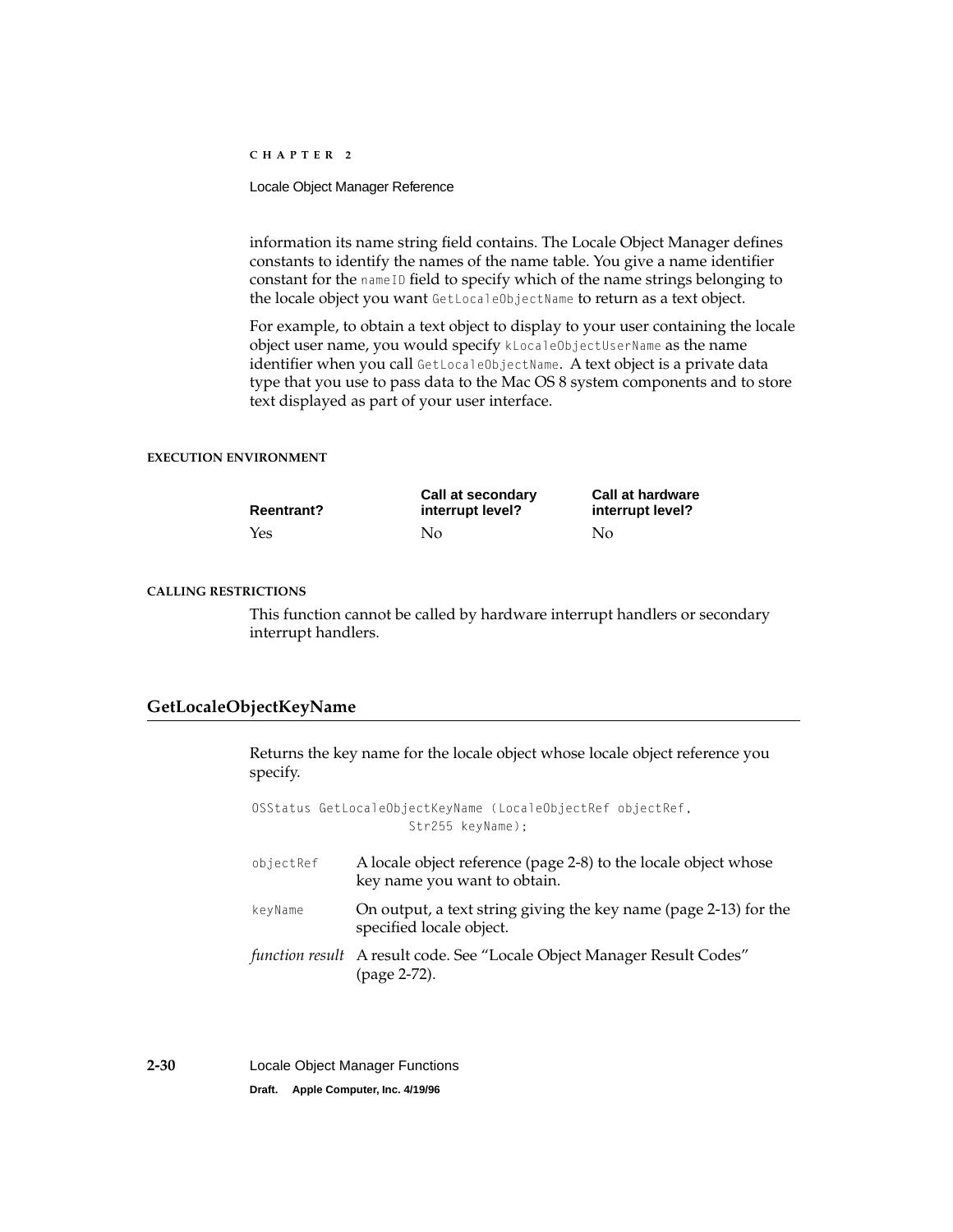Locale Object Manager Reference

#### **DISCUSSION**

You can use the locale object key name that GetLocaleObjectKeyName returns as part of the criteria to search the locale database for matching locale objects. Key names usually describe the type of data the locale object contains, for example, *collatetable*.

You provide a locale object key name to LocaleIteratorCreate [\(page 2-42\)](#page-139-0) to be used in an iterative search for locale objects. You provide a locale object key name to SetLocaleIterator [\(page 2-45\)](#page-142-0) to change that portion of the existing search criteria. To search for the first matching locale object found, you provide a locale object key name to the SearchOneLocaleObject function [\(page 2-40\).](#page-137-0)

#### **EXECUTION ENVIRONMENT**

| <b>Reentrant?</b> | Call at secondary<br>interrupt level? | <b>Call at hardware</b><br>interrupt level? |
|-------------------|---------------------------------------|---------------------------------------------|
| Yes               | No                                    | No                                          |

#### **CALLING RESTRICTIONS**

This function cannot be called by hardware interrupt handlers or secondary interrupt handlers.

### **GetLocaleObjectAttributes 2**

Returns all attributes of the specified object.

OSStatus GetLocaleObjectAttributes (LocaleObjectRef objectRef, const NameValuePair \*\*attributes, ItemCount \*countPairs);

- objectRef A locale object reference [\(page 2-8\)](#page-105-0) to the locale object whose attributes you want to obtain.
- attributes A pointer to an attribute name-value pair structure [\(page 2-8\)](#page-105-0). On output, the pointer refers to the table in memory containing the full set of attribute name-value pairs associated with the specified locale object. This table is read only.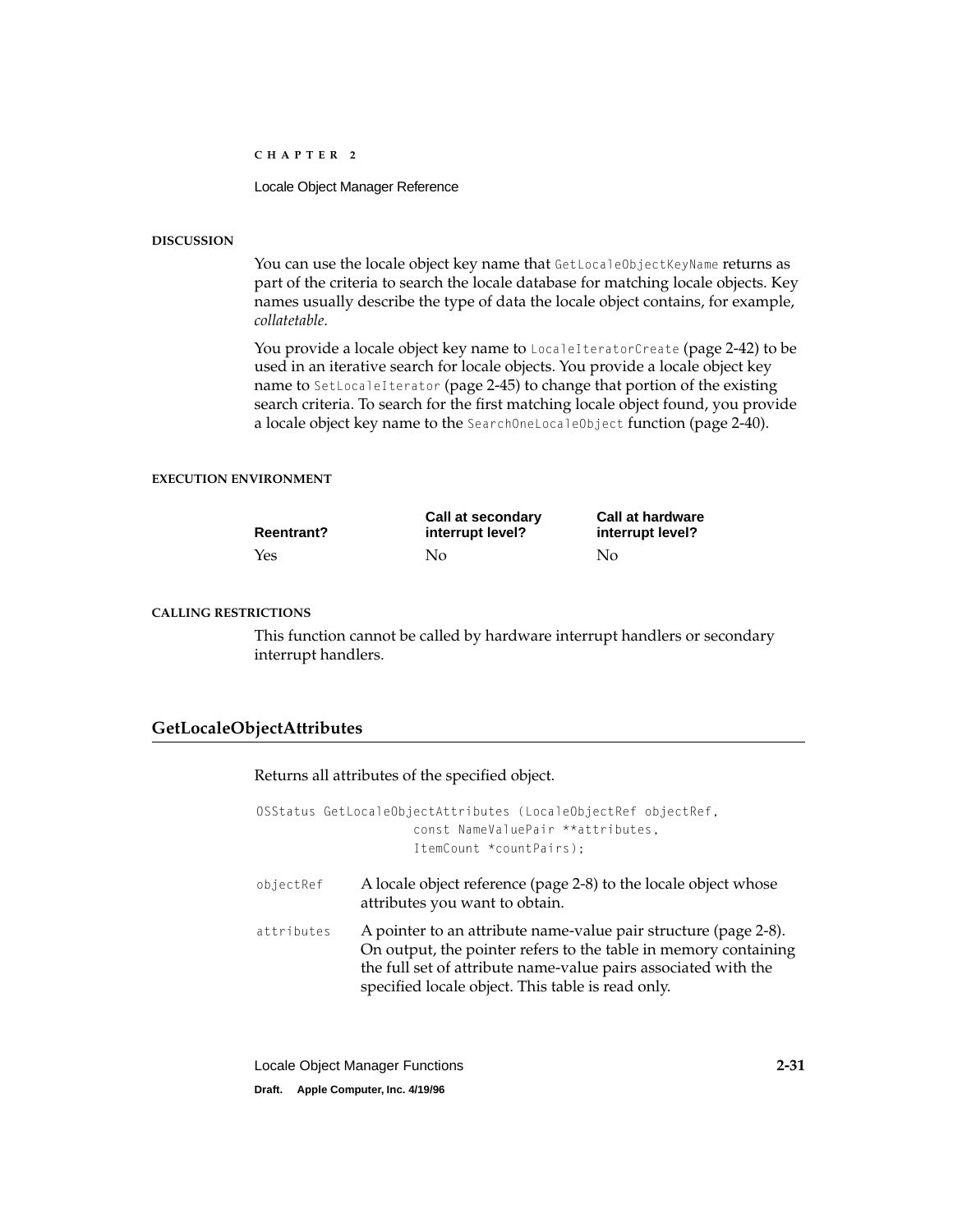#### Locale Object Manager Reference

| countPairs | A pointer to a value of type ItemCount. On output, the value                            |
|------------|-----------------------------------------------------------------------------------------|
|            | pointed to specifies the number of attribute name-value pairs                           |
|            | contained in the table referred to by the attributes parameter.                         |
|            | function result A result code. See "Locale Object Manager Result Codes"<br>(page 2-72). |

#### **DISCUSSION**

Once you identify the locale object whose attributes you want to obtain, you provide its locale object reference to the GetLocaleObjectAttributes function. If the function completes successfully, GetLocaleObjectAttributes returns a pointer to the set of attributes associated with the specified locale object and a pointer to the number of attribute pairs contained in that set. The attribute name-value pairs set pointed to in memory is read-only; you cannot write to it. However, you can use the number of pairs returned as a counter to increment through the table in memory. You can read the attributes data or copy it as you increment through the table.

#### **EXECUTION ENVIRONMENT**

| Reentrant? | Call at secondary<br>interrupt level? | <b>Call at hardware</b><br>interrupt level? |
|------------|---------------------------------------|---------------------------------------------|
| Yes        | No                                    | Nο                                          |

#### **CALLING RESTRICTIONS**

This function cannot be called by hardware interrupt handlers or secondary interrupt handlers.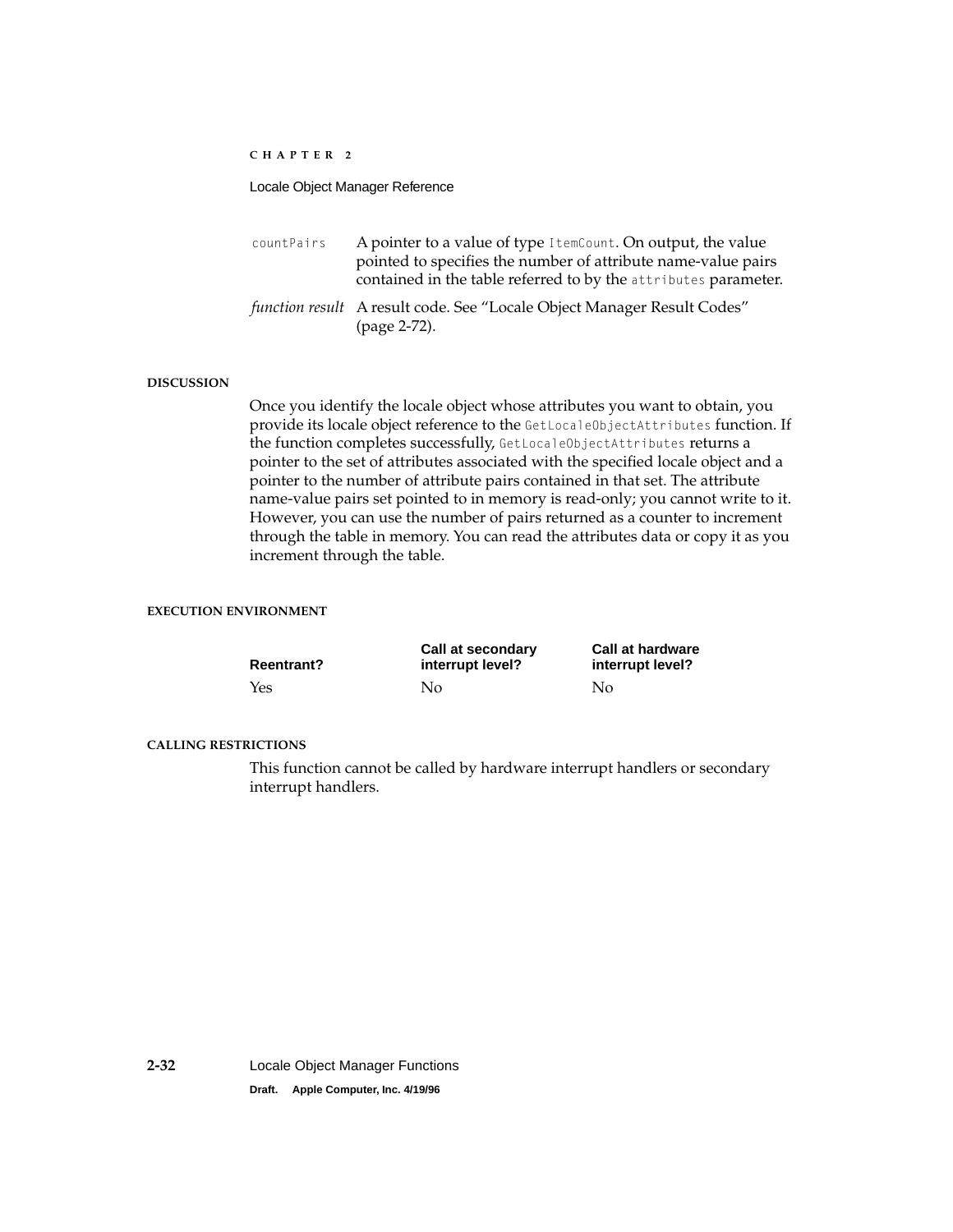## **GetLocaleObjectData 2**

Returns a pointer to the data stored in the data portion of the specified locale object.

```
OSStatus GetLocaleObjectData (LocaleObjectRef objectRef,
                     const void **localeObjectData,
                     ByteCount *dataSize);
```
- $objectRef$  A locale object reference [\(page 2-8\)](#page-105-0) to the locale object whose data you want to obtain.
- localeObjectData

A pointer to data. On output, the pointer refers to the data belonging to the locale object whose reference you specify. The data pointed to is read only.

- dataSize A pointer to a value of type ByteCount. On output, the value pointed to gives the size in bytes of the data referred to by the localeObjectData parameter.
- *function result* A result code. See ["Locale Object Manager Result Codes"](#page-169-0) [\(page 2-72\).](#page-169-0)

#### **DISCUSSION**

Once you identify the locale object whose data you want to obtain, you pass its locale object reference to the GetLocaleObjectData function to obtain a pointer to the object's data. A locale object's data might consist of a sorting table or a number format table, for example.

The data pointed to is read only. You can copy the data and write to the copy of it, but you must not alter the original data in memory. This rule applies unless the locale object whose reference you provide is a locale object that your application added to the database for its use within the current process; in this case, you can modify the original data you provided.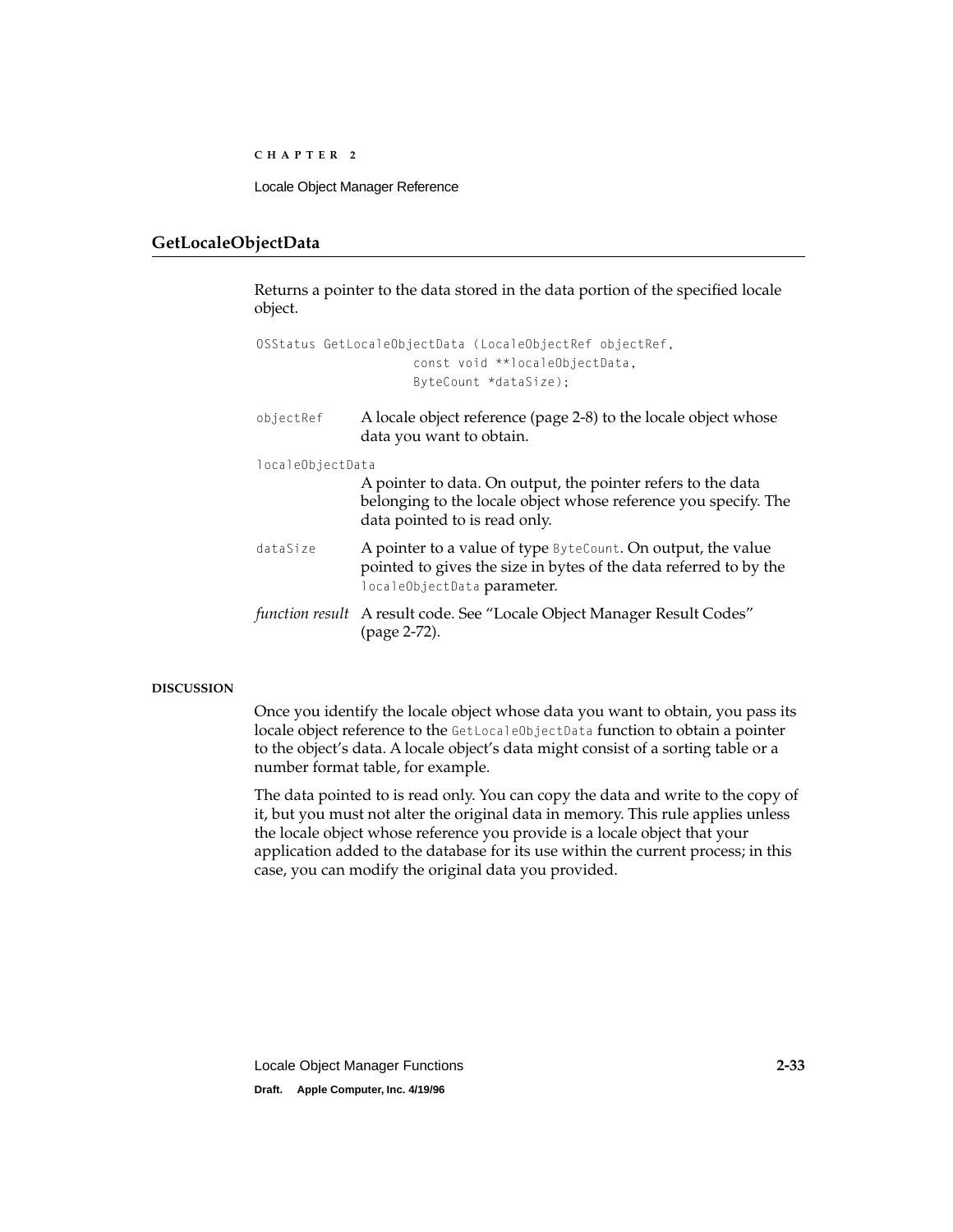Locale Object Manager Reference

#### **EXECUTION ENVIRONMENT**

| <b>Reentrant?</b> | Call at secondary<br>interrupt level? | <b>Call at hardware</b><br>interrupt level? |
|-------------------|---------------------------------------|---------------------------------------------|
| Yes               | Nο                                    | Nο                                          |

#### **CALLING RESTRICTIONS**

This function cannot be called by hardware interrupt handlers or secondary interrupt handlers.

### **GetLocaleObjectLocale 2**

Identifies the locale to which the specified locale object belongs, returning the locale reference and the locale identifier for the locale.

```
OSStatus GetLocaleObjectLocale (
                       LocaleObjectRef objectRef,
                       LocaleRef *locale,
                       LocaleIdentifier *localeID);
objectRef The locale object reference (page 2-8) to the locale object whose 
               locale you want to know. 
locale A pointer to a locale reference (page 2-5). On output, the pointer 
               refers to the locale reference of the locale to which the specified 
               locale object belongs. 
localeID A pointer to a locale identifier (page 2-16). On output, the 
               pointer refers to the locale identifier that specifies the language 
               and region for the locale to which the locale object belongs.
function result A result code. See "Locale Object Manager Result Codes" 
               (page 2-72).
```
#### **DISCUSSION**

When you perform an iterative search of the locale database and you obtain a locale object that satisfies your matching criteria, you don't know to which locale the object belongs because the search is not constrained to one locale.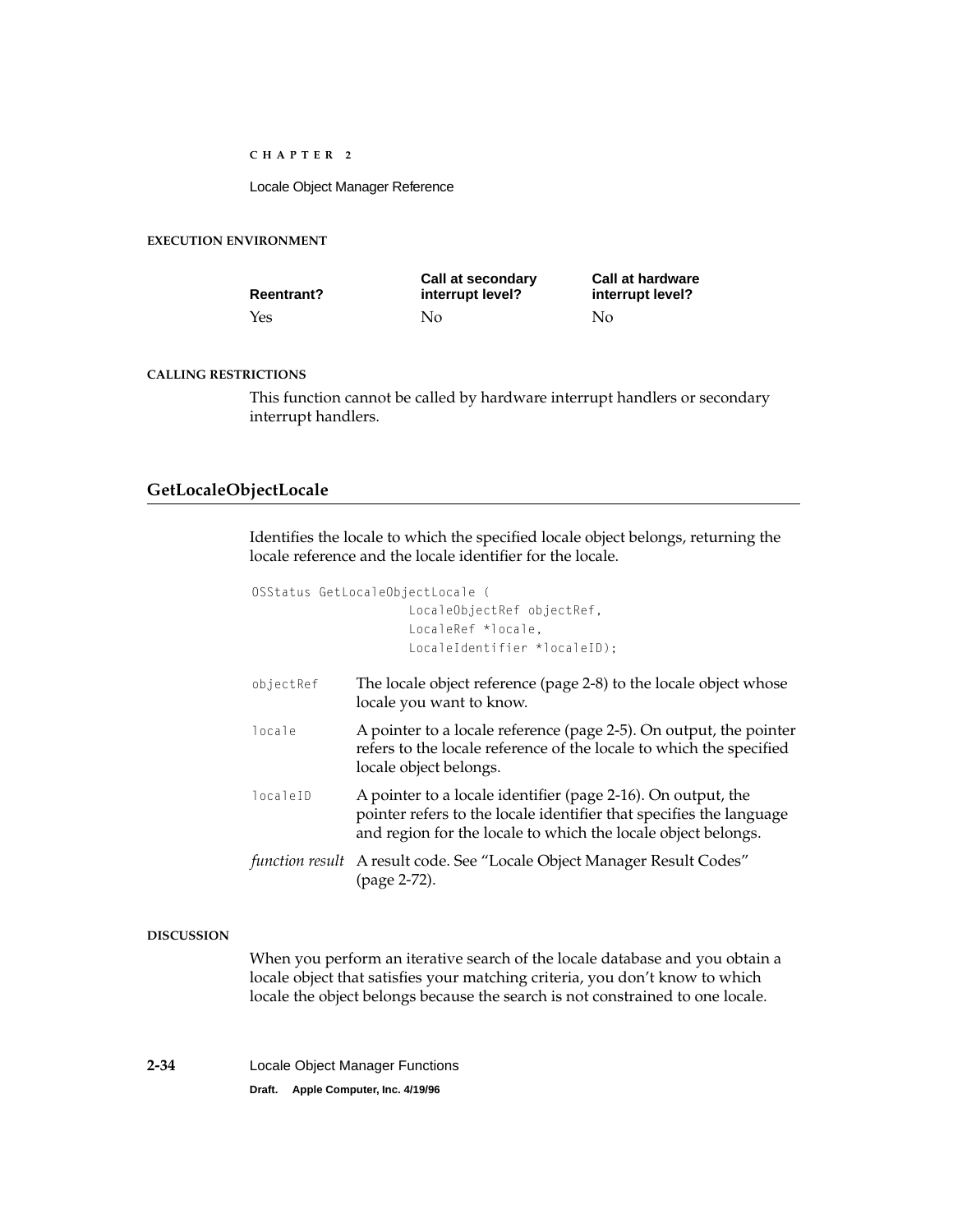#### <span id="page-132-0"></span>Locale Object Manager Reference

You can use GetLocaleObjectLocale to determine the locale to which the object belongs and to obtain the locale identifier from which you can determine the primary language and region of the locale.

#### **EXECUTION ENVIRONMENT**

| <b>Reentrant?</b> | Call at secondary<br>interrupt level? | <b>Call at hardware</b><br>interrupt level? |
|-------------------|---------------------------------------|---------------------------------------------|
| Yes               | No                                    | No                                          |

#### **CALLING RESTRICTIONS**

This function cannot be called by hardware interrupt handlers or secondary interrupt handlers.

#### **SEE ALSO**

To determine the primary language and region of the locale, use the GetLocaleLanguage [\(page 2-68\)](#page-165-0) and GetLocaleRegion [\(page 2-69\)](#page-166-0) functions.

## Obtaining a Locale's Default Values 2

## **GetLocaleInformation 2**

Returns a text object containing the default value indicated by the name identifier you specify for the locale whose reference you specify.

```
OSStatus GetLocaleInformation (LocaleRef locale,
                     LocaleDefaultValue infoID,
                     TextObject *infoText);
```
locale A locale reference identifying the locale for which you want the name of the default value.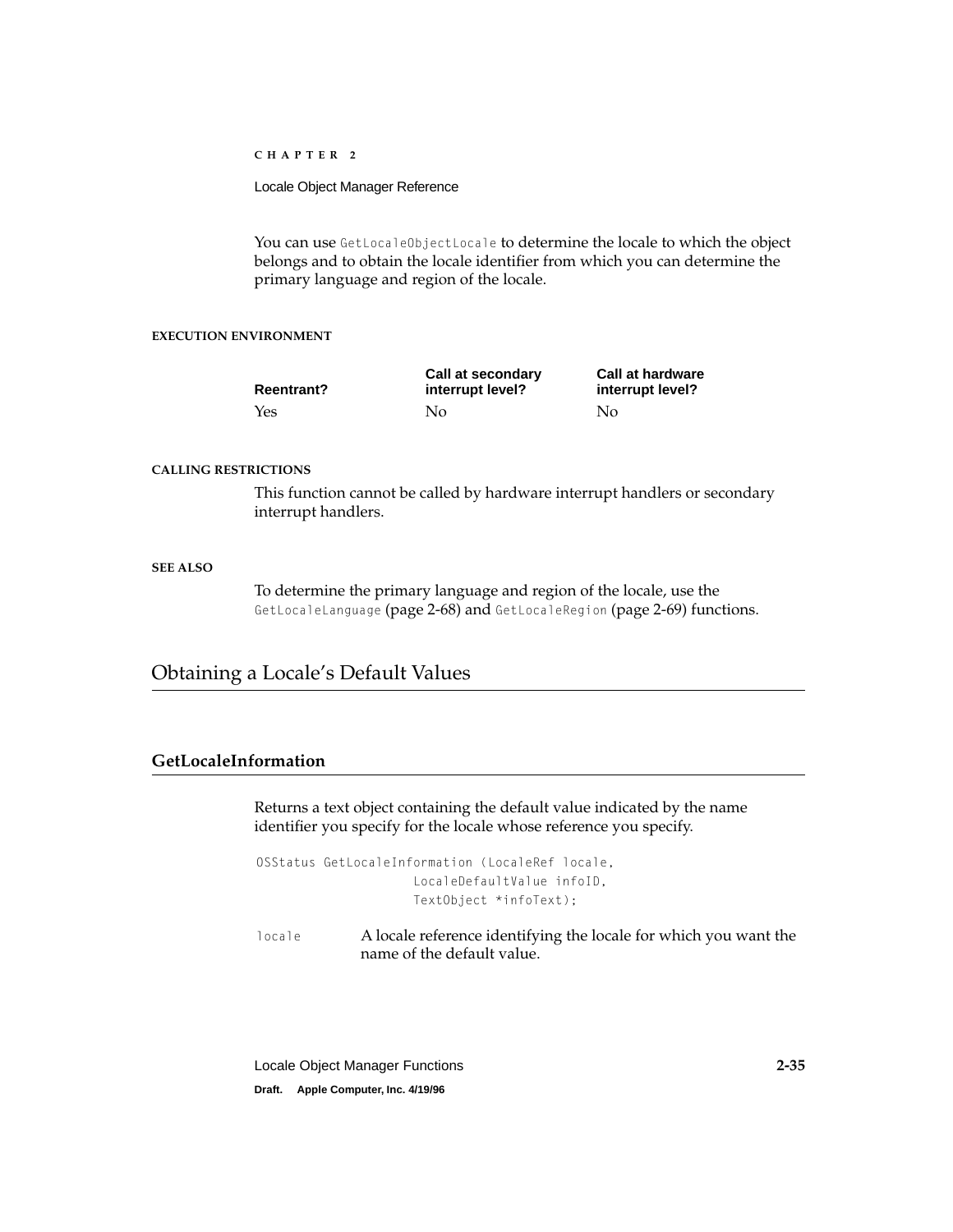Locale Object Manager Reference

| infoID   | The identifier of the locale name whose default value you want<br>returned in the text object. To specify the default value name<br>identifier, use one of the locale name default value (page 2-15)<br>constants.                                                     |
|----------|------------------------------------------------------------------------------------------------------------------------------------------------------------------------------------------------------------------------------------------------------------------------|
| infoText | A pointer to a text object. On output, the text object contains the<br>default value name string corresponding to the name identifier<br>given in the infoID parameter. For information on text objects,<br>see "Text Object Manager Reference," to be provided later. |
|          | function result A result code. See "Locale Object Manager Result Codes"<br>(page 2-72).                                                                                                                                                                                |

#### **EXECUTION ENVIRONMENT**

| <b>Reentrant?</b> | Call at secondary<br>interrupt level? | <b>Call at hardware</b><br>interrupt level? |
|-------------------|---------------------------------------|---------------------------------------------|
| Yes               | No                                    | No                                          |

#### **CALLING RESTRICTIONS**

This function cannot be called by hardware interrupt handlers or secondary interrupt handlers.

## Getting and Setting Default Behavior for a Locale 2

When the Locale Object Manager initially builds the locale database, it sets default behaviors for each locale based on information provided by a localizer in a Locale file. For a given type of data identified by a key name, you can obtain or set the default for a locale. You use the GetDefaultLocaleObject function to obtain a reference to the locale object containing the locale's default data for a specific behavior. You use the SetDefaultLocaleObject function to set a locale's default data for a specific behavior.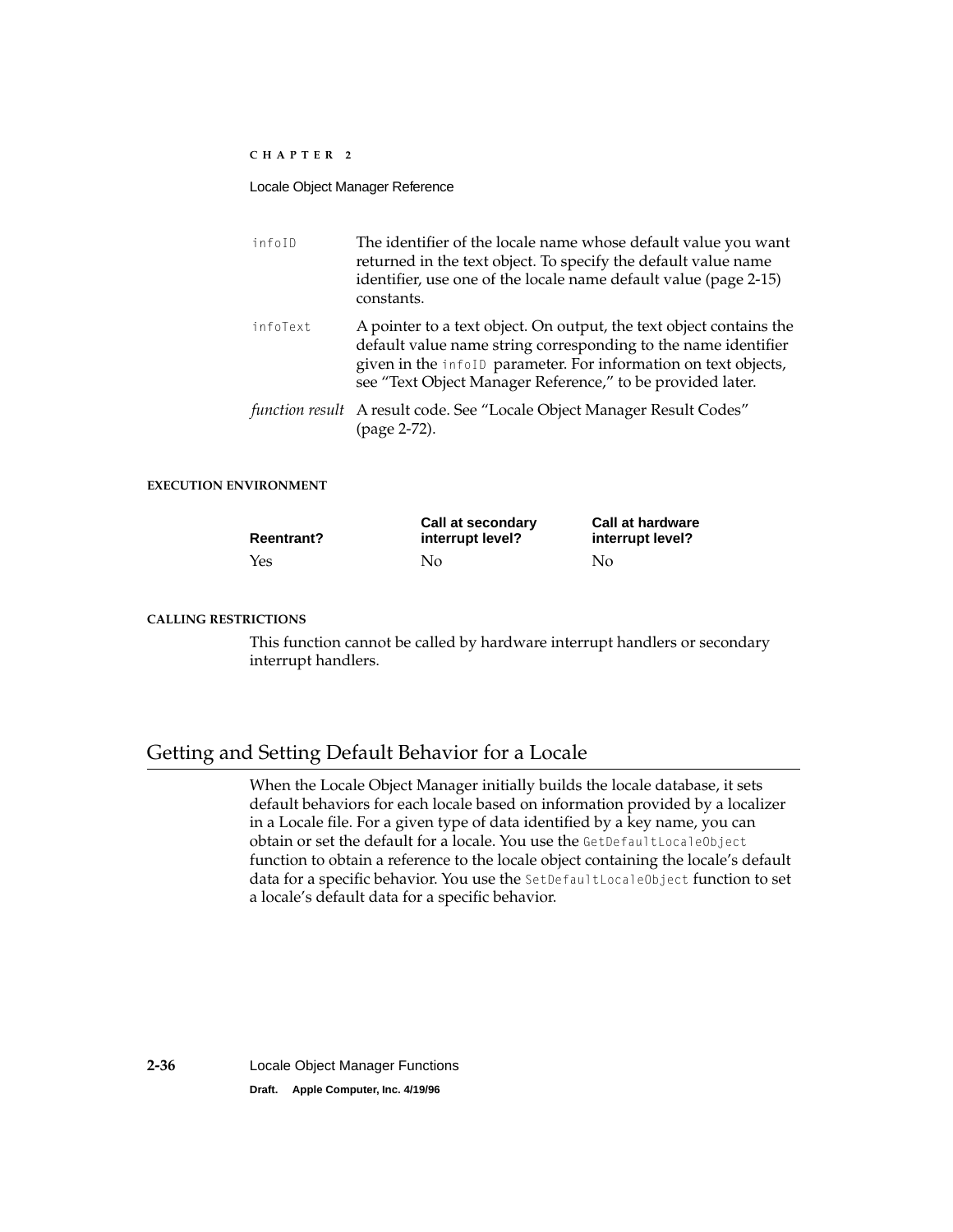[\(page 2-72\).](#page-169-0)

## **GetDefaultLocaleObject 2**

Returns a reference to the locale object containing the locale's default data for the behavior specified by the key name you provide.

```
OSStatus GetDefaultLocaleObject (
                     LocaleRef locale,
                     ConstStr255Param keyName,
                     LocaleObjectRef *objectRef);
(page 2-5) to the locale for which you want
              the default data.
keyName A text string giving the key name (page 2-13) of the type of data 
              for which you want the default locale object. 
objectRef A pointer to a locale object reference (page 2-8). On output, the 
              locale object reference to the default locale object for the type of 
              function specified by keyName. 
function result A result code. See "Locale Object Manager Result Codes"
```
#### **DISCUSSION**

You can use this utility to obtain the default data that determines the behavior of the locale for any type of text-handling operation. You specify the locale object's key name to identify the default behavior you want to know about. Default behaviors for a given locale are based on information provided in a Locale file created by a localizer and read by the Locale Object Manager when it initially builds the database.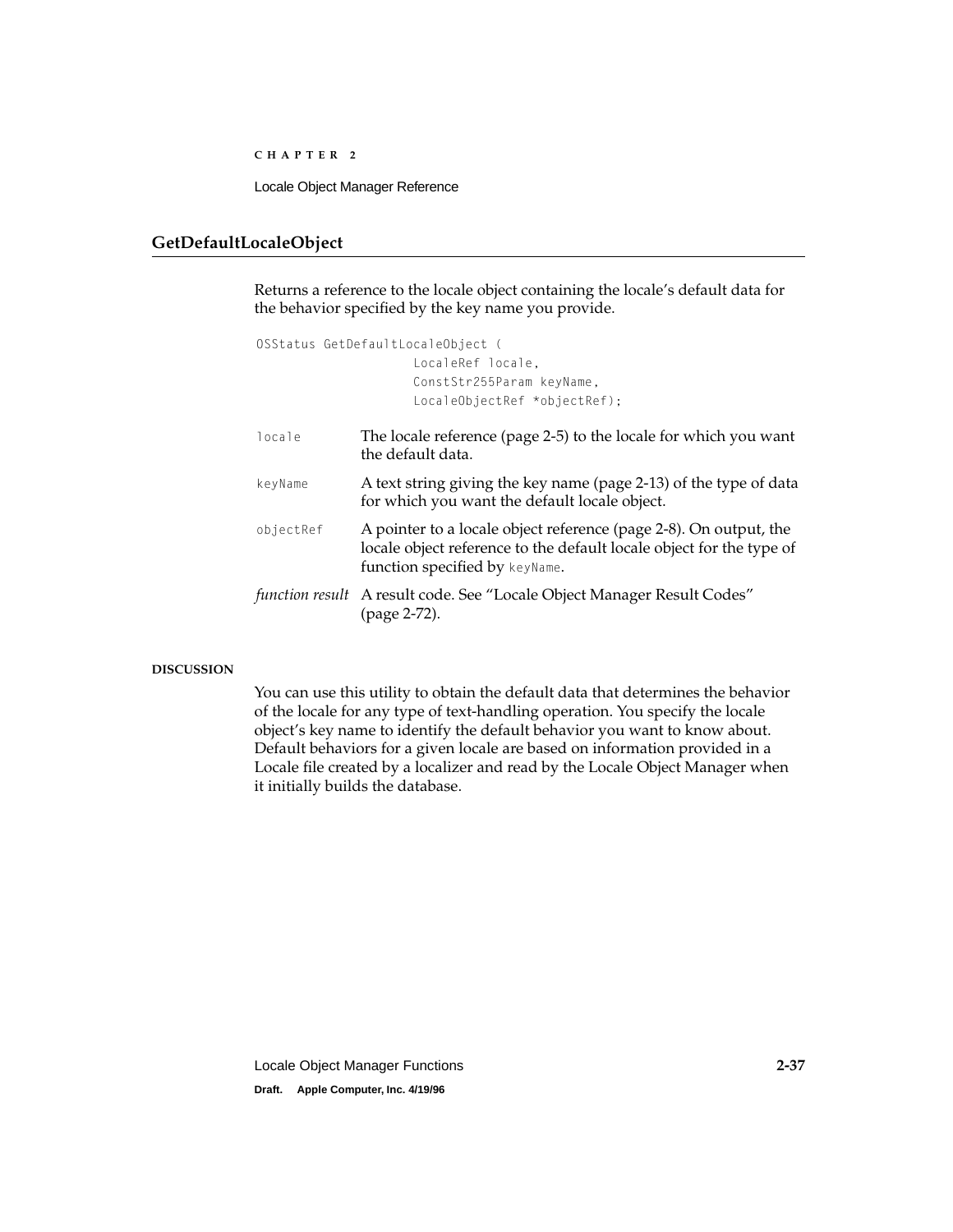Locale Object Manager Reference

#### **EXECUTION ENVIRONMENT**

| <b>Reentrant?</b> | Call at secondary<br>interrupt level? | <b>Call at hardware</b><br>interrupt level? |
|-------------------|---------------------------------------|---------------------------------------------|
| Yes               | Nο                                    | Nο                                          |

#### **CALLING RESTRICTIONS**

This function cannot be called by hardware interrupt handlers or secondary interrupt handlers.

### **SetDefaultLocaleObject 2**

Sets the specified locale's default behavior within the current process for the kind of operation identified by the given key name contained in the given locale object reference.

```
OSStatus SetDefaultLocaleObject (
                      LocaleRef locale,
                       LocaleObjectRef objectRef);
locale The locale reference (page 2-5) to the locale for which you want 
               to set the default.
objectRef A locale object reference (page 2-8) to the locale object 
               containing the data to use for the default behavior of the 
               operation specified by the locale object's key name. 
function result A result code. See "Locale Object Manager Result Codes" 
               (page 2-72).
```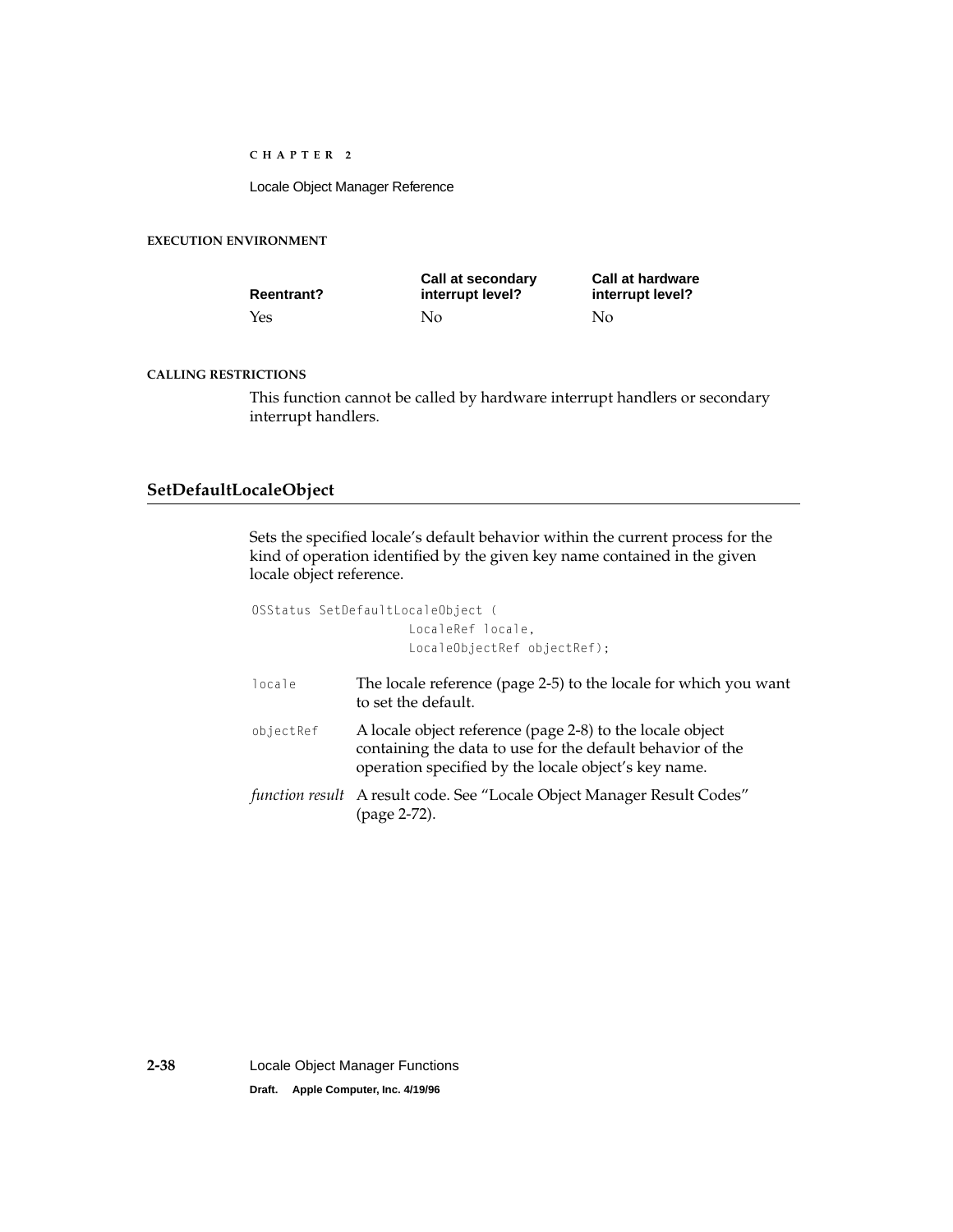Locale Object Manager Reference

#### **EXECUTION ENVIRONMENT**

| <b>Reentrant?</b> | Call at secondary<br>interrupt level? | <b>Call at hardware</b><br>interrupt level? |
|-------------------|---------------------------------------|---------------------------------------------|
| Yes               | Nο                                    | Nο                                          |

#### **CALLING RESTRICTIONS**

This function cannot be called by hardware interrupt handlers or secondary interrupt handlers.

## Searching for the First Matching Object of a Locale and Searching **Iteratively**

You can search the locale database for one or more locale objects whose data you want and obtain a reference to the locale object, a pointer to its data, or both. You can use the pointer to access the locale object's data directly after calling the search function, or you can preserve the locale object reference and pointer use them later, delaying the retrieval of the data. The Locale Object Manager provides these functions for searching the database:

- SearchOneLocaleObject finds the first locale object that matches your search criteria.
- LocaleIteratorCreate creates an iterator containing the search criteria for an iterative search.
- LocaleIteratorCreate iterates through the database to find as many matching locale objects as you want.
- SetLocaleIteratormodifies the content of an existing locale iterator reference and resets its starting position.
- LocaleIteratorDispose releases the memory for the iterator when you no longer need it.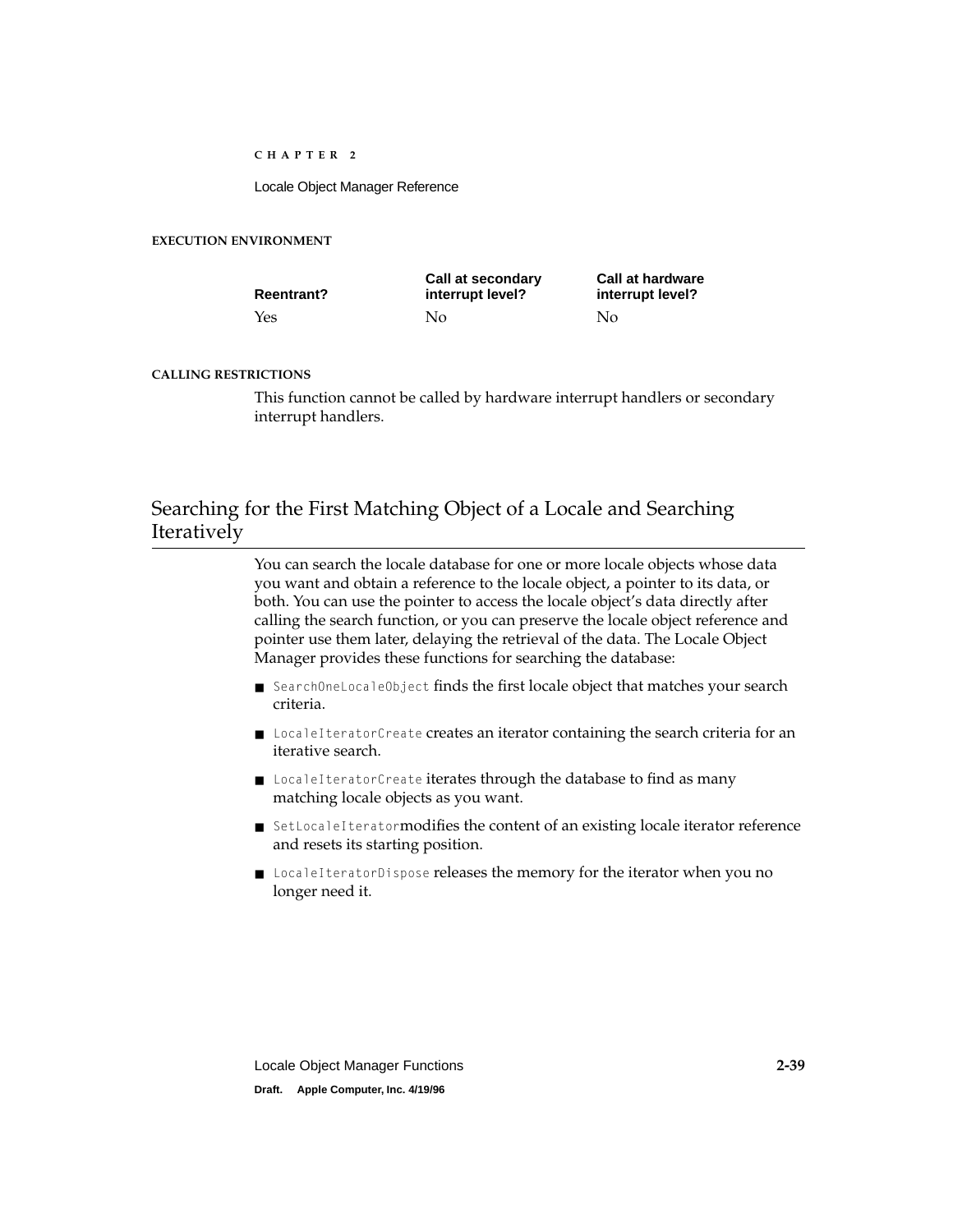### <span id="page-137-0"></span>**SearchOneLocaleObject 2**

Using the locale object's key name and attributes you provide, searches the locale database for the first matching locale object and returns a reference to it along with a pointer to that locale object's data.

```
OSStatus SearchOneLocaleObject(LocaleRef locale,
                       ConstStr255Param keyName,
                       UInt16 countAttributes,
                       const NameValuePair *attributes,
                       const void **localeObjectData,
                       ByteCount *dataSize,
                       const LocaleObjectRef *objectRef);
locale A locale reference (page 2-5) to the locale where the search is to 
               begin. The Locale Object Manager starts the search here and 
               traverses the database until it finds the first matching locale 
               object. 
keyName The key name (page 2-13) for the specified locale object. 
countAttributes
               The number of attribute name-value pairs that you provide in 
               the pairs parameter. 
attributes A pointer to an array of attribute name-value pair structures 
               (page 2-8). On input, this array provides the attributes that the 
               returned locale object must possess to satisfy the search criteria. 
localeObjectData
               A pointer to data. On output, the pointer refers to the data 
               belonging to the locale object that satisfied the matching 
               criteria. The data pointed to is read only. (The objectRef
               parameter returns a reference to the locale object whose data is 
               pointed to by this parameter.) If you don't want the function to 
               return a pointer to the data, pass in NULL for this parameter.
dataSize A pointer to a value of type ByteCount. On output, the value 
               pointed to contains the size in bytes of the data returned in the 
               localeObjectData parameter. If you don't want the function to 
               return this value, pass in NULL for this parameter.
```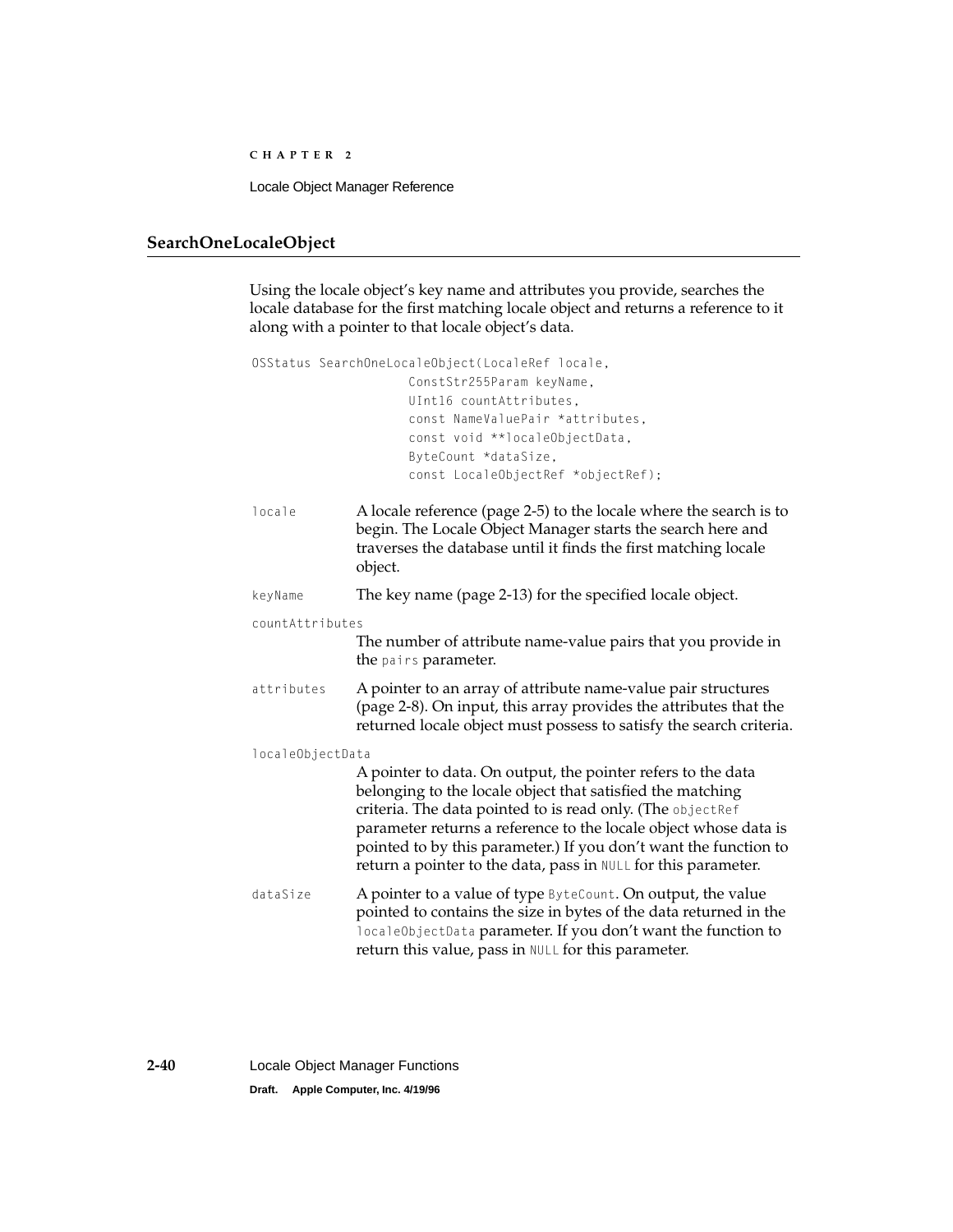#### Locale Object Manager Reference

| objectRef | A pointer to a locale object reference (page 2-8). On output, the<br>pointer refers to the locale object reference for the first locale<br>object found in the locale database that meets the matching<br>criteria. This is the locale object whose data is provided in the<br>localeObjectData parameter. If you don't want the function to<br>return a locale object reference, pass in NULL for this parameter. |
|-----------|--------------------------------------------------------------------------------------------------------------------------------------------------------------------------------------------------------------------------------------------------------------------------------------------------------------------------------------------------------------------------------------------------------------------|
|           | function result A result code. If the locale database does not include a locale<br>object that meets the matching criteria, the function returns an<br>localeObjectNotFoundErr result code. For other possible<br>returned result codes, see "Locale Object Manager Result<br>Codes" (page 2-72).                                                                                                                  |

#### **DISCUSSION**

The SearchOneLocaleObject function lets you search the locale database for the first locale object that matches the key name and attribute name-value pairs criteria that you provide. You can position the start of the search anywhere in the database by giving the locale reference to the locale where you want the Locale Object Manager to begin. SearchOneLocaleObject returns only one matching locale object, unlike LocaleIterate [\(page 2-47\),](#page-144-0) which you can use to search the entire database for all matching locale objects. However, you do not need to create a locale iterator reference [\(page 2-6\)](#page-103-0) for use with SearchOneLocaleObject as you must for use with LocaleIterate.

#### **EXECUTION ENVIRONMENT**

| <b>Reentrant?</b> | Call at secondary<br>interrupt level? | <b>Call at hardware</b><br>interrupt level? |
|-------------------|---------------------------------------|---------------------------------------------|
| Yes               | No.                                   | Nο                                          |

#### **CALLING RESTRICTIONS**

This function cannot be called by hardware interrupt handlers or secondary interrupt handlers.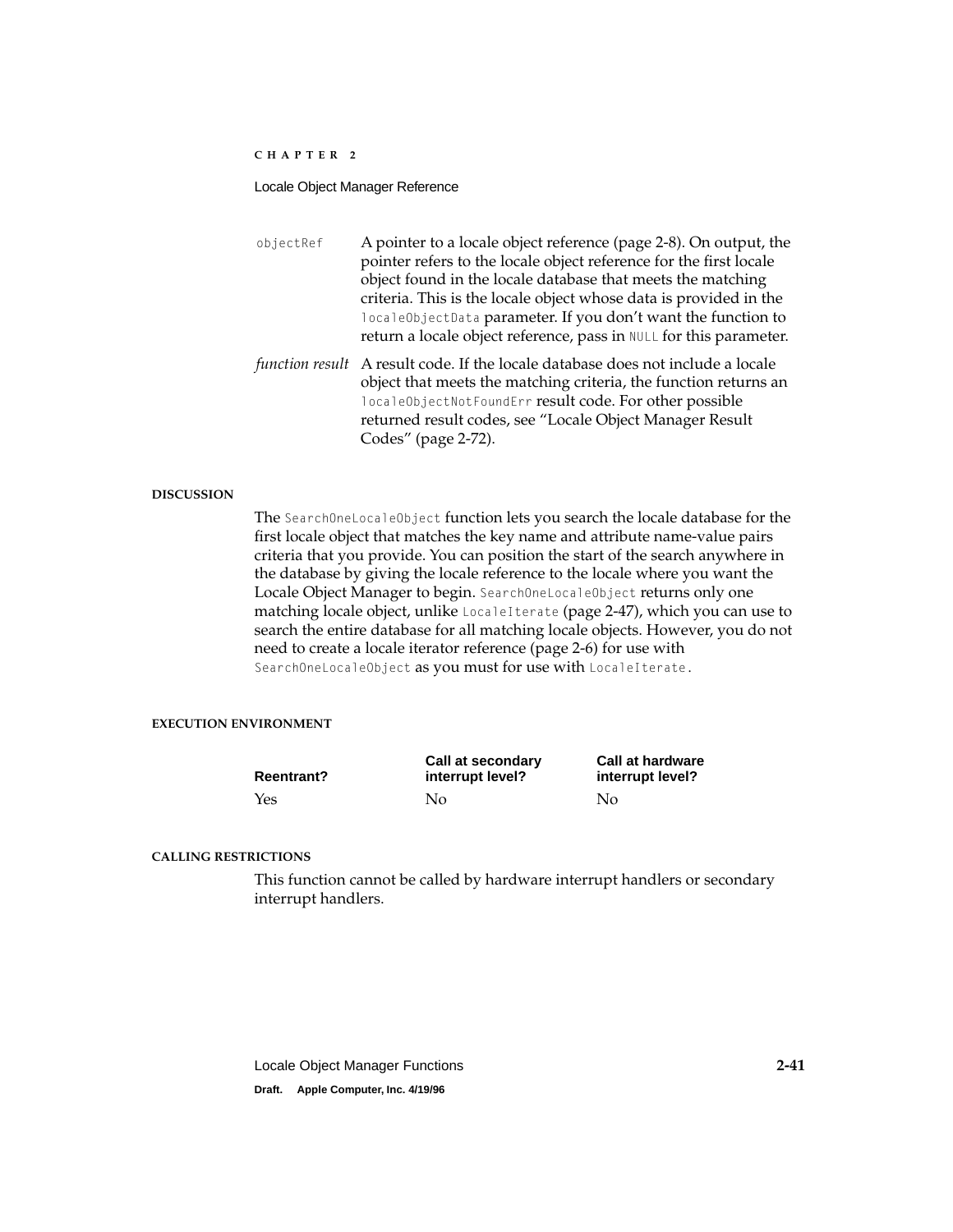Locale Object Manager Reference

<span id="page-139-0"></span>**SEE ALSO**

To obtain a reference to the locale where you want to position the start of the search, you use GetLocaleReference [\(page 2-23\)](#page-120-0), passing it a locale identifier [\(page 2-6\)](#page-103-0) to denote the locale.

### **LocaleIteratorCreate 2**

Creates and returns a locale iterator reference that you can use to iteratively search the locale database for objects having characteristics you specify as matching criteria.

```
OSStatus LocaleIteratorCreate (LocaleRef locale, 
                       ConstStr255Param keyName,
                       ItemCount countAttributes,
                       const NameValuePair *attributes,
                       LocaleIteratorReference *localeIteratorRef);
locale A locale reference (page 2-5) to the locale with which the Locale 
               Object Manager is to begin the search. This parameter sets the 
               locale in the locale iterator reference that designates where 
               LocaleIterate (page 2-47) will position the start of the search. 
               To begin the search with the default locale of the current 
               process, set this parameter to NULL. 
keyName A locale object key name (page 2-13) that you provide to specify 
               part of the matching criteria used in the search. For a locale 
               object to satisfy this part of the matching criteria, its key name, 
               specified in its name table, must match the key name you 
               supply. Together the locale object key name and the list of 
               attribute name-value pairs you give in the pairs parameter 
               constitute the matching criteria. To base the search on only the 
               attribute name-value pairs, specify NULL for this parameter. 
countPairs The number of attribute name-value pairs given in the pairs
               parameter. If you do not provide attribute name-value pairs as 
               part of the search criteria, specify 0 for this parameter. 
pairs A pointer to an array of attribute name-value pair structures 
               (page 2-8). On input, this array provides the attributes that the 
               returned locale object must possess to satisfy the search criteria.
```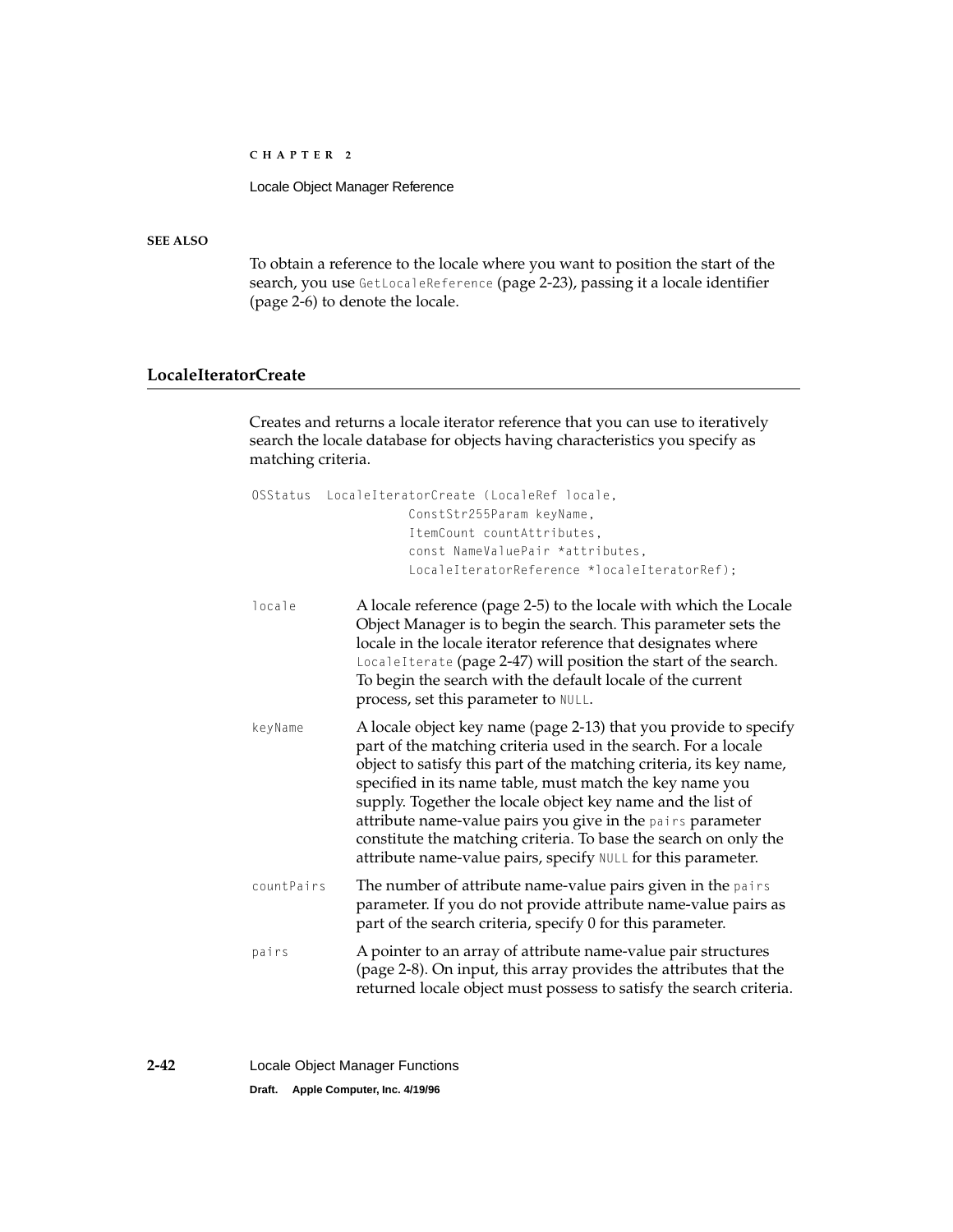#### Locale Object Manager Reference

Together the attribute name-value pairs and the locale object key name constitute the matching criteria. To base the search on only the locale object key name you give in the keyName parameter, specify NULL for this parameter.

#### localeIteratorRef

A pointer to a locale iterator reference [\(page 2-6\).](#page-103-0) On output, this pointer refers to the locale iterator reference created with the search criteria and starting position you specified.

*function result* A result code. If the locale reference you specify in the locale parameter is invalid, the function returns a localeBadReferenceErr result code. If there is not enough memory available to create the locale iterator reference, the function returns a memFullErr result code. For other possible returned result codes, see ["Locale Object Manager Result](#page-169-0)  [Codes" \(page 2-72\).](#page-169-0)

#### **DISCUSSION**

Your application can gain access to different types of data stored in the locale database by using the Locale Object Manager to search the database. To search iteratively throughout the database, you use a private data structure called a locale iterator reference.

To search through the locale database, you pass a locale iterator reference to the LocaleIterate [\(page 2-47\)](#page-144-0) function. In response, the Locale Object Manager finds locale objects in the locale database that match your description. When LocaleIterate encounters a locale object that matches your description, it returns a locale object reference [\(page 2-8\)](#page-105-0) and the data for the matching object to your application. You can continue to call LocaleIterate from within a loop to find all matching locale objects using the same locale iterator reference until you find what you are looking for. The locale iterator reference used for the search tracks the progress through the locale database maintaining the next position at which to continue the search. When there are no more matching locale objects in the database, LocaleIterate returns an eObjectNotFound result code that you can test against.

To create a locale iterator reference, you use LocaleIteratorCreate, passing it the matching criteria that describes what it is you are looking for. For this matching criteria, you typically provide a locale object key name, one or more attributes, or both. However, to look at all objects in the locale database, you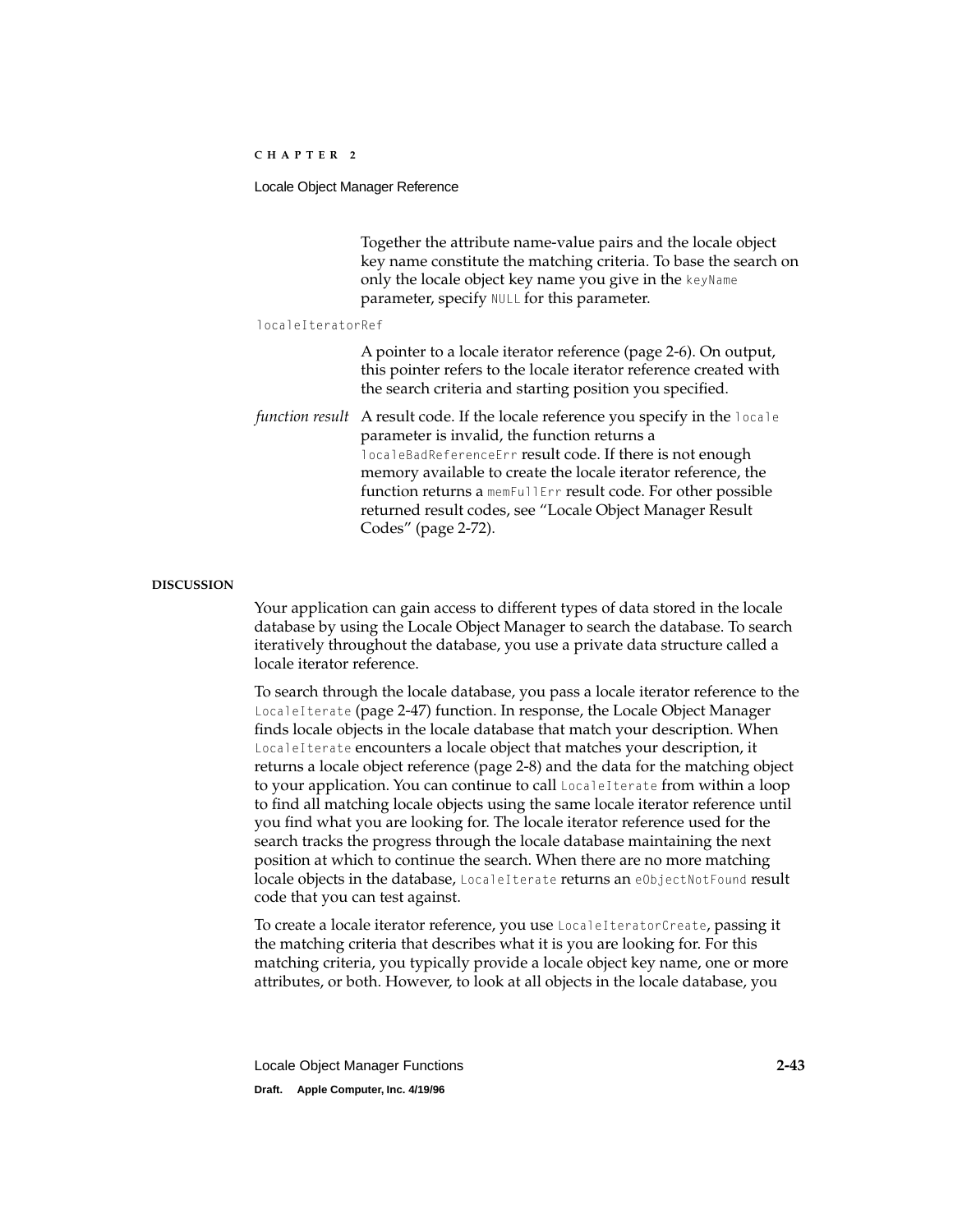#### Locale Object Manager Reference

can create a locale iterator reference that specifies only the starting position of the search, but no matching criteria. In this case, you would specify NULL for both the keyName and pairs parameters and 0 for the countPairs parameter.

A locale object key name describes the type of data you are interested in. For example, you might want to find all input methods, in which case you would specify inputmethods as the keyName parameter. You might want to refine the search further by specifying one or more attributes that a qualifying locale object must possess, such as an attribute designating the language that the input method supports. In this case, you would provide an attribute name-value pair structure specifying  $k$ LanguageName as the name ID, the size in bytes of the language code, and the language code for the specific language you are interested in.

As part of the locale iterator reference, you can specify where in the database you want the search to begin by giving a reference to the locale that serves as the starting point. Positioning the start of the search at a specific locale allows you greater efficiency if you do not want to search the entire database. For example, the Locale Object Manager may encounter and return the specific locale object you are looking for before it has worked its way through half the locales composing the database. However, it is important to understand that the locale whose reference you provide serves only as the starting point and does not limit the search to that locale. The search proceeds from that locale forward or backward throughout the locales of the database depending on the direction you specify when you call LocaleIterate.

A locale iterator reference remains available for your use until you dispose of it by calling LocaleIteratorDispose [\(page 2-50\)](#page-147-0).

You can use the same locale iterator data structure for multiple, distinct searches. For each new search, you can change the search matching criteria the locale object name and its attributes—of an existing locale iterator. However, for each new search, you must remember to reset the starting position using the SetLocaleIterator [\(page 2-45\)](#page-142-0) function, otherwise the search will fail.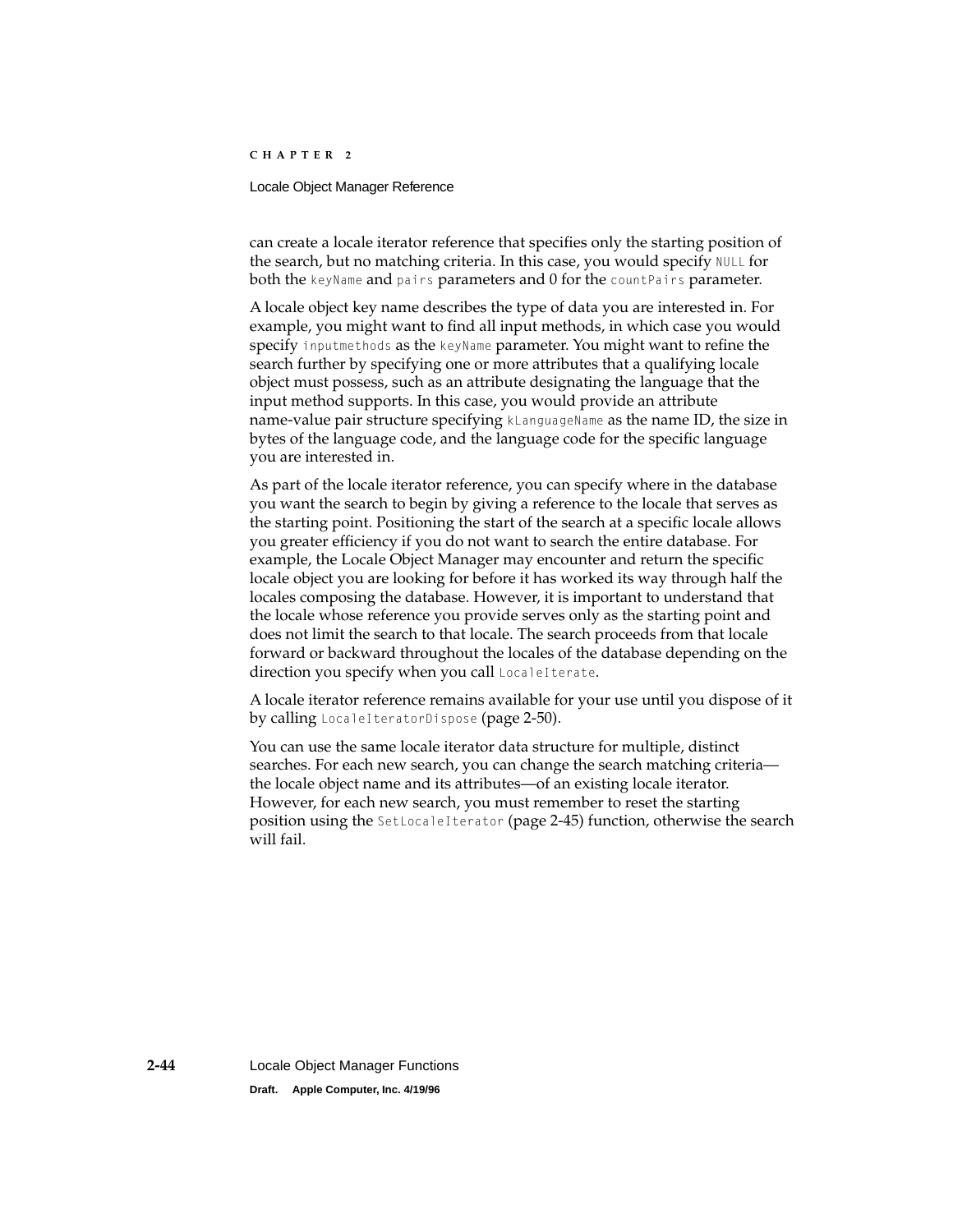#### Locale Object Manager Reference

#### <span id="page-142-0"></span>**EXECUTION ENVIRONMENT**

| <b>Reentrant?</b> | Call at secondary<br>interrupt level? | <b>Call at hardware</b><br>interrupt level? |
|-------------------|---------------------------------------|---------------------------------------------|
| Yes               | No                                    | Nο                                          |

#### **CALLING RESTRICTIONS**

This function cannot be called by hardware interrupt handlers or secondary interrupt handlers.

### **SetLocaleIterator 2**

Modifies the content of an existing locale iterator reference, changing or resetting either the search's starting position only, or its starting position and its matching criteria.

|         | OSStatus SetLocaleIterator (LocaleRef locale,<br>ConstStr255Param keyName.<br>ItemCount countAttributes,<br>const NameValuePair *attributes.<br>LocaleIteratorReference *localeIteratorRef);                                                                                                                                                                                                                                                                                                                                                                                                    |
|---------|-------------------------------------------------------------------------------------------------------------------------------------------------------------------------------------------------------------------------------------------------------------------------------------------------------------------------------------------------------------------------------------------------------------------------------------------------------------------------------------------------------------------------------------------------------------------------------------------------|
| locale  | A locale reference (page 2-5) to the locale with which the<br>iterator is to begin the search. This parameter resets the starting<br>position for the search in the locale iterator reference specified<br>by the localeIteratorRef parameter. You can reset the locale<br>reference to restart a search. You must always reset the starting<br>position when you use an existing locale iterator reference for a<br>new search. You can reset the iterative search to its original<br>starting position by specifying NULL for this parameter instead<br>of specifying a new locale reference. |
| keyName | A locale object key name (page 2-13) that you provide to change                                                                                                                                                                                                                                                                                                                                                                                                                                                                                                                                 |

the name string currently set in the specified locale iterator. A locale object key name serves as part of the matching criteria used in the search. For a locale object to satisfy this part of the matching criteria, it must include this name among the names belonging to it. To reuse the existing locale object key name set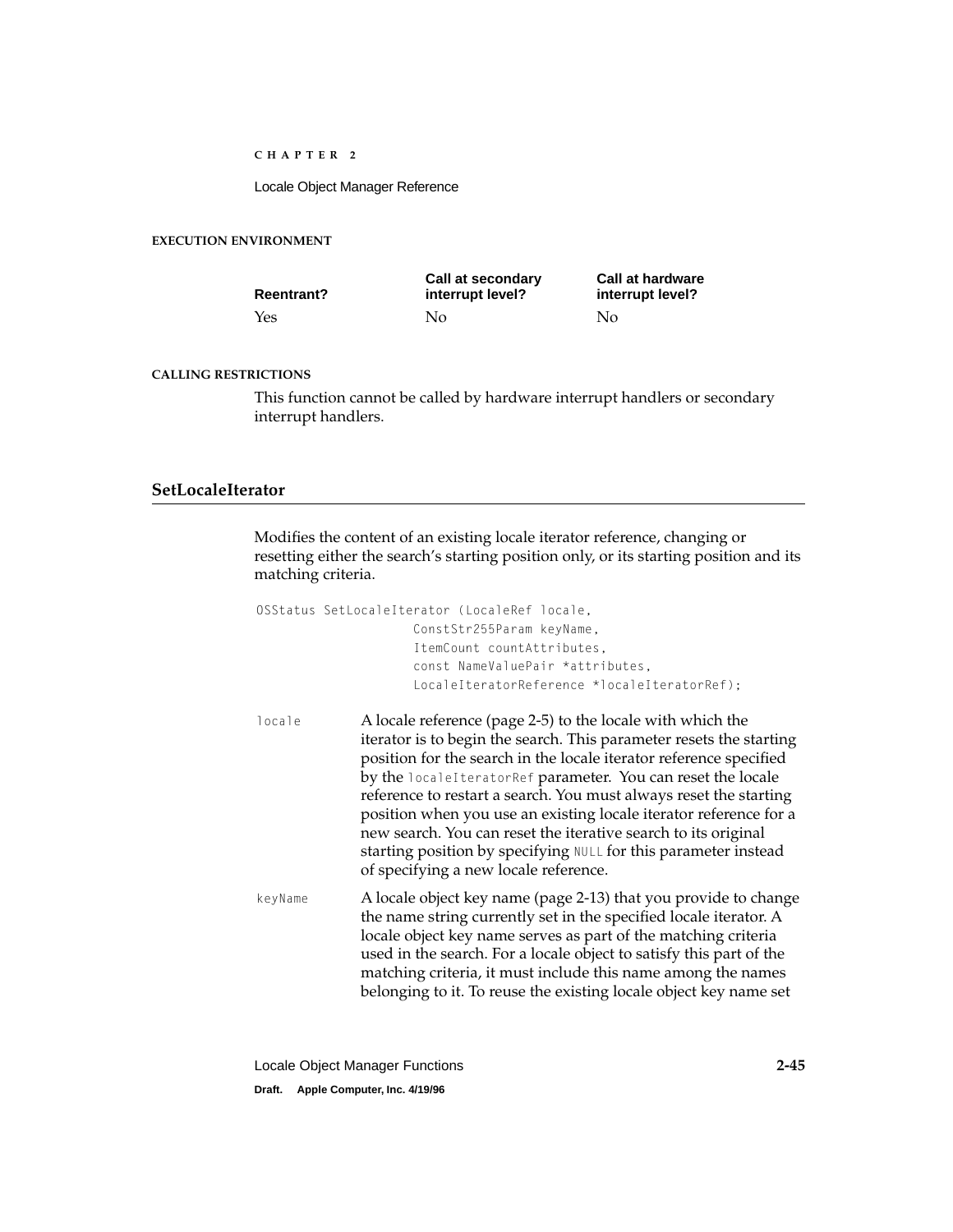for the locale iterator reference, specify -1 for this parameter. Together the locale object key name and the list of attribute name-value pairs contained in the locale iterator reference constitute the matching criteria.

#### countAttributes

The number of attribute name-value pairs given in the pairs parameter.

attributes A pointer to an array of attribute name-value pair structures [\(page 2-8\).](#page-105-0) On input, this pointer refers to an array containing the attributes that you provide to replace the existing name-value pairs in the specified locale iterator. To reuse the existing attribute name-value pairs in the locale iterator reference, specify -1 for this parameter.

#### localeIteratorRef

A pointer to a locale iterator reference [\(page 2-6\).](#page-103-0) On input, the pointer refers to an existing locale iterator reference whose content you want to modify.

*function result* A result code. If the locale reference you specify in the locale parameter is invalid, the function returns a localeBadReferenceErr result code. The function returns a memFullErr result code if there is insufficient memory for the Locale Object Manager to modify the locale iterator reference.

#### **DISCUSSION**

After you have created a locale iterator reference using LocaleIterateCreate [\(page 2-42\)](#page-139-0), you can use SetLocaleIterator to modify its content. To reuse an existing locale iterator reference, you must always reset the starting position specified by the locale parameter, otherwise the search will fail. The Locale Object Manager traverses and tracks its progress through the entire locale database once using a locale iterator reference. Resetting the starting position informs the Locale Object Manager that you want to use the existing locale iterator reference for a new search so that it can clear any tracking information used for the last search. If you want to position the search at the locale currently specified by locale iterator reference, pass NULL as the locale parameter. To reuse the existing locale object name or the existing set of attributes, specify -1 for these parameters. You can use all the current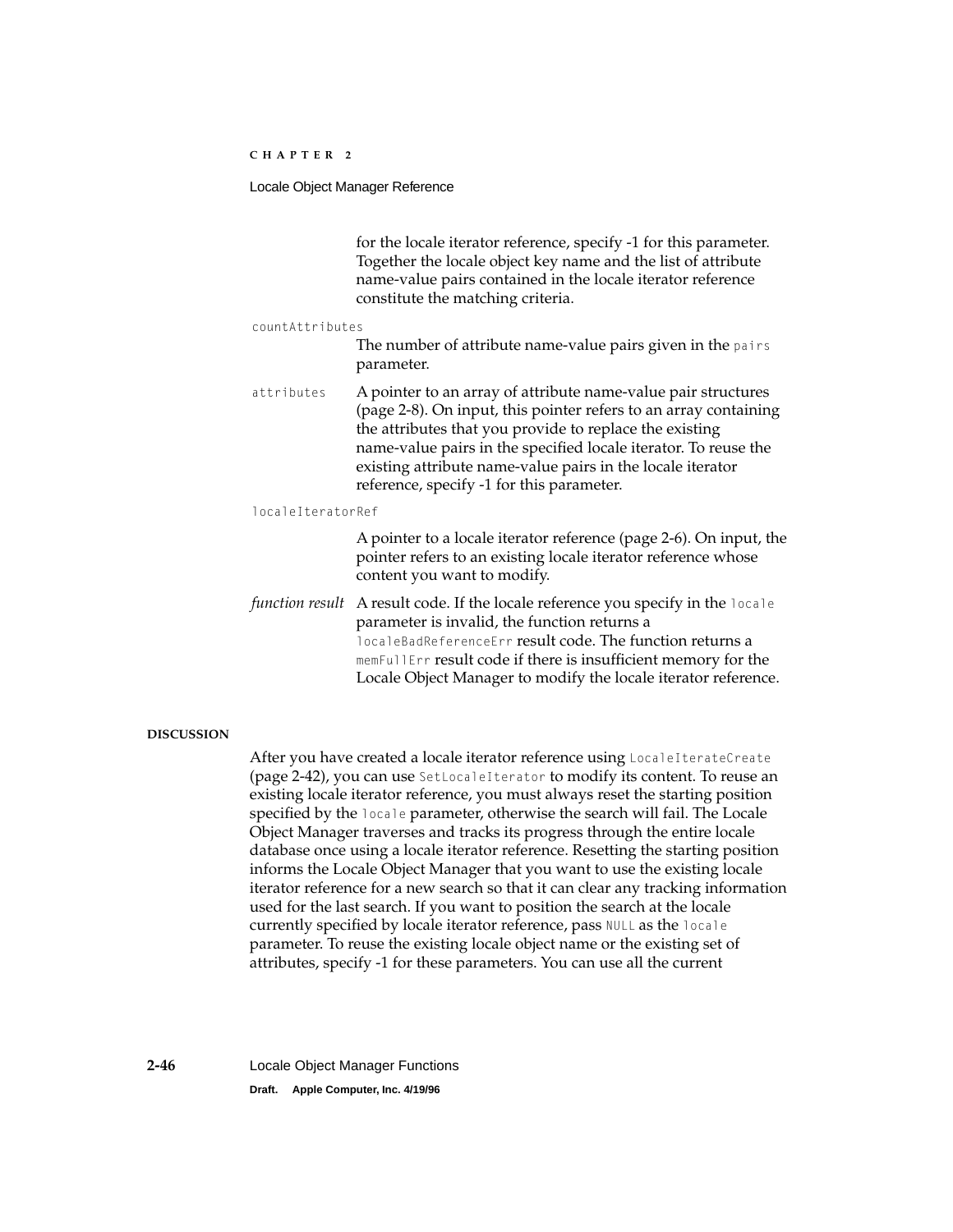### <span id="page-144-0"></span>Locale Object Manager Reference

information in the locale iterator reference to search the database again by specifying NULL for locale, -1 for keyName, and -1 for pairs.

You can change the locale object key name or the attribute name-value pairs, or both parts of the search criteria. If you supply new attribute name-value pairs, you replace all of the existing ones formerly specified; you cannot partially modify a set of attributes other than by providing the same attribute along with the new ones you supply in your array.

### **EXECUTION ENVIRONMENT**

| <b>Reentrant?</b> | Call at secondary<br>interrupt level? | <b>Call at hardware</b><br>interrupt level? |
|-------------------|---------------------------------------|---------------------------------------------|
| Yes               | Nο                                    | Nο                                          |

### **CALLING RESTRICTIONS**

This function cannot be called by hardware interrupt handlers or secondary interrupt handlers.

### **LocaleIterate 2**

Searches the locale database iteratively for locale objects that match the search criteria specified by the locale iterator reference you provide, and returns a matching locale object's reference and a pointer to its data.

```
OSStatus LocaleIterate (LocaleIteratorReference localeIteratorRef,
                     LocaleIterateOp op,
                     const void **dataPtr,
                     ByteCount *dataSize,
                     const LocaleObjectRef *objectRef);
```
localeIteratorRef

A locale iterator reference [\(page 2-6\)](#page-103-0) containing the search criteria and starting position.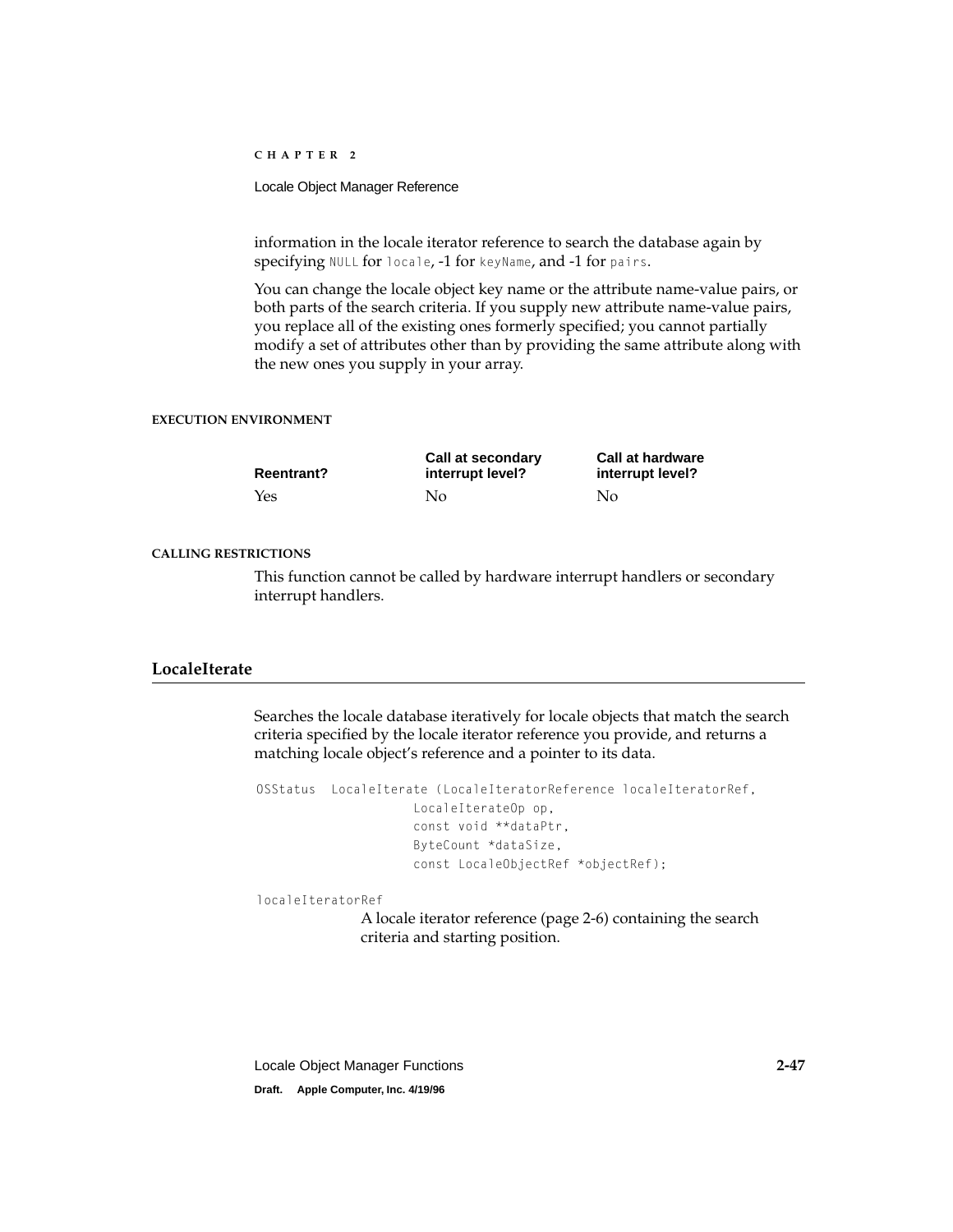### Locale Object Manager Reference

| op              | The direction in which you want the search to proceed, either<br>forward or backward. You can use the locale database search<br>direction constants (page 2-7) for this parameter.                                                                                                                                                                                                                                                                                                                                                                            |
|-----------------|---------------------------------------------------------------------------------------------------------------------------------------------------------------------------------------------------------------------------------------------------------------------------------------------------------------------------------------------------------------------------------------------------------------------------------------------------------------------------------------------------------------------------------------------------------------|
| dataPtr         | A pointer to data. On output, this pointer refers to the read-only<br>data belonging to the matching locale object if LocaleIterate<br>finds a locale object that satisfies the search criteria. You can<br>copy this data, but you cannot modify it in the memory location<br>pointed to by this parameter. If no matching locale object exists<br>in the database, this parameter contains an invalid value and<br>the function returns an e0bjectNotFound result code.                                                                                     |
| dataSize        | A pointer to a value of type ByteCount. On output, the value<br>pointed to specifies the size in bytes of the locale object's data<br>pointed to by the dataPtr parameter.                                                                                                                                                                                                                                                                                                                                                                                    |
| objectRef       | A pointer to a locale object reference. On output, the locale<br>object reference for the locale object that matched the search<br>criteria.                                                                                                                                                                                                                                                                                                                                                                                                                  |
| function result | A result code. When there are no more locale objects in the<br>locale database that match the description you provide in the<br>locale iterator reference, or if the first time you call<br>LocaleIterate it searches the entire database without finding a<br>matching locale object, LocaleIterate returns an<br>localeNotFoundErr result code. If the locale iterator reference<br>you specify is NULL, the function returns a paramErr result code.<br>For other possible returned result codes, see "Locale Object<br>Manager Result Codes" (page 2-72). |

#### **DISCUSSION**

Your application can use an iterative search to gain access to the data of all locale objects in the database that have in common a set of characteristics. To simplify this process and allow you to widen or narrow the search criteria more easily, the Locale Object Manager allows you to create a locale iterator reference that holds both the characteristics of the locale objects whose data you are interested in and the position in the database where the search is to begin. You use LocaleIterateCreate [\(page 2-42\)](#page-139-0) to create a locale iterator reference that you pass to the LocaleIterate function when you call LocaleIterate from within a loop to search iteratively through the database for matching locale objects.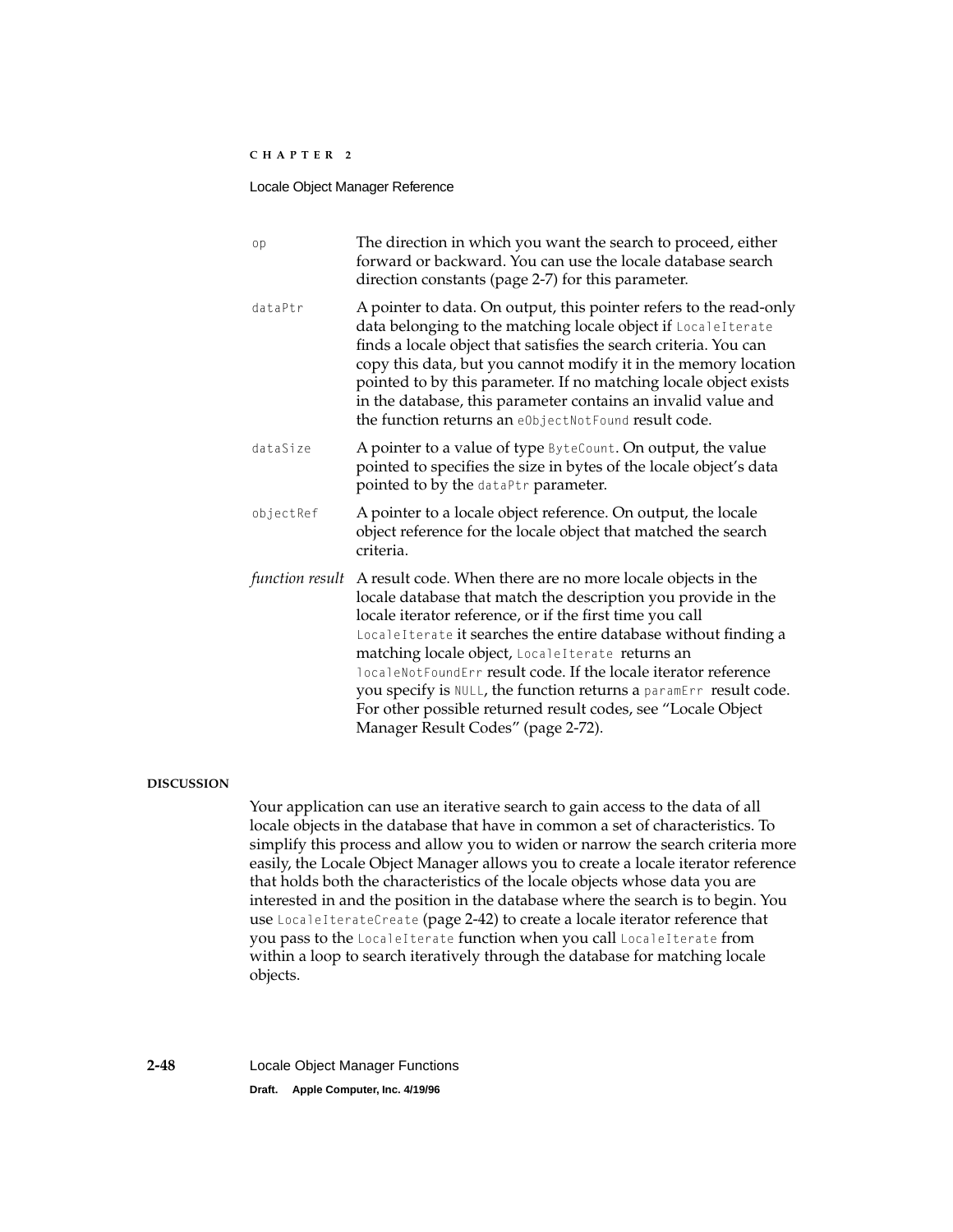### Locale Object Manager Reference

The LocaleIterate function begins at the locale whose reference you specified when you created the locale iterator reference, but it proceeds from there to search through all locales of the entire locale database for locale object matches. LocaleIterate returns a reference to the locale object and a pointer to its data each time the function finds a match until it completes its search of the entire database or until you stop the search because you have found the locale object you were searching for. The locale object data pointed to by the dataPtr parameter is read only; your application can copy its contents, but you cannot write to it in memory.

The locale iterator used for the search tracks the progress through the locale database maintaining the next position at which to continue the search. You can specify the direction of the search when you call the function.

### **EXECUTION ENVIRONMENT**

| <b>Reentrant?</b> | Call at secondary<br>interrupt level? | <b>Call at hardware</b><br>interrupt level? |
|-------------------|---------------------------------------|---------------------------------------------|
| Yes               | Nο                                    | Nο                                          |

### **CALLING RESTRICTIONS**

This function cannot be called by hardware interrupt handlers or secondary interrupt handlers.

### **SEE ALSO**

You can use the locale object reference returned by LocaleIterate to specify the locale object whose attributes you want to obtain when you call GetLocaleObjectAttributes [\(page 2-31\).](#page-128-0)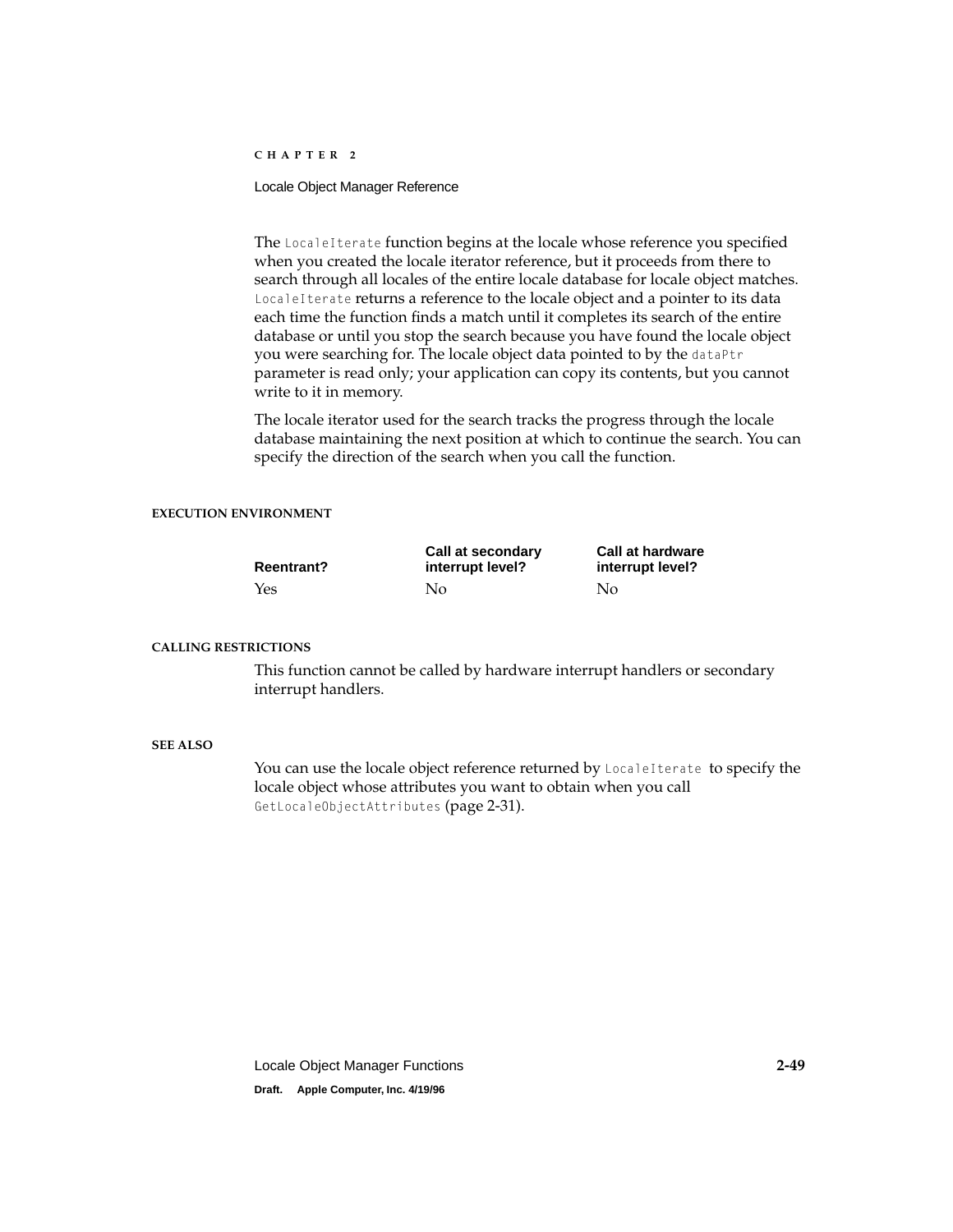Locale Object Manager Reference

### **LocaleIteratorDispose 2**

Disposes of a locale iterator reference created by the LocaleIteratorCreate function.

```
OSStatus LocaleIteratorDispose (
                    LocaleIteratorReference localeIteratorRef);
```
localeIteratorRef

The locale iterator reference to be disposed of.

*function result* A result code. If you specified an invalid locale iterator reference, LocaleIteratorDispose returns a paramErr result code. For other possible returned result codes, see ["Locale Object](#page-169-0)  [Manager Result Codes"](#page-169-0) [\(page 2-72\)](#page-169-0).

### **DISCUSSION**

You can reuse existing locale iterator references for multiple, distinct searches, but when you are entirely finished with one, you must dispose of the memory used for the locale iterator reference by calling this function.

### **EXECUTION ENVIRONMENT**

| Reentrant? | <b>Call at secondary</b><br>interrupt level? | <b>Call at hardware</b><br>interrupt level? |
|------------|----------------------------------------------|---------------------------------------------|
| Yes        | No                                           | Nο                                          |

### **CALLING RESTRICTIONS**

This function cannot be called by hardware interrupt handlers or secondary interrupt handlers.

# Adding Locale Objects To and Removing Them From the Locale Database 2

You can add data to the locale database and remove it from the database from within your application's current process. You use the AddLocaleObject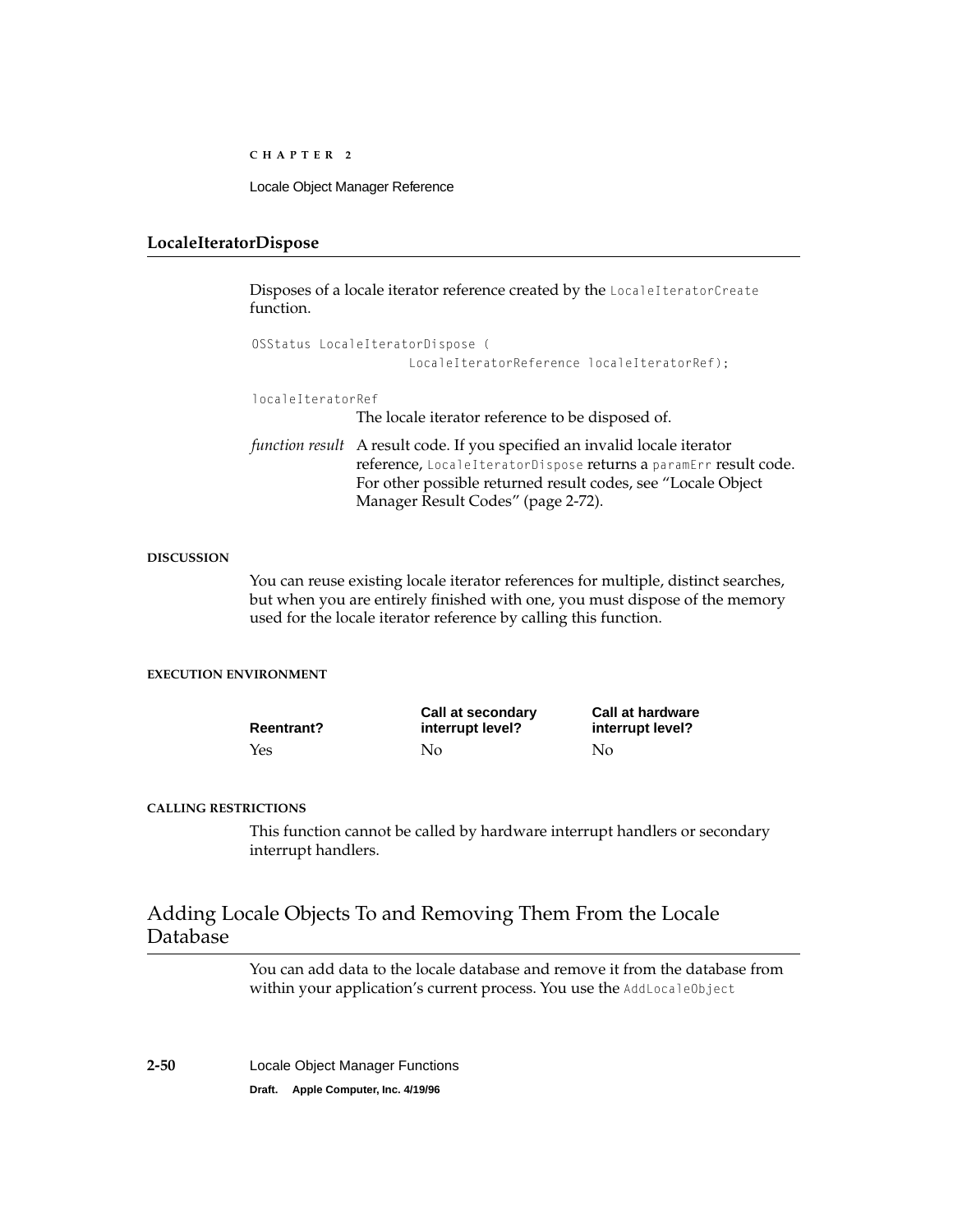<span id="page-148-0"></span>Locale Object Manager Reference

function to add a locale object and the RemoveLocaleObject function to remove any locale object you added.

### **AddLocaleObject 2**

Adds a locale object to the specified locale for the duration of the current process, and returns a reference to the object.

```
OSStatus AddLocaleObject(LocaleRef locale,
                     void *localeObjectData,
                     ByteCount objectSize,
                     ConstStr255Param keyName,
                     ItemCount countUserNames,
                     const NameTableEntry *userName
                     ItemCount countAttributes,
                     const NameValuePair *attributes,
                     LocaleObjectRef *objectRef);
```
locale A locale reference to the locale [\(page 2-5\)](#page-102-0) to add the specified locale object to.

localeObjectData

A pointer to data. On input, the pointer refers to the data for the new locale object to be added to the database. You can provide any type of data for the locale object; the localeObjectData data type is a void pointer, so it doesn't restrict the type of data you can supply.

- objectSize The size in bytes of the locale object's data given in the localeObjectData parameter.
- keyName A locale object key name for the new locale object.

countUserNames

The number of user names you provide in the userNames parameter.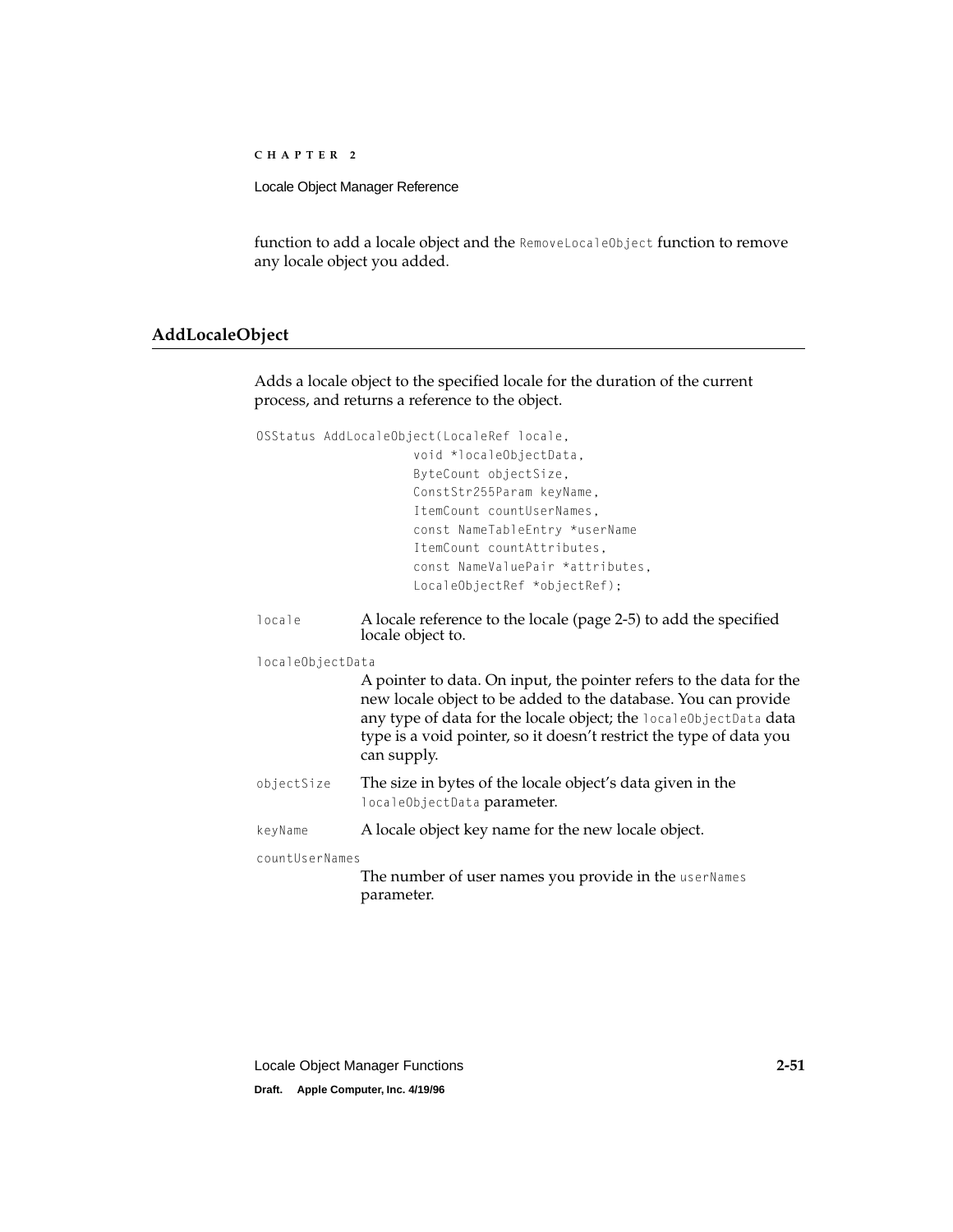### Locale Object Manager Reference

| userNames       | A pointer to a name-table entry structure (page 2-12). On input,<br>the pointer refers to the first name-table entry in the array of<br>structures containing the user names and their identifiers for<br>the data you are adding. You must specify at least a locale<br>object user name (kLocaleObjectUserName).                                                                                                                                                                                                       |
|-----------------|--------------------------------------------------------------------------------------------------------------------------------------------------------------------------------------------------------------------------------------------------------------------------------------------------------------------------------------------------------------------------------------------------------------------------------------------------------------------------------------------------------------------------|
| countAttributes |                                                                                                                                                                                                                                                                                                                                                                                                                                                                                                                          |
|                 | The number of attribute name-value pairs you provide in the<br>attributes parameter. If you are not providing any attributes,<br>specify 0 for this parameter.                                                                                                                                                                                                                                                                                                                                                           |
| attributes      | A pointer to an attribute name-value pair structure (page 2-8).<br>On input, this pointer refers to the first attribute name-value<br>pair in the array of structures containing the attributes for the<br>locale object to be added. If you are not providing any<br>attributes, pass in NULL for this parameter.                                                                                                                                                                                                       |
| objectRef       | A pointer to a locale object reference (page 2-8). On output, a<br>locale object reference to the new locale object temporarily<br>added to the database.                                                                                                                                                                                                                                                                                                                                                                |
| function result | A result code. If there is not enough memory available for the<br>function to create the new locale object and add it to the<br>database, the function returns a memFullErr result code. If a<br>locale object having the same locale object key name and<br>attributes you specify for the new one already exists in the<br>database, the function returns a<br>localeObjectNameAttributeConflictErr result code. For other<br>possible returned result codes, see "Locale Object Manager<br>Result Codes" (page 2-72). |

### **DISCUSSION**

You can add a locale object to a specific locale to be used within the current process, that is, the current CFM (Code Fragment Manager) context. The locale object is temporarily incorporated in the database.

You should always use the RemoveLocaleObject function [\(page 2-53\)](#page-150-0) to explicitly remove the locale object from the database before the current process terminates. Then, you should dispose of the memory you allocated for the parts of that object—its data, key name, user names, and attributes.

If you do not explicitly remove the locale object from the database before the process terminates, the Locale Object Manager removes it when this occurs. In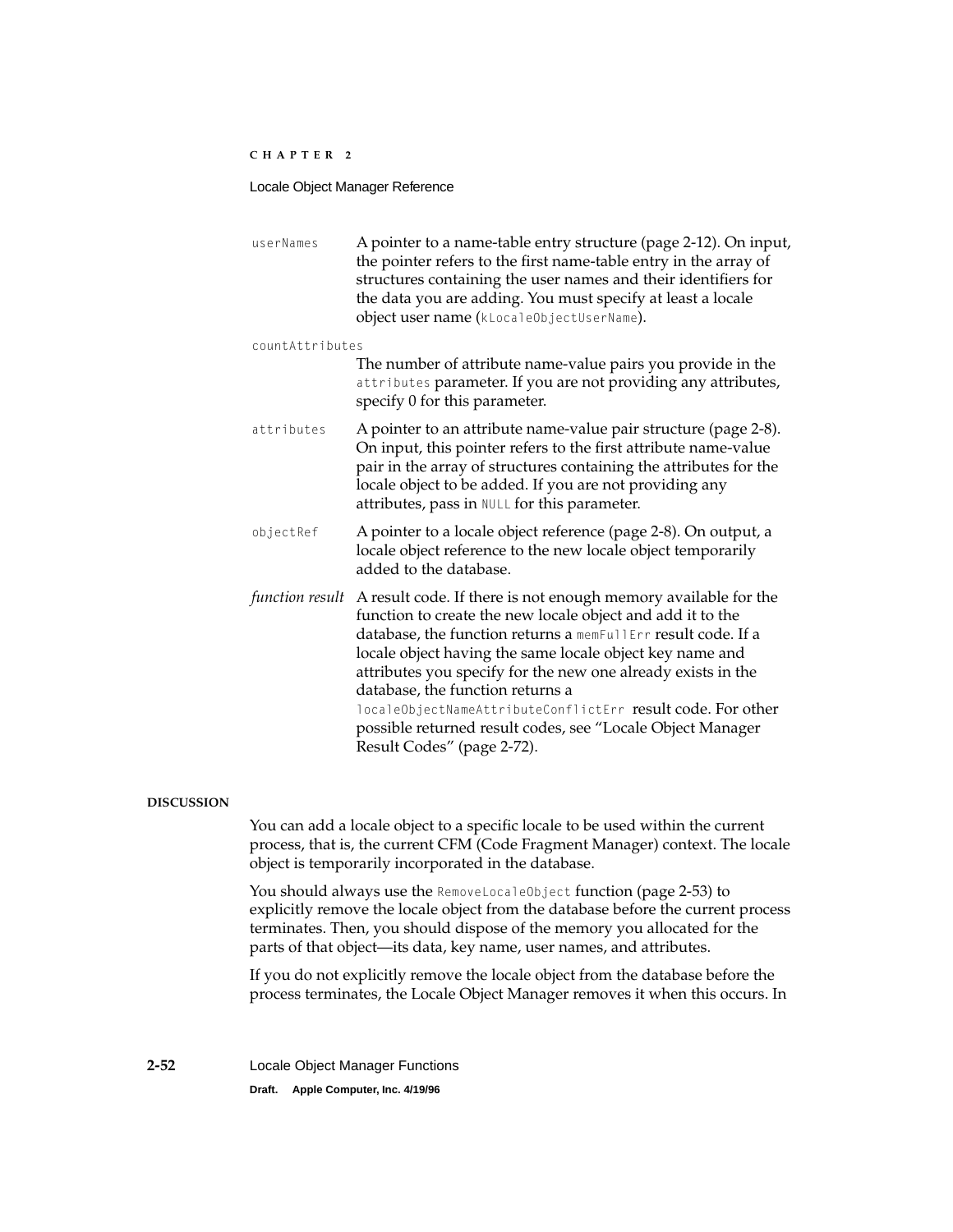### <span id="page-150-0"></span>Locale Object Manager Reference

this case, you are still responsible for releasing the memory allocated for the object parts.

Adding a locale object to the database using AddLocaleObject is the way to temporarily replace an existing locale object—for example, to install a custom sorting table to override the default one for the locale for the duration of the current process.

### **EXECUTION ENVIRONMENT**

| <b>Reentrant?</b> | Call at secondary<br>interrupt level? | <b>Call at hardware</b><br>interrupt level? |
|-------------------|---------------------------------------|---------------------------------------------|
| Yes               | No                                    | Nο                                          |

### **CALLING RESTRICTIONS**

This function cannot be called by hardware interrupt handlers or secondary interrupt handlers.

### **RemoveLocaleObject 2**

Removes the specified locale object from the locale database.

OSStatus RemoveLocaleObject (LocaleObjectRef objectRef);

- objectRef A locale object reference [\(page 2-8\)](#page-105-0) to the locale object to be removed from the database.
- *function result* A result code. If you specify an invalid locale object reference, the function returns a localeObjectInvalidReferenceErr result code. For other possible returned result codes, see ["Locale](#page-169-0)  [Object Manager Result Codes" \(page 2-72\)](#page-169-0).

### **DISCUSSION**

You can use this function to remove locale objects that you added to the locale database, but you cannot remove locale objects added to the locale database when it was built at system startup or locale objects added to it by other clients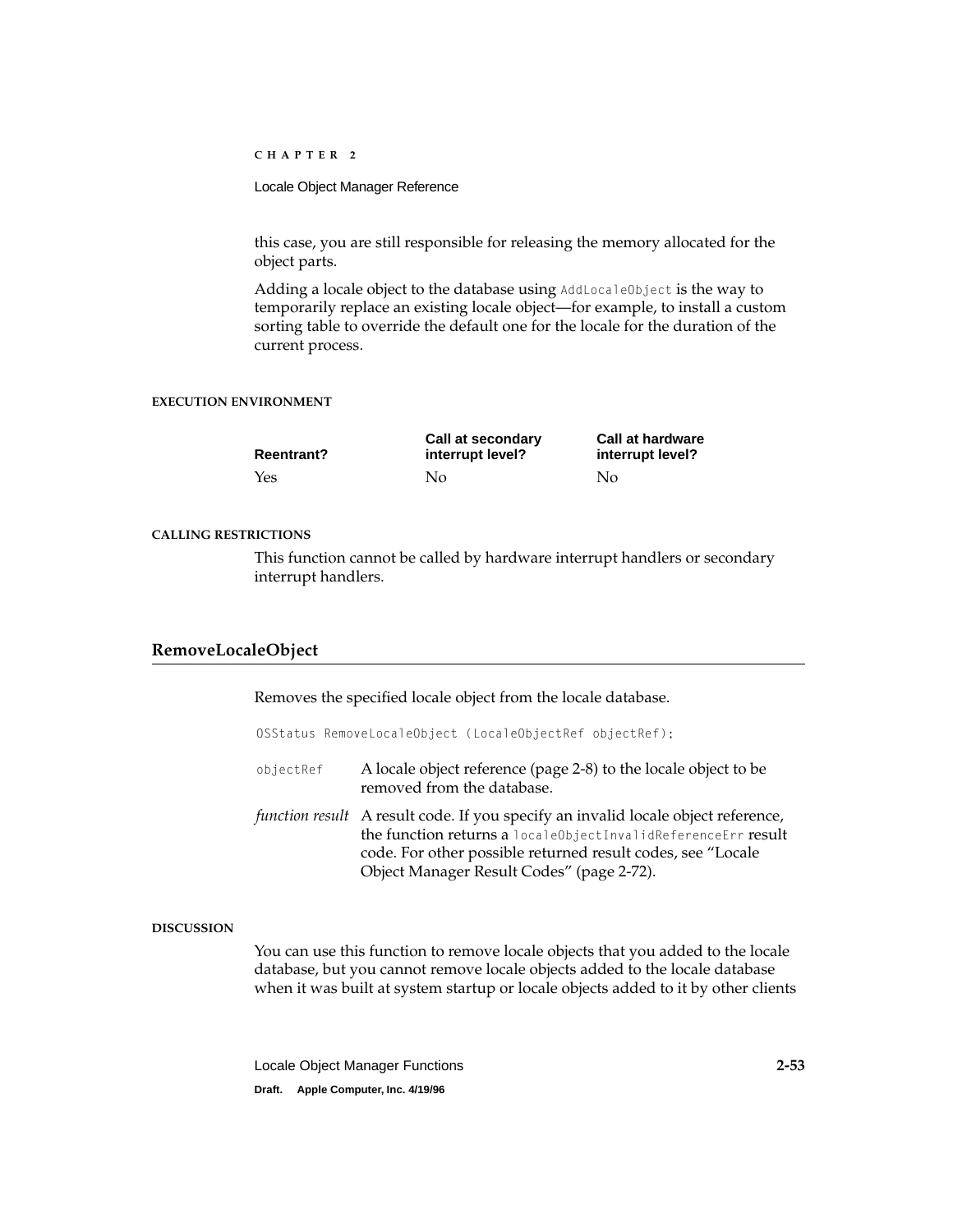Locale Object Manager Reference

of the database. Removing a locale object from the database does not release the memory you allocated for the object's parts when you added the locale object using AddLocaleObject [\(page 2-51\)](#page-148-0). It is your responsibility to dispose of the data and release the memory for it.

You should always call this function to remove a locale object that you added within the context of the current process before that process terminates.

### **EXECUTION ENVIRONMENT**

| <b>Reentrant?</b> | Call at secondary<br>interrupt level? | <b>Call at hardware</b><br>interrupt level? |
|-------------------|---------------------------------------|---------------------------------------------|
| Yes               | Nο                                    | Nο                                          |

### **CALLING RESTRICTIONS**

This function cannot be called by hardware interrupt handlers or secondary interrupt handlers.

# Getting Data Associated With a Locale Object 2

You can obtain additional data associated with a locale object's primary data. If you know the tag that identifies the collection of data you want, you can use the GetLocaleObjectAssociatedData function to obtain it. If you don't know the tag, you can obtain the tags for a locale object's associated data by first determining the total number of tags, then using the number as a count to increment through the tags. To identify the total number of tags, you use the CountLocaleObjectAssociatedDataTags function. To obtain a tag based on its index, you use the GetIndexedAssociatedData.

You can use the GetLocaleObjectFSObjectRef function to obtain the file specification object reference for the file that originally contained a given locale object.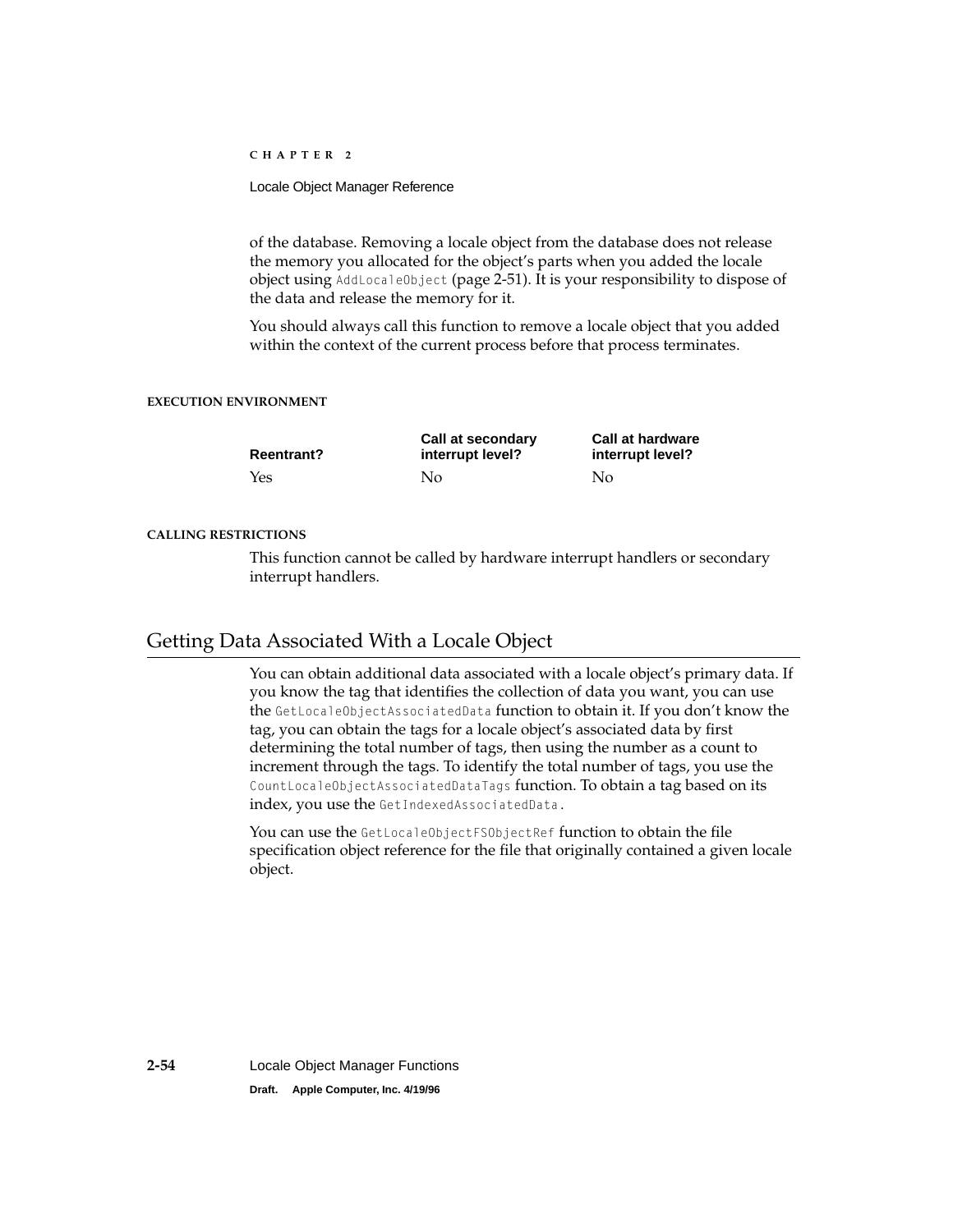Locale Object Manager Reference

### **GetLocaleObjectAssociatedData 2**

Returns a pointer to the tag-identified data associated with the locale object whose reference you specify.

|           | OSStatus GetLocaleObjectAssociatedData (LocaleObjectRef objectRef,<br>LocaleDataTag tag.<br>const void **associatedDataPtr.<br>$ByteCount *size$ : |
|-----------|----------------------------------------------------------------------------------------------------------------------------------------------------|
| objectRef | A locale object reference (page 2-8) to the locale object whose<br>data you want to obtain.                                                        |
| tag       | A data tag (page 2-20), consisting of four characters enclosed in<br>single quotation marks, identifying the associated data you<br>want.          |

associatedDataPtr

A pointer to data. On output, this pointer refers to the data whose tag you specified.

- size A pointer to a value of type ByteCount. On output, this value specifies the size of the associated data.
- *function result* A result code. If the locale object reference that you specify in the objectRef parameter is invalid, the function returns a localeObjectInvalidReferenceErr result code. For other possible returned result codes, see ["Locale Object Manager](#page-169-0)  [Result Codes" \(page 2-72\)](#page-169-0).

### **DISCUSSION**

After you search for a locale object and obtain a reference to it using either SearchOneLocaleObject [\(page 2-40\)](#page-137-0) or LocaleIterate [\(page 2-47\),](#page-144-0) you can call GetLocaleObjectAssociatedData to obtain any collection of data associated with the locale object's primary data.

A locale object may have associated with it multiple collections of associated data. To identify the type of associated data you want to obtain, you specify the data's tag.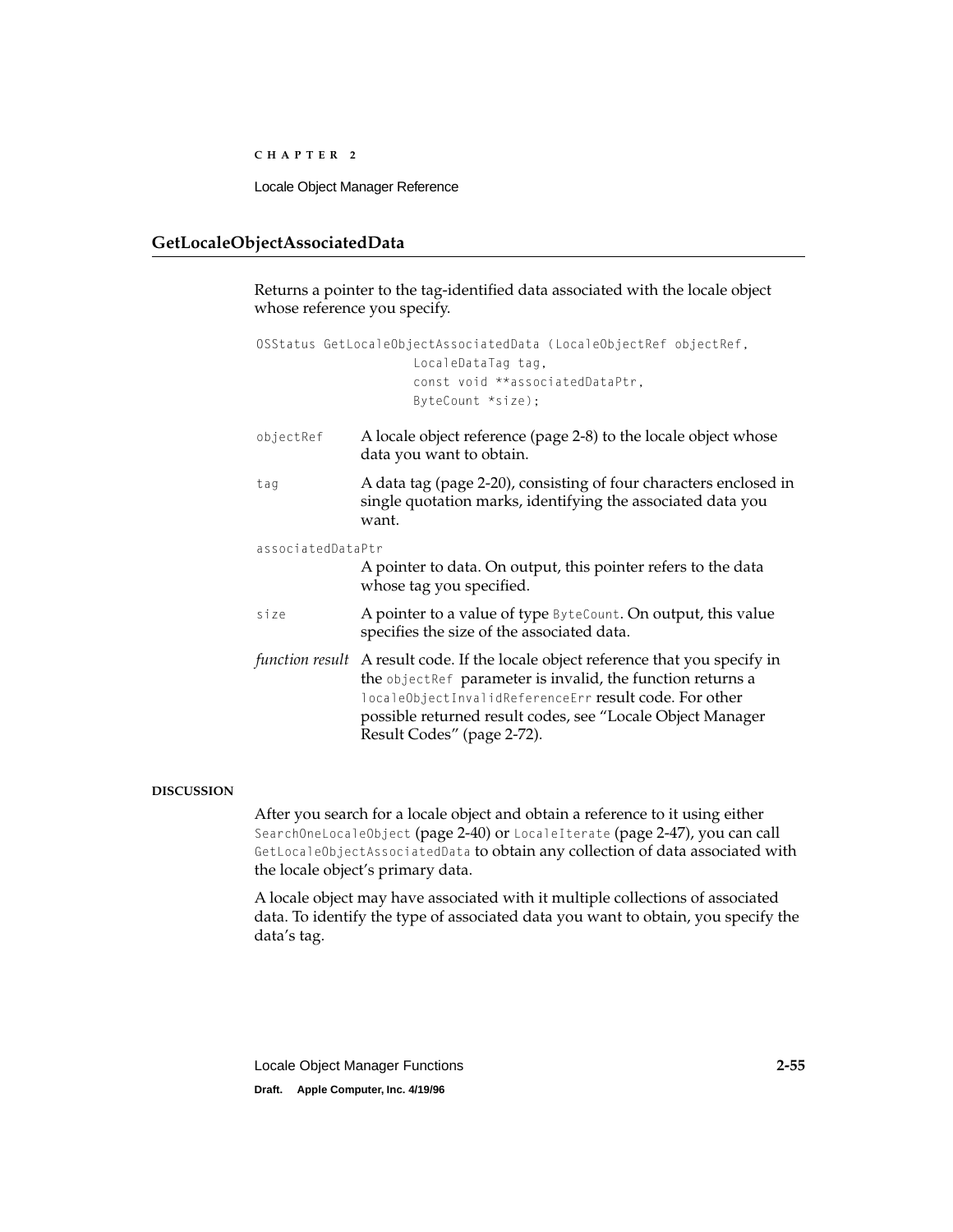Locale Object Manager Reference

### <span id="page-153-0"></span>**EXECUTION ENVIRONMENT**

| <b>Reentrant?</b> | Call at secondary<br>interrupt level? | <b>Call at hardware</b><br>interrupt level? |
|-------------------|---------------------------------------|---------------------------------------------|
| Yes               | Nο                                    | Nο                                          |

### **CALLING RESTRICTIONS**

This function cannot be called by hardware interrupt handlers or secondary interrupt handlers.

### **CountLocaleObjectAssociatedDataTags 2**

Returns the number of associated-data tags that exist for the specified locale object.

```
ItemCount CountLocaleObjectAssociatedDataTags (
                     LocaleObjectRef objectRef);
```
- objectRef A locale object reference [\(page 2-8\)](#page-105-0) to the locale object for which you want the number of tags.
- *function result* The number of associated-data tags belonging to the specified locale object. If there is no data associated with the locale object, this function returns a value of 0.

### **DISCUSSION**

A locale object can have additional data associated with it that is identified by a 4-character tag. If you want to obtain any collection of associated data included in a locale object for use with its primary data, you need to know the associated data's tag. You can obtain the tags for associated data by first calling CountLocaleObjectAssociatedDataTags to get the total number of tags. You can then use this number as a count to increment through the tags referring to them by index based on this count. You use this function in conjunction with GetIndexedAssociatedData [\(page 2-57\)](#page-154-0) which returns the tag whose index you specify.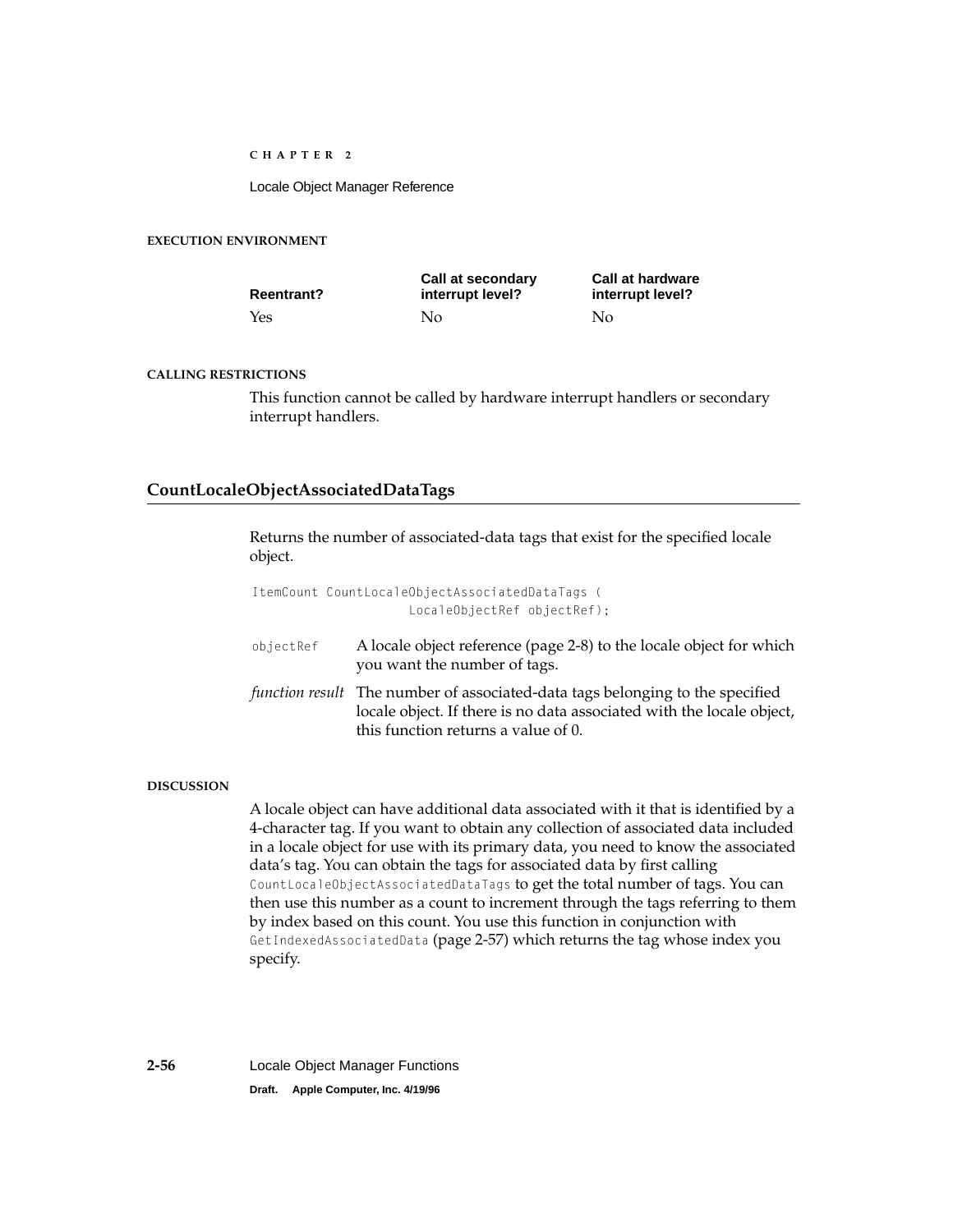<span id="page-154-0"></span>Locale Object Manager Reference

Any locale object originally contained in a file has at least one associated-data tag, called the file object tag, that identifies its associated data as the file specification reference.

### **EXECUTION ENVIRONMENT**

| <b>Reentrant?</b> | Call at secondary<br>interrupt level? | <b>Call at hardware</b><br>interrupt level? |
|-------------------|---------------------------------------|---------------------------------------------|
| Yes               | Nο                                    | Nο                                          |

### **CALLING RESTRICTIONS**

This function cannot be called by hardware interrupt handlers or secondary interrupt handlers.

### **GetIndexedAssociatedData 2**

Given an index into the table of associated data for the specified locale object, returns the associated data, its size, and its tag.

```
OSStatus GetIndexedAssociatedData (
                   LocaleObjectRef objectRef,
                   LocaleObjectTagIndex tagIndex,
                   LocaleDataTag *tag,
                   const void **associatedDataPtr,
                   ByteCount *size);
(page 2-8) to the locale object whose
             associated data you want to obtain. 
tagIndex A zero-based index that refers to the tag whose data you want.
```
You use CountLocaleObjectAssociatedDataTags [\(page 2-56\)](#page-153-0) to obtain the total number of tags to use as the count.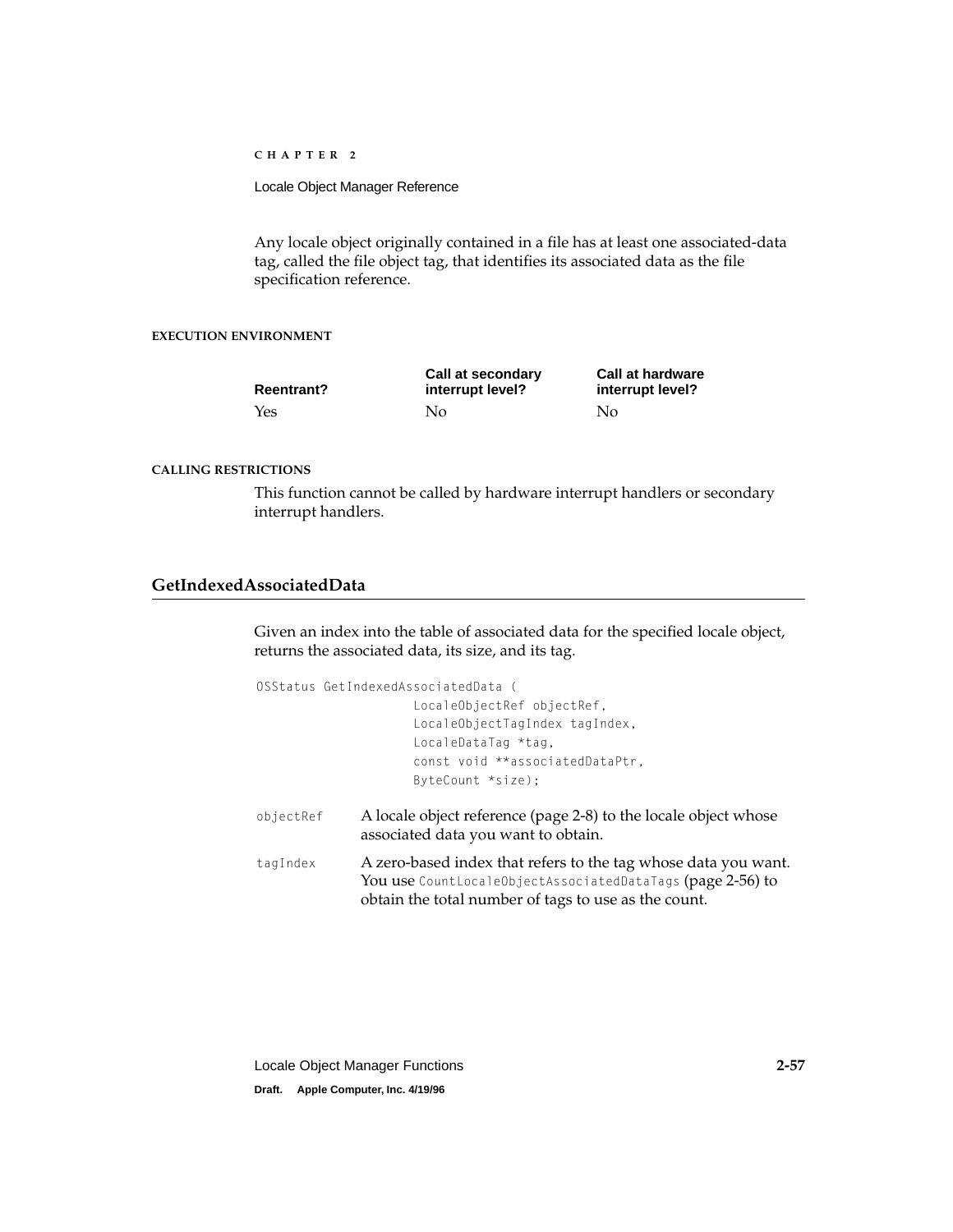| CHAPTER 2         |                                                                                                                                                                                                                                                                                                                                                                                                          |
|-------------------|----------------------------------------------------------------------------------------------------------------------------------------------------------------------------------------------------------------------------------------------------------------------------------------------------------------------------------------------------------------------------------------------------------|
|                   | Locale Object Manager Reference                                                                                                                                                                                                                                                                                                                                                                          |
| tag               | A pointer to a value of type LocaleDataTag (page 2-19). On<br>output, this value contains an associated data tag identifying<br>the data whose index you specified. If you don't want the<br>function to return an associated-data tag, pass in NULL for this<br>parameter.                                                                                                                              |
| associatedDataPtr | A pointer to data associated with a locale object. On return, this<br>pointer refers to the associated data whose index you specified<br>as the tagIndex parameter. The pointer refers to read-only<br>memory. If you attempt to write to it, you will cause an access<br>fault to occur. If you don't want the function to return a pointer<br>to the associated data, pass in NULL for this parameter. |
| size              | A pointer to a value of type ByteCount. On output, this value<br>contains the size in bytes of the associated data. If you don't<br>want the function to return the size of the associated data, pass<br>in NULL for this parameter.                                                                                                                                                                     |
|                   | function result A result code. See "Locale Object Manager Result Codes"<br>(page 2-72).                                                                                                                                                                                                                                                                                                                  |

### **EXECUTION ENVIRONMENT**

| <b>Reentrant?</b> | Call at secondary<br>interrupt level? | <b>Call at hardware</b><br>interrupt level? |
|-------------------|---------------------------------------|---------------------------------------------|
| Yes               | No                                    | Nο                                          |

### **CALLING RESTRICTIONS**

This function cannot be called by hardware interrupt handlers or secondary interrupt handlers.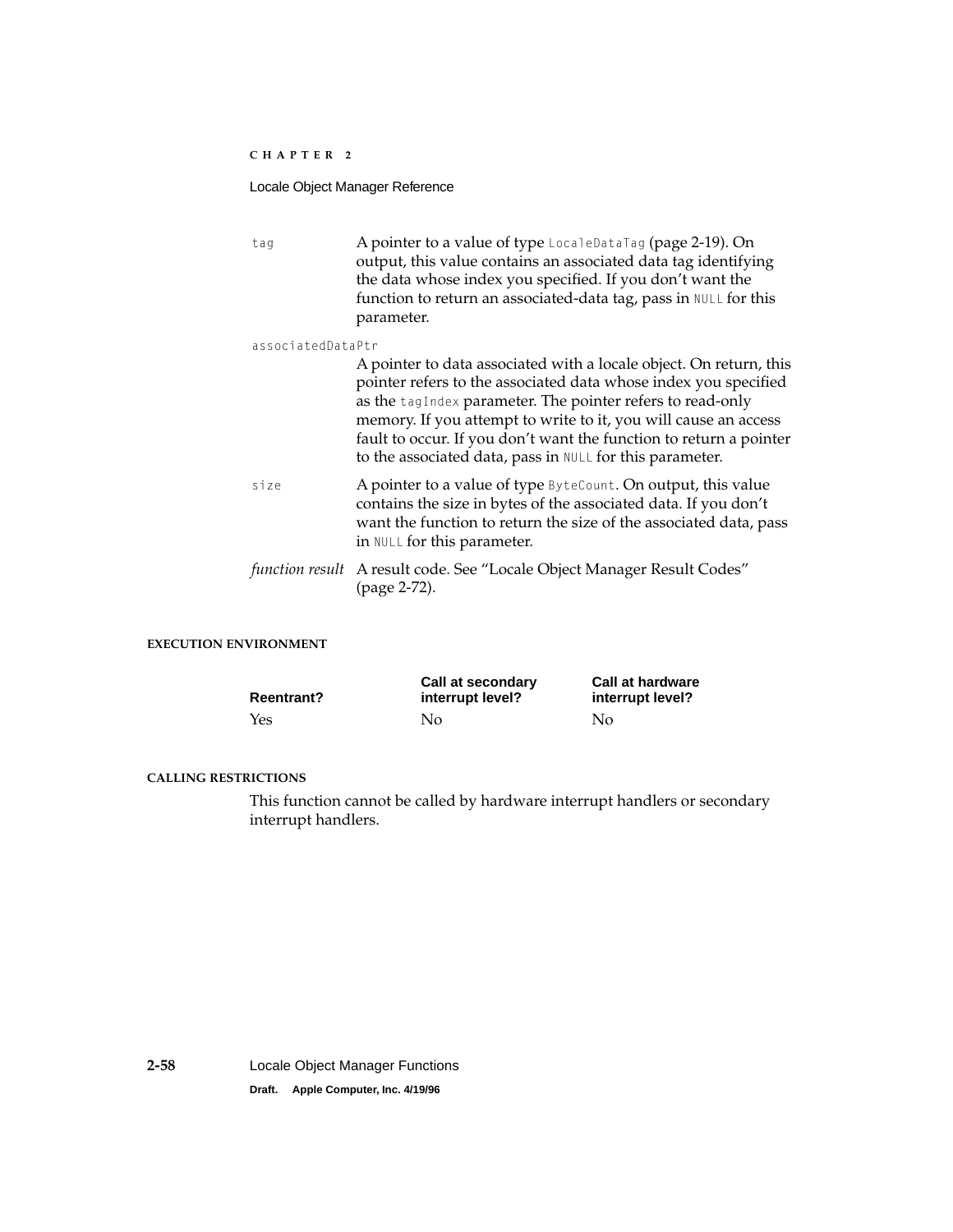Locale Object Manager Reference

### **GetLocaleObjectFSObjectRef 2**

Returns the file specification object reference for the file that originally contained the locale object.

```
OSStatus GetLocaleObjectFSObjectRef (
                     LocaleObjectRef objectRef,
                     FSObjectRef *fileRef);
```

```
objectRef
```
A locale object reference [\(page 2-8\)](#page-105-0) to the locale object whose associated file you want to obtain.

- fileRef A pointer to a file specification object reference. On output, this file specification object reference identifies the file that originally contained the locale object. The file might contain the data for the locale object, for example, if the data is an input method or other service not stored in the locale database. See the File Manager for information on file specification object references. The file specification object reference is valid within the current process only.
- *function result* A result code. See ["Locale Object Manager Result Codes"](#page-169-0) [\(page 2-72\).](#page-169-0)

### **DISCUSSION**

At system startup, the Locale Object Manager adds all locale objects that exist within files stored in the Locales folder to the locale database. During this process, the Locale Object Manager stores a permanent reference to the file system object specification for the file that originally contained the locale object along with the locale object in the database. The data that a locale object provides can be stored with the locale object in the database or it can remain in the data fork of the locale object's original file. For example, an input method implemented as a (System Object Module) SOM object would reside in the data fork of the locale object's original file. The locale object representing the input method would be installed in the locale database; the locale object would contain the file system object specification for the locale's original file in which the input method, itself, is stored.

The GetLocaleObjectFSObjectRef function is used internally by other Mac OS 8 Managers. However it is available for your use as well.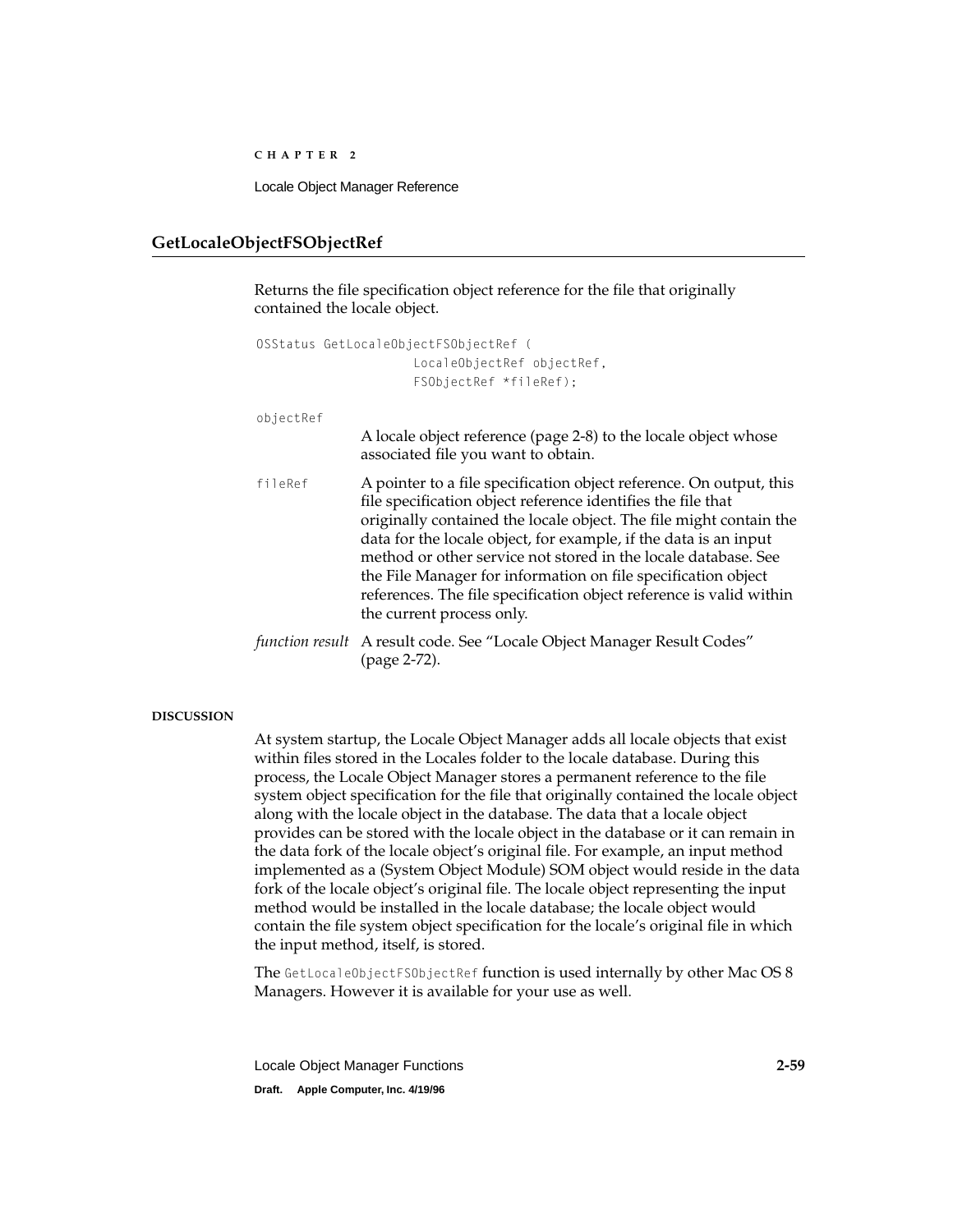#### Locale Object Manager Reference

The Text Services Manager, one of the Mac OS 8 managers that uses this function, might create a locale iterator reference [\(page 2-6\)](#page-103-0) containing function and language attributes, then search the locale database using the iterator to look for services that match the specified values. In the case of a SOM-based text service, for example, the class for the text service would be stored in the data portion of the locale object—not in the locale object's original file—and the locale object would contain a function attribute describing the service's use and a language attribute telling the language for which it is localized. When the Text Services Manager obtained the reference to the locale object for the service it was searching for, it would pass the reference to GetLocaleObjectFSObjectRef to obtain the file specification for the file containing the service. The Text Services Manager could then use the file specification to load the CFM (Code Fragment Manager) library and use the class name stored as the locale object's data to instantiate the SOM object service.

### **EXECUTION ENVIRONMENT**

| <b>Reentrant?</b> | Call at secondary<br>interrupt level? | <b>Call at hardware</b><br>interrupt level? |
|-------------------|---------------------------------------|---------------------------------------------|
| Yes               | Nο                                    | Nο                                          |

### **CALLING RESTRICTIONS**

This function cannot be called by hardware interrupt handlers or secondary interrupt handlers.

## Creating and Obtaining a Locale Identifier 2

A locale identifier is a packed value containing packed language and region codes, and a customization code indicating whether the locale is a customized version of a standard locale. The Locale Object Manager provides these functions for creating and obtaining locale identifiers:

- CreateLocaleIdentifier creates and returns a locale identifier based on information you provide.
- GetSystemLocaleIdentifier returns the locale identifier for the system locale.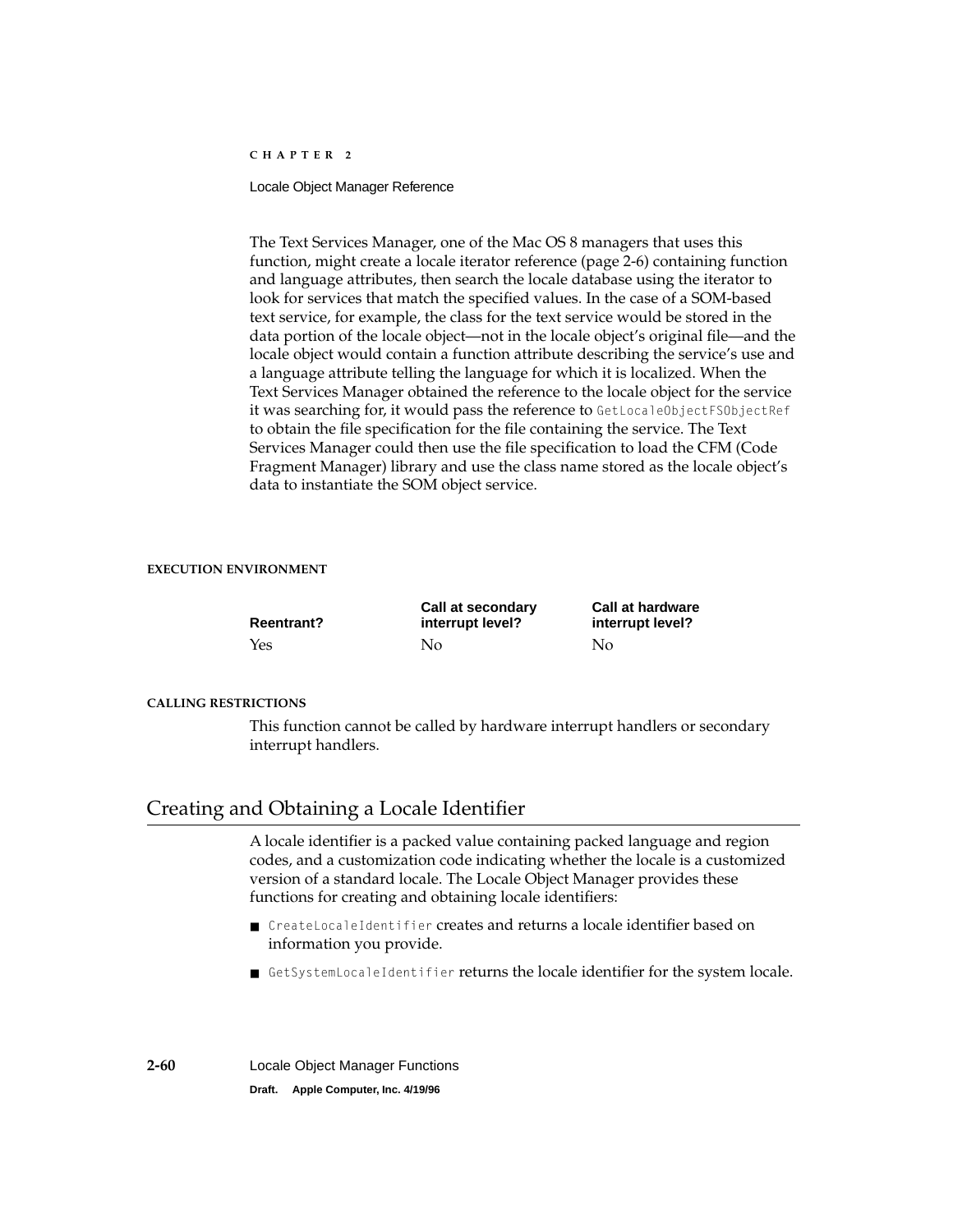### Locale Object Manager Reference

- GetCurrentProcessLocaleIdentifier returns the locale identifier for your application's current process.
- GetLocaleRefLocaleIdentifier returns the locale identifier for the locale whose reference you provide.
- GetFirstLocale returns the locale identifier of the first locale in the database.
- GetNextLocale returns the locale identifier for the next locale in the database that follows the locale whose reference and identifier you provide.

### **CreateLocaleIdentifier 2**

Creates and returns a locale identifier containing the language and region you specify.

|               | LocaleIdentifier CreateLocaleIdentifier(LocaleLanguageCode language,<br>LocaleRegionCode region,                                                                                                                                                                                                                                        |
|---------------|-----------------------------------------------------------------------------------------------------------------------------------------------------------------------------------------------------------------------------------------------------------------------------------------------------------------------------------------|
|               | LocaleCustomizationCode customization);                                                                                                                                                                                                                                                                                                 |
| language      | A locale language code (page 2-17) that identifies the language<br>of this locale. If you do not know the primary language for the<br>locale or you do not want to specify a particular language, use<br>the kLocaleLanguageWildCard constant (page 2-17) to specify any<br>language.                                                   |
| region        | A locale region code (page 2-18) that identifies the region of this<br>locale. If you do not know the region code for the locale or you<br>do not want to specify a particular region, use the<br>kLocaleRegionWildCard constant (page 2-17) to specify any<br>region.                                                                  |
| customization | A customization code set internally by the Locale Object<br>Manager to indicate that the locale is a customized version of a<br>standard system locale. Because this value is set internally by<br>the Locale Object Manager, you should always specify the<br>kLocaleCustomizationWildCard constant (page 2-19) for this<br>parameter. |
|               | <i>function result</i> A locale identifier (page 2-16) that contains the information you<br>provide to identify a locale.                                                                                                                                                                                                               |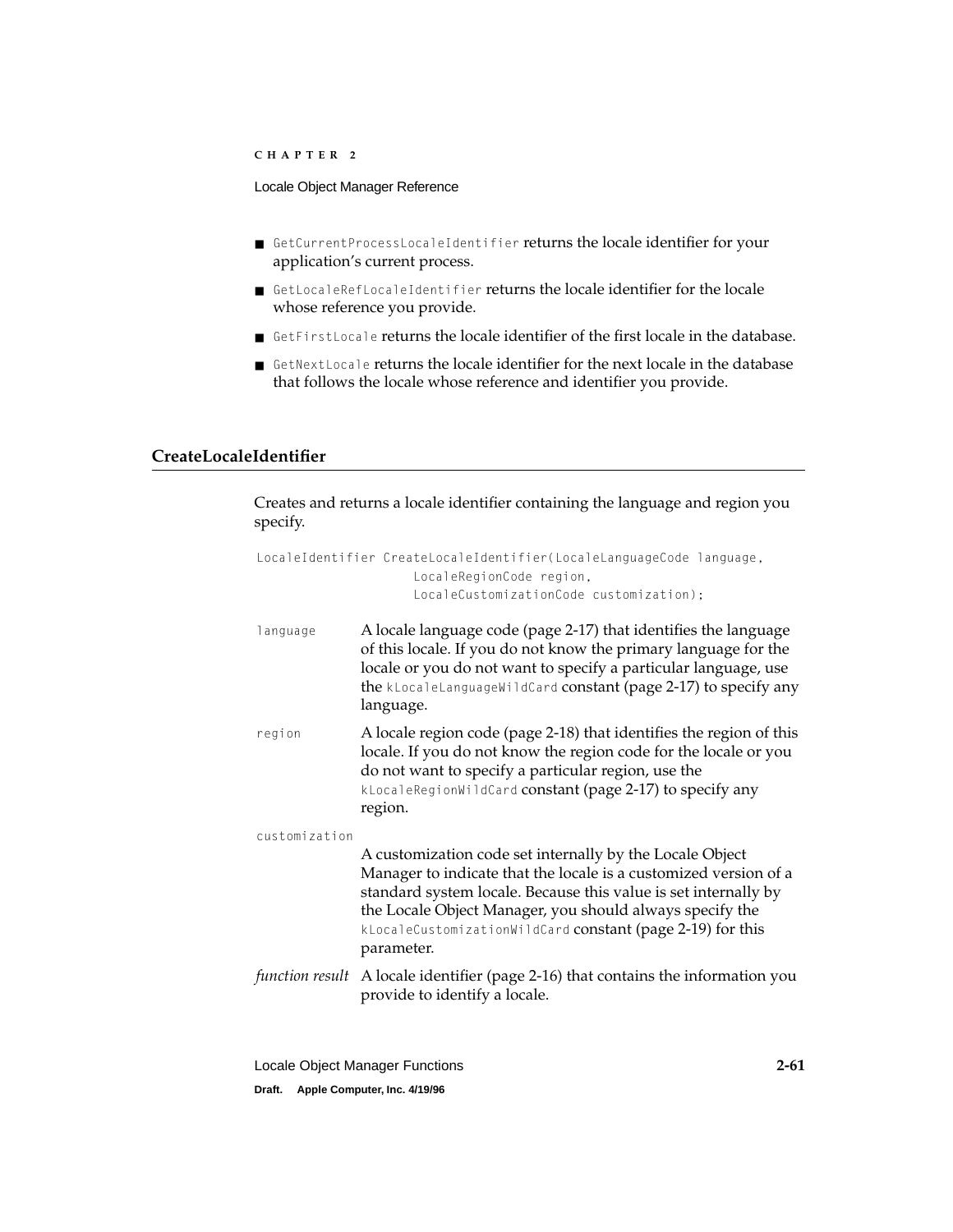#### Locale Object Manager Reference

#### **DISCUSSION**

A locale identifier contains a language code, a region code, and a customization code for a locale. You can use CreateLocaleIdentifier to create and obtain a locale identifier for a locale that is not in the locale database, that is, for a locale that is not installed on the system. The following scenario illustrates why you might want to create a locale identifier for a locale not resident on the system.

Suppose your application allows a user to label text with language and region attributes; the user directs you to treat a portion of text as French-Canadian, but the locale database does not contain a French-Canadian locale. In response, you would call CreateLocaleIdentifier, specifying the appropriate language and region codes for a French-Canadian locale. Then, your application would label the text with the Apple Roman (MacRoman) text encoding along with the locale identifier you created.

You should always specify the wildcard constant kLocaleCustomizationWildCard as the value of the customization parameter when creating a locale identifier because the Locale Object Manager assigns this code internally only to customized versions of a locale. If you want to know whether a specific locale is a custom one, you can use GetLocaleCustomization [\(page 2-70\)](#page-167-0).

### **EXECUTION ENVIRONMENT**

| <b>Reentrant?</b> | Call at secondary<br>interrupt level? | <b>Call at hardware</b><br>interrupt level? |
|-------------------|---------------------------------------|---------------------------------------------|
| Yes               | Nο                                    | Nο                                          |

### **CALLING RESTRICTIONS**

This function cannot be called by hardware interrupt handlers or secondary interrupt handlers.

### **GetSystemLocaleIdentifier 2**

Returns the locale identifier of the system locale.

LocaleIdentifier GetSystemLocaleIdentifier (void);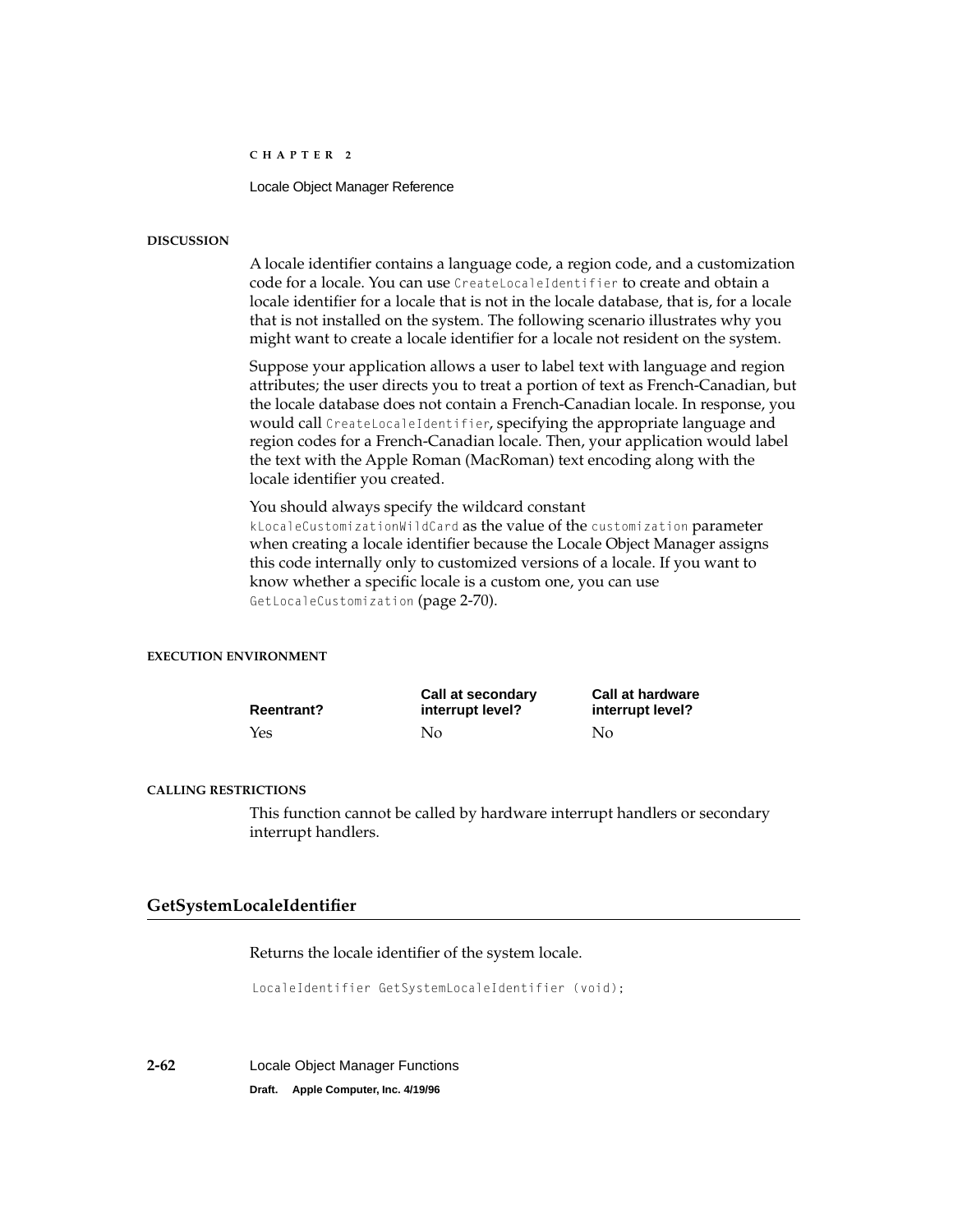<span id="page-160-0"></span>Locale Object Manager Reference

*function result* A locale identifier [\(page 2-16\)](#page-113-0) that contains the primary language and region codes of the locale used for the system and a customization code if the system locale has been customized.

### **DISCUSSION**

At system startup, the Locale Object Manager establishes the default system locale based on the language and region for which the system is localized. You can use GetSystemLocaleIdentifier to obtain the locale identifier for the current system locale. Using the locale identifier that GetSystemLocaleIdentifier returns, you can call GetLocaleLanguage [\(page 2-68\)](#page-165-0) and GetLocaleRegion [\(page 2-69\)](#page-166-0) if you want to know the language and region for which the system is localized and GetLocaleCustomization [\(page 2-70\)](#page-167-0) if you want to know if the system locale has been customized in any way.

### **EXECUTION ENVIRONMENT**

| <b>Reentrant?</b> | Call at secondary<br>interrupt level? | <b>Call at hardware</b><br>interrupt level? |
|-------------------|---------------------------------------|---------------------------------------------|
| Yes               | Nο                                    | Nο                                          |

### **CALLING RESTRICTIONS**

This function cannot be called by hardware interrupt handlers or secondary interrupt handlers.

### **SEE ALSO**

You can use the GetSystemDefaultLocaleRef function [\(page 2-25\)](#page-122-0) to obtain a reference to the default system locale.

### **GetCurrentProcessLocaleIdentifier 2**

### Returns the locale identifier of the locale used for the current process.

LocaleIdentifier GetCurrentProcessLocaleIdentifier (LocaleRef locale);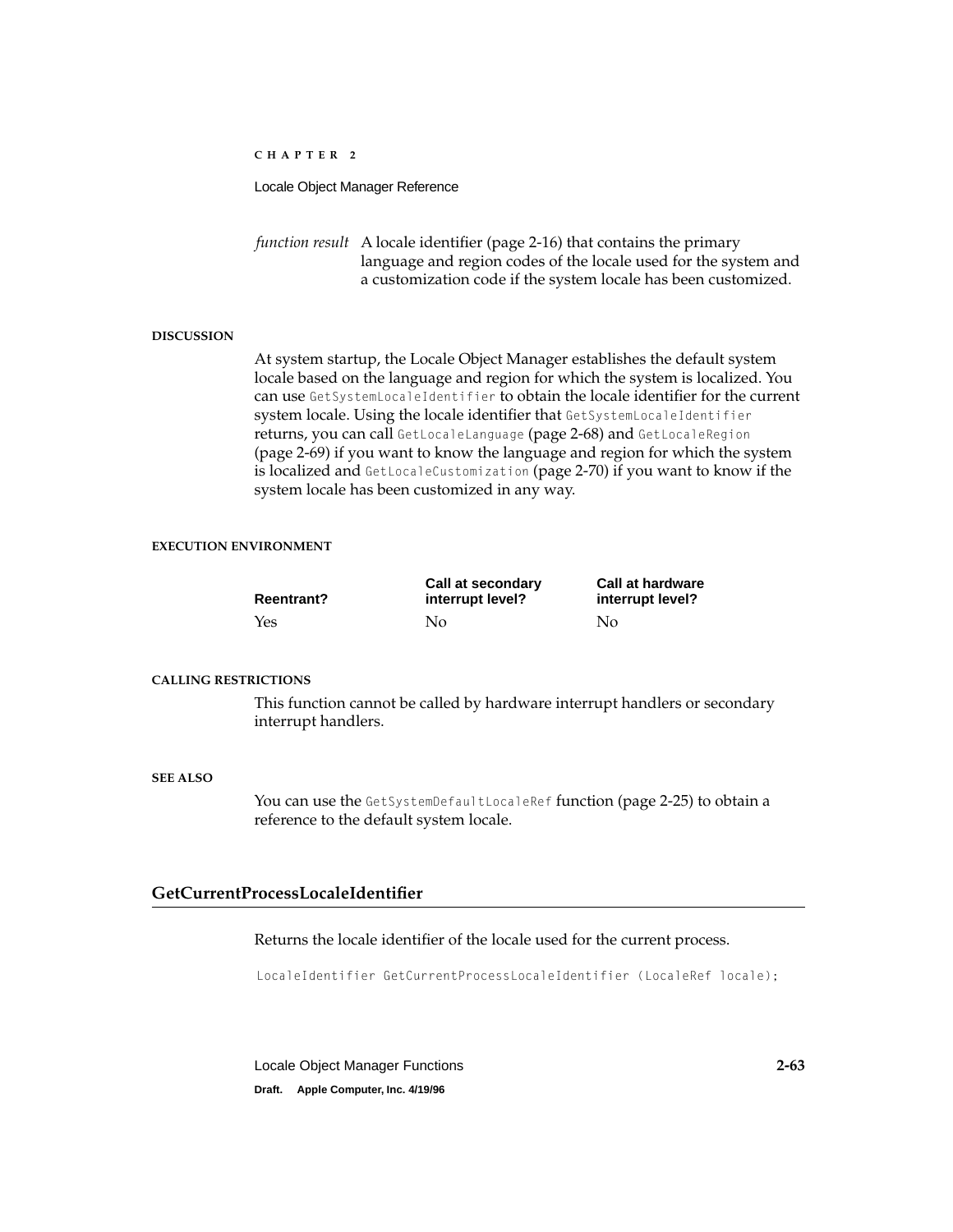Locale Object Manager Reference

*function result* A locale identifier [\(page 2-16\)](#page-113-0) that contains the primary language and region codes of the locale used for the current process, that is, the current CFM (Code Fragment Manager) context, and a customization code if the locale has been customized.

### **DISCUSSION**

At system startup, the Locale Object Manager establishes the default system locale based on the language and region for which the system is localized. The default system locale becomes the default locale for your application, that is, for the current process, unless you change the locale for the current process by calling the SetCurrentProcessLocale function [\(page 2-26\)](#page-123-0).

You can use GetCurrentProcessLocaleIdentifier to obtain the locale identifier for the current process locale. Using the locale identifier that GetCurrentProcessLocaleIdentifier returns, you can call GetLocaleLanguage [\(page 2-68\)](#page-165-0) and GetLocaleRegion [\(page 2-69\)](#page-166-0) if you want to know the primary language and region used for the current process and GetLocaleCustomization [\(page 2-70\)](#page-167-0) if you want to know if the current process locale has been customized in any way.

### **EXECUTION ENVIRONMENT**

| <b>Reentrant?</b> | Call at secondary<br>interrupt level? | <b>Call at hardware</b><br>interrupt level? |
|-------------------|---------------------------------------|---------------------------------------------|
| Yes               | Nο                                    | Nο                                          |

#### **CALLING RESTRICTIONS**

This function cannot be called by hardware interrupt handlers or secondary interrupt handlers.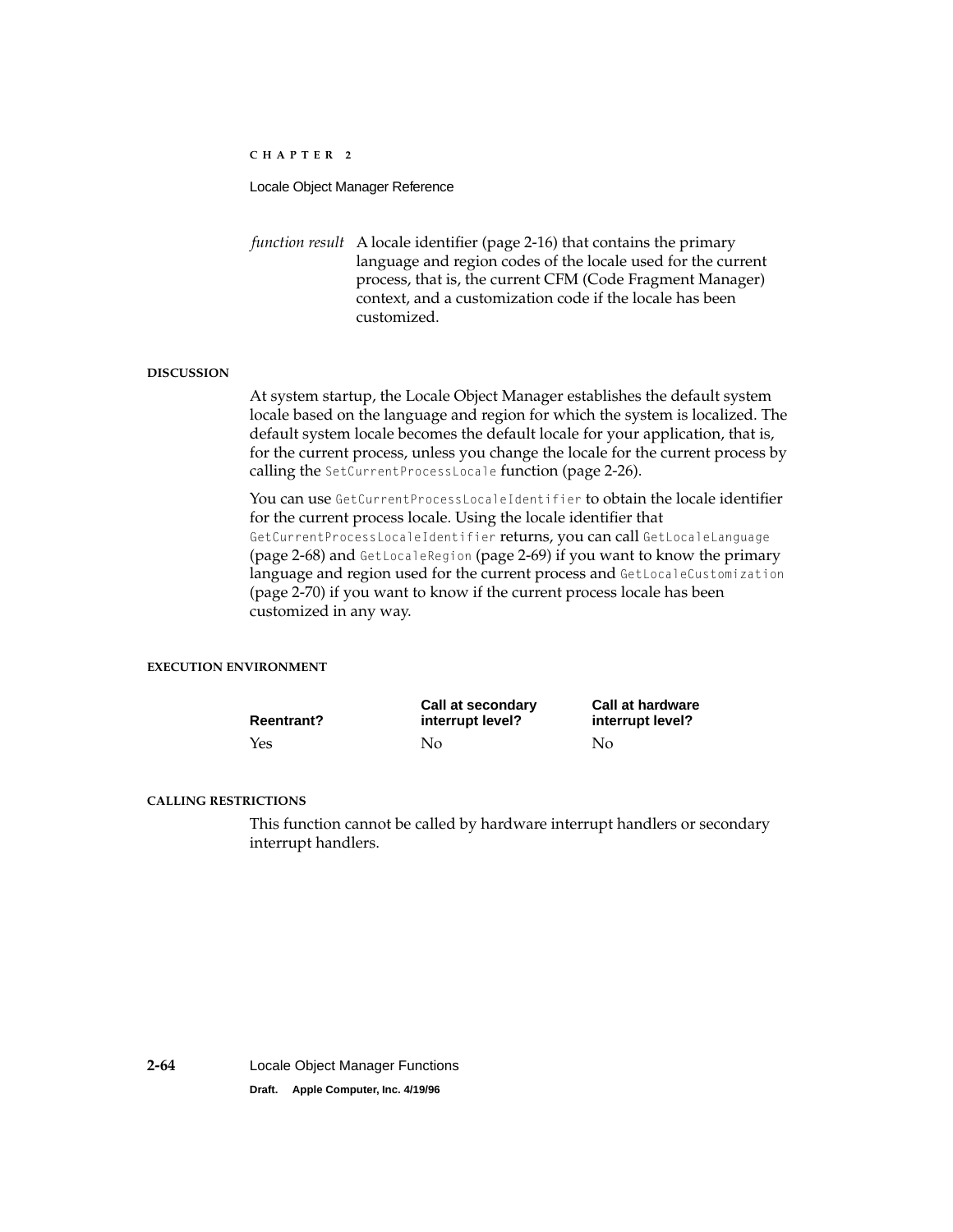Locale Object Manager Reference

### <span id="page-162-0"></span>**GetLocaleRefLocaleIdentifier 2**

Returns the locale identifier for the locale whose reference you provide.

LocaleIdentifier GetLocaleRefLocaleIdentifier (LocaleRef locale);

locale A locale reference [\(page 2-5\)](#page-102-0) to the locale whose locale identifier you want to obtain.

### **EXECUTION ENVIRONMENT**

| <b>Reentrant?</b> | Call at secondary<br>interrupt level? | <b>Call at hardware</b><br>interrupt level? |
|-------------------|---------------------------------------|---------------------------------------------|
| Yes               | No                                    | Nο                                          |

### **CALLING RESTRICTIONS**

This function cannot be called by hardware interrupt handlers or secondary interrupt handlers.

### **SEE ALSO**

Using the locale identifier that GetLocaleRefLocaleIdentifier returns, you can call GetLocaleLanguage [\(page 2-68\)](#page-165-0) and GetLocaleRegion [\(page 2-69\)](#page-166-0) if you want to know the primary language and region of the locale and GetLocaleCustomization [\(page 2-70\)](#page-167-0) if you want to know if the locale has been customized in any way.

### **GetFirstLocale 2**

Returns the locale reference and locale identifier of the first locale in the database.

```
OSStatus GetFirstLocale (LocaleRef *locale, 
                     LocaleIdentifier *localeID);
```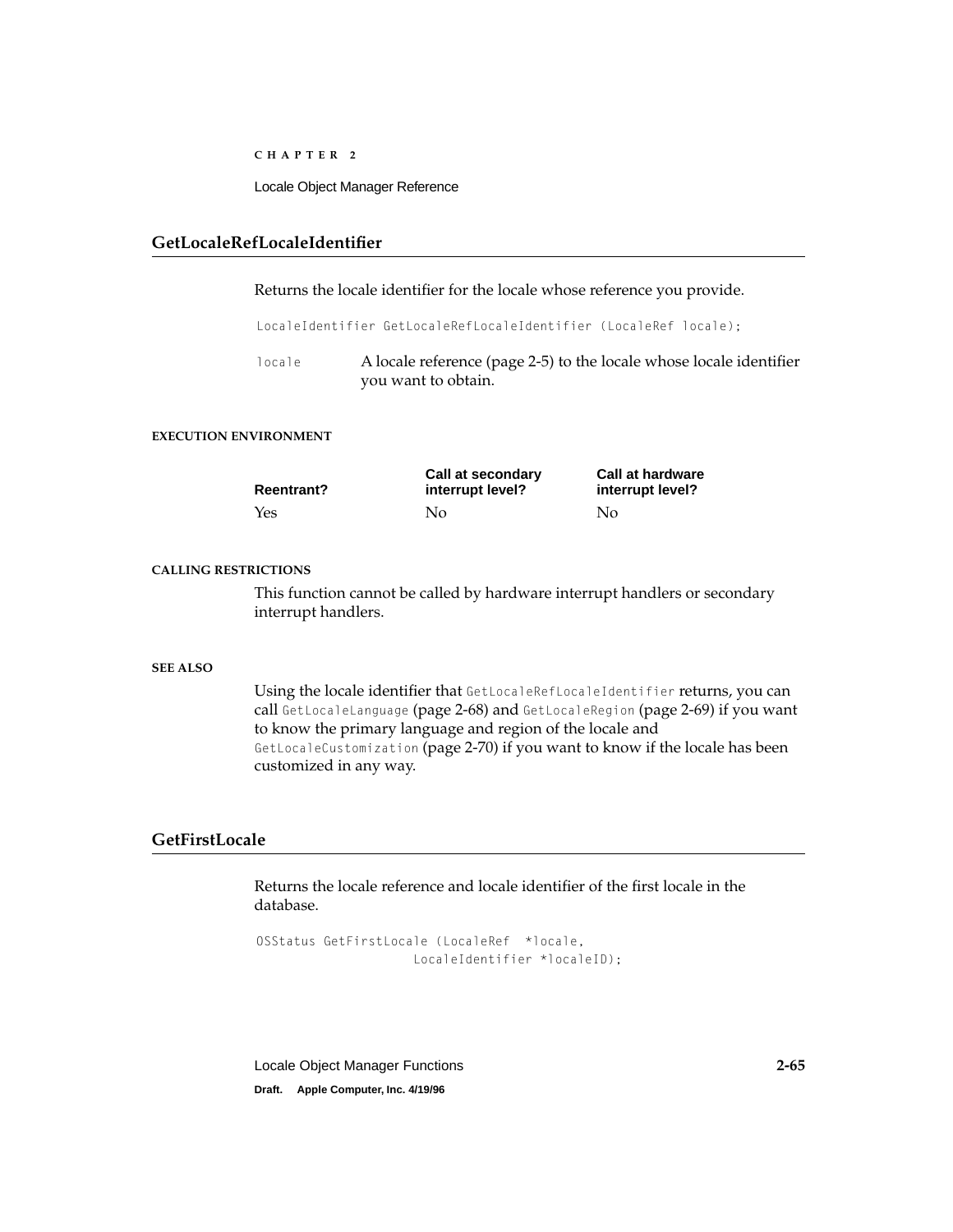### Locale Object Manager Reference

| locale   | A pointer to a locale reference (page 2-5). On output, this<br>pointer refers to the locale reference for the first locale in the<br>database.   |
|----------|--------------------------------------------------------------------------------------------------------------------------------------------------|
| localeID | A pointer to a locale identifier (page 2-16). On output, the<br>pointer refers to the locale identifier for the first locale in the<br>database. |
|          | function result A result code. See "Locale Object Manager Result Codes"<br>(page 2-72).                                                          |

### **DISCUSSION**

You can use GetFirstLocale to begin an iteration through the database to obtain the locale reference and locale identifier of each locale in succession. After you obtain the locale reference of the first locale, you can pass it to the GetNextLocale function (page 2-66) to obtain the locale reference and locale identifier for the next locale in the database, and so on, calling GetNextLocale from within a loop to obtain as many sets of information as you require.

### **EXECUTION ENVIRONMENT**

| Reentrant? | Call at secondary<br>interrupt level? | <b>Call at hardware</b><br>interrupt level? |
|------------|---------------------------------------|---------------------------------------------|
| Yes        | No                                    | No                                          |

#### **CALLING RESTRICTIONS**

This function cannot be called by hardware interrupt handlers or secondary interrupt handlers.

### **GetNextLocale 2**

Returns the locale reference and locale identifier for the next locale in the database that follows the locale whose reference and identifier you provide.

```
OSStatus GetNextLocale (LocaleRef *locale, 
                     LocaleIdentifier *localeID);
```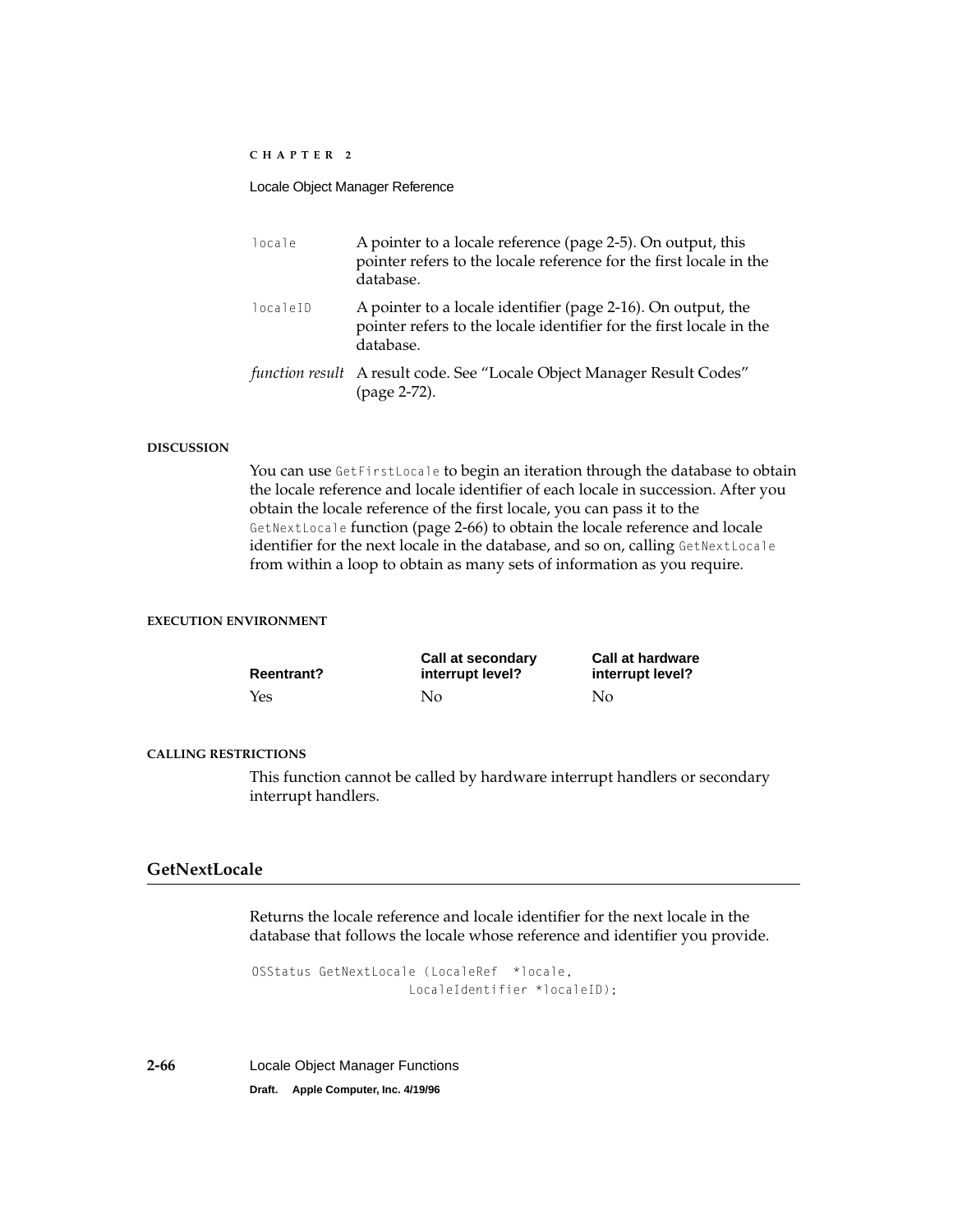### Locale Object Manager Reference

| locale   | A pointer to a locale reference (page 2-5). On input, this pointer<br>refers to the locale reference for the locale preceding the one for<br>which you want information. You can supply the pointer to the<br>locale reference returned by the GetFirstLocale function<br>(page 2-65). On output, this pointer refers to the locale reference<br>for the next locale in the database.                                                       |
|----------|---------------------------------------------------------------------------------------------------------------------------------------------------------------------------------------------------------------------------------------------------------------------------------------------------------------------------------------------------------------------------------------------------------------------------------------------|
| localeID | A pointer to a locale identifier (page 2-16). On input, this<br>pointer refers to the locale identifier for the locale preceding the<br>one for which you want information. You can supply the<br>pointer to the locale iterator returned by GetFirstLocale. On<br>output, the pointer refers to the locale identifier for the next<br>locale in the database that follows the one whose reference you<br>supplied in the locale parameter. |
|          | function result A result code. See "Locale Object Manager Result Codes"<br>(page 2-72).                                                                                                                                                                                                                                                                                                                                                     |

### **DISCUSSION**

You can use GetNextLocale from within a loop to iterate through the database obtaining the locale references and locale identifiers for all locales or as many in succession as you require. You pass GetNextLocale the locale reference and identifier for the locale where you want the process to begin, and it returns the locale reference and locale identifier for the next locale in the database. To begin collecting locale references and identifiers starting with the first locale in the database, call GetFirstLocale [\(page 2-65\)](#page-162-0) outside the loop before you call GetNextLocale, passing to GetNextLocale the locale reference and identifier returned by GetFirstLocale.

Although GetFirstLocale and GetNextLocale are meant to be used together, you can call GetNextLocale passing it the locale reference and identifier for any locale to begin the process from that locale. To obtain a locale reference-identifier set to pass to GetNextLocale, you can use GetLocaleReference [\(page 2-23\)](#page-120-0) or any of the functions that return a reference and GetLocaleRefLocaleIdentifier [\(page 2-65\)](#page-162-0) or any of the functions that return an identifier.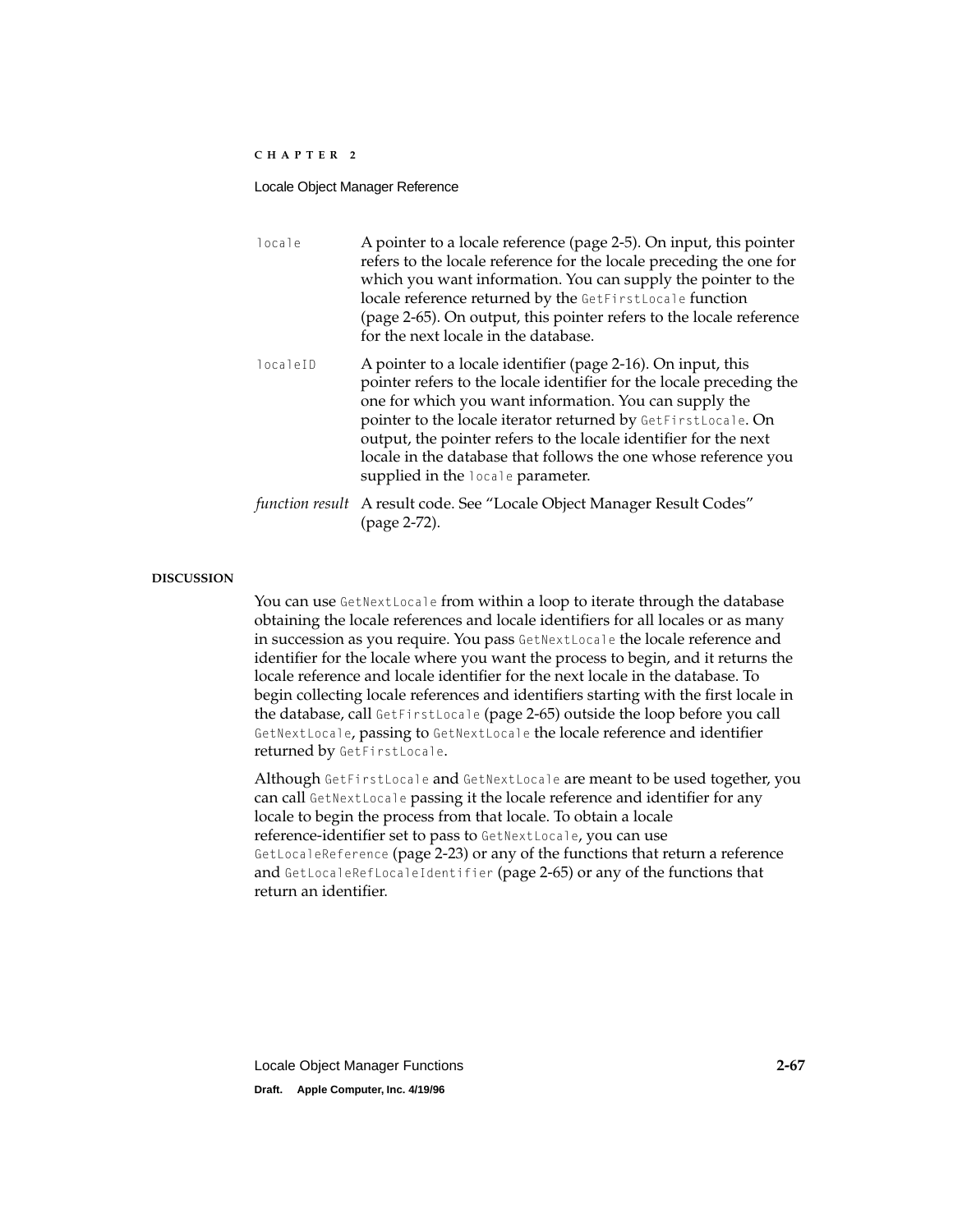Locale Object Manager Reference

### <span id="page-165-0"></span>**EXECUTION ENVIRONMENT**

| <b>Reentrant?</b> | Call at secondary<br>interrupt level? | <b>Call at hardware</b><br>interrupt level? |
|-------------------|---------------------------------------|---------------------------------------------|
| Yes               | Nο                                    | Nο                                          |

### **CALLING RESTRICTIONS**

This function cannot be called by hardware interrupt handlers or secondary interrupt handlers.

## Obtaining Locale Identifier Information 2

You can obtain the values stored in a locale identifier. To obtain the language code, use the GetLocaleLanguage function. To obtain the region code, use the GetLocaleRegion function. To obtain the customization information, use the GetLocaleCustomization function.

### **GetLocaleLanguage 2**

Returns the language code for the locale whose locale identifier you supply.

LocaleLanguageCode GetLocaleLanguage (LocaleIdentifier identifier);

identifier A locale identifier [\(page 2-16\)](#page-113-0) that specifies a particular locale.

### *function result*

The language code representing the language for the locale that you identified in the identifier parameter.

### **DISCUSSION**

The GetLocaleLanguage function returns the language code for the primary language of the locale whose identifier you specify. This value is one of the language codes defined by the International Standards Organization (ISO) in the "Code For the Representation of Names of Languages, alpha-3 code" dated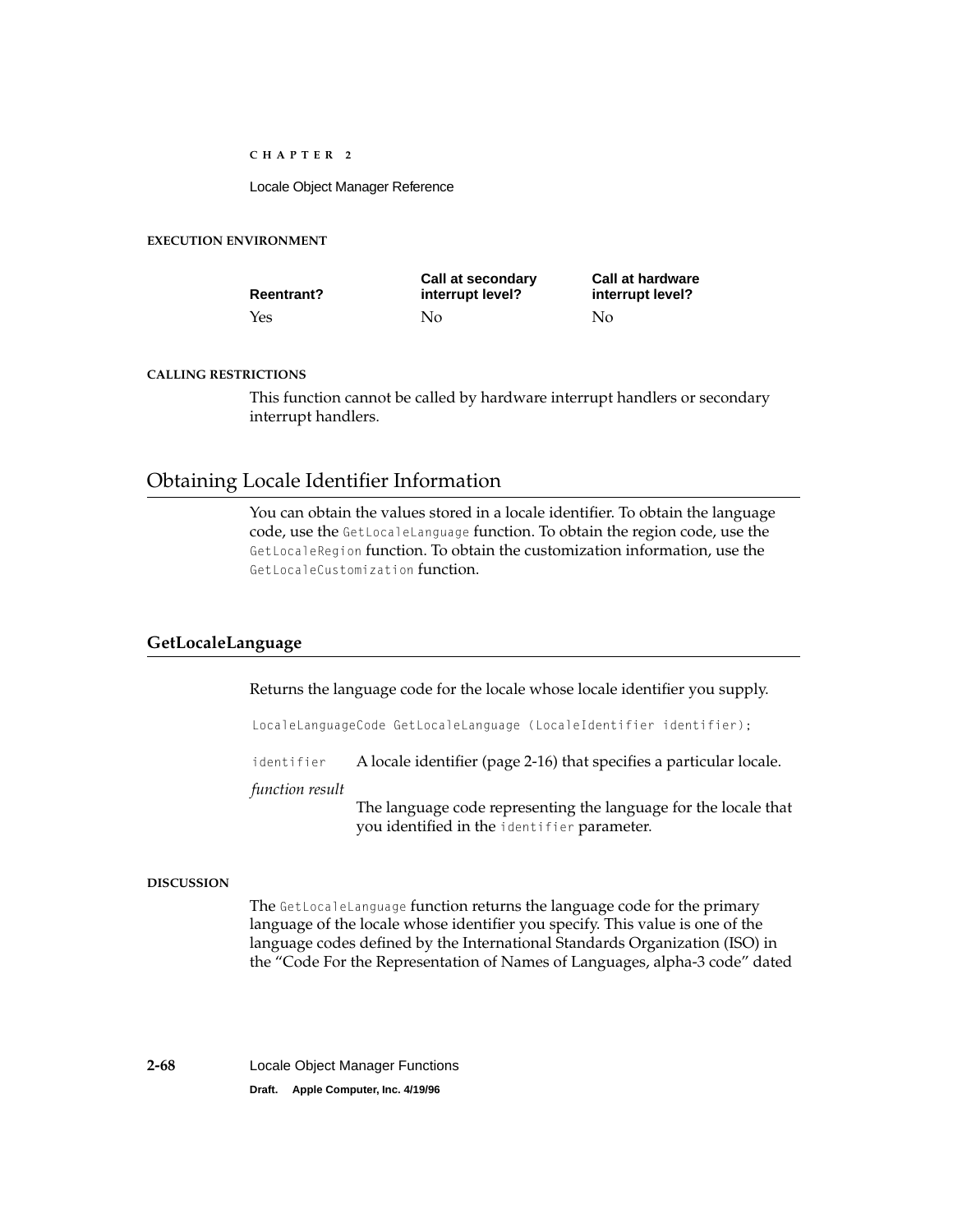<span id="page-166-0"></span>Locale Object Manager Reference

December 16, 1991 (ISO CD 639/2 draft proposal). Constants defined for these codes are included as comments in the TextCommon.h header file.

### **EXECUTION ENVIRONMENT**

| <b>Reentrant?</b> | Call at secondary<br>interrupt level? | <b>Call at hardware</b><br>interrupt level? |
|-------------------|---------------------------------------|---------------------------------------------|
| Yes               | No                                    | Nο                                          |

### **CALLING RESTRICTIONS**

This function cannot be called by hardware interrupt handlers or secondary interrupt handlers.

### **SEE ALSO**

To obtain a locale identifier for locales that reside in the database, you can use any of the functions provided by the Locale Object Manager to return locale identifiers [\(page 2-63\)](#page-160-0) on the current system.

### **GetLocaleRegion 2**

Returns the region for the locale whose locale identifier you supply.

LocaleRegionCode GetLocaleRegion (LocaleIdentifier identifier);

identifier A locale identifier [\(page 2-16\)](#page-113-0) that specifies a particular locale.

*function result* The region code representing the region for the locale that you identified in the identifier parameter.

### **DISCUSSION**

The GetLocaleRegion function returns the region code for the locale whose identifier you specify. This value is one of the region codes defined by the International Standards Organization (ISO) in the "Code For the Representation of Names of Languages, alpha-3 code" dated December 16,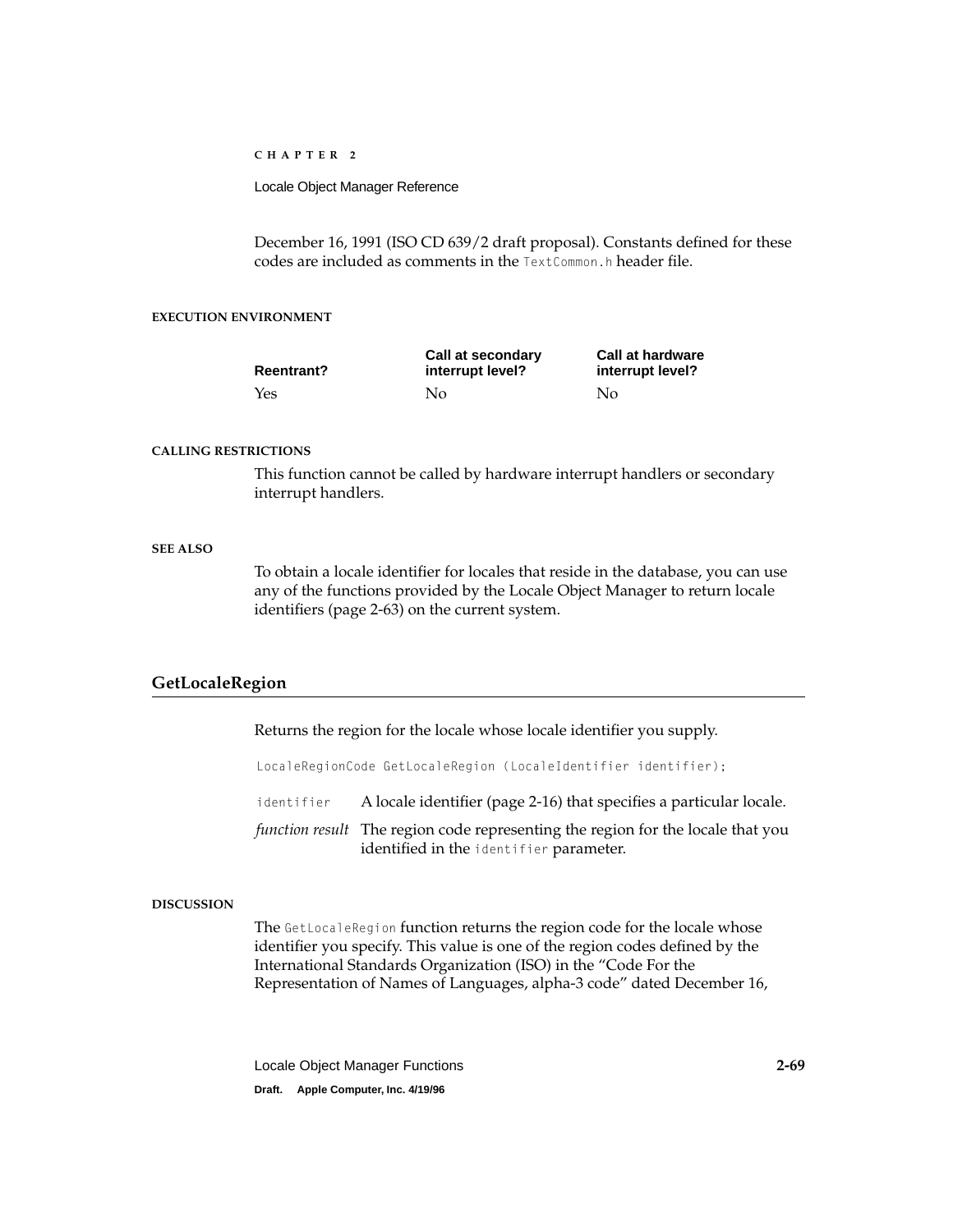<span id="page-167-0"></span>Locale Object Manager Reference

1991 (ISO CD 639/2 draft proposal). Constants defined for these codes are included as comments in the TextCommon.h header file.

### **EXECUTION ENVIRONMENT**

| <b>Reentrant?</b> | Call at secondary<br>interrupt level? | <b>Call at hardware</b><br>interrupt level? |
|-------------------|---------------------------------------|---------------------------------------------|
| Yes               | Nο                                    | Nο                                          |

### **CALLING RESTRICTIONS**

This function cannot be called by hardware interrupt handlers or secondary interrupt handlers.

### **SEE ALSO**

To obtain a locale identifier for locales that reside in the database, you can use any of the functions provided by the Locale Object Manager to return locale identifiers [\(page 2-63\)](#page-160-0) on the current system.

### **GetLocaleCustomization 2**

Returns the customization code, if one exists, for the locale whose locale identifier you supply.

LocaleCustomizationCode GetLocaleCustomization ( LocaleIdentifier identifier);

- identifier A locale identifier [\(page 2-16\)](#page-113-0) that specifies a particular locale.
- *function result* The customization code for the locale that you identified in the identifier parameter. If the locale has not been customized, the Locale Object Manager returns kLocaleIdentifierWildCard.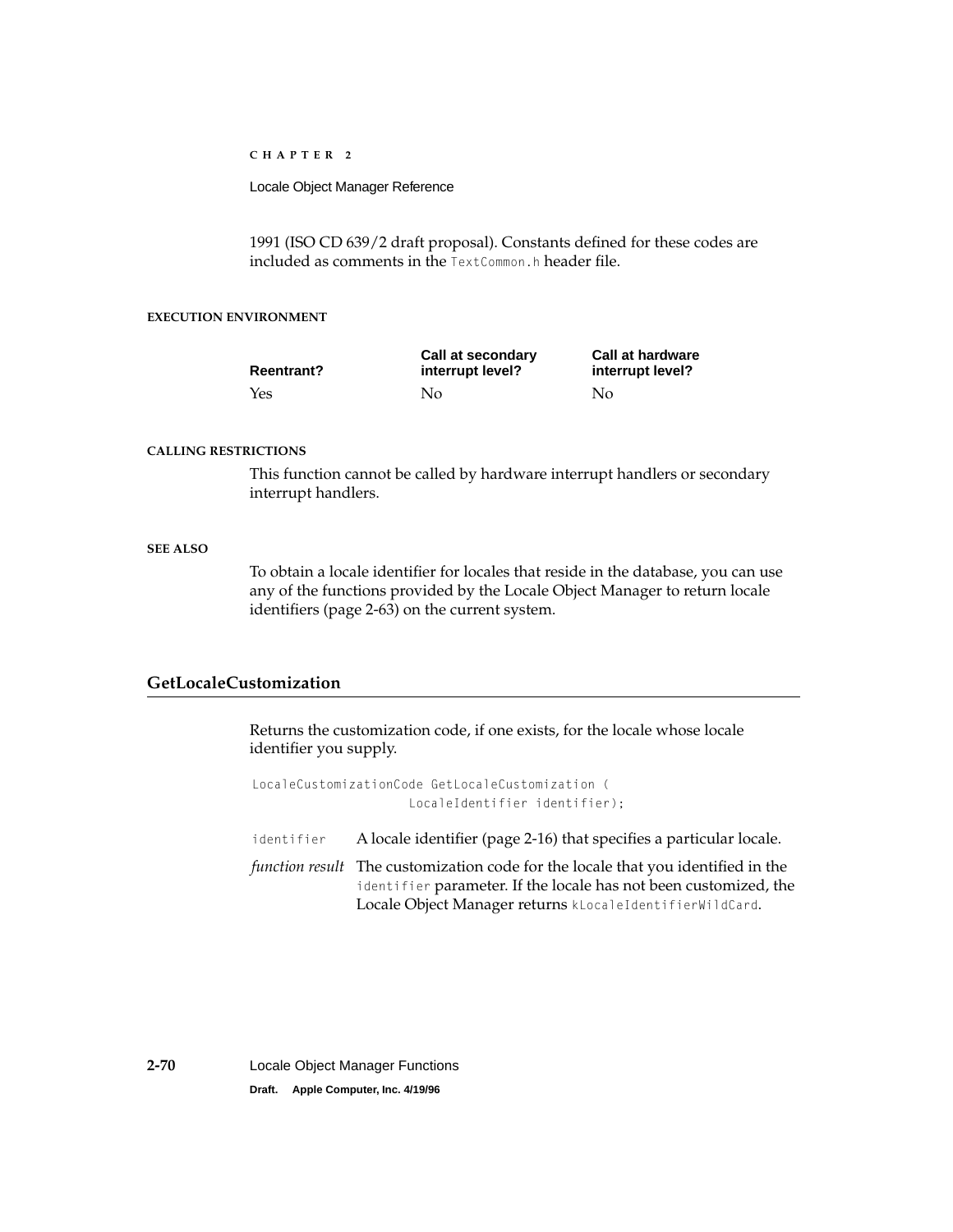### Locale Object Manager Reference

### **DISCUSSION**

You can use GetLocaleCustomization to determine if the locale whose identifier you specify has been customized. The Locale Object Manager creates a custom locale based on a locale that exists in the locale database when some aspect of the original locale is changed. The Locale Object Manager assigns a customization code to the locale identifier for the new version of the locale. For example, if a French-Canadian locale is modified in some way—suppose any of the default values for the locale, such as a number separator, have been changed—the Locale Object Manager would create a new custom version of the locale and assign it a customization code.

### **EXECUTION ENVIRONMENT**

| <b>Reentrant?</b> | Call at secondary<br>interrupt level? | <b>Call at hardware</b><br>interrupt level? |
|-------------------|---------------------------------------|---------------------------------------------|
| Yes               | Nο                                    | Nο                                          |

### **CALLING RESTRICTIONS**

This function cannot be called by hardware interrupt handlers or secondary interrupt handlers.

#### **SEE ALSO**

To obtain a locale identifier for locales that reside in the database, you can use any of the functions provided by the Locale Object Manager to return locale identifiers [\(page 2-63\)](#page-160-0) on the current system.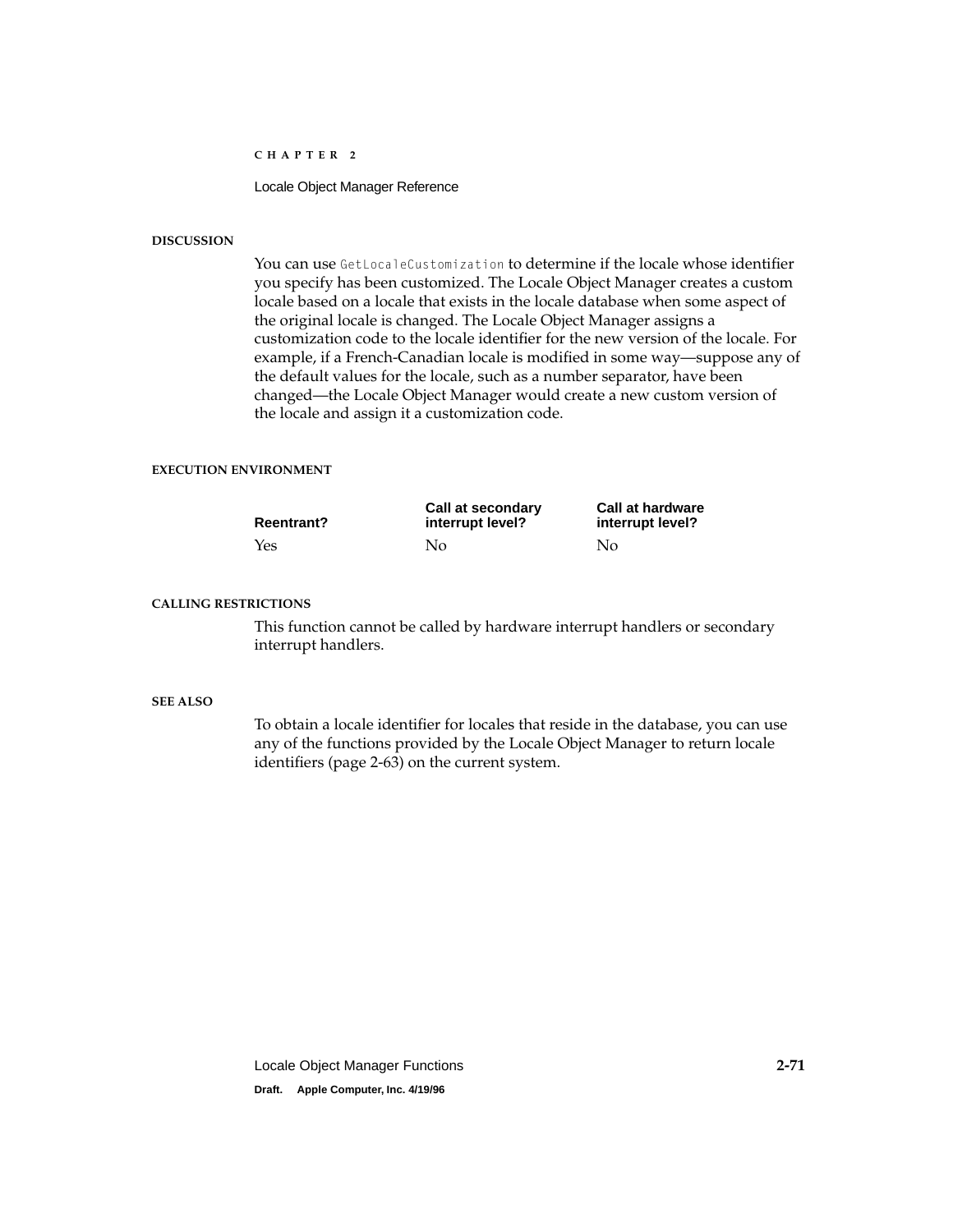Locale Object Manager Reference

# <span id="page-169-0"></span>Determining Where a Locale Object Exists in Memory 2

### **GetLocaleObjectMemoryContext 2**

Identifies where in memory the specified locale object resides—whether in system-wide memory or your application's per-process heap.

|           | OSStatus GetLocaleObjectMemoryContext (<br>LocaleObjectRef objectRef,<br>LocaleObjectContext *context);                                                                                                                                                                            |
|-----------|------------------------------------------------------------------------------------------------------------------------------------------------------------------------------------------------------------------------------------------------------------------------------------|
| objectRef | A locale object reference (page 2-8) to the locale object whose<br>location in memory you want to determine.                                                                                                                                                                       |
| context   | A pointer to a value of type LocaleObjectContext (page 2-21).<br>On output, the value pointed to specifies where the locale object<br>resides in memory—whether in system-wide memory<br>(kLocaleObjectIsGlobal) or your application's per-process heap<br>(kLocaleObjectIsLocal). |

# Locale Object Manager Result Codes 2

Many of the Locale Object Manager functions return result codes. The various result codes specific to the Locale Object Manager are listed here. In addition, Locale Object Manager functions may return other system-related result codes.

| localeNotFoundErr                | $-30001$ | Database does not<br>contain the<br>specified locale            |
|----------------------------------|----------|-----------------------------------------------------------------|
| localeObjectAttributeNotAvailErr | $-30002$ | Specified attribute<br>was not found                            |
| localeObjectNoNamesTableErr      | $-30005$ | Specified locale<br>object does not<br>include a names<br>table |
| localeBadReferenceErr            | $-30006$ | Specified locale<br>reference is invalid.                       |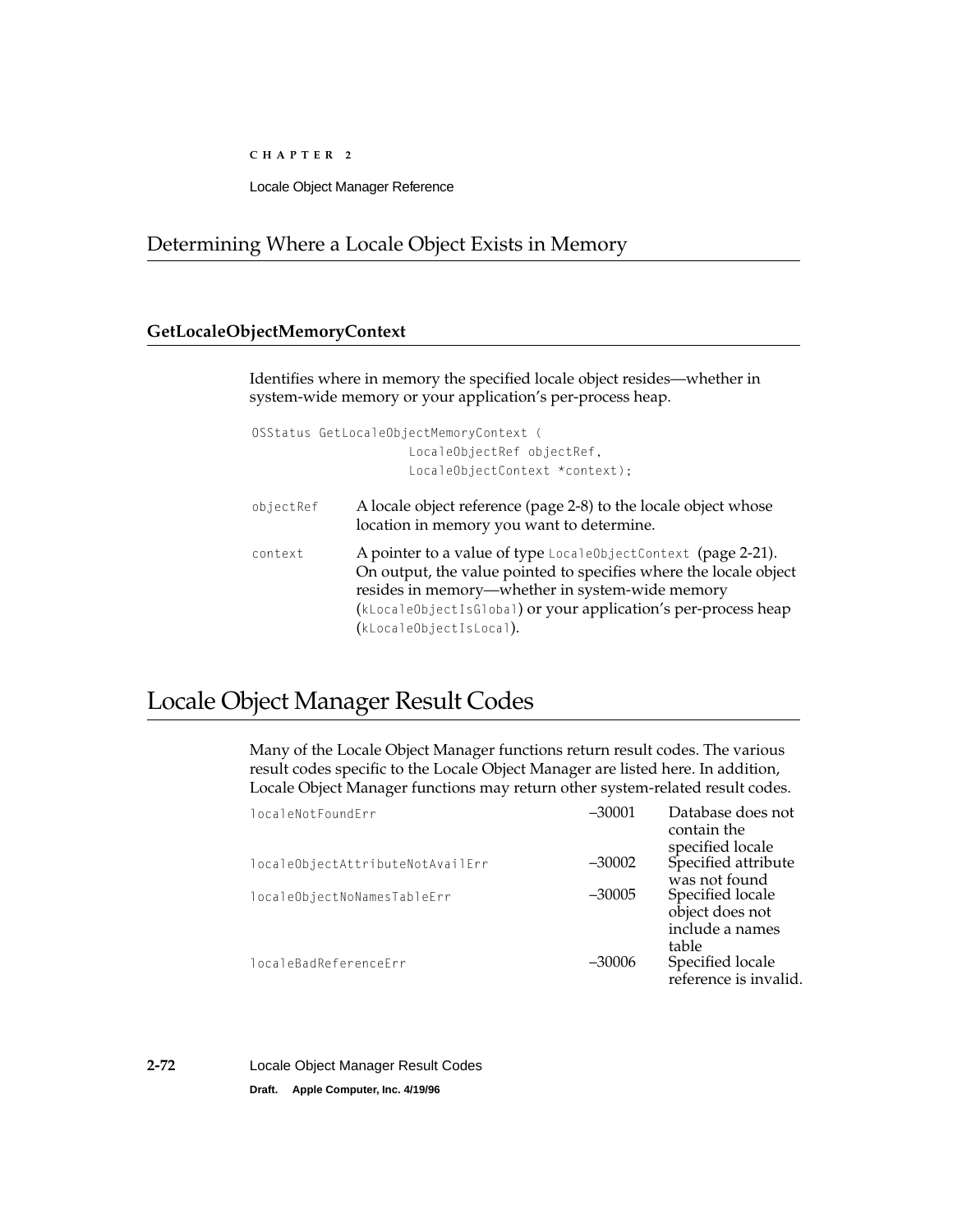### Locale Object Manager Reference

| localeObjectNotFoundErr                 | $-30007$ | Database does not<br>contain the<br>specified locale                                                                                                                                       |
|-----------------------------------------|----------|--------------------------------------------------------------------------------------------------------------------------------------------------------------------------------------------|
| localeObjectInvalidReferenceErr         | $-30008$ | object<br>Specified locale<br>object reference is<br>invalid                                                                                                                               |
| localeObjectItemFoundIsLastErr          | $-30009$ | Returned item is<br>the last object in<br>the database. You<br>must reset the<br>iterator to continue                                                                                      |
| localeObjectNameAttributeConflictErr    | $-30010$ | the search.<br>Duplicate. A locale<br>object having the<br>same locale object<br>key name and<br>attributes as those<br>specified for the<br>new one already<br>exists in the<br>database. |
| localeObjectInvalidIteratorErr          | $-30020$ | Specified iterator is<br>invalid                                                                                                                                                           |
| localeObjectNoNameErr                   | $-30021$ | There is no locale<br>name or name ID<br>that corresponds to<br>the name ID you<br>specified.                                                                                              |
| localeObjectTagDataNotFoundErr          | $-30022$ | There is no<br>associated data or<br>associated-data tag<br>corresponding to<br>the tag you<br>specified.                                                                                  |
| localeObjectCannotDeleteSystemObjectErr | –30023   | Object specified for<br>deletion is a<br>system object. Your<br>application cannot<br>delete a system<br>object from the<br>database.                                                      |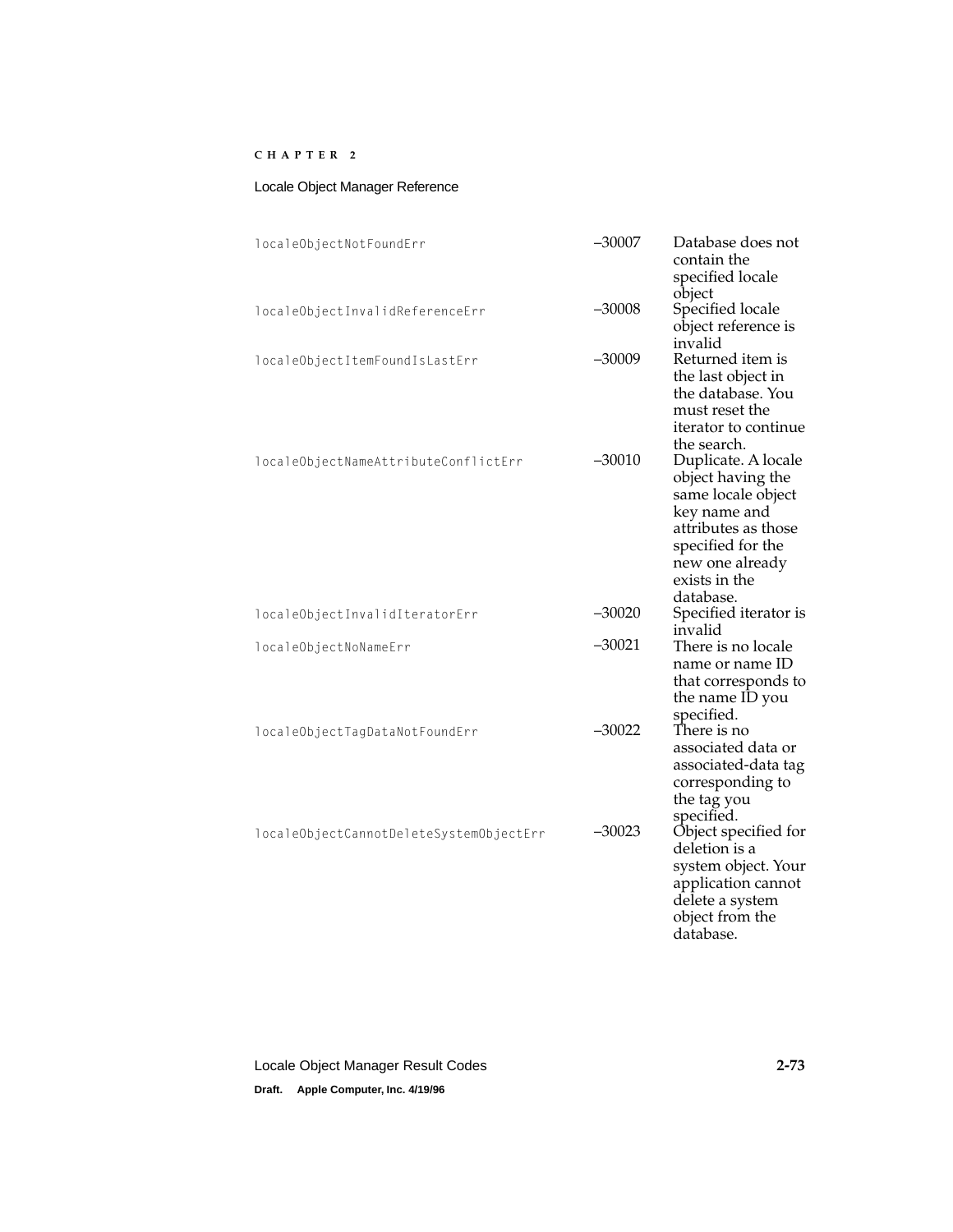### Locale Object Manager Reference

| localeDuplicateErr<br>localeObjectDefaultValueNotAvailableErr | $-30025$<br>$-30026$ | Duplicate locale.<br>Default value for<br>which you<br>specified a name |
|---------------------------------------------------------------|----------------------|-------------------------------------------------------------------------|
| localeNoAssociatedDataTagsErr                                 | $-30027$             | ID does not exist.<br>Specified locale has<br>no associated data.       |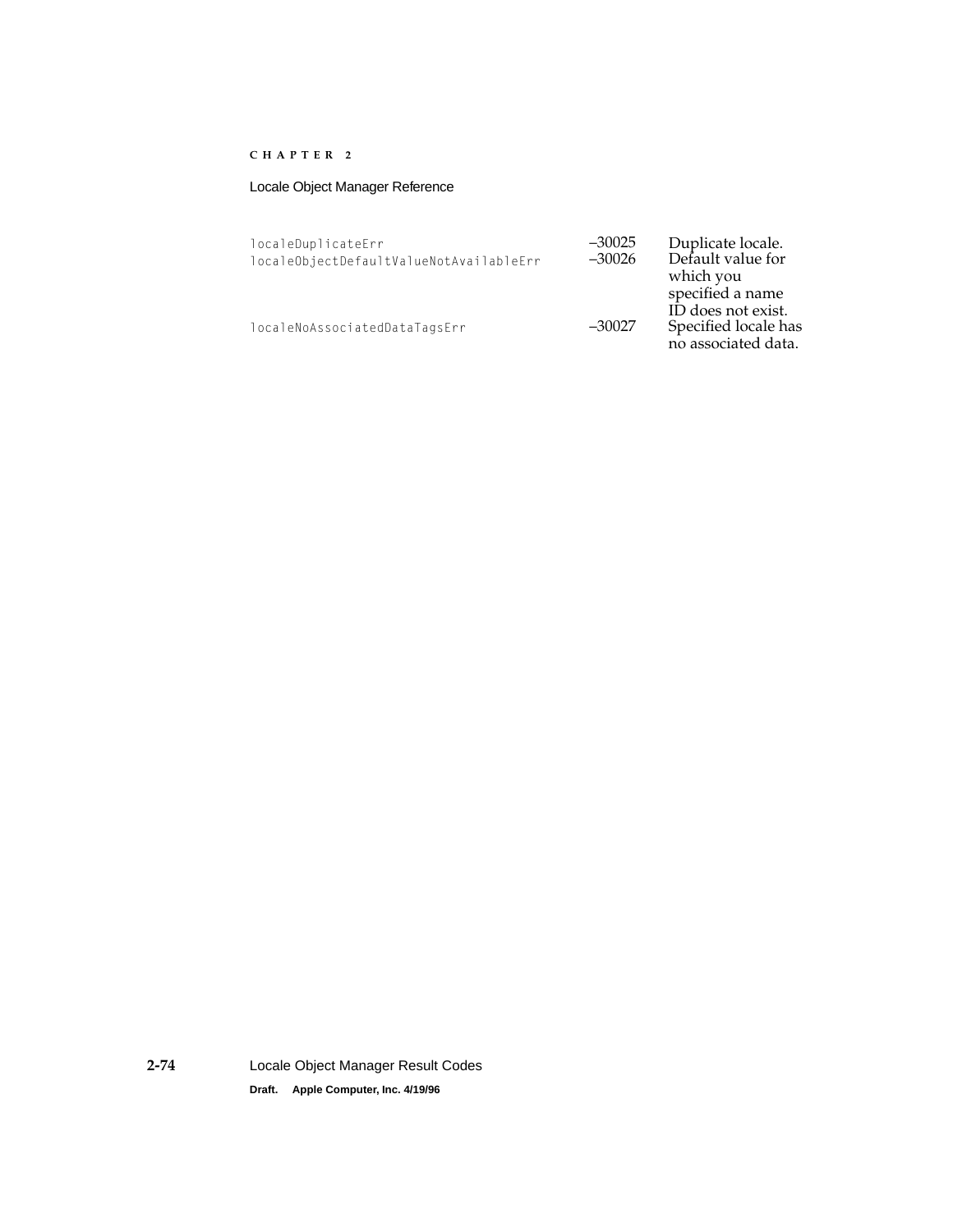Locale Object Manager Reference

# Glossary

**locale** A loose collection of data, organized as locale objects, that establishes cultural preferences and characterizes the behavior of text-related processes for the locale. A locale contains locale objects whose data pertains to the culture represented by the primary language and region of the locale, but it can also contain other kinds of locale objects. For example, a modern Greek locale might have locale objects containing sorting tables for classical Greek one for Doric Greek and one for Attic Greek—for use by ancient Greek languages scholars.

**locale database** A database that serves as a repository of international preferences and data organized into sets of information called locale objects that are clustered along cultural lines, each of which composes a locale.

**locale identifier** A private data structure that contains a language code, a region code, and a customization code for a locale. Every locale in the database has a locale identifier that specifies the primary language and region of the locale and that indicates, through the customization code, whether the locale is a customized version of a standard system locale.

**locale iterator** A private data structure used to search the locale database iteratively for one or more locale objects that satisfy matching criteria specified when an application creates the locale iterator.

**locale object** A set of information containing data, pertaining to a specific culture, for a text-related function. A locale object also contains information used to identify the data it provides. The Locale Object Manager creates and installs locale objects in the database at system startup from locale object resources stored in the Locales folder. An application can temporarily add a locale object to the database for its use during its current process.

**locale object attribute** A name-value pair that serves to classify the data a locale object contains. A locale object includes an attributes table that can include various attributes; this allows the locale object to be categorized along multiple lines so that it can be accessed according to any collection of its qualities at different times.

**locale object key name** A name, specified in the locale object name table, that the Locale Object Manager uses internally to catalog the locale object in the database. A key name serves as the primary search key for a locale object.

**Locale Object Manager** A collection of functions that let you search the locale database for specific locale objects, their data, and their defining information. You can also add locale objects to the database and modify existing ones using these functions.